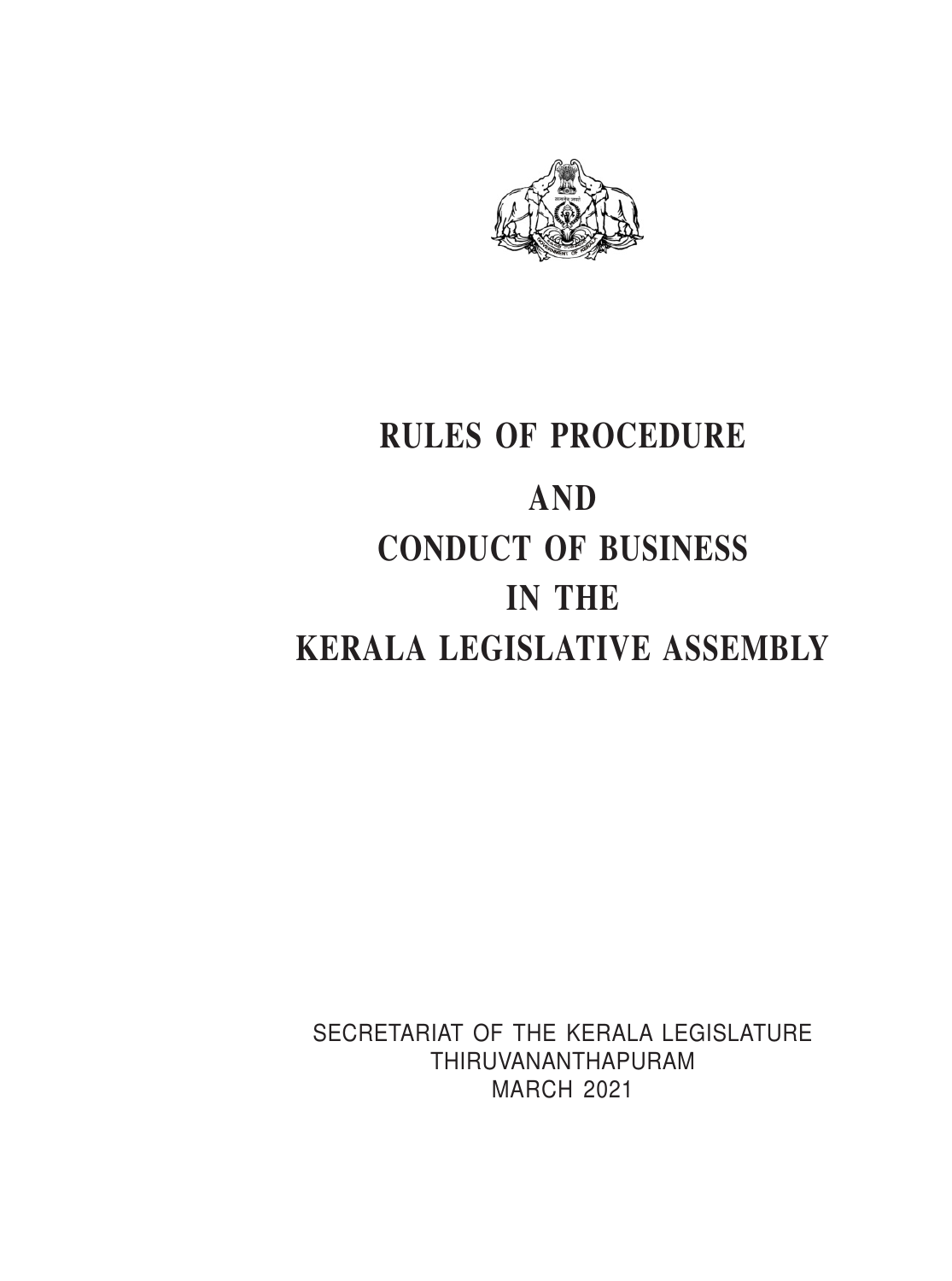# **RULES OF PROCEDURE AND CONDUCT OF BUSINESS IN THE KERALA LEGISLATIVE ASSEMBLY**

SECRETARIAT OF THE KERALA LEGISLATURE THIRUVANANTHAPURAM MARCH 2021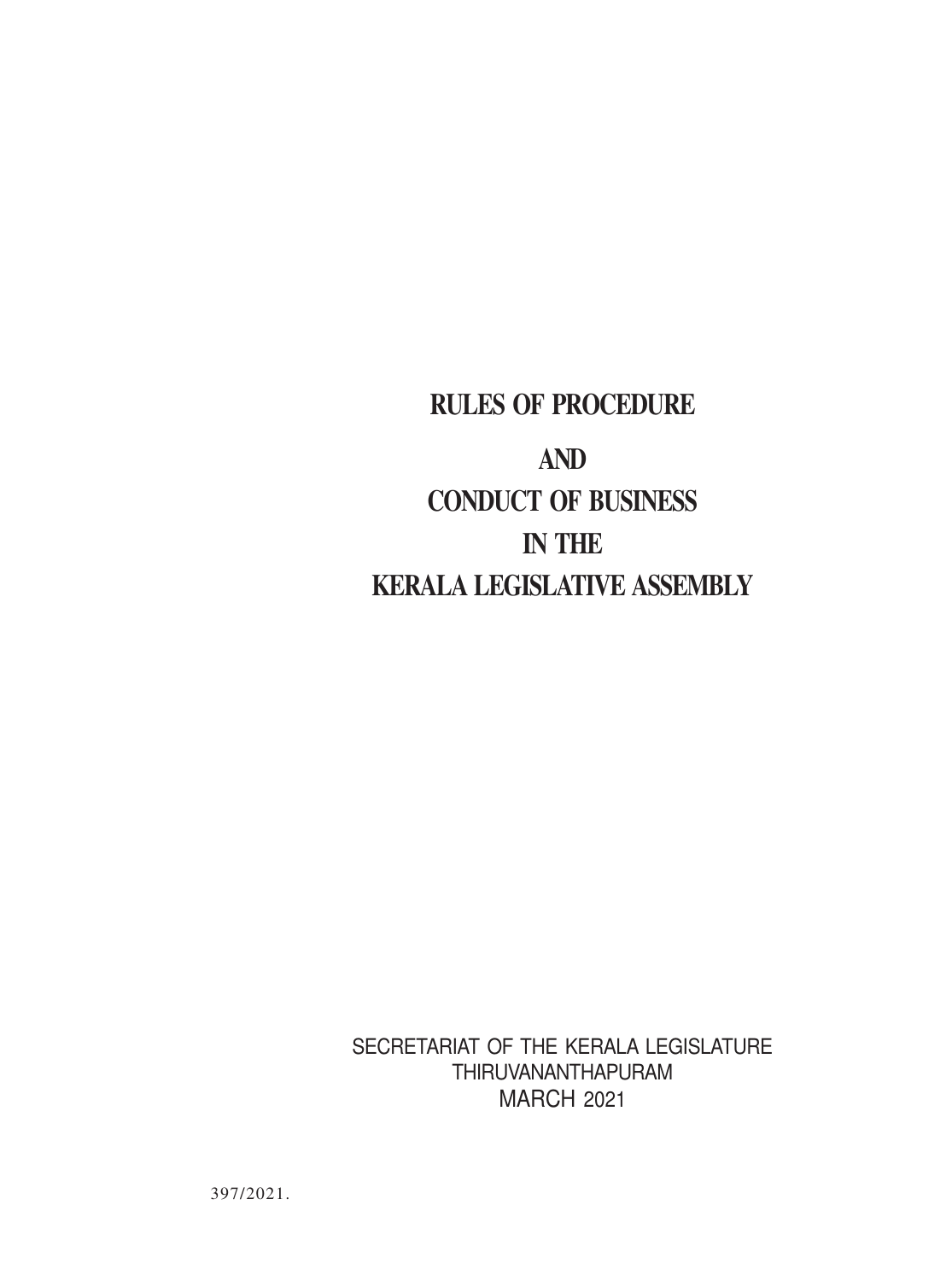**Rules of Procedure and Conduct of Business in the Kerala Legislative Assembly made by the Assembly in pursuance of the provisions contained in Article 208 (1) of the Constitution of India**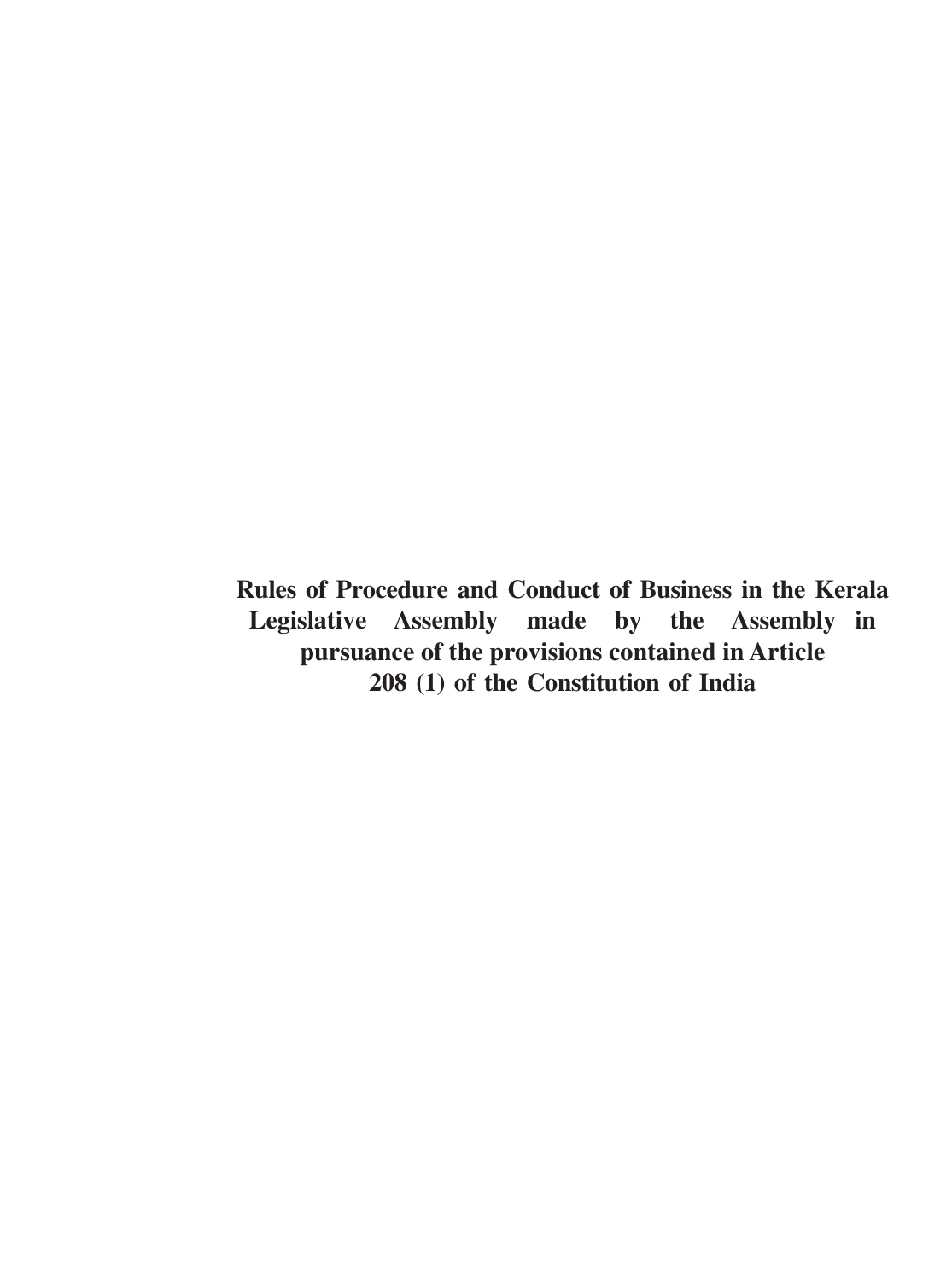#### **PREFACE**

The Rules of Procedure and Conduct of Business in the Travancore-Cochin Legislative Assembly, which replaced the earlier Rules and Standing Orders came into force on August 31, 1954. These Rules were subsequently adopted by the Kerala Legislative Assembly under the provisions of the States Reorganisation Act, 1956.

In 1958, a Rules Committee was constituted to examine and revise the Rules of Procedure. The Committee submitted its report in April 1959. However the Rules were not passed due to the dissolution of the First Kerala Legislative Assembly in July 1959.

Soon after the constitution of the Second Kerala Legislative Assembly in 1960, the Rules Committee of the House scrutinised the draft Rules and approved them with a few changes. They were adopted by the Assembly on September 19, 1960.

In the Third Kerala Legislative Assembly, the Rules Committee recommended the formation of the Public Undertakings Committee and the recommendation was adopted by the House on August 26, 1968.

The Rules Committee of the Fourth Kerala Legislative Assembly recommended further amendments to the Rules. The Committee while making their recommendations, gave due consideration to the unanimous opinion expressed by the Presiding Officers of Legislative bodies and Chairmen of various Legislature Committees at their periodic conferences that as far as possible, the Rules of Procedure and Conduct of Business in the Parliament and State Legislatures in India should be uniform. The Report of the Committee which was laid on the Table on February 17, 1976 was adopted by the House. The amendments made to the Rules came into effect on June 18, 1976.

In the Fifth Kerala Legislative Assembly, an all — party committee was appointed by the Speaker in March 1979 to study and report on a proposal to institute a system of Subject Commitees of the Legislature. The Report submitted by the *Ad hoc* Committee was referred to the Rules Committee. The Rules Committee accepted the recommendations made in the report and proposed necessary amendments to the Rules. These amendments were laid on the Table of the House on September 24, 1979 and were notified in the Gazette as approved by the House.

Amendments were also made to the Rules during the Sixth, Seventh and Eighth Kerala Legislative Assemblies.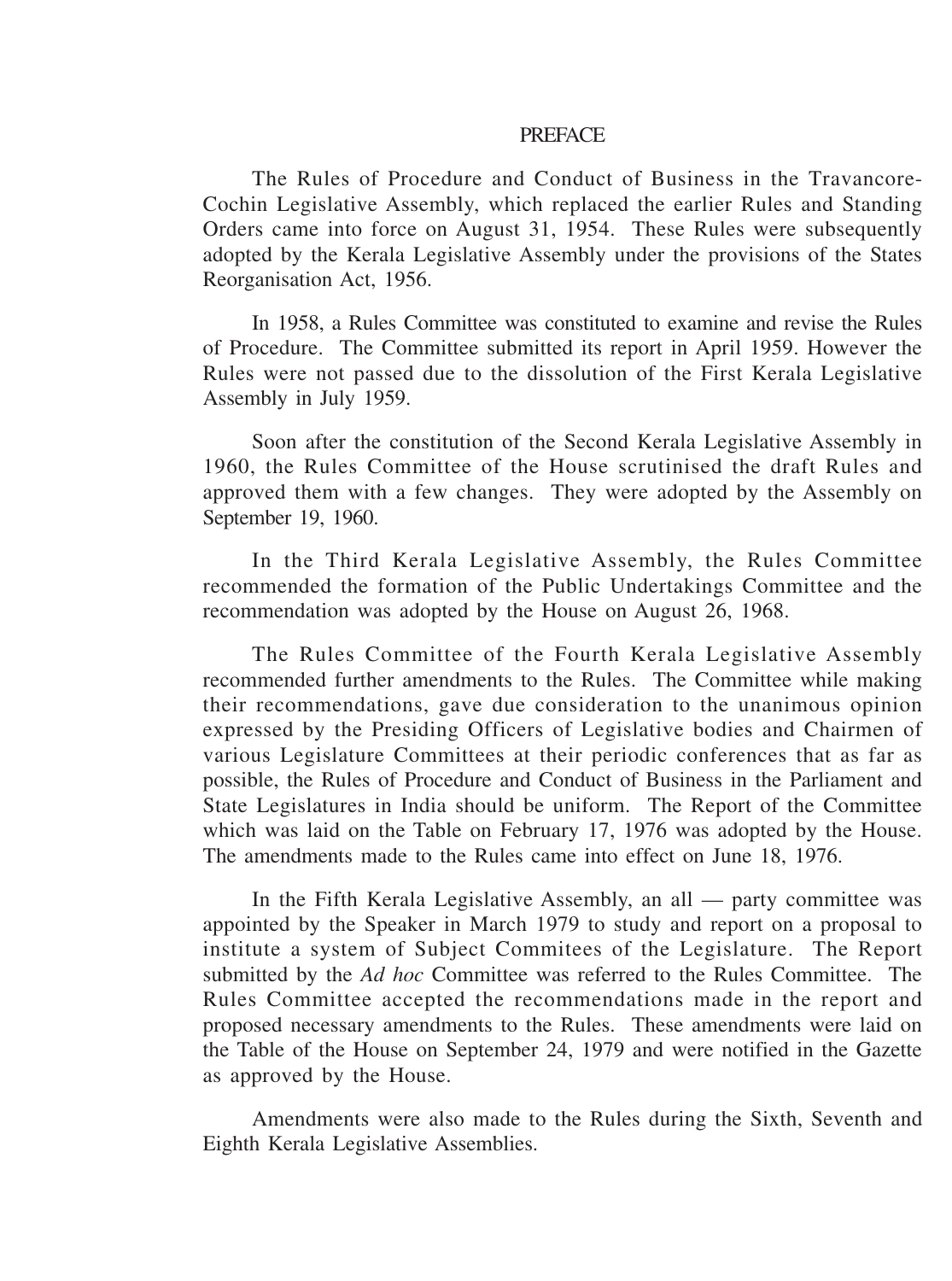The Rules Committee of the Ninth Kerala Legislative Assembly in its First Report, which was laid on the Table on July 16, 1992, recommended the formation of two new Legislature Committees viz., the Committee on the Welfare of Women and Children and the Committee on Environment. The amendments made to the Rules came into effect on July 25, 1992. The Committee in its Second Report, which was laid on the Table on January 27, 1993, recommended the formation of the Committee on the Welfare of Backward Class Communities. The amendments made to the Rules came into effect on February 4, 1993. The Committee in its Third Report, which was laid on the Table on March 31, 1995, recommended the formation of the Committee on Papers Laid on the Table. The amendments made to the Rules came into effect on April 21, 1995.

The Rules Committee of the Tenth Kerala Legislative Assembly in its Second Report, which was laid on the Table on April 3, 1997, recommended restrictions on the number of questions that can be asked by a Member. The amendments made to the Rules came into effect on April 17, 1997. The Committee in its Fourth Report, which was laid on the Table on July 21, 1999, recommended to extend the term of Subject Committee, Committee on Public Accounts, Committee on Estimates and Committee on Public Undertakings to thirty months and to change the name and expand the functions of Committee of Privileges and Committee on the Welfare of Women and Children. The amendments made to the Rules came into effect on August 3, 1999.

The Rules Committee of the Eleventh Kerala Legislative Assembly in its First Report, which was laid on the Table on January 28, 2003, recommended the formation of two new Legislature Committees viz., the Committee on Local Fund Accounts and the Committee on Official Language. The amendments made to the Rules came into effect on February 18, 2003.

The Rules Committee of the Twelfth Kerala Legislative Assembly in its First Report, which was laid on the Table on November 25, 2008, recommended amendments to the functions of the Committee on Local Fund Accounts and Committee on Public Accounts and also to the list of Public Sector Undertakings given as Fourth Schedule to the Rules. The amendments made to the Rules came into effect on December 4, 2008. An *Ad hoc* Committee was appointed by the Speaker on July 29, 2008 to examine and report suggestions, if any, to the Rules. The Committee, after having a detailed study on relevant areas, presented its Report to the House on September 17, 2009. The report of the *Ad hoc* Committee was referred to the Rules Committee. The Rules Committee after taking into consideration the recommendations contained in the Report of *Ad hoc* Committee, recommended the formation of four new Welfare Committees viz., Committee on the Welfare of Fishermen and Allied Workers, Committee on the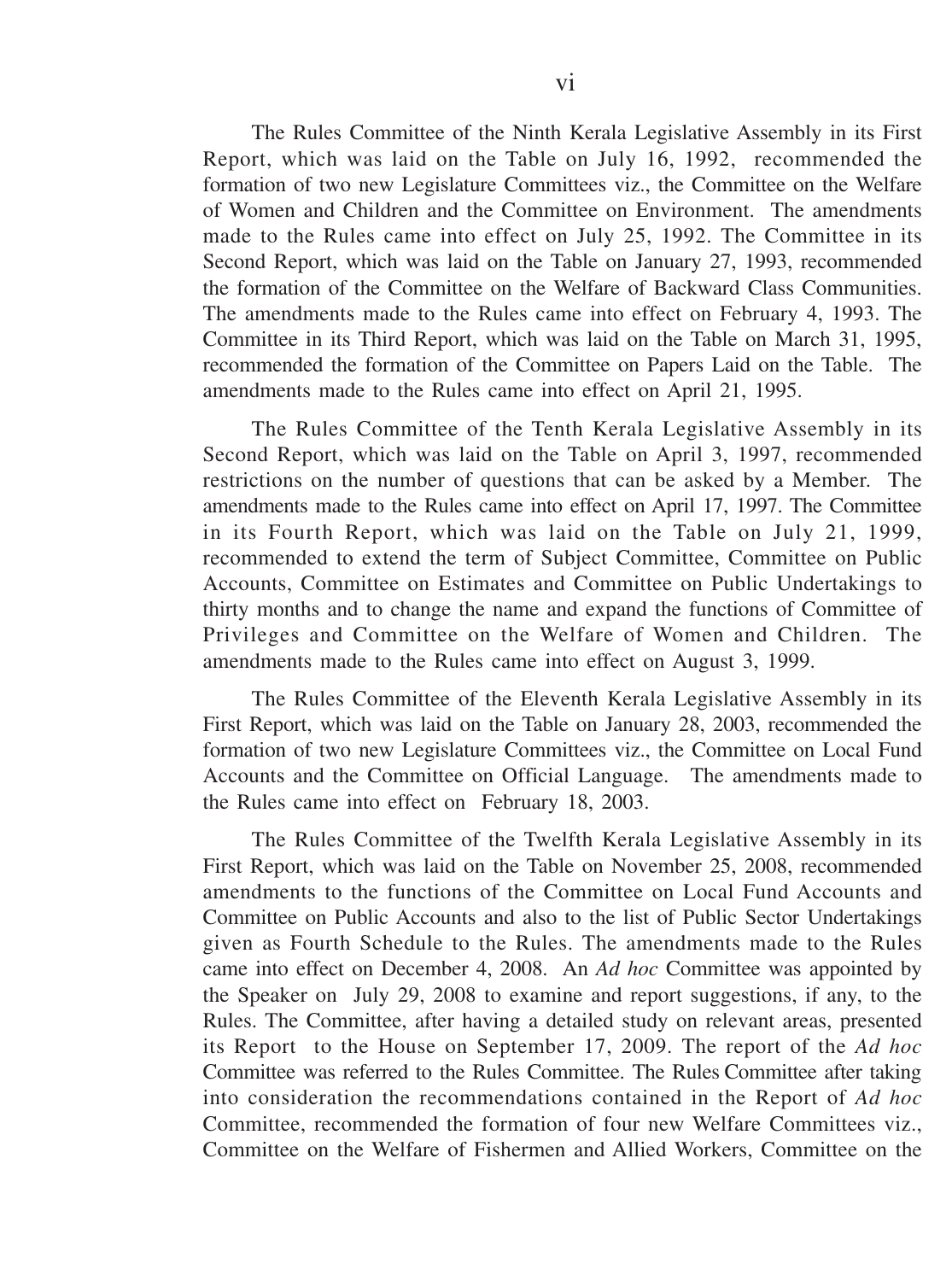Welfare of Non-Resident Keralites (Pravasi Malayalees), Committee on the Welfare of Youth and Youth Affairs and the Committee on the Welfare of Senior Citizens. It was also recommended to enhance the number of Subject Committees from ten to fourteen and to enhance the number of questions that can be asked by a Member from five to seven. The Third Report of the Rules Committee which recommended these amendments were laid on the Table of the House on March 31, 2010 and the amendments made to the Rules came into effect on April 8, 2010.

The Rules Committee of the Fourteenth Kerala Legislative Assembly in its Second Report which was laid on the Table on April 3, 2018 recommended amendments to the Rules. The Report recommended change in time of sitting of the House. As per the amendment, the sitting of the Assembly shall ordinarily commence at 9.00 a.m. and conclude at 2.00 p.m. and on Fridays the Assembly shall conclude at 12.30 p.m. It was also recommended to amend the Rules concerning Committee on Subordinate Legislation, Committee on Official Language and Subject Committees. The House considered the recommendations in the Report and adopted with amendment on June l1, 2018. The amendments made to the Rules came into effect on June 26, 2018. Rules committee in its Third Report which was laid on the Table on January 14, 2021 recommended amendments to the Rules in accordance with the implementation of the e-Niyamasabha project and regarding the quorum to constitute sittings of Legislature Committees. It also recommended amendments to the functions of Subject Committees, Committee on Papers Laid on the Table and to the List of Public Undertakings in the Fourth Schedule of the Rules. The amendments made to the Rules came into effect on February 9, 2021.

Thus, this Edition of the Rules of Procedure and Conduct of Business in the Kerala Legislative Assembly has incorporated all amendments made to the Rules till February 2021 and the Directions from the Chair till February 2021.

S. V. UNNIKRISHNAN NAIR,

Thiruvananthapuram, *Secretary,*<br>
15<sup>th</sup> March. 2021. *Kerala Legislative* 

15th March, 2021. *Kerala Legislative Assembly*.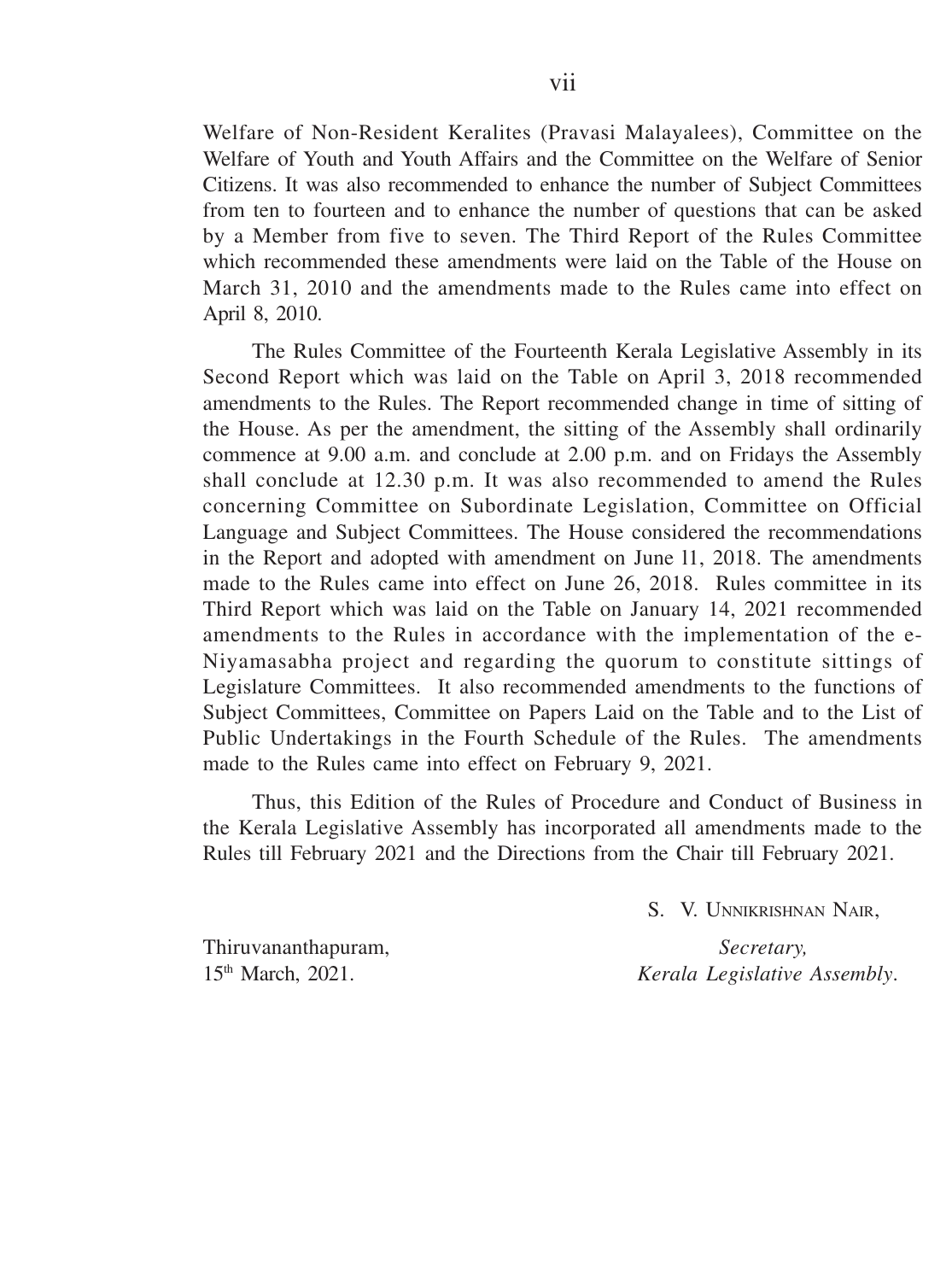#### CONTENTS

#### CHAPTER I

#### SHORT TITLE AND DEFINITIONS

| Rule |                                 |              | Page |
|------|---------------------------------|--------------|------|
|      | 1. Short Title and Commencement | $\mathbf{a}$ |      |
|      | 2. Definitions                  | $\sim$       |      |

#### CHAPTER II

# SUMMONS TO MEMBERS, SEATING, OATH OR AFFIRMATION AND ROLL OF MEMBERS

| 3. Summons to members  | $\ddot{\phantom{a}}$ |  |
|------------------------|----------------------|--|
| 4. Seating of members  | $\ddot{\phantom{a}}$ |  |
| 5. Oath or Affirmation | $\ddot{\phantom{a}}$ |  |
| 6. Roll of members     |                      |  |
|                        |                      |  |

#### CHAPTER III

# ELECTION OF SPEAKER AND DEPUTY SPEAKER AND NOMINATION OF PANEL OF CHAIRMEN

| 7. | Election of the Speaker by the Assembly                | $\ddot{\phantom{a}}$ |   |
|----|--------------------------------------------------------|----------------------|---|
|    | 8. Election of Deputy Speaker                          | $\ddot{\phantom{a}}$ |   |
|    | 9. Panel of Chairmen                                   | $\ddot{\phantom{a}}$ |   |
|    | 10. Powers of Deputy Speaker or other member presiding | $\ddot{\phantom{0}}$ | 6 |

#### CHAPTER IV

#### SITTINGS OF THE ASSEMBLY

| 11. | When a sitting of the Assembly duly constituted | $\mathbf{a}$         | 6 |
|-----|-------------------------------------------------|----------------------|---|
| 12. | Time of meeting                                 | $\ddot{\phantom{a}}$ |   |
|     | 13. Sittings of the Assembly                    |                      |   |
|     | 14. Adjournment of Assembly                     |                      |   |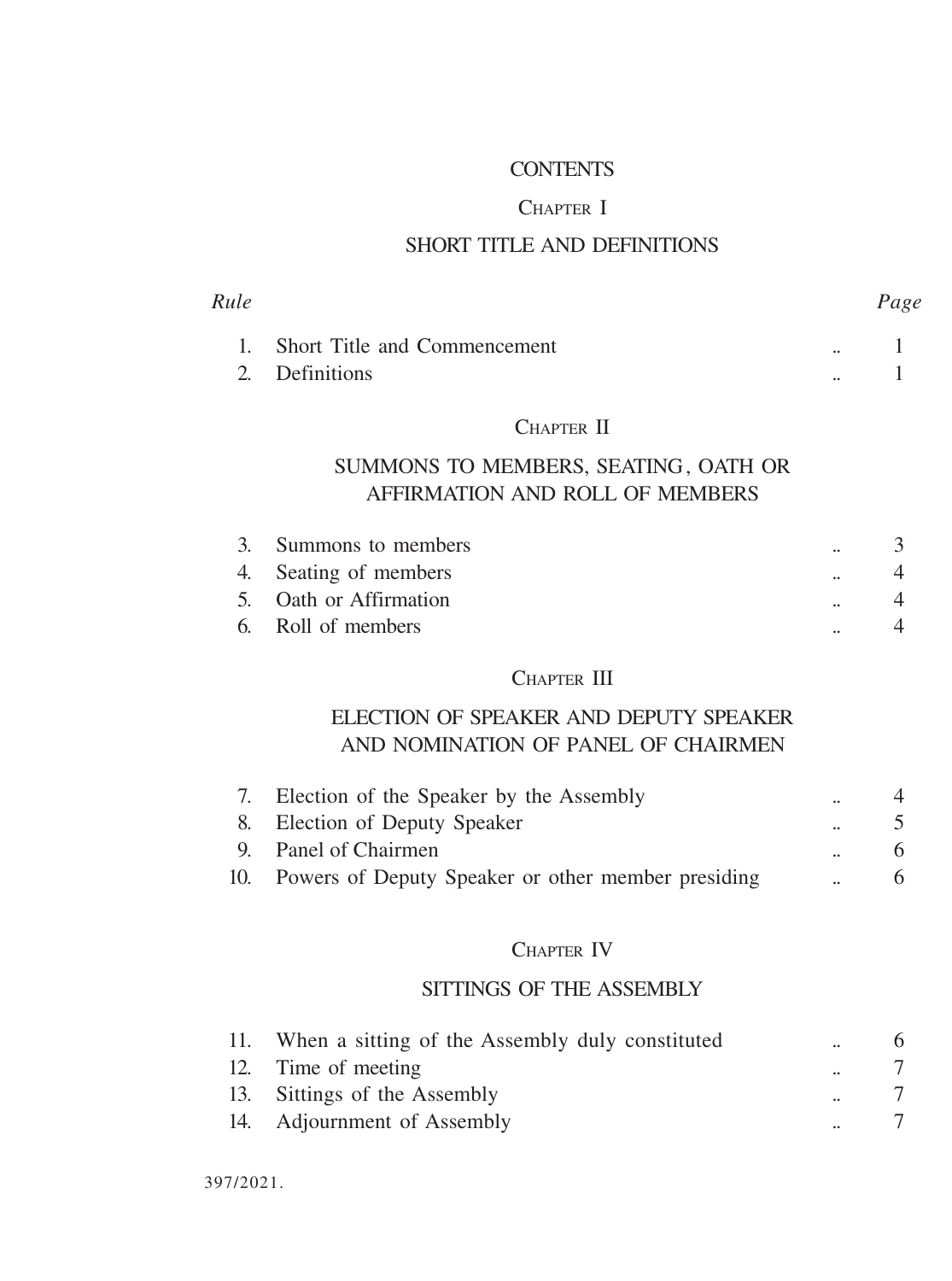#### CHAPTER V

x

# GOVERNOR'S ADDRESS AND MESSAGES TO THE ASSEMBLY

|               | 15. Discussion of the matters refferred to in the Governor's |   |
|---------------|--------------------------------------------------------------|---|
|               | Address and Amendments to the Motion of Thanks               |   |
|               | 16. Other business that may be taken up                      | 8 |
|               | 17. Allotment of time for discussion on the Governor's       |   |
|               | Address                                                      | 9 |
|               | 18. Messages from the Governor                               |   |
|               | CHAPTER VI                                                   |   |
|               | ARRANGEMENT OF GOVERNMENT BUSINESS<br>AND LIST OF BUSINESS   |   |
| $\sim$ $\sim$ |                                                              |   |

| 19. Arrangement of Government Business                  |                      |    |
|---------------------------------------------------------|----------------------|----|
| 20. Allotment of time for private members' business and |                      |    |
| precedence of business                                  | $\ddot{\phantom{a}}$ | 9  |
| 21. Precedence of private members' Bills                | $\ddot{\phantom{a}}$ | 10 |
| 22. Precedence of private members' Resolutions          | $\ddot{\phantom{a}}$ | 11 |
| 23. Statutory Resolutions                               |                      | 11 |
| 24. Business outstanding at the end of day              | $\ddot{\phantom{a}}$ | 11 |
| 25. List of Business                                    |                      |    |
|                                                         |                      |    |

# CHAPTER VII

# QUESTIONS AND SHORT NOTICE QUESTIONS

# **(a) Questions**

|     | 26. Time for questions                              |                      | 12 |
|-----|-----------------------------------------------------|----------------------|----|
| 27. | Notice of questions                                 |                      | 12 |
|     | 27A. Number of questions by a member                |                      | 12 |
| 28. | Form of notice                                      |                      | 12 |
|     | 28A. Ballot on questions                            |                      | 12 |
| 29. | Inclusion of questions in the list of questions     | $\ddot{\phantom{a}}$ | 13 |
| 30. | Starred and Unstarred questions                     |                      | 13 |
| 31. | Questions of members who have not been sworn in     | $\ddot{\phantom{a}}$ | 13 |
| 32. | Member entitled to oral answers to three questions  | $\ddot{\phantom{a}}$ | 13 |
|     | on a day                                            |                      |    |
|     | 33. Allotment of days for oral answers to questions |                      | 13 |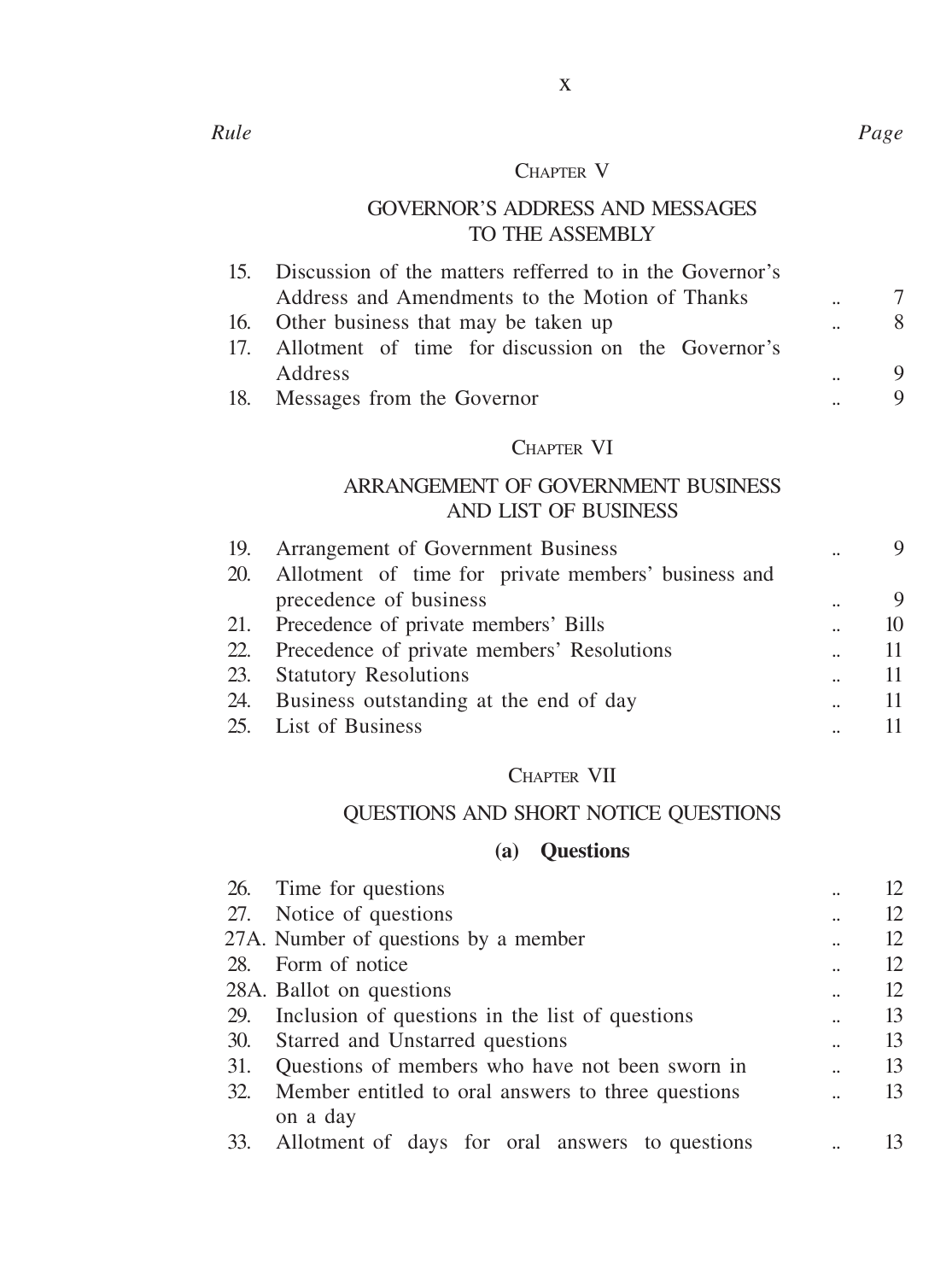| Rule |                                                                                   |    | Page |
|------|-----------------------------------------------------------------------------------|----|------|
| 34.  | Written answers to questions not replied orally                                   |    | 14   |
| 35.  | Questions to private members                                                      |    | 14   |
| 36.  | Conditions of admissibility of questions                                          |    | 14   |
| 37.  | Questions on matters of correspondence between<br>the                             |    |      |
|      | State Government and the Government of India                                      |    | 16   |
| 38.  | Speaker to decide admissibility of questions                                      |    | 16   |
| 39.  | Speaker to decide if a question is to be treated as                               |    |      |
|      | starred or unstarred                                                              | н. | 16   |
| 40.  | List of questions                                                                 |    | 16   |
| 41.  | Order in which questions shall be called                                          |    | 17   |
| 42.  | Withdrawal or postponement of questions                                           |    | 17   |
| 43.  | Mode of asking questions                                                          |    | 17   |
| 44.  | Questions of absent members                                                       |    | 18   |
| 45.  | Supplementary questions                                                           |    | 18   |
| 46.  | Disposal of questions when meeting is cancelled or                                |    |      |
|      | adjourned                                                                         |    | 18   |
| 47.  | Time on which answers are to be handed over and<br>restriction on its publication |    | 19   |

# **(b) Short Notice Questions**

| 48. | Short notice questions |  |
|-----|------------------------|--|
|     |                        |  |

# CHAPTER VIII

#### HALF AN HOUR DISCUSSION

| 49. | Discussion on a matter of public importance arising |  |
|-----|-----------------------------------------------------|--|
|     | out of answer to question                           |  |

#### CHAPTER IX

#### MOTION FOR ADJOURNMENT ON A MATTER OF PUBLIC IMPORTANCE

| 50. | Speaker's consent necessary to make motions         | $\ddot{\phantom{a}}$ | 21       |
|-----|-----------------------------------------------------|----------------------|----------|
| 51. | Method of giving notice                             | $\ddot{\phantom{a}}$ | 21       |
| 52. | Restrictions on right to move motion                | $\ddot{\phantom{a}}$ | 21       |
| 53. | Matters before tribunals,                           |                      |          |
|     | commissions etc.                                    | $\ddot{\phantom{a}}$ | <u>n</u> |
| 54. | Mode of asking for leave to move adjournment motion | $\ddot{\phantom{a}}$ | <u>n</u> |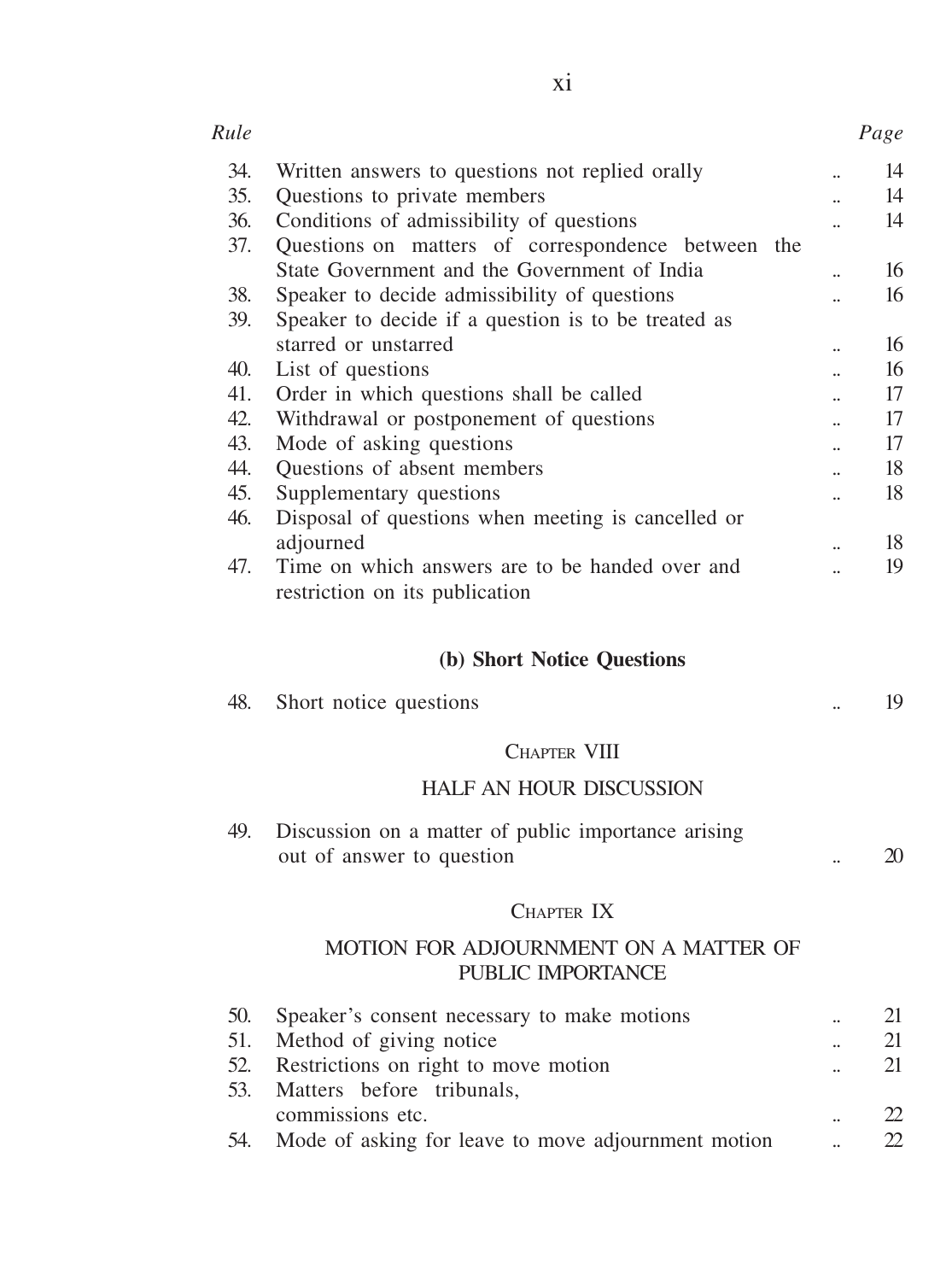| Rule |                           |                      | Page |
|------|---------------------------|----------------------|------|
| 55.  | Time for taking up motion | $\ddot{\phantom{a}}$ | 23   |
| 56.  | Closure of debate         | $\ddot{\phantom{a}}$ | 23   |
| 57.  | Time limit for speeches   |                      |      |

#### CHAPTER X

# DISCUSSION ON MATTERS OF URGENT PUBLIC IMPORTANCE

| 58. Notice of raising discussion    | 23. |
|-------------------------------------|-----|
| 59. Speaker to decide admissibility | 23  |
| 60. No formal motion                | 24  |
| 61. Time limit for speeches         | 24  |

#### CHAPTER XI

# CALLING ATTENTION TO MATTERS OF URGENT PUBLIC IMPORTANCE

| 62. |  |  |  |  |  | Calling attention to matters of urgent public importance |  |  |
|-----|--|--|--|--|--|----------------------------------------------------------|--|--|
|-----|--|--|--|--|--|----------------------------------------------------------|--|--|

#### CHAPTER XII

#### MOTION OF NO-CONFIDENCE IN COUNCIL OF MINISTERS AND STATEMENT BY A MINISTER WHO HAS RESIGNED

| 63. | Procedure regarding motion of no-confidence in |                      |    |
|-----|------------------------------------------------|----------------------|----|
|     | Council of Ministers                           | $\ddot{\phantom{a}}$ | 25 |
| 64. | Statement by a Minister who has resigned       | $\ddot{\phantom{a}}$ | 25 |

#### CHAPTER XIII

#### RESOLUTION FOR REMOVAL OF SPEAKER OR DEPUTY SPEAKER FROM OFFICE

| 65. | Notice of resolution for removal of Speaker or Deputy |                      |    |
|-----|-------------------------------------------------------|----------------------|----|
|     | Speaker and Leave of Assembly to take up resolution   | $\mathbf{a}$         | 26 |
| 66. | Whom to preside when motion is taken up               | $\ddot{\phantom{a}}$ | 26 |
| 67. | Inclusion of resolution in the List of Business       | $\ddot{\phantom{a}}$ | 27 |
|     | 68. Time limit for speeches                           | $\ddot{\phantom{a}}$ | 27 |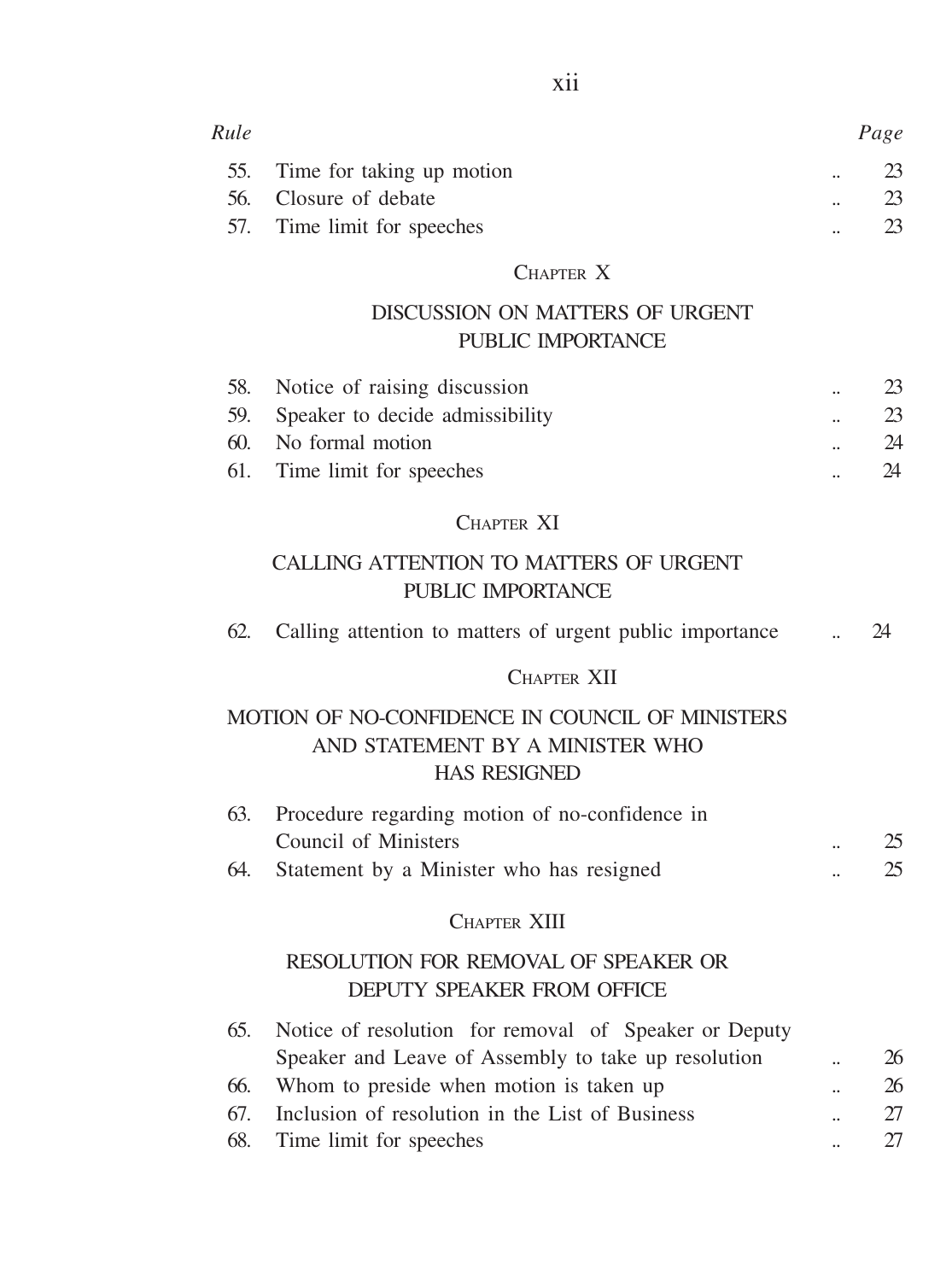*Rule Page*

# CHAPTER XIV

# LEGISLATION

| 69. | Publication of Bills before introduction                         |                      | 27 |
|-----|------------------------------------------------------------------|----------------------|----|
| 70. | Notice of motion for leave to introduce private members'         |                      |    |
|     | Rill                                                             |                      | 28 |
| 71. | Motion for leave to introduce Bill                               | ä.                   | 29 |
| 72. | Publication after introduction                                   | $\ddot{\phantom{a}}$ | 29 |
| 73. | Financial Memorandum to accompany Bill                           |                      | 29 |
| 74. | Explanatory Memorandum to Bills delegating legislative<br>powers |                      | 29 |
| 75. | Statement in connection with Ordinances                          | ä.                   | 29 |
| 76. | Motions after introduction                                       |                      | 30 |
| 77. | Discussion of principle of the Bill                              | ä.                   | 30 |
| 78. | Persons by whom motions in respect of Bills may be               |                      |    |
|     | made                                                             |                      | 31 |
| 79. | Procedure after presentation of Select/Subject Committee report  | ä,                   | 32 |
| 80. | Scope of debate on report of Select/Subject Committee            |                      | 33 |
| 81. | Notice of Amendments                                             | ä.                   | 33 |
| 82. | Conditions of admissibility of amendments                        |                      | 33 |
| 83. | Arrangement of amendments                                        | $\ddot{\phantom{a}}$ | 34 |
| 84. | Order of amendments                                              |                      | 34 |
| 85. | Mode of moving amendments                                        | $\ddot{\phantom{a}}$ | 34 |
| 86. | Withdrawal of amendments                                         |                      | 34 |
| 87. | Submission of Bill clause by clause                              | $\ddot{\phantom{a}}$ | 35 |
| 88. | Postponement of clause                                           | $\ddot{\phantom{a}}$ | 35 |
| 89. | Consideration of Schedule                                        |                      | 35 |
| 90. | Clause one, Enacting Formula, Preamble and Title of the          |                      |    |
|     | Bill                                                             |                      | 35 |
| 91. | Passing of Bills                                                 | $\ddot{\phantom{a}}$ | 35 |
| 92. | Scope of debate                                                  |                      | 36 |
| 93. | Correction of patent errors                                      | ä.                   | 36 |
| 94. | Withdrawal of a Bill                                             |                      | 36 |
| 95. | Explanatory statement by member who moves or opposes             |                      |    |
|     | withdrawal motion                                                |                      | 37 |
| 96. | Removal of Bill from Register of Bills                           |                      | 37 |
| 97. | Special provision for removal of private members' Bill           |                      |    |
|     | from the Register of Bills                                       | $\ddot{\phantom{a}}$ | 38 |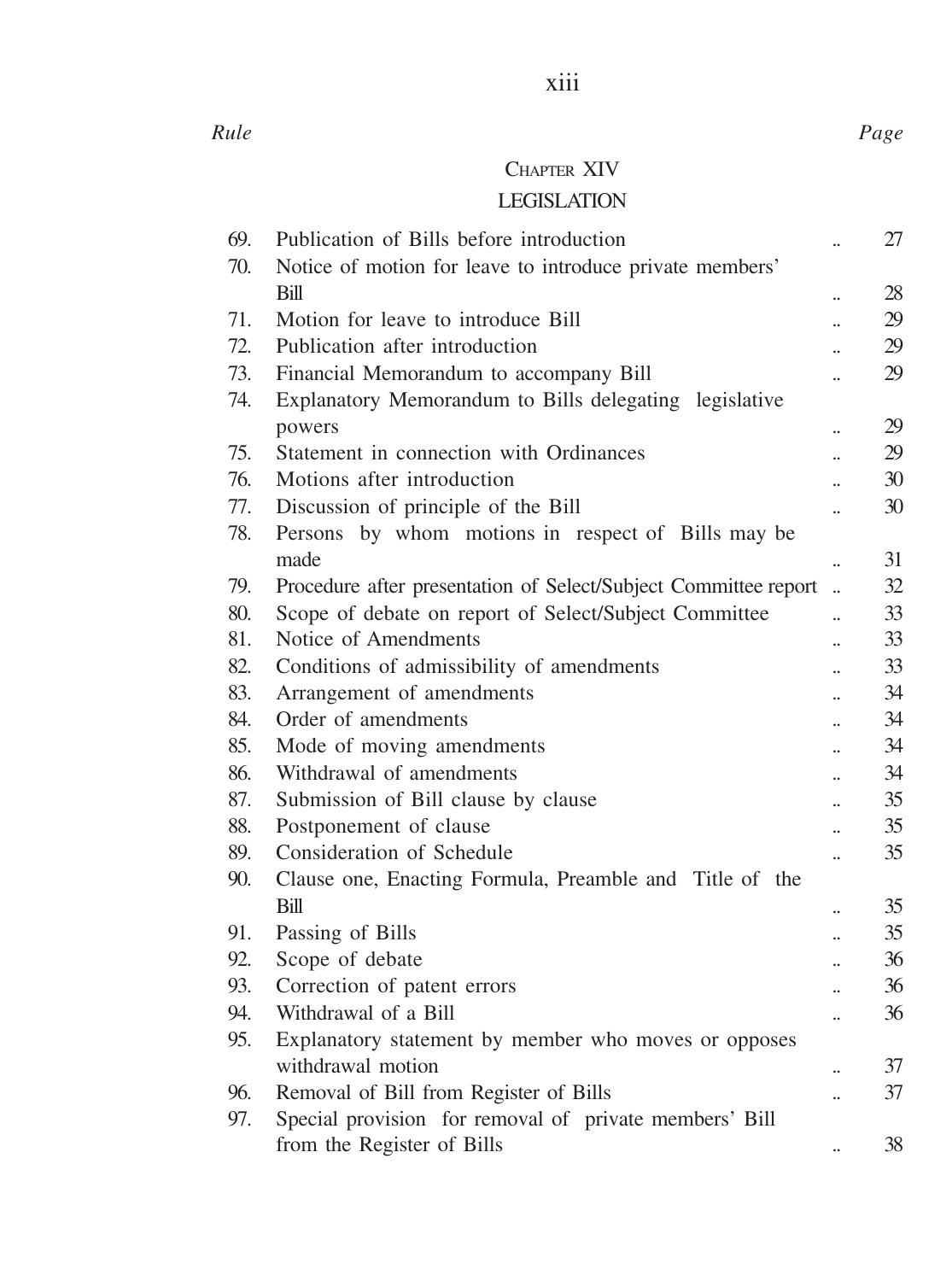| Rule |                                                        | Page   |
|------|--------------------------------------------------------|--------|
| 98.  | Authentication of Bills                                | <br>38 |
| 99.  | Message of the Governor                                | <br>38 |
| 100. | Notice of motion for reconsideration                   | 38     |
| 101. | Motion for reconsideration                             | <br>38 |
| 102. | Scope of debate                                        | <br>38 |
| 103. | Consideration of amendments                            | 39     |
| 104. | Passing again of Bills                                 | <br>39 |
| 105. | Disagreement of Assembly with the message              | <br>39 |
| 106. | Reconsideration of Bills returned with a message under |        |
|      | proviso to Article 201 of the Consitution              | <br>39 |
|      |                                                        |        |

# CHAPTER XV

#### **PETITION**

| 107. Scope of petitions                       | $\ddot{\phantom{a}}$ | 40 |
|-----------------------------------------------|----------------------|----|
| 108. General form of petition                 |                      | 40 |
| 109. Authentication of petition               | $\ddot{\phantom{a}}$ | 40 |
| 110. Documents not to be attached             | $\ddot{\phantom{a}}$ | 40 |
| 111. Countersignature of petition             | $\ddot{\phantom{a}}$ | 41 |
| 112. Petition to be addressed to the Assembly | $\ddot{\phantom{a}}$ | 41 |
| 113. Presentation of petition                 | u.                   | 41 |
| 114. Form of presentation                     | u.                   | 41 |
| 115. Reference to Committee on Petitions      |                      | 41 |

# CHAPTER XVI

# RESOLUTIONS

| Notice of resolution                                        | <br>41 |
|-------------------------------------------------------------|--------|
| Form of resolution                                          | <br>42 |
| Subject matter of resolution                                | <br>42 |
| Conditions of admissibility of resolution                   | <br>42 |
| Raising discussion on matters before Tribunals, Commissions |        |
| etc.                                                        | <br>42 |
| Speaker to decide admissibility                             | <br>43 |
| Moving of resolution                                        | <br>43 |
| Amendments                                                  | <br>43 |
| Time limit for speeches                                     | <br>44 |
| Scope of discussion                                         | <br>44 |
| Withdrawal of resolution and amendment                      | 44     |
|                                                             |        |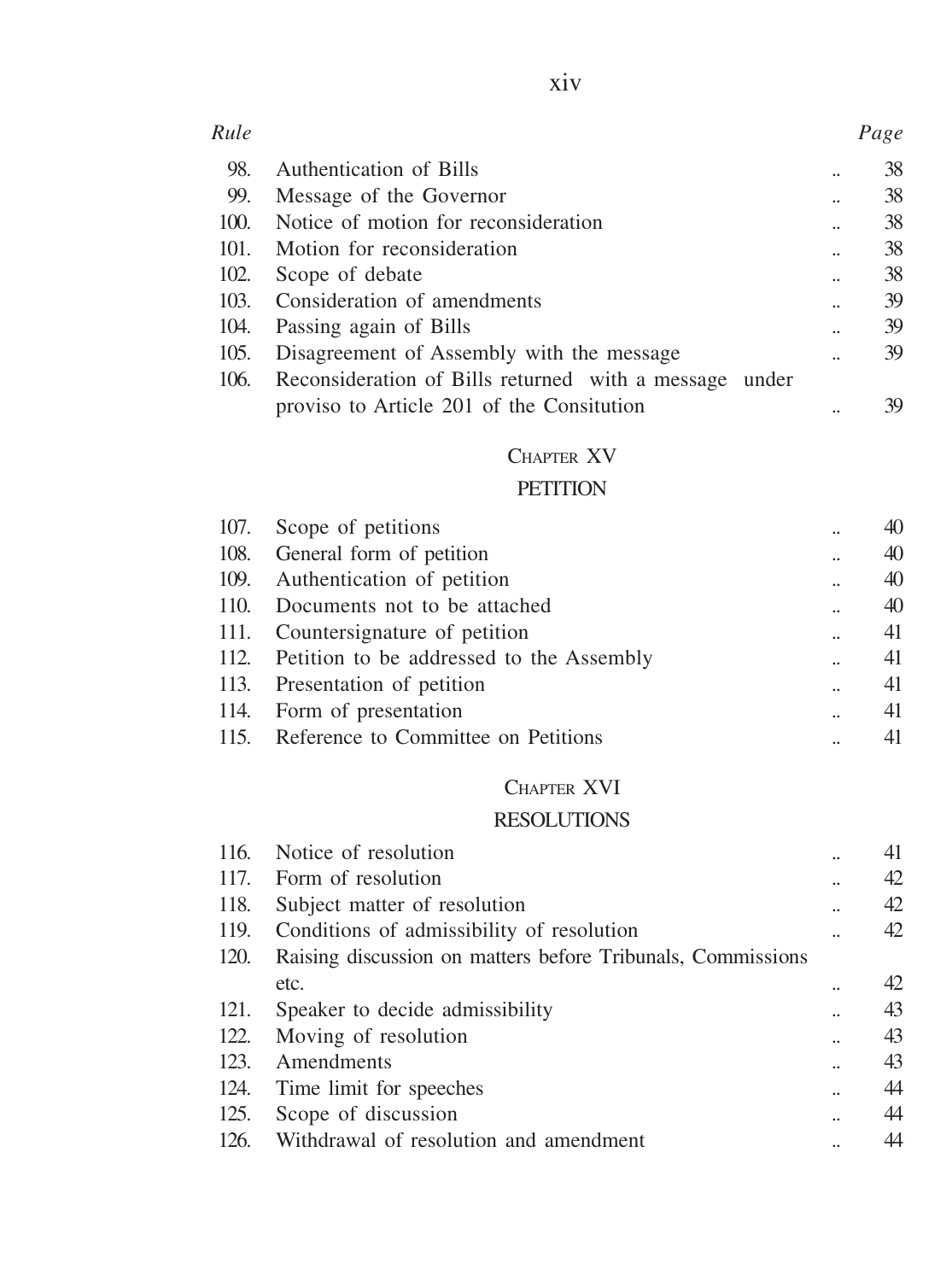| Rule |                                                             |                      | Page |
|------|-------------------------------------------------------------|----------------------|------|
|      | 127. Spliting of resolution                                 | $\ddot{\phantom{a}}$ | 44   |
| 128. | Repetition of resolution                                    | $\ddot{\phantom{a}}$ | 44   |
|      | 129. Copy of resolution passed to be sent to Chief Minister |                      |      |
|      | and Minister for Parliamentary Affairs                      | н.                   |      |

# CHAPTER XVII

# **MOTIONS**

|      | 130. Discussion on a matter of public interest                  |                      |    |
|------|-----------------------------------------------------------------|----------------------|----|
| 131. | Notice of motion                                                | $\ddot{\phantom{a}}$ | 45 |
| 132. | Conditions of admissibility of a motion                         |                      | 45 |
|      | 133. Motion for raising discussion on matters before tribunals, |                      |    |
|      | commissions, etc.                                               |                      | 46 |
|      | 134. Speaker to decide admissibility of a motion                |                      | 46 |
| 135. | Circulation of No-Day-Yet-Named motions                         | $\ddot{\phantom{a}}$ | 46 |
| 136. | Allotment of time and discussion of motions                     |                      | 46 |
|      | 137. Speaker to put question at the appointed time              | $\ddot{\phantom{a}}$ | 46 |
|      | 138. Time limit for speeches                                    |                      | 46 |

# CHAPTER XVIII

# PROCEDURE IN FINANCIAL MATTERS

| 139. | Presentation of Budget                                   | <br>47 |
|------|----------------------------------------------------------|--------|
| 140. | Demands for Grants                                       | 47     |
| 141. | General discussion on the Budget                         | 47     |
| 142. | Reference of Demands for Grants to Subject Committees    | 47     |
| 143. | Voting of Demands for Grants                             | <br>48 |
| 144. | Presentation of Budget in Parts                          | 48     |
| 145. | <b>Cut Motions</b>                                       | <br>48 |
| 146. | Conditions of admissibility of cut motions               | 49     |
| 147. | Speaker to decide admissibility of cut motions           | 50     |
| 148. | Notice of cut motions                                    | <br>50 |
| 149. | Vote on Account                                          | 51     |
| 150. | Supplementary, additional, excess and exceptional grants |        |
|      | and votes of credit                                      | 51     |
| 151. | Scope of discussion on supplementary grants              | 51     |
| 152. | Token Grant                                              | 51     |
| 153. | Appropriation Bill                                       | 51     |
|      | 153A. Finance Bill                                       | 52     |
|      |                                                          |        |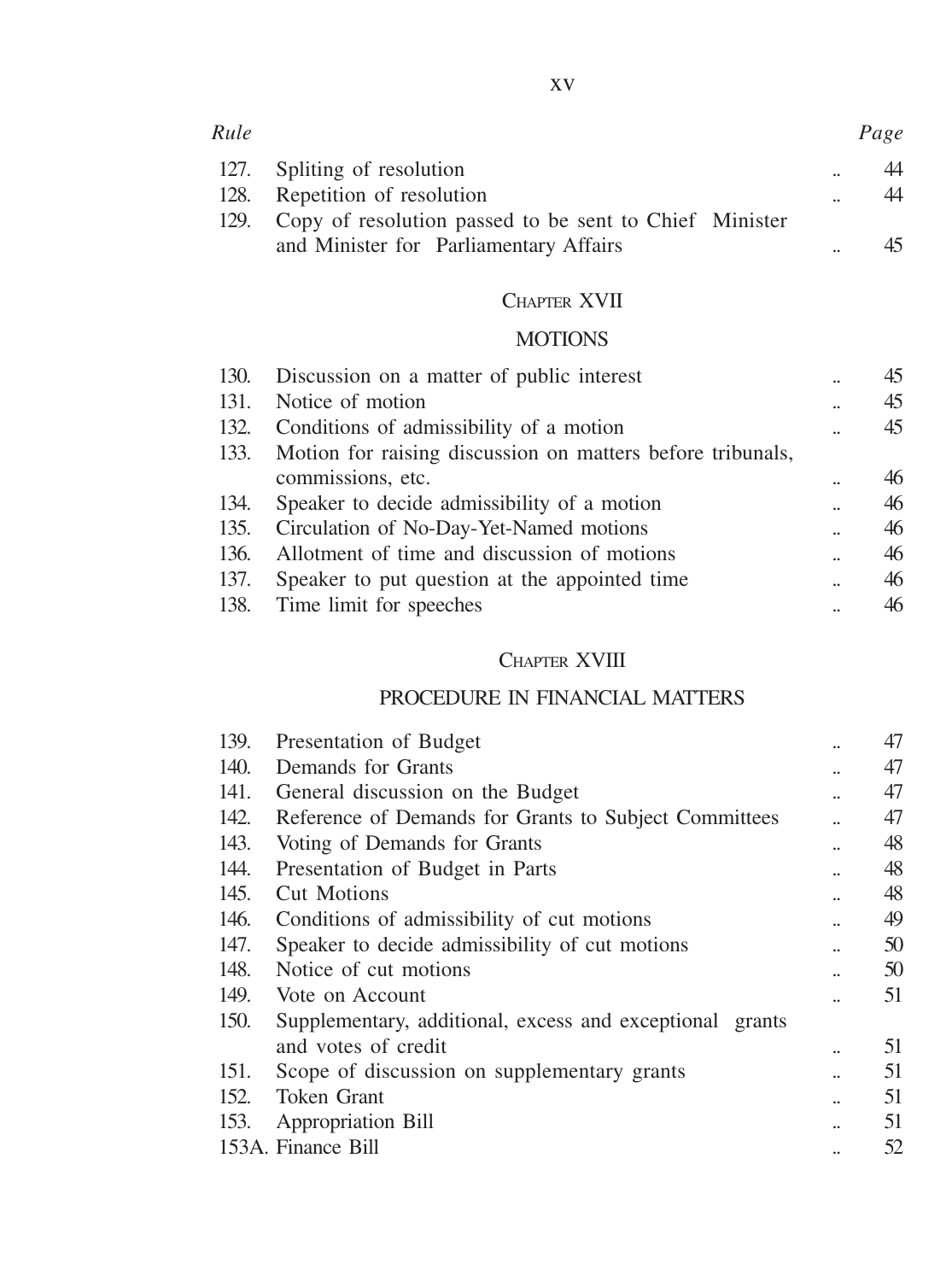## CHAPTER XIX

# QUESTIONS OF PRIVILEGE

| 154. | Consent of Speaker                                       |                      | 54 |
|------|----------------------------------------------------------|----------------------|----|
| 155. | Notice of question of privilege.                         |                      | 54 |
| 156. | Conditions of admissibility of questions of privilege    | $\ddot{\phantom{a}}$ | 54 |
| 157. | Mode of raising a question of privilege                  |                      | 54 |
| 158. | Consideration of question of privilege to which leave    |                      |    |
|      | is granted.                                              |                      | 55 |
| 159. | Reference of question of privilege to Committee by       |                      |    |
|      | Speaker                                                  |                      | 55 |
| 160. | Power of Speaker to give directions                      |                      | 55 |
| 161. | Intimation of arrest, detention, etc. of a member to the |                      |    |
|      | Speaker                                                  |                      | 55 |
| 162. | Intimation to Speaker on release of a member             |                      | 55 |
| 163. | Treatment of communications regarding arrest, detension, |                      |    |
|      | release etc.                                             | $\ddot{\phantom{a}}$ | 55 |
| 164. | Arrest within the precincts of the Assembly              |                      | 56 |
| 165. | Service of legal process                                 |                      | 56 |
|      |                                                          |                      |    |

# CHAPTER XX

#### SUBORDINATE LEGISLATION

| Laying of regulation, rule, etc., on the Table<br>166.                      | $\ddot{\phantom{a}}$ | 56 |
|-----------------------------------------------------------------------------|----------------------|----|
| 166A. Time limit for laying of regulations, rules, sub-rules, bye-laws etc. | $\ddot{\phantom{a}}$ | 56 |
| 166B. Laying of Annual Report/Audit Report of Companies/                    |                      |    |
| Autonomous Bodies/Board/Corporation etc. on the Table                       |                      | 57 |
| Allotment of time for the dicussion of amendment<br>167.                    | $\ddot{\phantom{a}}$ |    |
| Regulation, rule, etc., as amended to be laid on the Table<br>168.          |                      | 58 |

#### CHAPTER XXI

#### RESIGNATION AND VACATION OF SEATS IN THE ASSEMBLY AND LEAVE OF ABSENCE FROM MEETINGS OF THE ASSEMBLY

| 169. Resignation of seats in the Assembly                      | $\ddot{\phantom{a}}$ | 58 |
|----------------------------------------------------------------|----------------------|----|
| 170. Permission to remain absent from meetings of the Assembly | $\mathbf{a}$         | 60 |
| 171. Vacation of seats in the Assembly                         | $\ddot{\phantom{a}}$ | 60 |
| 172. Record of attendance of members                           | $\ddot{\phantom{a}}$ | 61 |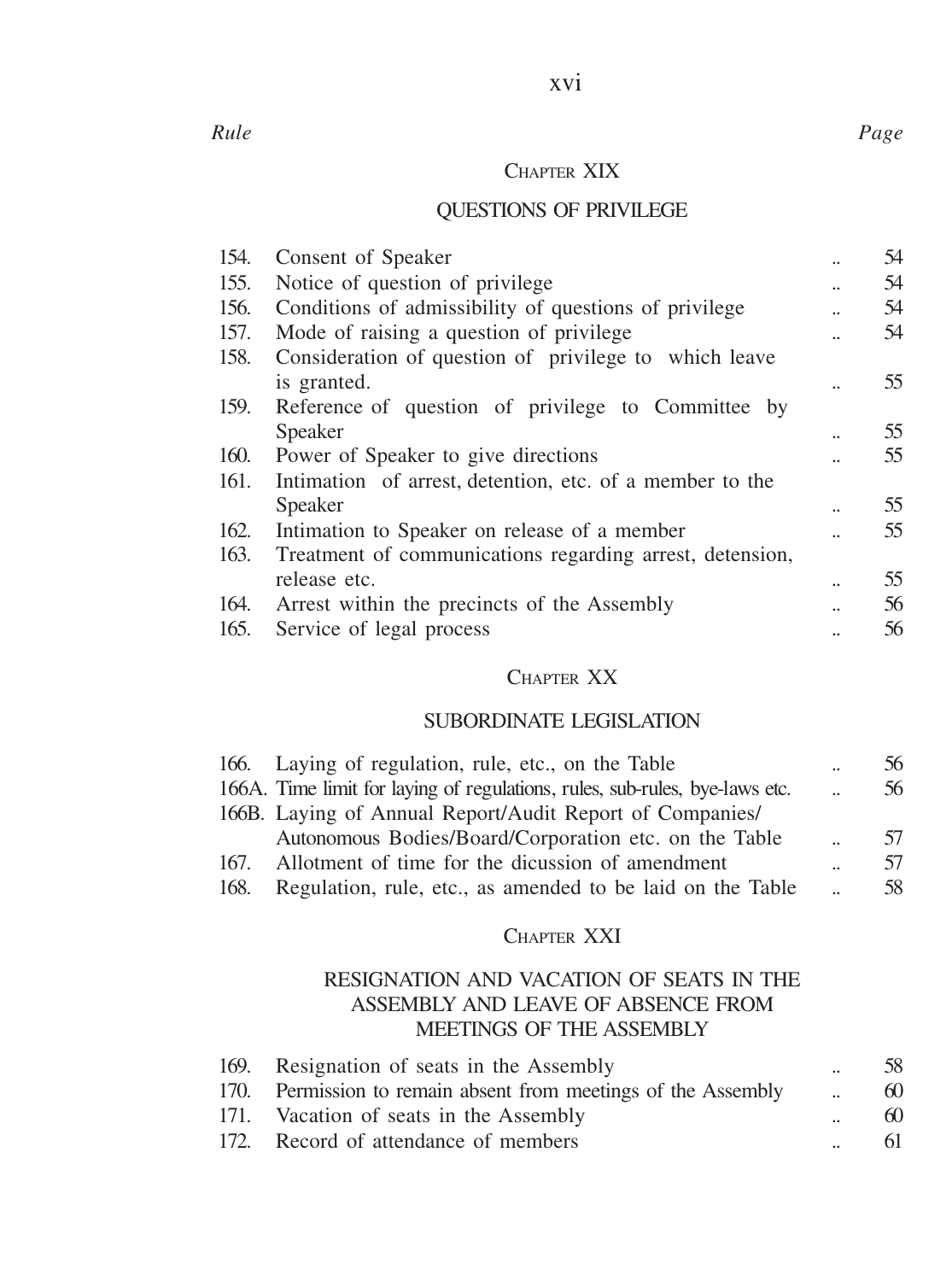# xvii

#### CHAPTER XXII

#### COMMUNICATIONS BETWEEN THE GOVERNOR AND THE ASSEMBLY

|      | 173. Communications from the Governor to the Assembly |  |  |
|------|-------------------------------------------------------|--|--|
| 174. | Communications from the Assembly to the Governor      |  |  |

# CHAPTER XXIII

# SECRET SITTING OF THE ASSEMBLY

| 175. Secret Sitting                         | $\ddot{\phantom{a}}$ | 61 |
|---------------------------------------------|----------------------|----|
| 176. Report of the proceedings              | $\ddot{\phantom{a}}$ | 62 |
| 177. Procedure in other respects            | $\ddot{\phantom{a}}$ | 62 |
| 178. Lifting ban of secrecy                 | $\ddot{\phantom{a}}$ | 62 |
| 179. Disclosure of proceedings or decisions | $\ddot{\phantom{a}}$ | 62 |

# CHAPTER XXIV

#### LEGISLATURE COMMITTEES

# (a) **General**

| 180. | Appointment of Legislature Committees                 | $\ddot{\phantom{a}}$ | 62 |
|------|-------------------------------------------------------|----------------------|----|
| 181. | Objection to membership of Committee                  |                      | 63 |
| 182. | Term of office of Committee nominated by the Speaker  |                      | 64 |
| 183. | Resignation from Committee                            |                      | 64 |
| 184. | Chairman of Committee                                 |                      | 64 |
| 185. | Ouorum                                                |                      | 64 |
| 186. | Discharge of members absent from sitting of Committee |                      | 65 |
| 187. | Voting in Committee                                   |                      | 65 |
| 188. | Casting vote of Chairman                              |                      | 65 |
| 189. | Power to appoint sub-Committees                       |                      | 65 |
| 190. | Date and time of sittings of Committee                |                      | 65 |
| 191. | Sittings of a Committee in private                    |                      | 65 |
| 192. | Venue of sittings                                     |                      | 65 |
| 193. | All strangers to withdraw when Committee deliberates  |                      | 66 |
| 194. | Power to take evidence or call for documents          |                      | 66 |
| 195. | Power to send for persons, papers and records         |                      | 66 |
| 196. | Counsel for a witness                                 |                      | 66 |
| 197. | Evidence on oath                                      |                      | 66 |
|      |                                                       |                      |    |

*Rule Page*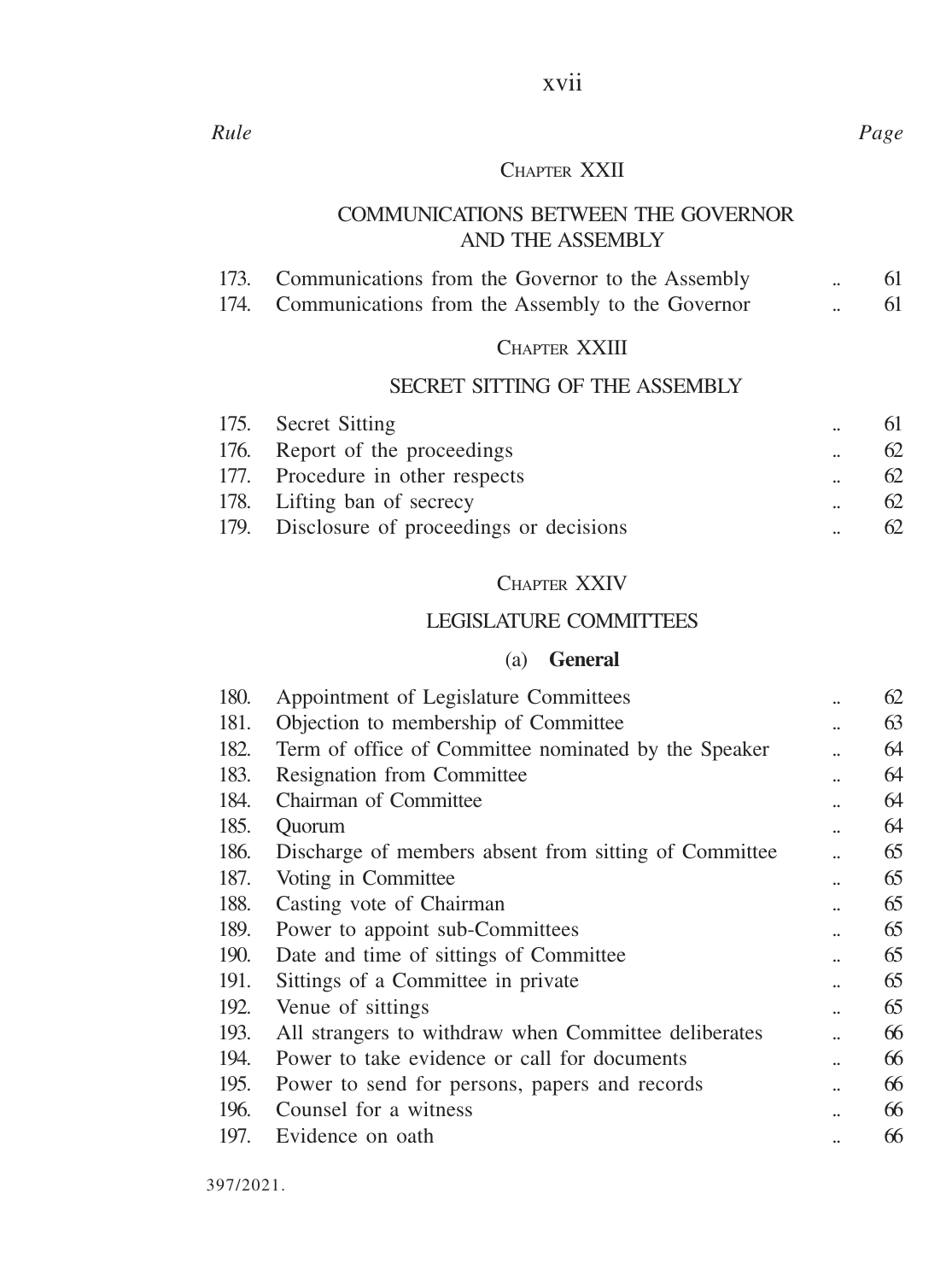| v. |  |  |
|----|--|--|
|    |  |  |

| Rule |                                                             |                      | Page |
|------|-------------------------------------------------------------|----------------------|------|
| 198. | Procedure for examining witness                             |                      | 67   |
| 199. | Record of decisions                                         |                      | 67   |
| 200. | Evidence, report and proceedings treated as confidential    |                      | 67   |
| 201. | Special reports                                             |                      | 68   |
| 202. | Report of Committee                                         |                      | 68   |
| 203. | Availability of report to Government before presentation    |                      | 68   |
| 204. | Presentation of report                                      |                      | 68   |
| 205. | Printing, publication or circulation of report prior to its |                      |      |
|      | presentation to Assembly                                    | ä.                   | 68   |
|      | 205A. Furnishing of reply to the recommendations contained  |                      |      |
|      | in the report                                               |                      | 68   |
|      | 205B. Discussion on a matter contained in the report        |                      | 69   |
| 206. | Power to make suggestions on procedure                      |                      | 69   |
| 207. | Power of Committee to make detailed rules                   |                      | 69   |
| 208. | Power of Speaker to give directions                         | $\ddot{\phantom{a}}$ | 69   |
| 209. | Business before Committee not to lapse on prorogation of    |                      |      |
|      | Assembly                                                    |                      | 69   |
| 210. | Unfinished work of Committee                                |                      | 70   |
| 211. | Applicability of general rules to Committees                |                      | 70   |

# (b) **Constitution and functions of the Committees**

# (i) *Business Advisory Committee*

| 212. Constitution                                          |                      | 70   |
|------------------------------------------------------------|----------------------|------|
| 213. Functions                                             | $\ddot{\phantom{a}}$ | 70   |
| 214. Report of Committee                                   |                      | 70   |
| 215. Consideration of report                               |                      | - 71 |
| 216. Notification of Allocation of Time Order              |                      | -71  |
| 217. Disposal of outstanding matters at the appointed hour |                      | 71   |
| 218. Variation in the allocation of Time Order             |                      |      |

# (ii) *Committee on Private Members' Bills and Resolutions*

| 219. Constitution                                          | $\ddot{\phantom{a}}$ | 71 |
|------------------------------------------------------------|----------------------|----|
| 220. Functions                                             | $\ddot{\phantom{a}}$ | 72 |
| 221. Motion moved in Assembly on the report                | $\mathbf{a}$         | 73 |
| 222. Disposal of outstanding matters at the appointed hour | $\mathbf{a}$         | 73 |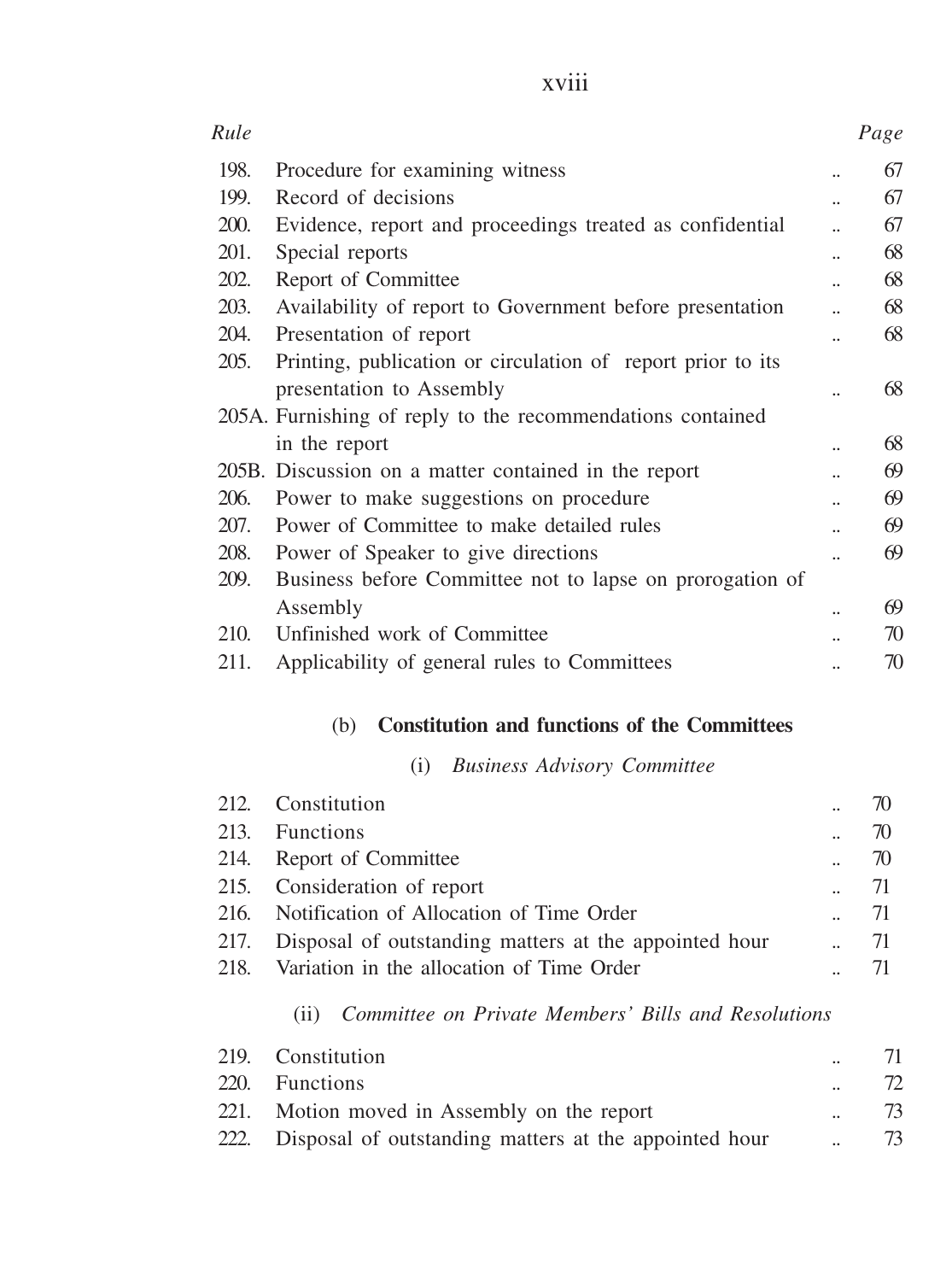| Rule |                                                          |                      | Page |
|------|----------------------------------------------------------|----------------------|------|
|      | Committee on Petitions<br>(iii)                          |                      |      |
| 223. | Constitution                                             | $\ddot{\phantom{a}}$ | 73   |
| 224. | <b>Functions</b>                                         | $\ddot{\phantom{a}}$ | 73   |
|      | Select Committee on Bills<br>(iv)                        |                      |      |
| 225. | Constitution                                             |                      | 74   |
| 226. | Other members may be present at a sitting                | $\ddot{\phantom{a}}$ | 74   |
| 227. | Notice of amendments and general procedure               |                      | 75   |
| 228. | Notice of amendments by members other than members       |                      |      |
|      | of Committee                                             | $\ddot{\phantom{a}}$ | 75   |
| 229. | Power of Committee to take evidence                      | $\ddot{\phantom{a}}$ | 75   |
| 230. | Report of Committee                                      |                      | 75   |
| 231. | Printing and publication of reports                      |                      | 76   |
|      | <b>Subject Committees</b><br>(v)                         |                      |      |
| 232. | <b>Subject Committees</b>                                |                      | 76   |
| 233. | Constitution                                             |                      | 77   |
| 234. | Chairman                                                 |                      | 77   |
| 235. | <b>Functions</b>                                         |                      | 77   |
|      | 235A. Meetings of the Committee                          |                      | 78   |
| 236. | Powers of the Committee in respect of Demands for Grants |                      | 78   |
| 237. | Powers of the Committee in respect of Bills              | $\ddot{\phantom{a}}$ | 80   |
| 238. | Powers of the Committee as respect Statutory rules       | $\ddot{\phantom{a}}$ | 80   |
| 239. | Reports of Subject Committee                             | $\ddot{\phantom{a}}$ | 81   |
| 240. | Secrecy of proceedings of Committee                      |                      | 81   |
| 241. | Powers of Speaker to issue directions                    |                      | 81   |
|      | Committee on Public Accounts<br>(vi)                     |                      |      |
| 242  | <b>Functions</b>                                         |                      | 82   |
| 243. | Constitution                                             |                      | 83   |
|      | Committee on Estimates<br>(vii)                          |                      |      |
|      |                                                          |                      |      |
|      | 244. Functions                                           |                      | 84   |
| 245. | Constitution                                             |                      | 84   |
| 246. | Examination of Estimates by Committee                    |                      | 85   |

xix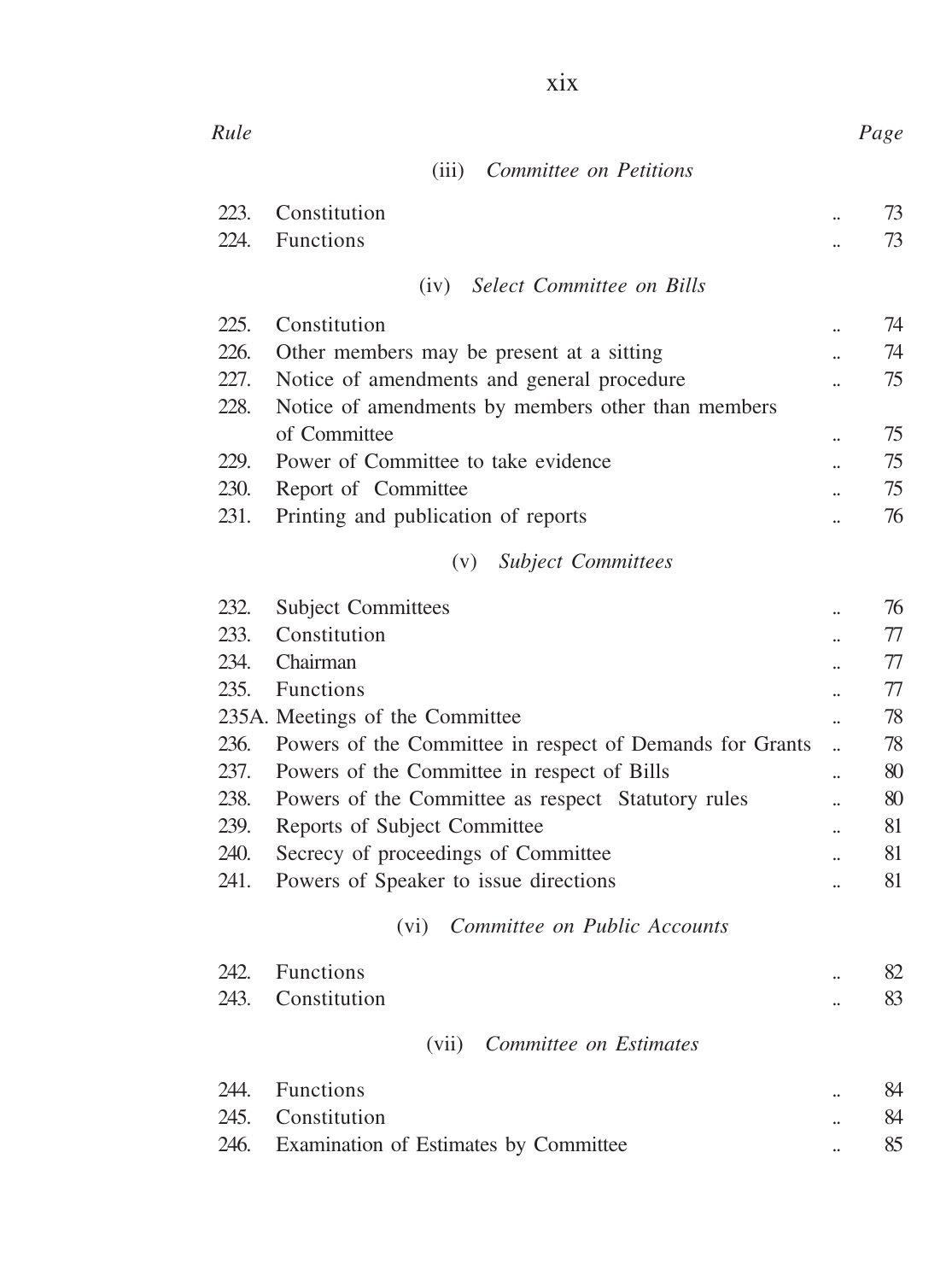| Rule                                 |                                                                                                                       |                                              | Page                       |
|--------------------------------------|-----------------------------------------------------------------------------------------------------------------------|----------------------------------------------|----------------------------|
|                                      | (viii)<br>Committee on Public Undertakings                                                                            |                                              |                            |
| 247.<br>248.                         | Functions<br>Constitution                                                                                             |                                              | 85<br>86                   |
|                                      | Committee of Privileges and Ethics<br>(ix)                                                                            |                                              |                            |
| 249.<br>250.<br>251.<br>252.         | Constitution<br>Functions<br>Consideration of report<br>Priority for consideration                                    | $\ddot{\phantom{a}}$<br>$\ddot{\phantom{a}}$ | 86<br>86<br>87<br>87       |
|                                      | Committee on Subordinate Legislation<br>(x)                                                                           |                                              |                            |
| 253.<br>254.<br>255.<br>256.<br>257. | <b>Functions</b><br>Constitution<br>Numbering and publication of orders<br>Duties of Committee<br>Report of Committee | $\ddot{\phantom{a}}$<br>$\ddot{\phantom{a}}$ | 88<br>88<br>88<br>88<br>89 |
|                                      | Committee on Government Assurances<br>$(x_i)$                                                                         |                                              |                            |
| 258.<br>259.                         | <b>Functions</b><br>Constitution                                                                                      | $\ddot{\phantom{a}}$<br>                     | 89<br>90                   |
|                                      | (xi A) Committee on Papers Laid on the Table                                                                          |                                              |                            |
| 259A.<br>259B.                       | Constitution<br><b>Functions</b>                                                                                      | $\ddot{\phantom{a}}$<br>$\ddot{\phantom{a}}$ | 90<br>90                   |
|                                      | Committee on the Welfare of Scheduled<br>(xii)<br>Castes and Scheduled Tribes                                         |                                              |                            |
| 260.<br>261.                         | <b>Functions</b><br>Constitution                                                                                      | <br>u.                                       | 91<br>91                   |
|                                      | (xii A)<br>Committee on the Welfare of Women,<br>Transgenders, Children and Differently abled                         |                                              |                            |
| 261A.                                | Constitution                                                                                                          |                                              |                            |
| 261B.                                | Functions                                                                                                             | $\ddot{\phantom{a}}$                         | 92<br>92                   |
|                                      |                                                                                                                       |                                              |                            |

xx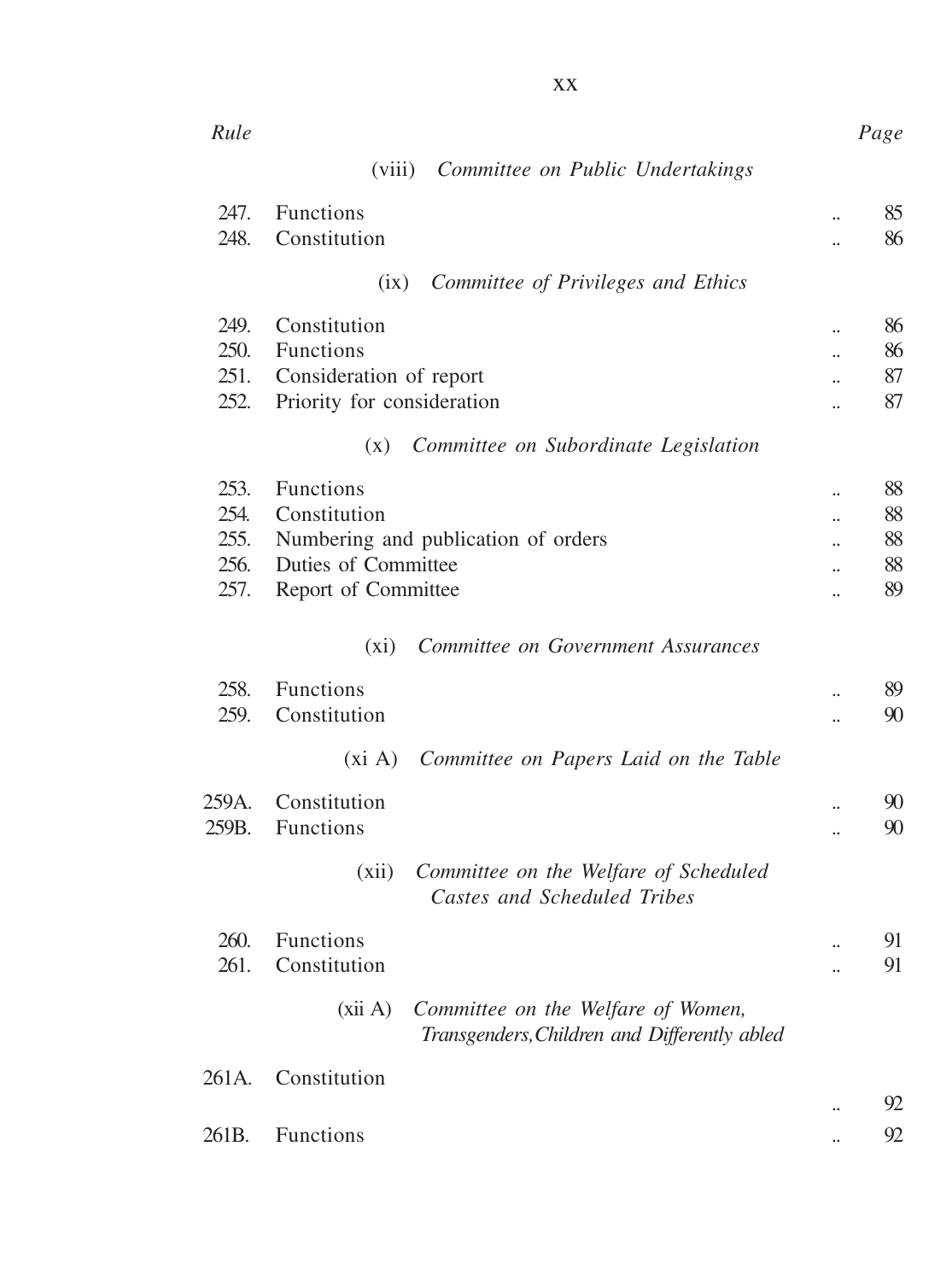| Rule               |                  |                                                                                       |                      | Page |
|--------------------|------------------|---------------------------------------------------------------------------------------|----------------------|------|
|                    |                  | (xii B) Committee on Environment                                                      |                      |      |
| 261C.              | Constitution     |                                                                                       |                      | 94   |
| 261D.              | <b>Functions</b> |                                                                                       | $\ddot{\phantom{a}}$ | 94   |
|                    |                  | (xii C) Committee on the Welfare of<br><b>Backward Class Communities</b>              |                      |      |
| 261E.              | Constitution     |                                                                                       | $\ddot{\phantom{a}}$ | 95   |
| 261F.              | <b>Functions</b> |                                                                                       | $\ddot{\phantom{a}}$ | 96   |
|                    |                  | (xii D) Committee on Local Fund Accounts                                              |                      |      |
| 261G               | Functions        |                                                                                       |                      | 97   |
| 261H.              | Constitution     |                                                                                       | $\ddot{\phantom{a}}$ | 99   |
|                    |                  | (xii E) Committee on Official Language                                                |                      |      |
| 261I.              | Constitution     |                                                                                       |                      | 99   |
| 261J.              | <b>Functions</b> |                                                                                       | $\ddot{\phantom{a}}$ | 99   |
|                    |                  | (xii F) Committee on the Welfare of<br>Fishermen and Allied Workers                   |                      |      |
| 261K.              | Constitution     |                                                                                       |                      | 101  |
| 261L.              | Functions        |                                                                                       | ä,                   | 101  |
|                    |                  | (xii G) Committee on the Welfare of<br>Non-Resident Keralites<br>(Pravasi Malayalees) |                      |      |
| 261M.              | Constitution     |                                                                                       | $\ddot{\phantom{a}}$ | 102  |
| 261N.              | <b>Functions</b> |                                                                                       | $\ddot{\phantom{a}}$ | 102  |
|                    |                  | (xii H) Committee on the Welfare of<br>Youth and Youth Affairs                        |                      |      |
| 261 <sub>O</sub> . | Constitution     |                                                                                       | $\ddot{\phantom{a}}$ | 103  |
| 261P.              | Functions        |                                                                                       | $\ddot{\phantom{a}}$ | 104  |

xxi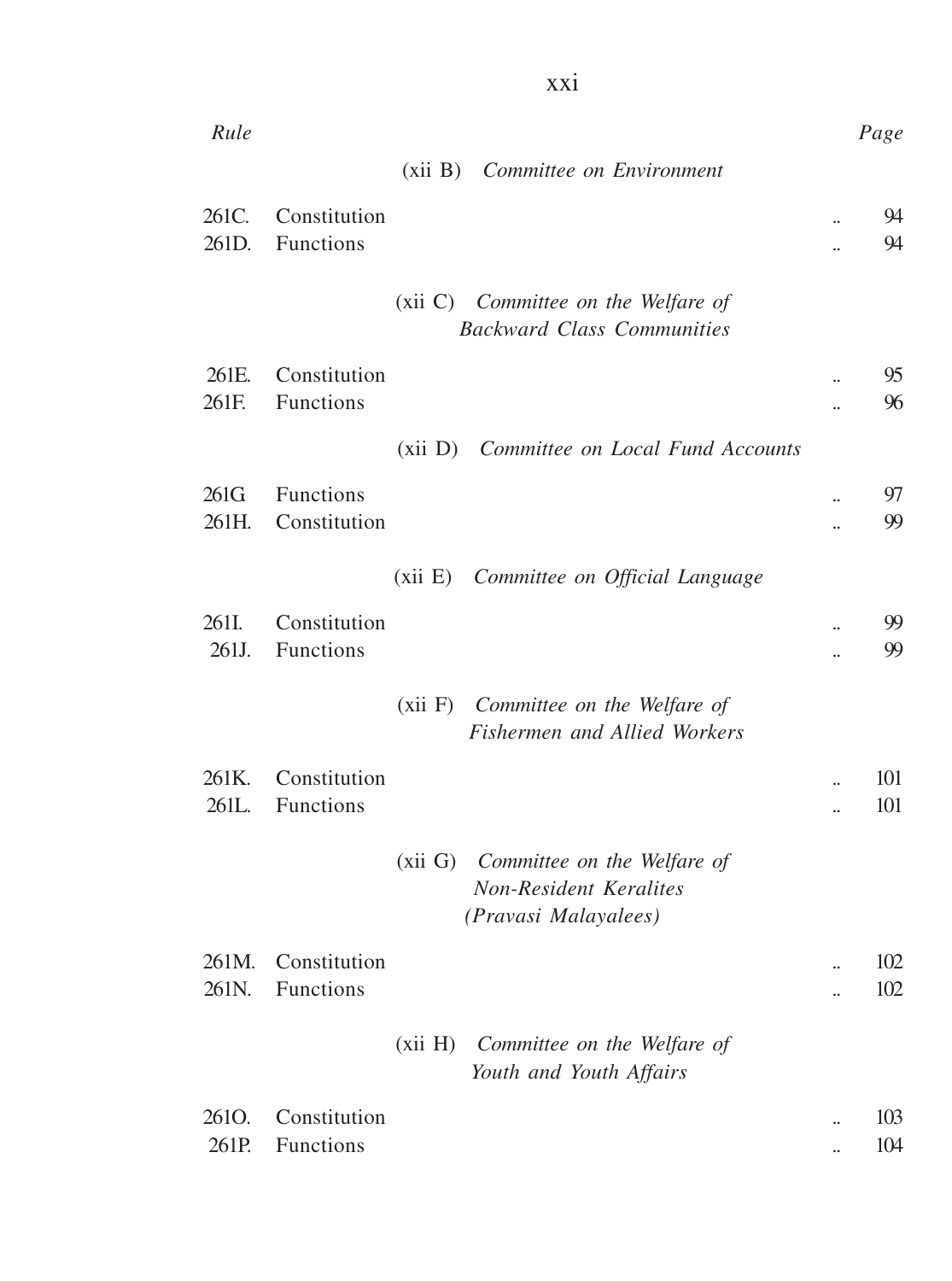| Rule |                     |                                                        | Page |
|------|---------------------|--------------------------------------------------------|------|
|      |                     | $(xii)$ Committee on the Welfare of<br>Senior Citizens |      |
|      | $2610$ Constitution |                                                        | 104  |

xxii

| 2610. Constitution | <br>104 |
|--------------------|---------|
| 261R. Functions    | <br>105 |

# (xiii) *Rules Committee*

| 262. Functions                     |                      | 105 |
|------------------------------------|----------------------|-----|
| 263. Constitution                  |                      | 105 |
| 264. Laying of report on the Table | $\ddot{\phantom{a}}$ | 105 |

# CHAPTER XXV

#### GENERAL RULES OF PROCEDURE

| 265. | Notices by members                                        |                      | 106 |
|------|-----------------------------------------------------------|----------------------|-----|
| 266. | Restriction on publicity of notices                       |                      | 106 |
| 267. | Circulation of notices and papers to members              |                      | 106 |
| 268. | Lapse of pending notices on prorogation of Assembly       |                      | 107 |
| 269. | Motion, resolution or amendment moved not to lapse        |                      | 107 |
| 270. | Speaker to amend notices of questions, motions, etc.      |                      | 107 |
| 271. | Repetition of motions                                     |                      | 107 |
| 272. | Withdrawal of motion                                      |                      | 107 |
| 273. | Adjournment of debate on motion                           |                      | 108 |
| 274. | Dilatory motion in abuse of the rules of the Assembly     | $\ddot{\phantom{a}}$ | 108 |
| 275. | Motion that policy or situation or statement or any other |                      |     |
|      | matter be taken into consideration                        |                      | 109 |
| 276. | Anticipating discussion                                   |                      | 109 |
| 277. | Notice of amendments                                      |                      | 109 |
| 278. | Scope of amendments                                       |                      | 109 |
| 279. | Selection of amendments                                   |                      | 109 |
| 280. | Putting of amendments                                     |                      | 109 |
| 281. | Rules to be observed by members while present in the      |                      |     |
|      | Assembly                                                  |                      | 110 |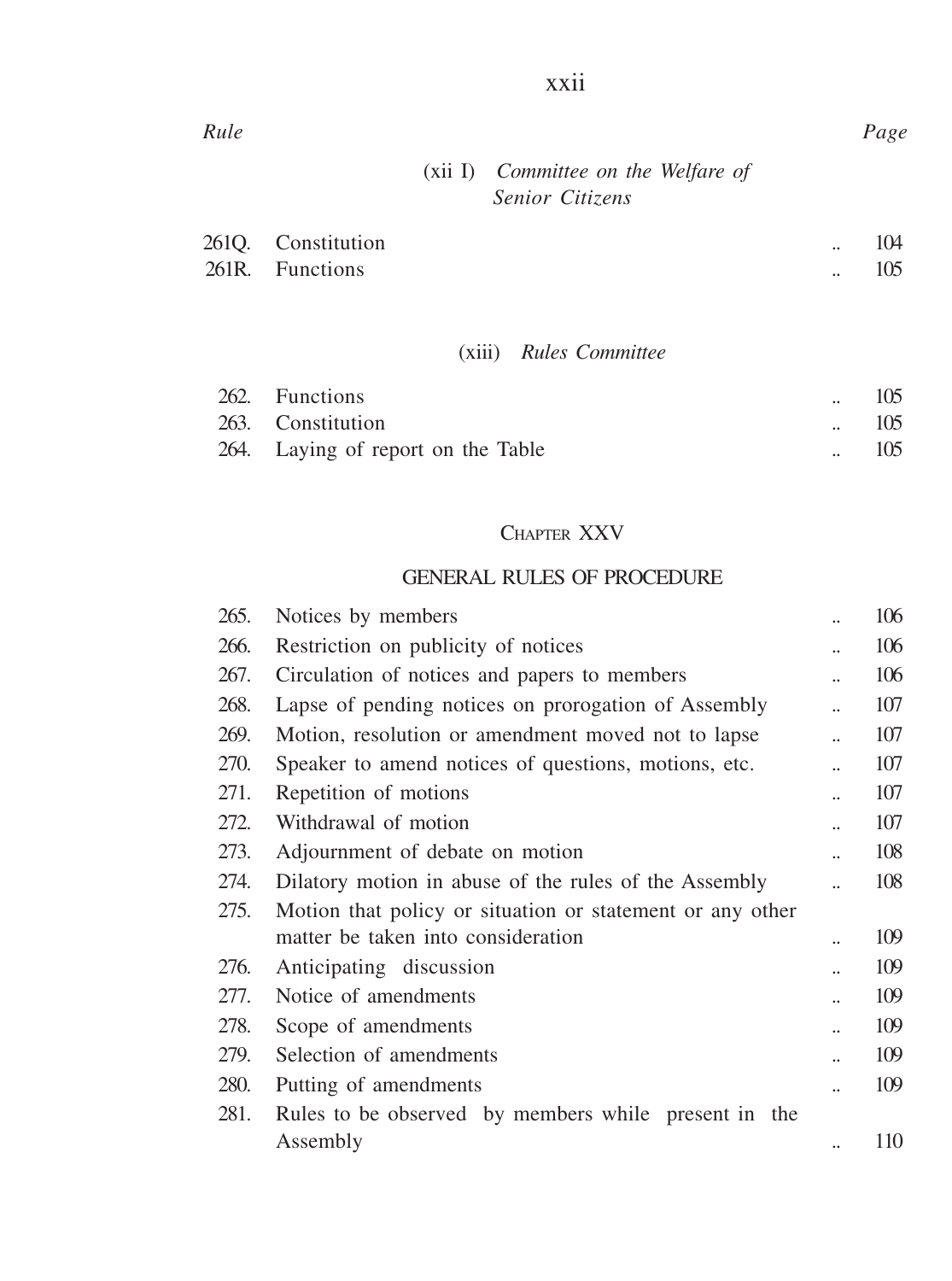| × |  |  |
|---|--|--|
|   |  |  |
|   |  |  |
|   |  |  |
|   |  |  |

| Rule         |                                                         |                                              | Page       |
|--------------|---------------------------------------------------------|----------------------------------------------|------------|
| 282.         | Member to speak when called by Speaker                  | $\ddot{\phantom{a}}$                         | 110        |
| 283.         | Mode of addressing the Assembly                         |                                              | 111        |
| 284.         | Rules to be observed while speaking                     | $\ddot{\phantom{a}}$                         | 111        |
| 285.         | Procedure regarding allegation against a person         | $\ddot{\phantom{a}}$                         | 112        |
| 286.         | Questions to be asked through the Speaker               |                                              | 112        |
| 287.         | Irrelevance or repetition                               | $\ddot{\phantom{a}}$                         | 112        |
| 288.         | Personal explanation                                    |                                              | 112        |
| 289.         | Order of speeches and right of reply                    | $\ddot{\phantom{a}}$                         | 112        |
| 290.         | Mover's reply concludes debate                          | $\ddot{\phantom{a}}$                         | 113        |
| 291.         | Address by the Speaker                                  | ä.                                           | 113        |
| 292.         | Procedure when Speaker rises                            | $\ddot{\phantom{a}}$                         | 113        |
| 293.         | Closure motion                                          | $\ddot{\phantom{a}}$                         | 113        |
| 294.         | Limitation of debate                                    | $\ddot{\phantom{a}}$                         | 114        |
| 295.         | Papers quoted to be laid on the Table                   | $\ddot{\phantom{a}}$                         | 114        |
| 296.         | Treatment of papers laid on the Table                   | ä,                                           | 114        |
| 297.         | Procedure when a Minister discloses source of advice or |                                              |            |
|              | opinion given to him                                    | $\ddot{\phantom{a}}$                         | 114        |
| 298.         | Procedure for obtaining decision of the Assembly        | $\ddot{\phantom{a}}$                         | 115        |
| 299.         | Proposal and putting of questions                       | $\ddot{\phantom{a}}$                         | 115        |
| 300.         | Statement made by a Minister                            | $\ddot{\phantom{a}}$                         | 115        |
| 301.         | <b>Division</b>                                         | $\ddot{\phantom{a}}$                         | 115        |
| 302.         | Power to order withdrawal of member                     | $\ddot{\phantom{a}}$                         | 116        |
| 303.<br>304. | Points of order and decisions thereon                   | $\ddot{\phantom{a}}$                         | 116        |
| 305.         | Raising a matter which is not a point of order          | $\ddot{\phantom{a}}$                         | 117<br>118 |
| 306.         | Language of the Assembly<br>Report of proceedings       | $\ddot{\phantom{a}}$                         | 118        |
| 307.         | Expunging of words from debates                         | ä.                                           | 118        |
| 308.         | Duties of Secretary                                     | $\ddot{\phantom{a}}$                         | 118        |
| 309.         | Admission of Strangers                                  | $\ddot{\phantom{a}}$                         | 119        |
| 310.         | Withdrawal of Strangers                                 | $\ddot{\phantom{a}}$                         | 119        |
| 311.         | Removal and taking into custody of Strangers            | $\ddot{\phantom{a}}$<br>$\ddot{\phantom{a}}$ | 119        |
| 312.         | Use of the Assembly Chamber                             | $\ddot{\phantom{a}}$                         | 119        |
| 313.         | Suspension of rules                                     | $\ddot{\phantom{a}}$                         | 119        |
| 314.         | <b>Residuary Powers</b>                                 |                                              | 120        |
|              |                                                         |                                              |            |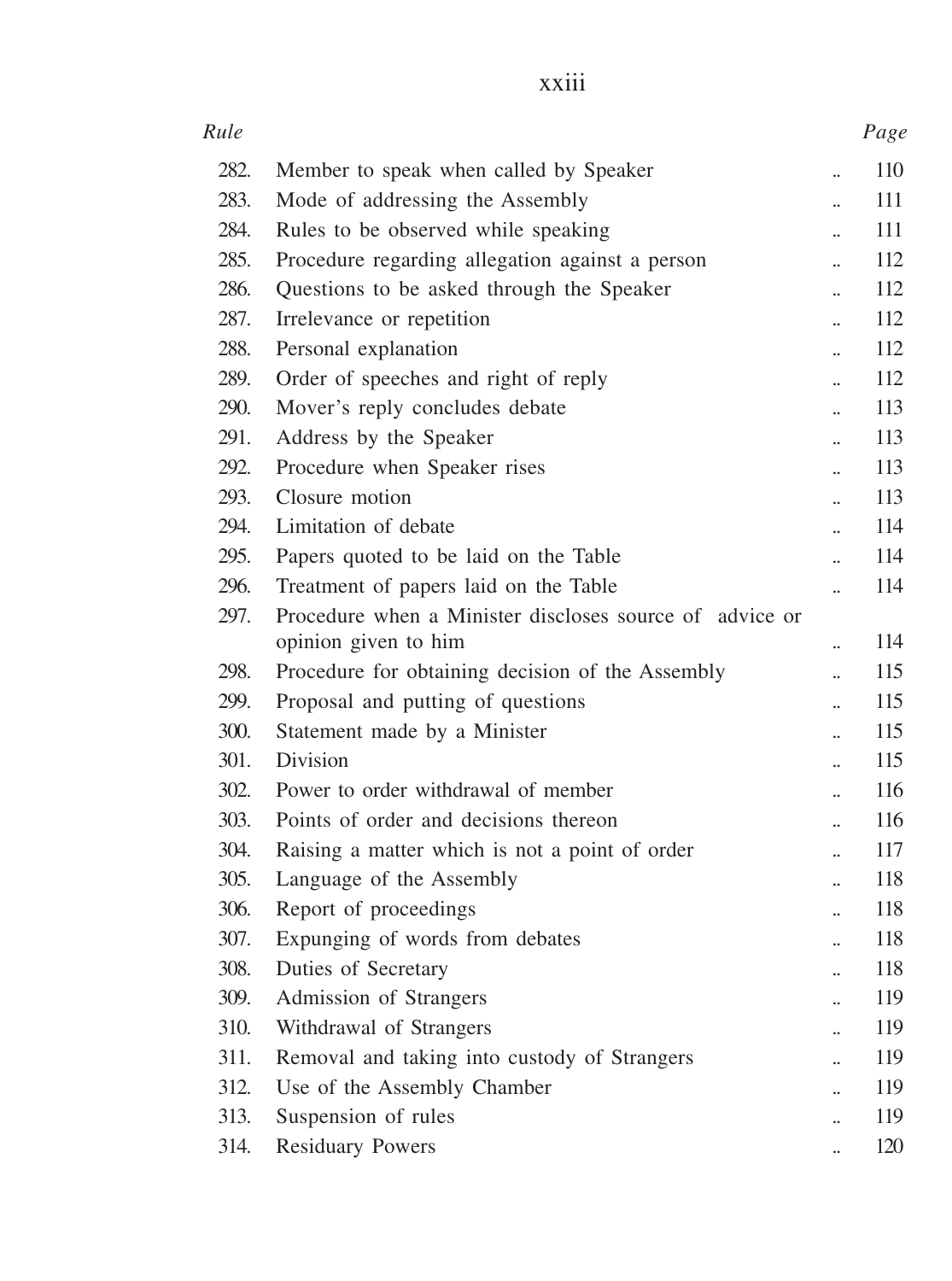# xxiv

# **SCHEDULES**

| First Schedule—Form of Petition                                                        | 121 |
|----------------------------------------------------------------------------------------|-----|
| Second Schedule—Form of report on petition by the Secretary                            | 122 |
| Third Schedule—Form of communication regarding arrest,<br>detention, etc., of a member | 123 |
| Fourth Schedule—List of Public Undertakings                                            | 125 |
| Fifth Schedule—Subject Committees                                                      | 131 |

# ANNEXURE I

Directions issued by the Speaker under the Rules of Procedure ... 135 and Conduct of Business in the Kerala Legislative Assembly

# ANNEXURE II

| Code of Conduct for the members of the Kerala Legislative |     |
|-----------------------------------------------------------|-----|
| Assembly                                                  | 150 |
| <b>INDEX</b>                                              | 158 |

#### *Rule Page*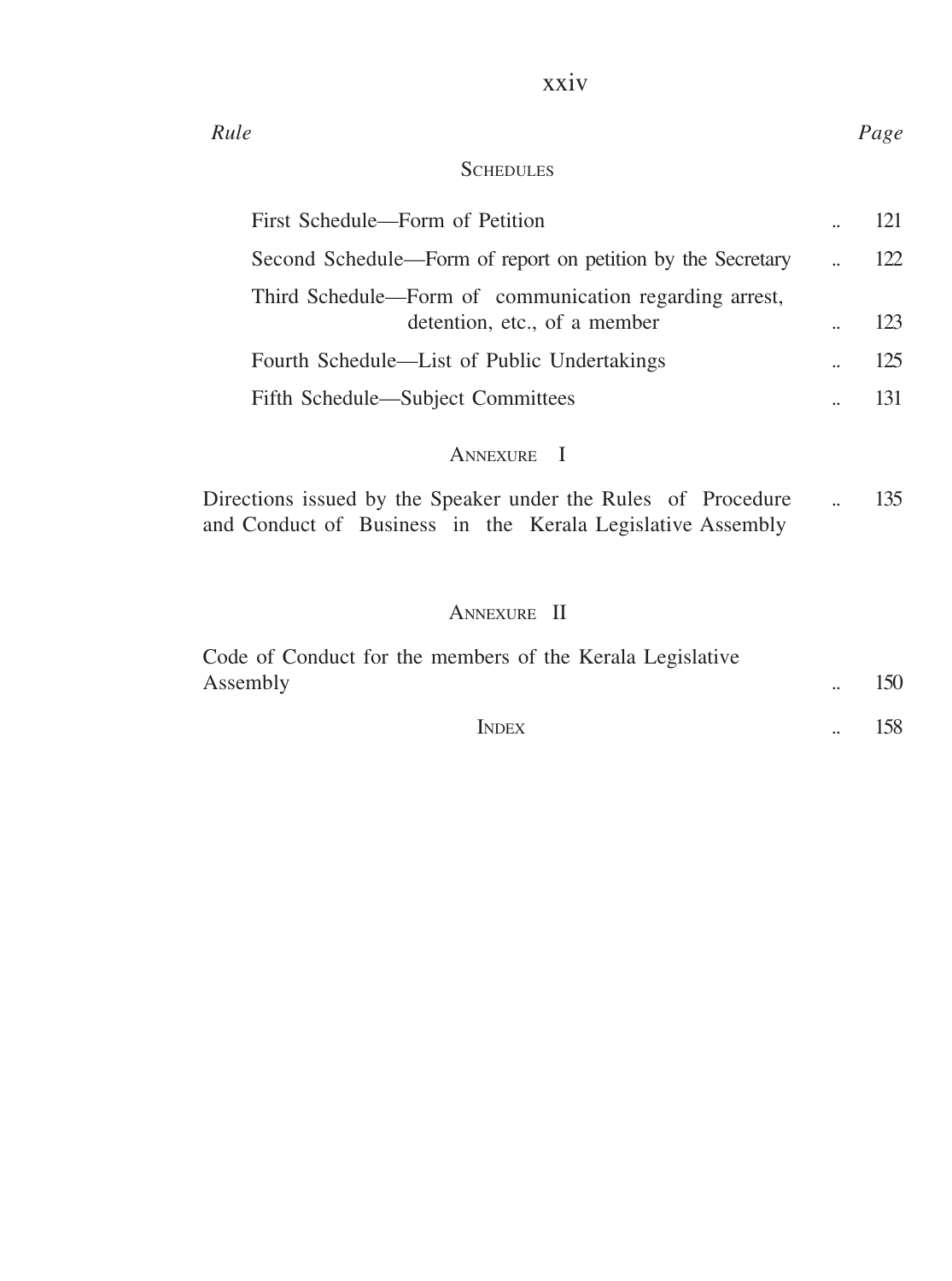#### **RULES OF PROCEDURE AND CONDUCT OF BUSINESS IN THE KERALA LEGISLATIVE ASSEMBLY**

#### CHAPTER I

#### SHORT TITLE AND DEFINITIONS

1. (1) These Rules may be called "the Rules of **Short Title and** Procedure and Conduct of Business in the Kerala **Commencement** Legislative Assembly".

(2) They shall come into force on the date on which they are published in the Gazette.

2. (1) In these rules,—

#### **Definitions**

"Assembly" means the Kerala Legislative Assembly ;

"Bulletin" means the bulletin of the Assembly containing: (a) a brief record of the proceedings of the Assembly at each of its sittings, and (b) information on any matter relating to or connected with the Business of the Assembly or other matter which in the opinion of the Speaker may be included therein ;

"Constitution" means the Constitution of India ;

"Deputy Speaker" means the person holding the office of the Deputy Speaker under Article 178 of the Constitution ;

"Finance Minister" means the Minister-in-charge of Finance and includes any Minister performing the functions of the Finance Minister ;

397/2021.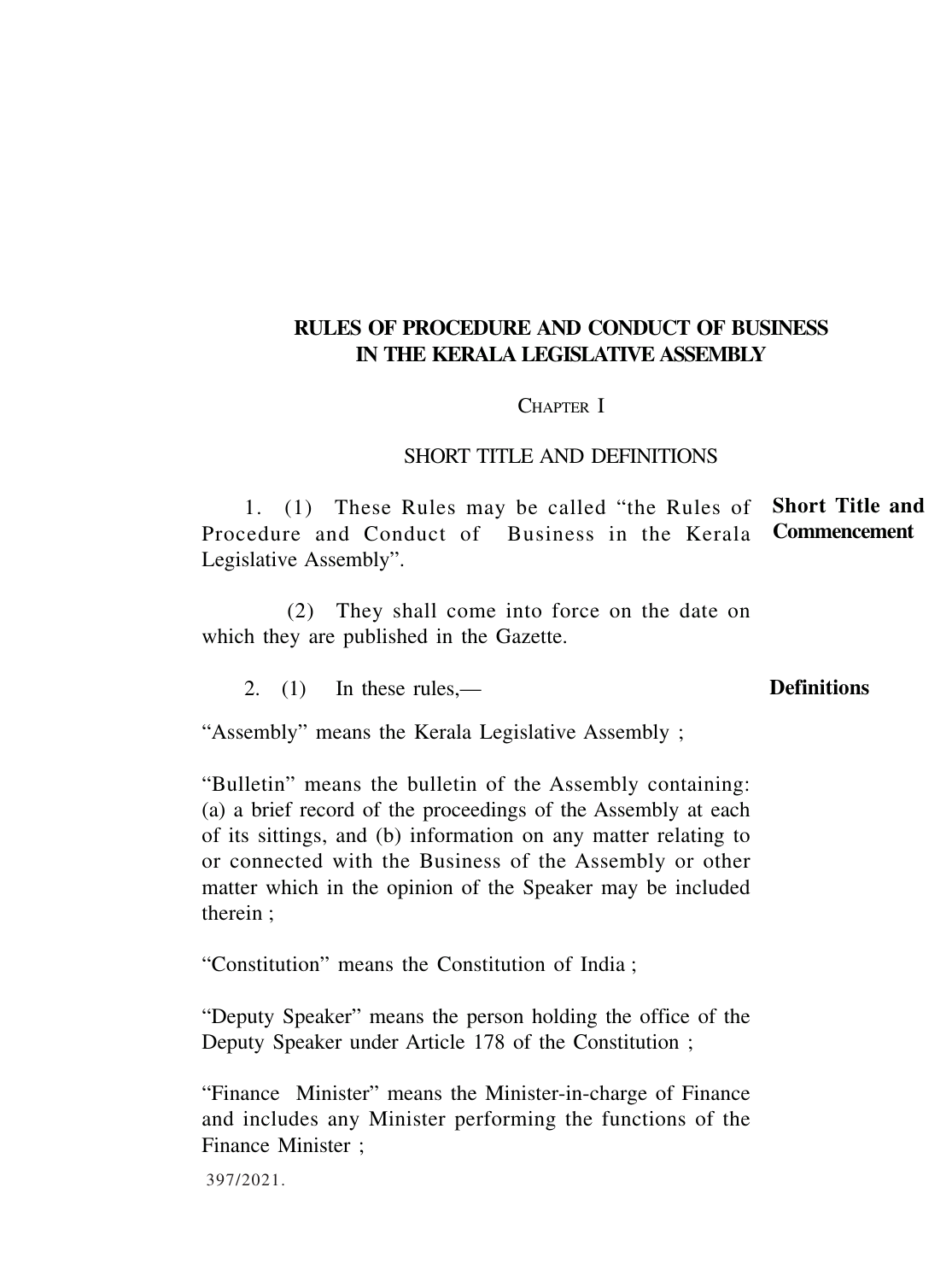"Gazette" means the Kerala Government Gazette ;

"Leader of the House" means the Chief Minister, if he is a member of the House or a Minister who is a member of the House and is nominated by the Chief Minister to function as the Leader of the House;

"Leader of the Opposition" means the leader of the largest party in opposition and recognised as such by the Speaker ;

"Legislature Committee" means a Committee which is appointed or elected by the Assembly or nominated by the Speaker and which works under the direction of the Speaker and except as otherwise provided under these rules presents its report to the Assembly or to the Speaker ;

"Legislature Complex" means and includes all the buildings and grounds surrounding them within the compound wall of the Legislature Buildings ;

"Member" means a member of the Assembly ;

"Member in charge of the Bill" means in the case of a Government Bill, any Minister and in any other case, the member who has introduced the Bill :

"Minister" means a member of the Council of Ministers ;

1 [ "Online" means the information/documents submitted or retrieved anywhere anytime using the login credentials through the digital platform provided by the Kerala Legislative Assembly;]

<sup>2</sup>["Precincts of the Assembly" means and includes all the buildings and grounds surrounding them within the compound wall of the Legislature Complex and the Legislators' Hostel. It also means and includes the road leading to stadium gate (No. IV) from Legislators' Hostel and the approaches to the Legislature Complex including the area in front, within the limit of 6 meters from gate No. II B and 18 meters from the ceremonial gate towards the east and the old Assembly Chamber at the Government Secretariat Buildings and such other places as the Speaker may from time to time specify ;]

<sup>&</sup>lt;sup>1</sup> Ins as per Sl.No. 1 of Amendments in Bulletin Part II No. 967 dated 8-2-2021.

<sup>2</sup> Sub. as per para 1 of Bulletin Part II No. 651 dated 31-3-2010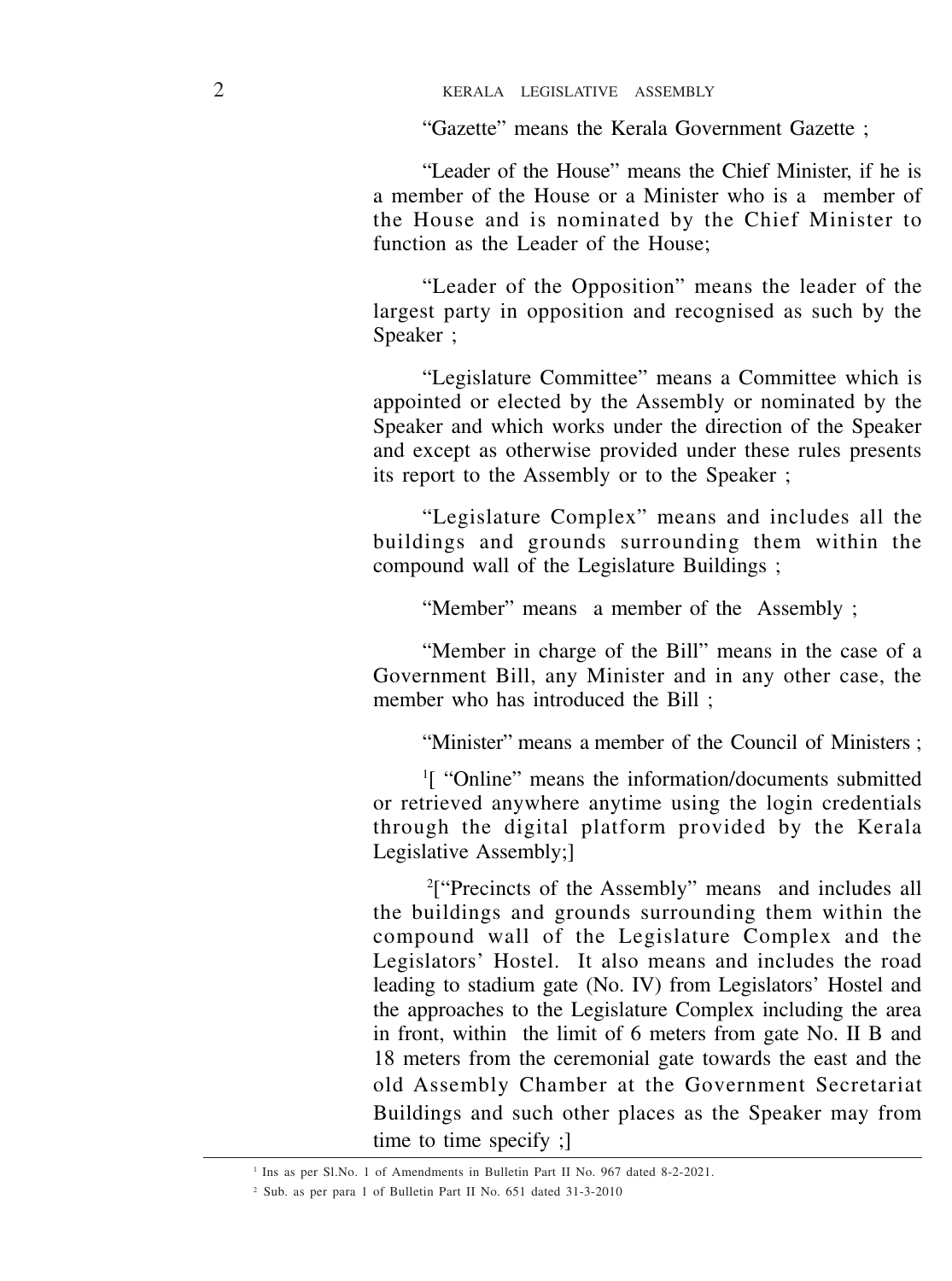"Private member" means a member other than a Minister ·

"Secretary" means the Secretary to the Assembly and includes any person for the time being performing the duties of the Secretary ;

"Session" means the whole period from the time when the Assembly meets to the time when it is prorogued ;

"Speaker" means the person holding the office of the Speaker under Article 178 of the Constitution ;

"Table" means the Table of the Assembly.

(2) Words and expressions used in the Constitution and also in these Rules shall, unless the context otherwise requires, have the meanings assigned to them in the Constitution.

(3) In the computation of "clear days", Sundays and holidays are not excluded, but the day of the meeting and the day of receipt of notice by the Secretary are excluded.

#### CHAPTER II

#### SUMMONS TO MEMBERS, SEATING, OATH OR AFFIRMATION AND ROLL OF MEMBERS

3. (1) The Secretary shall issue summons to each **Summons to** member specifying the date, time and place for a session of **members** the Assembly.

1 [(2) The summons under sub-rule (1) shall ordinarily be issued 15 days before the date so specified:]

Provided that when a session is called at short notice or emergently, summons may not be issued to each member separately but an announcement of the date and place of the session shall be published in the Gazette and made in the Press and the members may be informed by <sup>2</sup>[Short Message Service (SMS) or any other electronic media].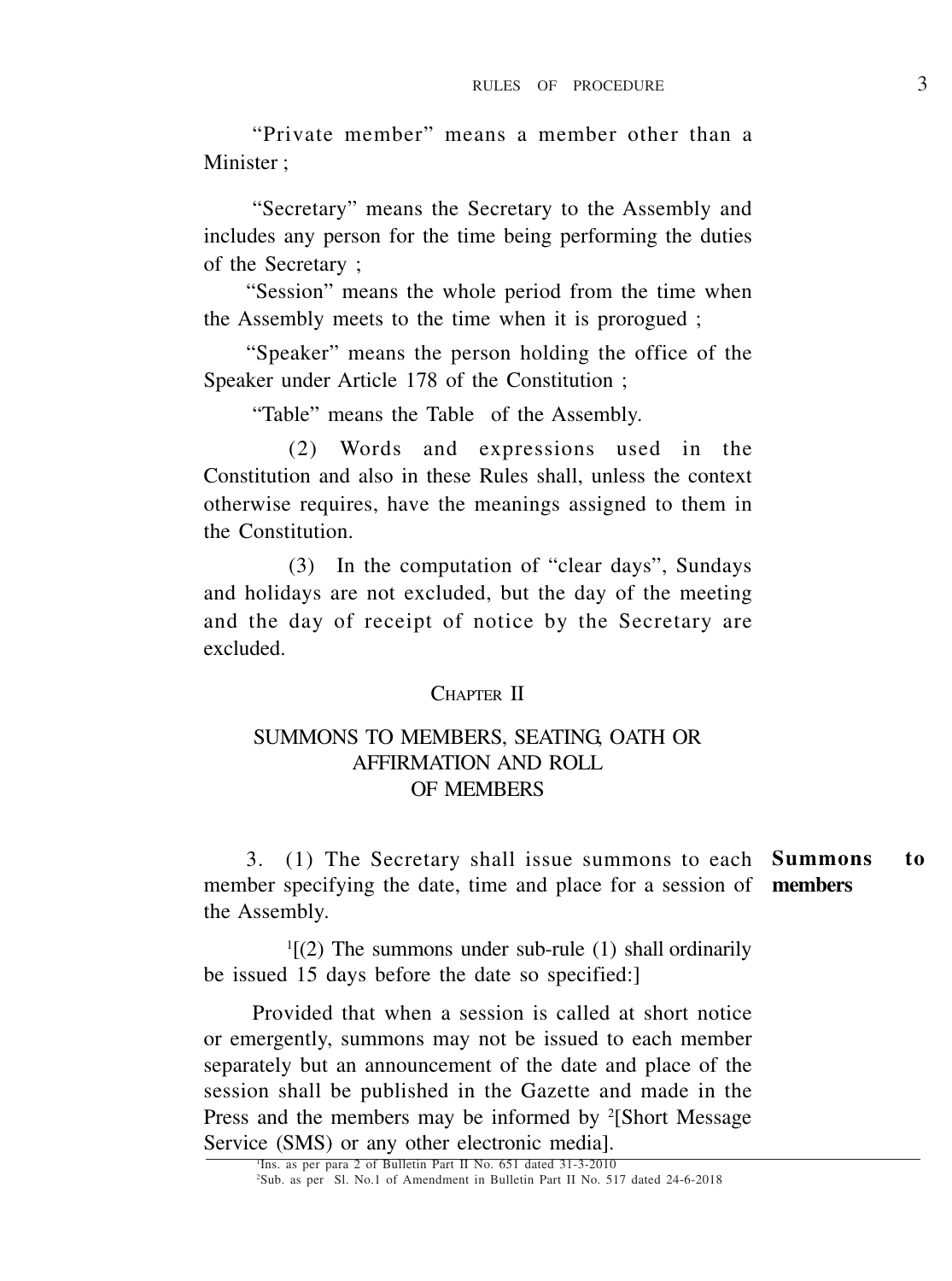4. The members shall sit in such order as the Speaker may determine. **Seating of Members**

- 5. A member who has not already made and subscribed an oath or affirmation in pursuance of Article 188 of the Constitution, may do so at the commencement of a sitting of the Assembly or at any other time of the sitting of the Assembly, as the Speaker may direct on any day after giving previous notice in writing <sup>1</sup> [or online] to the Secretary. **Oath orAffirmation**
- 6. There shall be a Roll of Members of the Assembly which shall be signed in the presence of the Secretary by every member, before taking his seat. **Roll of Members**

#### CHAPTER III

#### ELECTION OF SPEAKER AND DEPUTY SPEAKER AND NOMINATION OF PANEL OF CHAIRMEN

7. (1) The election of a Speaker shall be held on such date as the Governor may fix, and the Secretary shall send to every Member notice of the date so fixed. **Election of the Speaker by the Assembly**

> (2) At any time before noon on the day preceding the date so fixed, any member may give notice in writing addressed to the Secretary nominating another member for election as the Speaker of the Assembly and the notice shall be seconded by a third member and shall also be accompanied by the consent in writing of the nominee agreeing to serve as Speaker, if elected :

> Provided that a member shall not second a nomination proposing his own name or propose or second more than one nomination.

> (3) The person presiding under Article 180(1) of the Constitution shall read out to the Assembly, the names of the members who have been duly nominated together with those of their proposers and seconders and if only one member has been so nominated shall declare that member to be elected. If more than one member have been so nominated, the Assembly shall proceed to elect a Speaker by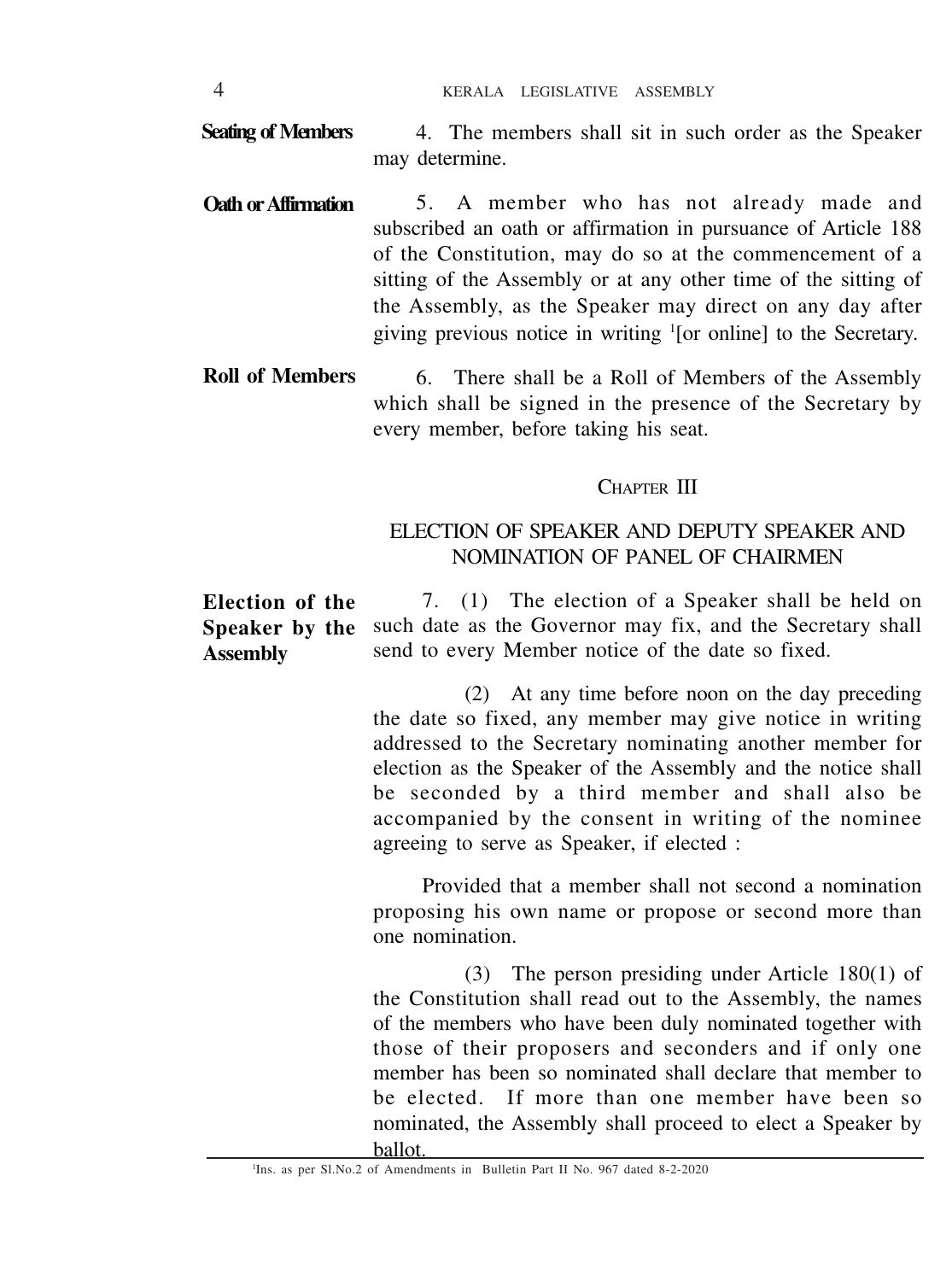(4) For the purposes of sub-rule (3), a member shall not be deemed to have been duly nominated or be entitled to vote if he and his proposer and seconder have not, before the reading out of the names by the person presiding, made the oath or affirmation as members of the Assembly.

(5) Where more than two candidates have been nominated and at the first ballot no candidate obtains more votes than the aggregate votes obtained by the other candidates the candidate who has obtained the smallest number of votes shall be excluded from the election and balloting shall, proceed, the candidate obtaining the smallest number of votes at each ballot being excluded from the election, until one candidate obtains more votes than remaining candidate or than the aggregate votes of the remaining candidates as the case may be.

(6) Where at any ballot any of two or more candidates obtain an equal number of votes and one of them has to be excluded from the election under sub-rule (5), the determination of the candidate who is to be excluded as between the candidates whose votes are equal shall be by drawing of lots in such manner as the person presiding may decide.

(7) If a vacancy in the office of Speaker occurs during the life of the Assembly, a fresh election shall be held in accordance with the procedure herein before mentioned.

8. (1) The election of a Deputy Speaker shall be held **Election of** on such date as the Speaker may fix, and the Secretary shall **Deputy Speaker**send to every member notice of the date so fixed.

(2) At any time before noon on the day preceding the date so fixed, any member may give notice in writing addressed to the Secretary nominating another member for election as the Deputy Speaker of the Assembly, and the notice shall be seconded by a third member and shall also be accompanied by the consent in writing of the nominee agreeing to serve as Deputy Speaker, if elected :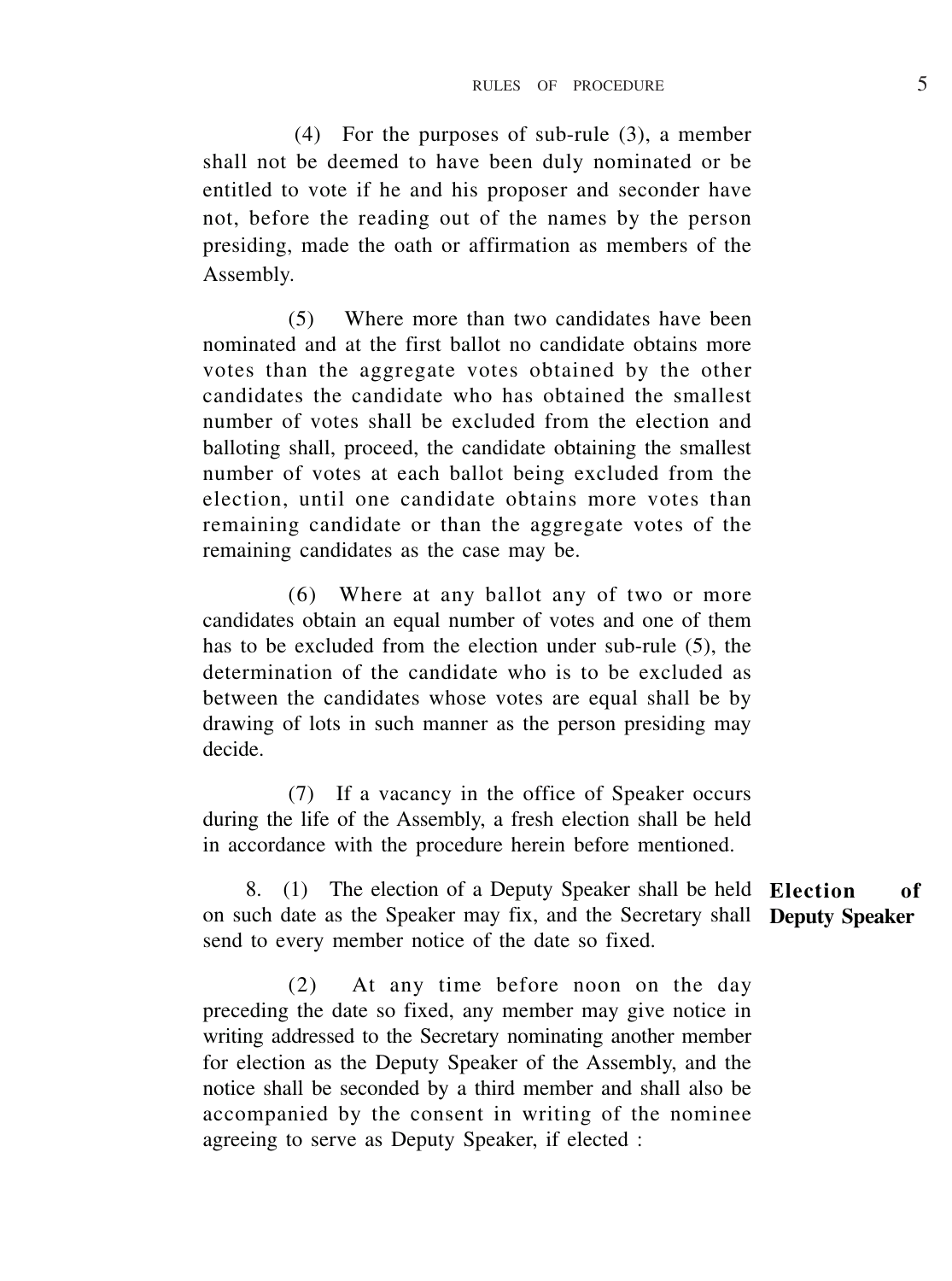Provided that a member shall not second a nomination proposing his own name or propose or second more than one nomination.

(3) The Speaker shall read out to the Assembly the names of the members who have been duly nominated together with those of their proposers and seconders, and if only one member has been so nominated, shall declare that member to be elected. If more than one member have been so nominated, the Assembly shall proceed to elect a Deputy Speaker by ballot.

 (4) The provisions of sub-rules (4), (5) and (6) of Rule 7 shall apply to such election.

 (5) If a vacancy in the office of Deputy Speaker occurs during the life of an Assembly, a fresh election shall be held in accordance with the procedure herein before mentioned.

9. At the commencement of every session of the Assembly, the Speaker shall nominate from amongst the members of the Assembly a panel of not more than three Chairmen, any one of whom may preside over the Assembly in the absence of the Speaker and the Deputy Speaker and in such circumstances as may be directed by the Speaker or, in his absence, by the Deputy Speaker. **Panel of Chairmen**

10. The Deputy Speaker or any other member competent to preside over a sitting of the Assembly under the Constitution or these rules shall, when so presiding, have the same powers as the Speaker when so presiding and all references to the Speaker in these rules, shall in these circumstances be deemed to be references to any such person so presiding. **Powers of Deputy Speaker or other member presiding**

#### CHAPTER IV

#### SITTINGS OF THE ASSEMBLY

**When a sitting duly constituted**

11. A sitting of the Assembly is duly constituted of the Assembly when it is presided over by the Speaker or other member competent to preside over a sitting of the Assembly under the Constitution or these Rules.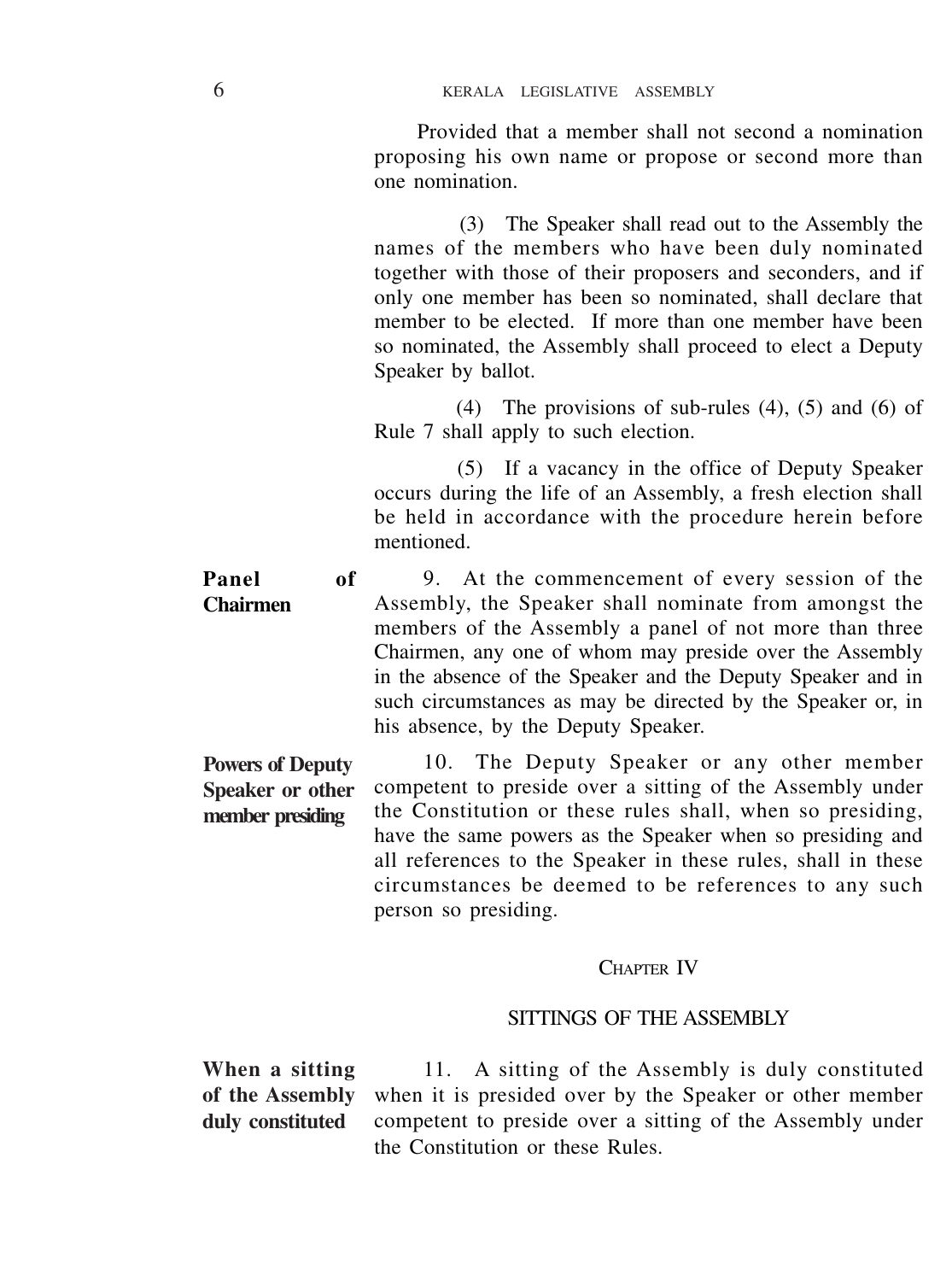12. Sittings of the Assembly shall, subject to the **Time of meeting** direction of the Speaker, ordinarily commence at <sup>1</sup>[9.00] a.m. and conclude at <sup>1</sup> [2.00] p.m. without interval, except on Fridays. On Fridays the Assembly shall commence at <sup>1</sup>[9.00] a.m. and conclude at 12.30 p.m.

13. (1) The Assembly shall sit on such days as the **Sittings of the** Speaker, having regard to the state of business of the **Assembly** Assembly, may, from time to time, direct.

(2) Unless the Assembly otherwise determines, there shall be no sittings on Saturdays, Sundays and other public holidays.

14. The Speaker shall determine the time when a sitting **Adjournment of** of the Assembly shall be adjourned *sine die* or to a day, or **Assembly** hour or part of the same day :

Provided that the Speaker may, if he thinks fit, call a sitting of the Assembly before the date or time to which it has been adjourned or at any time after the Assembly has been adjourned *sine die*.

#### CHAPTER V

#### GOVERNOR'S ADDRESS AND MESSAGES TO THE ASSEMBLY

15. (1) The Speaker in consultation with the Leader of **Discussion of** the House and the Leader of the Opposition shall allot time for the discussion of the matters referred to in the Governor's Address under Article 176 of the Constitution.

**the matters referred to in the Governor's Address and Amendments to the Motion of Thanks**

(2) The Assembly shall be at liberty to discuss the matters referred to in such Address on a motion of thanks moved by the Leader of the House or any other member authorised by him. The motion shall be seconded.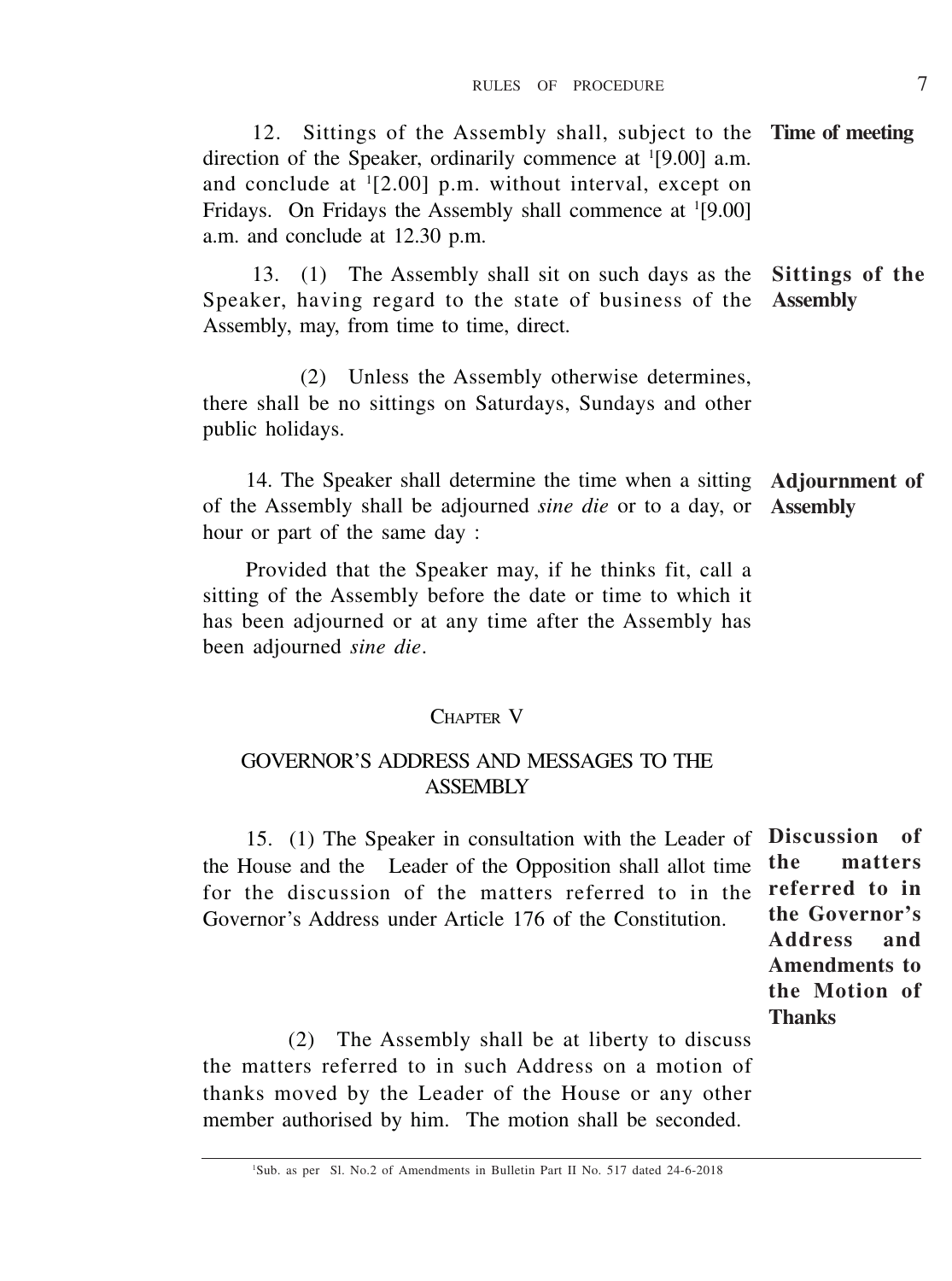(3) Amendments may be moved to such motion of thanks in such form as may be considered appropriate by the Speaker. Notice of such amendments may be given 1 [in writing or online]before such time as may be fixed by the Speaker.

(4) The Chief Minister or any other Minister whether he has previously taken part in the discussion or not, shall on behalf of the Government have a general right of explaining the position of the Government at the end of the discussion and the Speaker may fix the hour by which the discussion shall conclude.

 $2(5)$  The mover or the seconder shall not have any right of reply after the Chief Minister or any other Minister has explained the position of the Government at the end of the discussion.]

(6) The Speaker may, if he thinks fit, prescribe, after taking the sense of the Assembly, a time-limit for speeches.

(7) When the motion is adopted with or without amendment, it shall be presented to the Governor by the Speaker. (8) The Speaker shall report to the Assembly the Governor's reply.

16. (1) Notwithstanding that a day has been allotted for discussion on the Governor's Address:— **Other business that may be**

**taken up**

- (a) A motion or motions for leave to introduce a Bill or Bills may be made and a Bill or Bills may be introduced on such day, and
- (b) Other business of a formal character may be transacted on such day before the House commences or continues the discussion on the Address.

(2) The discussion on the Address may be postponed in favour of a Government Bill or other Government business on a motion being made that the discussion on the Address be adjourned to a subsequent day to be appointed by the speaker. The Speaker shall forthwith put the question, no amendment or debate being allowed.

<sup>1</sup> Ins. as per Sl.No.3 of Amendments in Bulletin Part II No. 967 dated 8-2-2021

<sup>2</sup> Ins. as per para 3 of Bulletin Part II No. 651 dated 31-3-2010.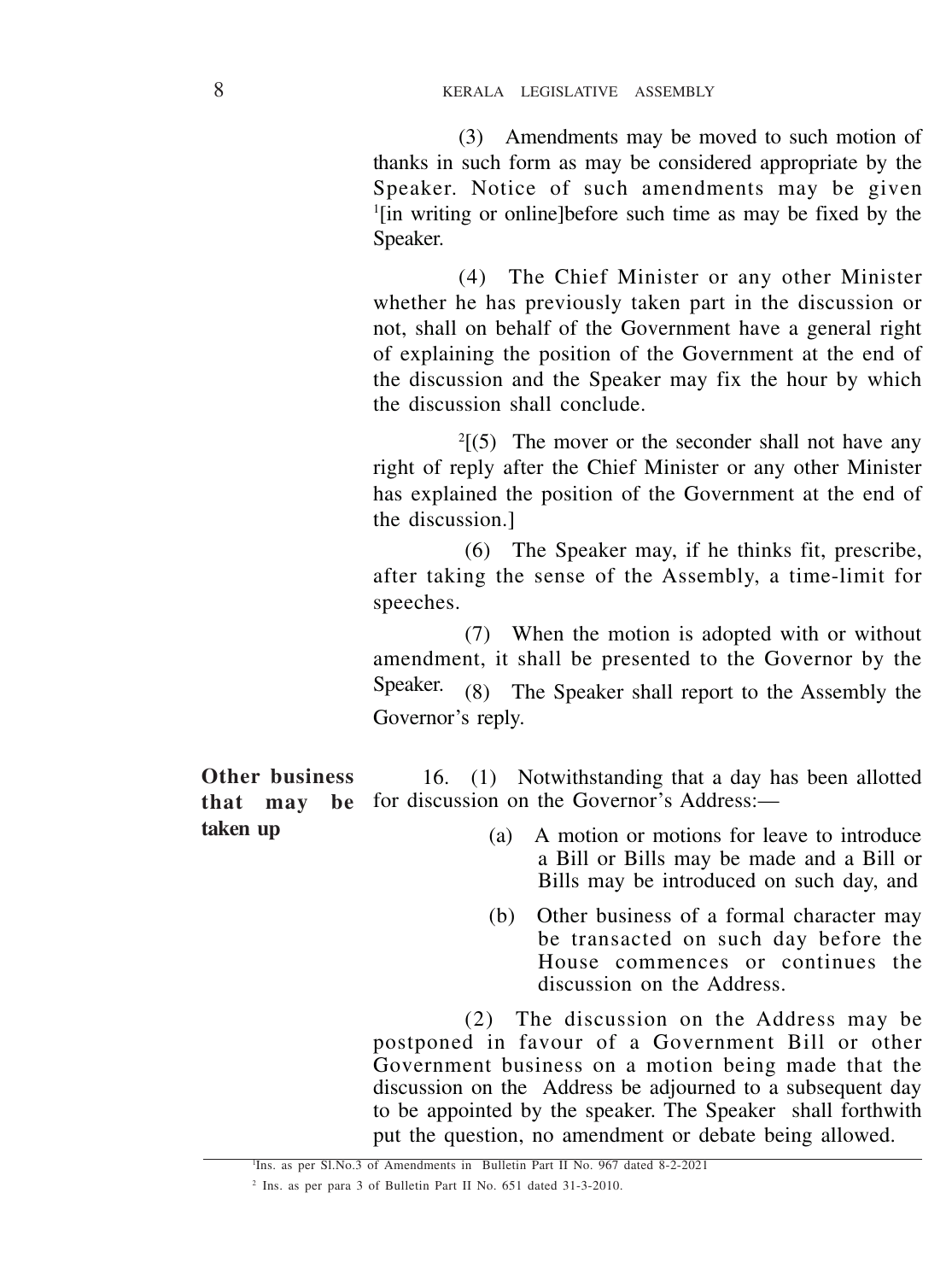(3) The discussion on the Address shall be interrupted in the course of a sitting by an adjournment motion under rule 54.

17. The Speaker may allot time for the discussion of the matters referred to in the Governor's Address under Article 175(1) of the Constitution.

18. Where a message from the Governor for the Assembly under Article 175(2) of the Constitution is received by the Speaker, he shall read the message to the Assembly and give necessary directions regarding the procedure to be followed for the consideration of the matters referred to in the message. In giving such directions, the Speaker shall have power to suspend or vary the Rules to such extent as may be necessary.

#### CHAPTER VI

#### ARRANGEMENT OF GOVERNMENT BUSINESS AND LIST OF BUSINESS

19. On days allotted for the transaction of Government **Arrangement of** business, the Secretary shall arrange that business in such order as the Speaker, in consultation with the Leader of the House, may determine : **Government Business**

Provided that such order of business shall not be varied on the day that business is set down for disposal unless the Speaker is satisfied that there is sufficient ground for such variation.

20. The last two  $[ ]<sup>1</sup>$  hours of a sitting on Friday shall be allotted for the transaction of private members' business :

**Allotment of time for private members' business and precedence of business**

Provided that the Speaker may allot different Fridays for the disposal of different classes of such business and on Fridays so allotted for any particular class of business, business of that class shall have precedence :

**Allotment of time for discussion on the Governor's Address**

**Messages from the Governor**

<sup>1</sup>The words "and a half" were omitted as per Sl. No.3 of Amendments in Bulletin Part II No. 517 dated 24-6-2018.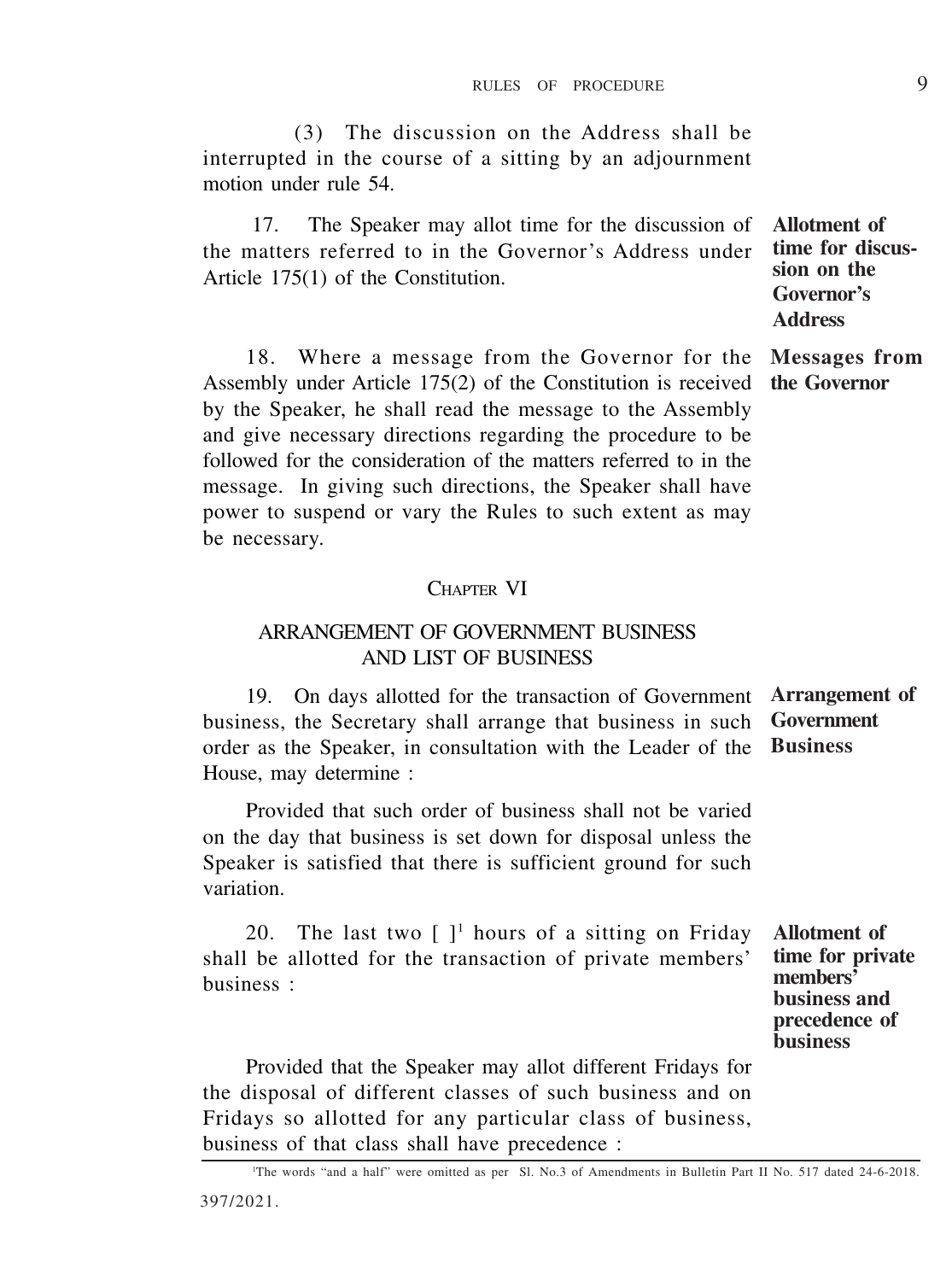Provided further that the Speaker may, in consultation with the Leader of the House and the Leader of the Opposition allot any day other than a Friday for the transaction of private members' business :

Provided also that if there is no sitting of the Assembly on a Friday, the Speaker may direct that two <sup>1</sup> [ ] hours on any other day in the week may be allotted for private members' business.

21. (1) The relative precedence of notices of Bills given by private members shall be determined by ballot to be held in accordance with the orders made by the Speaker, on such day as the Speaker may direct. **Precedence of private members' Bills**

> (2) On a day allotted for the disposal of private members' Bills, such Bills shall have relative precedence in the following order, namely:—

> (a) Bills in respect of which the next motion is that the Bill be passed ;

> (b) Bills returned by the Governor with a message under Article 200 or 201 of the Constitution ;

> (c) Bills in respect of which a motion has been carried that the Bill be taken into consideration ;

> (d) Bills in respect of which the Report of a Select Committee or a Subject Committee, as the case may be, has been presented ;

> (e) Bills which have been circulated for the purpose of eliciting opinion ;

> (f) Bills introduced and in respect of which no further motion has been made or carried ;

> (g) Bills in respect of which the motion is that leave be granted to introduce the Bill ;

> > (h) Other Bills.

(3) The relative precedence of Bills, falling under the same clause of sub-rule (2) shall be determined by ballot to be held at such time and in such manner as the Speaker may direct :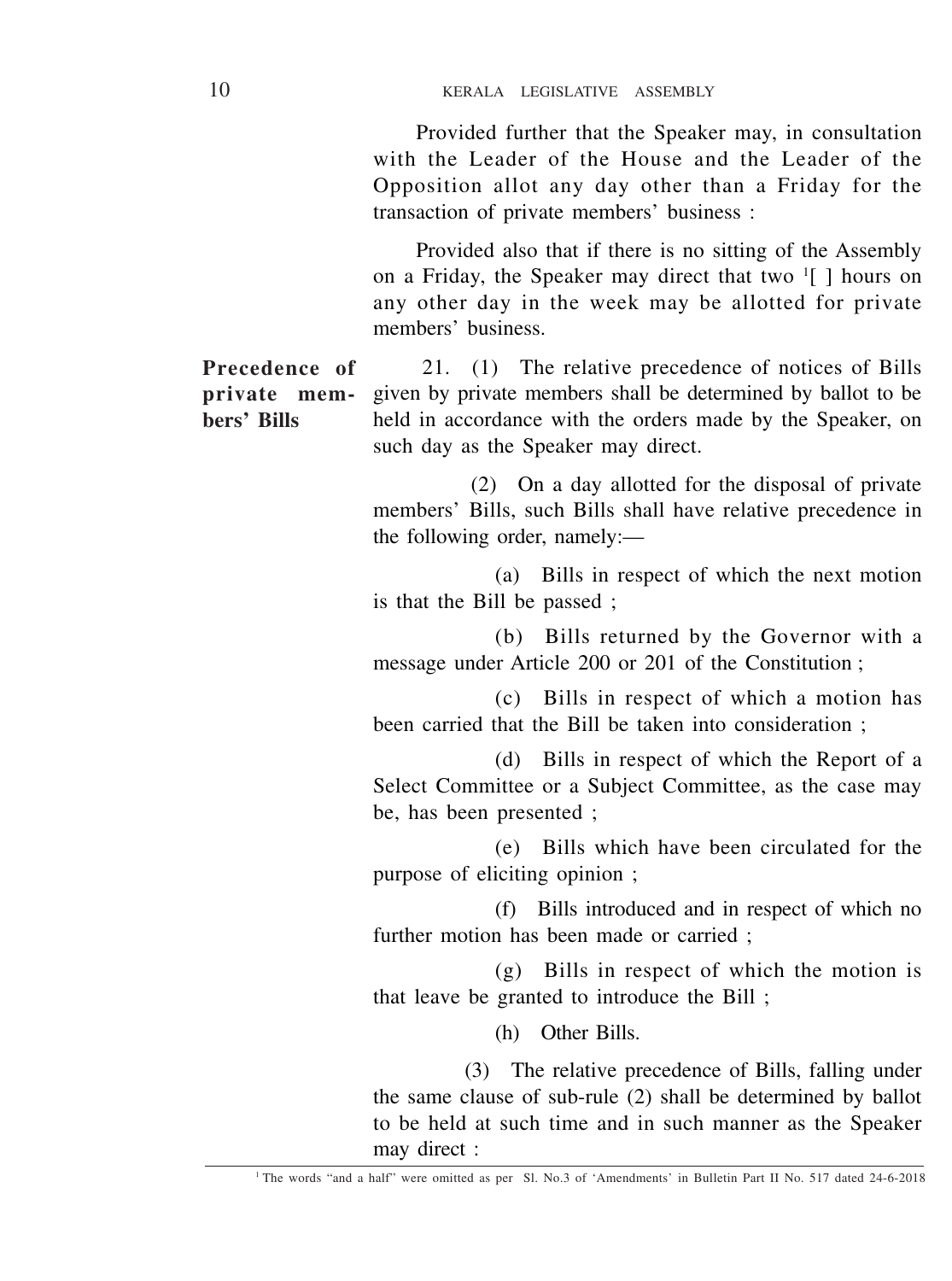Provided that Bills falling under clause (f) of sub-rule (2) shall be arranged in groups in the order of their date of introduction and the relative precedence within each group shall be determined by ballot.

22. The relative precedence of resolutions, notices of which have been given by private members shall be determined by ballot, to be held in accordance with the orders made by the Speaker, on such day as the Speaker may direct.

23. (1) A resolution, notice of which has been given **Statutory** in pursuance of a provision in the Constitution or in an Act **resolutions** of the Legislature, shall not be balloted under rule 22.

 (2) If the Speaker admits notice of such a resolution, it shall be immediately notified in the Bulletin under the heading "statutory resolution" and a copy thereof sent to the Government.

 (3) The Speaker may, after considering the state of business in the Assembly and in consultation with the Leader of the House, allot a day or days or part of a day for the discussion of any such resolution.

24. Private members' business set down for the day **Business out**allotted for that class of business and not disposed of on **standing at the** that day shall not be set down for any subsequent day, **end of day** unless it has gained priority at the ballot held with reference to that day :

Provided that, notwithstanding anything contained in rules 21 and 22 any such business which is under discussion at the end of that day shall be set down for the next day allotted to business of that class, and shall have precedence over all other business set down for that day.

25. (1) A list of business for the day shall be **List of Business** prepared by the Secretary and a copy thereof shall be made available for the use of every member.

(2) Save as otherwise provided in these Rules, no business not included in the list of business for the day, shall be transacted at any meeting without the permission of the Speaker.

**Precedence of private members' resolutions**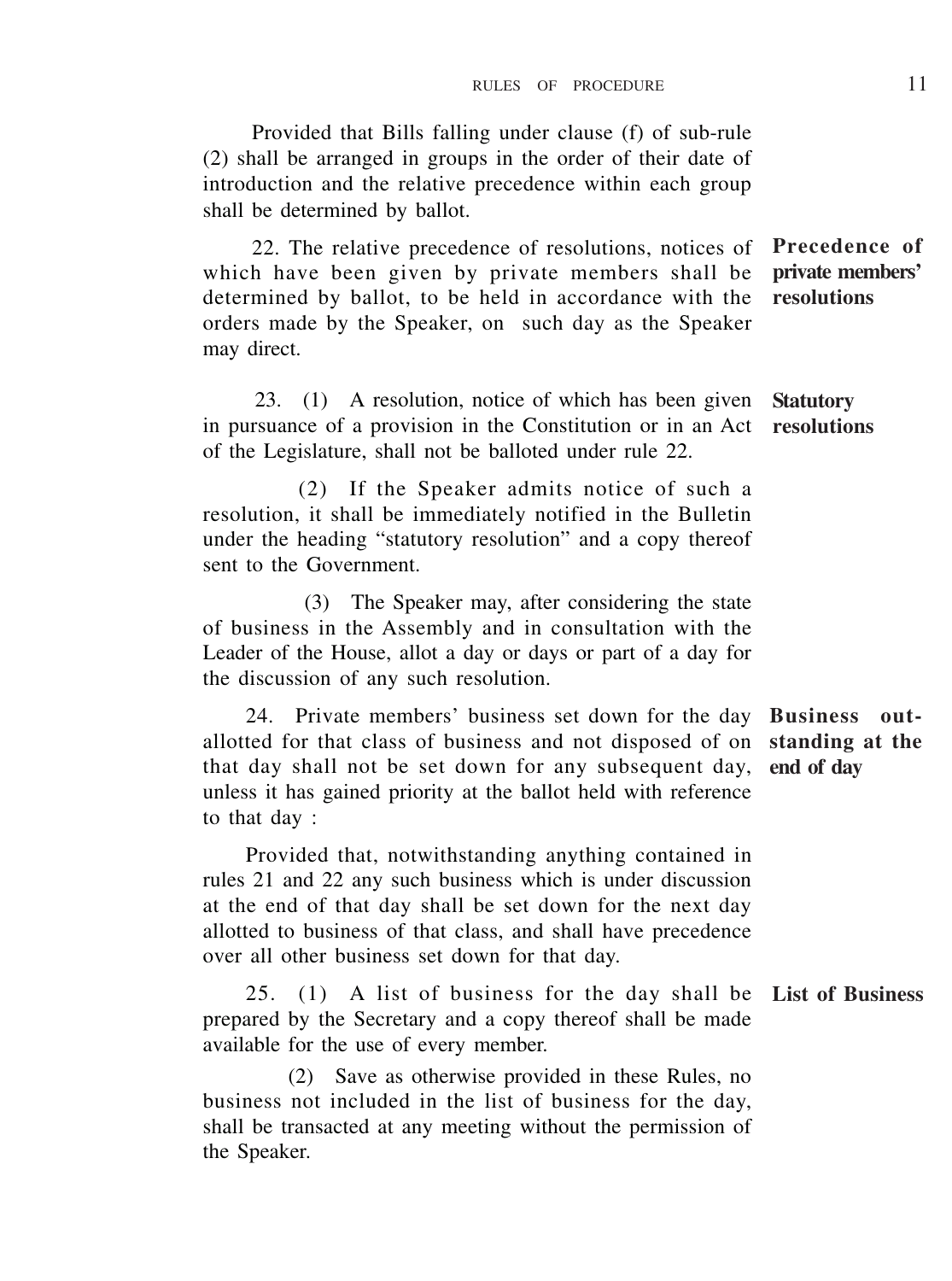(3) Save as otherwise provided in these Rules, no business requiring notice shall be set down for a day earlier than the day after that on which the period of the notice necessary for that class of business expires.

(4) Unless the Speaker otherwise directs, not more than three resolutions in addition to any resolution which is outstanding under the proviso to rule 24 shall be set down in the list of business for any day allotted for the disposal of private members' resolutions.

#### CHAPTER VII

#### QUESTIONS AND SHORT NOTICE QUESTIONS

*(a) Questions*

26. Unless the Speaker otherwise directs, the first hour of every sitting shall be available for the asking and answering of questions. **Time for questions**

27. Unless the Speaker otherwise directs, not less than <sup>1</sup>[ten] clear days notice of a question shall be given. **Notice of questions**

27A. <sup>2</sup> [A member may give notice of only seven questions in a day including starred and unstarred questions. In the list of questions for written answer on any one day, not more than four questions by the same member if he has three questions in the list of questions for oral answer and not more than seven questions if he has none in the list of questions for oral answer shall be included.] **Number of questions by a member**

28. Notice of a question shall be given <sup>3</sup> [either in writing or submit online]<sup>4</sup> to the Secretary and shall specify,— **Form of notice**

> (a) the official designation of the Minister to whom the question is addressed; and

(b) the date on which the question is proposed to be placed on the list of questions for answer.

4 [28A. The priority of notice received on each day shall be determined by a ballot. For this purpose, all notices of questions received upto 12.00 noon of each day will be treated as having been received at 12.00 noon on that date and a ballot shall be held to determine their *inter-se* priority.] **Ballot on questions**

<sup>1</sup> Sub. as per para 4 of Bulletin Part II No. 651 dated 31-3-2010

<sup>2</sup> Sub. as per para 5 lbid.

<sup>&</sup>lt;sup>3</sup> Sub. as per para 6 lbid.

<sup>4</sup> Sub. as per Sl. No.4 of Amendments in Bulletin Part II No. 517 dated 24-6-2018.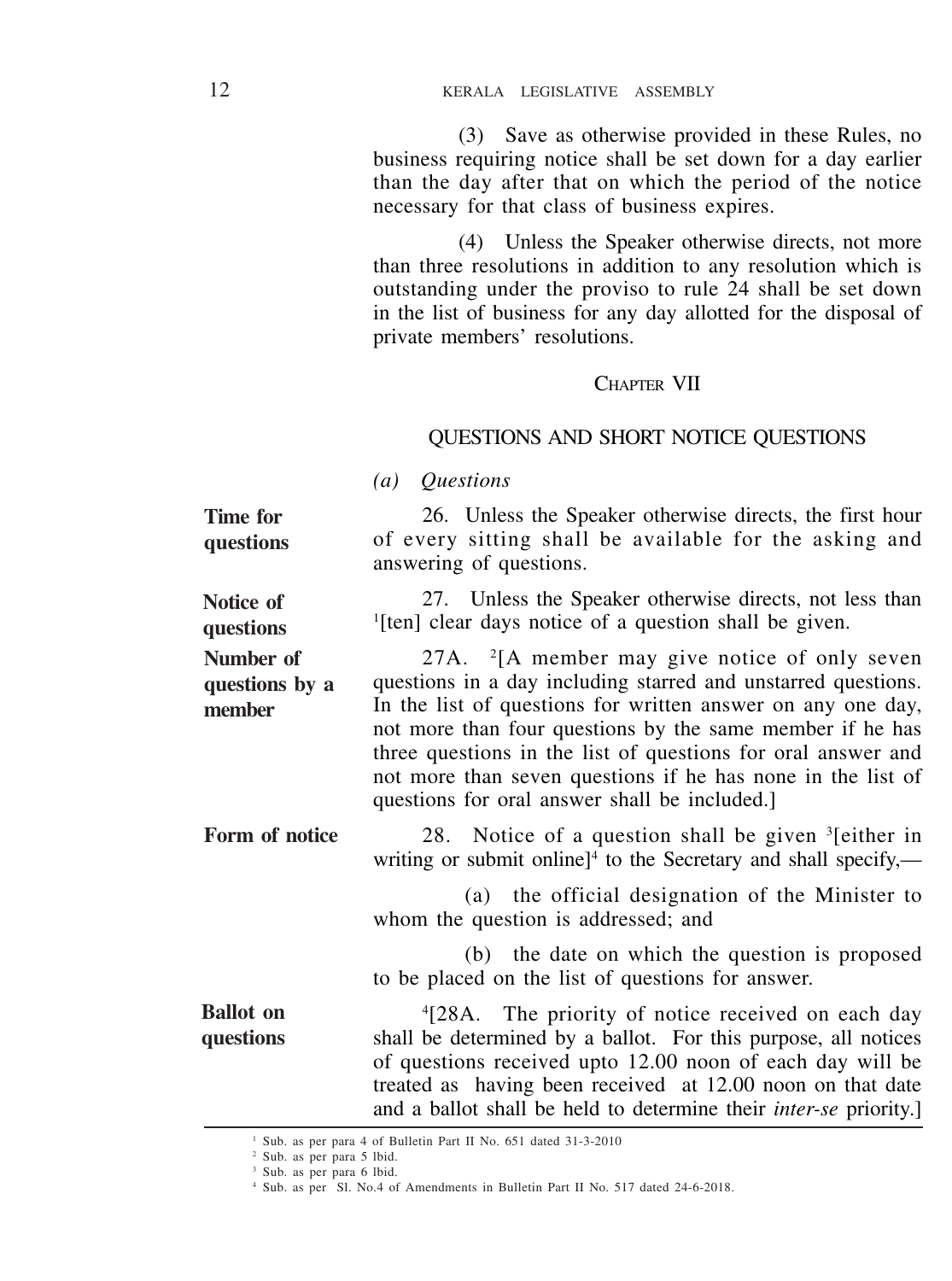29. Unless the Speaker otherwise directs, no question shall be placed on the list of questions for answer until  $\frac{1}{s}$ [six] days have expired from the time when notice of the admission of such question by the Speaker has been given by the Secretary to the Minister to whom it was addressed.

30. A star—thus\*—should be placed in front of a question to which a member wishes to have an oral answer on the floor of the Assembly. A star should be placed only against those questions in respect of which supplementary questions are likely to be asked and not against those which ask for statistics or for statements which may be laid on the Table. Questions which relate to local matters or which deal with matters concerning individuals shall not ordinarily be starred.

31. It is open to a member to give notices of questions before being sworn in. But a member who has not been sworn in cannot exercise any of his functions as a member in the Assembly and as such the questions of such a member are not allowed to be answered or printed in the proceedings.

32. (1) Not more than <sup>2</sup> [three] questions distinguished by asterisks by the same member and not more than thirty questions in all shall be placed on the list of questions for oral answer on any one day. Questions in excess of three by the same member and all the questions in excess of the first thirty shall be placed on the list of questions for written answer.

(2) The order in which questions for oral answer are to be placed shall be indicated by the member giving notice and if no such order is indicated, the question shall be placed on the list of questions for oral answer in the order in which notices are received in a point of time.

33. The time available for answering questions shall be allotted on different days in rotation for the answering of questions relating to such department or departments as the Speaker may, from time to time provide and on each such day unless the Speaker with the consent of the Minister concerned otherwise directs, only questions relating to the department or departments for which time on that day has been allotted shall be placed on the list of questions for oral answer.

**Starred and unstarred questions**

**Questions of members who have not been sworn in**

**Member entitled to oral answers to three questions on a day**

**Allotment of days for oral answers to questions**

**Inclusion of questions in the list of questions**

<sup>1</sup> Sub. as per para 7 of Bulletin Part II No. 651 dated 31-3-2010

<sup>2</sup> Sub. as per para 8 of Bulletin Part II No. 651 dated 31-3-2010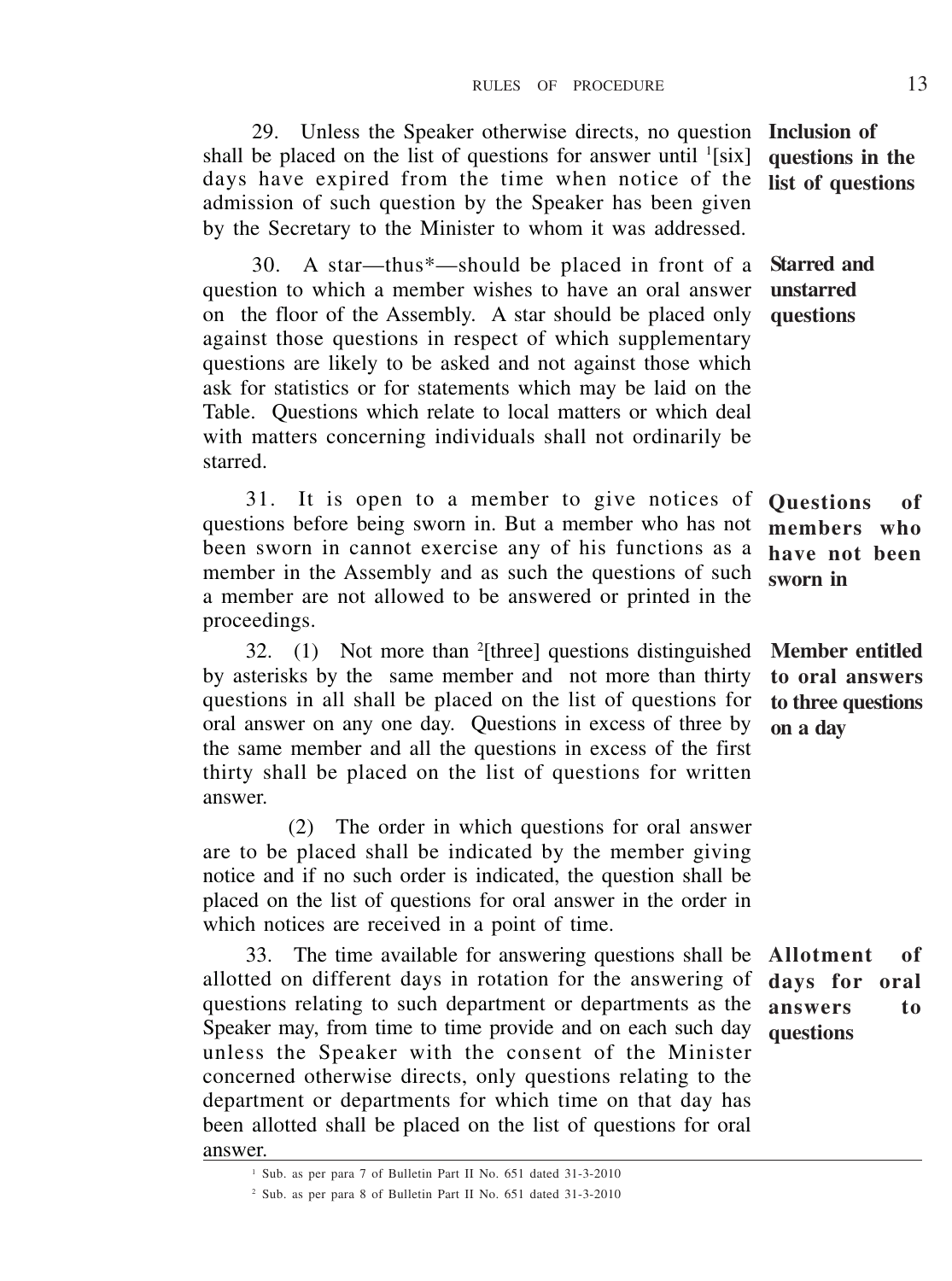34. If any question placed on the list of questions for oral answer on any day is not called for answer within the time available for answering questions on that day, the Minister to whom the question is addressed shall forthwith, lay upon the Table a written reply to the question. **Written answers to questions not replied orally**

35. A question may be addressed to a private member provided the subject matter of the question relates to some bill, resolution or other matter connected with the business of the Assembly for which that member is responsible and the procedure in regard to such questions shall, as far as may be, be the same as that followed in the case of questions addressed to a Minister with such variations as the Speaker may consider necessary or convenient. **Questions to private members**

36. (1) Subject to the provisions of sub-rule (2) of this Rule, a question may be asked for the purpose of obtaining information on the matter of public importance within the special cognizance of the Minister to whom it is addressed. **Conditions of admissibility of questions**

> (2) A question, in order to be admissible, shall be governed by the following conditions:—

(a) it shall not bring in any name or statement not strictly necessary to make the question intelligible ;

(b) if it contains a statement the member shall make himself responsible for the accuracy of the statement ;

(c) it shall not contain arguments, inferences, ironical expressions, imputations, epithets or defamatory statements :

(d) it shall not ask for an expression of opinion or the solution of a hypothetical proposition or of an abstract legal question ;

(e) it shall not ask as to the character or conduct of any person except in his official or public capacity ;

(f) it shall relate to a single matter ;

(g) it shall be so framed as to be merely a request for information ;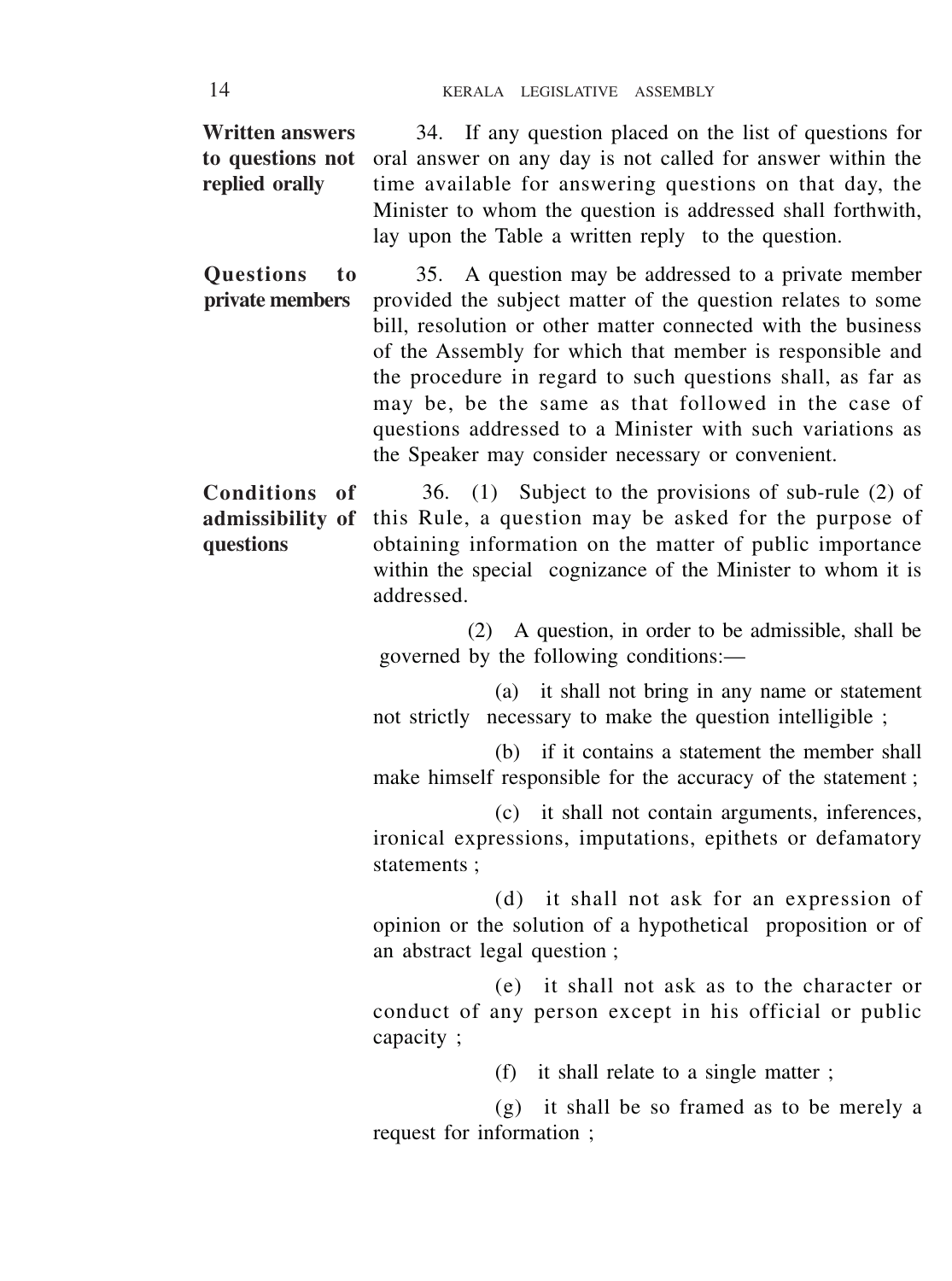(h) it shall not be of excessive length ;

(i) it shall not refer to any matter which is not the concern of the State Government ;

(j) it shall not refer to any matter which is under adjudication by a court of law ;

(k) it shall not reflect on the character or conduct of any person whose conduct can only be challenged on a substantive motion ;

(l) it shall not raise questions of policy too large to be dealt with within the limits of an answer to a question ;

(m) it shall not repeat in substance questions already answered or to which an answer has been refused ;

(n) it shall not ask for information on trivial matters ;

(o) it shall not ordinarily seek information on matters of past history ;

(p) it shall not require information available in accessible documents or in ordinary books of reference ;

(q) it shall not relate to a matter with which a Minister is not officially connected ;

(r) it shall not make or imply a charge of a personal character ;

(s) it shall not raise matters under the control of bodies or persons not primarily responsible to the State Government ;

(t) it shall not ordinarily ask about matters pending before any statutory tribunal or statutory authority performing any judicial or quasi-judicial functions or any commission or court of enquiry appointed to enquire into, or investigate any matter but may refer to matters concerned with procedure or subject or stage of enquiry if it is not likely to prejudice the consideration of the matter by the tribunal or commission or court of enquiry; and

(u) it shall not ask about the proceedings in a Legislature Committee which have not been placed before the Assembly by a report from the Committee.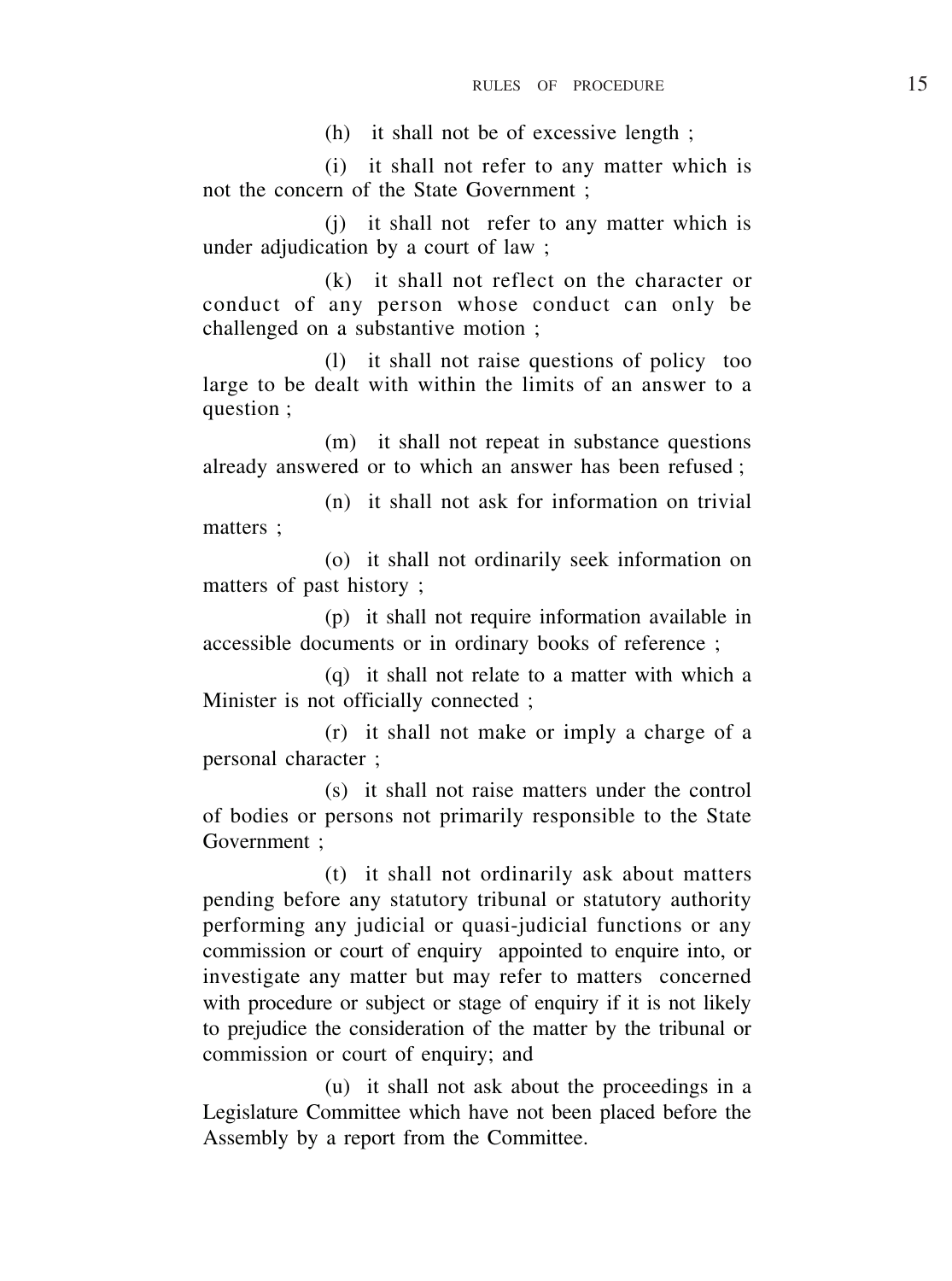**Questions on**  $m$ atters **correspondence between State Government and the Government of India**

**Speaker to decide admissibility of questions**

37. In matters which are or have been the subject of correspondence between the State Government and the Government of India, no question shall be asked except as to matters of fact and the answer shall be confined to a statement of fact.

38. (1) The Speaker shall decide whether a question or a part thereof is or is not admissible under these Rules and may disallow any question or a part thereof when in his opinion it is an abuse of the right of questioning or calculated to obstruct or prejudicially affect the procedure of the Assembly or is in contravention of these Rules.

(2) Subject to the provisions of rule 33 the Speaker may direct that a question be placed on the list of questions for answer on a date later than that specified by a member in his notice, if he is of opinion that a longer period is necessary to decide whether a question is or is not admissible.

(3) When a question or any portion of it is not admitted or is admitted with any modification or a starred question is changed into unstarred under rule 39, the fact shall be intimated to the member concerned.

**Speaker to decide if a question is to be treated as starred or unstarred**

39. If in the opinion of the Speaker any question put down for oral answers is of such a nature that a written reply would be more appropriate, the Speaker may direct that such question be placed on the list of questions for written answer :

Provided that the Speaker may, if he thinks fit, call upon the member who has given notice of a question for oral answer to state in brief his reasons for desiring an oral answer, and after considering the same, may direct that the question be included in the list of questions for oral or written answer.

40. (1) Questions which have been admitted shall be entered in the list of questions for the day for oral or written answer, as the case may be, in accordance with the orders of the Speaker. **List of questions**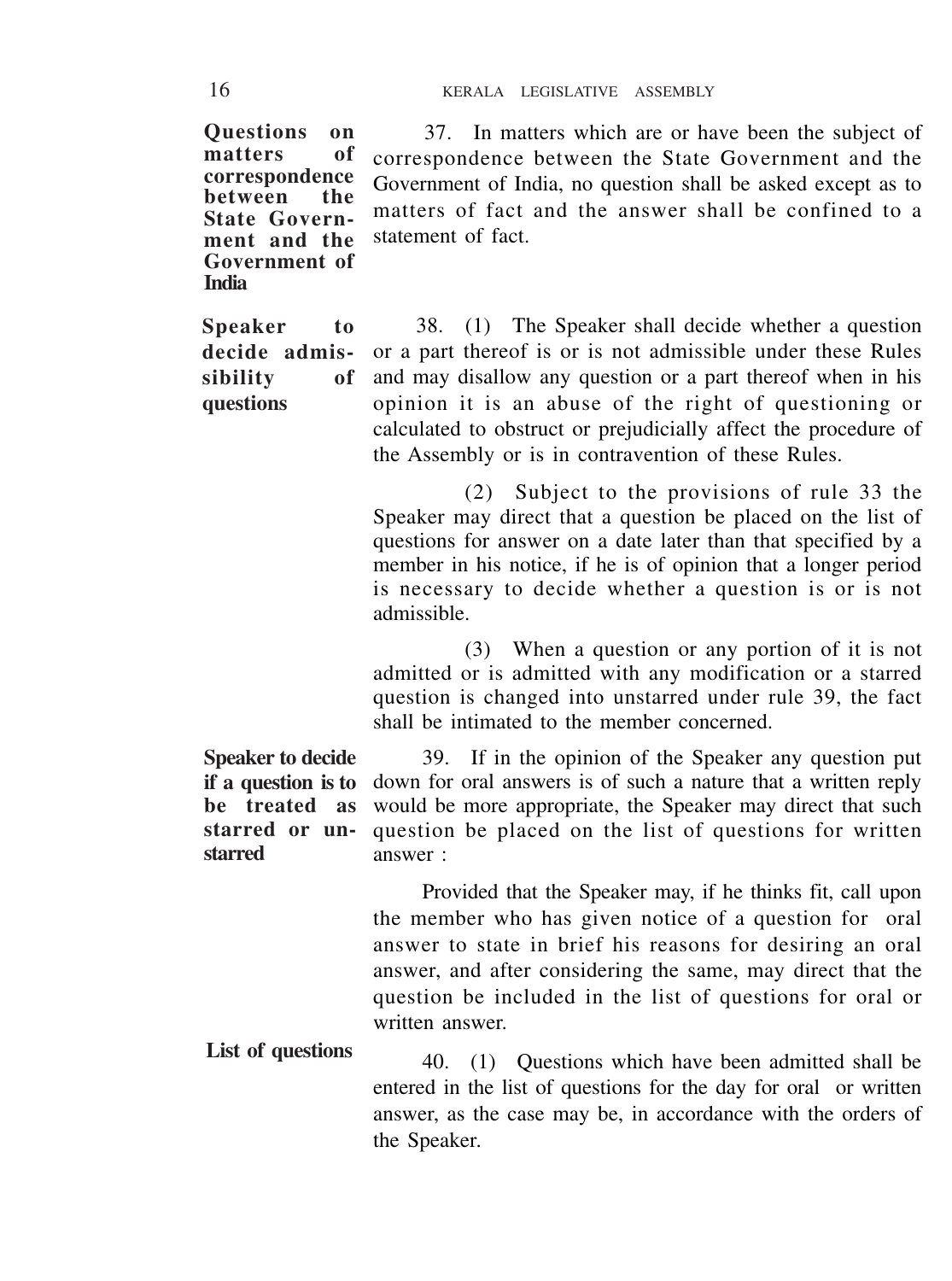397/2021. <sup>1</sup>Sub. as per Sl. No.4 of 'Amendments' in Bulletin Part II No. 967 dated 8-2-2021 2Sub. as per Sl. No.5 in 'Amendments' in Bulletin Part II No. 517 dated 24-6-2018

## (2) Questions in the name of each Member in the list of questions for oral answer every day will be <sup>1</sup>[included] in <sup>2</sup>[not more than three rounds] or one according to the number of questions admitted in his name. Priority of questions *inter se* in each round will be determined according to the time and date of receipt of notice.

41. Questions for oral answers shall be called, in the **Order in which** order in which they stand in the list before any other **questions shall** business is entered upon at the sitting :

Provided that a question not reached for oral answer may be answered after the end of the question hour with the permission of the Speaker if the Minister represents to the Speaker that the question is one of special public interest to which he desires to give a reply.

42. A member may, by notice given at any time before the sitting for which his question has been placed on the list, withdraw his questions or postpone it to a later date to be specified in the notice and on such later day the question shall, subject to the provisions of Rule 33 be placed on the list after all the questions which have not been so postponed :

Provided that a postponed question shall not be placed on the list until two clear days have expired from the time when the notice of postponement has been received by the Secretary.

43. (1) The Speaker shall call successively each member in whose name a question appears on the list of questions.

(2) The member so called shall rise in his place and shall ask the question by reference to its number on the list of questions unless he states that it is not his intention to ask the question.

whose name it stands is absent, the Speaker at the request of any member, may direct that the answer to it be given.

# **be called**

**Withdrawal or postponement of questions**

**Mode of asking questions**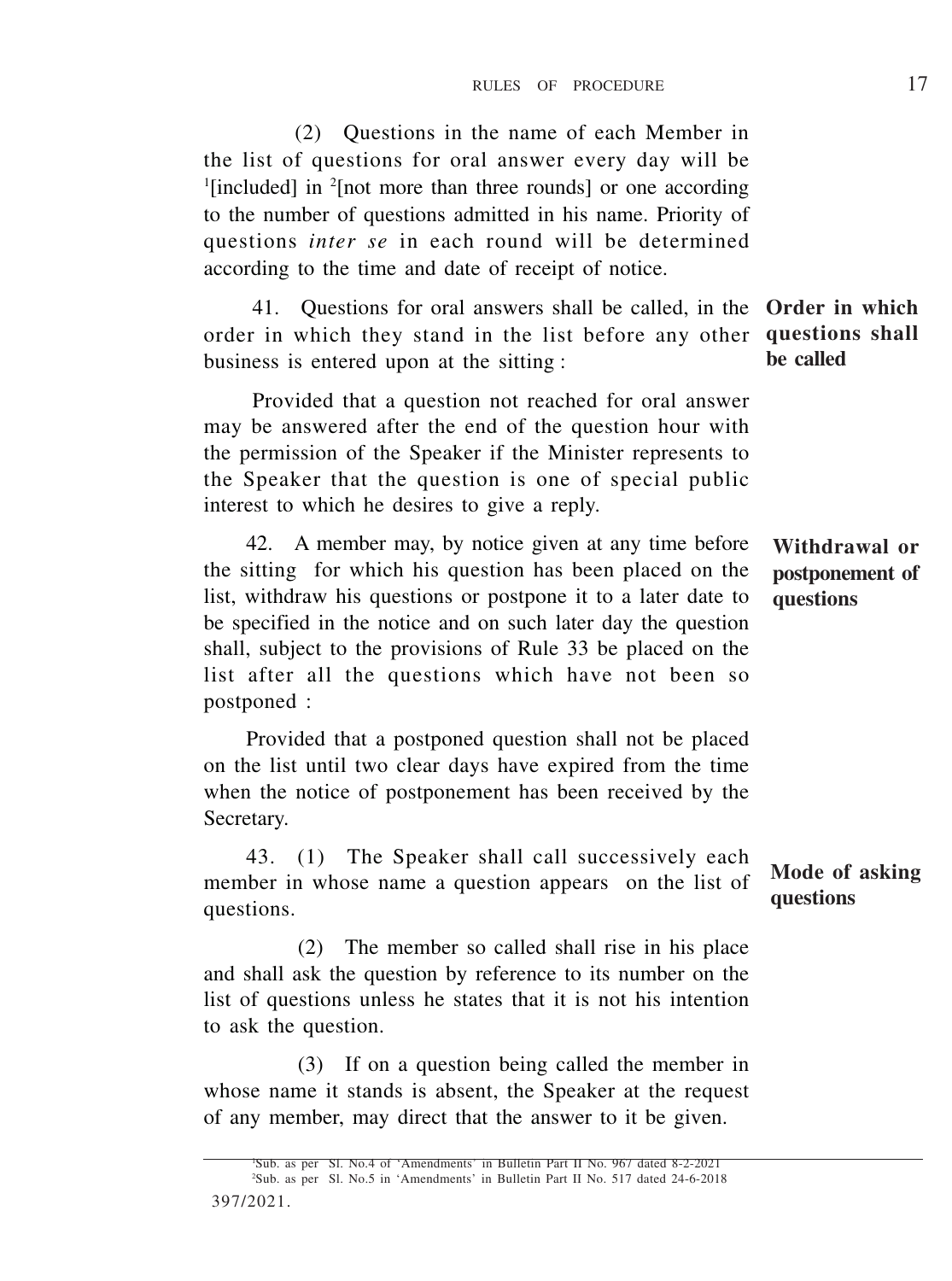| desired have been called, the Speaker may, if time permits, call |
|------------------------------------------------------------------|
| again any question which has not been asked by reason of         |
| the absence of the member in whose name it stands, and           |
| may also permit a member to ask a question standing in the       |
|                                                                  |
|                                                                  |

45. <sup>1</sup> [(1) Any member when called by the Speaker may put a supplementary question for the purpose of further elucidating any matter of fact regarding which an answer has been given. **Supplementary questions**

> (2) A supplementary question shall be held out of order by the Speaker if in his opinion:—

> (i) it does not arise from the main question or its answer ;

> (ii) instead of seeking information, it gives information :

> > (iii) it involves more than one separate issue ;

(iv) it seeks confirmation or denial of an opinion ; and

(v) it infringes any of the Rules Regarding questions.]

(3) No discussion shall be permitted during the time for questions under rule 26 in respect of any questions or any answer given to a question.

**Disposal of questions when meeting is cancelled or adjourned**

46. When a meeting of the Assembly is cancelled or adjourned without transacting any business, all the questions both starred and unstarred, originally entered in the list of questions for the day will be treated as unstarred questions for the next sitting and will be <sup>2</sup> [included] along with their answers in the official report later day :

3 [Provided that if the question hour is interrupted after having taken up the list of questions for oral answer and the list is partly disposed off and sitting continues, answer to the remaining questions in the list of questions for oral answers and answers for the day will be treated as unstarred question and form part of the proceedings of the day :

<sup>&</sup>lt;sup>1</sup> Sub. as per para 9 of Bulletin Part II No. 651 dated 31-3-2010<br><sup>2</sup> Sub. as per Sl. No.5 of 'Amendments' in Bulletin Part II No. 967 dated 8-2-2021

<sup>3</sup> Ins. as per para 10 of Bulletin Part II No. 651 dated 31-3-2010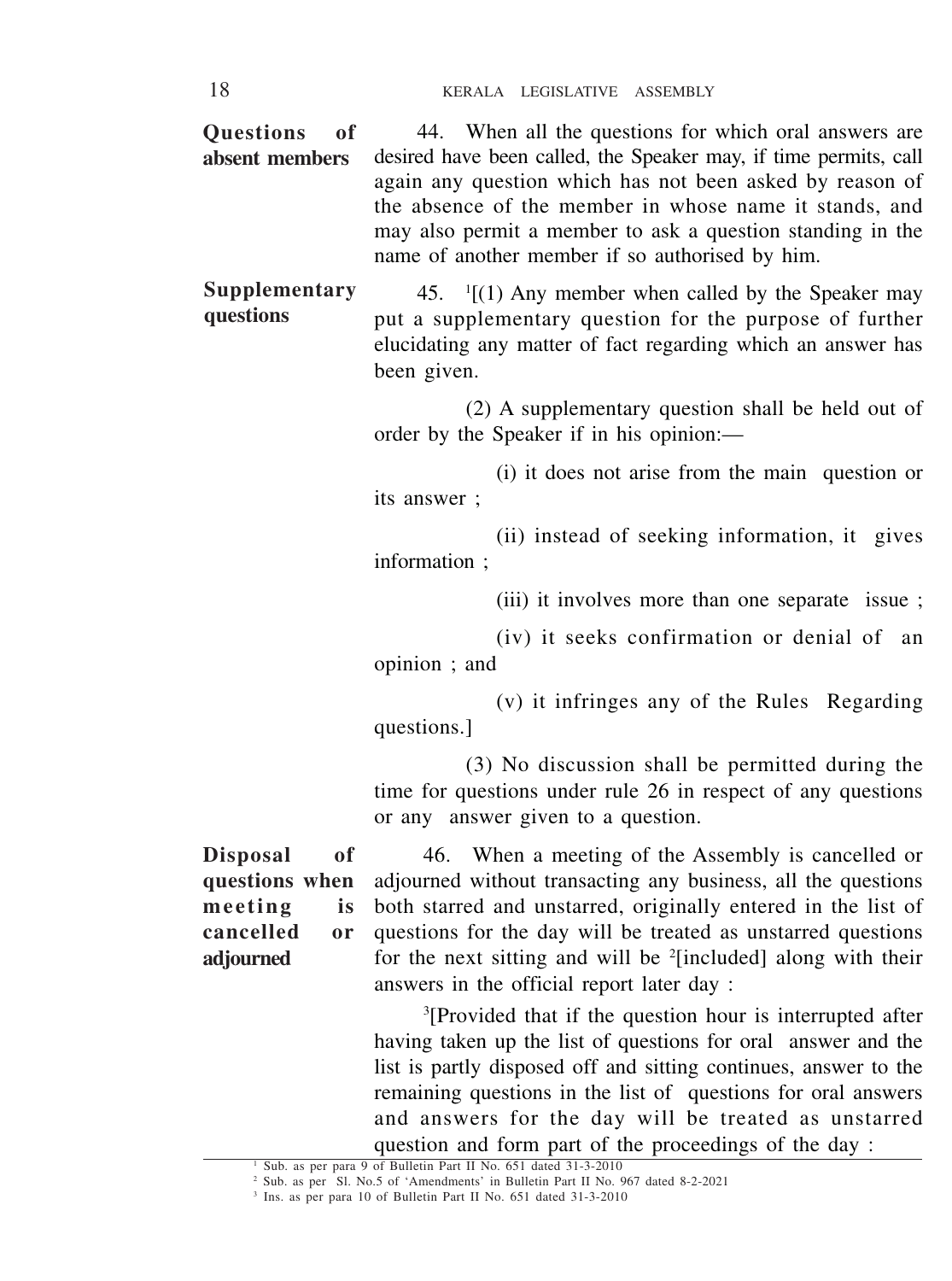Provided further that if the last sitting or sittings of a session is cancelled the question in the list of questions for oral as well as written answer for that day/days shall lapse.]

47. <sup>1</sup> [(1) Answers to questions which Ministers propose to give in the Assembly shall be handed over to the Secretary before 5.00 p.m. on the preceding day to the date of answering questions.

 $(2)$  <sup>2</sup>[If an answer to a question is not given in time as specified in sub-rule(1) or if the given answer is an interim reply, the reply or final reply, as the case may be, 1 to that question shall be given at the earliest, but not later than fifteen days from the date on which the question is placed in the list :

 Provided that if such answers could not be given within the time limit specified under sub-rule (2), the Minister concerned shall lay on the Table a statement explaining the reasons thereof in the current session or in the next session of the Assembly whichever is earlier.

(3) Answers to questions which Ministers propose to give in the Assembly shall not be released for publication until the answers have actually been given on the floor of the Assembly or laid on the Table.]

#### (b) *Short Notice Questions*

48. (1) A question relating to a matter of public importance may be asked with notice shorter than ten clear days and if the Speaker is of opinion that the question is of an urgent character, he may direct that an enquiry may be made from the Minister concerned if he is in a position to reply and, if so, on what date.

3 [Provided that more than one member shall not give a single notice.]

(2) If the Minister concerned agrees to reply, such questions shall be answered on a day to be indicated by him and shall be called immediately after the questions which have appeared in the list of questions for oral answer have been disposed of.

(3) If the Minister is unable to answer the questions at short notice and the Speaker is of opinion that the question is of sufficient public importance to be orally answered in the Assembly, he may direct that the question be placed as the first question on the list of questions for the day on which it would be due for answer under rule 27 :

**Time on which Answers are to be handed over and restriction on its publication**

<sup>1</sup>Sub. as per para 11 of Bulletin Part II No. 651 dated 31-3-2010

<sup>2</sup>Sub. as per Sl. No. 6 of 'Amendments' in Bulletin Part II No. 517 dated 24-6-2018

<sup>3</sup> Ins. as per Sl.No,6 of Amendment in Bulletin Part II No, 967 dated 8-2-2021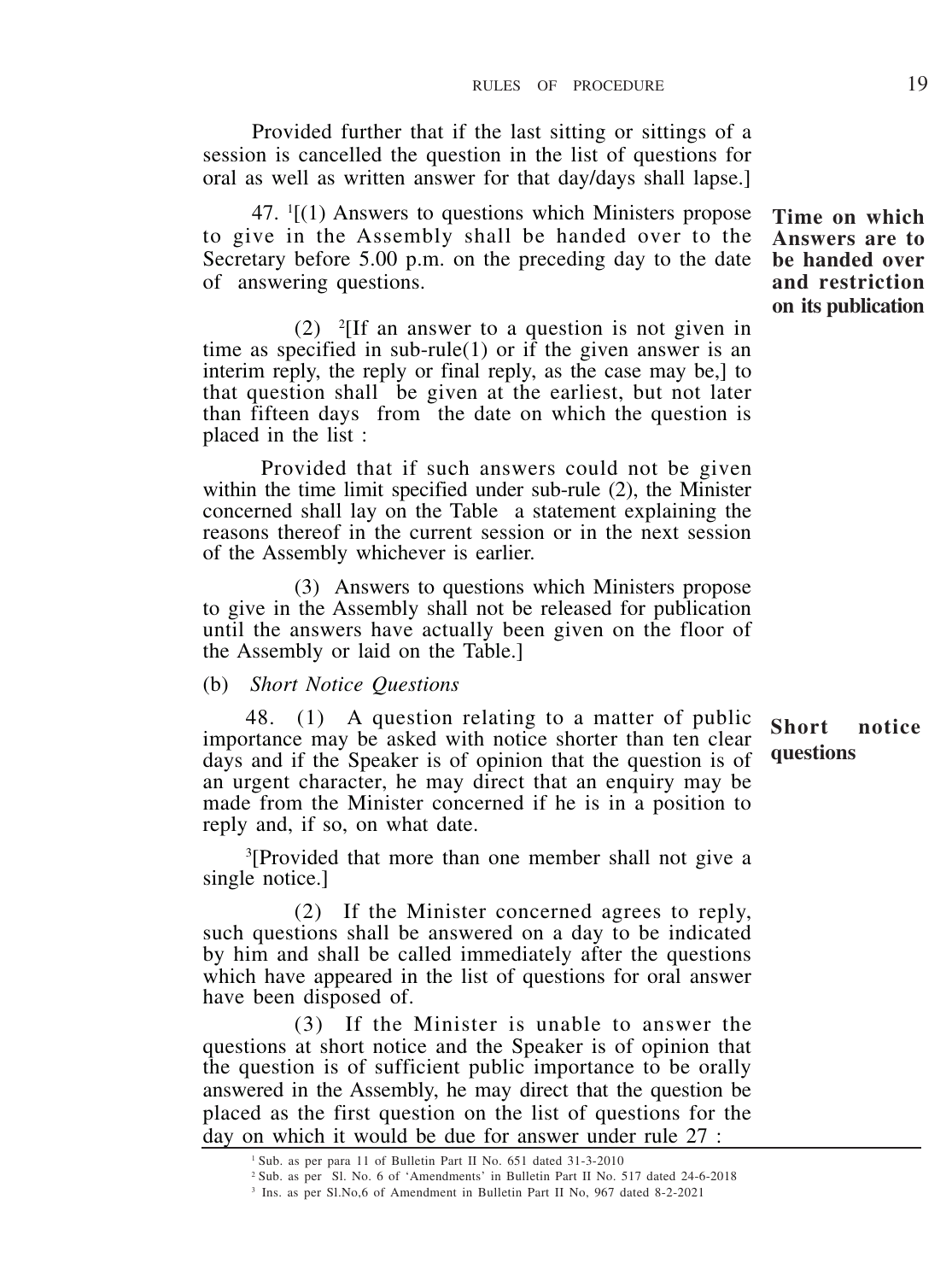Provided that not more than one such question shall be accorded first priority on the list of questions for any one day.

(4) Where a member desires an answer to a question at short notice, he shall briefly state the reasons for asking the question with short notice. Where no reasons have been assigned in the notice of the question, the question shall be returned to the member.

1 [ ]

#### CHAPTER VIII

## HALF AN HOUR DISCUSSION

**Discussion on a matter of public importance arising out of answer to question**

49. (1) The Speaker may allot half an hour on three days in a week for raising discussion on a matter of sufficient public importance which has been the subject of a question in the Assembly in the same session irrespective of the fact whether the question was answered orally or the answer was laid on the Table.

(2) A member wishing to raise discussion on such a matter shall give notice in writing  $2$ [or online] to the Secretary two clear days before the day on which the matter is desired to be raised, and shall briefly specify the point or points that he wishes to raise.

(3) Such notice shall be accompanied by an explanatory note stating the reasons for raising discussion on the matter in question. The Speaker may with the consent of the Minister concerned waive the requirement concerning the period of notice.

(4) The Speaker shall decide whether the matter is of sufficient public importance to be put down for discussion.

(5) If two or more notices have been received and admitted by the Speaker, the Secretary shall hold a ballot with a view to ascertaining which notice shall have preference for the day.

<sup>1</sup>Omitted as per Sl. No.7 of 'Amendments' in Bulletin Part II No. 967 dated 8-2-2021.

<sup>2</sup> Ins. as Sl.No. 8 of Amendments in Bulletin Part II No. 967 dated 8-2-2021.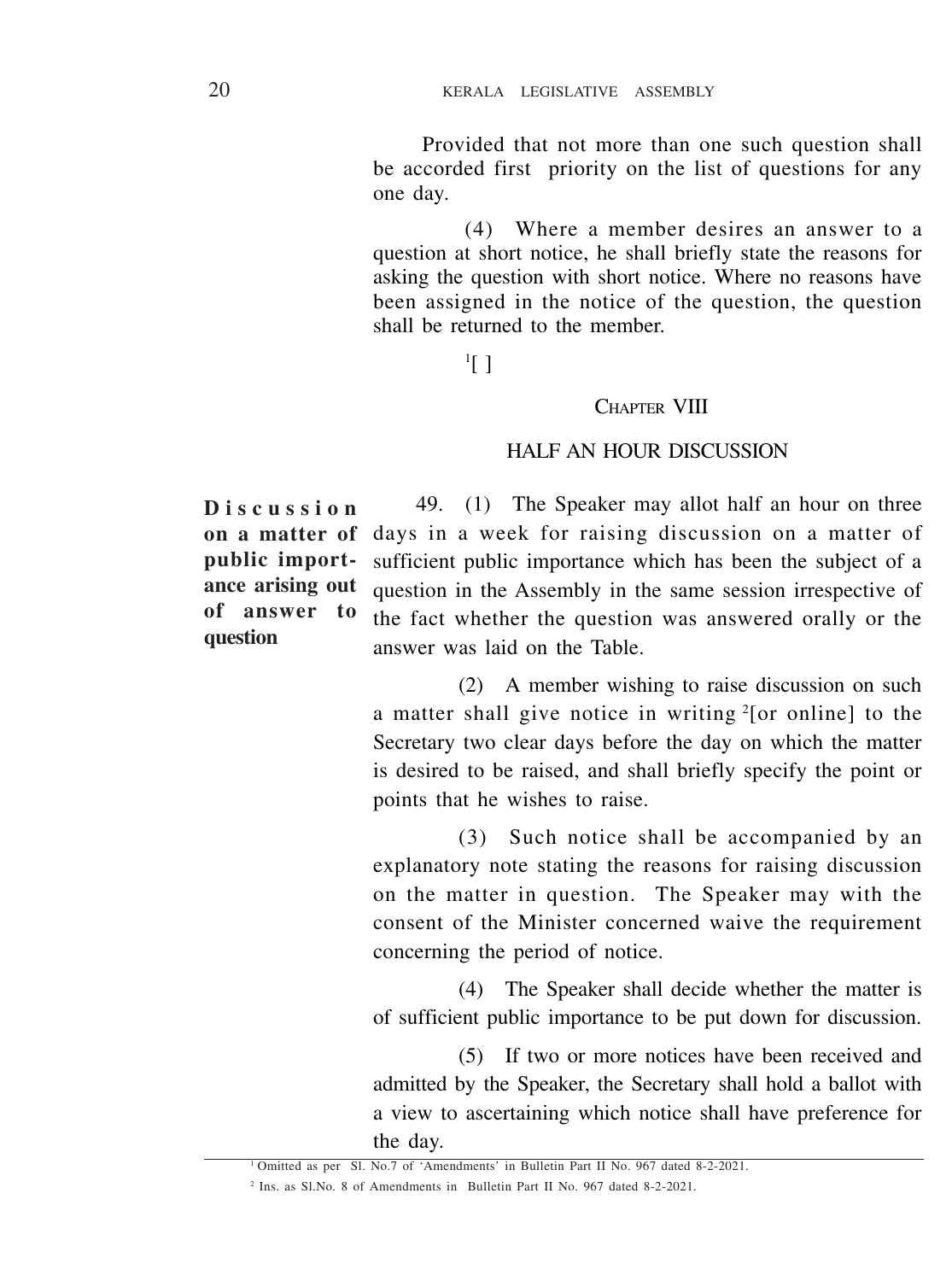(6) There shall be no formal motion before the Assembly nor voting. The member who has given notice may make a short statement and the minister concerned shall give a brief reply. Any member who has previously intimated to the Speaker may be permitted to put a question for the purpose of further elucidating any matter of fact.

(7) If the member who has given notice is absent any other member authorised by him in writing in this behalf may, with the permission of the Speaker, initiate the discussion.

#### CHAPTER IV

## MOTION FOR ADJOURNMENT ON A MATTER OF PUBLIC IMPORTANCE

50. Subject to the provisions of these Rules, a motion **Speaker's** for an adjournment of the business of the Assembly for the **consent** purpose of discussing a definite matter of urgent public importance may be made with the consent of the Speaker.

51. Notice of an adjournment motion shall be given **Method of** before the commencement of the sitting on the day on which **giving notice** the motion is proposed to be made both to the Speaker and to the Minister concerned. The notice shall be accompanied by a brief statement of the matter proposed to be discussed.

52. The right to move the adjournment of the **Restrictions on** Assembly for the purpose of discussing a definite matter of urgent public importance shall be subject to the following restrictions, namely:—

 (i) not more than one such motion shall be made at the same sitting;

 (ii) not more than one matter shall be discussed on the same motion;

(iii) the motion shall be restricted to a specific matter of recent occurrence;

(iv) the motion shall not revive discussion on a matter which has been discussed in the same session;

**necessary to make motions**

**right to move motion**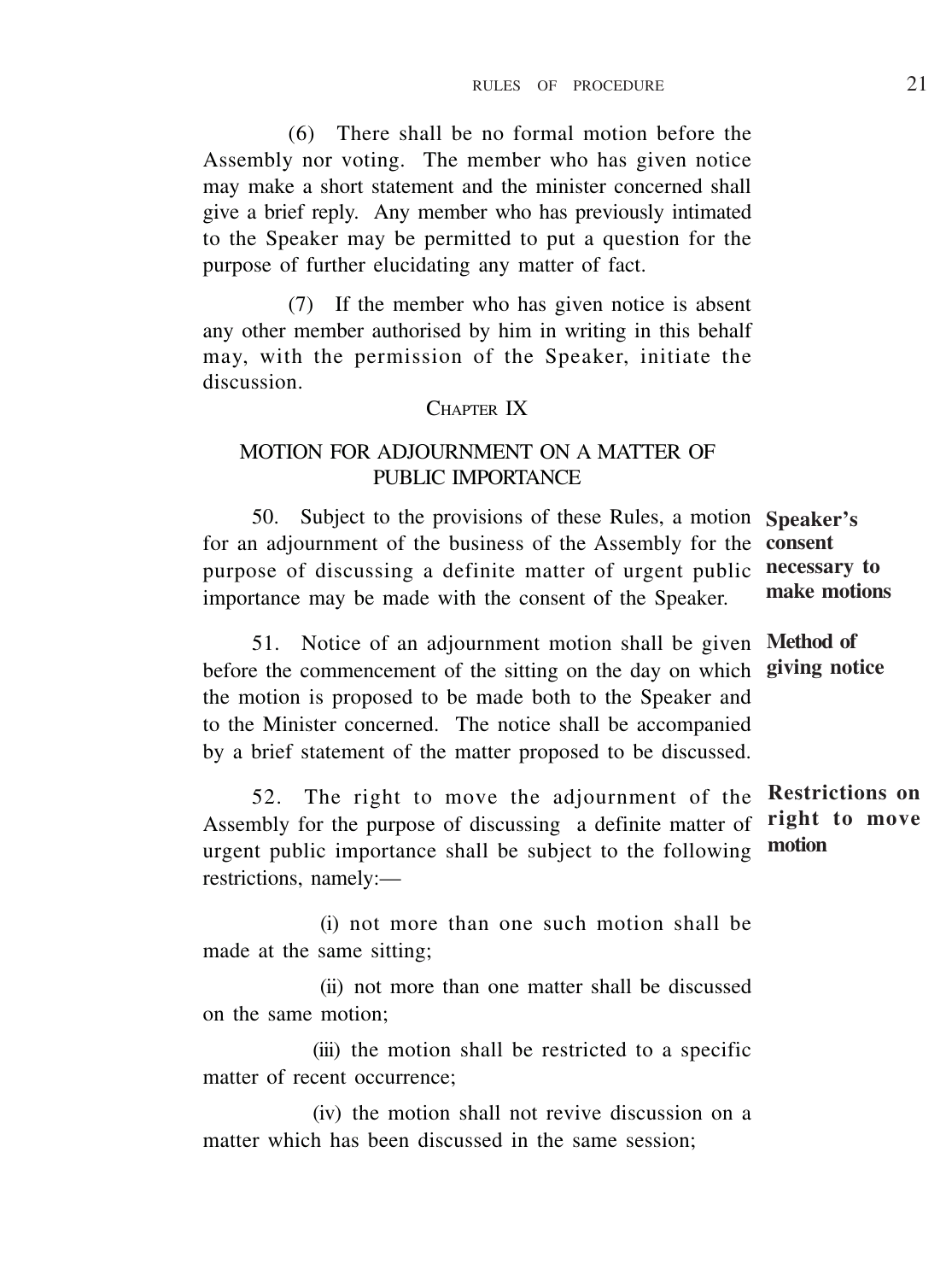(v) the motion shall not contain arguments, inferences, ironical expressions, imputations or defamatory statements, nor shall it refer to the conduct or character of persons except in their official or public capacity;

(vi) the motion shall not anticipate a matter which has been previously appointed for consideration. In determining whether a discussion is out of order on the ground of anticipation, regard shall be had by the Speaker to the probability of the matter anticipated being brought before the Assembly within a reasonable time;

(vii) the motion shall not deal with a matter which is under adjudication by a court of law having jurisdiction in any part of India;

(viii) the motion shall not raise a question of privilege;

(ix) the motion shall not relate to a matter which is not the concern of the State Government; and

(x) the motion shall not raise any question which under the Constitution or these Rules can only be raised on a distinct motion by a notice given in writing 1 [or online] to the Secretary.

53. No motion which seeks to raise discussion on a matter pending before any statutory tribunal or statutory authority performing any judicial or quasi-judicial functions or any commission or court of enquiry appointed to enquire into or investigate any matter shall ordinarily be permitted to be moved:

> Provided that the Speaker may in his discretion allow such matter being raised in the Assembly as is concerned with the procedure or subject or stage of enquiry if the Speaker is satisfied that it is not likely to prejudice the consideration of such matter by the statutory tribunal, statutory authority, commission or court of enquiry.

54. (1) The Speaker, if he gives consent under rule 50 and holds that the matter proposed to be discussed is in order, shall after the questions and before the list of business is entered upon, call the member concerned who shall rise in his place and ask for leave to move the adjournment of the Assembly. **Mode of asking for leave to move adjournment motion**

**Matters before tribunals, commissions etc.**

<sup>1</sup> Ins. as per Sl.No. 9 of 'Amendments' in Bulletin Part II No. 967 dated 8-2-2021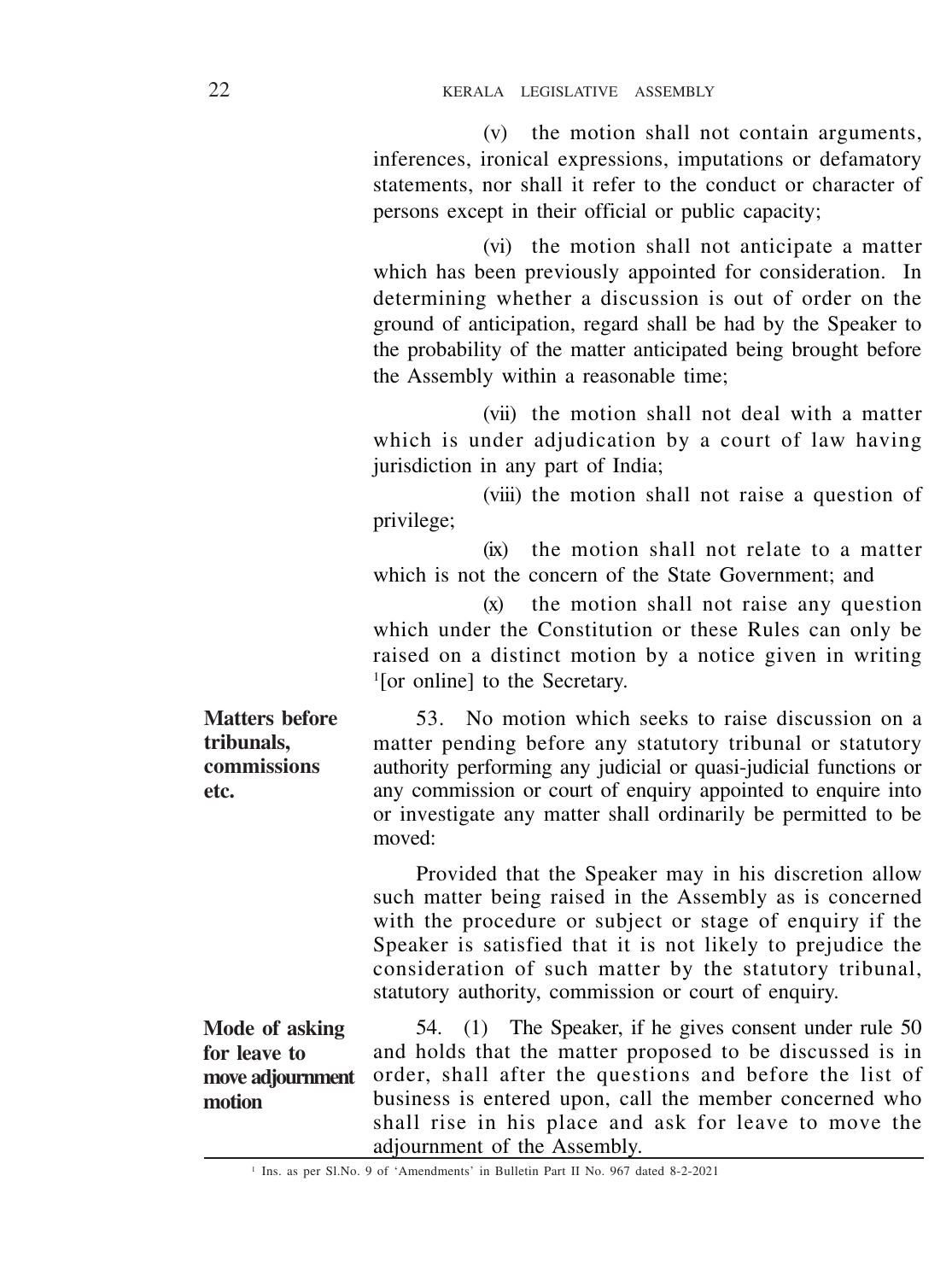(2) Where the Speaker has refused his consent under rule 50 or is of opinion that matter proposed to be discussed is not in order, he may, if he thinks it necessary, read the notice of motion and state the reasons for refusing consent or holding the motion as not being in order.

(3) If objection to leave being granted is taken, the Speaker shall request those members who are in favour of leave being granted to rise in their places, and if not less than fifteen members rise accordingly the Speaker shall intimate that leave is granted. If less than fifteen Members rise, the Speaker shall inform the member that he has not the leave of the Assembly.

55. The motion "that the House do now adjourn" shall be taken up at <sup>1</sup>[1.00] p.m. or at an earlier hour if the Speaker, after considering the state of business in the House, so directs. **Time for taking up motion**

56. The Speaker may, if he is satisfied that there has been adequate debate, put the question at <sup>2</sup>[3.00] p.m. or at such other hour not being less than two hours from the commencement of the debate. **Closure of Debate**

57. The Speaker shall prescribe a time limit for speeches. **Time limit for speeches**

### CHAPTER X

#### DISCUSSION ON MATTERS OF URGENT PUBLIC IMPORTANCE

58. (1) Any member desirous of raising discussion **Notice of raising** on a matter of urgent public importance may give notice in **discussion** writing <sup>3</sup> [or online] to the Secretary specifying clearly and precisely the matter to be raised.

(2) The notice shall be accompanied by an explanatory note stating reasons for raising a discussion on the matter in question.

59. (1) If the Speaker is satisfied after calling for such information from the member who has given notice and from the Minister as he may consider necessary that the matter is urgent and is of sufficient importance to be raised in the Assembly at an early date, he may admit the notice. **Speaker to decide admissibility**

<sup>1</sup>Sub. as per Sl. No.7 of 'Amendments' in Bulletin Part II No. 517 dated 24-6-2018 <sup>2</sup>Sub. as per Sl. No.8 of 'Amendments' in Bulletin Part II No. 517 dated 24-6-2018 3 Ins. as per Sl.No.10 of Amendments in Bulletin Part II No.967 dated 8-2-2017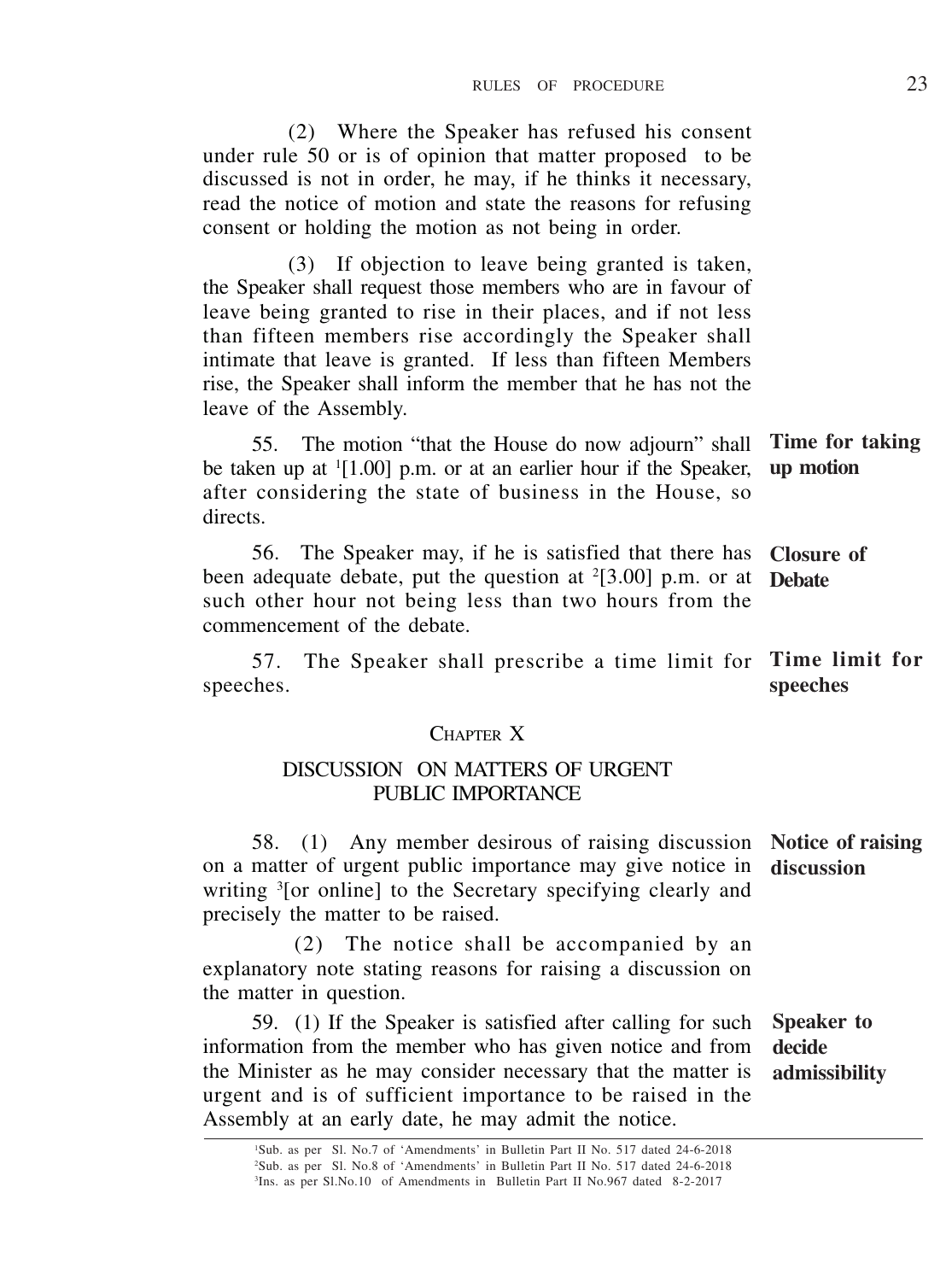(2) The Speaker may allot two sittings <sup>1</sup> [in a session] on which such matters may be taken up for discussion and allow such time for discussion not exceeding one hour at or before the end of the sitting as he may consider appropriate in the circumstances.

60. There shall be no formal motion before the Assembly nor voting. The member who has given notice may make a short statement and the Minister shall give a brief reply. Any member who has previously intimated to the Speaker may be permitted to take part in the discussion. **No formal motion**

61. The Speaker may, if he thinks fit, prescribe a time limit for the speeches. **Time limit for speeches**

## CHAPTER XI

## CALLING ATTENTION TO MATTERS OF URGENT PUBLIC IMPORTANCE

62. (1) A member may, with the previous permission of the Speaker, call the attention of a Minister to any matter of urgent public importance and the Minister may make a brief statement or ask for time to make a statement at a later hour or date. **Calling attention to matters of urgent public importance**

> (2) There shall be no debate on such statement at the time it is made. But the member in whose name the item stands in the list of business may with the permission of the Speaker ask a question.

> (3) Not more than two such matters shall be raised at the same sitting:

> Provided that the second matter shall not be raised by the same member who has raised the first matter.

> (4) In the event of more than one matter being presented for the same day, priority shall be given to the matter which is in the opinion of the Speaker more urgent and important.

> (5) The proposed matters shall be raised, after the questions and before the list of business is entered upon, when called in the Speaker and at no other time during the sitting of the Assembly.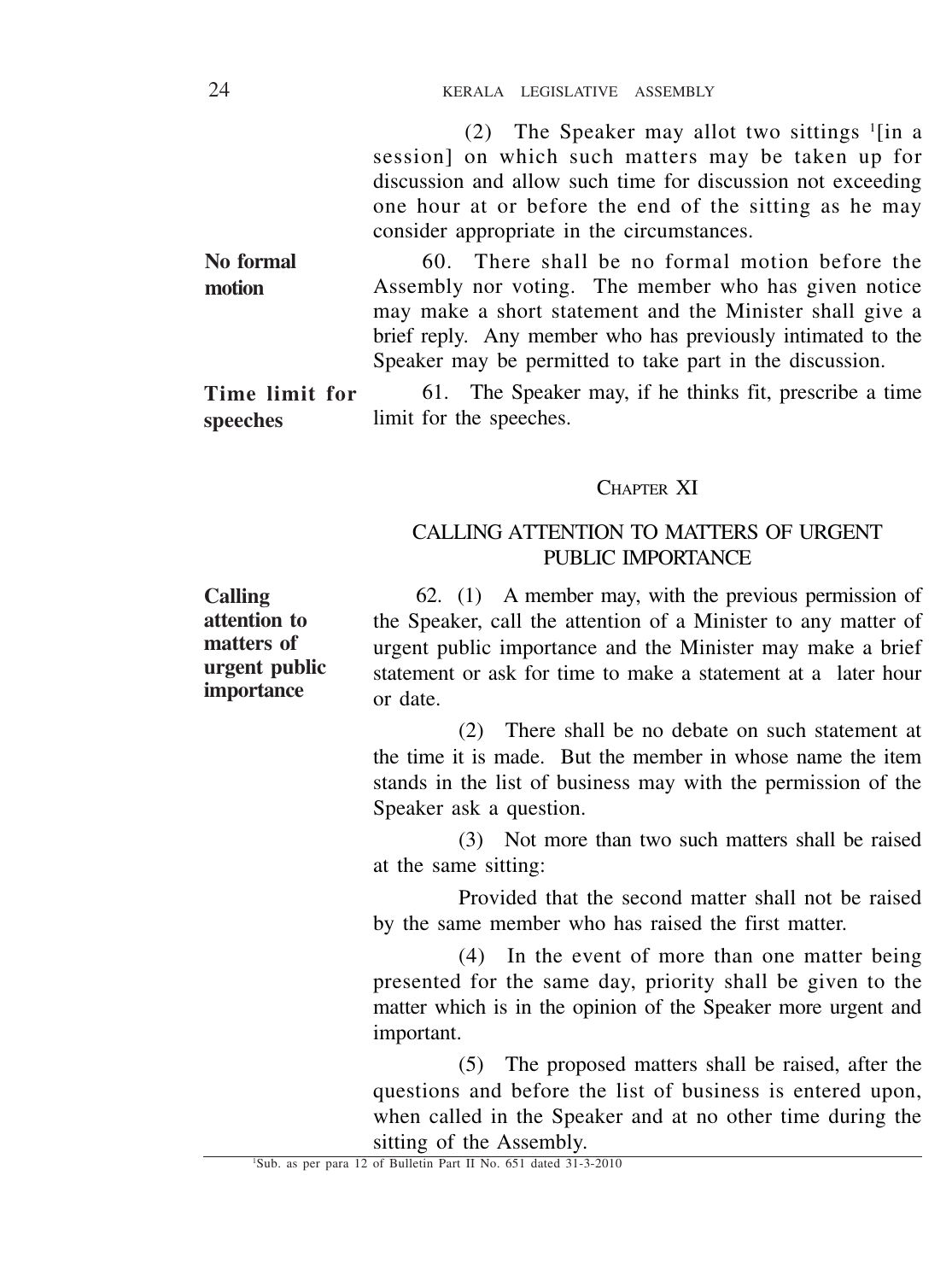#### CHAPTER XII

## MOTION OF NO-CONFIDENCE IN COUNCIL OF MINISTERS AND STATEMENT BY A MINISTER WHO HAS RESIGNED

63. (1) A motion expressing want of confidence in **Procedure rega**the Council of Ministers may be made subject to the **rding motion of** following restrictions, namely:—

(a) leave to make the motion must be asked for after questions and before the list of business for the day is entered upon:

(b) the member asking for leave must give with the Secretary a <sup>1</sup> [notice in writing or online] of the motion which he proposes to move, three clear days before the date on which he proposes to move it.

(2) If the Speaker is of opinion that the motion is in order, he shall read the motion to the Assembly, and shall request those members who are in favour of leave being granted to rise in their places, and if not less than twenty members rise accordingly, the Speaker shall declare that leave is granted, and that the motion will be taken on such day, not being more than ten days from the date on which the leave is asked for, as he may appoint. If less than twenty members rise, the Speaker shall inform the member that he has not the leave of the Assembly.

(3) If leave is granted under sub-rule (2), the Speaker may, after considering the state of business in the Assembly, allot a day or days for the discussion of the motion.

(4) The Speaker shall at the appointed hour on the allotted day or, as the case may be, the last of the allotted days forthwith put every question necessary to determine the decision of the Assembly on the motion.

(5) The Speaker may, if he thinks fit, prescribe a time limit for speeches.

64. (1) A member who has resigned the office of Minister may, with the consent of the Speaker, make a personal statement in explanation of his resignation.

**Statement by a Minister who has resigned**

<sup>1</sup>Sub. as per Sl. No.11 of 'Amendments' in Bulletin Part II No. 967 dated 8-2-2021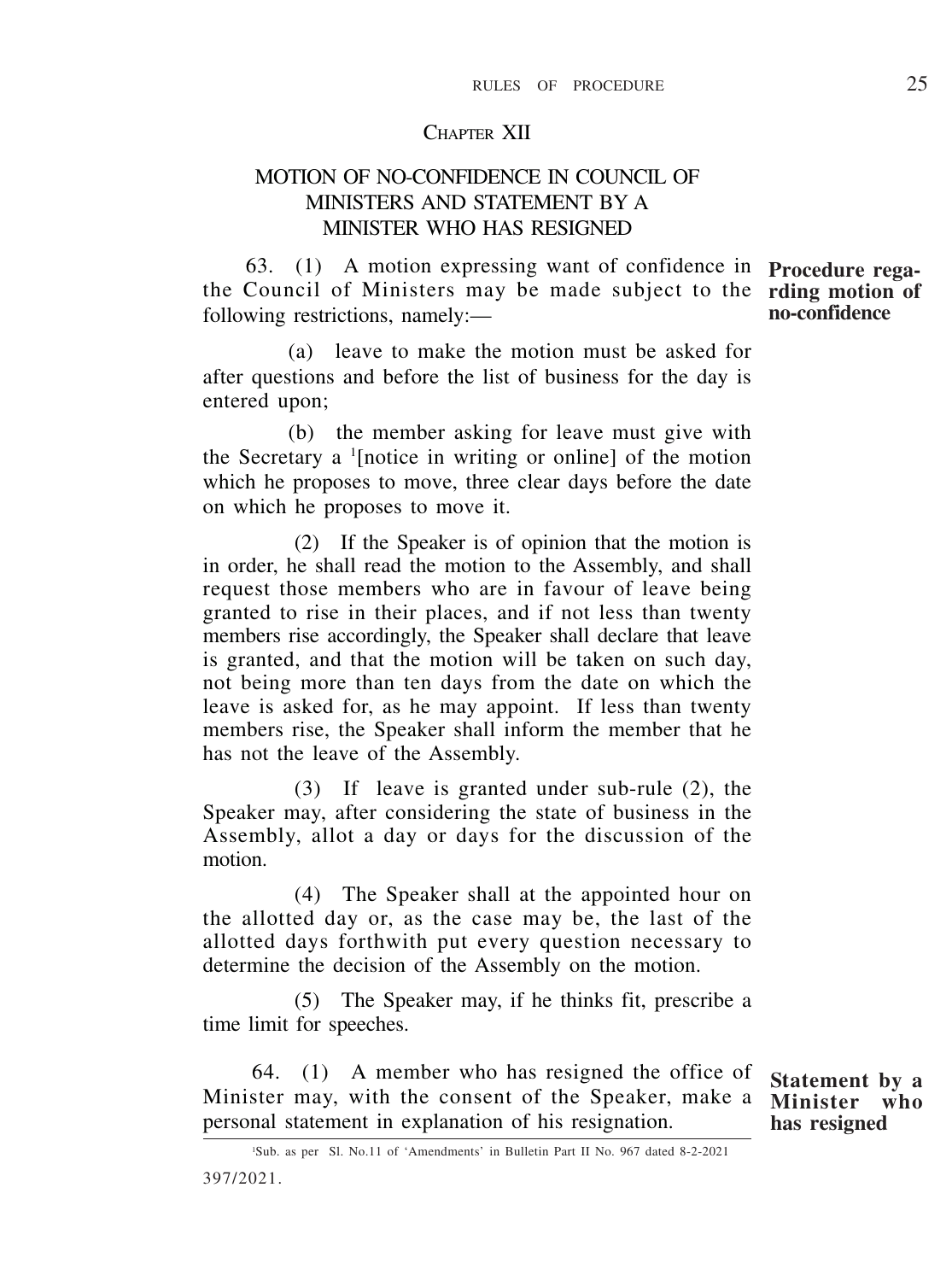(2) A copy of the statement shall be forwarded to the Speaker and the Leader of the House one day in advance of the day on which it is to be made:

Provided that in the absence of a written statement, the points or the gist of such statement shall be conveyed to the Speaker and the Leader of the House one day in advance of the day on which it is to be made.

(3) Such statement shall be made after questions and before the list of business for the day is entered upon.

(4) On such statements no debate shall be allowed:

Provided that a Minister shall be entitled after the member has made his statement, to make a statement pertinent thereto.

#### CHAPTER XIII

## RESOLUTION FOR REMOVAL OF SPEAKER OR DEPUTY SPEAKER FROM OFFICE

65. (1) A member wishing to give notice of resolution under clause (c) of Article 179 of the Constitution for the removal of the Speaker or the Deputy Speaker shall do so in writing <sup>1</sup> [or online]to the Secretary.

(2) On receipt of a notice under sub-rule (1) a motion for leave to move the resolution shall be entered in the list of business in the name of the member concerned, on a day fixed by the Speaker, provided that the day so fixed shall be any day after fourteen days from the date of the receipt of notice of the resolution.

66. (1) Subject to the provisions of Article 181 of the Constitution, the Speaker or Deputy Speaker or such other person as is referred to in clause (2) of Article 180 of the Constitution shall preside when a motion under sub-rule (2) of rule 65 is taken up for consideration.

> (2) The member in whose name the motion stands in the list of business shall except when he wishes to withdraw it, move the motion, when called upon to do so, but no speech shall be permitted at this stage.

**Notice of resolution for removal of Speaker or Deputy Speaker and Leave of Assembly to take up resolution**

**Le** of **mbly** to **tap resolution**

> **Whom to preside when motion is taken up**

<sup>&</sup>lt;sup>1</sup> Ins. as per Sl. No.12 of Amendments in Bulletin Part II No. 967 dated 8-2-2021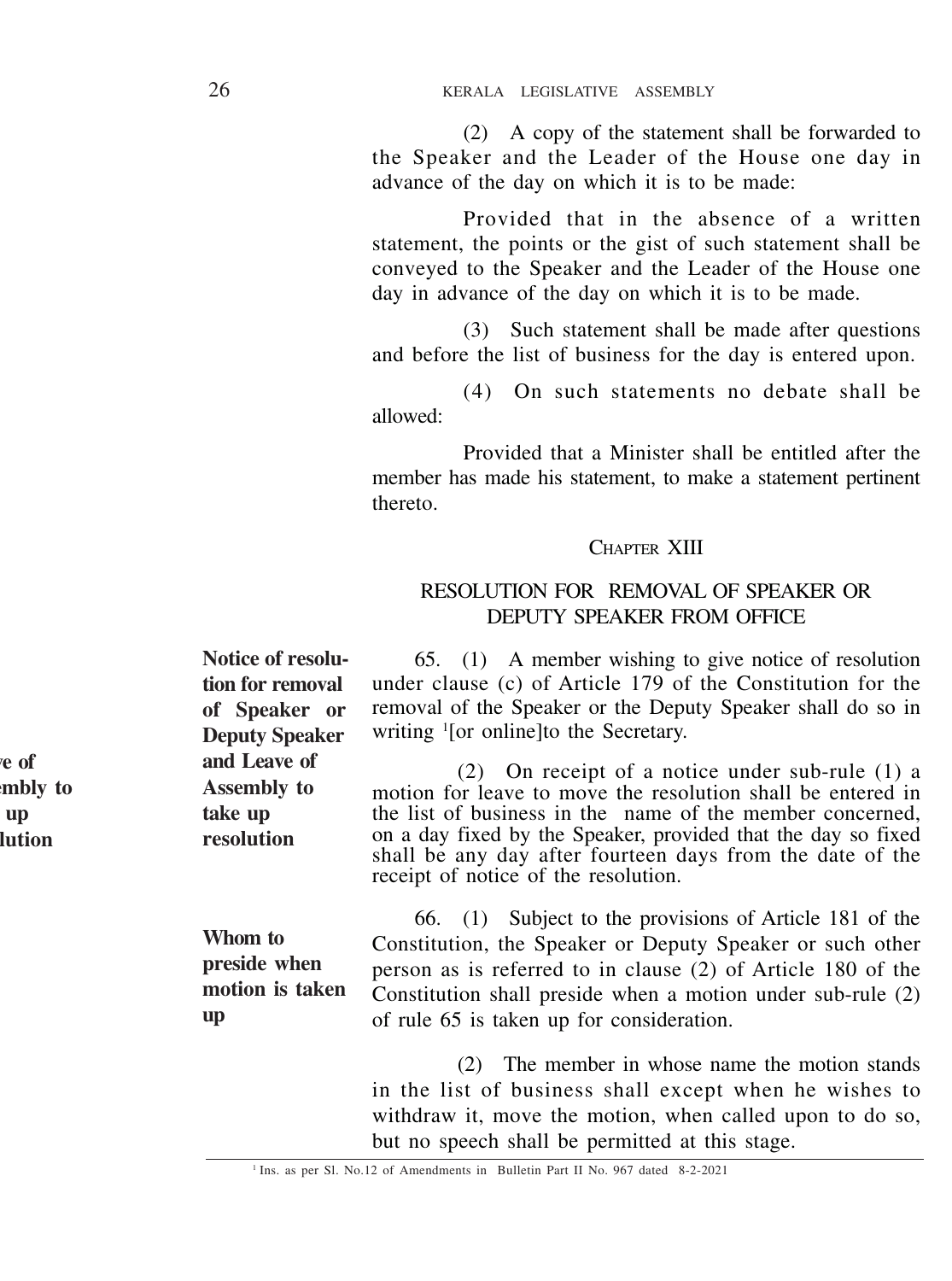(3) The Speaker or the Deputy Speaker or the person presiding, as the case may be, shall thereupon, place the motion before the Assembly and shall request those Members who are in favour of leave being granted to rise in their places. If not less than twenty members rise accordingly, the Speaker or the Deputy Speaker or the person presiding as the case may be, shall declare that the leave is granted and that the resolution will be taken up on such day, not being more than ten days from the date on which leave is asked for, as he may appoint. If less than twenty members rise, the Speaker or the Deputy Speaker or the person presiding as the case may be, shall inform the member that he has not the leave of the Assembly.

67. On the appointed day, the resolution shall be **Inclusion of** included in the list of business to be taken up after the **resolution in the** question hour and before any other business for the day is **List of Business** entered upon.

68. Except with the permission of the Speaker or the **Time limit for** person presiding, a speech on the resolution shall not exceed **speeches** fifteen minutes in duration:

Provided that the mover of the resolution when moving the same may speak for such longer time as the Speaker or the person presiding may permit.

#### CHAPTER XIV

## LEGISLATION

69. (1) The Speaker may order the publication in the **Publication of** Gazette of any Bill (together with the Statement of Objects and Reasons, the Memorandum regarding Delegation of **introduction**Legislative Power and the Financial Memorandum, if any, accompanying it) although no motion has been made for leave to introduce the Bill. In that case, it shall not be necessary to move for leave to introduce the Bill, and, if the Bill is afterwards introduced, it shall not be necessary to publish it again. **Bills before**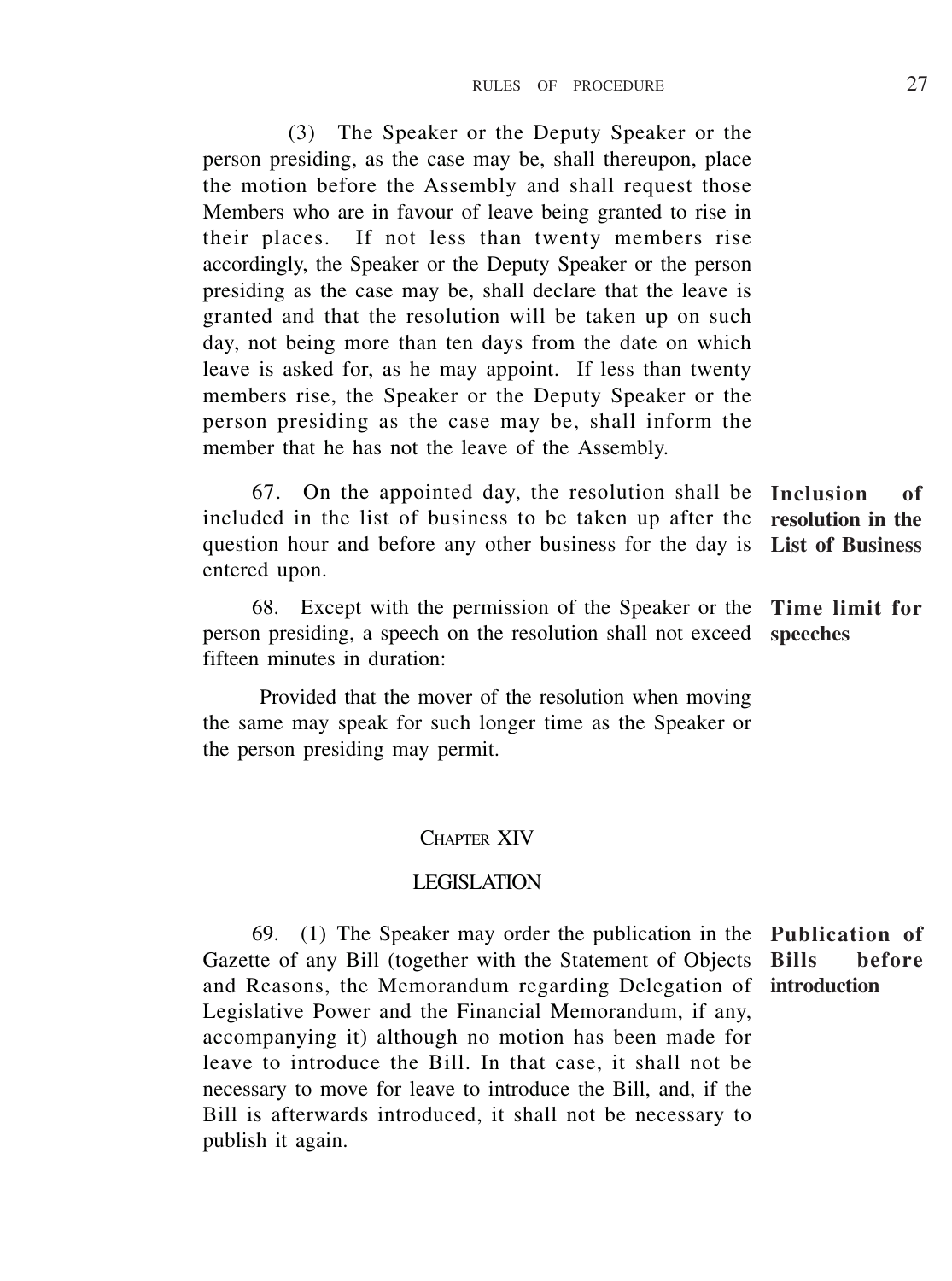1 [(2) All Bills, except amendment Bills, the parent Act of which was enacted in English, shall be introduced only in Malayalam version.

(3) If the member in charge of the Bill is unable to introduce the Bill in Malayalam version he may seek the prior permission of the Speaker to introduce the Bill in English version stating reasons thereof.

(4) The Speaker may, if he considers the reasons adequate, permit the member in charge to introduce the Bill in English version.

(5) Where a Bill is published in Malayalam, the translation of the same in the English version shall also be published under the authority of the Governor in pursuance of Article 348 (3) of the Constitution and copies of the Bill circulated among members before the date of introduction of the Bill. Where the Bill is published in English, the translation of the Bill in Malayalam version shall be published and <sup>2</sup> [copies circulated among the Members before the date of introduction of the Bill].

**Notice of motion for leave to introduce private members' Bill**

70. (1) Any member other than a Minister desiring to move for leave to introduce a Bill, shall give notice of his intention and shall, together with the notice, submit a copy of the Bill and an Explanatory Statement of Objects and Reasons which shall not contain arguments:

Provided that the Speaker may, if he thinks fit, revise the Statement of Objects and Reasons.

(2) If the Bill is a Bill which under the Constitution cannot be introduced without the previous sanction of the President or recommendation of the Governor, the member shall annex to the notice such sanction or recommendation. and the notice shall not be valid until this requirement is complied with.

(3) The period of notice of a motion for leave to introduce a Bill under this rule shall be fifteen clear days unless the Speaker allows the motion to be made at shorter notice.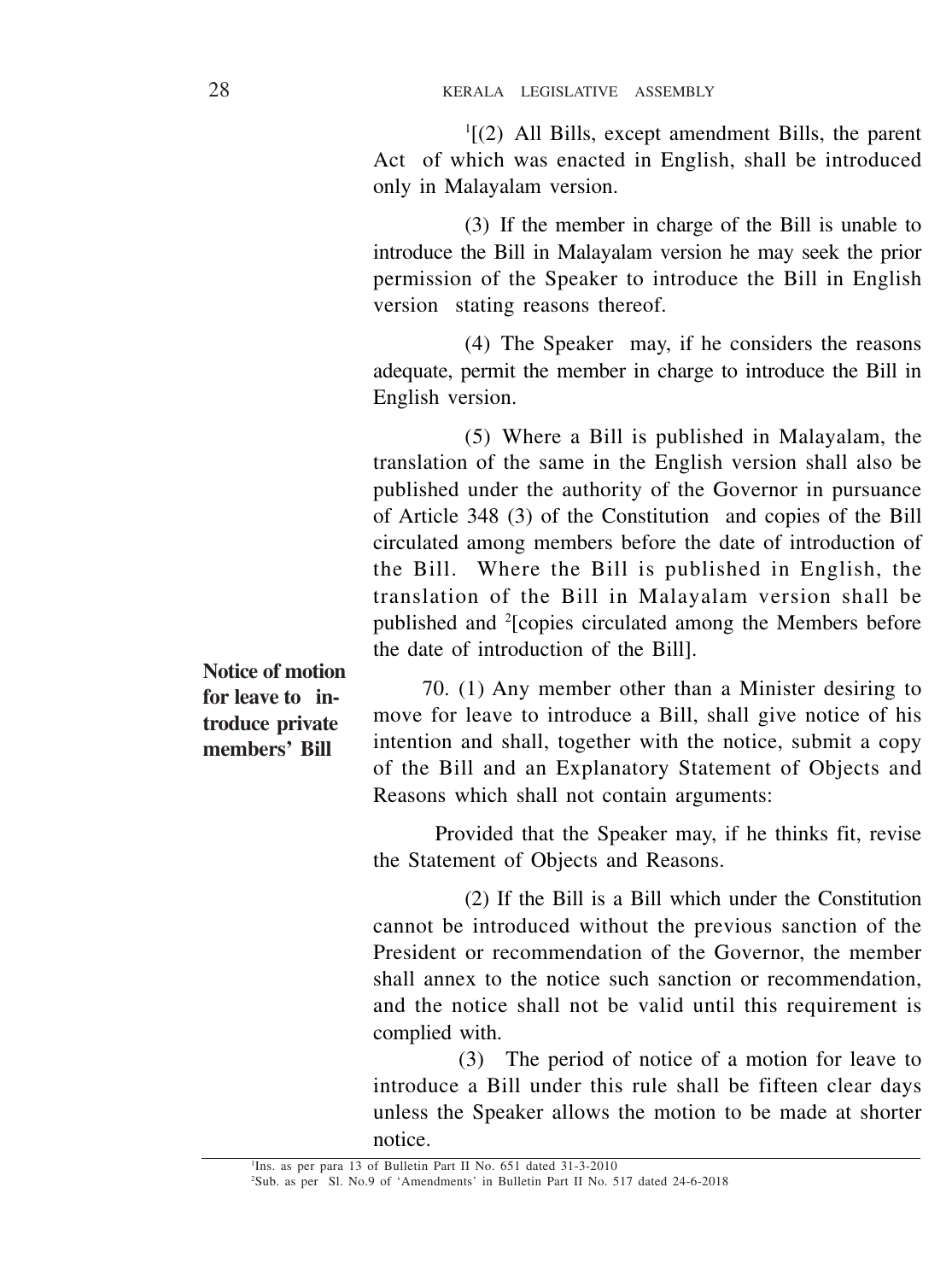$\frac{1}{4}$  Not more than  $\frac{2}{1}$  (one motion) shall be moved by a member under sub rule (1) in a day allotted for that business.]

71. If motion for leave to introduce a Bill is opposed, the Speaker after permitting, if he thinks fit, a brief explanatory statement from the member who moves and from the member who opposes the motion, may, without further debate, put the question: **Motion for leave to introduce Bill**

Provided that where a motion is opposed on the ground that the Bill initiates legislation outside the legislative competence of the Assembly the Speaker may permit a full discussion thereon.

72. As soon as may be after a Bill has been **Publication after** introduced, the Bill, unless it has already been published, shall be published in the Gazette. **introduction**

73. A Bill involving expenditure shall be accompanied by a financial memorandum which shall invite particular attention to the clauses involving expenditure and shall also give an estimate of the recurring and non-recurring expenditure involved in case the Bill is passed into law. **Financial Memorandum to accompany Bill**

74. A Bill involving proposals for the delegation of legislative powers shall further be accompanied by a memorandum explaining such proposals and drawing attention to their scope and stating also whether they are of normal or exceptional character. **Explanatory memorandum to Bills delegating legislative powers**

75. (1) Whenever a Bill seeking to replace an Ordinance with or without modification is introduced in the Assembly, there shall be placed before the Assembly along with the Bill a statement explaining the circumstances which had necessitated immediate legislation by Ordinance.

(2) Whenever an Ordinance, which embodies wholly or partly or with modification the provisions of a Bill pending before the Assembly is promulgated, a statement explaining the circumstances which had necessitated immediate legislation by Ordinance shall be laid on the table at the commencement of the session following the promulgation of the Ordinance.

**Statement in connection with Ordinances**

<sup>&</sup>lt;sup>1</sup> Ins. as per para 14 of Bulletin Part II No. 651 dated 31-3-2010 <sup>2</sup>Sub. as per Sl. No.10 of 'Amendments' in Bulletin Part II No. 517 dated 24-6-2018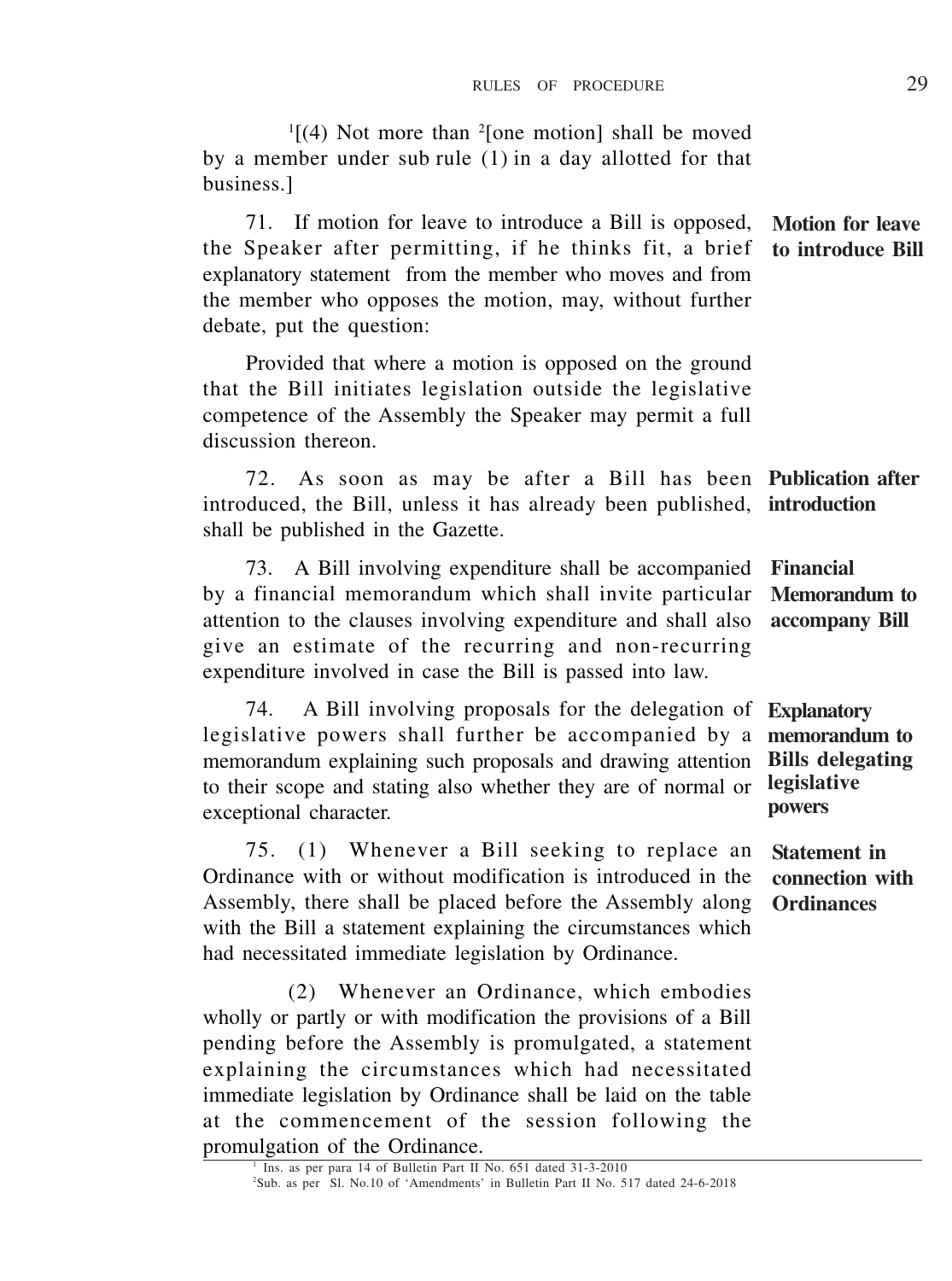76. (1) When a Bill, other than an Appropriation Bill, is introduced, or on some subsequent occasion, the member in charge may make one of the following motions in regard to the Bill, namely:— **Motions after introduction**

- (a) that it be referred to the appropriate Subject Committee; or
- (b) that it be referred to a Select Committee; or
- (c) that it be circulated for the purpose of eliciting opinion thereon.

(2) When an Appropriation Bill is introduced, or on some subsequent occasion, the member in charge may make the motion that the Bill be taken into consideration:

Provided that no such motion as referred to in sub-rule (1) or sub-rule (2) of this rule shall be made until after copies of the Bill have been made available for the use of members and that any member may object to any such motion being made unless copies of the Bill have been so made available 1 [three] clear days before the day on which the motion is made and such objection shall prevail unless the Speaker in his discretion allows the motion to be made.

77. (1) On the day on which any motion referred to in rule 76 is made, or on any subsequent day to which the discussion thereof is postponed, the principle of the Bill and its provisions may be discussed generally but the details of the Bill shall not be discussed further than is necessary to explain the principles. **Discussion of principle of Bill**

> (2) At this stage no amendments to the Bill may be moved, but,—

> > (a) If the member in charge moves that the Bill be referred to the appropriate Subject Committee, any member may move as an amendment that the Bill be referred to a Select Committee or circulated for the purpose of eliciting opinion thereon by a date to be specified in the motion ;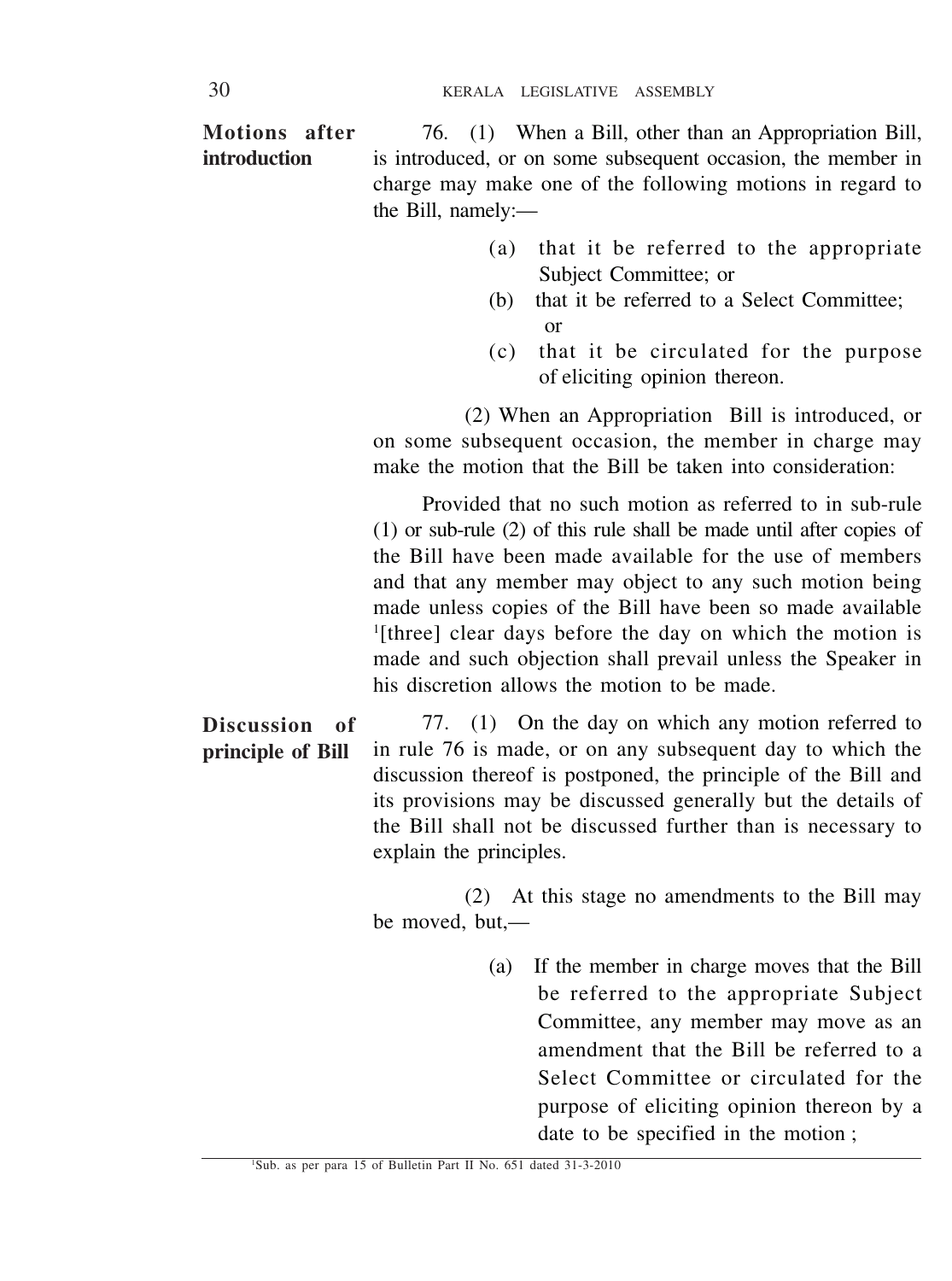- (b) if the member in charge moves that the Bill be referred to a Select Committee, any member may move as an amendment that the Bill be referred to the appropriate Subject Committee or be circulated for the purpose of eliciting opinion thereon by a date to be specified in the motion;
- (c) where an amendment or a motion for appointment of a Select Committee or the reference of the Bill to a Subject Committee as the case may be, has been moved, the mover of the amendment or the motion or any other member may move that the Assembly give instructions to the Select Committee, or the Subject Committee as the case may be, to which the Bill has been referred, to make particular or additional provision in the Bill or to consider and report on amendments which may be proposed to the original Act which the Bill seeks to amend.

(3) Where a motion that a Bill be circulated for the purpose of eliciting opinion thereon is carried and the Bill is circulated in accordance with the direction, and opinions are received thereon, the member in charge, if he wishes to proceed with the Bill thereafter, shall move that the Bill be referred to a Select Committee or to the appropriate Subject Committee, as the case may be.

78. No motion that a Bill be taken into consideration or be passed shall be made by any member other than the member in charge of the Bill, and no motion that a Bill be referred to a Select Committee or a Subject Committee, as the case may be, or be circulated for the purpose of eliciting opinion thereon shall be made by any member other than the member in charge, except by way of amendment to a motion made by the member in charge:

Provided that if the member in charge of a Bill is unable, for reasons which the Speaker considers adequate, to move the next motion in regard to his Bill at any subsequent stage after introduction, he may authorise another member to move that particular motion with the approval of the Speaker.

**Persons by whom motions in respect of Bills may be made**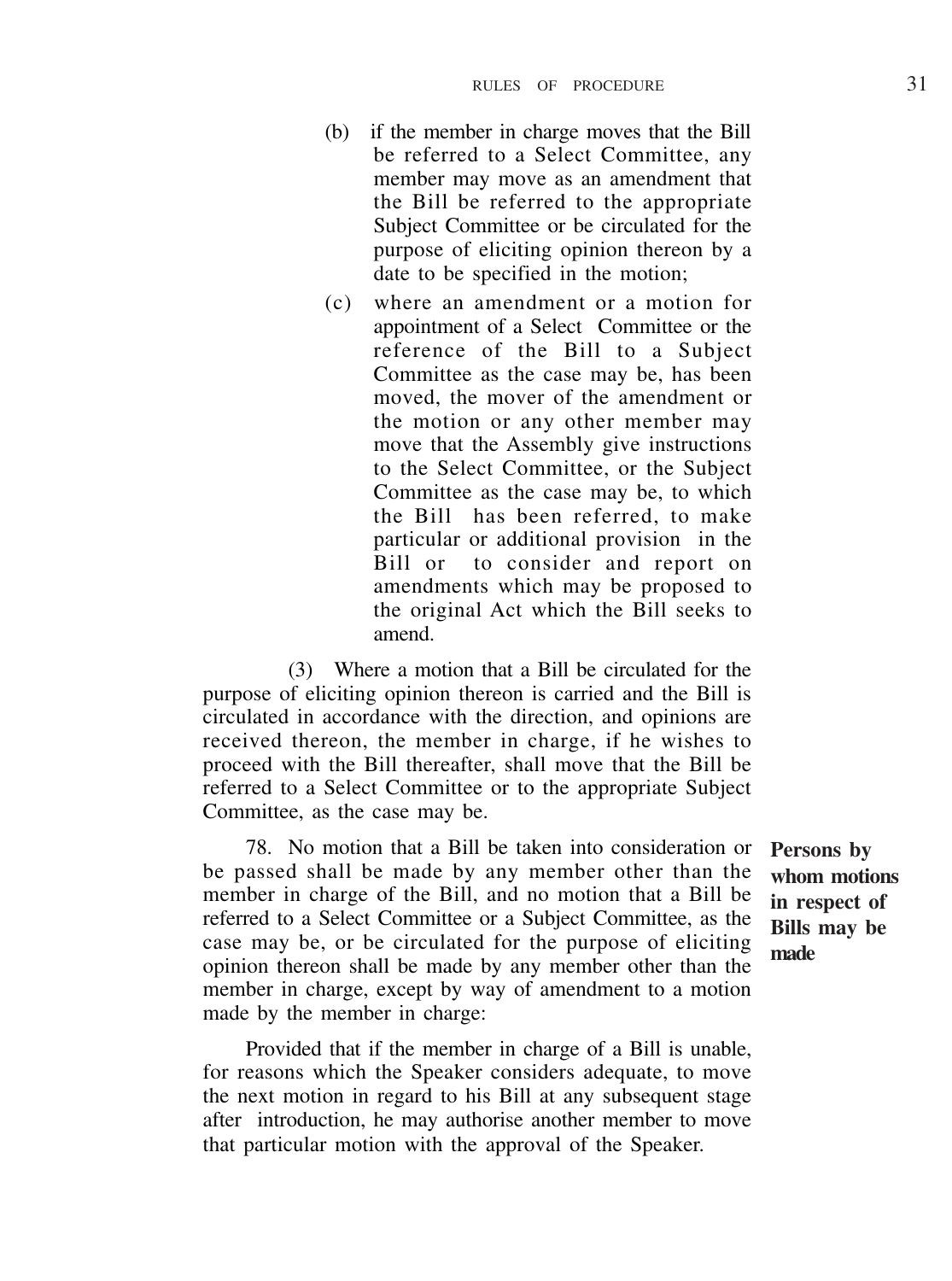*Explanation*.—Notwithstanding the provisions contained in the proviso, the member who introduced the Bill shall continue to be the member in charge.

(For rules relating to Select Committees on Bills and Subject Committees *See* Chapter XXIV of these Rules).

79. (1) After the presentation of the final report of a Select Committee on a Bill or a Subject Committee, as the case may be, the member in charge may move—

> (a) that the Bill as reported by the Select Committee or the Subject Committee, as the case may be, be taken into consideration:

> Provided that any member may object to its being so taken into consideration if a copy of the report has not been made available for the use of members for two clear days and such objection shall prevail, unless the Speaker, in his discretion, allows the report to be taken into consideration; or

> (b) that the Bill as reported by a Select Committee or the Subject Committee, as the case may be, be recommitted either $-$

- (i) without limitation; or
- (ii) with respect to particular clauses or amendments only; or
- (iii) with instructions to the Select Committee or to the Subject Committee, as the case may be, to make some particular or an additional provision in the Bill; or

(c) that the Bill as reported by the Select Committee or the Subject Committee, as the case may be, circulated or re-circulated, as the case be, for the purpose of obtaining opinion or further opinion thereon.

(2) If the member in charge moves that the Bill be taken into consideration, any member may move as an amendment that the Bill be recommitted or be circulated or re-circulated for the purpose of obtaining opinion or further opinion thereon.

**Procedure after presentation of Select/Subject Committee report**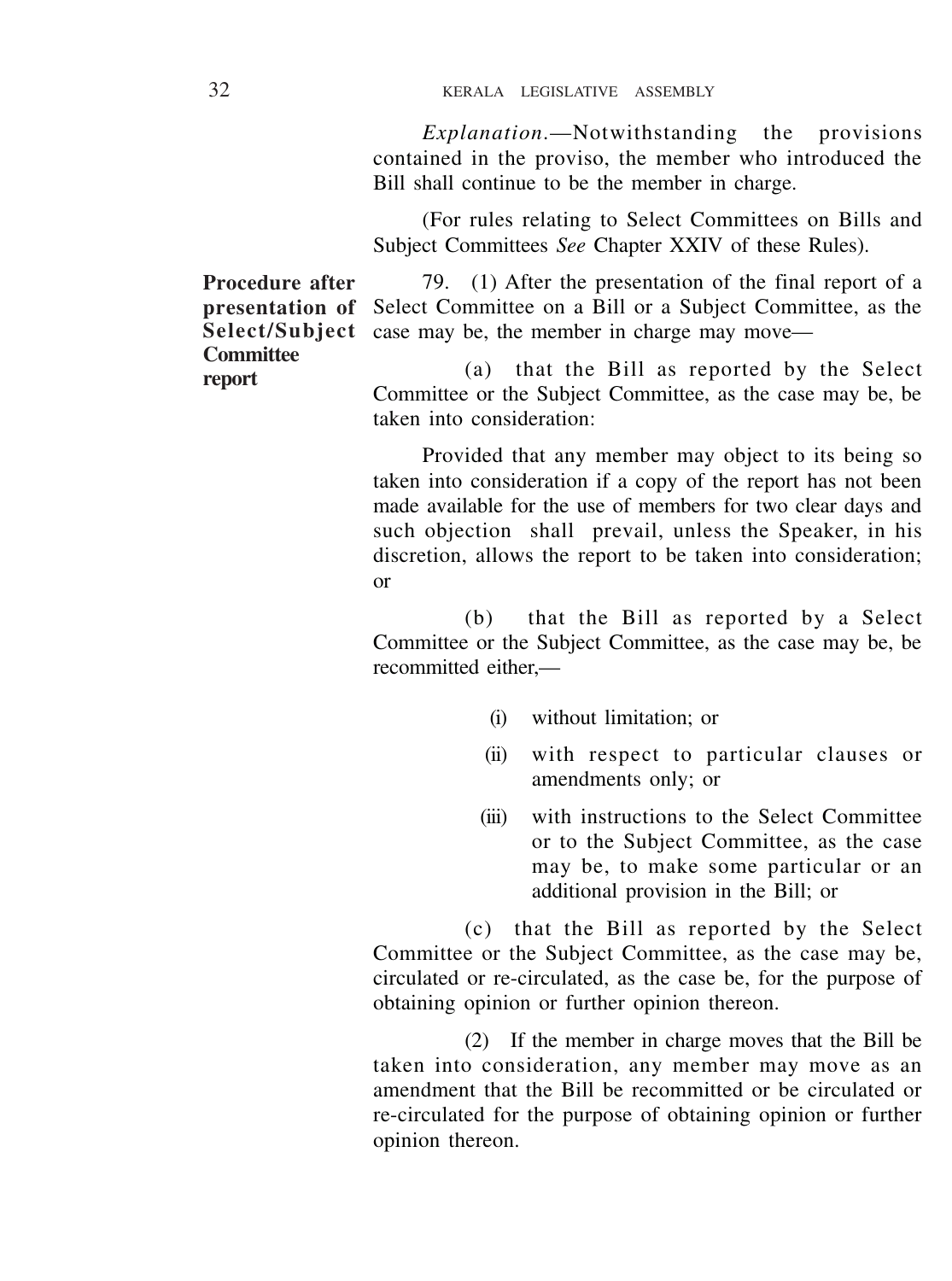case may be, be taken into consideration shall be confined to **Select/Subject** consideration of the report of the Committee, and the matters **Committee** referred to in that report or any alternative suggestions consistent with the principle of the Bill.

81. (1) If notice of an amendment has not been given one clear day before the day on which the Bill is to be considered, any member may object to the moving of the amendment and such objection shall prevail unless the Speaker allows the amendment to be moved:

by the Select Committee or the Subject Committee, as the

Provided that in the case of a Government Bill an amendment of which notice has been received from the member in charge, shall not lapse by reason of the fact that the member in charge has ceased to be a Minister or a member and such amendment shall be printed in the name of the new member in charge of the Bill.

(2) If any member desires to move an amendment which under the Constitution cannot be moved without the previous sanction or recommendation of the Governor, he shall annex to the notice such sanction or recommendation and the notice shall not be valid until this requirement is complied with.

(3) The Secretary shall, if time permits, make available to members from time to time lists of amendments, of which notices have been received.

82. The following conditions shall govern the admissibility of amendments:—

(i) An amendment shall be within the scope of the Bill and relevant to the subject matter of the clause to which it relates.

(ii) An amendment shall not be inconsistent with any previous decision of the Assembly on the same question.

(iii) An amendment shall not be such as to make the clause which it proposes to amend unintelligible or ungrammatical.

397/2021.

80. The debate on a motion that the Bill as reported **Scope of debate on report of**

> **Notice of amendments**

**Conditions of admissibility of amendments**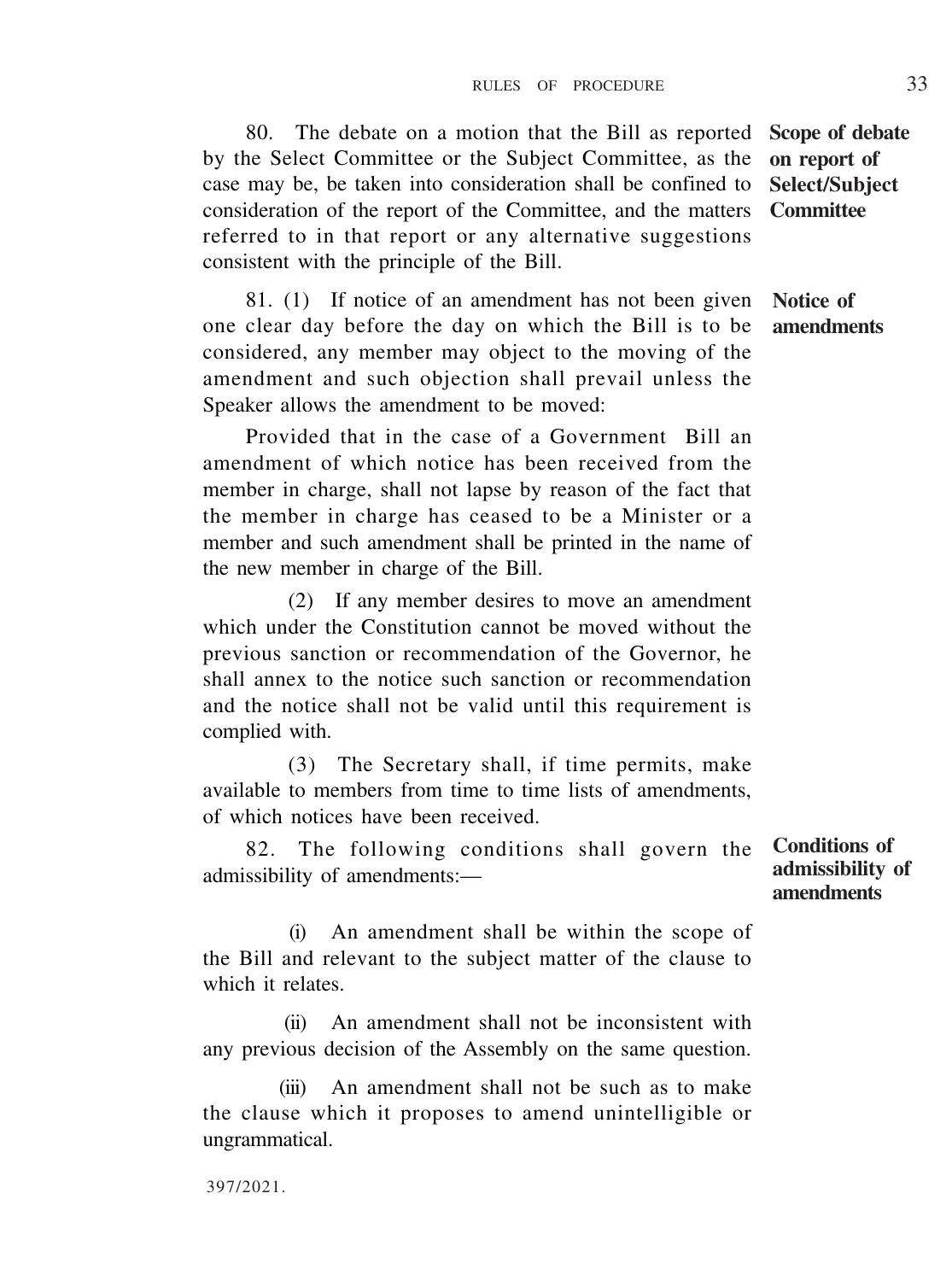(iv) If an amendment refers to, or is not intelligible without a subsequent amendment or schedule. notice of the subsequent amendment or schedule shall be given before the first amendment is moved so as to make the series of amendments intelligible as a whole.

(v) The Speaker may disallow an amendment which is, in his opinion, frivolous or meaningless.

(vi) An amendment may be moved to an amendment which has already been moved.

83. Amendments of which notice has been given shall, as far as practicable, be arranged in the list of amendments, issued from time to time, in the order in which they may be called. In arranging amendments raising the same question at the same point of a clause, precedence may be given to an amendment moved by the member in charge of the Bill. Subject as aforesaid, amendments may be arranged in the order in which notice thereof are received. **Arrangements of amendments**

84. Amendments shall ordinarily be considered in the order of the clauses of the Bill to which they respectively relate and in respect of any such clause a motion shall be deemed to have been made "That this clause stand part of the Bill". **Order of amendments**

85. When a motion that a Bill be taken into consideration has been carried, any member may, when called upon by the Speaker, move an amendment to the Bill of which he has previously given notice: **Mode of moving amendments**

> Provided that if the member who has given notice of an amendment is absent, any other member authorised by him in writing in this behalf may, with the permission of the Speaker, move the amendment:

> Provided further that in order to save time and repetition of arguments, a single discussion may be allowed to cover a series of interdependent amendments.

86. An amendment moved may, by leave of the Assembly, but not otherwise, be withdrawn, on the request of the Member moving it. If an amendment has been proposed to an amendment, the original amendment shall not be withdrawn unless the amendment proposed to it has been disposed of. **Withdrawal of amendments**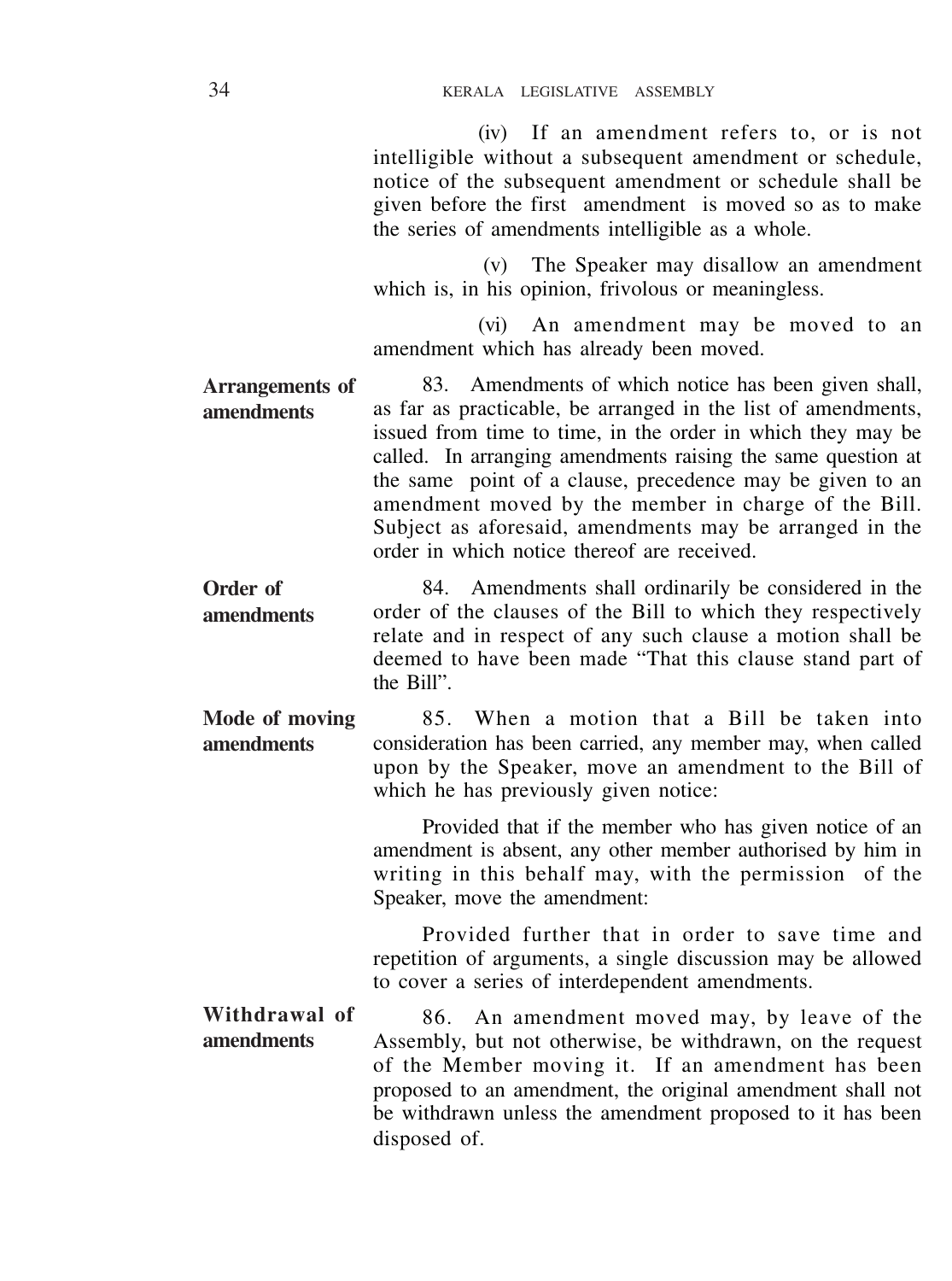87. (1) Notwithstanding anything contained in these Rules the Speaker may, when a motion that a Bill be taken into consideration has been carried, submit the Bill, or any part of the Bill, to the Assembly clause by clause. The Speaker may call each clause separately and when the amendments relating to it have been dealt with, shall put the question: "That this clause (or as the case may be, that this clause as amended) stand part of the Bill". **Submission of Bill clause by clause**

(2) The Speaker may, if he thinks fit, put as one question group of clauses to which no amendments have been moved:

Provided that if a member requests that any clause be put separately, the Speaker shall do so.

88. The Speaker may, if he thinks fit, postpone the consideration of a clause. **Postponement of clause**

89. The consideration of the Schedule or Schedules, if any, shall follow the consideration of clauses. Schedules shall **Schedule** be put from the Chair and may be amended in the same manner as clauses, and the consideration of new Schedules shall follow the consideration of the original Schedules. The question shall then be put; "That this Schedule (or as the case may be, that this Schedule as amended) stand part of the Bill": **Consideration of**

Provided that the Speaker may allow the Schedule or Schedules, if any, being considered before the clauses are disposed of along with a clause or otherwise as he may think fit.

90. Clause one, the Enacting Formula, the Preamble, if any, and the Title of a Bill shall stand postponed until the other clauses and Schedules (including new clauses and new Schedules) have been disposed of and the Speaker shall then put the question: "That Clause one or the Enacting Formula or the Preamble or the Title (or, as the case may be, that clause one, Enacting Formula, Preamble, or Title as amended) stand part of the Bill." **Clause one, Enacting Formula, Preamble and Title of the Bill**

91. (1) When a motion that a Bill be taken into consideration has been carried and no amendment of the Bill is made, the member in charge may at once move that the Bill be passed. **Passing of Bills**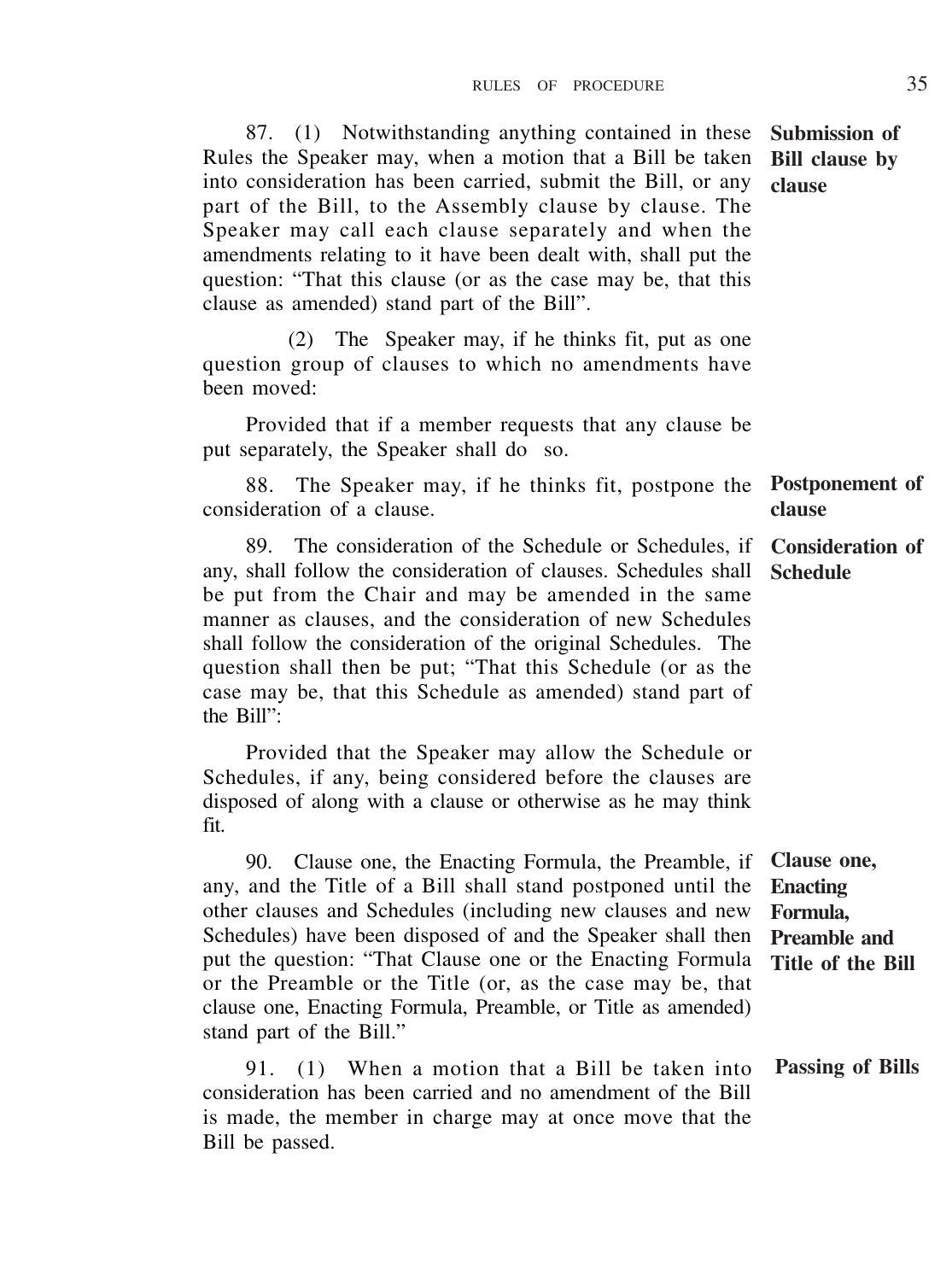(2) Where a Bill has undergone amendments any member may object to any motion being made, on the same day, that the Bill be passed, and such objection shall prevail, unless the Speaker in his discretion allows the motion to be made.

(3) Where the objection prevails a motion that the Bill be passed may be brought forward on any future day.

(4) To such a motion, no amendment may be moved which is not either formal, verbal or consequential upon an amendment made after the Bill was taken into consideration.

92. The discussion on a motion that the Bill be passed shall be confined to arguments either in support of the Bill or for the rejection of the Bill, in making his speech, a Member shall not refer to the details of the Bill further than is necessary for the purpose of his arguments which shall be of a general character. **Scope of debate**

93. When a Bill is passed by the Assembly, the Speaker shall have power to correct patent errors and make such changes in the Bill as are consequential on the amendments accepted by the Assembly. **Correction of patent errors**

94. The member in charge of a Bill may at any stage of the Bill move for leave to withdraw the Bill on the ground that :— **Withdrawal of a Bill**

> (a) the legislative proposal contained in the Bill is to be dropped; or

> (b) the Bill is to be replaced subsequently by a new Bill which substantially alters the provisions contained therein; or

> (c) the Bill is to be replaced subsequently by another Bill which includes all or any of its provisions in addition to other provisions;

> and if such leave is granted, no further motion shall be made with reference to the Bill: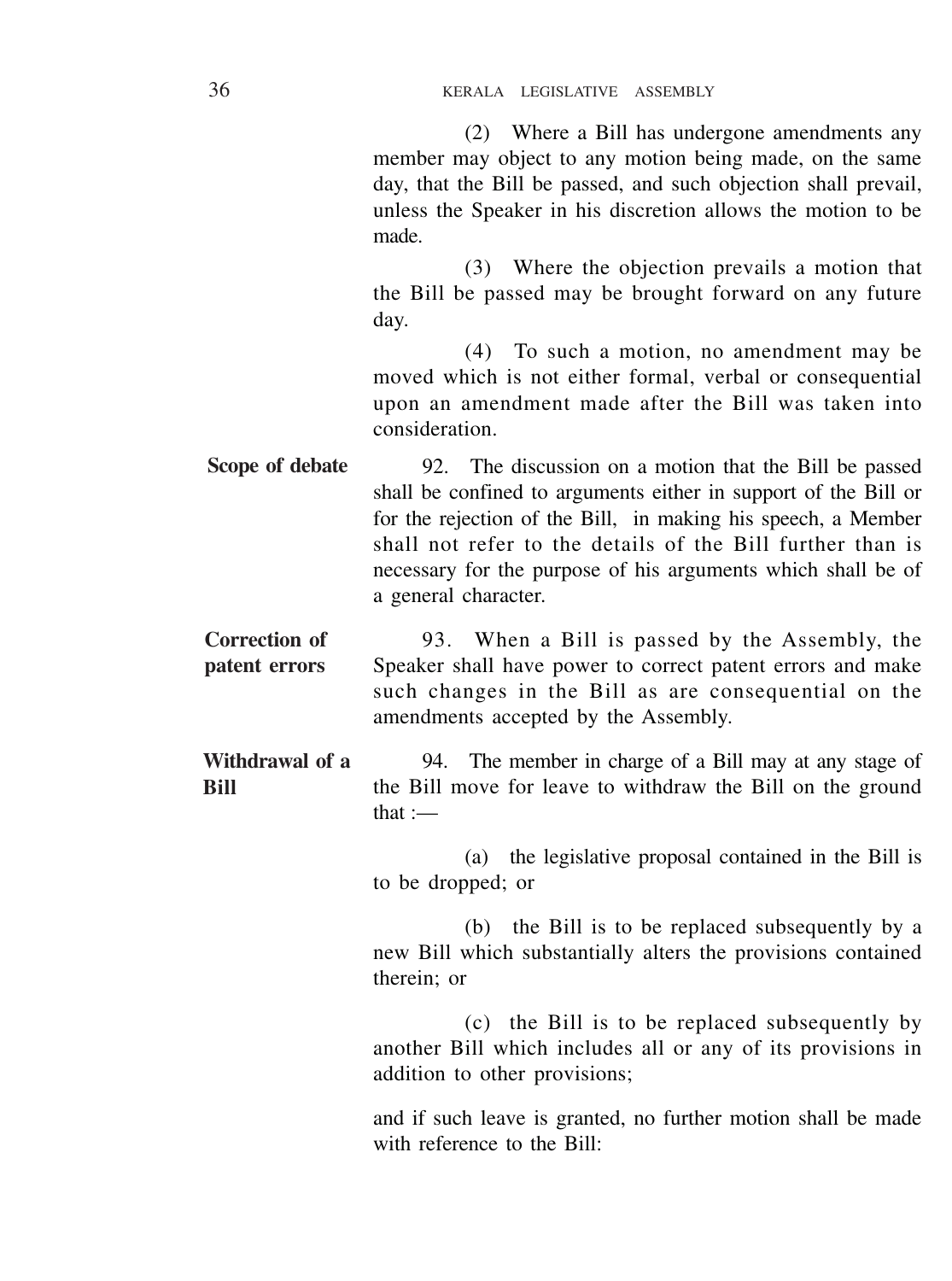Provided that where a Bill has been referred to a Select Committee or the Subject Committee, as the case may be, notice of any motion for the withdrawal of the Bill shall automatically stand referred to the Committee and after the Committee has expressed its opinion in a report to the Assembly, the motion shall be set down in the list of business.

95. If a motion for leave to withdraw a Bill is opposed, the Speaker may, if he thinks fit, permit the Member who moves and the member who opposes the motion to make brief explanatory statements and may thereafter, without further debate, put the question.

96. (1) Where any of the following motions under these Rules in regard to a Bill is rejected by the Assembly, no further motion shall be made with reference to the Bill, and such a Bill shall be removed from the Register of Bills pending in the Assembly:—

**Explanatory statement by member who moves or opposes withdrawal motion**

**Removal of Bill from Register of Bills**

- (i) that leave be granted to introduce the Bill;
- (ii) that the Bill be referred to a Select Committee or a Subject Committee, as the case may be;
- (iii) that the Bill be taken into consideration:
- (iv) that the Bill as reported by the Select Committee or the Subject Committee, as the case may be, be taken into consideration; and
- (v) that the Bill (or, as the case may be, that the Bill as amended) be passed.

(2) A Bill pending before the Assembly shall also be removed from the Register of Bills pending in the Assembly in case a Bill substantially identical is passed by the Assembly or the Bill is withdrawn under rule 94.

*Explanation*: A Bill pending before the Assembly shall include—

- (i) a Bill introduced in the Assembly which does not fall within the categories of Bills mentioned in this rule or rule 97, and
- (ii) a Bill returned by the Governor with a message under Article 200 of the **Constitution**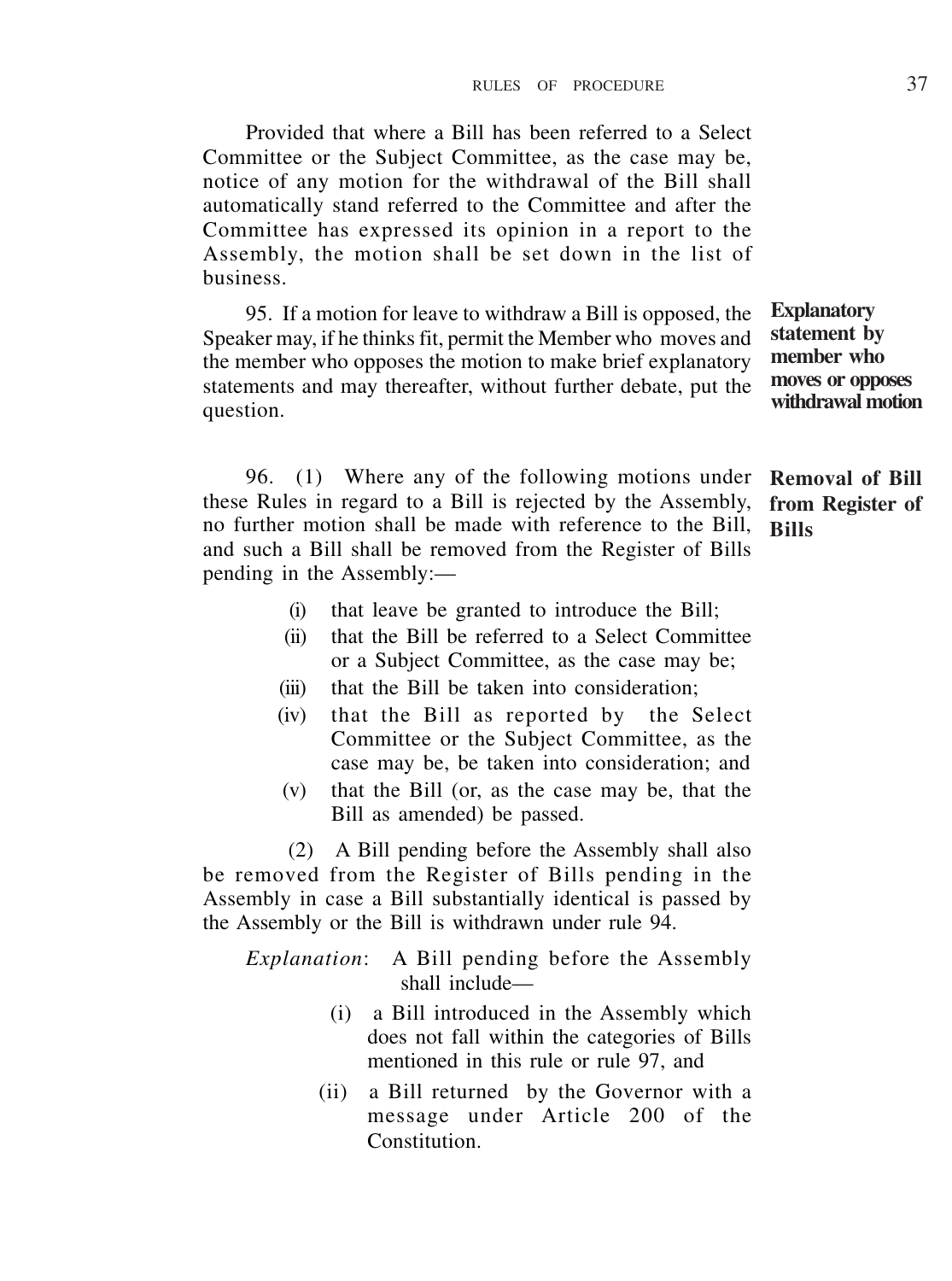| <b>Special provision</b><br>for removal of<br>private members'<br>Bill from the | 97. A Private Members' Bill pending before the<br>Assembly shall also be removed from the Register of Bills<br>pending in the Assembly in case—                                                                                                                                                                                                                                                                                                          |
|---------------------------------------------------------------------------------|----------------------------------------------------------------------------------------------------------------------------------------------------------------------------------------------------------------------------------------------------------------------------------------------------------------------------------------------------------------------------------------------------------------------------------------------------------|
| <b>Register of Bills</b>                                                        | (a) the member in charge ceases to be a member<br>of the Assembly; or                                                                                                                                                                                                                                                                                                                                                                                    |
|                                                                                 | (b) the member in charge is appointed as a<br>Minister: or                                                                                                                                                                                                                                                                                                                                                                                               |
|                                                                                 | (c) a Bill substantially identical in nature is passed<br>by the Assembly.                                                                                                                                                                                                                                                                                                                                                                               |
| Authentication of<br><b>Bills</b>                                               | 98. When a Bill is passed by the Assembly, the Bill<br>shall be signed by the Speaker and presented to the<br>Governor.                                                                                                                                                                                                                                                                                                                                  |
|                                                                                 | Reconsideration of Bills returned under Articles 200 and<br>201 of the Constitution                                                                                                                                                                                                                                                                                                                                                                      |
| Message of the<br><b>Governor</b>                                               | 99. When a Bill passed by the Assembly is returned<br>by the Governor with a message requesting that the<br>Assembly should reconsider the Bill or any specified<br>provisions thereof or any such amendments as are<br>recommended in his message, the Speaker shall read the<br>message of the Governor in the Assembly if in session, or if<br>not in session, direct that it may be published in the Bulletin<br>for the information of the members. |
| Notice of motion<br>for reconsidera-<br>tion                                    | 100. At any time after a Bill has been returned by the<br>Governor with a message as stated in rule 99, any Minister<br>in the case of a Government Bill, or in any other case, any<br>Member may give notice of his intention to move that Bill so<br>returned be taken up for reconsideration in the light of the<br>directions contained in the message.                                                                                              |
| <b>Motion</b> for<br>reconsideration                                            | 101. On the day on which the motion for<br>reconsideration is set down in the list of business, which<br>shall, unless the Speaker otherwise directs, be not less than<br>two clear days from the receipt of the notice, the Minister or<br>the Member giving notice may move that the Bill be taken up<br>for reconsideration in the light of the directions contained in<br>the message.                                                               |
| Scope of Debate                                                                 | 102. The debate an queb a mation shall be confined                                                                                                                                                                                                                                                                                                                                                                                                       |

102. The debate on such a motion shall be confined to consideration of matters referred to in the message of the Governor or to any suggestion relevant to the subject matter of the amendments recommended by the Governor. **Scope of Debate**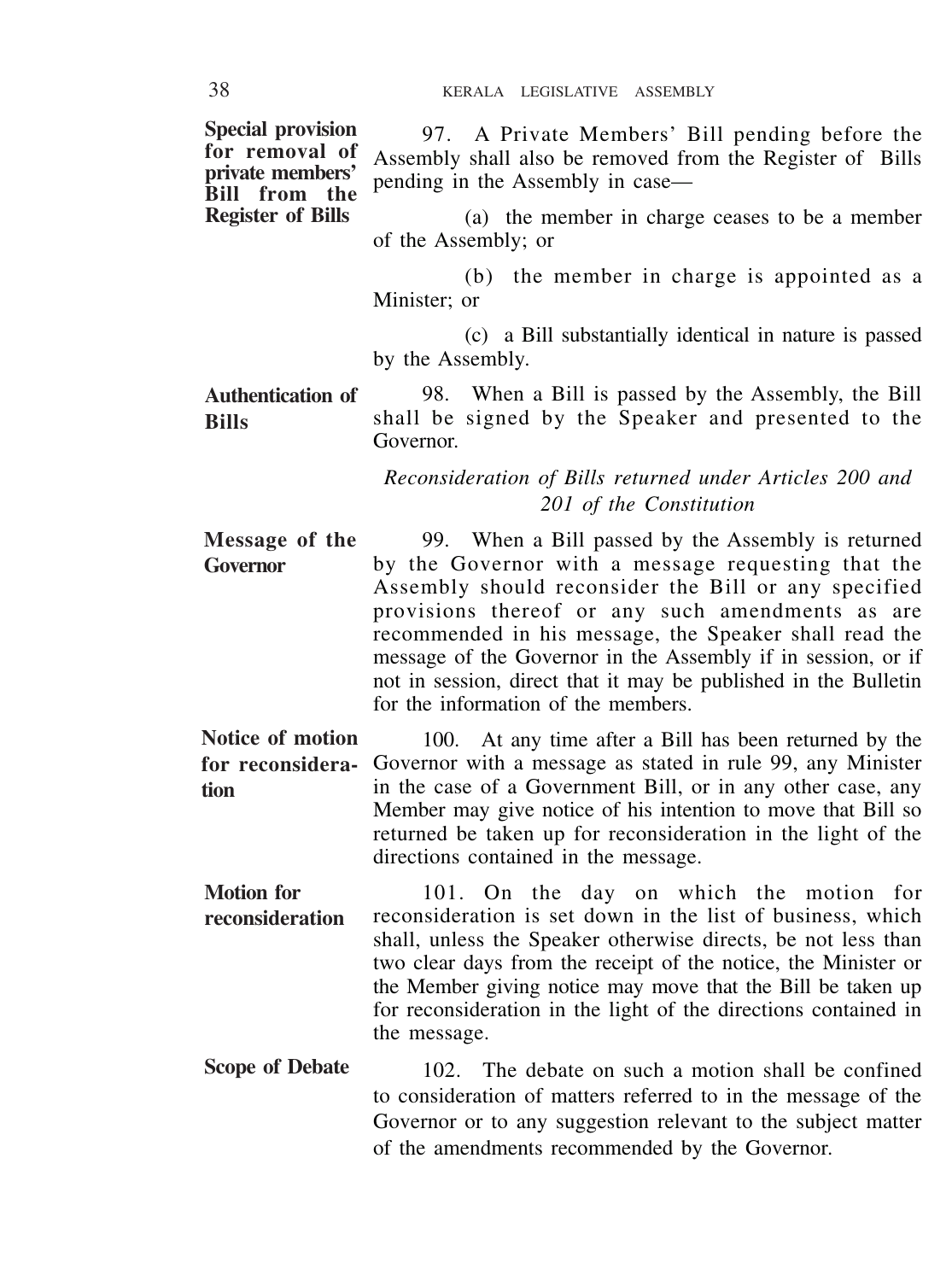103. (1) If the motion that the Bill be taken up to reconsideration is carried, any Member may, when called upon by the Speaker, move an amendment to the Bill of which he has previously given notice. **Consideration of Amendments**

(2) When specific amendments are recommended by the Governor, an amendment relevant to the subject matter of an amendment recommended by the Governor may be moved, but no other amendment shall be moved to the Bill unless it is consequential upon, incidental or alternative to an amendment recommended by the Governor.

(3) When no specific amendment is recommended by the Governor no amendment shall be moved which does not come within the scope of the message recommending reconsideration of the Bill.

(4) The Speaker shall put the amendments recommended by the Governor, if any, and such other amendments as would come within the scope of the message from the Governor, recommending reconsideration of the Bill.

104. When all the amendments have been disposed of, the Minister or the member giving notice of the motion under rule 100 may move that the Bill as originally passed by the Assembly be passed again or passed again as amended, as the case may be. **Bills**

105. If the motion that the Bill returned by the Governor with a message be taken up for reconsideration in the light of the directions contained in the message is not carried, the Minister or the member giving notice of the motion under rule 100 may at once move that the Bill as originally passed by the Assembly be passed again without amendment.

106. When a Bill which has been passed by the Assembly is returned to the Assembly with a message for reconsideration in pursuance of the proviso to Article 201 of the Constitution the procedure shall be the same as when a Bill passed by the Assembly is returned for reconsideration under proviso to Article 200 of the Constitution and the provisions of the above Rules shall apply subject to such adaptations, whether by way of modification, addition or omission as the Speaker may deem to be necessary or expedient.

**Passing again of**

**Disagreement of Assembly with the message**

**Reconsideration of Bills returned with a message under proviso to Article 201 of the Constitution**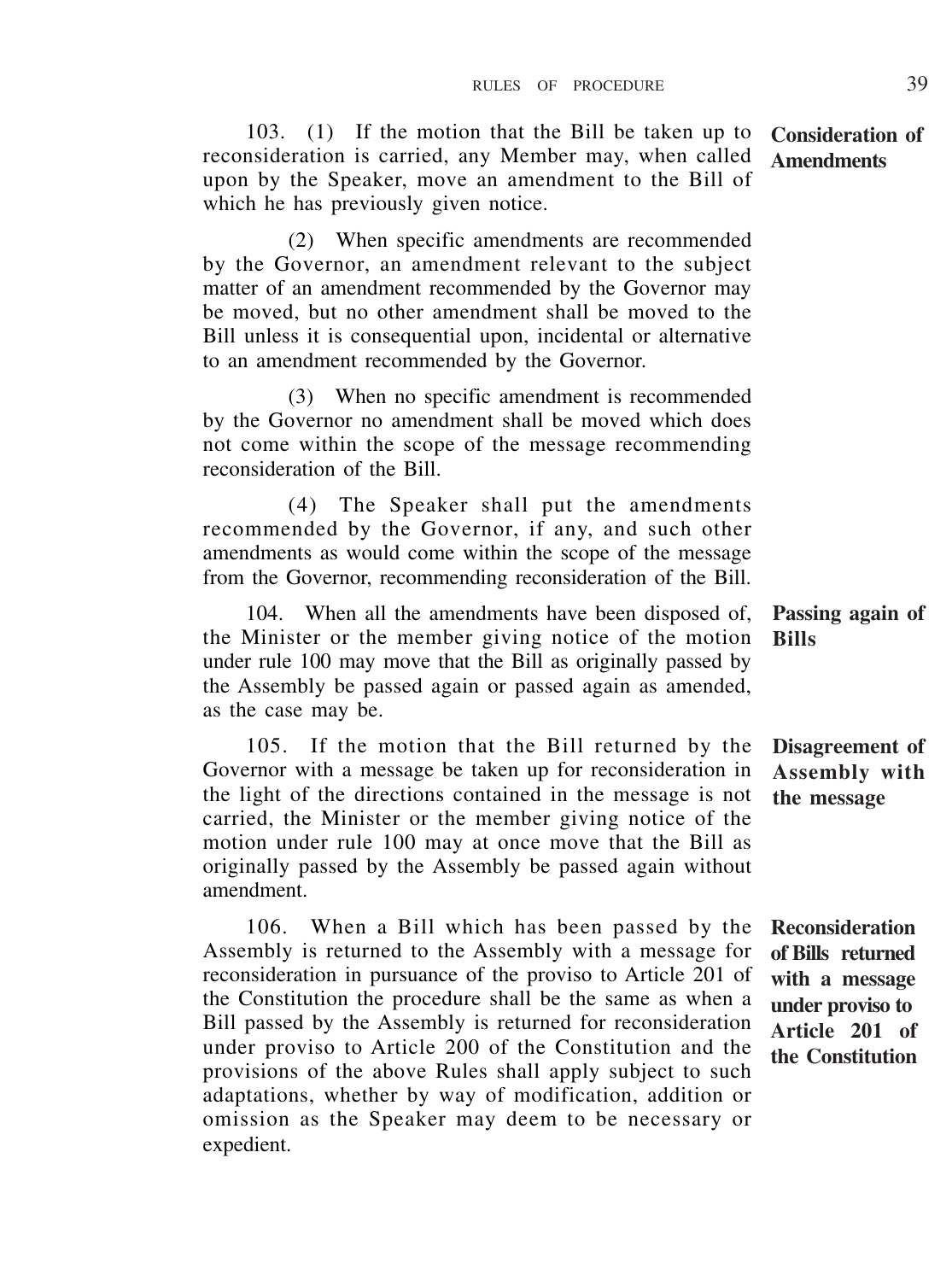#### CHAPTER XV

#### **PETITIONS**

107. Petitions may be presented or submitted to the Assembly with the consent of the Speaker on— **Scope of petitions**

> (i) a Bill which has been published under rule 69 or which has been introduced in the Assembly ;

> (ii) any matter connected with the business pending before the Assembly ; and

> (iii) any matter of general public interest provided that it is not one—

- (a) which falls within the cognizance of a court of law having jurisdiction in any part of India or a court of enquiry or a statutory tribunal or authority or a quasijudicial body or a commission :
- (b) which should ordinarily be raised in the Indian Parliament ;
- (c) which can be raised on a substantive motion or resolution ; or
- (d) for which remedy is available under the law including rules, regulations, etc.

108. (1) The general form of petition set out in the First Schedule attached to these Rules with such variations as the circumstances of each case require may be used, and if used, shall be sufficient. **General form of petition**

> (2) Every petition shall be couched in respectful decorous and temperate language.

109. The full name and address of every signatory to petition shall be set therein and shall be authenticated by his signature and if illiterate by his thumb impression. **Authentication of petition**

110. Letters, affidavits or other documents shall not be attached to any petition. **Documents not to be attached**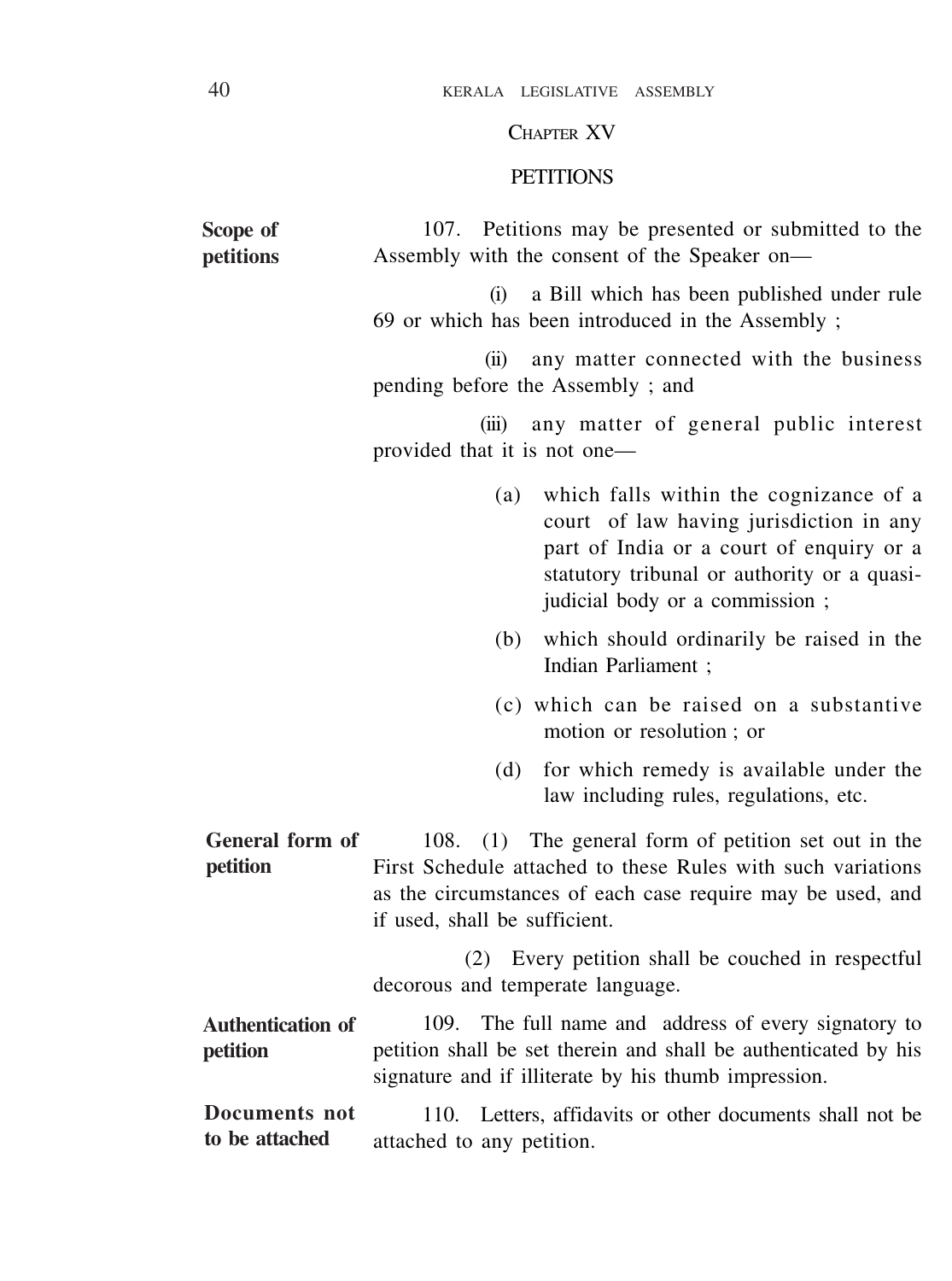111. (1) Every petition shall, if presented by a member **Countersignature** be countersigned by him. (2) A member shall not present a petition from himself. 112. Every petition shall be addressed to the **Petition to be** Legislative Assembly and shall conclude with a prayer reciting the definite object of the petitioner in regard to the matter to which it relates. 113. A petition may be presented by a member or be forwarded to the Secretary, who shall report it to the Assembly. No debate shall be permitted on the presentation or the making of such report. The report shall be made in the form set out in the Second Schedule. **of petitions addressed to the Assembly Presentation of petition**

114. A member presenting a petition shall confine **Form of** himself to a statement in the following form: **presentation**

" I present a petition signed by......................................... petitioner (s) regarding..................................................."

No debate shall be permitted on this statement.

115. Every petition after presentation by a member or **Reference to** report by the Secretary, as the case may be, shall stand referred to the Committee on Petitions. **Committee on Petitions**

## CHAPTER XVI

#### **DESOLUTIONS**

116. A member other than a Minister who wishes to move a resolution <sup>1</sup> [shall give a notice to that effect atleast two days before the date of ballot.] The names of all the members from whom such notices are received shall be balloted and those members who secure the first three places in the ballot shall be eligible to give notice of one resolution each within two days after the date of ballot : **Notice of resolution**

Provided that the Speaker may allow a resolution received after two days from the date of ballot to be entered in the list of business :

<sup>1</sup> Sub. as per para 16 of Bulletin Part II No. 651 dated 31-3-2010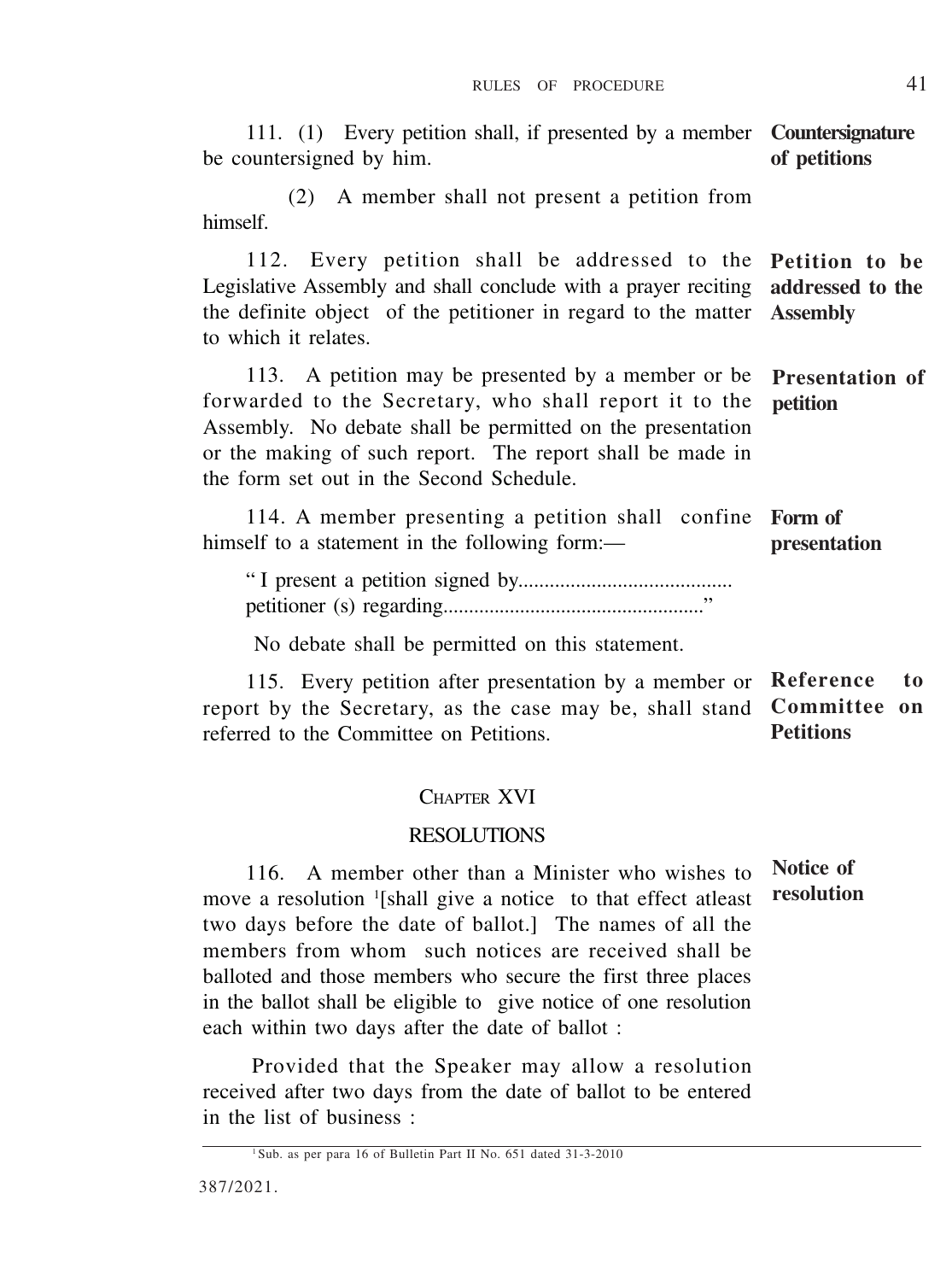| Provided also that in respect of the resolution                 |
|-----------------------------------------------------------------|
| envisaged in Article 213 (2) (a) of the Constitution the period |
| of notice required and the method of procedure to be            |
| followed shall be decided by the Speaker in his discretion      |
| consistent with the period and the items of business fixed for  |
| the session.                                                    |
|                                                                 |

117. A resolution may be in the form of a declaration of opinion, or recommendation or may be in the form so as to record either approval or disapproval by the Assembly of an act or policy of Government, or convey a message; or commend, urge or request an action; or call attention to a matter or situation for consideration by Government or in such other form as the Speaker may consider appropriate. **Form of resolution**

118. Subject to the provisions of these Rules, a member or a Minister may move a resolution relating to a matter of general public interest. **Subject matter of resolution**

119. In order that a resolution may be admissible, it shall satisfy the following conditions, namely:— **Conditions of admissibility of resolution**

> (a) it shall be clearly and precisely expressed and shall raise substantially one definite issue ;

> (b) it shall not contain arguments, inferences, ironical expressions, imputations, or defamatory statements, nor shall it refer to the conduct or character of persons except in their official or public capacity ;

> (c) it shall not relate to a matter which is under adjudication by a court of law ; and

> (d) it shall not relate to any matter which is not the concern of the State Government.

**Raising discussion on matters before Tribunals, Commissions etc.**

120. No resolution which seeks to raise discussion on a matter pending before any statutory tribunal or statutory authority performing any judicial or quasi-judicial function or any commission or court of enquiry appointed to enquire into or investigate any matter shall ordinarily be permitted to be moved :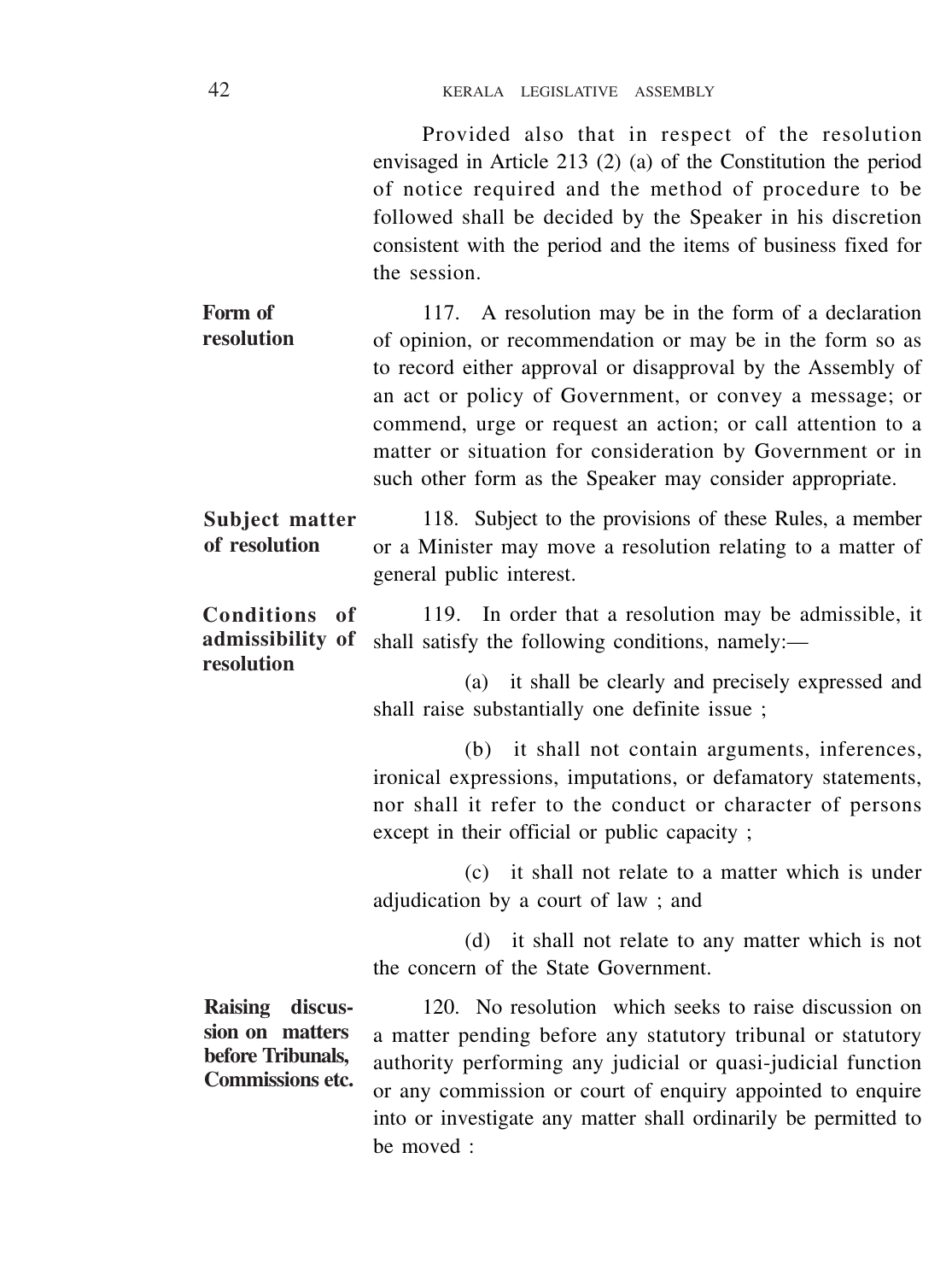Provided that the Speaker may, in his discretion, allow such matter being raised in the Assembly as is concerned with the procedure or subject or stage of enquiry, if the Speaker is satisfied that it is not likely to prejudice the consideration of such matter by the statutory tribunal, statutory authority, commission or court of enquiry.

121. (1) The Speaker shall decide the admissibility of a resolution and may disallow a resolution or a part thereof when, in his opinion, it is an abuse of the right of moving a resolution or calculated to obstruct or prejudicially affect the procedure of the Assembly or is in contravention of these Rules. **Speaker to decide admissibility**

(2) When a resolution or any portion of it is not admitted or is admitted with any modification, the fact shall be intimated to the member concerned.

122. (1) A member in whose name a resolution stands on the list of business shall, except when he wishes to withdraw it, when called upon, move the resolution, and shall commence his speech by a formal motion. **Moving of resolution**

(2) A member may, with the permission of the Speaker, authorize any member in whose name the same resolution stands lower in the list of business to move it on his behalf and the member so authorized may move it accordingly.

(3) If a member when called upon is absent, any other member authorized by him in writing in this behalf, may, with the permission of the Speaker, move the resolution.

123. (1) After a resolution has been moved, any **Amendments**member may, subject to the rules relating to resolutions, move an amendment to the resolution.

(2) If notice of such amendment has not been given one clear day before the day on which the resolution is moved any member may object to the moving of the amendment, and such objection shall prevail unless the Speaker allows the amendment to be moved.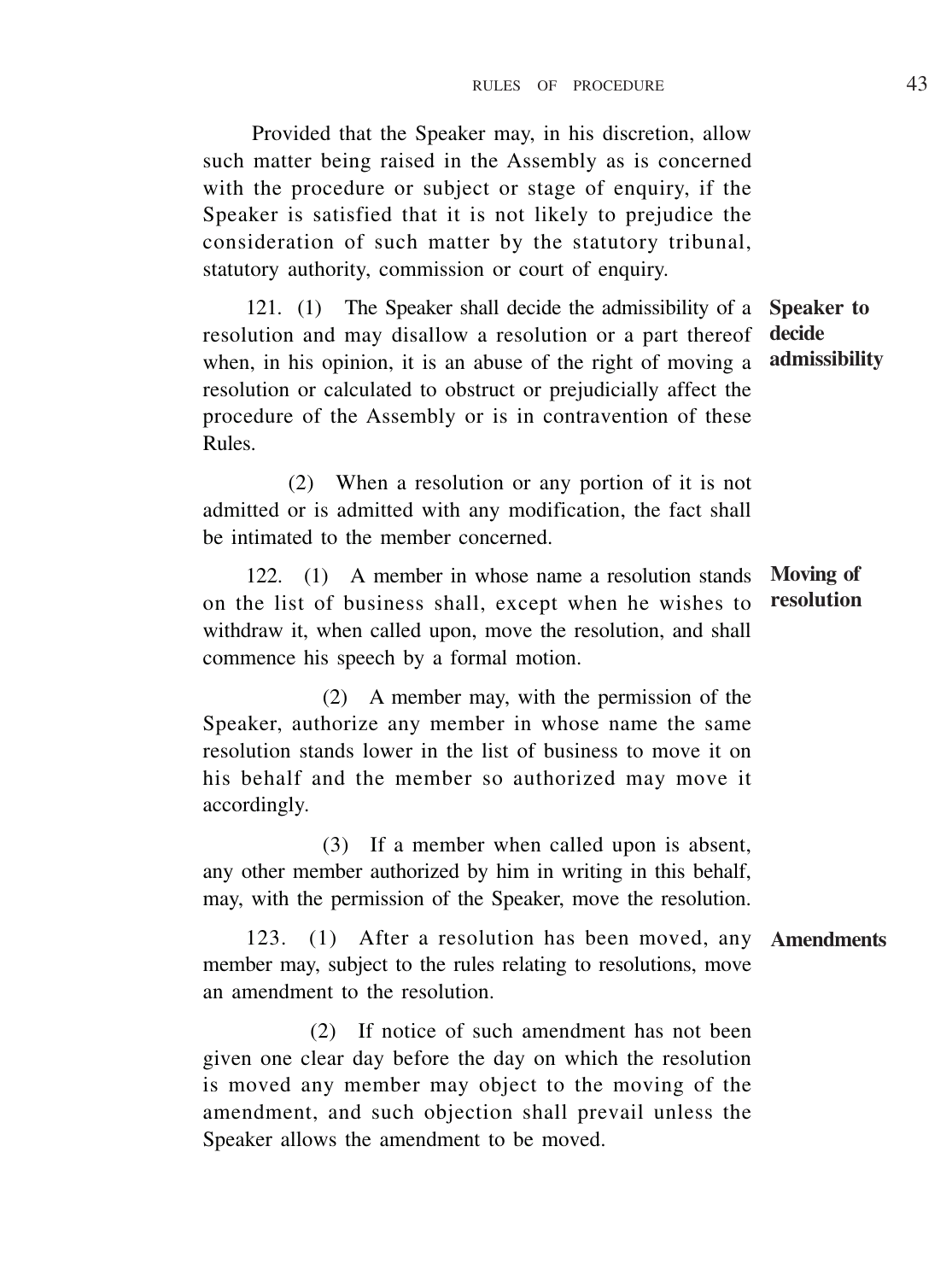(3) The Secretary, shall if time permits, make available to members from time to time, lists of amendments of which notices have been received.

124. No speech on a resolution, except with the permission of the Speaker, shall exceed fifteen minutes in duration. **Time limit for speeches**

125. The discussion on a resolution shall be strictly relevant to and within the scope of the resolution. **Scope of discussion**

126. (1) A member in whose name a resolution stands in the list of business, may when called upon withdraw the resolution, and shall confine himself to a mere statement to that effect. **Withdrawal of resolution and amendment**

> (2) A member who has moved a resolution or an amendment to a resolution shall not withdraw the same except by leave of the Assembly.

> (3) No discussion shall be permitted on a motion for leave to withdraw, except with the permission of the Speaker.

127. When any resolution involving several points has been discussed, the Speaker may divide the resolution, and put each or any point separately to the vote as he may think fit. **Splitting of resolution**

128. (1) When a resolution has been moved no resolution or amendment raising substantially the same question shall be moved within one year from the date of the moving of the earlier resolution. **Repetition of resolution**

> (2) When a resolution has been withdrawn with the leave of the Assembly, no resolution raising substantially the same question shall be moved during the same session.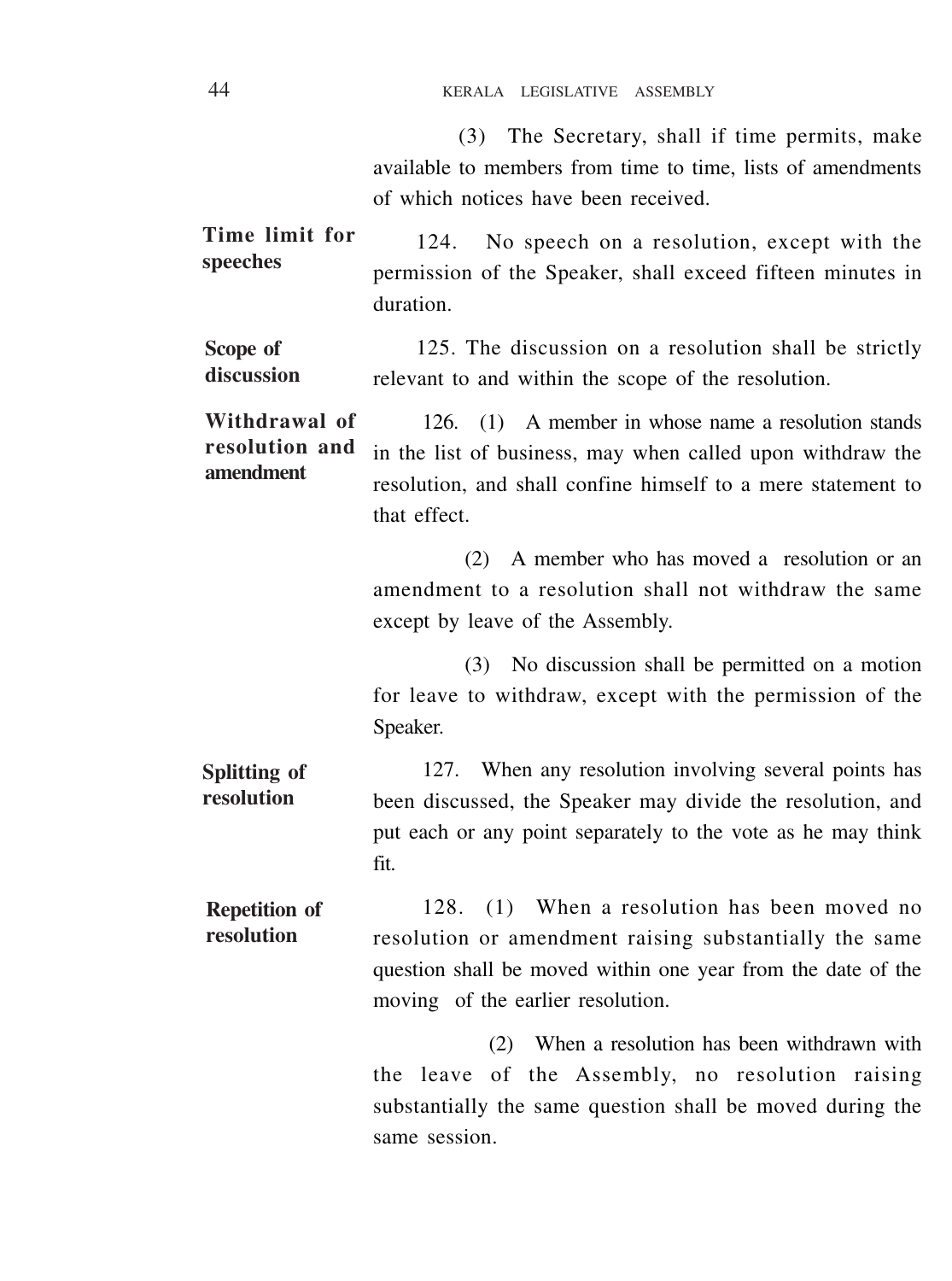129. A copy of every resolution which has been **Copy of resolu**passed by the Assembly shall be forwarded to the Chief Minister <sup>1</sup> [and the Minister in charge of Parliamentary Affairs.]

**tion passed to be** sent to Chief<br>Minister and **Minister and Minister Parliamentary Affairs**

## CHAPTER XVII

#### **MOTIONS**

130.Save in so far as is otherwise provided by the **Discussion on a** Constitution or by these Rules, no discussion of a matter of general public interest shall taken place except on a motion made with the consent of the Speaker. **matter of public interest**

131. Notice of a motion shall be given in writing **Notice of motion** 2 [or online] addressed to the Secretary.

|                                            | In order that a motion may be admissible it shall <b>Conditions</b> of |                  |
|--------------------------------------------|------------------------------------------------------------------------|------------------|
| satisfy the following conditions, namely:— |                                                                        | admissibility of |
|                                            |                                                                        | a motion         |

(1) it shall raise substantially one definite issue ;

(2) it shall not contain arguments, inferences, ironical expressions, imputations, or defamatory statements, not shall it refer to the conduct or character of persons except in their official or public capacity :

(3) it shall be restricted to a matter of recent occurrence ;

(4) it shall not raise a question of privilege ;

(5) it shall not revive discussion on a matter which has been discussed during the same session ;

(6) it shall not anticipate discussion of a matter which is likely to be discussed during the same session ;

(7) it shall not relate to a matter which is under adjudication by a court of law ; and

(8) it shall not relate to a matter which is not the concern of the State Government.

<sup>&</sup>lt;sup>1</sup> Ins. as per para 17 of Bulletin Part II No. 651 dated 31-3-2010

<sup>2</sup> Ins. as per Sl.No.13 of 'Amendments' in Bulletin Part II No.967 dated 8-2-2021.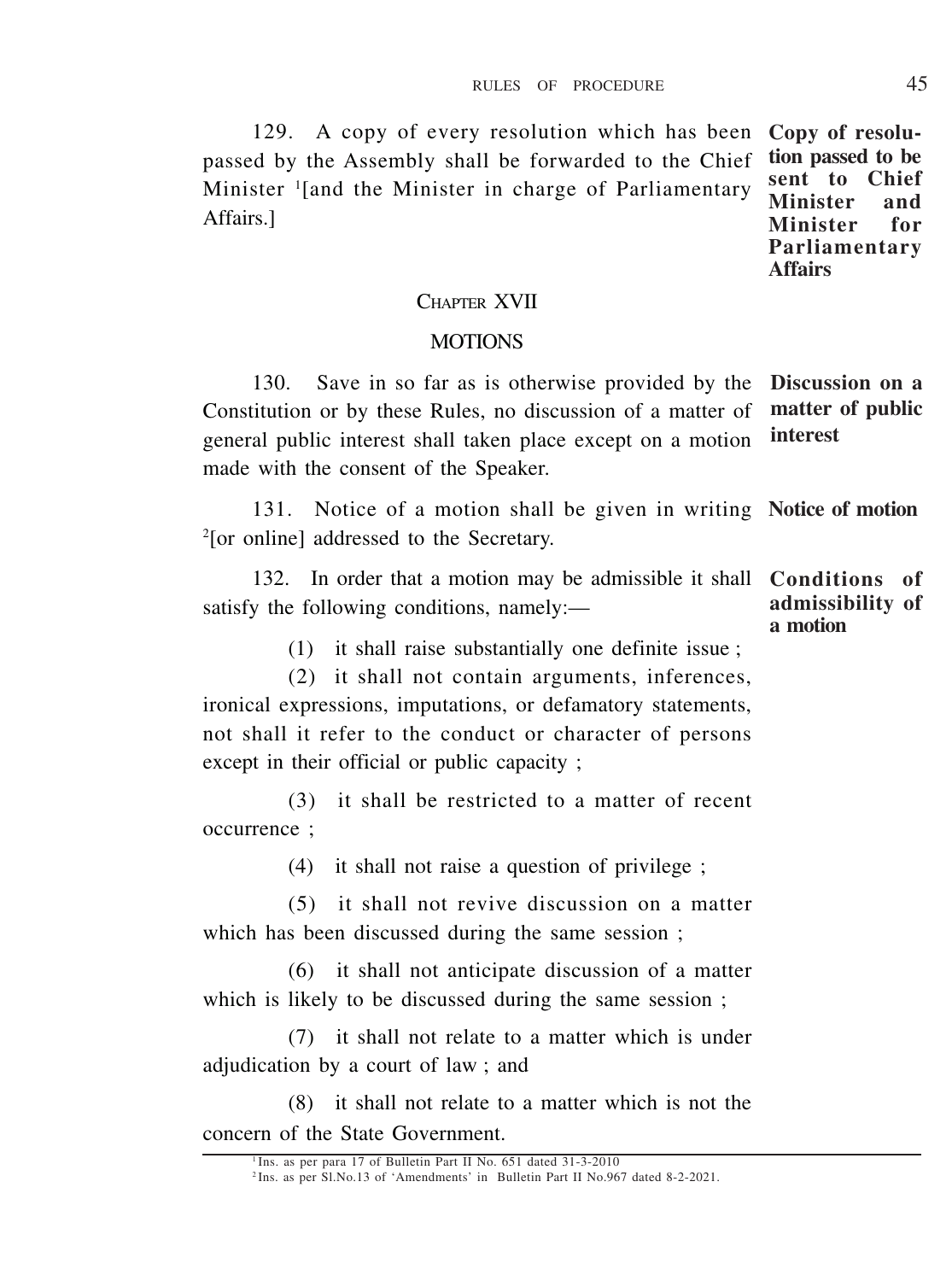**Motion for raising discussion on matters before tribunals, commissions etc.**

133. No motion which seeks to raise discussion on a matter pending before any statutory tribunal or statutory authority performing any judicial or quasi-judicial functions or any commission or court of enquiry appointed to enquire into or investigate any matter shall ordinarily be permitted to be moved :

Provided that the Speaker may, in his discretion, allow such matter being raised in the Assembly as is concerned with the procedure or subject or stage of enquiry if the Speaker is satisfied that it is not likely to prejudice the consideration of such matter by the statutory tribunal, statutory authority, commission or court of enquiry.

134. The Speaker shall decide the admissibility of a motion and may disallow a motion or a part thereof when in his opinion it is an abuse of the right of moving a motion or is calculated to obstruct or prejudicially affect the procedure of the Assembly or is in contravention of these Rules. **Speaker to decide admissibility of a motion**

135. If the Speaker admits notice of a motion and no date is fixed for the discussion of such motion it shall be immediately notified in the Assembly Bulletin with heading, "No-Day-Yet-Named Motions". **Circulation of No-Day-Yet-Named Motions**

136. The Speaker may after considering the state of business in the Assembly and in consultation with the Leader of the House <sup>1</sup> [or on the recommendation of the Business Advisory Committee,] allot time for the discussion of any such motion. **Allotment of time and discussion of motions**

137. The Speaker shall at the appointed hour on the allotted day, or as the case may be the last of the allotted days, forthwith put every question necessary to determine the decision of the Assembly on the original question when a decision is deemed necessary. **Speaker to put question at the appointed time**

138. The Speaker may, if he thinks fit, prescribe a time limit for speeches. **Time limit for speeches**

<sup>1</sup> Ins. as per para 18 of Bulletin Part II No. 651 dated 31-3-2010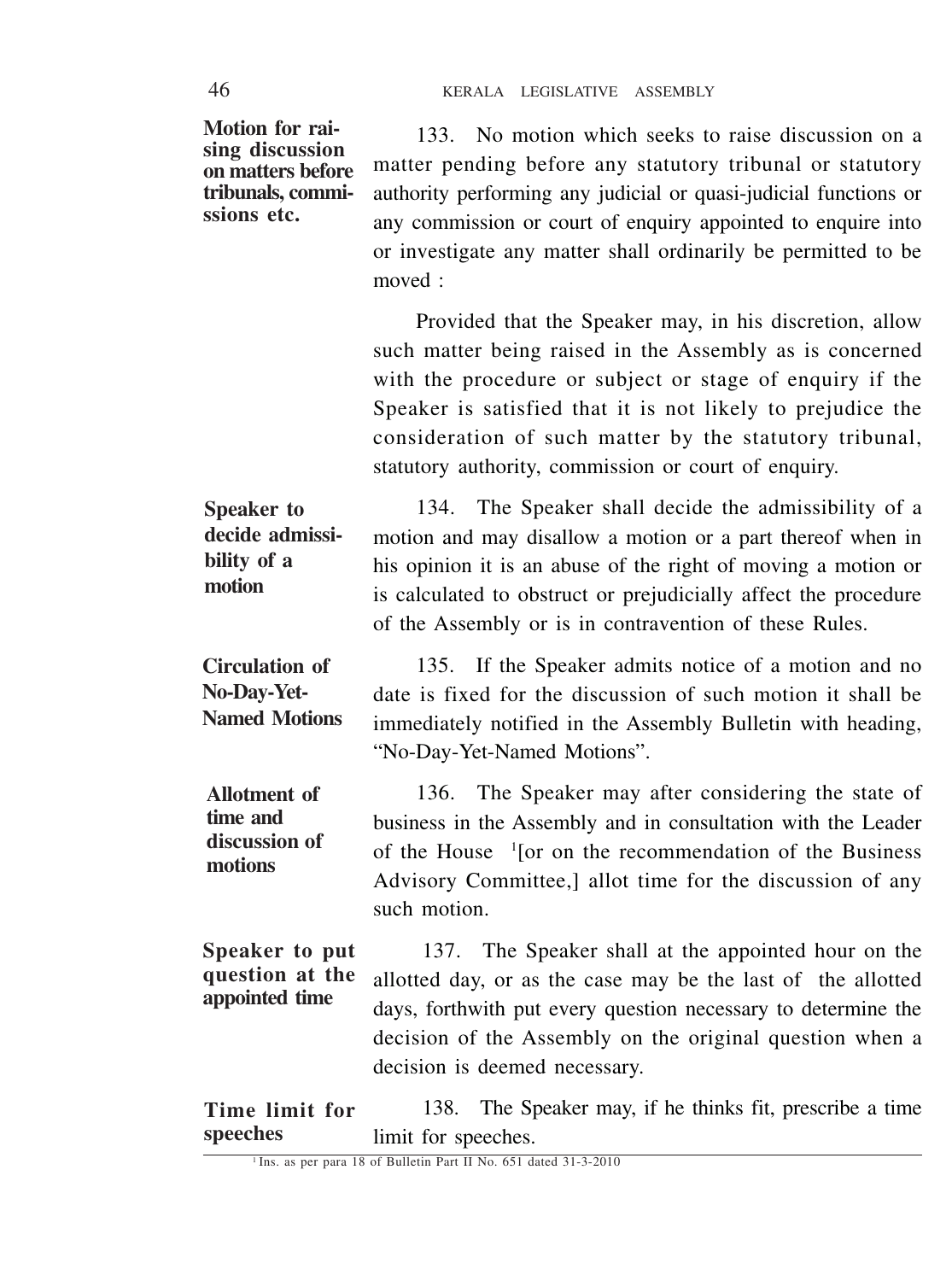#### CHAPTER XVIII

## PROCEDURE IN FINANCIAL MATTERS

139. (1) The Annual Financial Statement of the Estimated Receipts and Expenditure of the Government of Kerala in respect of each financial year (hereinafter referred to as the Budget) shall be presented to the Assembly on such days as the Governor may appoint. **Presentation of Budget**

 (2) No discussion of the Budget shall take place on the date on which it is presented.

140. (1) A separate demand shall ordinarily be made in respect of the grant proposed for each department of Government, provided that the Finance Minister may include in one demand, grants proposed for two or more departments or make a demand in respect of expenditure which cannot readily be classified under particular departments. **Demands for Grants**

(2) Each demand shall contain, first a statement of the total grant proposed, and then a statement of the detailed estimate under each grant divided into items.

(3) Subject to these Rules, the Budget shall be presented in such form as the Finance Minister may after considering the suggestions, if any, of the Estimates Committee, and Subject Committees, settle.

141. (1) On a day to be appointed by the Speaker subsequent to the day on which the Budget is presented and for such time as the Speaker may allot for this purpose, the Assembly shall be at liberty to discuss the Budget as a whole or any question of principle involved therein but no motion shall be moved at this stage nor shall the Budget be submitted to vote of the Assembly. **General discussion on the Budget**

(2) The Finance Minister shall have a general right of reply at the end of the discussion.

(3) The Speaker may, if he thinks fit, prescribe a time limit for speeches.

142. At the conclusion of the discussion on the Budget under rule 141, the Demands for Grants shall stand referred to the appropriate Subject Committees for scrutiny and report.

**Reference of Demands for Grants to Subject Committees**

(For rules regarding Subject Committees relating to Budget see Chapter XXIV.)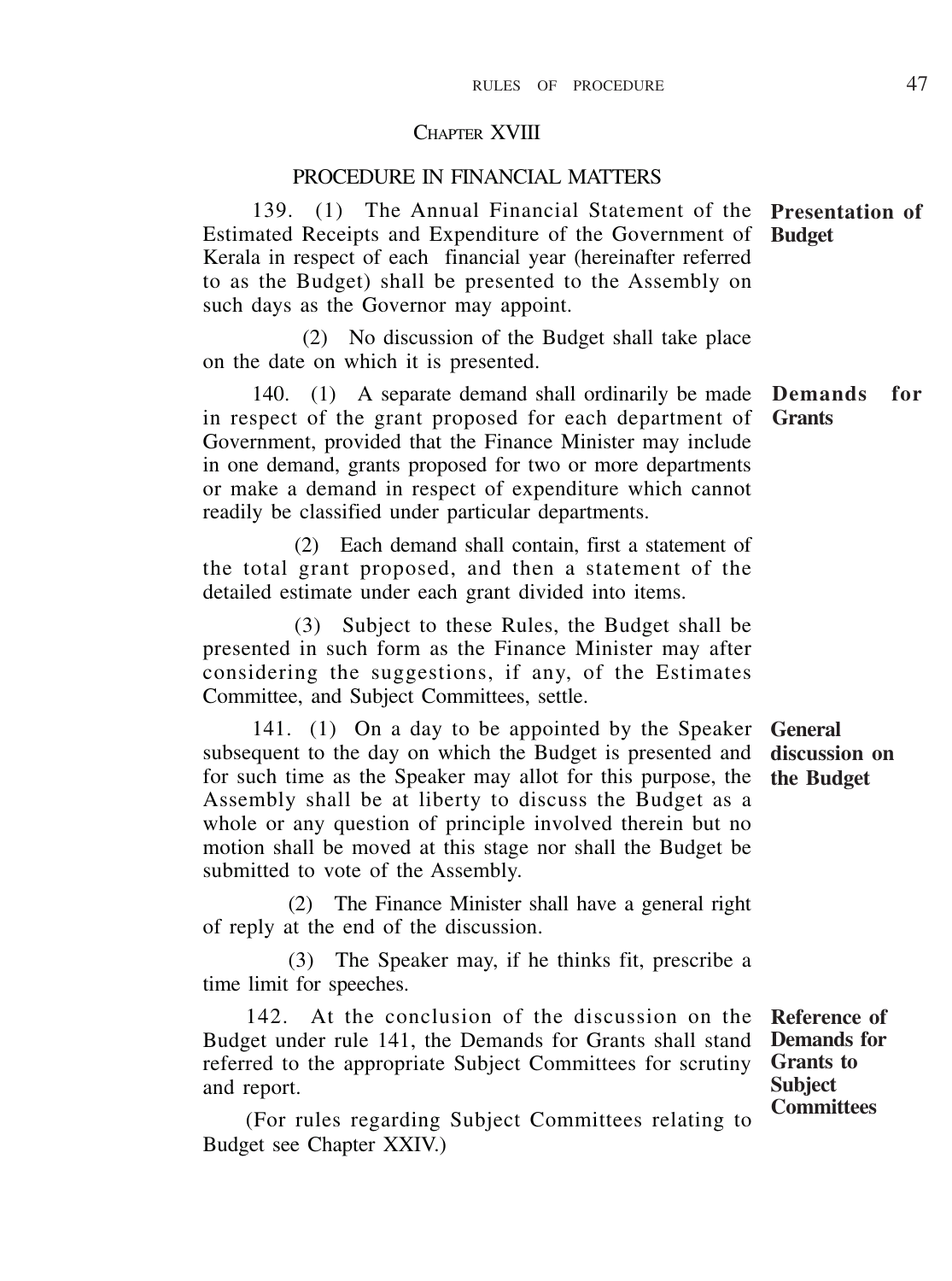| Voting of<br><b>Demands</b> for<br><b>Grants</b> | 143. (1) After the Subject Committees have presented<br>their reports, the Speaker, in consultation with the Leader of<br>the House and the Leader of the Opposition shall allot so<br>many days as may be compatible with public interest for<br>discussion and voting of the demands for grants.                |  |
|--------------------------------------------------|-------------------------------------------------------------------------------------------------------------------------------------------------------------------------------------------------------------------------------------------------------------------------------------------------------------------|--|
|                                                  | (2) On the last day of the allotted days<br>$\frac{1}{2}$ [at 2.00 p.m. or on completion of the discussion thereon,<br>whichever comes later,] the Speaker shall forthwith put every<br>question necessary to dispose of all the outstanding matters<br>in connection with the demands for grants.                |  |
|                                                  | (3)<br>Motions may be moved to reduce any grant<br>but not to increase or alter the destination of a grant.                                                                                                                                                                                                       |  |
|                                                  | No amendments to motions to reduce any<br>(4)<br>grant shall be permissible.                                                                                                                                                                                                                                      |  |
|                                                  | (5) When several motions relating to the same<br>demand are offered they shall be discussed in the order in<br>which the heads to which they relate appear in the Budget.                                                                                                                                         |  |
| Presentation of<br><b>Budget in parts</b>        | 144. Nothing hereinafter contained shall be deemed to<br>prevent the presentation of the Budget to the Assembly in<br>two or more parts and when such presentation takes place,<br>each part shall be dealt with in accordance with these Rules<br>as if it were the Budget.                                      |  |
| <b>Cut motions</b>                               | 145. A motion may be moved to reduce the amount of<br>demand in any of the following ways:—                                                                                                                                                                                                                       |  |
|                                                  | (a) "that the amount of the demand be reduced to<br>$\bar{\tau}$ 1" representing disapproval of the policy<br>underlying the demand. Such a motion shall<br>be known as "Disapproval of Policy Cut".                                                                                                              |  |
|                                                  | A member giving notice of such a motion<br>shall indicate in precise terms the particulars of<br>the policy which he proposes to discuss.<br>The discussion shall be confined to the<br>specific point or points mentioned in the<br>notice and it shall be open to Members to<br>advocate an alternative policy. |  |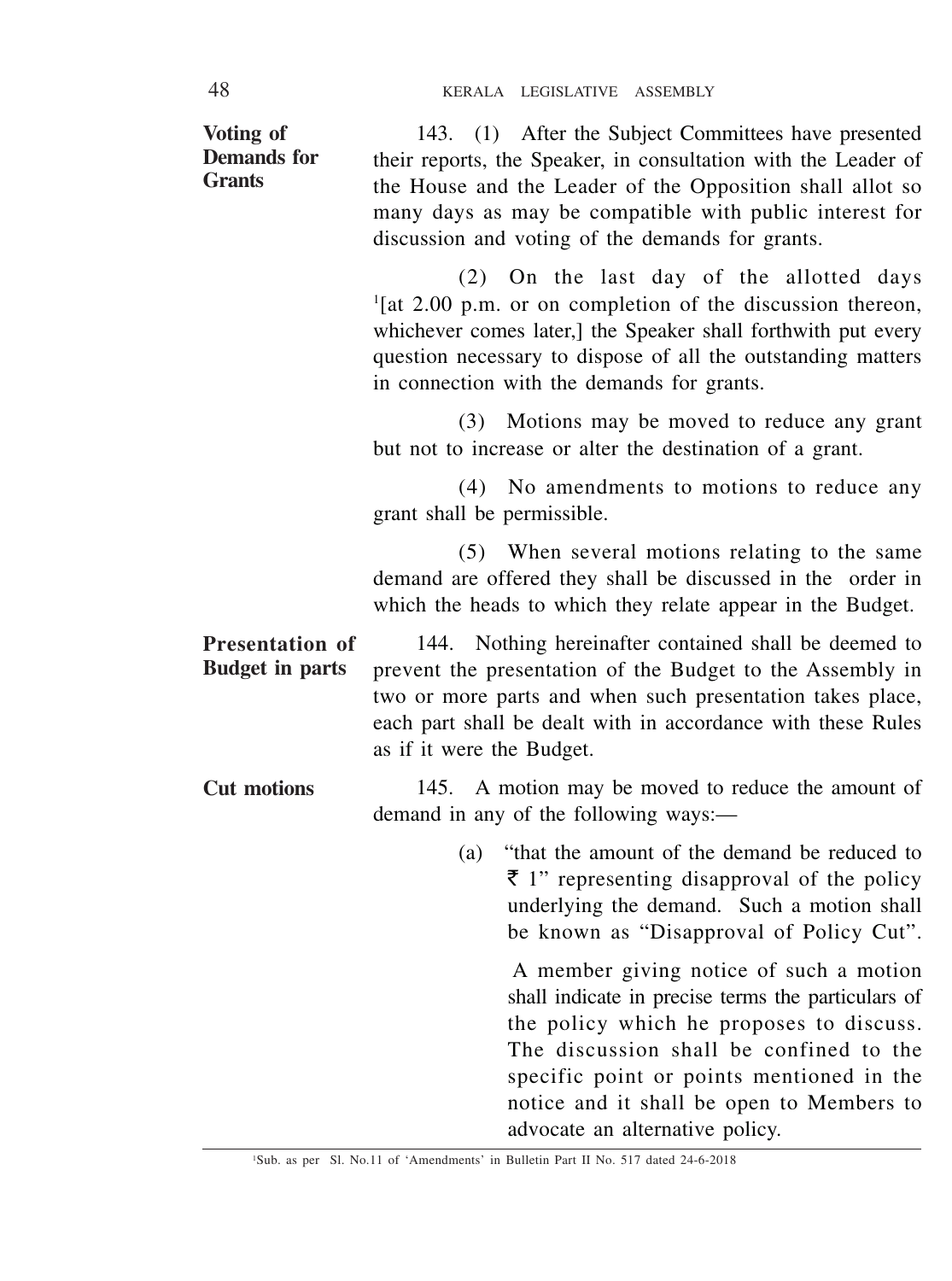- (b) " that the amount of the demand be reduced by a specified amount" representing the economy that can be effected. Such specified amount may be either a lump sum reduction in the demand or omission or reduction of an item in the demand. The Motion shall be known as "Economy Cut". The notice shall indicate briefly and precisely the particular matter on which discussion is sought to be raised and speeches shall be confined to the discussion as to how economy can be effected.
- (c) " that the amount of the demand be reduced by  $\bar{\tau}$  100" in order to ventilate a specific grievance which is within the sphere of the responsibility of the Government of Kerala. Such a motion shall be known as "Token Cut" and the discussion thereon shall be confined to the particular grievance specified in the motion.

146. In order that a notice of motion for reduction of **Conditions of** the amount of demand may be admissible, it shall satisfy the **admissibility of** following conditions, namely:—

**cut motions**

- (i) it shall relate to one demand only ;
- (ii) it shall be clearly expressed and shall not contain arguments, inference, ironical expressions, imputations, epithets or defamatory statements ;
- (iii) it shall be confined to one specific matter which shall be stated in precise terms ;
- (iv) it shall not reflect on the character or conduct of any person whose conduct can only be challenged on a substantive motion ;
- (v) it shall not make suggestions for the amendment or repeal of existing laws ;
- (vi) it shall not refer to a matter which is not primarily the concern of the Government of Kerala ;

397/2021.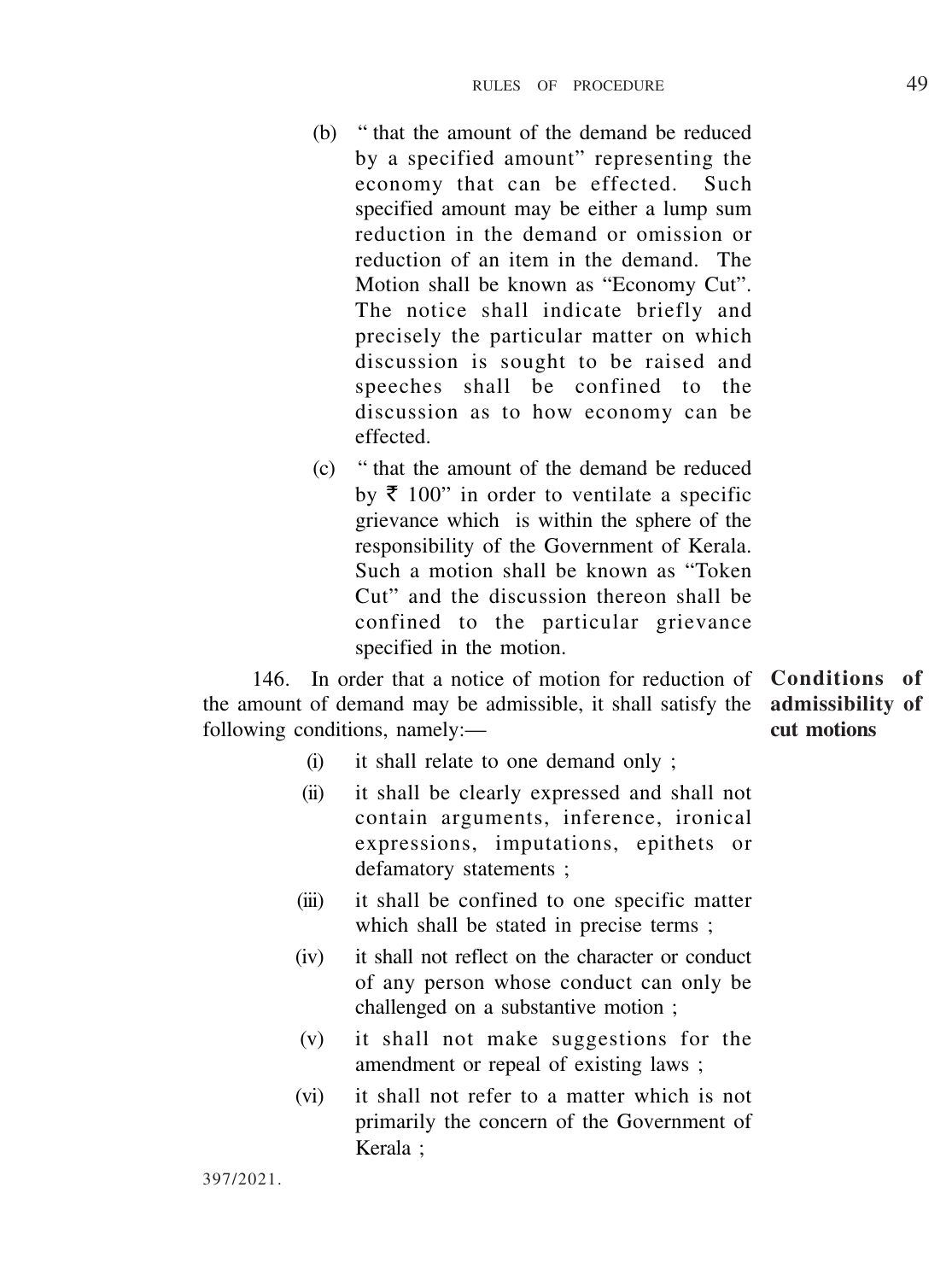- (vii) it shall not relate to expenditure charged on the Consolidated Fund of Kerala ;
- (viii) it shall not relate to a matter which is under adjudication by a court of law having jurisdiction in any part of Kerala ;
	- (ix) it shall not raise a question of privilege ;
	- (x) it shall not revive discussion on a matter which has been discussed in the same session and on which a decision has been taken ;
	- (xi) it shall not anticipate a matter which has been previously appointed for consideration in the same session ;
- (xii) it shall not ordinarily seek to raise a discussion on a matter pending before any statutory tribunal or statutory authority performing any judicial or quasi-judicial functions or any commission or court of enquiry appointed to enquire into, or investigate any matter :

Provided that the Speaker may, in his discretion allow such matter being raised in the House as is concerned with the procedure or stage of enquiry, if the Speaker is satisfied that it is not likely to prejudice the consideration of such matter by the statutory tribunal, statutory authority, commission or court of enquiry : and

(xiii) it shall not relate to a trifling matter.

147. The Speaker shall decide whether a cut motion is or is not admissible under these Rules and may disallow any cut motion when in his opinion it is an abuse of the right of moving cut motions or is calculated to obstruct or prejudicially affect the procedure of the House or is in contravention of these Rules. **Speaker to decide admissibility of cut motions**

148. If notice of a motion to reduce any grant has not been given one clear day before the day on which the demand is to be considered, any Member may object to the moving of the motion and such objection shall prevail, unless the Speaker allows the motion to be made. **Notice of cut motions**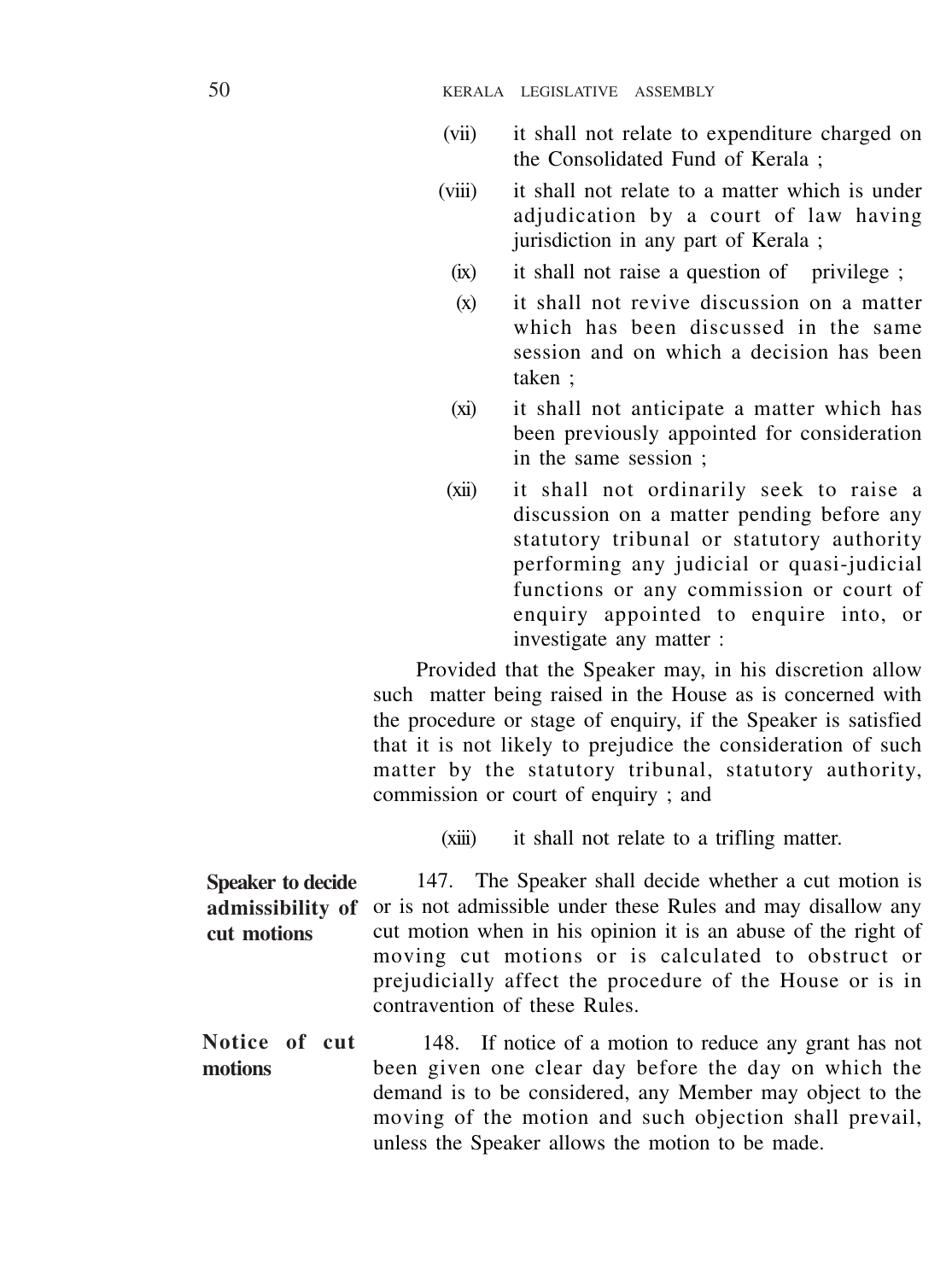149. (1) A motion for vote on account shall state the **Vote on Account** total sum required, and the various amounts needed for each department or item of expenditure which compose that sum shall be stated in a schedule appended to the motion.

(2) Amendments may be moved for the reduction of the whole grant or for the reduction or omission of the items whereof the grant is composed.

(3) Discussion of a general character may be allowed on the motion or any amendments moved thereto, but the details of the grant shall not be discussed further than is necessary to develop the general points.

(4) The Demands for Grants on Account shall not be subjected to the scrutiny of the Subject Committees.

(5) In other respects, a motion for vote on account shall be dealt with in the same way as if it were a demand for grant.

150. Supplementary, additional, excess and exceptional grants and votes of credit shall be regulated by the same procedure as is applicable in the case of demands for grants subject to such adaptations whether by way of modification, addition or omission as the Speaker may deem to be necessary or expedient.

151. The debate on the Supplementary grants shall be confined to the items constituting the same and no discussion may be raised on the original grants or policy underlying them save in so far as it may be necessary to explain or illustrate the particular items under discussion.

152. When funds to meet proposed expenditure on a new service can be made available by re-appropriation, a demand for the grant of a token sum may be submitted to the vote of the Assembly and, if the Assembly assents to the demand, funds may be so made available.

153. (1) Subject to the provisions of the Constitution, the procedure in regard to an Appropriation Bill shall be the same as for Bills generally with such modifications as the Speaker may consider necessary. **Appropriation Bill**

**Supplementary, additional, excess and exceptional grants and votes of credit**

**Scope of discussion on Supplementary grants**

**Token grant**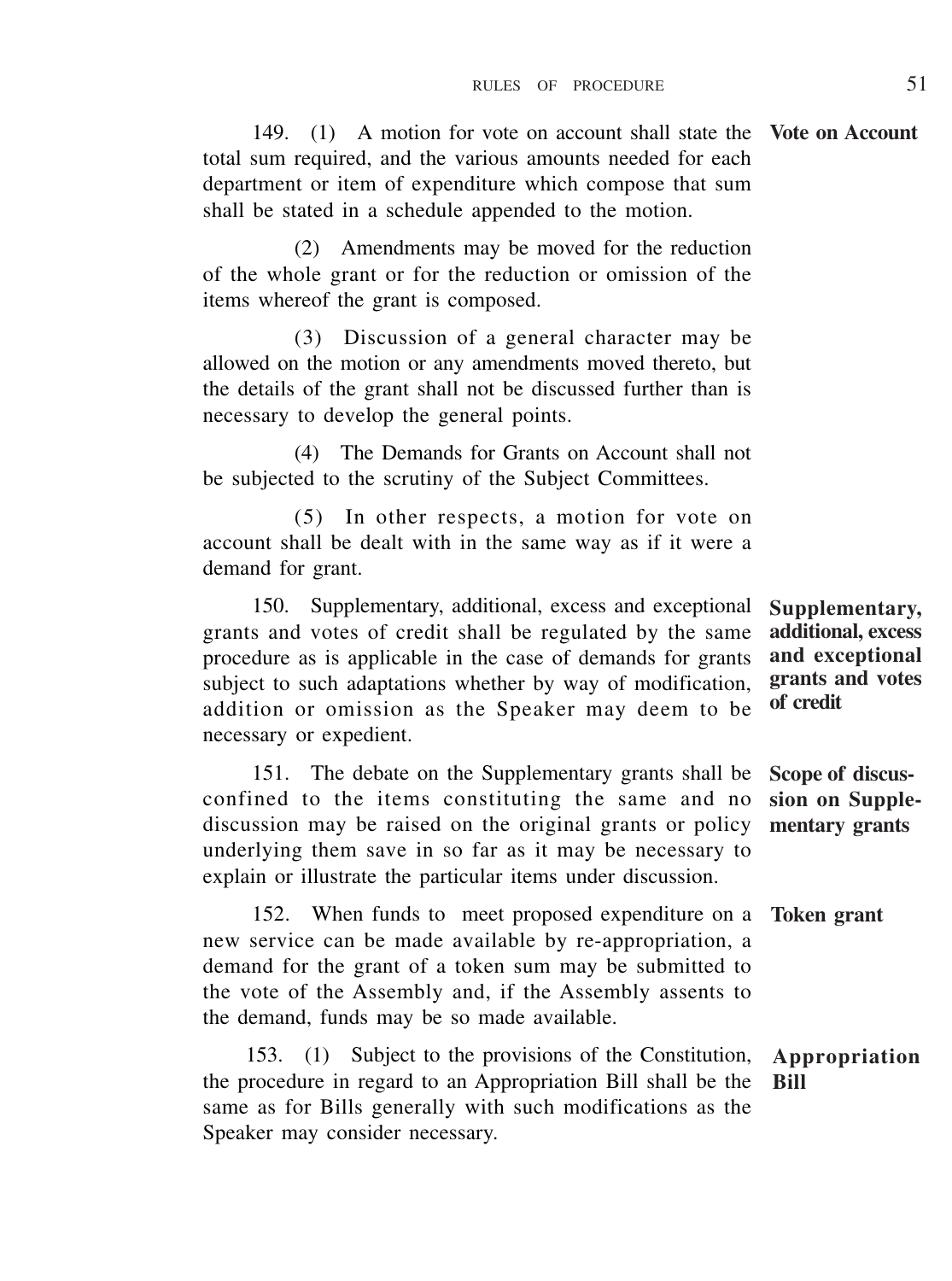(2) At any time after the introduction in the Assembly, of an Appropriation Bill, the Speaker may allot a day or days for the completion of all or any of the stages involved in the passage of the Bill by the Assembly, and when such allotment has been made, the Speaker shall at 1 [2.00] p.m. on the allotted day, or, as the case may be, the last of the allotted days, forthwith put every question necessary to dispose of all the outstanding matters in connection with the stage or stages for which the day or days has or have been allotted.

(3) The Speaker may, if he thinks fit, prescribe a time limit for speeches at all or any of the stages for which a day or days has been allotted under the preceding sub-rule.

(4) The debate on an Appropriation Bill shall be restricted to matters of public importance or administrative policy implied in the grants covered by the Bill which have not already been raised while the relevant demands for grants were under consideration.

(5) The Speaker may, in order to avoid repetition of debate, require members desiring to take part in the discussion on an Appropriation Bill to give advance intimation of the specific points they intend to raise, and he may withhold permission for raising such of the points as in his opinion appear to be repetitions of the matters discussed on a Demand for Grant or as may not be of sufficient public importance.

(6) If an Appropriation Bill is in pursuance of a supplementary grant in respect of an existing service, the discussions shall be confined to the items constituting the same and no discussion shall be raised on the original grant or the policy underlying it save in so far as may be necessary to explain or illustrate a particular item under discussion.

2 [153A. (1) In this rule "Finance Bill" means the Bill ordinarily introduced to give effect to the financial proposals of the Government of Kerala for the next following financial year and includes a Bill to give effect to supplementary financial proposals for any period. **Finance Bill**

<sup>&</sup>lt;sup>1</sup> Sub. as per Sl. No.12 of Amendment in Bulletin Part II No. 517 dated 24-6-2018

<sup>2</sup> Ins. as per para 19 of Bulletin Part II No. 651 dated 31-3-2010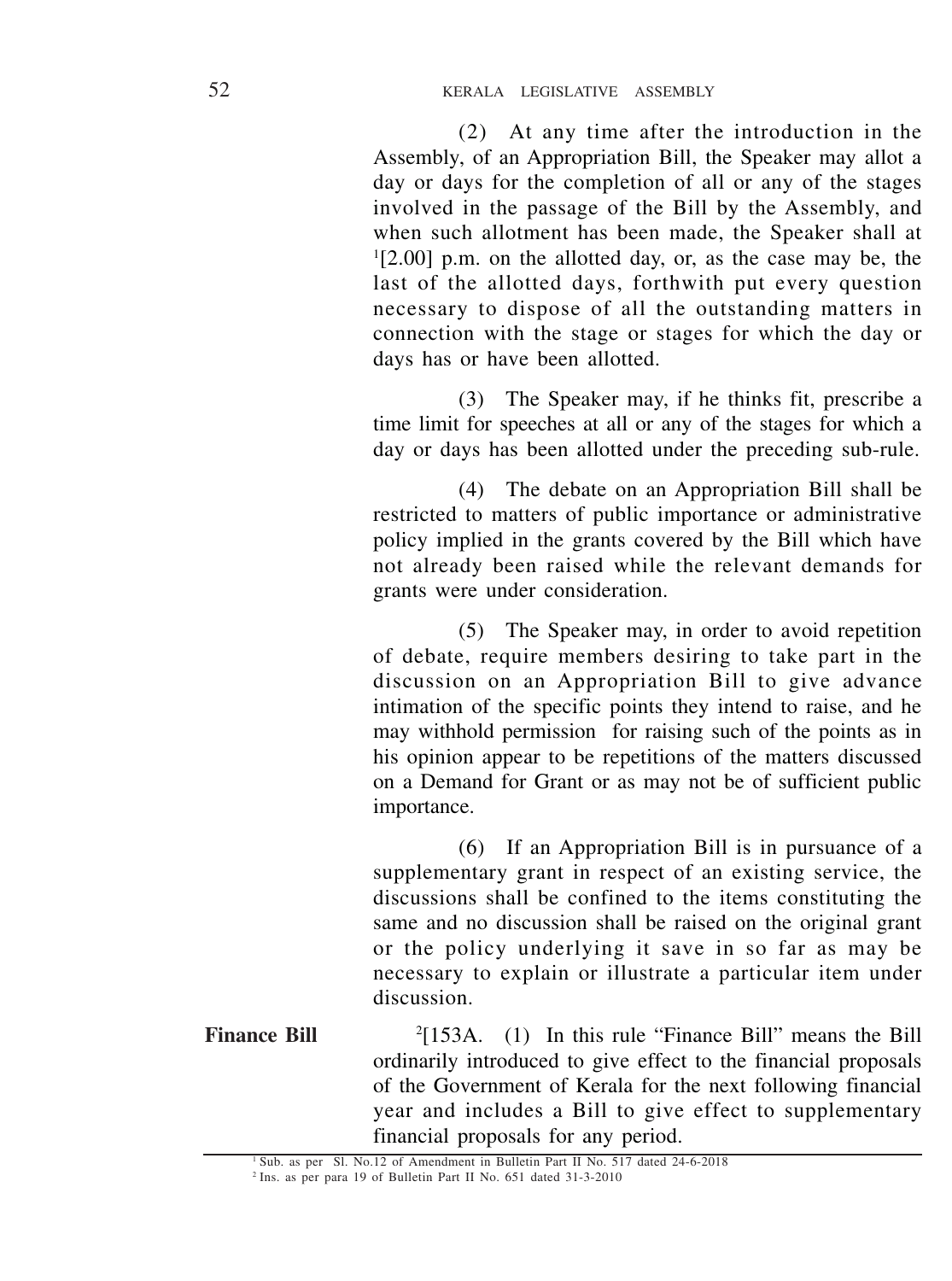(2) At any time after the introduction in the House of a Finance Bill, the Speaker may allot a day or days, jointly or severally for the completion of all or any of the stages involved in the passage of the Bill by the House, and when such allotment has been made, the Speaker may, at the specified hour on the allotted day or the last of the allotted days, as the case may be, forthwith put every questions necessary to dispose of all the outstanding matters in connection with the stage or stages for which the day or days have been allotted :

 Provided that if a Minister has a right of reply to the debate on the motion which is under discussion an hour before the specified hour and has not commenced his reply at that hour, the Speaker shall inquire how much time not exceeding one hour he requires for his reply, and shall call upon any member for the time being addressing the House to resume his seat at such time as will leave available before the specified hour the amount of time which the Minister has stated that he requires for his reply.

(3) Where the question on one of the questions required by sub-rule (2) to be put at the specified hour on the allotted day or the last of the allotted days is that the Bill be passed, sub-rule (2) shall have effect notwithstanding that amendments to the Bill have been made.

(4) Subject to the provision to sub-rule (2), the Speaker may, if he thinks fit, prescribe a time limit for speeches at all or any of the stages for which a day or days have been allotted under that sub-rules.

(5) On a motion that the Finance Bill be taken into consideration, a member may discuss matters relating to general administration, local grievances within the sphere of the responsibility of Government of Kerala or monetary or financial policy of Government.

(6) In other respects the Rules applicable to Bill in Chapter XIV of these Rules shall apply.]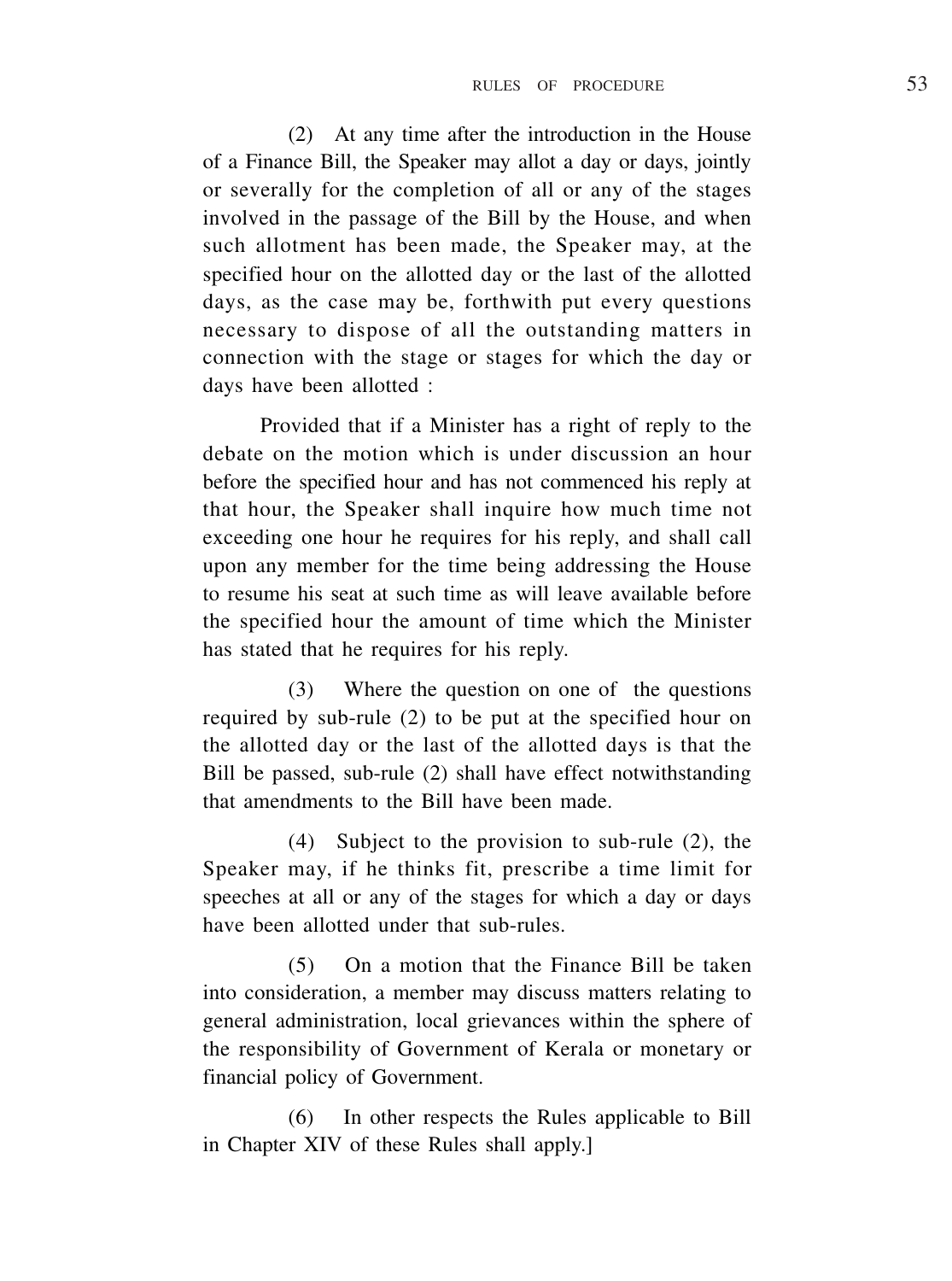# CHAPTER XIX

# QUESTIONS OF PRIVILEGE

| <b>Consent of</b><br><b>Speaker</b>                               | 154. A member may, with the consent of the Speaker<br>raise a question involving a breach of privilege either of a<br>member, or of the Assembly or of a Committee thereof.                                                                                                                                                                                                           |  |  |  |  |  |
|-------------------------------------------------------------------|---------------------------------------------------------------------------------------------------------------------------------------------------------------------------------------------------------------------------------------------------------------------------------------------------------------------------------------------------------------------------------------|--|--|--|--|--|
| Notice of<br>question of<br>privilege                             | A member wishing to raise a question of privilege<br>155.<br>shall give notice in writing to the Secretary before the<br>commencement of the sitting on the day the question is<br>proposed to be raised. If the question raised is based on a<br>document, the notice shall be accompanied by the document.                                                                          |  |  |  |  |  |
| Conditions of<br>admissibility of<br>questions<br>of<br>privilege | 156. The right to raise a question of privilege shall be<br>governed by the following conditions, namely:-<br>(i)<br>not more than one question shall be raised<br>at the same sitting;                                                                                                                                                                                               |  |  |  |  |  |
|                                                                   | the question shall be restricted to a specific<br>(ii)<br>matter of recent occurrence;                                                                                                                                                                                                                                                                                                |  |  |  |  |  |
|                                                                   | (iii)<br>the matter requires the intervention of the<br>Assembly.                                                                                                                                                                                                                                                                                                                     |  |  |  |  |  |
| Mode of raising<br>question of<br>a<br>privilege                  | 157.<br>(1) The Speaker if he gives consent under rule<br>154 and holds that the matter proposed to be discussed is in<br>order, shall, after the questions and before the list of<br>business is entered upon, call the members concerned who<br>shall rise in his place and, while asking for leave to raise the<br>question of privilege, make a short statement relevant thereto. |  |  |  |  |  |
|                                                                   | (2) Where the Speaker has refused his consent<br>under rule 154 or is of opinion that the matter proposed to<br>be discussed is not in order, he may, if he thinks it<br>necessary, read the notice of question of privilege and state<br>that he refuses consent or holds that the notice of question<br>of privilege is not in order :                                              |  |  |  |  |  |
|                                                                   | Provided that Speaker may, if he is satisfied about the<br>urgency of the matter, allow a question of privilege to be<br>raised at any time during the course of a sitting after the<br>disposal of questions.                                                                                                                                                                        |  |  |  |  |  |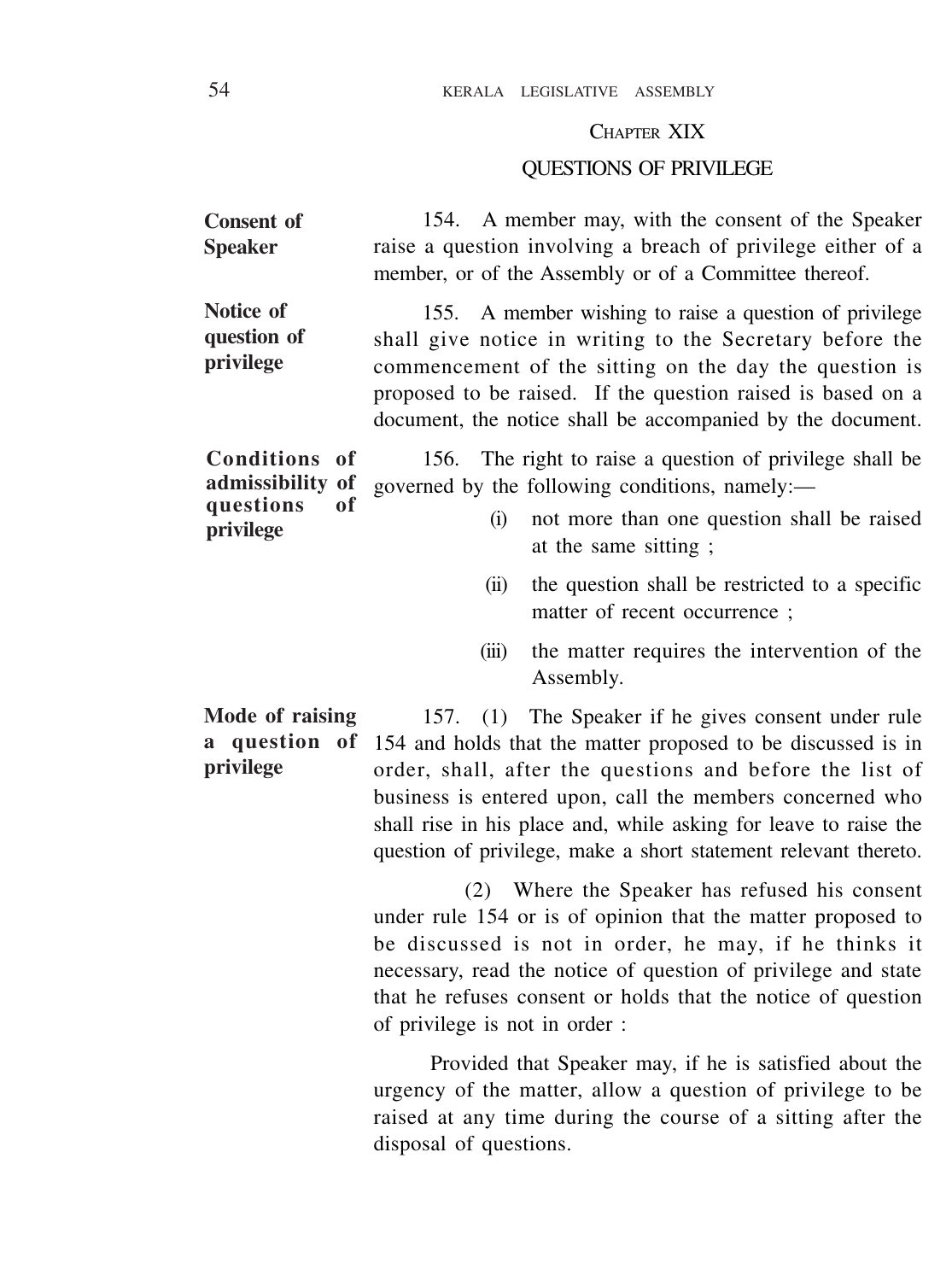(3) If objection to leave being granted is taken, the Speaker shall request those members who are in favour of leave being granted to rise in their places, and if not less than fifteen members rise accordingly, the Speaker shall intimate that leave is granted. If less than fifteen members rise, the Speaker shall inform the member that he has not the leave of the Assembly.

158. If the leave under rule 157 is granted, the Assembly may consider the question and come to a decision or refer it to the Committee of Privileges and Ethics on a motion made by the Leader of the House or any other member to whom he may delegate his function under this rule.

159. Notwithstanding anything contained in these rules, the Speaker may refer any question of privilege to the Committee of Privileges and Ethics for examination, investigation or report.

160. The Speaker may issue such directions as may be necessary for regulating the procedure in connection with all matters connected with the consideration of the question of privilege either in the Committee of Privileges and Ethics or in the Assembly.

161. When a member is arrested on a criminal charge or for a criminal offence or is sentenced to imprisonment by a court or is detained under the executive order, the committing judge, magistrate or executive authority, as the case may be, shall immediately intimate such fact to the Speaker indicating the reasons for the arrest, detention or conviction, as the case may be, as also the place of detention or imprisonment of the member in the appropriate form set out in the Third Schedule.

162. When a member is arrested and after conviction released on bail pending an appeal or otherwise released, such fact shall also be intimated to the Speaker by the concerned authority in the appropriate form set out in the Third Schedule.

163. As soon as may be, the Speaker shall, after he has received a communication referred to in rule 161 or rule 162, read it out in the Assembly if in session, or if the Assembly is not in session direct that it may be published in the Assembly Bulletin for the information of the Members : **Consideration of question of privilege to which leave is granted**

**Reference of question of privilege to Committee by Speaker**

**Power of Speaker to give directions**

**Intimation of arrest, detention etc. of a member to the Speaker**

**Intimation to Speaker on release of a member**

**Treatment of communications regarding arrest, detention, release etc.**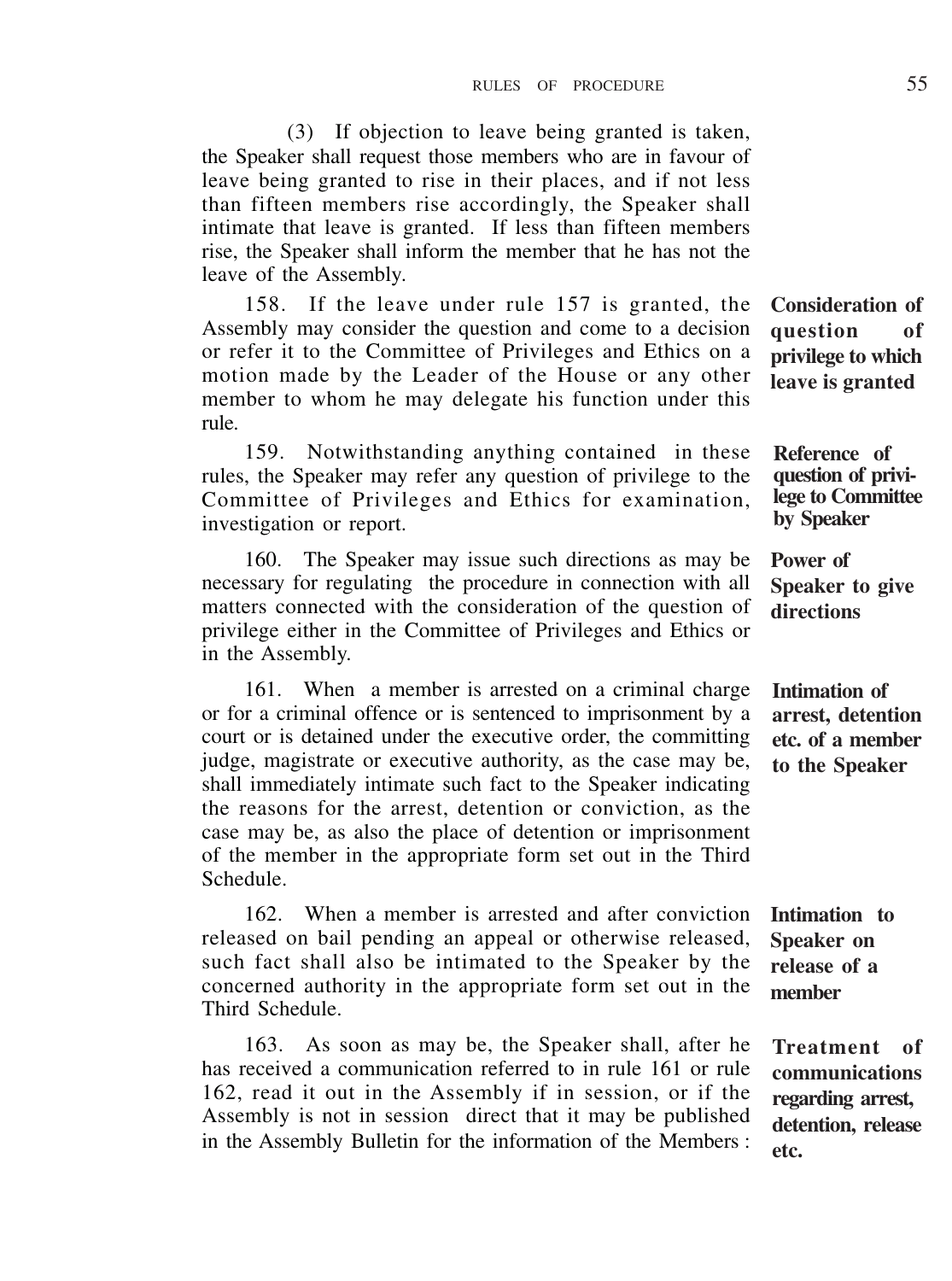Provided that if the intimation of the release of a member either on bail or by discharge on appeal is received before the Assembly has been informed of the original arrest, the fact of his arrest, or his subsequent release or discharge may not be intimated to the Assembly by the Speaker.

164. No arrest shall be made within the precincts of the Assembly without obtaining the permission of the Speaker. **Arrest within the precincts of the Assembly**

165. A legal process, civil or criminal, shall not be served within the precincts of the Assembly without obtaining the permission of the Speaker. **Service of legal process**

## CHAPTER XX

# SUBORDINATE LEGISLATION

166. (1) All regulations, rules, sub-rules, bye-laws etc., framed in pursuance of the Constitution or the Legislative functions delegated by an Act of Parliament to the State Government, or by the Assembly to a subordinate authority shall be laid before the Legislative Assembly for the period specified in the Constitution or the relevant Act : **Laying of regulation, rule, etc., on the Table**

> Provided, however, that where the relevant act does not contain any provision for laying the regulations, rules, sub-rules, bye-laws, etc., before the Legislative Assembly or does not so specify the periods, such regulations, rules, sub-rules, bye-laws, etc., shall be laid before the Legislative Assembly for a period of fourteen days.

> (2) Where the specified period is not so completed, the regulation, rule, sub-rule, bye-laws, etc., shall be re-laid in the succeeding session or sessions until the said period is completed.

Time limit for <sup>1</sup>[166A. All regulations, rules, sub-rules, bye-laws etc., referred laying of regu- under sub-rule(1) of rule 166 shall be made available for lations, rules, laying before the Assembly at the earliest and in any case sub-rules, bye- not later than two months from the date of issuance of the **laws etc.**

<sup>&</sup>lt;sup>1</sup>Ins. as per Sl.No.13 of Bulletin Part II No. 574 dated 24-6-2018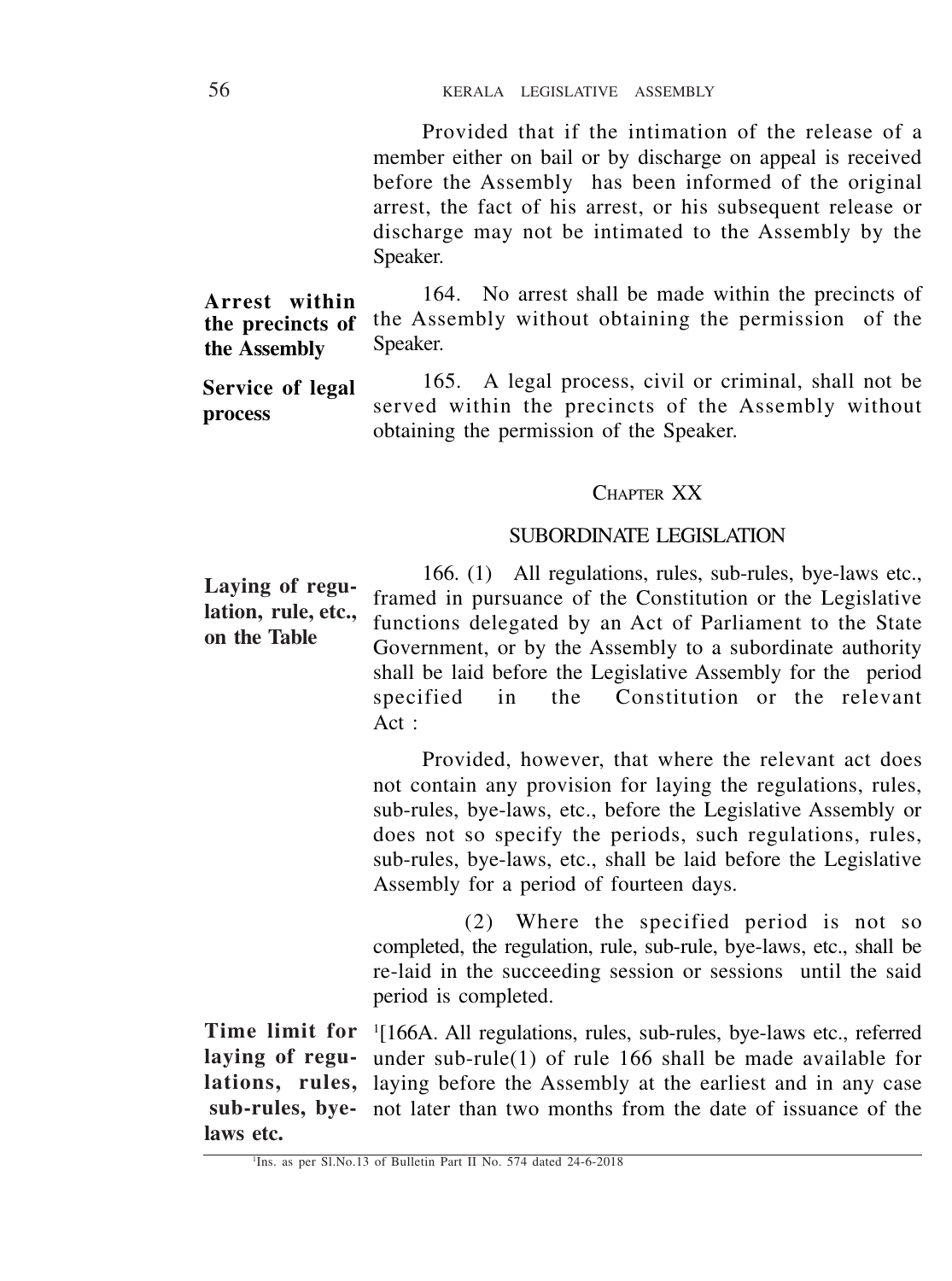same. In case, any department fails to furnish any such documents within this specified time, the Minister concerned shall lay on the Table, a statement showing the reasons thereof for such delay along with the rules, sub-rule, byelaws etc.

166B (1) The Annual Report/Audit Report of Companies/ **Laying of Annual** Autonomous bodies/Board/Corporation etc. shall be laid on **Report/Audit** the Table of the House within the time specified in the **Report of** appropriate Acts or Rules.

(2) The concerned provision of the Act or Rules under which the Annual Report/Audit Report is being laid on the Table shall be specified in the preface of the report so laid.

(3) The Annual Report/Audit Report of all Companies/ Autonomous bodies/Board/Corporation etc. unless otherwise specified in any Act or Rules in this regard, shall be laid on the Table of the House within nine months after the completion of the financial year. In case, any department fails to lay the Annual Report/Audit Report within the specified time, the reason thereof shall be laid along with Annual Report/ Audit Report on the Table of the House by the Minister concerned not later than thirty days after the expiry of the time so specified or at the commencement of next session of the Assembly whichever comes later.

(4) The Autonomous bodies which are bound to lay annual reports alone shall lay the same on the Table of the House within six months after the expiry of the financial year.

(5) The annual report and audit report of the Non-Governmental Organizations receiving one-time grant-in-aid of Fifty Lakh Rupees or more and those receiving recurring grant-in-aid of Twenty Five Lakh Rupees or more from the State Government, shall be laid on the Table of the House within six months after the expiry of the financial year.]

167. The Speaker shall <sup>1</sup>[ ] fix a day or days or part of a day as he may think fit for the consideration and passing of an amendment to such regulation, rule, sub-rule, byelaws, etc., of which notice may be given by a member :

**Allotment of time for the discussion of amendment**

**Companies/ Autonomous bodies/Board/ Corporation etc. on the Table**

<sup>1</sup>The Words "In consultation with the Leader of the House" omitted as per para 20 of Bulletin Part II No. 651 dated 31-3-2010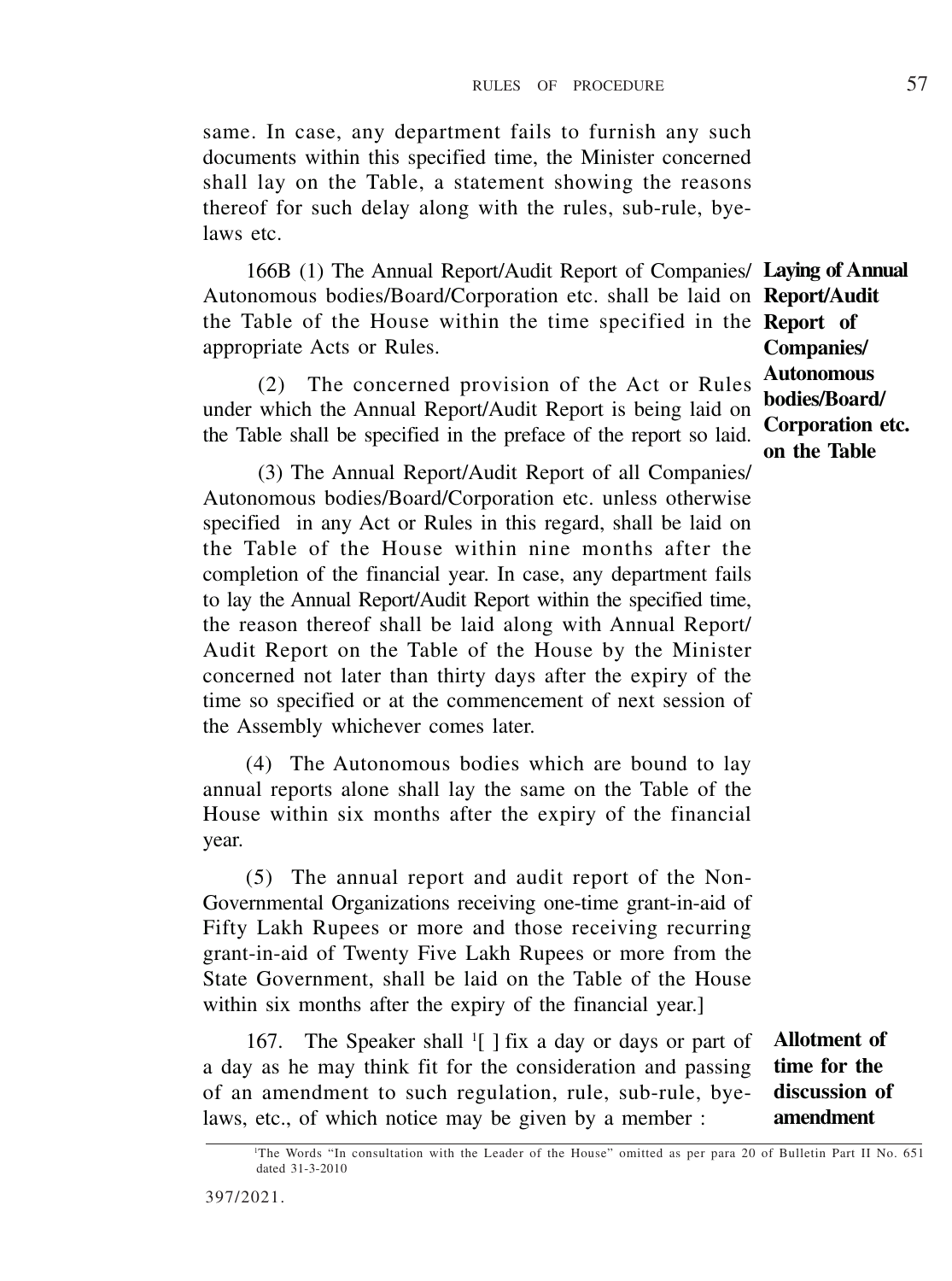Provided that no notice of an amendment to a regulation, rule, sub-rule, bye-law, etc., framed by the State Government in pursuance of the provisions contained in an Act of Parliament the subject matter of which relates to an entry or entries contained in the Union List mentioned in the Seventh Schedule to the Constitution shall be admitted.

168. If a regulation, rule, sub-rule, bye-law, etc., is modified in accordance with the amendment passed by the Assembly, the amended regulation, rule, sub-rule, bye-law, etc., shall be laid on the Table <sup>1</sup> [as per the provisions in rule 166 A]. **Regulation, Rule, etc., as amended to be laid on the Table**

# CHAPTER XXI

# RESIGNATION AND VACATION OF SEATS IN THE ASSEMBLY AND LEAVE OF ABSENCE FROM MEETINGS OF THE ASSEMBLY

169. (1) A member who desires to resign his seat in seats in the the Assembly shall intimate, in writing under his hand, addressed to the Speaker, his intention to resign his seat in the Assembly in the following form and shall not give any reason for his resignation : **Resignation of Assembly**

Place..................

Date....................

To

The Speaker, Kerala Legislative Assembly, Thiruvananthapuram.

Sir,

I hereby tender my resignation of my seat in the Assembly with effect from...................................................

> Yours faithfully, Member of the Assembly.

1 Ins. as per Sl.No.14 of 'Amendments' in Bulletin Part II No.967 dated 8-2-2021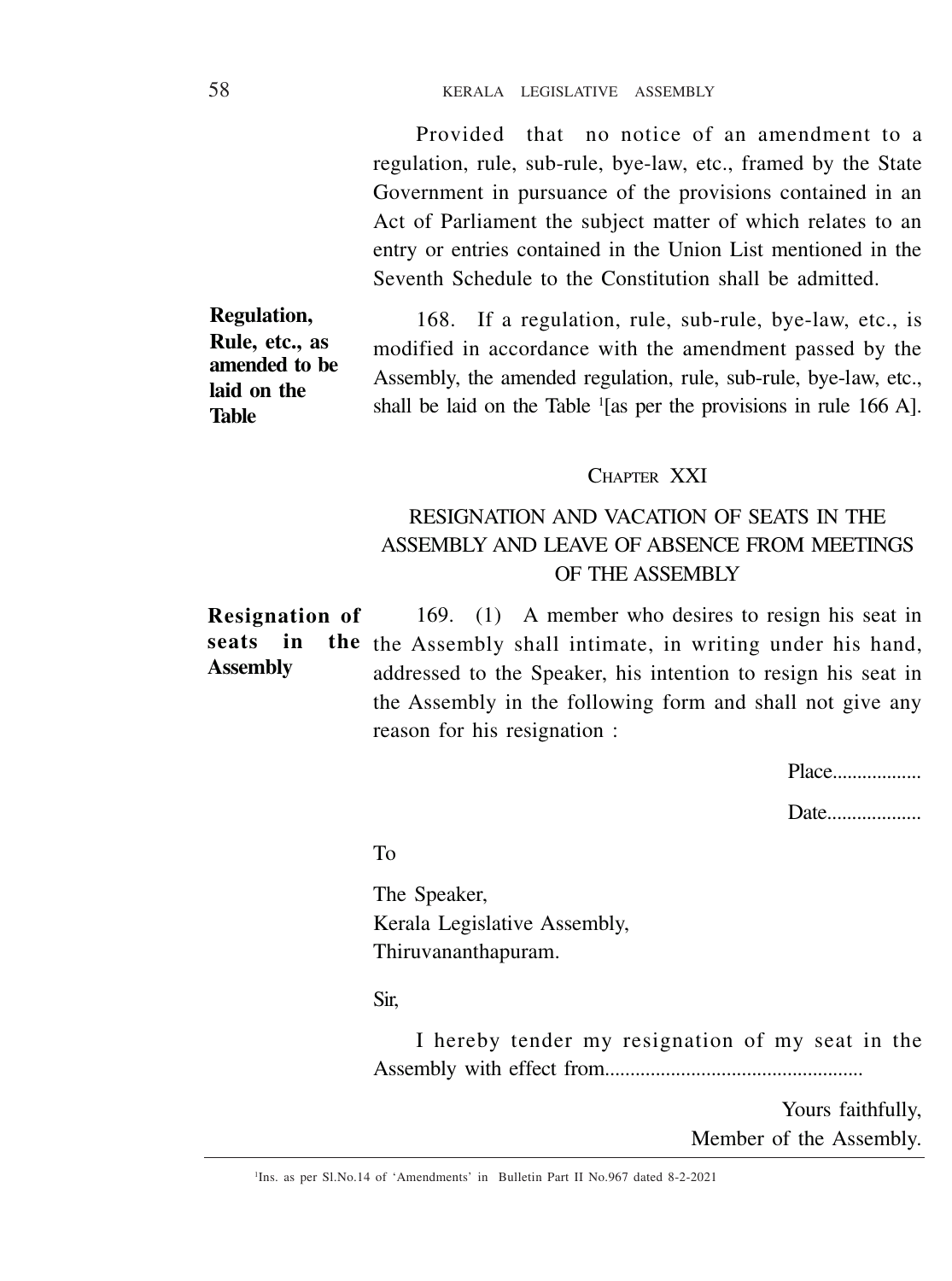Provided that where any member gives any reason or introduces any extraneous matter, the Speaker may, in his discretion, omit such words, phrases or matter and the same shall not be read out in the Assembly.

1 [(2) If a member hands over the letter of resignation to the Speaker personally and informs him that the resignation is voluntary and genuine and the Speaker has no information or knowledge to the contrary, the Speaker may accept the resignation immediately.

(3) If the Speaker receives the letter of resignation either by post or through someone else, the Speaker may make such inquiry as he thinks fit to satisfy himself that the resignation is voluntary and genuine. If the Speaker after making a summary inquiry either himself or through such other agency, as he may deem fit, is satisfied that the resignation is not voluntary or genuine, he shall not accept the resignation.

(4) A member may withdraw his letter of resignation at any time before it is accepted by the Speaker.]

(5) As soon as may be, the Speaker shall after he has received an intimation in writing from a member under his hand resigning his seat in the Assembly, inform the Assembly that such and such a member has resigned his seat in the Assembly :

Provided that when the Assembly is not in session, the Speaker shall inform the Assembly immediately after the Assembly reassembles that such and such a member has resigned his seat in the Assembly during the inter-session period.

(6) The Secretary shall, as soon as may be, after the Speaker has received such intimation from a member resigning his seat in the Assembly, cause the information to be published in the Gazette and forward a copy of the notification to the Election Commission for taking steps to fill the vacancy thus caused: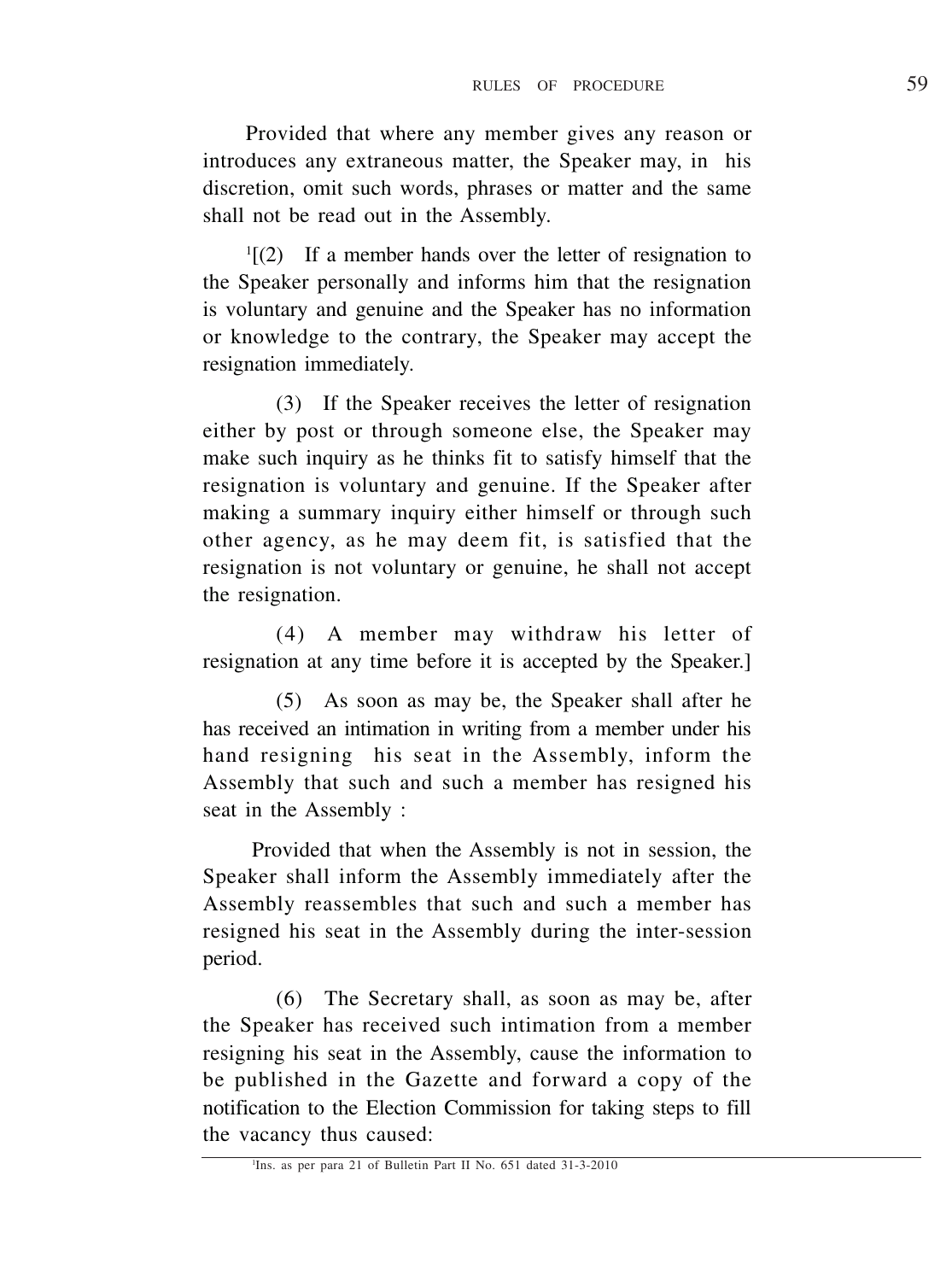1 [Provided that when the resignation is to take effect from a future date, the information shall be published in the Bulletin and in the Gazette not earlier than the date from which it is to take effect.]

170. (1) A Member desiring permission of the Assembly to remain absent from meetings thereof under clause (4) of Article 190 of the Constitution shall make an application in writing <sup>2</sup> [or online] to the Speaker.

> (2) An application under sub-rule (1) shall specify the period for which leave of absence is required. indicating also the date of commencement and of termination of such leave of absence and the grounds for it:

> Provided that leave of absence applied for at any one time shall not exceed a period of sixty days.

> (3) After the receipt of an application under sub-rule (1) of this rule the Speaker shall, as soon as may be read out the application to the Assembly and ask : "Is it the pleasure of the Assembly that permission be granted to such and such a member for remaining absent from all meetings of the Assembly for such and such a period". If no one dissents, the Speaker shall say "Permission to remain absent is granted". But if any dissentient voice is heard, the Speaker shall take the sense of the Assembly and thereupon declare the decision of the Assembly.

> (4) No discussion shall take place on any question before the Assembly under this rule.

> (5) The Secretary shall, as soon as may be, after a decision has been signified by the Assembly, communicate it to the member.

> (6) If a member, who has been granted leave of absence under sub-rule (2), attends the session of the Assembly during the period of his leave the unexpired portion of the leave from the date of his resumed attendance shall lapse.

171. (1) The seat of a member may be declared vacant under clause (4) of Article 190 of the Constitution on a motion by the leader of the House or by such other member to whom he may delegate his functions in this behalf. **Vacation of seats in the Assembly**

**Permission to remain absent from meetings of the Assembly**

<sup>1</sup>Ins. as per para 21 of Bulletin Part II No. 651 dated 31-3-2010

<sup>2</sup> Ins. as per Sl.No.15 of Amendments in Bulletin Part II No.967 dt. 8-2-2021.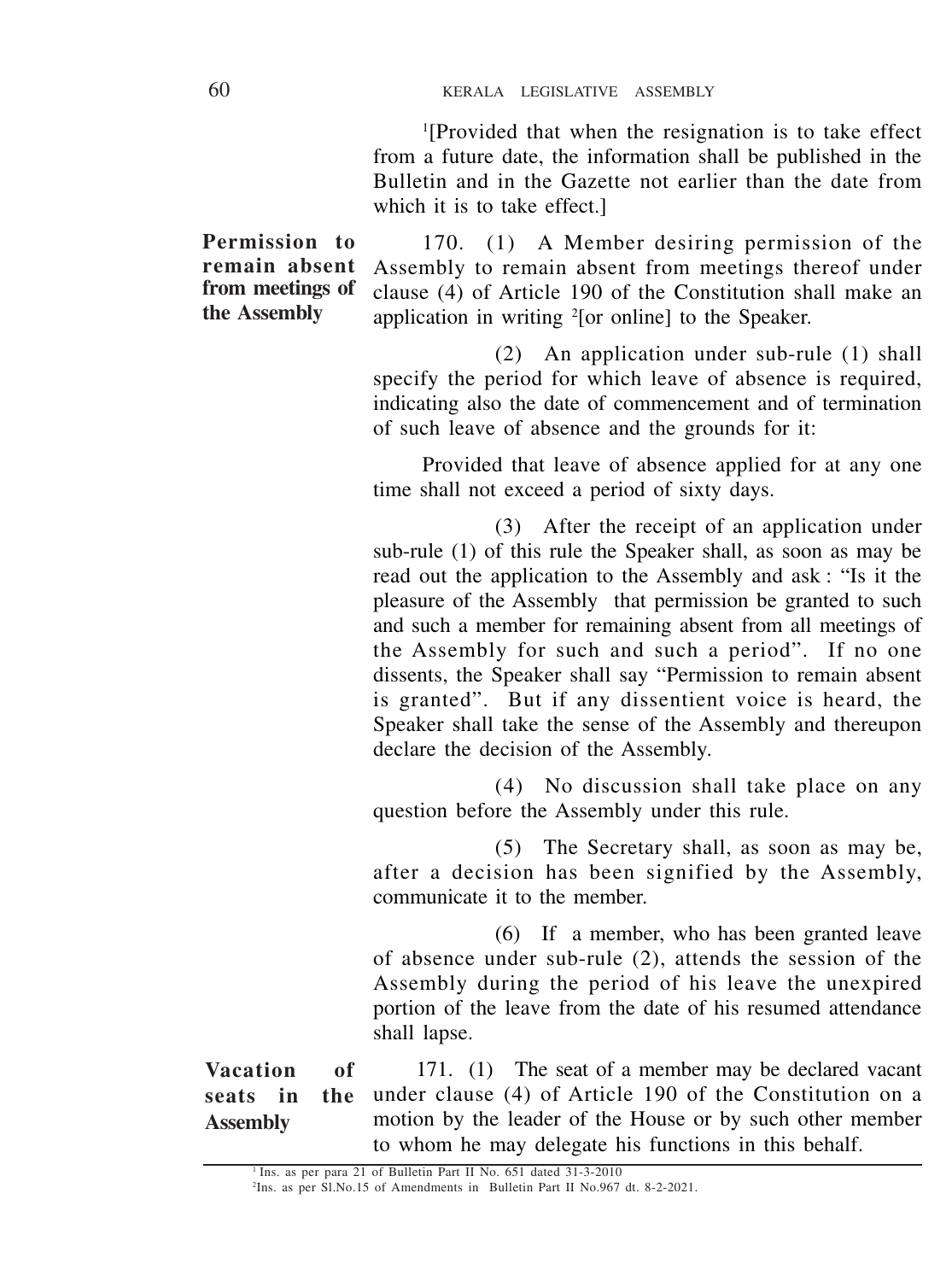(2) If the motion referred to in sub-rule (1) of this rule is carried, the Secretary shall cause the information to be published in the Gazette and forward a copy of the notification to the Election Commission for taking steps to fill the vacancy thus caused.

1 [172. A member other than the Speaker, the Deputy Speaker, the Chief Minister, the Ministers, the Leader of Opposition and the Government Chief Whip shall record his attendance on the days of sittings of the Assembly either marking in attendance book maintained by the Secretary or electronically and if any such member failed to record his attendance on any day, he shall be presumed to have been absent from the Assembly on that day.]

# **Record of attendance of members**

### CHAPTER XXII

# COMMUNICATIONS BETWEEN THE GOVERNOR AND THE ASSEMBLY

173. Communications from the Governor to the **Communications** Assembly shall be made to the Speaker by written message signed by the Governor. **from the Governor to the Assembly**

174. Communications from the Assembly to the Governor shall be made by formal address, after motion made and carried in the Assembly and through the Speaker. **Communications from the Assembly to the Governor**

# CHAPTER XXIII

# SECRET SITTING OF THE ASSEMBLY

175. (1) On a request made by the Leader of the **Secret sitting** House, the Speaker shall fix a day or part thereof for sitting of the Assembly in secret.

(2) When the Assembly sits in secret, no stranger shall be permitted to be present in the Chamber, Lobby or Galleries :

<sup>1</sup>Sub. as per Sl. No.14 of 'Amendments' in Bulletin Part II No. 517 dated 24-6-2018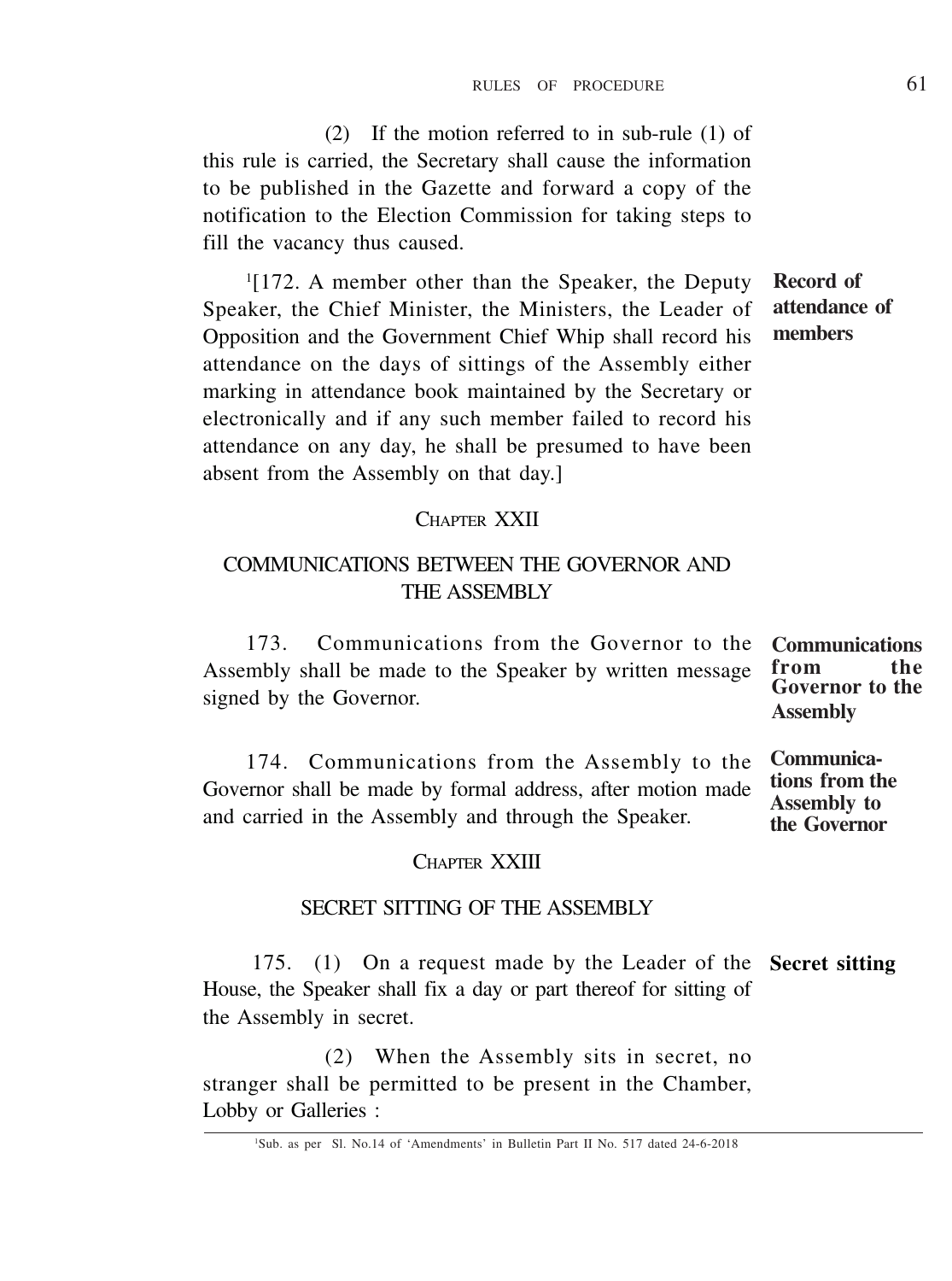Provided that persons authorised by the Speaker may be present in the Chamber, Lobby or Galleries.

176. The Speaker may cause a report of the proceedings of a secret sitting to be issued in such manner as he thinks fit, but no other person present shall keep a note or record of any proceedings or decisions of a secret sitting, whether in part or full, or issue any report of, or purport to describe such proceedings. **Report of the Proceedings**

177. The procedure in all other respects in connection with a secret sitting shall be in accordance with such directions as the Speaker may give. **Procedure in other respects**

178. (1) Where it is considered that the necessity for maintaining secrecy in regard to the proceedings of a secret sitting has ceased to exist and subject to the consent of the Speaker, a motion may be moved by the Leader of the House or any member authorised by him that the proceedings in the Assembly during a secret sitting be no longer treated as secret. **Lifting ban of Secrecy**

> (2) On adoption by the Assembly of the motion under sub-rule (1), the Secretary shall cause to be prepared a report of the proceedings of the secret sitting and shall, as soon as practicable publish it in such form and manner as the Speaker may direct.

179. Subject to the provisions of rule 178, disclosure of proceedings or decisions of a secret sitting by any person in any manner shall be treated as a gross breach of privilege of the Assembly. **Disclosure of Proceedings or decisions**

#### CHAPTER XXIV

#### LEGISLATURE COMMITTEES

(a) GENERAL

180. (1) The members of a Legislature Committee shall be appointed or elected by the Assembly or nominated by the Speaker, as the case may be. **Appointment of Legislature Committees**

> (2) No member shall be appointed to a Committee if he is not willing to serve on it. The proposer shall ascertain whether the member whose name is proposed by him is willing to serve on the Committee.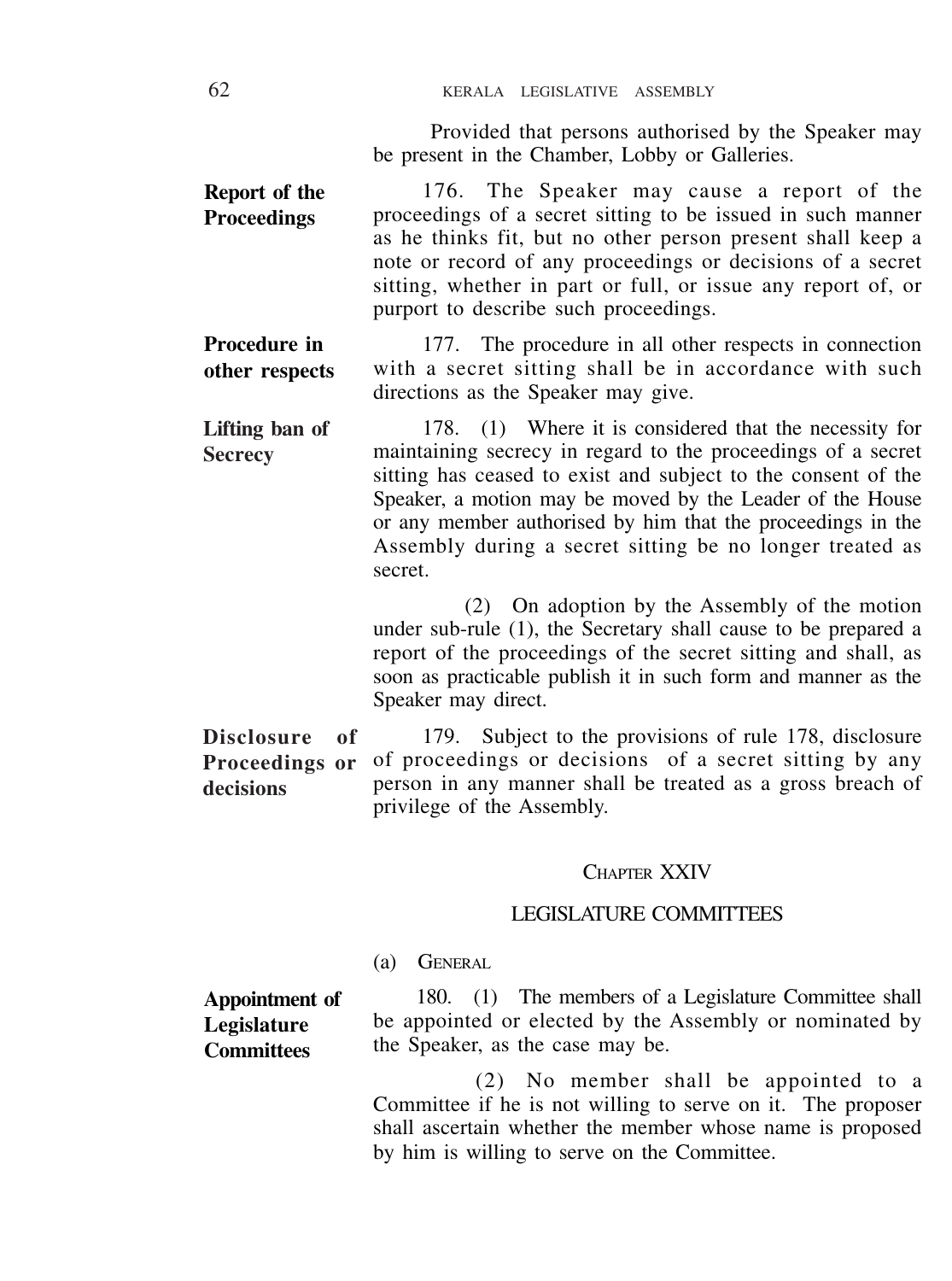(3) Casual vacancies in a Committee shall be filled by appointment or election by the Assembly or nomination by the Speaker, as the case may be, and any member appointed, elected or nominated to fill such vacancy shall hold office for the unexpired portion of the term for which the member in whose place he is appointed, elected or nominated would have normally held office.

181. Where an objection is taken to the inclusion of a **Objection to** member in a Committee on the ground that the member has a personal, pecuniary or direct interest of such an intimate **Committee**character that it may prejudicially affect the consideration of any matters to be considered by the Committee, the procedure shall be as follows:—

**membership of**

(a) the member who has taken objection shall precisely state the ground of his objection and the nature of the alleged interest, whether personal, pecuniary or direct, of the proposed member in the matter coming up before the Committee :

(b) after the objection has been stated, the Speaker shall give an opportunity to the member proposed on the Committee against whom the objection has been taken, to state the position ;

(c) if there is dispute on facts, the Speaker may call upon the member taking objection and the member against whose appointment on the Committee objection has been taken, to produce documentary or other evidence in support of their respective case ;

(d) after the Speaker has considered the evidence so tendered before him, he shall give his decision which shall be final ;

(e) until the Speaker has given his decision the member against whose appointment on the Committee objection has been taken, shall continue to be a member thereof if elected, appointed or nominated ;

(f) if the Speaker holds that the member against whose appointment objection has been taken has a personal, pecuniary or direct interest in the matter before the Committee, he shall cease to be a Member thereof forthwith :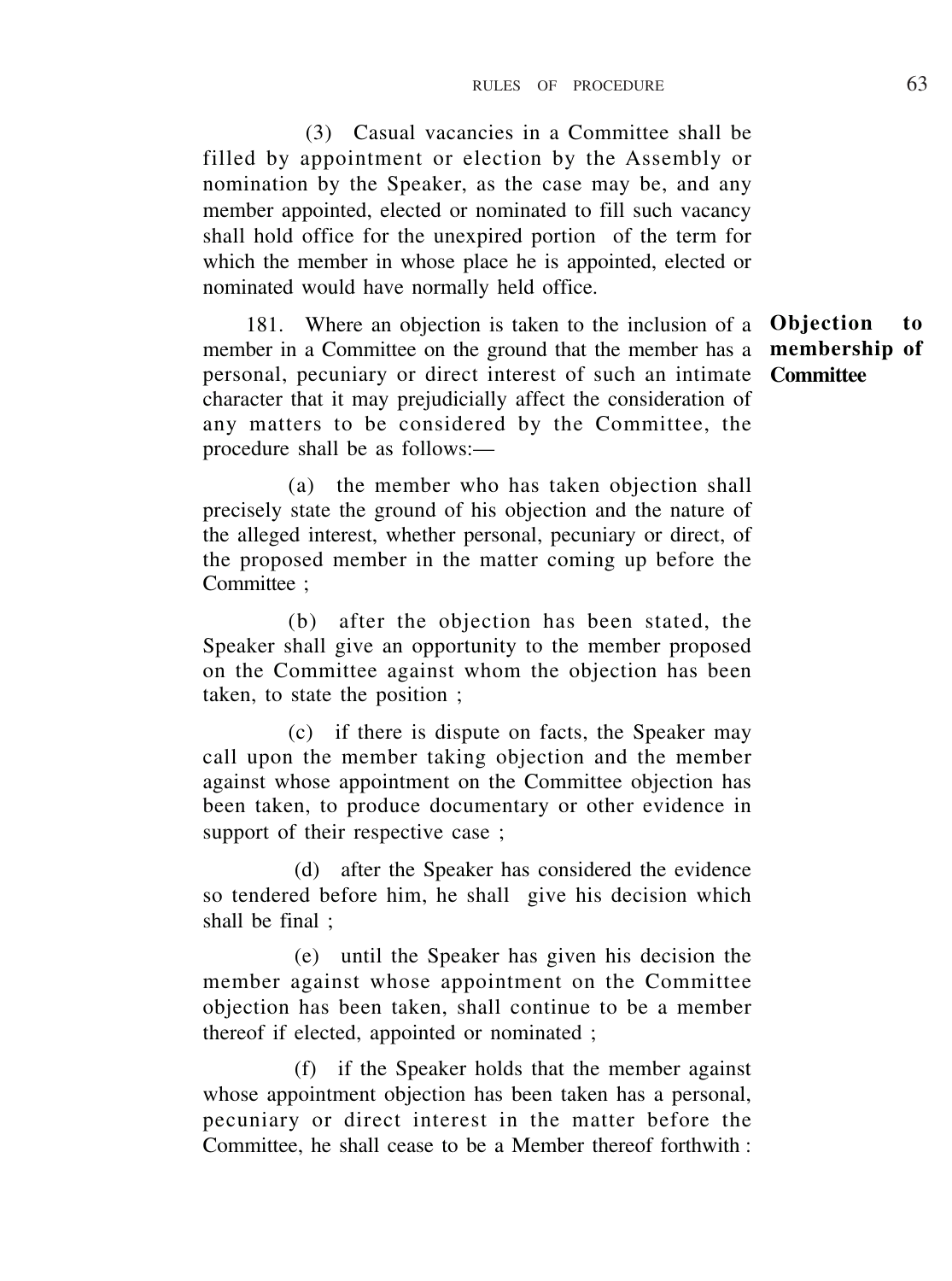Provided that the proceedings of the sittings of the Committee at which such member was present shall not in any way be affected by the decision of the Speaker.

*Explanation*:*—*For the purpose of this rule the interest of the member should be direct, personal or pecuniary and separately belong to the person whose inclusion in the Committee is objected to and not in common with the public in general or with any class or section thereof or on a matter of State Policy.

|                                                               | 01 Julie 1 Olie y.                                                                                                                                                                                                                                                   |  |  |  |  |
|---------------------------------------------------------------|----------------------------------------------------------------------------------------------------------------------------------------------------------------------------------------------------------------------------------------------------------------------|--|--|--|--|
| Term of Office<br>of Committee<br>nominated by<br>the Speaker | 182. A Committee nominated by the Speaker shall,<br>unless otherwise specified in the rules contained in this<br>Chapter, hold office for the period specified by him or until a<br>new Committee is nominated.                                                      |  |  |  |  |
| <b>Resignation</b><br>from Committee                          | 183. A Member may resign his seat from a Committee<br>by writing under his hand addressed to the Speaker.                                                                                                                                                            |  |  |  |  |
| Chairman<br>of<br>Committee                                   | 184. (1) The Chairman of a Committee shall be<br>appointed by the Speaker from amongst the members of the<br>Committee:                                                                                                                                              |  |  |  |  |
|                                                               | Provided that if the Deputy Speaker is a member of the<br>Committee, he shall be appointed Chairman of the Committee.                                                                                                                                                |  |  |  |  |
|                                                               | (2) If the Chairman is for any reason unable to<br>act, the Speaker may appoint another Chairman in his place.                                                                                                                                                       |  |  |  |  |
|                                                               | (3) If the Chairman is absent from any sitting, the<br>Committee shall choose another member to act as Chairman<br>for that sitting.                                                                                                                                 |  |  |  |  |
| Ouorum                                                        | 185. (1) Unless otherwise fixed, the quorum to<br>constitute a sitting of a Committee shall be, as near as may<br>be, one-third of the total number of members of the<br>Committee <sup>1</sup> [including those who participate through video<br>conferencing].     |  |  |  |  |
|                                                               | (2) If at any time fixed for any sitting of a<br>Committee or if at any time during any such sitting, there is<br>no quorum, the Chairman of the Committee shall either<br>suspend the sitting until there is a quorum or adjourn the<br>sitting to some future day. |  |  |  |  |
|                                                               | (3) When the Committee has been adjourned in<br>pursuance of sub-rule (2) on two successive dates fixed for<br>sittings of the Committee, the Chairman shall report the fact<br>to the Assembly:                                                                     |  |  |  |  |

<sup>1.</sup>Ins. as per Sl.No.16 of Amendments in Bulletin Part II No.967 dt. 8-2-2021.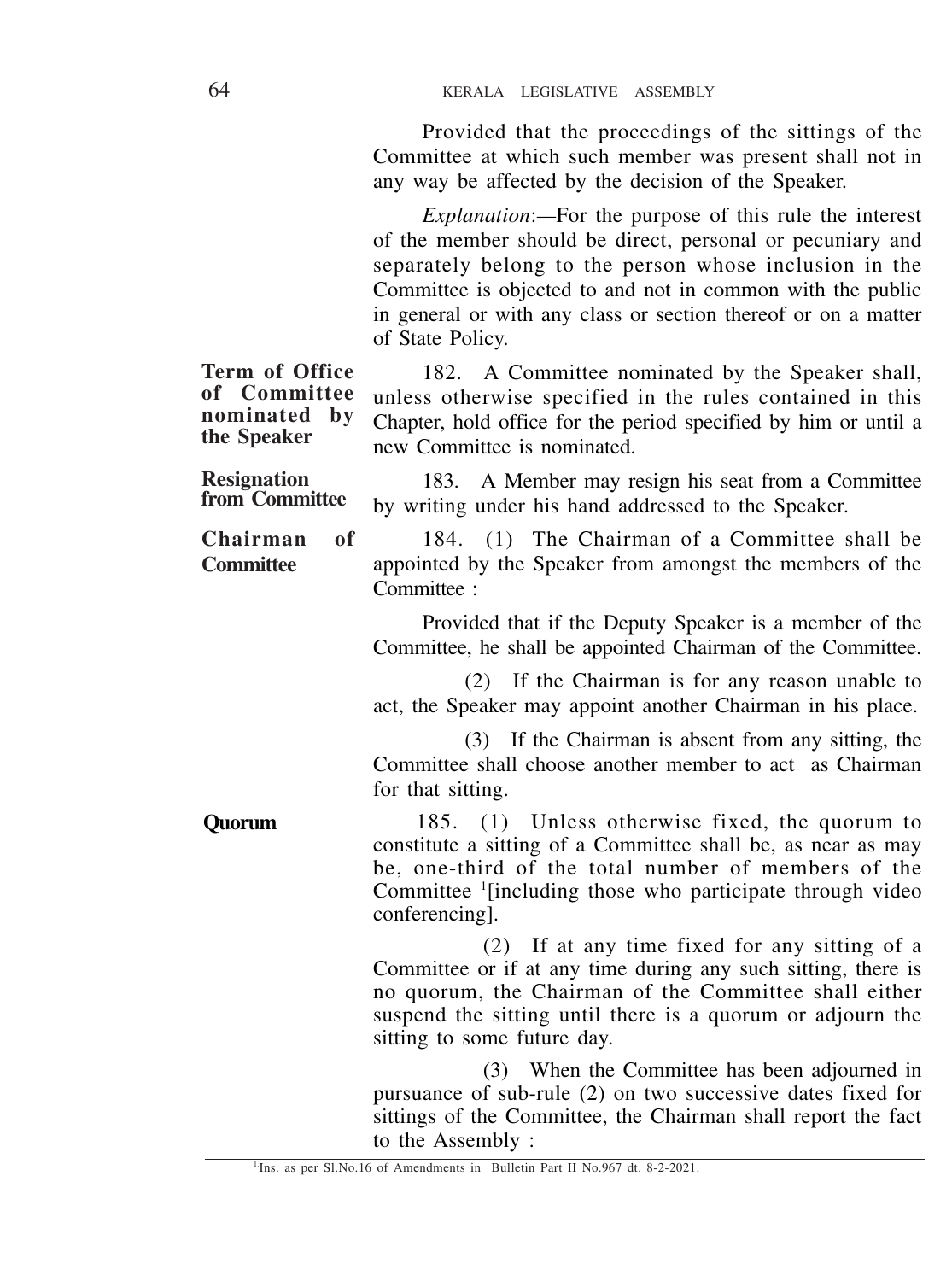Provided that where the Committee has been appointed by the Speaker, the Chairman shall report the fact of such adjournment to the Speaker.

186. If a member is absent from two or more

consecutive sittings of a Committee without the permission of the Chairman, a motion may be moved in the Assembly for the discharge of such member from the Committee : Provided that where the members of the Committee are nominated by the Speaker such member may be discharged by the Speaker. 187. All questions at any sitting of a Committee shall be determined by a majority of votes of the members present and voting. 188. In the case of an equality of votes on any matter, the Chairman, or the person acting as such, shall have a second or casting vote. 189. (1) A Committee may, subject to the approval of the Speaker, appoint one or more Sub-Committees, each having the powers of the undivided Committee, to examine any matters that may be referred to them, and the reports of such Sub-Committees shall be deemed to be the reports of the whole Committee if they are approved at a sitting of the whole Committee. (2) The order of reference to a Sub-Committee **Discharge of members absent from sitting of Committee Voting in Committee Casting vote of Chairman Power to appoint sub-Committees**

shall clearly state the point or points for investigation. The report of the Sub-Committee shall be considered by the whole Committee.

190. The sittings of a Committee shall be held on such days and at such hours as the Chairman of the Committee may fix. **Date and time of sittings of Committee**

**private**

191. The sitting of a Committee shall be held in private. **Sittings of a Committee in**

192. The sittings of a Committee shall be held within **Venue of** the precincts of the Legislature Secretariat Buildings and if it becomes necessary to change the place of sitting outside the Legislature Secretariat Buildings, the matter shall be referred to the Speaker whose decision shall be final: **sittings**

1 [Provided that the venue of the sitting of a Committee held through video conferencing facility of the Kerala Legislative Assembly is deemed to have been held within the precincts of Legislature Secretariat.]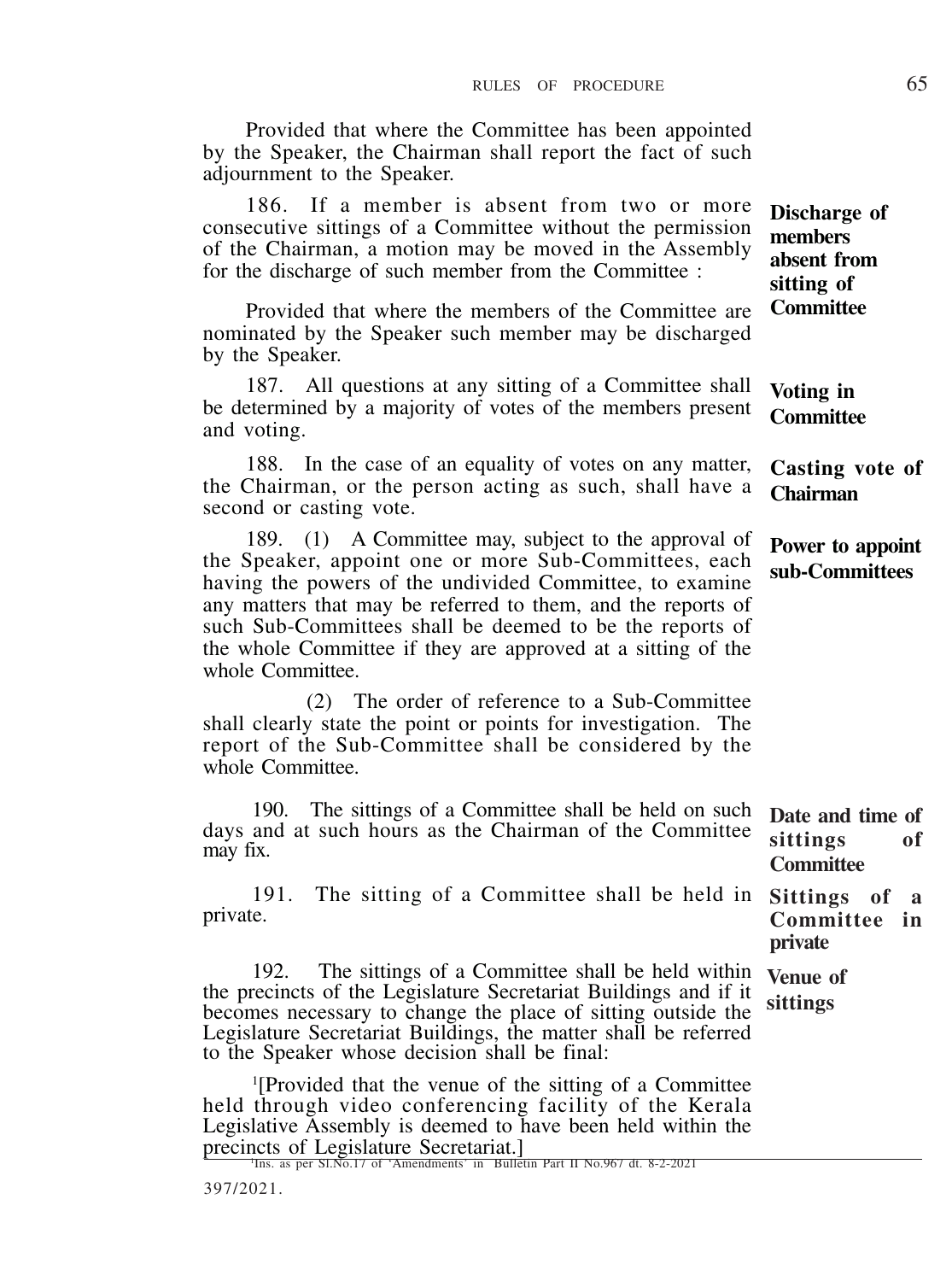66 KERALA LEGISLATIVE ASSEMBLY

| All strangers to<br>withdraw when<br>Committee<br>deliberates | 193. All persons other than members of the Committee<br>and officers whose services are required by the Committee<br>shall withdraw whenever the Committee is deliberating.                                                                                                                               |
|---------------------------------------------------------------|-----------------------------------------------------------------------------------------------------------------------------------------------------------------------------------------------------------------------------------------------------------------------------------------------------------|
| Power to take<br>evidence or call<br>for documents            | (1) A witness may be summoned by an order<br>194.<br>signed by the Secretary and shall also produce such<br>documents as are required for the use of a Committee. <sup>1</sup> [In<br>exceptional circumstances, if the Committee permits, a witness<br>can attend a meeting through video conferencing]. |
|                                                               | (2) It shall be in the discretion of the<br>Committee to treat any evidence tendered before it as secret<br>or confidential.                                                                                                                                                                              |
|                                                               | (3) No document submitted to the Committee<br>shall be withdrawn or altered without the knowledge and<br>approval of the Committee.                                                                                                                                                                       |
| Power to send<br>for persons,<br>papers and<br>records        | 195. A Committee shall have power to send for<br>persons, papers and records :                                                                                                                                                                                                                            |
|                                                               | Provided that if any question arises whether the<br>evidence of a person or the production of a document is<br>relevant for the purposes of the Committee, the question<br>shall be referred to the Speaker whose decision shall be final:                                                                |
|                                                               | Provided further that Government may decline to<br>produce a document on the ground that its disclosure would<br>be prejudicial to the safety or interest of the State.                                                                                                                                   |
| Counsel for a<br>witness                                      | 196. A Committee may, under the direction of the<br>Speaker, permit a witness to be heard by a counsel appointed<br>by him and approved by the Committee.                                                                                                                                                 |
| Evidence<br>on<br>Oath                                        | (1) A Committee may administer oath or<br>197.<br>affirmation to a witness examined before it.                                                                                                                                                                                                            |
|                                                               | The form of the oath or affirmation shall<br>(2)<br>be as follows:—                                                                                                                                                                                                                                       |
|                                                               | 'I, A, B, do swear in the name of God/solemnly affirm<br>that the evidence which I shall give in this case shall be<br>true, that I will conceal nothing and that no part of my<br>evidence shall be false.'                                                                                              |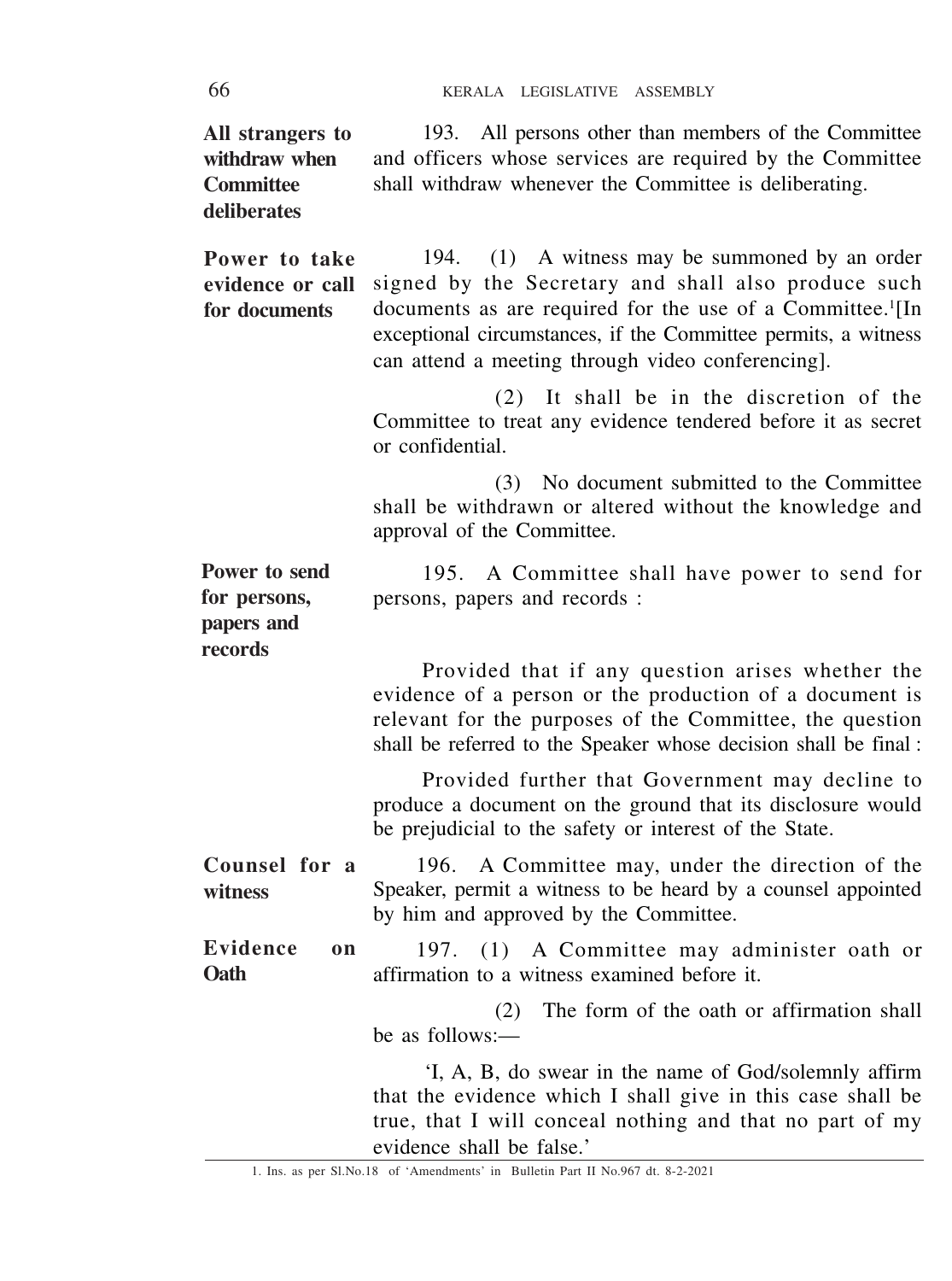198. The examination of witnesses before a Committee shall be conducted as follows :

(i) The Committee shall, before a witness is called for examination, decide the mode of procedure and the nature of questions that may be asked of the witness.

(ii) The Chairman of the Committee may first ask the witness such question or questions as he may consider necessary with reference to the subject matter under consideration or any subject connected therewith according to the mode of procedure mentioned in clause (i) of this rule.

(iii) The Chairman may call other members of the Committee one by one to ask any other questions.

(iv) A witness may be asked to place before the Committee any other relevant points that have not been covered and which a witness thinks are essential to be placed before the Committee.

(v) A verbatim record of proceedings of the Committee shall, when a witness is summoned to give evidence, be kept.

(vi) The evidence tendered before the Committee may be made available to all members of the Committee.

199. A record of minutes of the meetings of a Committee approved by the Chairman, shall be maintained and circulated to members of the Committee.

200. (1) A Committee may direct that the whole or part of the evidence or a summary thereof may be laid on the Table.

(2) The evidence given before a Committee shall not be published by any member of the Committee or by any other person until it has been laid on the Table :

Provided that the Speaker may, in his discretion, direct that such evidence be confidentially made available to members before it is formally laid on the Table.

**Record of decisions**

**Evidence, report and proceedings treated as confidential**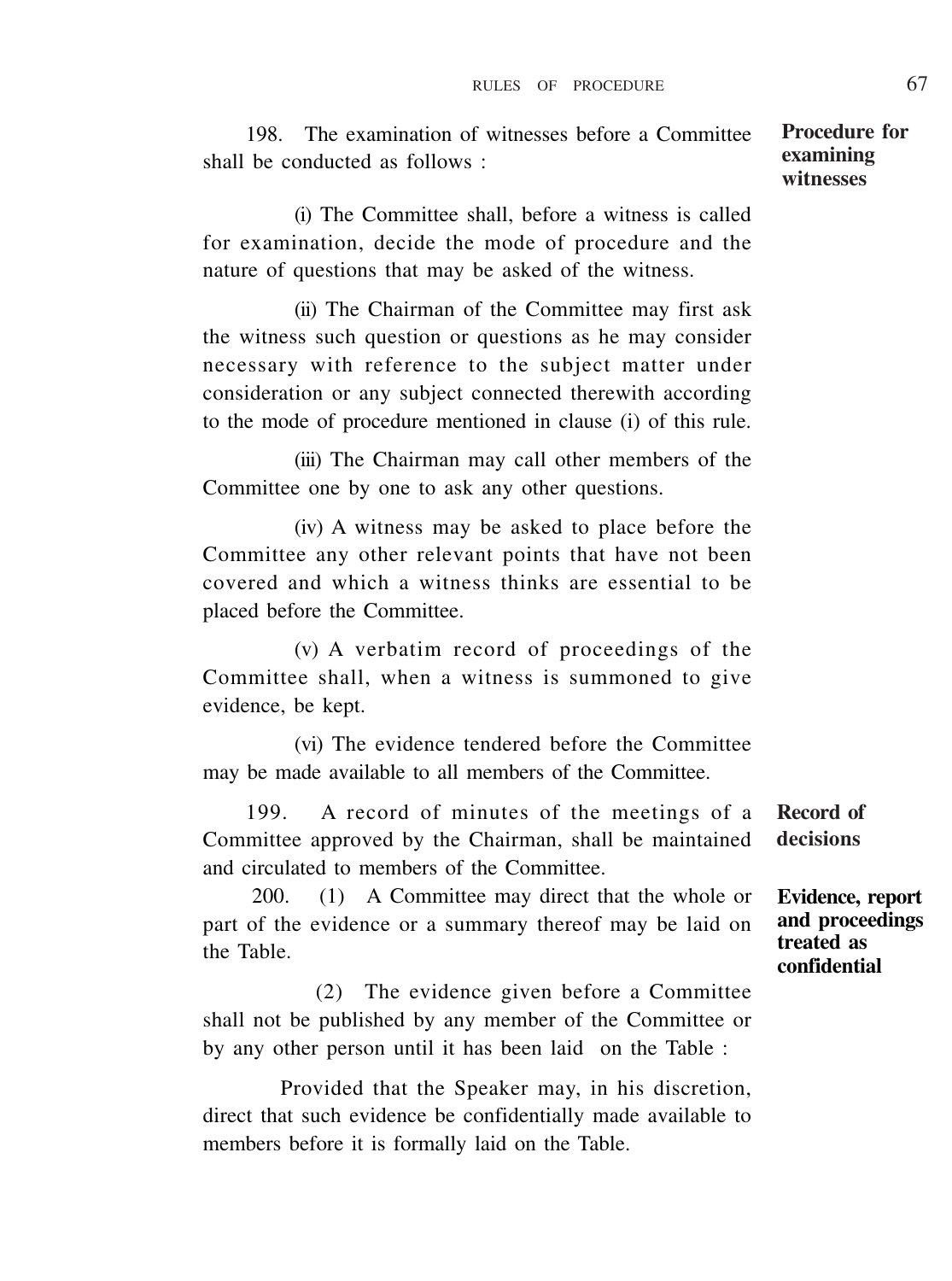| Special reports                                                                                     | 201. A Committee, if it thinks fit, may make a special<br>report on any matter that arises or comes to light in the<br>course of its work which it may consider necessary to bring<br>the notice of the Speaker or the Assembly,<br>to<br>notwithstanding that such matter is not directly connected<br>with, or does not fall within or is not incidental to, its terms<br>of reference.                                                                                                         |
|-----------------------------------------------------------------------------------------------------|---------------------------------------------------------------------------------------------------------------------------------------------------------------------------------------------------------------------------------------------------------------------------------------------------------------------------------------------------------------------------------------------------------------------------------------------------------------------------------------------------|
| Report of                                                                                           | 202.<br>(1) Reports may be either preliminary or final.                                                                                                                                                                                                                                                                                                                                                                                                                                           |
| <b>Committee</b>                                                                                    | (2) The report of the Committee shall be<br>signed by the Chairman on behalf of the Committee :<br>Provided that in case the Chairman is absent or is not<br>readily available, the Committee shall choose another<br>member to sign the report on behalf of the Committee.                                                                                                                                                                                                                       |
| Availability of<br>report to<br>Government<br>before presen-<br>tation                              | 203. A Committee may, if it thinks fit, make available<br>to Government any completed part of its report before<br>presentation to the Assembly. Such reports shall be treated<br>as confidential until presented to the Assembly.                                                                                                                                                                                                                                                                |
| <b>Presentation of</b><br>report                                                                    | (1) The report of a Committee shall be<br>204.<br>presented to the Assembly by the Chairman or in his<br>absence by any member of the Committee.                                                                                                                                                                                                                                                                                                                                                  |
|                                                                                                     | In presenting the report, the Chairman or,<br>(2)<br>in his absence, the member presenting the report shall, if he<br>makes any remarks, confine himself to a brief statement of<br>fact, but there shall be no debate on that statement at this<br>stage.                                                                                                                                                                                                                                        |
| Printing,<br>publication or<br>circulation of<br>report prior to<br>its presentation<br>to Assembly | The Speaker may, on a request being made to<br>205.<br>him and when the Assembly is not in session, order the<br>printing, publication or circulation of a report of a<br>Committee although it has not been presented to the<br>Assembly. In that case the report shall be presented to the<br>Assembly during the next session at the first convenient<br>opportunity.                                                                                                                          |
| Furnishing of<br>reply to the<br>recommendations<br>contained in<br>the report                      | <sup>1</sup> [205 A. The recommendations contained in the report<br>of a Committee other than Subject Committees shall be<br>examined by the Government and statement of action taken<br>on such recommendations shall be furnished by the<br>Government within the time limit specified in the report. In<br>cases where no time limit is specified in the report, the<br>action taken statement shall be furnished within 2 months<br>from the date of receipt of the report by the Government. |

<sup>1</sup> Ins. as per para 23 of Bulletin Part II No. 651 dated 31-3-2010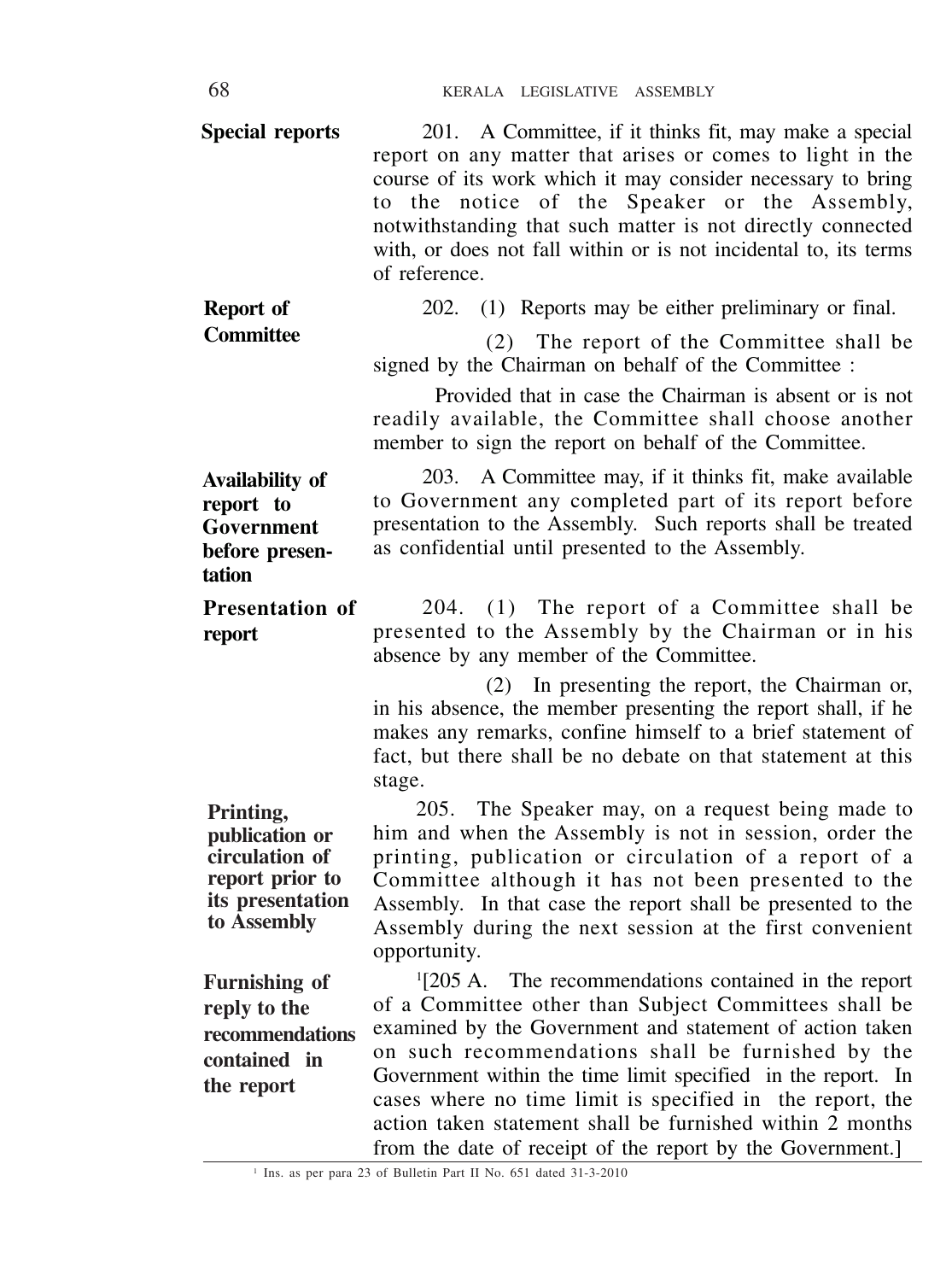1 [205 B. (1) The Speaker may allot an hour on one day **Discussion on a** in a week for raising discussion on a matter of sufficient **matter contained** public importance which has been the subject of report of a **in the report** Committee.

(2) A member wishing to raise discussion on such a matter shall give notice in writing to the Secretary three clear days before the day in which the matter is desired to be raised.

(3) The Speaker shall decide whether the matter is of sufficient public importance to be put down for discussion.

(4) There shall be no formal motion before the Assembly nor voting.

(5) If the member who has given notice is absent any other member authorised by him in writing in his behalf may, with the permission of the Speaker, initiate the discussion.]

206. A Committee shall have power to pass resolution on matters of procedure relating to that Committee for the consideration of the Speaker, who may make such variations in procedure as he may consider necessary. **Power to make suggestions on procedure**

207. A Committee may, with the approval of the Speaker make detailed rules of procedure to supplement the provisions contained in the rules in this Chapter. **Power of Committee to make detailed rules**

208. (1) The Speaker may, from time to time, issue such direction to the Chairman of a Committee as he may consider necessary for regulating its procedure and the organisation of its work. **Power of Speaker to give directions**

(2) If any doubt arises on any point of procedure or otherwise, the Chairman may if he thinks fit, refer the point to the Speaker whose decision shall be final.

209. Any business pending before a Committee shall not lapse by reason only of the prorogation of the Assembly and the Committee shall continue to function notwithstanding such prorogation. **Business before Committee not to lapse on prorogation of Assembly**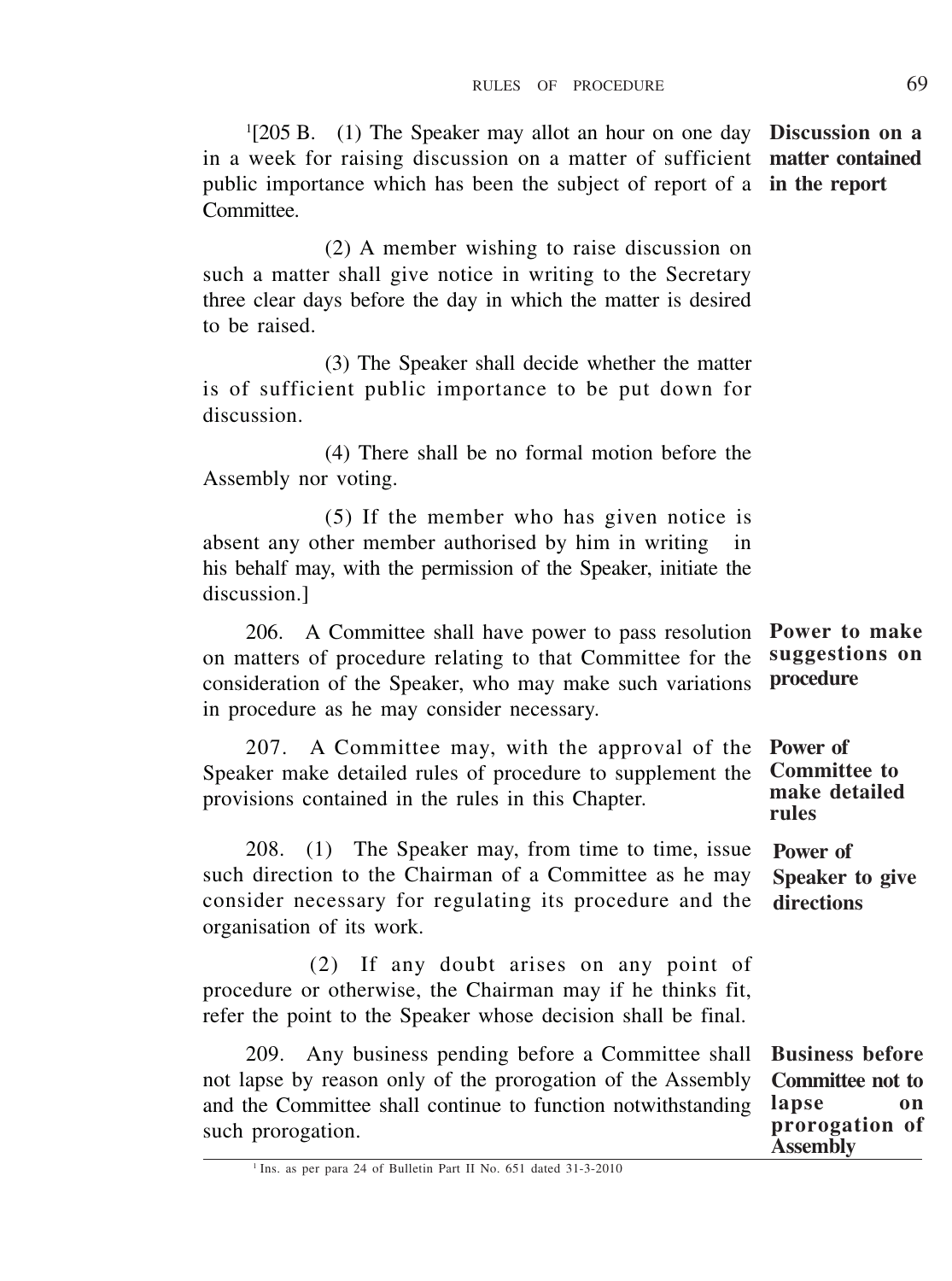| <b>Unfinished work</b><br>of Committee                                           | 210. A Committee which is unable to complete its work<br>before the expiration of its term or before the dissolution of<br>the Assembly may report to the Assembly that the Committee<br>has not been able to complete its work. Any preliminary<br>report, memorandum or note that the Committee may have<br>prepared or any evidence that the Committee may have taken<br>shall be made available to the new Committee. |  |  |  |  |  |
|----------------------------------------------------------------------------------|---------------------------------------------------------------------------------------------------------------------------------------------------------------------------------------------------------------------------------------------------------------------------------------------------------------------------------------------------------------------------------------------------------------------------|--|--|--|--|--|
| Applicability of<br>general rules<br>to Committees                               | 211. Except for matters for which special provision is<br>made in the rules relating to any particular Committee, the<br>general rules in this Chapter shall apply to all Committees;<br>and if and so far as any provision in the special rules relating<br>to a Committee is inconsistent with the general rules,<br>the former rules shall prevail.                                                                    |  |  |  |  |  |
|                                                                                  | (b)<br>CONSTITUTION AND FUNCTIONS OF THE COMMITTEES                                                                                                                                                                                                                                                                                                                                                                       |  |  |  |  |  |
|                                                                                  | (i) Business Advisory Committee :                                                                                                                                                                                                                                                                                                                                                                                         |  |  |  |  |  |
| <b>Constitution of</b><br><b>Business</b><br><b>Advisory</b><br><b>Committee</b> | At the commencement of the Assembly or from<br>212.<br>time to time, as the case may be, the Speaker may nominate<br>a Committee called the Business Advisory Committee<br>consisting of not more than nine members including the<br>Speaker who shall be Chairman of the Committee.                                                                                                                                      |  |  |  |  |  |
| <b>Functions</b>                                                                 | 213. (1) It shall be the function of the Committee to<br>recommend the time that should be allocated for the<br>discussion of the stage or stages of such Government Bills<br>and other business as the Speaker in consultation with the<br>Leader of the House, may direct for being referred to the<br>Committee.                                                                                                       |  |  |  |  |  |
|                                                                                  | The Committee shall have the power to<br>(2)<br>indicate in the proposed time-table the different hours at<br>which the various stages of the Bill or other business shall<br>be completed.                                                                                                                                                                                                                               |  |  |  |  |  |
|                                                                                  | The Committee shall have such other<br>(3)<br>functions as may be assigned to it by the Speaker from time<br>to time.                                                                                                                                                                                                                                                                                                     |  |  |  |  |  |
|                                                                                  | Explanation:-The expression "other business" referred<br>to in this rule means business other than Private Member's<br>Bills and Resolutions under rule 220.                                                                                                                                                                                                                                                              |  |  |  |  |  |
| Report of<br><b>Committee</b>                                                    | The recommendations of the Committee shall be<br>214.<br>presented to the House in the form of a report.                                                                                                                                                                                                                                                                                                                  |  |  |  |  |  |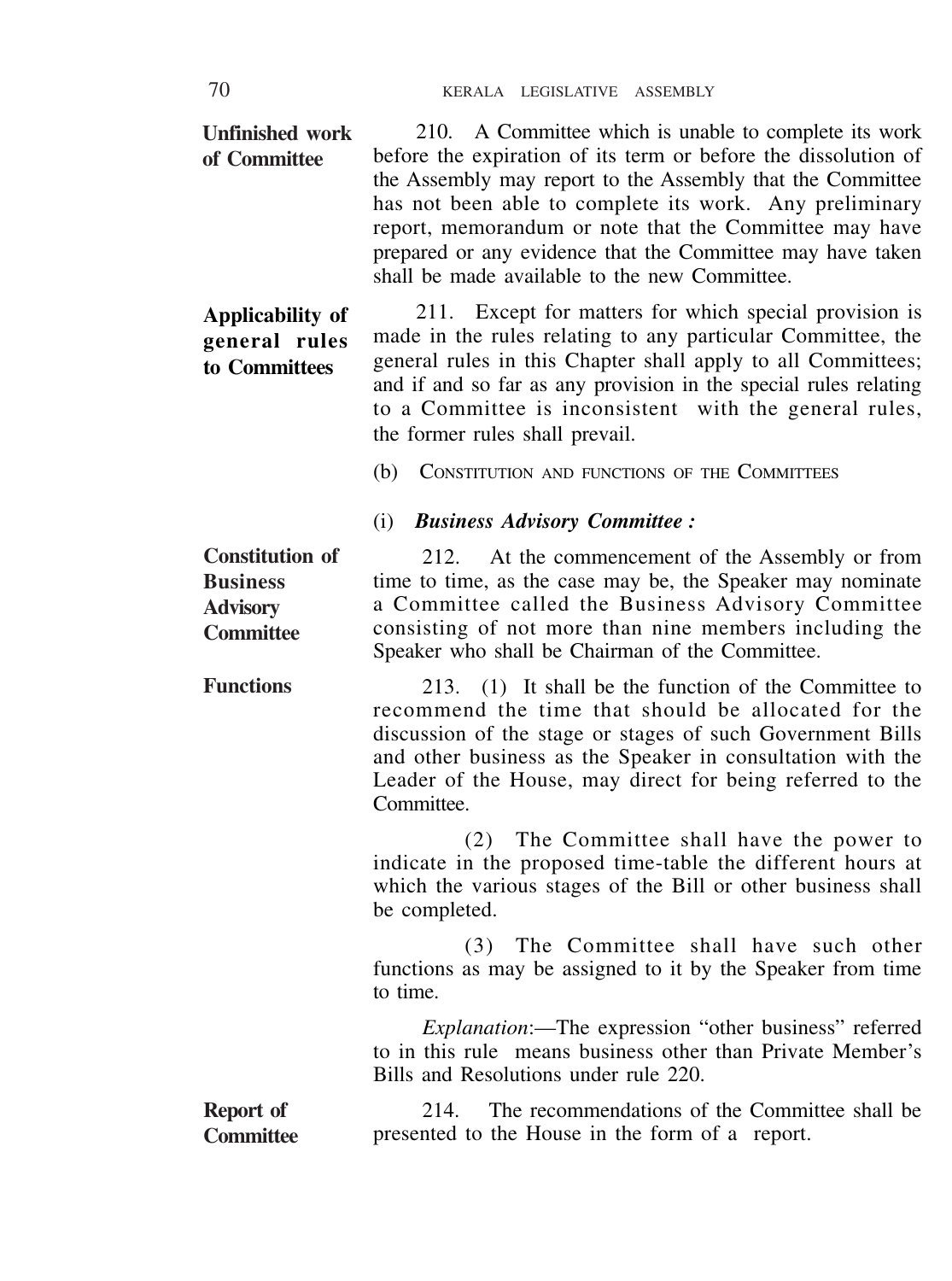215. At any time after the report has been presented to the House, a motion may be moved that the House agrees or agrees with amendments or disagrees with the report : **Report**

Provided that an amendment may be moved that the report be referred back to the Committee either without limitation or with reference to any particular matter :

Provided further that not more than half an hour shall be allotted for the discussion of the motion and no member shall speak for more than five minutes on such motion.

216. The allocation of time in respect of Bills and other business as approved by the House shall take effect as if it were an order of the House and shall be notified in the Bulletin. **Notification of Allocation of Time Order**

217. At the appointed hour, in accordance with Allocation of Time Order for the completion of a particular stage of a Bill, the Speaker shall forthwith put every question necessary to dispose of all the outstanding matters in connection with that stage of the Bill.

218. No variation in the Allocation of Time Order shall be made except on a motion made with the consent of the Speaker and accepted by the House :

Provided that the Speaker may, after taking the sense of the House, increase the time, without any motion being moved.

(ii) *Committee on Private Members' Bills and Resolutions* **:**

219. (1) There shall be a Committee on Private Members' Bills and Resolutions consisting of not more than seven members.

**Members' Bills and Resolutions**

(2) The Committee shall be nominated by the Speaker at the commencement of the Assembly or from time to time, as the case may be.

**Consideration of**

**Disposal of outstanding matters at the appointed hour**

**Variation in the Allocation of Time Order**

**Constitution of Committee on Private**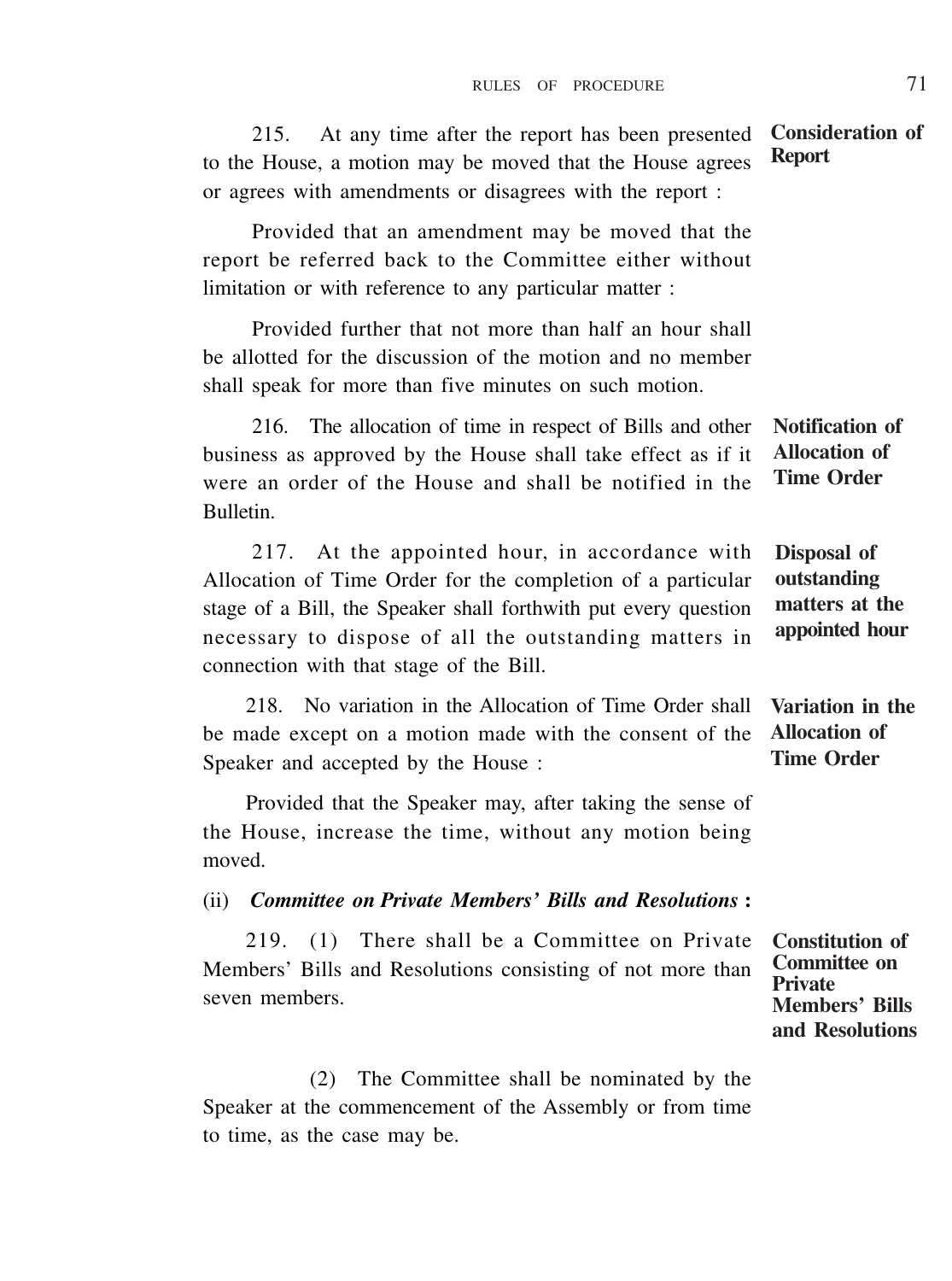**Functions**

220. (1) The functions of the Committee shall be,—

(a) to examine all Private Members' Bills after they are introduced and before they are taken up for consideration in the Assembly and to classify them according to their nature, urgency and importance ;

(b) to recommend the time that should be allocated for the discussion of the stage or stages of each Private Members' Bill and also to indicate in the time-table so drawn up the different hours at which the various stages of the Bill in a day shall be completed ;

(c) to examine every Private Members' Bill which is opposed in the Assembly on the ground that the Bill initiates legislation outside the legislative competence of the Assembly, and the Speaker considers such objection *prima facie* tenable ;

(d) to recommend time limit for the discussion of Private Members' Resolutions and other ancillary matters ;

(e) to examine and report to the Assembly whether—

(i) the resolutions passed by the Assembly from time to time have been implemented and where implemented whether such implementation has taken place within the minimum time necessary for the purpose ; and

(ii) the assurances, promises, undertakings etc., given by Ministers, from time to time, on the floor of the Assembly relating to Private Members' Bills or Private Members' Resolutions have been implemented and where implemented such implementation has taken place within the minimum time necessary for the purpose.

(2) The Committee shall perform such other functions in respect of Private Members' Bills and Resolutions as may be assigned to it by the Speaker from time to time.

(3) The mover of the non-official Bill or Resolution may be allowed to take part in the discussions of the Committee relating to the Bill or Resolution of which he is the mover, but he shall not be considered to be a member of the Committee, nor shall he be allowed to vote if any voting becomes necessary.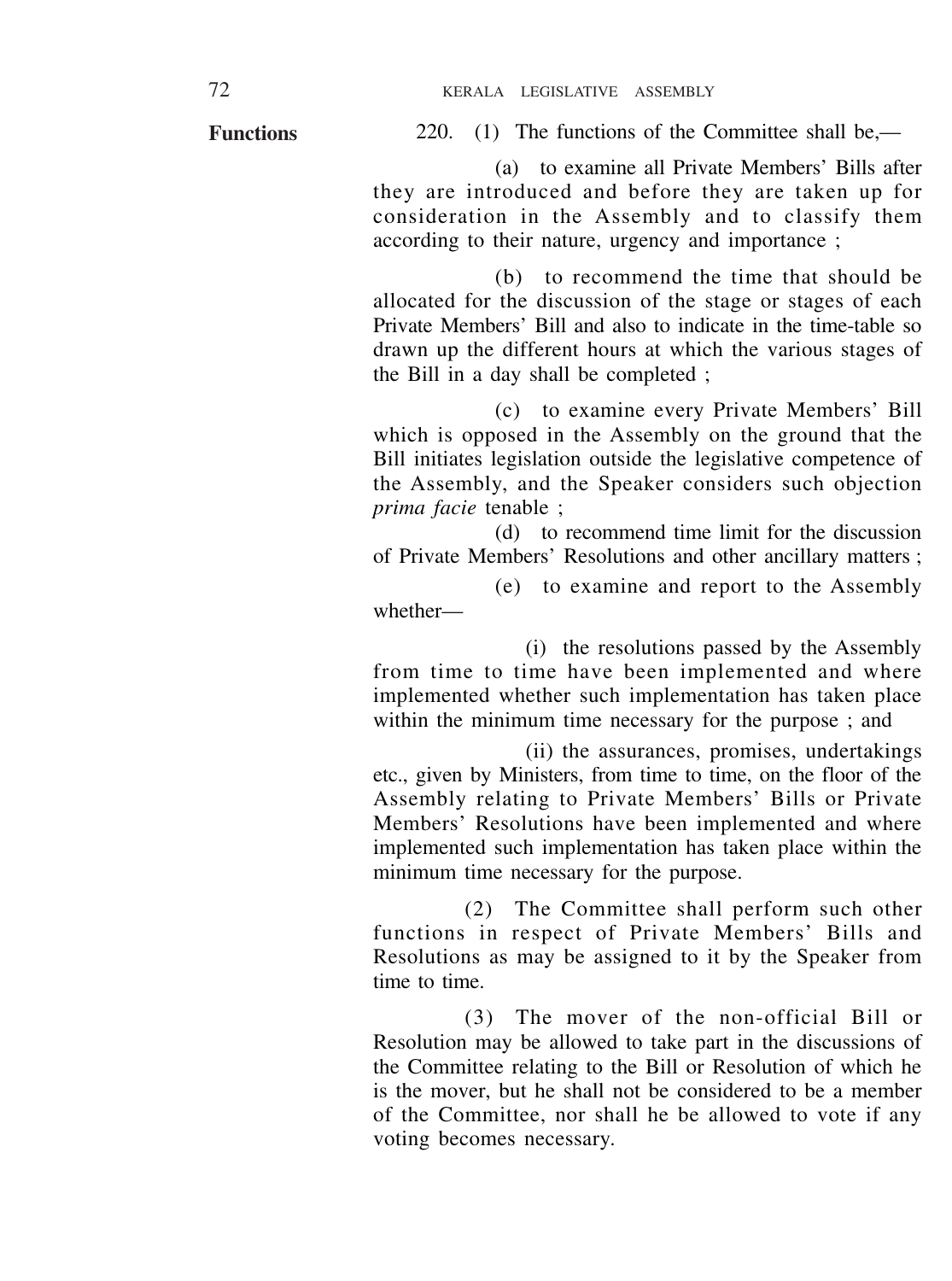221. At any time after a report on any matter **Motion moved in** mentioned in clauses (b), (c) and (d) of sub-rule (1) of rule **Assembly on the** 220 has been presented to the Assembly, a motion may be **Report** moved that the Assembly agrees or agrees with amendments or disagrees with the Report :

Provided that not more than half an hour shall be allotted for discussion of the motion and no member shall speak for more than five minutes on such motion :

Provided further that an amendment may be moved that the Report be referred back to the Committee without limitation or with reference to any particular matter.

222. At the appointed hour, in accordance with the allocation of time, the Speaker shall forthwith put every question necessary to dispose of all the outstanding matters in connection with the completion of a particular stage of the Bill.

#### **Disposal of outstanding matters at the appointed hour**

#### (iii) *Committee on Petitions* **:**

223. At the commencement of the Assembly, or from time to time as the case may be, the Speaker shall nominate a Committee on Petitions consisting of not more than nine members · **Constitution of Committee on Petitions**

Provided that a Minister shall not be nominated a member of the Committee, and that if a member, after his nomination to the Committee, is appointed as Minister, he shall cease to be a member of the Committee from the date of such appointment.

224. (1) The Committee shall examine every petition **Functions** referred to it, and if the petition complies with these rules, the Committee may direct that it be circulated. Where circulation of the petition has not been directed, the Speaker may at any time direct that the petition be circulated.

(2) Circulation of the petition shall be *in extenso* or in summary form as the Committee or the Speaker, as the case may be, may direct.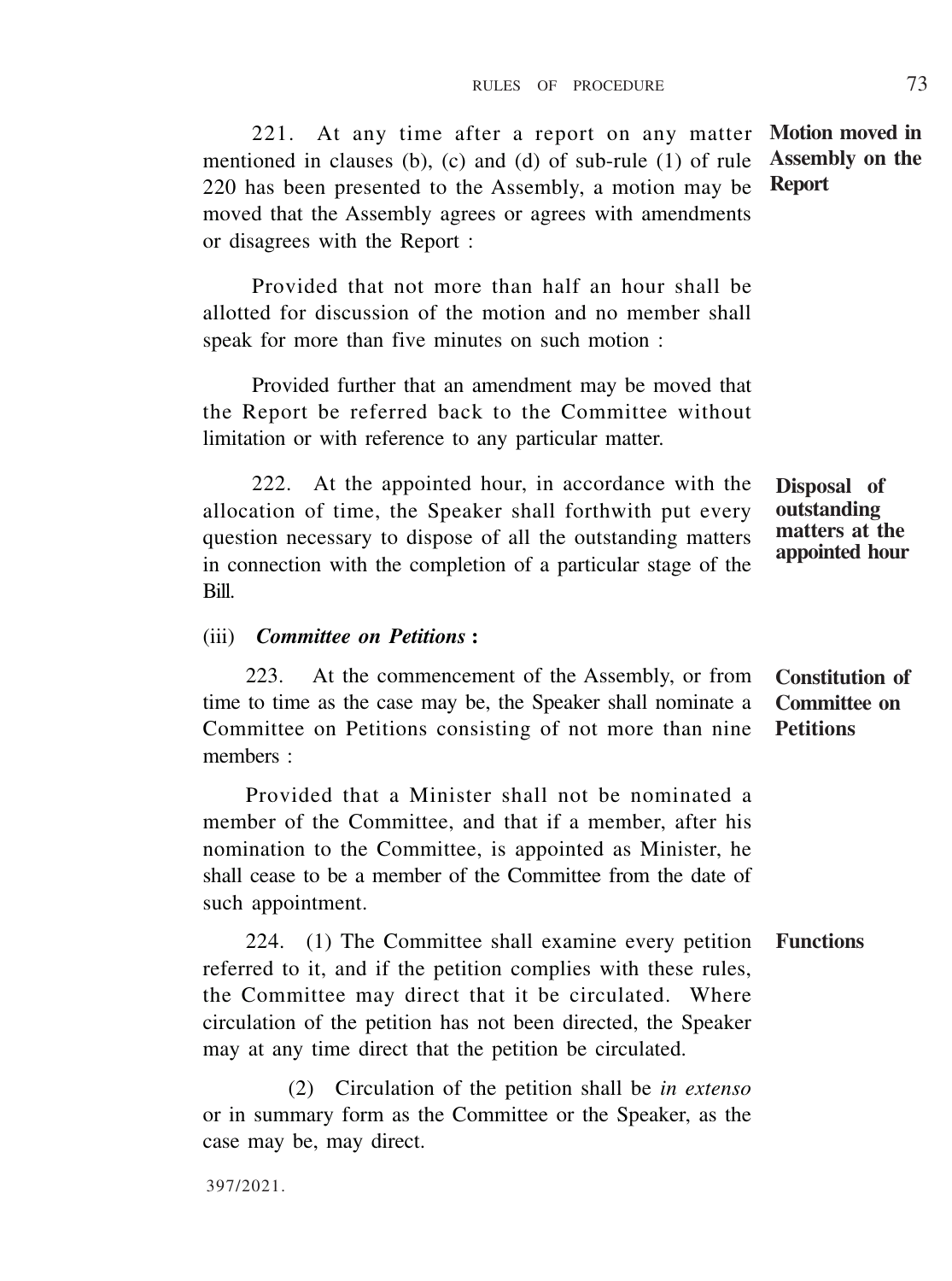(3) It shall also be the duty of the Committee to report to the Assembly on specific complaints made in the petition referred to it after taking such evidence as it deems fit and to suggest remedial measures either in a concrete form applicable to the case under review or to prevent such cases in future.

(4) The Committee may also consider representations, letters and <sup>1</sup> [electronic communications] from individuals and associations, which are not covered by the rules relating to petitions and give directions for their disposal :

Provided that representations which fall in the following categories shall not be considered by the Committee :

(i) anonymous letters or letters on which names and/or addresses of senders are not given or are illegible ;

(ii) endorsement copies of letters addressed to authorities other than the Speaker or the House unless there is a specific request on such a copy praying for redress of the grievance ;

(iii) representations ventilating the grievances of employees of State or Central Government ;

(iv) representations on matters which fall within the cognizance of a court of law having jurisdiction in any part of India or a court of enquiry or a statutory tribunal or authority or a quasi-judicial body or a commission; and

(v) representations of a frivolous nature or those not couched in respectful, decorous or temperate language.

# (iv) *Select Committee on Bills* **:**

225. The Members of a Select Committee on a Bill shall be appointed by the Assembly when a motion that the Bill be referred to a Select Committee is made. **Constitution of Select Committee**

226. Members who are not members of the Select Committee may be present during the deliberations of Committee, but shall not address the Committee nor sit in the body of the Committee : **Other members may be present at a sitting**

<sup>1</sup>Sub. as per Sl. No.19 of 'Amendments' in Bulletin Part II No. 967 dated 8-2-2021.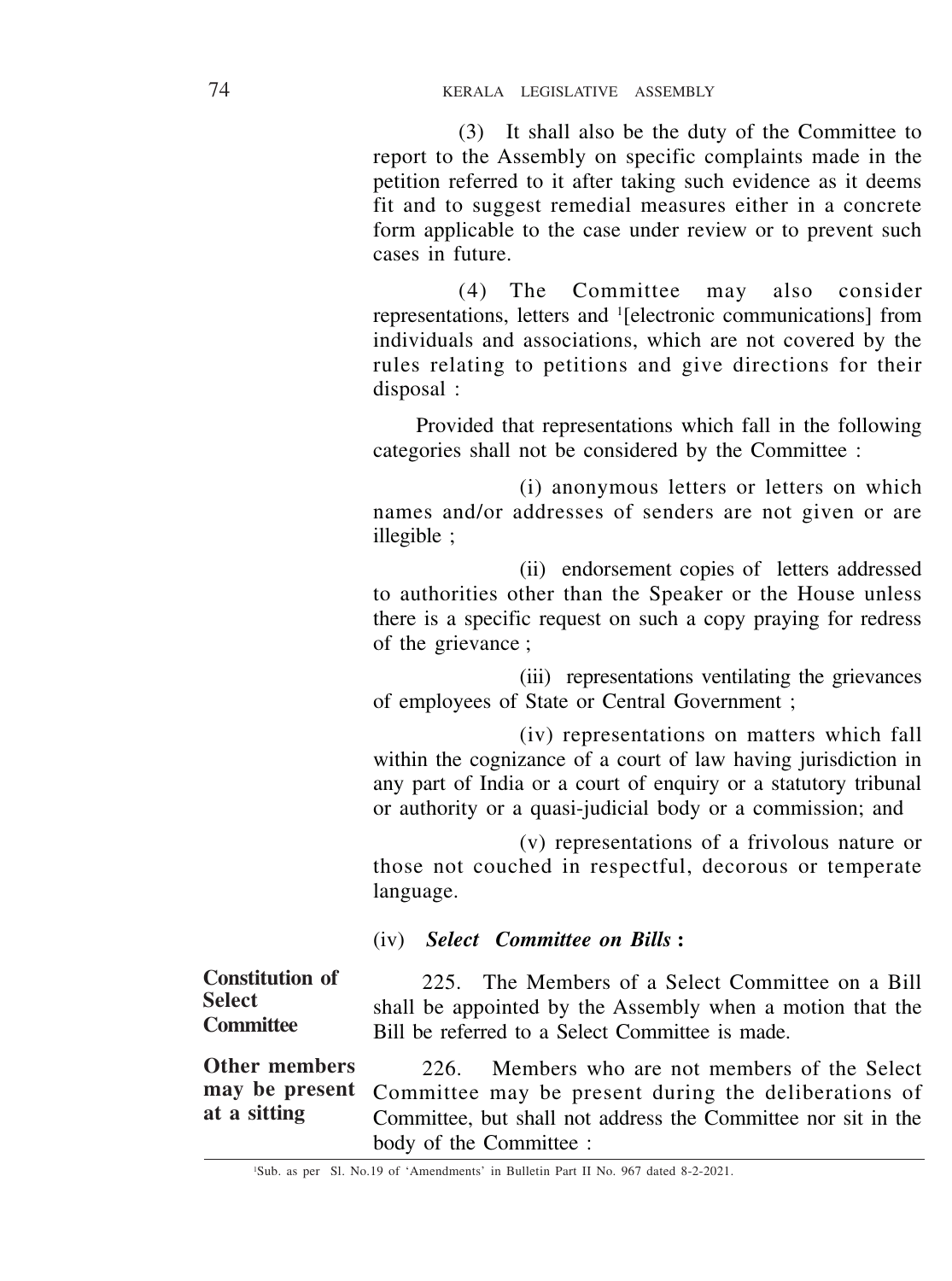Provided that a Minister may with the permission of the Chairman address the Committee of which he may not be a member.

227. (1) If a notice of a proposed amendment has not been given before the day on which the Bill is taken up by the Select Committee, any Member may object to the moving of the amendment and such objection shall prevail unless the Chairman allows the amendment to be moved.

(2) In other respects, the procedure in a Select Committee shall, as far as practicable, be the same as is followed in the Assembly during the consideration stage of a Bill, with such adaptations whether by way of modification, addition or omission as the Speaker may consider necessary or convenient.

228. When a Bill has been referred to a Select Committee, any notice given by a member of any amendment to a clause in the Bill, shall stand referred to the Committee provided that where notice of an amendment is received from a member who is not a member of the Select Committee such amendment shall not be taken up by the Committee unless moved by a member of the Committee.

229. A Select Committee may hear expert evidence and representatives of special interests affected by the measure before them.

230. (1) As soon as may be, after a Bill has been referred to a Select Committee, the Select Committee shall meet from time to time to consider the Bill and shall make a report thereon within the time fixed by the Assembly :

Provided that where the Assembly has not fixed any time for the presentation of the report by the Select Committee, the report shall be presented before the expiry of three months from the date on which the Assembly adopted the motion for the reference of the Bill to the Select Committee :

Provided further that the Assembly may at any time on a motion being made direct that the time for the presentation of the report by the Select Committee be extended to a date specified in the motion.

**Notice of amendments and general procedure**

**Notice of amendments by members other than members of Committee**

**Power of Committee to take evidence**

**Report of Committee**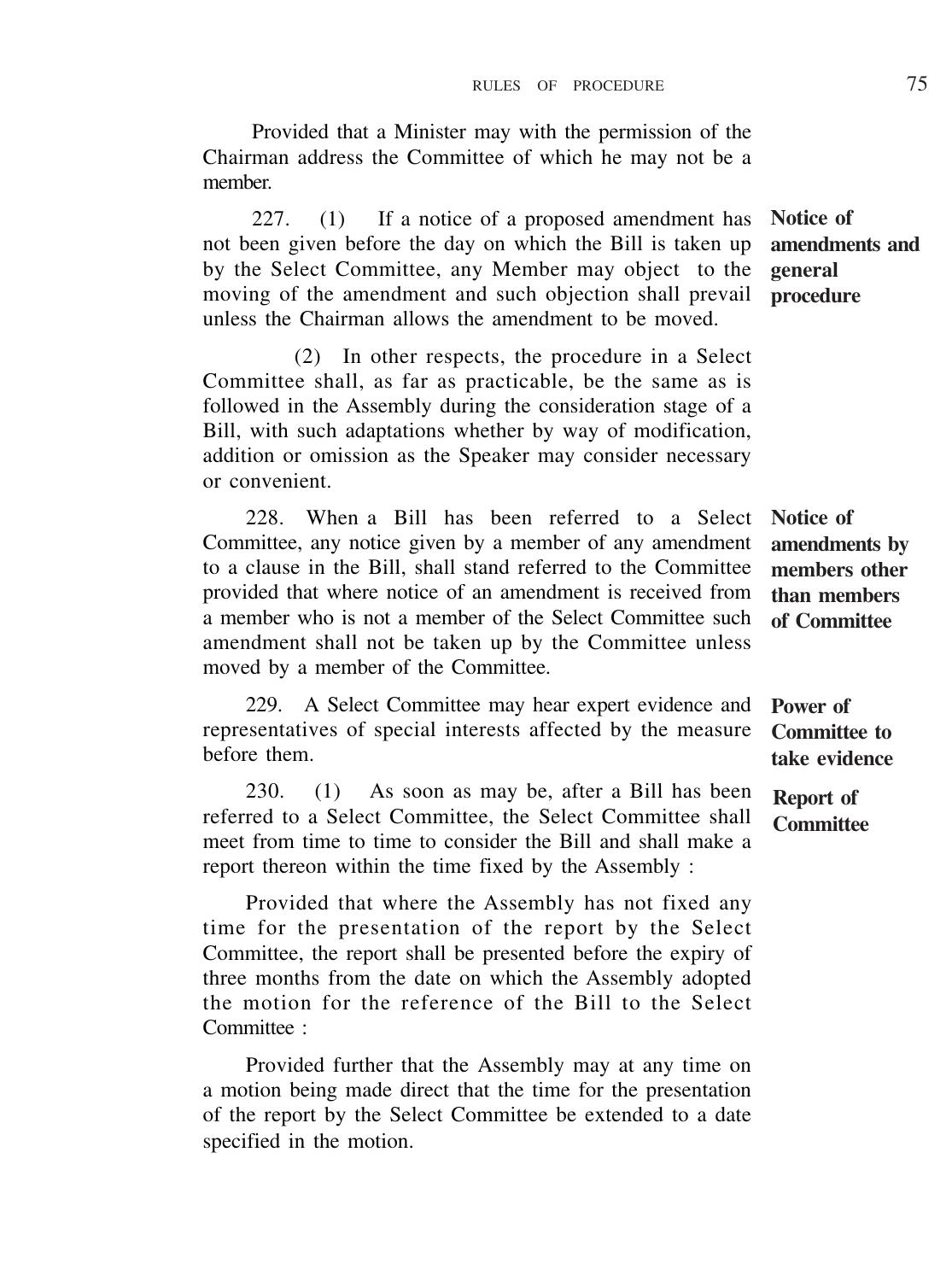(2) The Select Committee shall in their report state whether the publication of the Bill directed by these Rules has taken place and the date on which the publication has taken place.

(3) When a Bill has been altered, the Select Committee, may if they think fit, include in their report a recommendation to the member in charge of the Bill that his next motion should be a motion for circulation or where the Bill has already been circulated, for re-circulation.

(4) Any member of the Select Committee may report a minute of dissent on any matter or matters connected with the Bill or dealt with in the report.

(5) A minute of dissent shall be couched in temperate and decorous language and shall not refer to any discussion in the Select Committee nor cast aspersions on the Committee.

(6) If, in the opinion of the Speaker a minute of dissent contains words, phrases or expressions which are unparliamentary or otherwise inappropriate, he may order such words, phrases or expressions to be expunged from the minute of dissent.

231. (1) The Secretary shall cause every report of a Select Committee to be printed and a copy of the report shall be made available for the use of every member of the Assembly. The Report and the Bill as reported by the Select Committees shall be published in the Gazette. **Printing and Publication of reports**

> (2) If any Member is unacquainted with English the Secretary shall also, if requested, cause the report to be translated for his use into Malayalam or Tamil or Kannada.

#### (v) *Subject Committees* **:**

232. (1) There shall be '[fourteen] Subject Committees as enumerated in the Fifth Schedule. **Subject Committees**

> (2) Each Subject Committee shall deal with the Subjects shown against it in the Fifth Schedule and/or matters relating to them :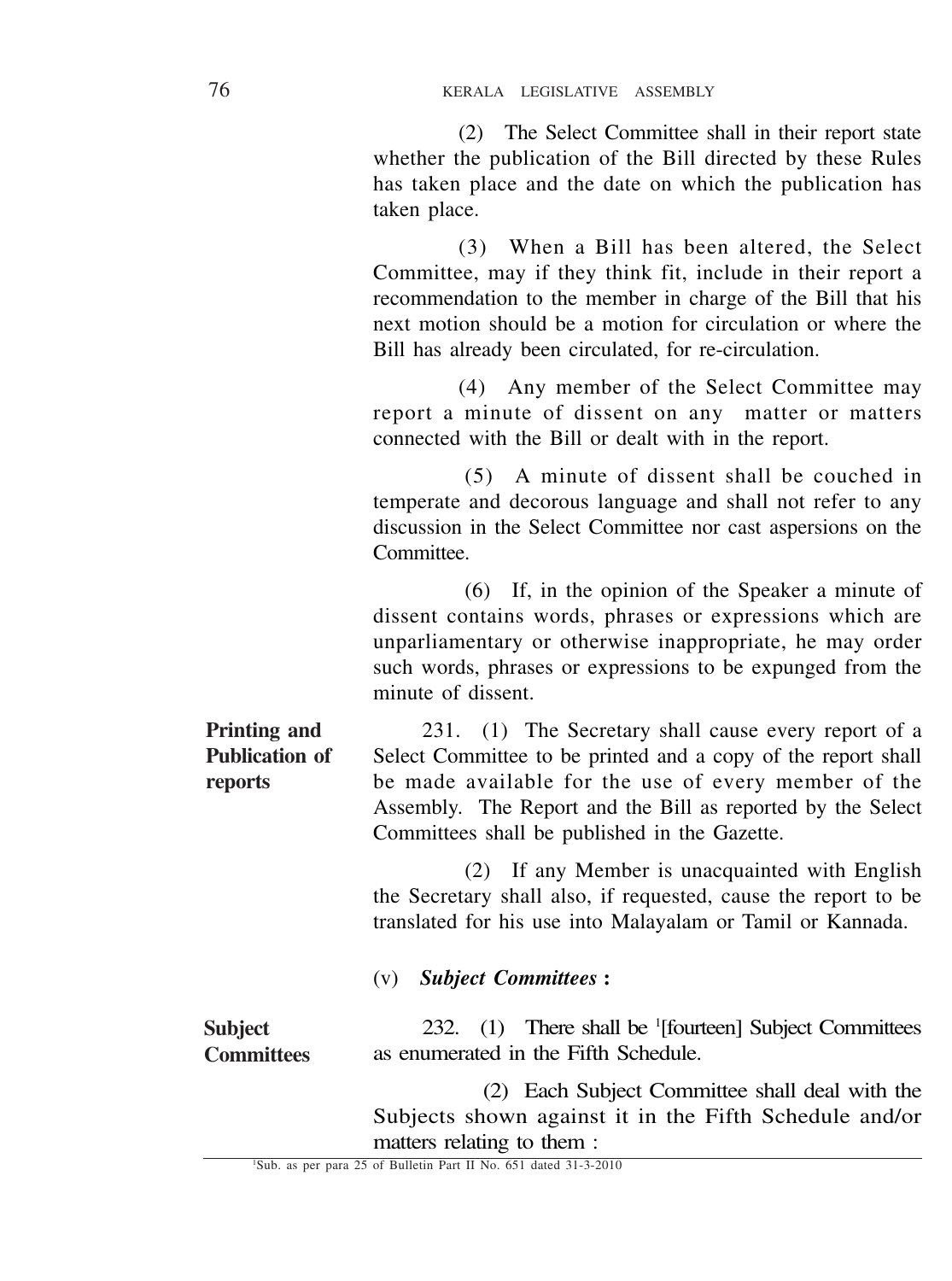Provided that the Speaker may in consultation with the Leader of the House modify or vary the allocation of subjects to the Subject Committees, from time to time.

233. (1) Each Subject Committee shall consist of not more than <sup>1</sup>[eleven] members and not less than <sup>2</sup>[seven] members who shall be nominated by the Speaker, as soon as may be, after the commencement of the Assembly or from time to time, as the case may be.

(2) No member shall be a member of more than one Subject Committee:

 Provided that a Minister shall be ex-officio member of every Committee in respect of which the subject/subjects allocated to such Committee may fall within his responsibility.

(3) The term of the Subject Committee shall be thirty months from the date of constitution of the Committee or until a new Committee is nominated.

|                                   |  |  |                                                               |  | 234. The Speaker may nominate one of the members of Chairman of the |
|-----------------------------------|--|--|---------------------------------------------------------------|--|---------------------------------------------------------------------|
| the Committee to be its Chairman. |  |  | <b>Subject Committee</b>                                      |  |                                                                     |
| $235.$ (1)                        |  |  | The functions of the Subject Committee shall <b>Functions</b> |  |                                                                     |

 $be =$ **Functions**

(i) to scrutinize the demands for grants ;

(ii) to examine legislation ;

(iii) to study and report on a specified area of Governmental activity in the wider public interest, or a project, scheme or undertaking intended for the general welfare ;

(iv) to advise Government on a question of policy or legislation on which Government may consult a Committee :

(v) to discuss generally and formulate views on,—

(a) State's Five Year Plan Programmes and their implementation ;

(b) Centre-State relations in so far as they concern the State of Kerala ;

**Constitution of Subject Committee**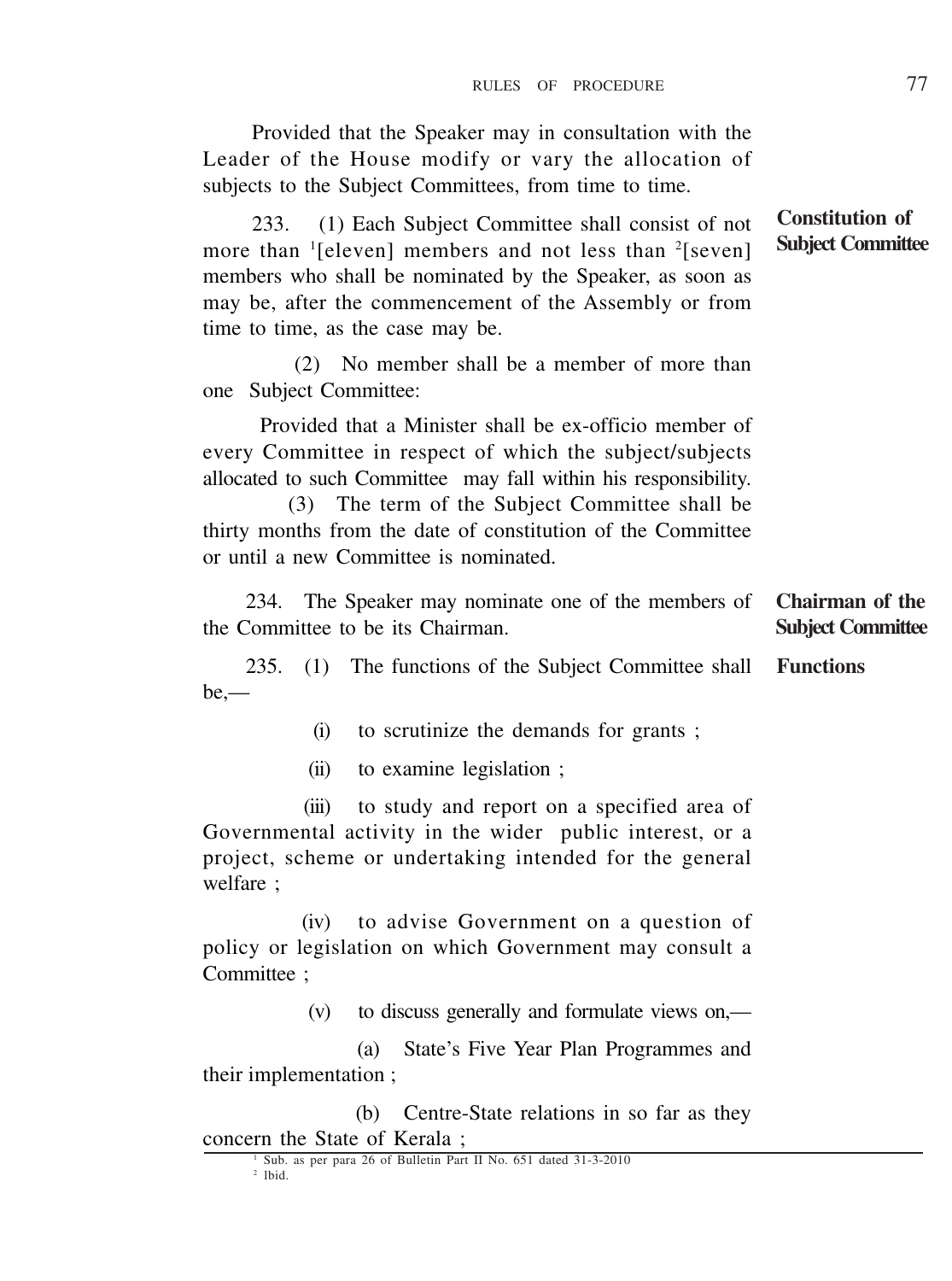- (c) Reports of Public Service Commission ;
- (d) Reports of Public Undertakings ;
- (e) Reports of any statutory or other body, including any Commission of Inquiry, which are laid before the Assembly ;
- $\mathbb{I}[(f)]$ Annual Performance Report of Government Departments: and]
- (vi) to consider the draft Rules to be framed by,—
	- (a) the Government or other authority in pursuance of the powers delegated by an Act of the Legislature ;
	- (b) the Government in pursuance of the powers delegated by an Act of Parliament.

*Explanation* : For the purpose of clause (vi) of this sub-rule the expression "draft rules" includes the draft of any Scheme or the First Statutes to be framed by the Government in pursuance of the powers delegated by an Act of the Legislature or the Parliament.

(2) The Subject Committee shall not examine or investigate matters of day-to-day administration.

2 [235 A. Besides the meetings for scrutiny of demands for grants, examination of legislation and examination of draft statutory rules, each Subject Committee shall, when the Legislative Assembly is not in session, hold at least one meeting every month to discuss any of the matters referred to in rule  $235(1)$  (iii) & (v).] **Meetings of the Committee**

**Power of the Committee in respect of demands for grants**

236. (1) Each Subject Committee shall, at the conclusion of the discussion referred to in rule 141, scrutinize the demands for grants falling within its purview. Such scrutiny shall ordinarily be confined to variations in the demands from the previous year, more particularly increases, the need for economy and efficiency, new services, and relationship of expenditure to needs.

(2) The Subject Committee shall complete the scrutiny of all the demands for grants within a period not exceeding four weeks from the date of completion of the discussion referred to in rule 141.

<sup>1</sup> Ins. as per para 27 of Bulletin Part II No. 651 dated 31-3-2010

<sup>2</sup> Ins. as per para 28 of Bulletin Part II No. 651 dated 31-3-2010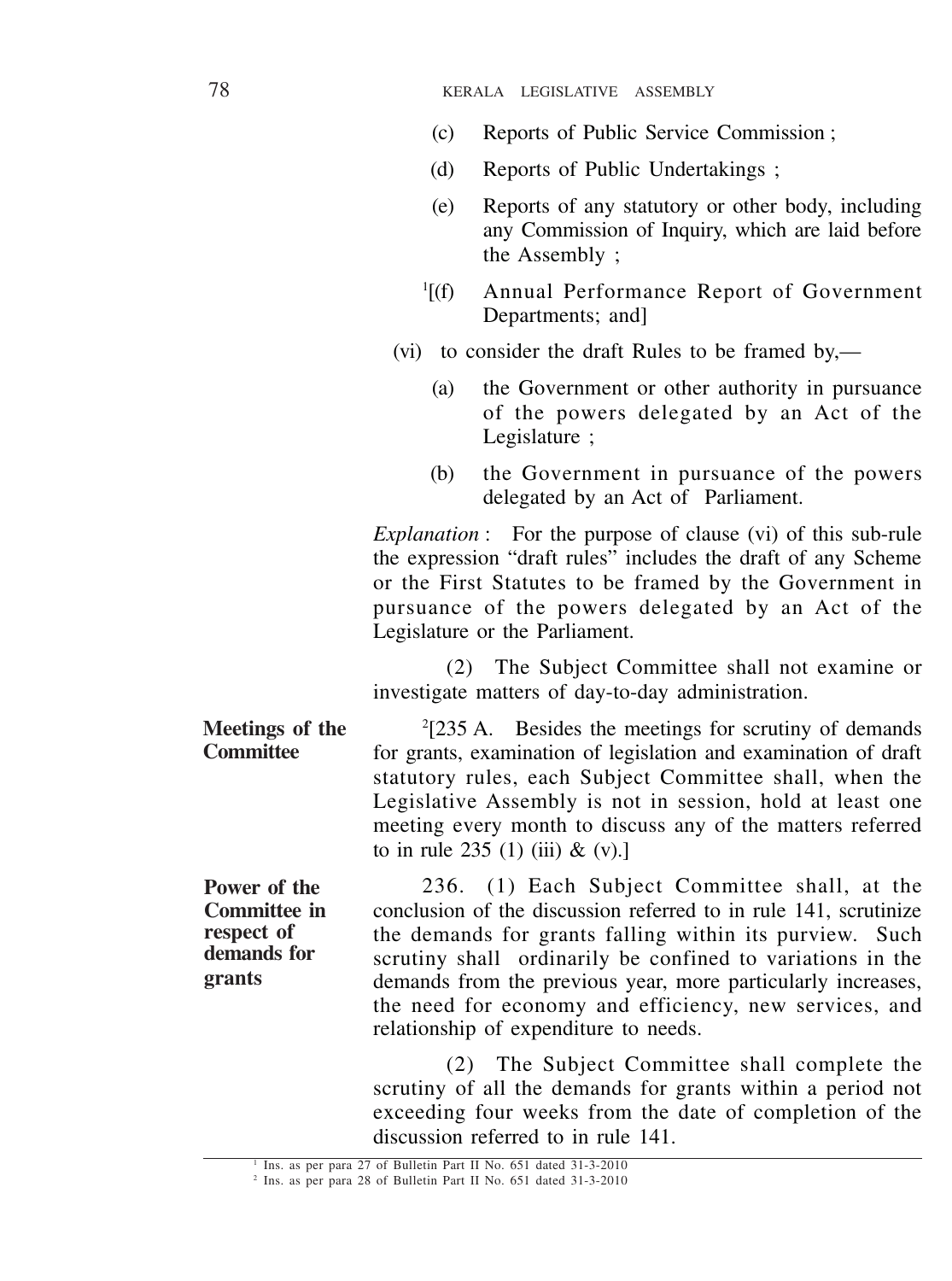(3) The recommendation of the Subject Committees after the scrutiny of the demands for grants shall be considered by the Government in the same financial year. When the recommendations are for the allotment of additional funds to any department, or variation, the action taken or proposed to be taken on such recommendations shall be intimated to the House through a statement by the Minister for Finance. If such recommendation could not be implemented the reason therefore shall also be intimated. Such statement shall be circulated among the Members as soon as the motion for the demand is moved by the Minister.

*Explanation* : For the purpose of this sub-rule a copy each of the report of the Subject Committee on the scrutiny of demands for grants shall be made available to the Finance Department as a confidential document.

(4) At the end of the scrutiny referred to in subrule (2), each Subject Committee, shall as soon as may be, report to the House the result of such scrutiny and forward a copy of the report to the Minister concerned.

 $<sup>1</sup>$ [(5) The report of action taken by the</sup> Government on the recommendations of the Committee on scrutiny of demands for grants for each year shall be presented by the Chairman of each Subject Committee as soon as the financial year is over or in the Assembly Session immediately after the close of the financial year. In case if any Government Department fails to furnish the action taken statement to the Committee, the reason thereof shall be laid on the Table by the Minister concerned within fifteen days of the presentation of the Report of the Committee or on the commencement of the next session of the Assembly whichever is earlier. 2 [The Subject Committee shall examine whether the reason thereof, put forth for the delay in furnishing the action taken statement is satisfactory]

(6) The Annual Performance Report on the Expenditure of the Budget allocation of a year shall be laid on the Table not later than four months after the completion of the financial year. <sup>2</sup>[If any of the Government department fails to <sup>3</sup>[furnish]the Annual Performance Report in time, the same shall be laid on the Table by the Minister concerned along with a statement showing the reason thereof, for the delay, at the earliest. The Subject Committee shall examine whether the reason thereof, put forth for the delay in furnishing the Annual Performance Report is satisfactory.]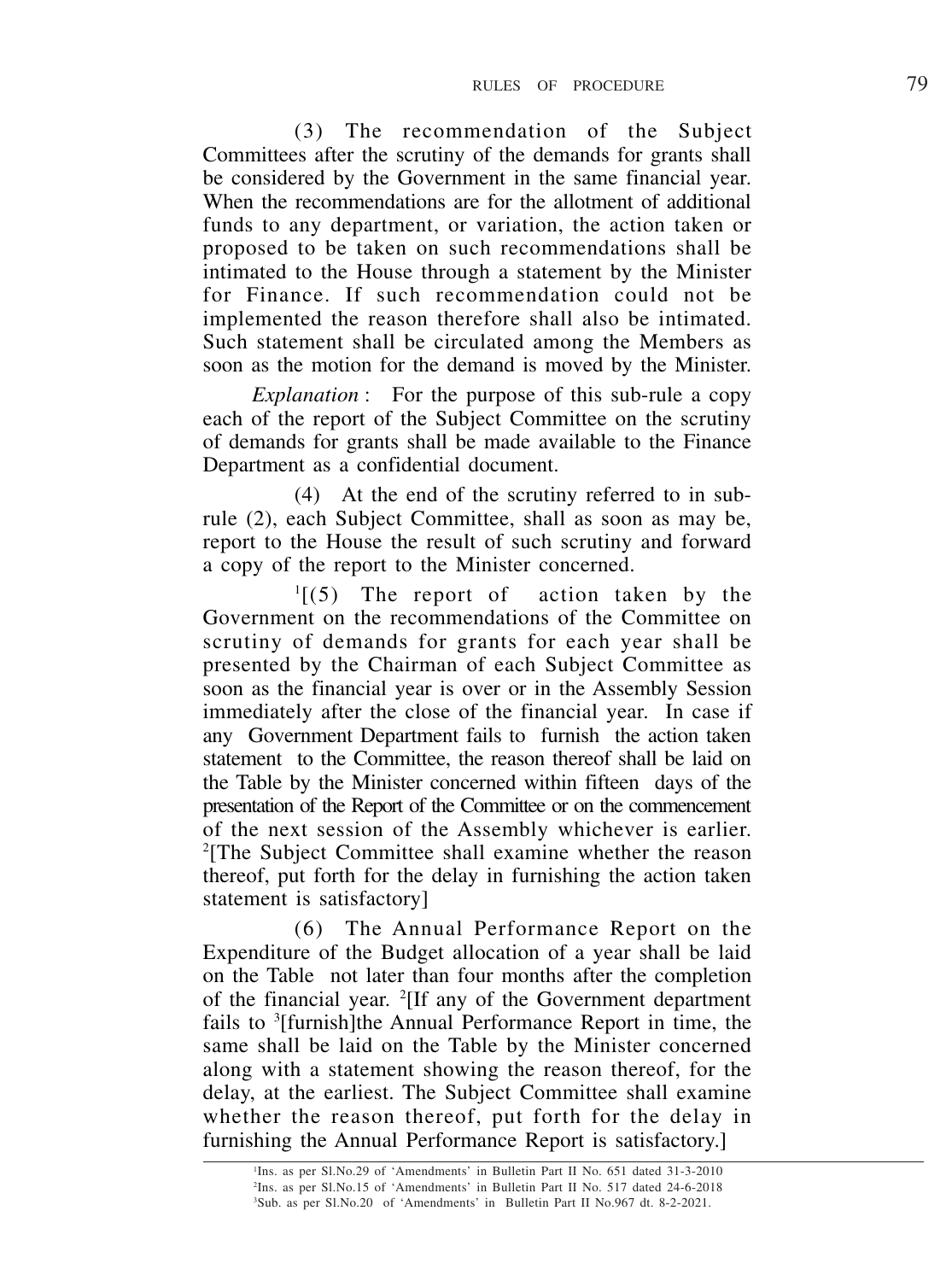**Powers of the Committee in respect of Bills**

237. (1) Every Bill, other than an Appropriation Bill, unless referred to a Select Committee, shall after its general principles are approved by the House, on a motion adopted in that behalf, stand referred to the Subject Committee, within whose jurisdiction the subject matter of the Bill falls, for detailed examination, together with the amendments, if any, received thereto.

1 [(2) There shall be at least one clear day in between the day of reference of a Bill to the Subject Committee and the date of meeting of the Subject Committee for the purpose, unless the Speaker, in his discretion allows the meeting to be convened.]

(3) In other respects, the procedure applicable to the Select Committee on a Bill shall apply to the Subject Committee when they consider legislation.

238. (1) In every case where—

(a) an Act of the Legislature confers powers to make rules on the Government or other statutory authority, all such rules shall be placed before the appropriate Subject Committee in draft form for its scrutiny ;

(b) an Act of Parliament delegates powers to the State Government to make rules, all such rules framed by the Government shall be placed before the appropriate Subject Committee in draft form for its scrutiny :

Provided that where the exigencies of a given situation so require and immediate action is called for in the public interest, a rule or rules may be issued in exercise of powers conferred under a statute without placing the said rule or rules in draft form before the Subject Committee :

Provided further that every such rule or rules shall, when so issued, be  $2[$  ] transmitted  $3$ [within thirty days] to the appropriate Subject Committee together with an explanation as to the reasons which necessitated the issue thereof without prior scrutiny by the Committee. <sup>4</sup> [In case if any Government department fails to do so in time, the reason thereof, shall be furnished to the Subject Committee and the Subject Committee shall examine whether the reason given in the delay statement is reasonable.]

**Powers of the Committee as respect statutory rules**

Ins. as per para 30 of Bulletin Part II No. 651 dated 31-3-2010

<sup>&</sup>lt;sup>1</sup> Ins. as per para 30 of Bulletin Part II No. 651 dated 31-3-2010<br><sup>2</sup> Omitted the word simultaneously as per Sl.No.21 of Amendments in Bulletin Part II No. 967 dated 8-2-2021.

<sup>3</sup> Ins. as per Sl. No. 21 of 'Amendments' in Bulletin Part II No. 967 dated 8-2-2021

<sup>4</sup>Ins. as per Sl.No.16 of 'Amendments' in Bulletin Part II No.517 dated. 24-6-2018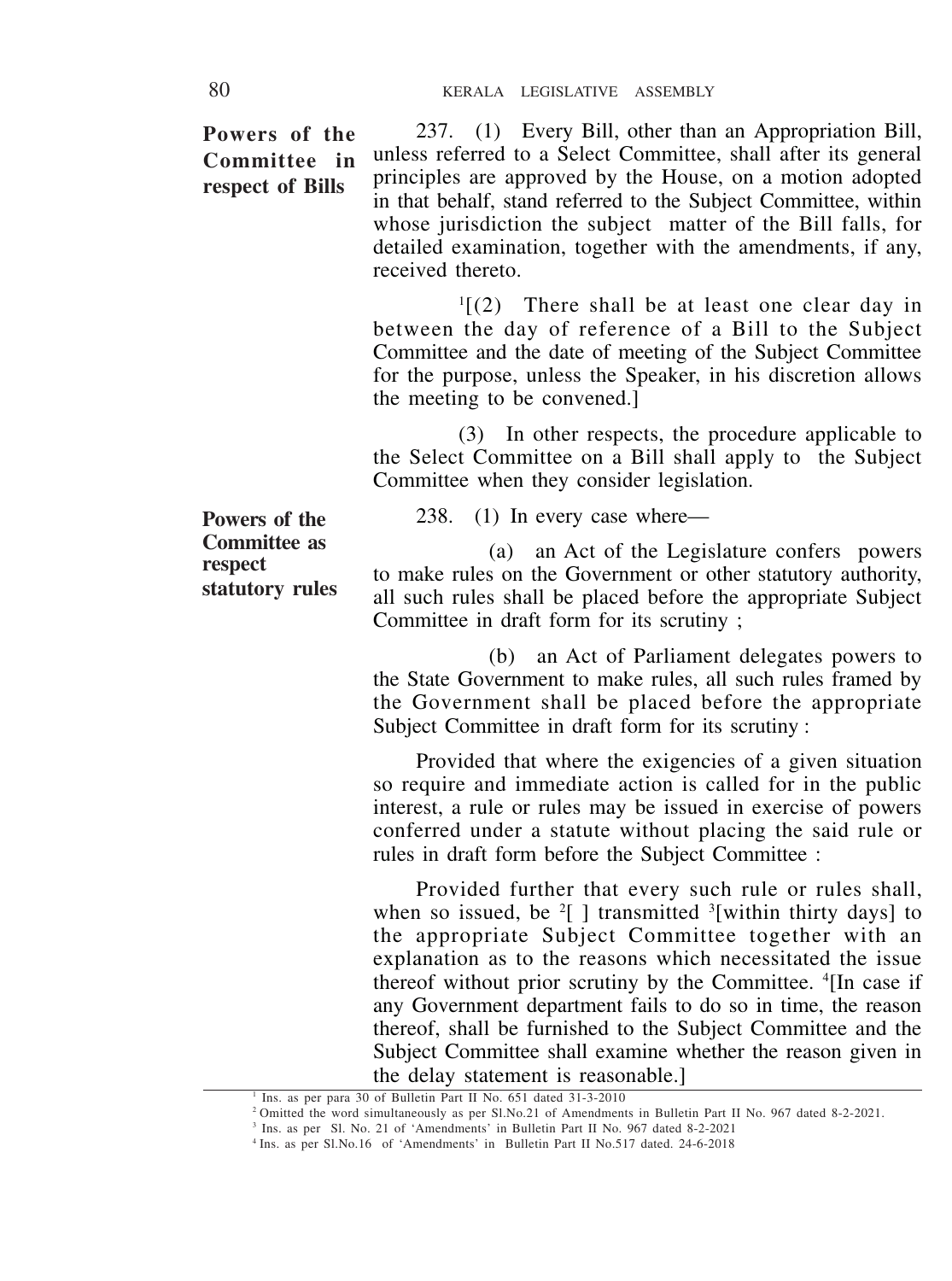$\lceil \lceil \cdot \rceil(2) \rceil$  The draft rules  $\lceil \cdot \rceil$  which are to be framed pursuant to powers conferred under a statute shall be prepared and forwarded to the concerned Subject Committee with utmost expedition and in any case not later than ninety days from the date of publication of said Act in the Gazette. The Subject Committee shall consider the draft rules <sup>3</sup>[ ] within three months from the date of receipt of such rules <sup>3</sup>[ ]]

*Explanation* : For the purpose of this rule the expression "rule" and the expression "rule or rules" include the draft of any scheme or the First Statutes to be framed by the Government in pursuance of the powers delegated by an Act of the Legislature or the Parliament.

239. (1) Subject to sub-rules  $(2)$ ,  $(3)$  and  $(4)$  each Subject Committee shall submit periodical reports to the Assembly.

(2) A Subject Committee may, 4 [if it desires to present a report to the House] in regard to matters referred to in items (iii) and (iv) of sub-rule  $(1)$  of rule 235, forward its report to the Chief Minister in the first instance, if in the opinion of the Committee public interest will be better served by so doing.

(3) Each Subject Committee shall, in regard to matters specified in item  $\vec{v}$  of sub-rule (1) of rule 235 present to the House from time to time, a resume of its discussions thereon and forward a copy thereof to the Chief Minister.

(4) Each Subject Committee shall, in regard to item (vi) of sub-rule (1) of rule 235, forward its report to the Chief Minister.

4 [(5) Each Subject Committee may, if it desires so, present a report to the Assembly on the basis of the discussion held under rule 235A]

240. (1) The proceedings of the meetings of the Subject Committee shall not be open to Press.

(2) A verbatim proceedings of the meetings of Committee shall be kept in the Legislature Library for perusal by the members of the Assembly.

241. Without prejudice to the generality of the powers conferred under rule 314, the Speaker may, from time to time, issue such direction as may be necessary for the efficient conduct of the work of the Subject Committees.

**Secrecy of**

**Powers of Speaker to issue Directions**

**Proceedings of Committee**

<sup>&</sup>lt;sup>1</sup> Ins. as per para 31 of Bulletin Part II No. 651 dated 31-3-2010.

<sup>2</sup>Substituted as per Sl.No.16 of 'Amendments' in Bulletin Part II No. 517 dated 24-6-2018

<sup>3</sup>Omitted as per Sl.No.16 of 'Amendments' in Bulletin Part II No. 517 dated 24-6-2018

<sup>4</sup> Ins. as per Sl.No.17 of 'Amendments' in Bulletin Part II No. 517 dated 24-6-2018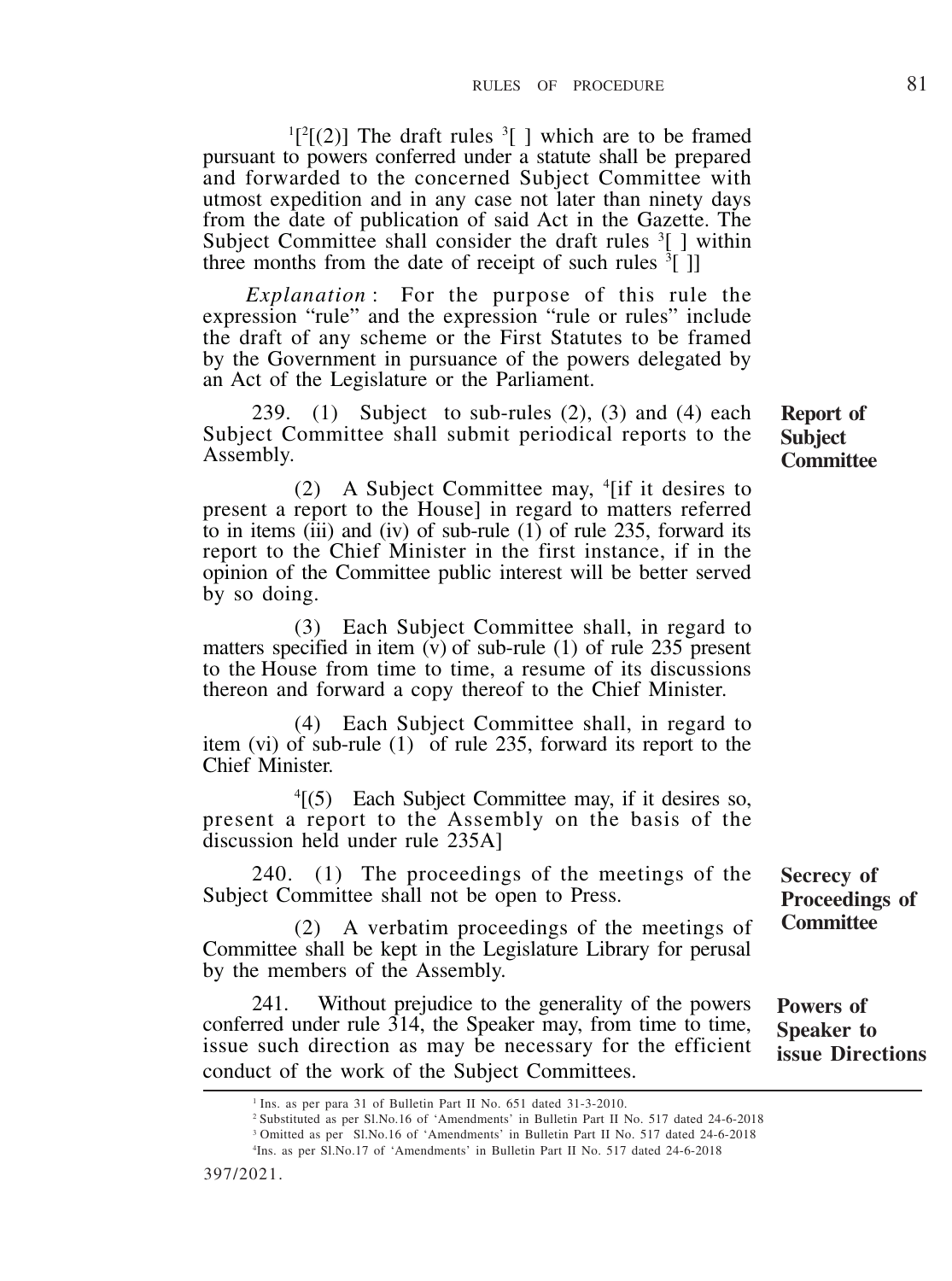#### (vi) *Committee on Public Accounts :*

242. (1) There shall be a Committee on Public Accounts for the examination of accounts showing the appropriation of sums granted by the Assembly for the expenditure of the Government of Kerala, the annual finance accounts of the Government of Kerala and such other accounts laid before the Assembly as the Committee may think fit. **Functions**

> (2) In scrutinising the Appropriation Accounts of the Government of Kerala and the Report of the Comptroller and Auditor General thereon, it shall be the duty of the Committee to satisfy itself,—

> (a) that the moneys shown in the accounts as having been disbursed were legally available for, and applicable to, the service or purpose to which they have been applied or charged ;

> (b) that the expenditure conforms to the authority which governs it ; and

> (c) that every re-appropriation has been made in accordance with the provisions made in this behalf under rules framed by competent authority.

> > (3) It shall also be the duty of the Committee—

(a) to examine the statements of accounts showing the income and expenditure of state corporations, trading and manufacturing schemes, concerns and projects together with the balance sheets and statements of profit and loss account which the Governor may have required to be prepared or are prepared under the provisions of the statutory rules regulating the financing of a particular corporation, trading or manufacturing scheme or concern or project and the Report of the Comptroller and Auditor General thereon ;

(b) to examine the statements of accounts showing the income and expenditure of autonomous and semiautonomous bodies, the audit of which may be conducted by the Comptroller and Auditor General either under the direction of the Governor or by a Statute of the Legislature ; and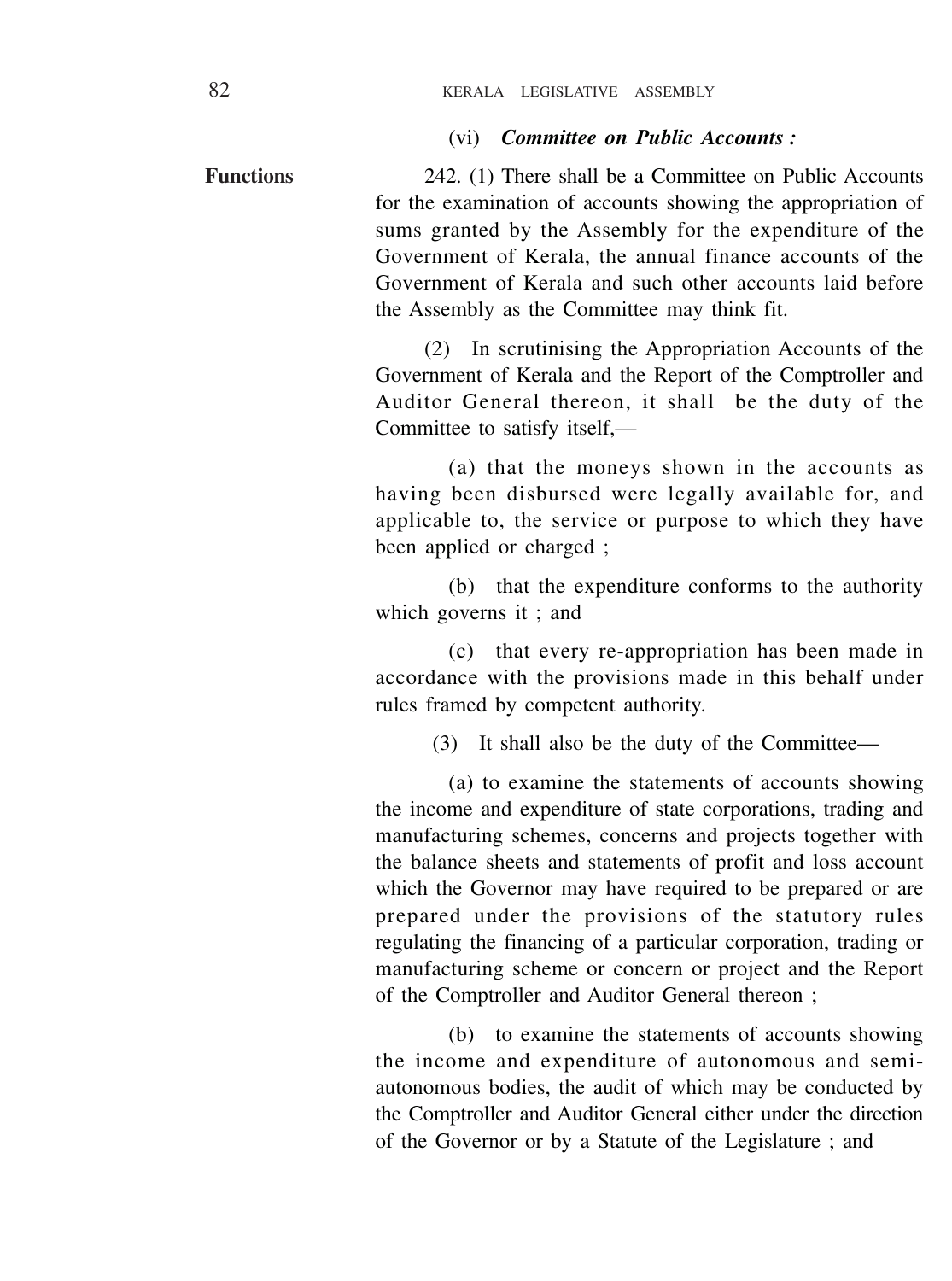(c) to consider the report of the Comptroller and Auditor General in cases where the Governor may have required him to conduct an audit of any receipts or to examine the accounts of stores and stocks.

(4) If any money has been spent on any service during a financial year in excess of the amount granted by the Assembly for the purpose, the Committee shall examine with reference to the facts of each case the circumstances leading to such an excess and make such recommendations as it may deem fit :

Provided that the Committee shall not exercise its functions in relation to such Public Undertakings specified in the Fourth Schedule and such other public undertakings as may be notified by the Government as such from time to time :

1 [Provided further that the Committee shall not exercise its functions in relation to:—

(a) the statement of accounts showing the income and expenditure of all Municipal Corporations, Municipalities, Panchayats, Universities, Development Authorities and such other Local Authorities or a Local Fund included in the Schedule under section 3(1) of the Kerala Local Fund Audit Act, 1994 (Act 14 of 1994) ;

(b) the Reports of the Comprtoller and Auditor General of India relating to the accounts of the Local Self Government Institutions, which are laid annually before the Legislative Assembly ; and

(c) such other functions in respect of the Audit Reports of the Local Bodies audited by the Comptroller and Auditor General of India, as may be assigned to the Committee of Local Fund Accounts by the Speaker from time to time.]

243. The Committee shall consist of eleven members who shall be elected by the Assembly  $2$ [ ], for a period of thirty months from among its members according to the principle of **Public Accounts** proportional representation by means of the single transferable vote :

**Constitution of Committee on**

<sup>1</sup> Ins. as per para 2 of Bulletin Part II No. 435 dated 4-12-2008.

<sup>&</sup>lt;sup>2</sup> Omitted as per Sl. No. 18 of 'Amendments' in Bulletin Part II No. 517 dated 24-6-2018.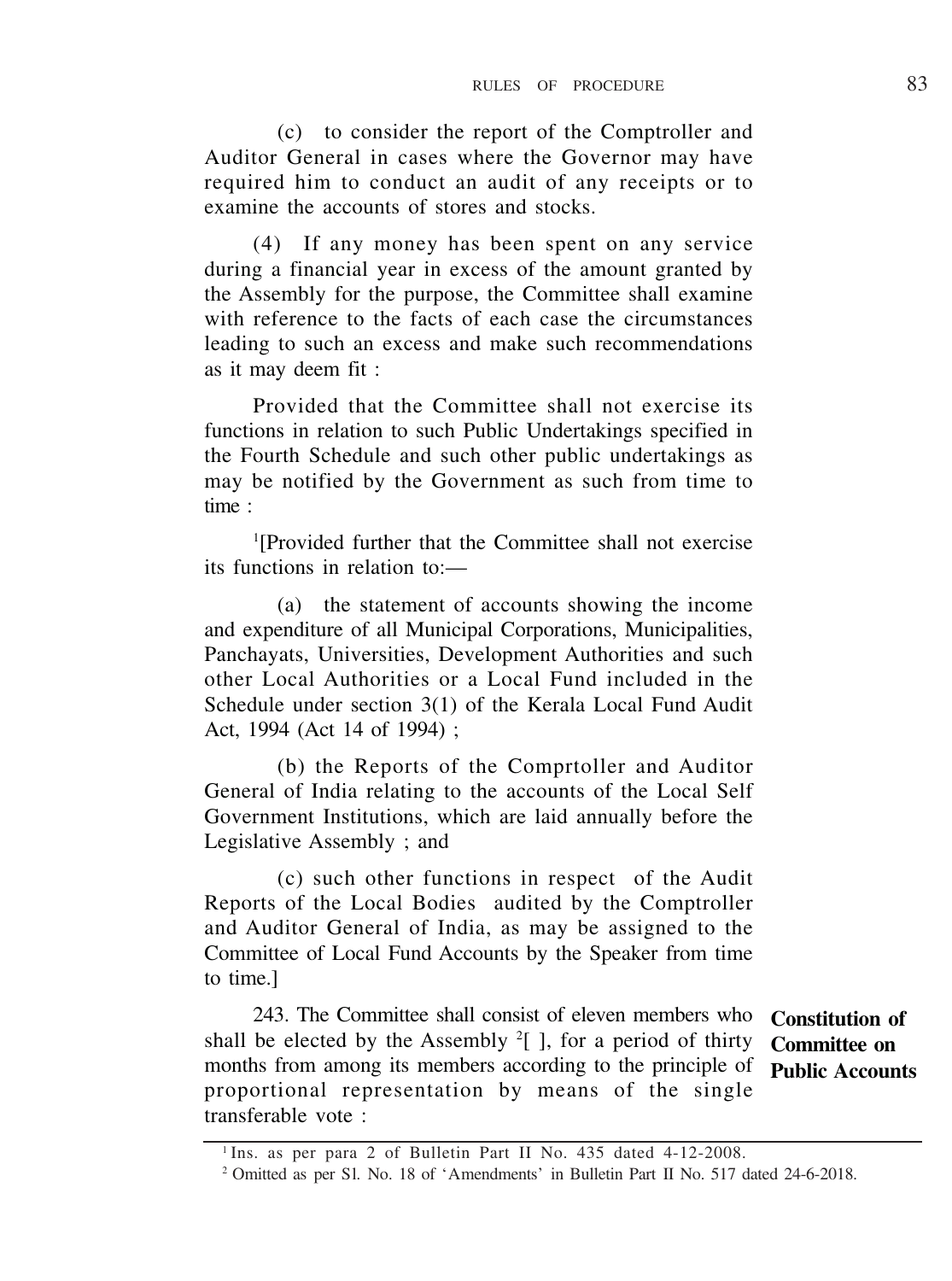Provided that a Minister shall not be elected a member of the Committee and that if a member, after his election to the Committee, is appointed a Minister he shall cease to be a member of the Committee from the date of such appointment.

#### (vii) *Committee on Estimates* **:**

244. There shall be a Committee on Estimates for the examination of such of the estimates as may deem fit to the Committee or are specially referred to it by the Assembly or the Speaker. The functions of the Committee shall be— **Functions**

> (a) to report what economies, improvements in organization, efficiency or administrative reform consistent with the policy underlying the estimates, may be effected ;

> (b) to suggest alternative policies in order to bring about efficiency and economy in administration ;

> (c) to examine whether the money is well laid out within the limits of the policy implied in the estimates ; and

> (d) to suggest the form in which the estimates shall be presented to the Assembly :

> Provided that the Committee shall not exercise the functions in relation to Public Undertakings specified in the Fourth Schedule and such other Public Undertakings as may be notified by the Government as such, from time to time.

**Constitution of Committee on Estimates**

245. The Committee shall consist of eleven members who shall be elected by the Assembly  $\frac{1}{2}$  for a period of thirty months, from among its members according to the principle of proportional representation by means of single transferable vote :

Provided that a Minister shall not be elected a member of the Committee and that if a member, after his election to the Committee, is appointed a Minister he shall cease to be a member of the Committee from the date of such appointment.

<sup>1</sup> Omitted as per Sl. No. 19 of 'Amendments' in Bulletin Part II No. 517 dated 24-6-2018.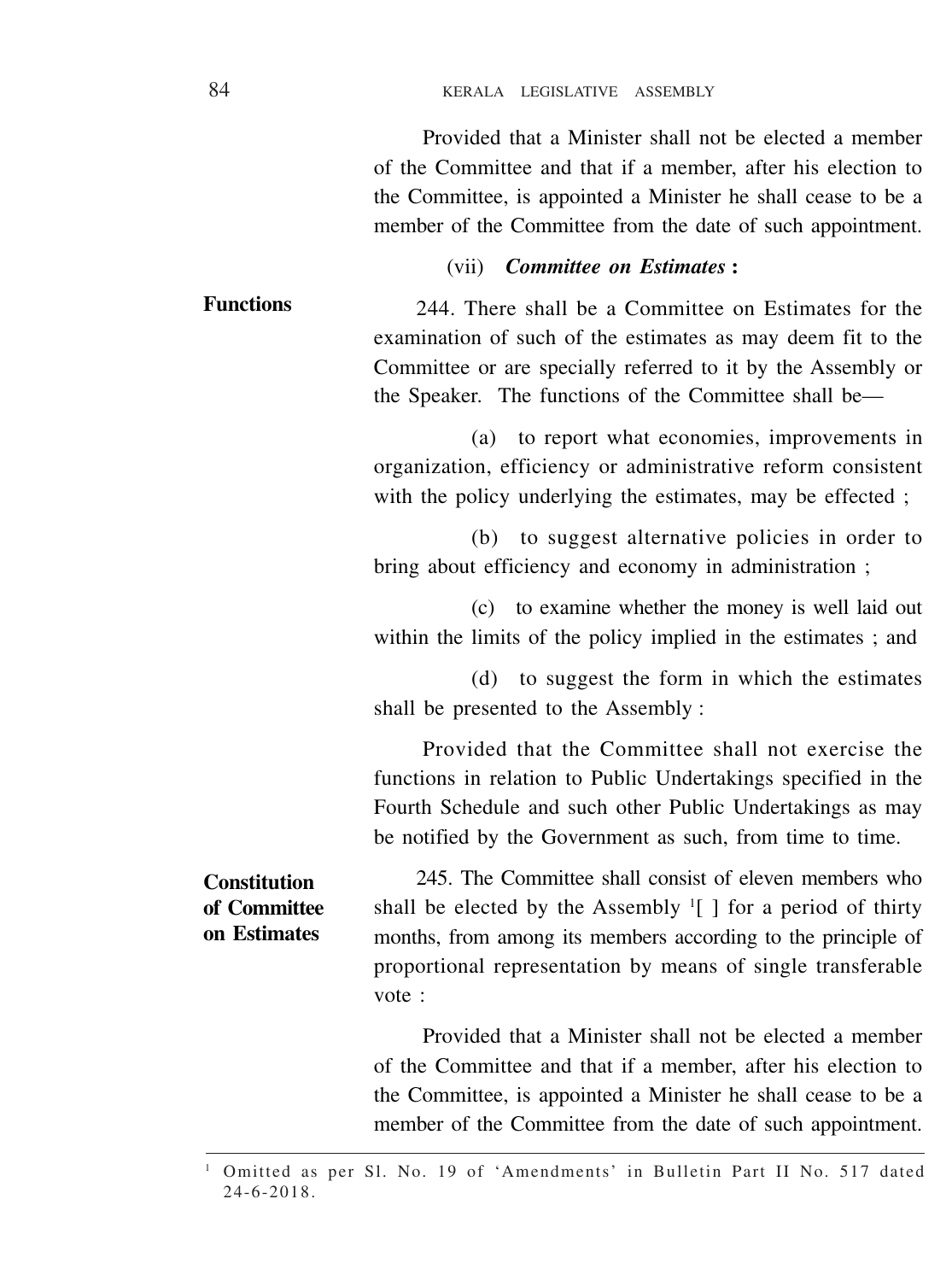246. The Committee may continue the examination of the **Examination of** estimates from time to time, throughout the financial year and **Estimates by** report to the Assembly as its examination proceeds. It shall **Committee** not be incumbent on the Committee to examine the entire estimates of any one year. The demands for grants may be finally voted notwithstanding the fact that the Committee has made no report.

### (viii) *Committee on Public Undertakings* **:**

247. There shall be a Committee on Public Undertakings for the examination of the working of the Public Undertakings specified in the Fourth Schedule and such other Public Undertakings as may be notified by the Government as such from time to time. **Functions**

The functions of the Committee shall be—

(a) to examine the reports and accounts of the Public Undertakings specified in the Fourth Schedule, and with the permission of the Speaker to examine such other Public undertakings as may be notified by the Government as such from time to time ;

(b) to examine the reports if any, of the audit on Public Undertakings ;

(c) to examine in the context of the efficiency of the Public Undertakings whether the affairs of the Public Undertakings are being managed in accordance with sound business principles and prudent commercial practices ; and

(d) to exercise such other functions vested in the Committee on Public Accounts and the Committee on Estimates in relation to the Public Undertakings specified in the Fourth Schedule as are not covered by sub-clause (a), (b) and (c) above and as may be allotted to the Committee by the Speaker from time to time :

Provided that the Committee shall not examine and investigate any of the following, namely:—

(i) matters of major Government policy as distinct from business or commercial functions of the Public Undertakings ;

(ii) matters of day-to-day administration ;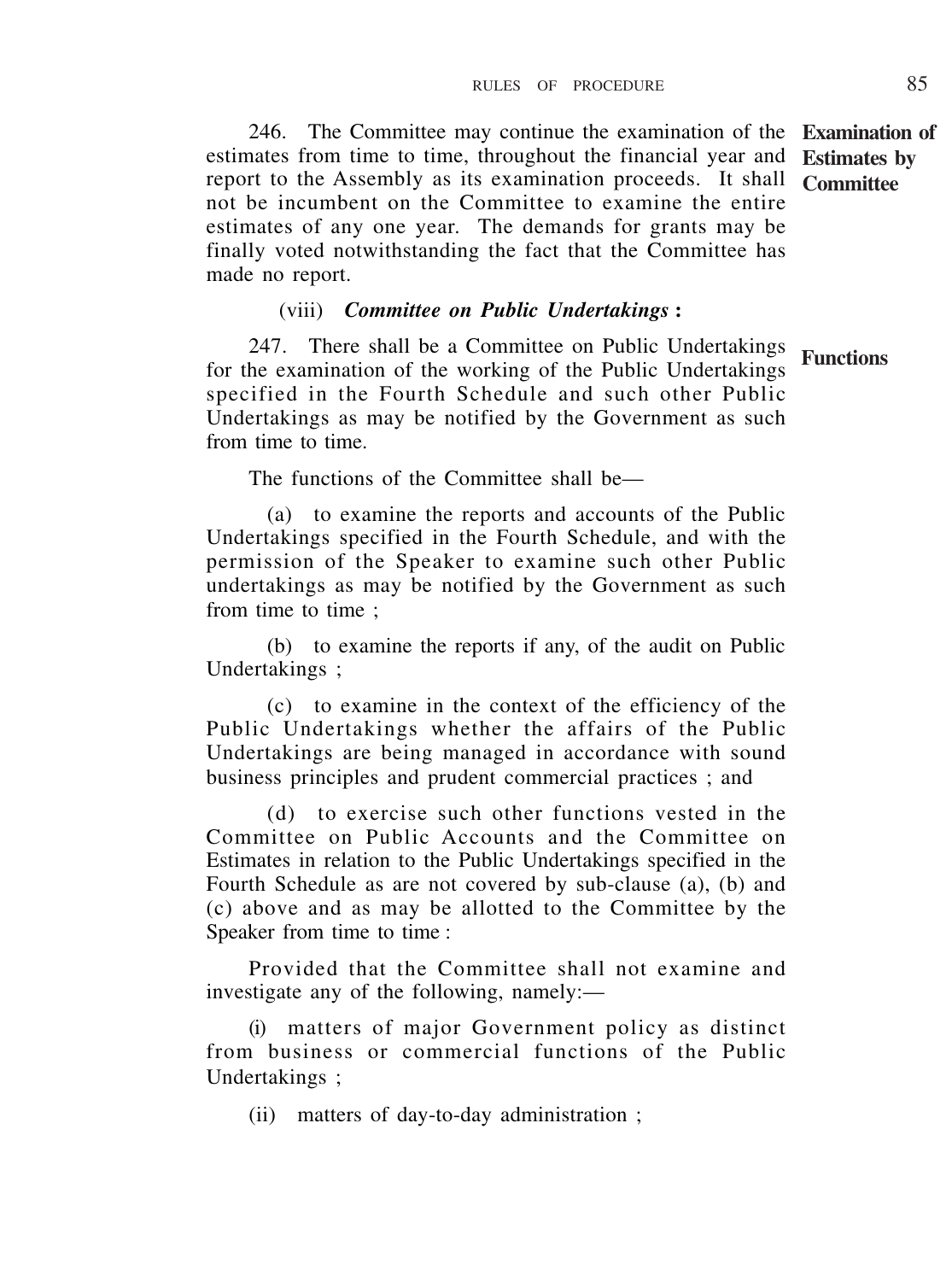(iii) matters for the consideration of which machinery is established by any special statute under which a particular Public Undertaking is established.

*Note:—*"Public Undertakings" for the purpose of rules 247 and 248 means Company in which not less than 51% of the paid up share capital is held by the State Government and includes Statutory Corporation and Boards constituted by the State Government.

248. The Committee shall consist of eleven members who shall be elected by the Assembly  $2[$  ] for a period of thirty months from amongst its members according to the principle of proportional representation by means of the single transferable vote :

Provided that a Minister shall not be elected as a member of the Committee and that if a member, after his election to the Committee, is appointed a Minister, he shall cease to be a member of the Committee from the date of such appointment.

(ix) *Committee of Privileges and Ethics :*

249. At the commencement of the Assembly or from time to time, as the case may be, the Speaker shall nominate a Committee of Privileges and Ethics consisting of not more than nine members. **Constitution of Committee of Privileges and Ethics**

250. (1) The Committee shall examine every question referred to it and determine with reference to the facts of each case whether a breach of privilege is involved and, if so, the nature of the breach, the circumstances leading to it and make such recommendations as it may deem fit. **Functions**

> (2) The Committee shall also examine the cases involving the moral, ethical and other misconduct of members inside and outside the House, as may be referred to it by the Speaker.

> 1 [(3) The Committee shall have the following functions also, namely:—

> (a) to oversee moral and ethical conduct of members with reference to the Code of Conduct enumerated in the Annexure-II.

**Constitution of Committee on Public Undertakings**

<sup>1</sup> Ins. as per para 32 of Bulletin Part II No. 651 dated 31-3-2010.

<sup>2</sup> Ommitted as per Sl. No. 18 of 'Amendments' in Bulletin Part II No. 517 dated 24-6-2018.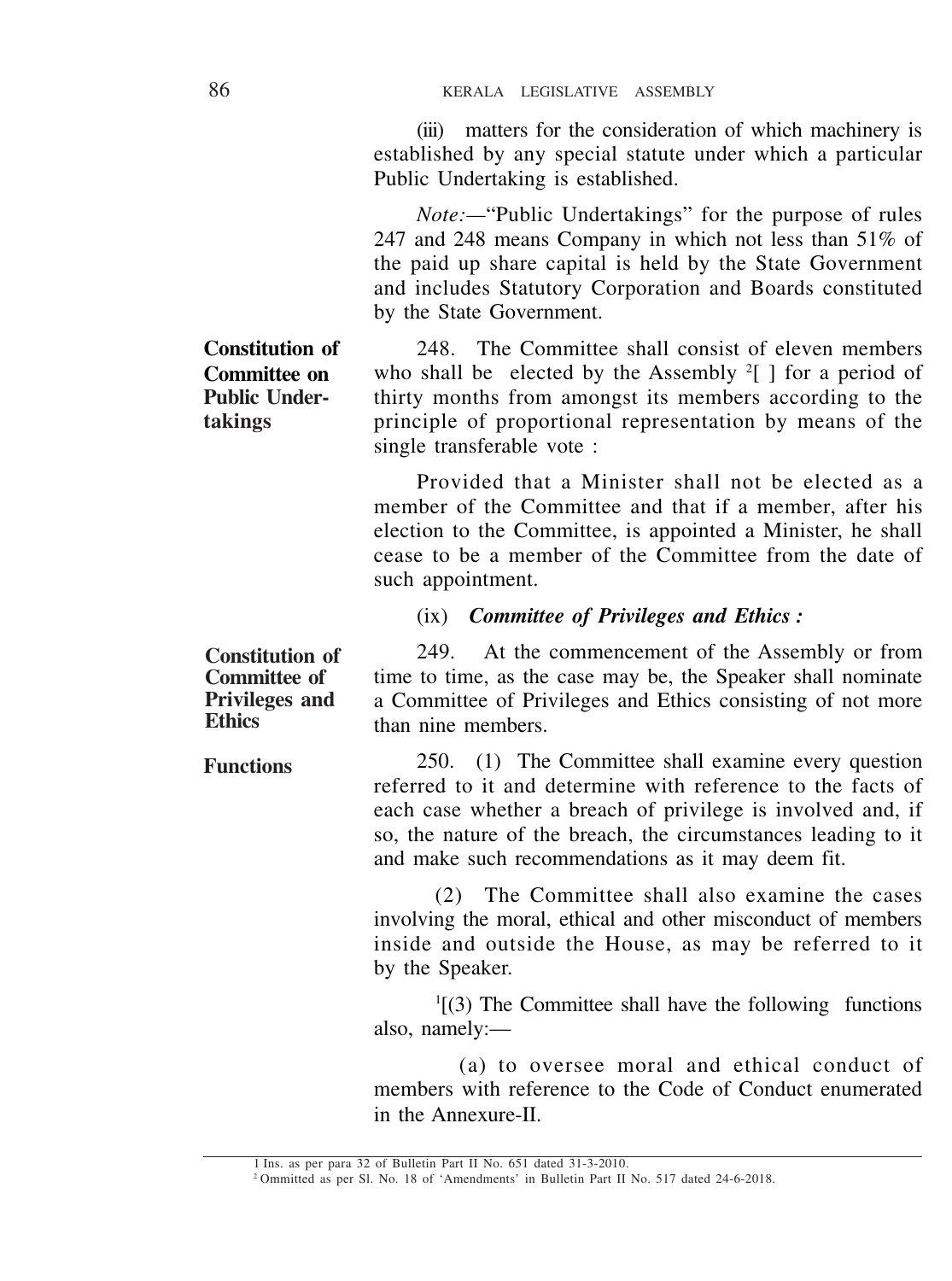(b) to revise the Code of Conduct for members and to suggest amendments or additions to the Code from time to time ; and

(c) to examine cases concerning the alleged breach of the Code of Conduct by the members as may be referred to it by the Speaker and to recommend suggestions in the form of reports.]

(4) The report may also state the procedure to be followed by the Assembly in giving effect to the recommendations made by the Committee.

251. (1) After the report has been presented, the **Consideration of** Chairman or any member of the Committee or any other **Report**member may move that the report be taken into consideration whereupon the Speaker may put the question to the Assembly.

(2) Before putting the question to the Assembly the Speaker may permit a debate on the motion, not exceeding half an hour in duration, and such debate shall not refer to the details of the report further than is necessary to make out a case for the consideration of the report by the Assembly.

(3) After the motion made under sub-rule (1) is agreed to, the Chairman or any member of the Committee or any other member, as the case may be, may move that the House agrees, or disagrees or agrees with amendments, with the recommendations contained in the report.

252. A motion that the report of the Committee be **Priority for** taken into consideration shall be accorded the priority assigned to a matter of privilege under sub-rule (1) of rule 157, unless there has been undue delay in bringing it forward : **Consideration**

Provided that when a date has already been fixed for the consideration of the report, it shall be given priority as a matter of privilege on the day so appointed.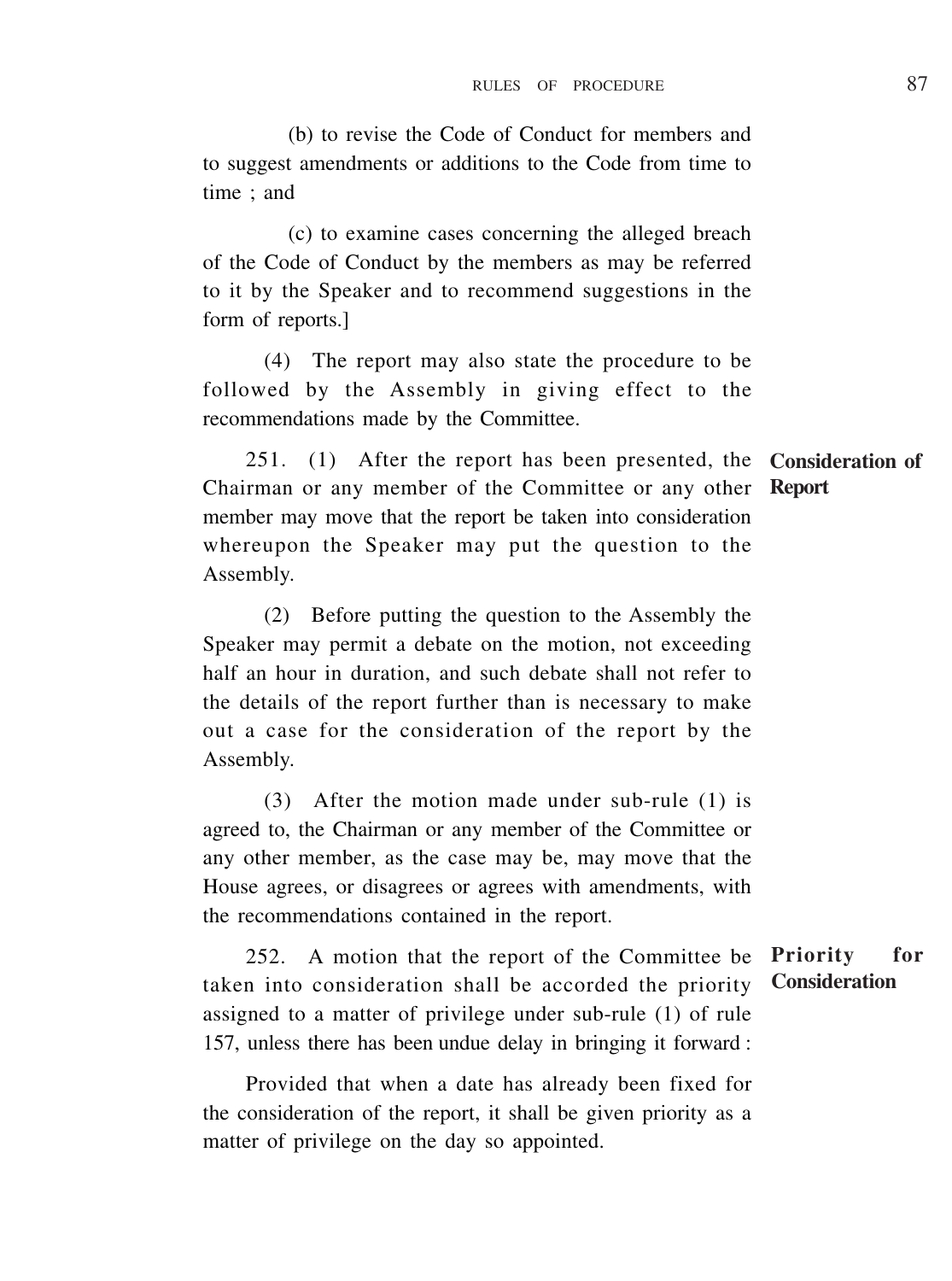# (x) *Committee on Subordinate Legislation :*

| <b>Functions</b>                                                            | There shall be a Committee on Subordinate<br>253.<br>Legislation to scrutinise and report to the Assembly whether<br>the powers to make regulations, rules, sub-rules, bye-laws<br>etc., conferred by the Constitution or delegated by the<br>Legislature or by the Parliament on the State Government<br>are being properly exercised within such delegation.                                        |
|-----------------------------------------------------------------------------|-------------------------------------------------------------------------------------------------------------------------------------------------------------------------------------------------------------------------------------------------------------------------------------------------------------------------------------------------------------------------------------------------------|
| <b>Constitution of</b><br>Committee on<br><b>Subordinate</b><br>Legislation | At the commencement of the Assembly or from<br>254.<br>time to time, as the case may be the Speaker shall nominate a<br>Committee on Subordinate Legislation consisting of not more<br>than nine members :                                                                                                                                                                                            |
|                                                                             | Provided that a Minister shall not be nominated a<br>member of the Committee and that if a member, after his<br>nomination to the Committee, is appointed a Minister,<br>he shall cease to be a member of the Committee from the<br>date of such appointment.                                                                                                                                         |
| Numbering and<br><b>Publication of</b><br><b>Orders</b>                     | 255. Each regulation, rule, sub-rule, bye-law, etc.,<br>framed in pursuance of the provisions of the Constitution or<br>the legislative functions delegated by the Parliament to the<br>State Government or by the Legislature to a subordinate<br>authority hereinafter referred to as "Order", <sup>1</sup> [ ] be numbered<br>and published in the Gazette immediately after it is<br>promulgated. |
| Duties of<br><b>Committee</b>                                               | After each such Order referred to in rule 255 is<br>256.<br>published in the Gazette, the Committee shall in particular,<br>consider—                                                                                                                                                                                                                                                                 |
|                                                                             | (i) whether it is in accord with the general objects of<br>the Constitution or the Act pursuant to which it is made;                                                                                                                                                                                                                                                                                  |
|                                                                             | (ii) whether it contains matter, which in the opinion<br>of the Committee, should more properly be dealt with in an<br>Act of the Legislature ;                                                                                                                                                                                                                                                       |
|                                                                             | (iii) whether it contains imposition of any tax;                                                                                                                                                                                                                                                                                                                                                      |
|                                                                             | (iv) whether it directly or indirectly bars the<br>jurisdiction of the Courts;                                                                                                                                                                                                                                                                                                                        |
|                                                                             | (v) whether it gives retrospective effect to any of the<br>provisions in respect of which the Constitution or the Act<br>does not expressly give any such power;                                                                                                                                                                                                                                      |

<sup>&</sup>lt;sup>1</sup> Omitted as per serial No. 21 of 'Amendments' in Bulletin Part II No. 517 dated 24-6-2018.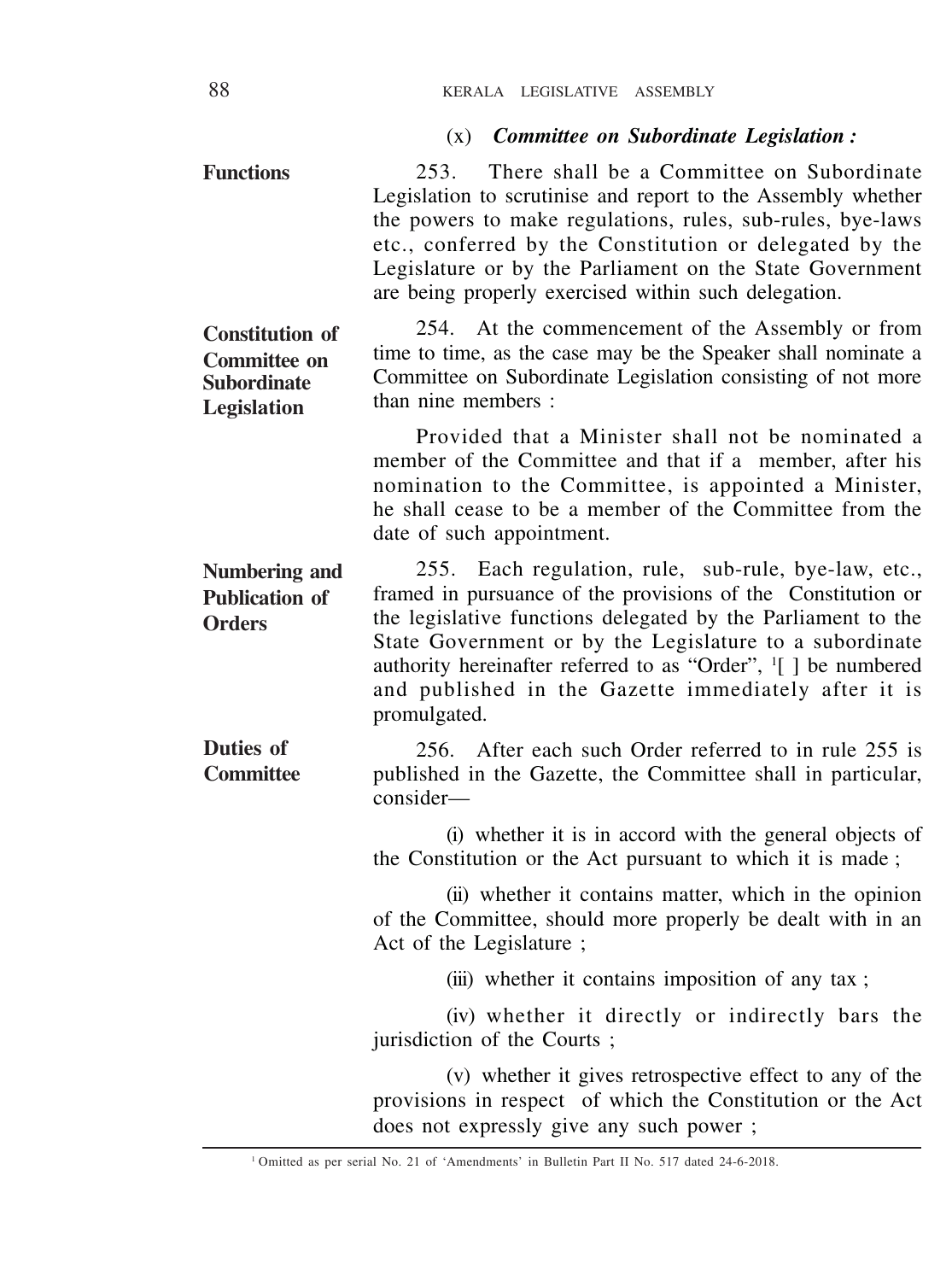(vi) whether it involves expenditure from the Consolidated Fund of the State of Kerala or the public revenues ;

(vii) whether it appears to make some unusual or unexpected use of the powers conferred by the Constitution or the Act pursuant to which it is made ;

(viii) whether there appears to have been unjustifiable delay in its publication or in laying it before the Legislature ; and

(ix) whether for any reason its form or purport calls for any elucidation.

257. (1) If the Committee is of opinion that an order should be annulled wholly or in part, or should be amended in any respect, it shall report that opinion and the grounds thereof to the Assembly.

 (2) If the Committee is of opinion that any other matter relating to any order should be brought to the notice of the Assembly, it may report that opinion and matter to the Assembly.

### (xi) *Committee on Government Assurances* **:**

258. (1) There shall be a Committee on Government Assurances to scrutinise the assurances, promises, undertakings etc., given by Ministers, from time to time, on the floor of the Assembly other than the assurances, promises, undertakings etc., relating to Private Members' Bills or Private Members' Resolutions and to report on— **Functions**

(a) the extent to which such assurances, promises, undertakings etc., have been implemented ; and

(b) where implemented, whether such implementation has taken place within the minimum time necessary for the purpose.

 $\mathcal{L}^1[(2)$  It shall also be the duty of the Committee,—

(a) to examine whether there has been any unreasonable delay in the implementation of assurances ; and

**Committee**

<sup>&</sup>lt;sup>1</sup> Ins. as per para 33 of Bulletin Part II No. 651 dated 31-3-2010.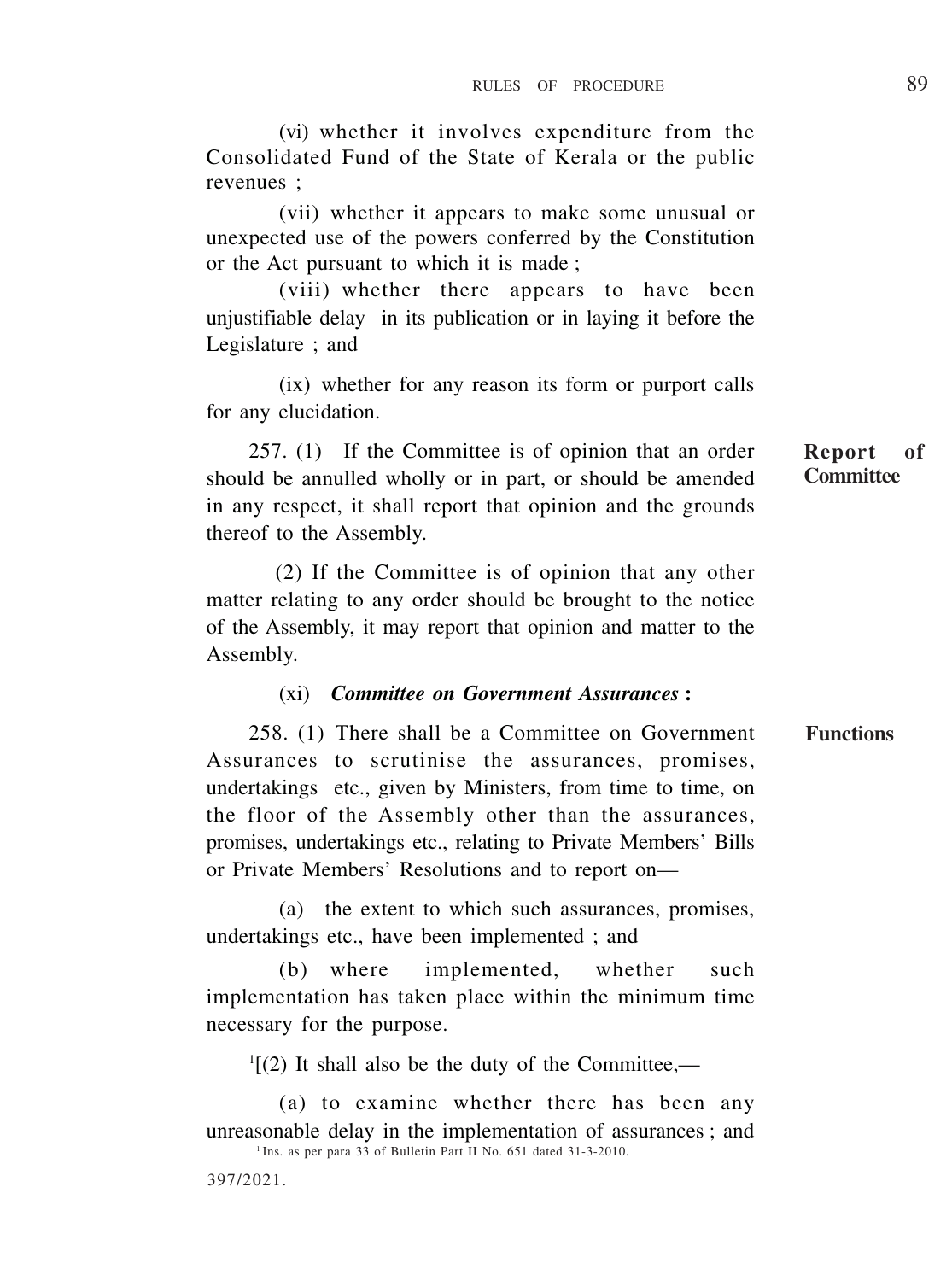(b) to examine complaints against the non implementation of an assurance.

(3) If the Committee is of opinion that there has been unjustifiable delay in the implementation of an assurance, the Committee may recommend to furnish reasons for the delay.

(4) The recommendation of the Committee under sub-rule (3) shall be considered by the Government and periodical statements showing the reasons for delay shall be laid on the Table once in six months.]

259. At the commencement of the Assembly or from time to time, as the case may be, the Speaker shall nominate a Committee on Government Assurance consisting of not more than nine members: **Constitution of Committee on Government Assurances**

> Provided that a Minister shall not be nominated a member of the Committee, and that if a member, after his nomination to the Committee, is appointed a Minister, he shall cease to be a member of the Committee from the date of such appointment.

# (xiA) *Committee on Papers Laid on the Table* **:**

259A. There shall be a Committee on Papers Laid on the Table consisting of not more than nine members to be nominated by the Speaker : **Constitution of the Committee on Papers Laid**

> Provided that a Minister shall not be nominated as a member of the Committee and that if a member after his nomination to the Committee is appointed a Minister, he shall cease to be a member of the Committee from the date of such appointment.

259B**.** The functions of the Committee shall be,—

(1) to examine all papers laid on the Table of the House by Ministers and to report to the House on,—

(a) whether there has been compliance of the provisions of the Constitution, the Act, rule or regulation under which the paper has been laid ;

(b) whether there has been any unreasonable delay in laying the paper; and

**on the Table**

**Functions**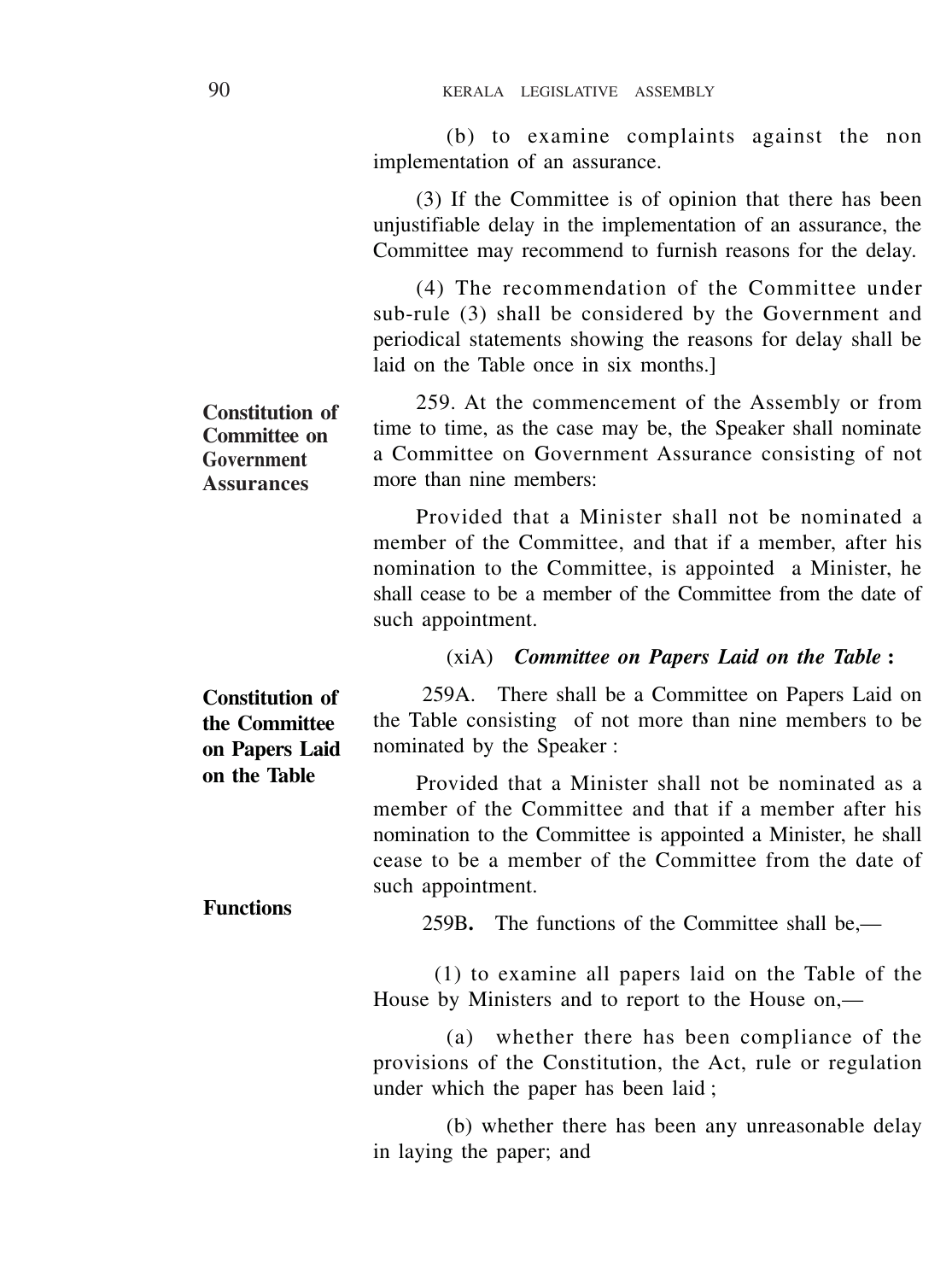(c) if there has been such delay, whether a statement explaining the reasons for delay has been laid on the Table of the House and whether those reasons are satisfactory.

(2) the Committee shall perform such other functions in respect of papers laid on the Table as may be assigned to it by the Speaker from time to time.

### (xii) *Committee on the Welfare of Scheduled Castes and Scheduled Tribes*

260. There shall be a Committee on the Welfare of **Functions** Scheduled Castes and Scheduled Tribes to examine matters concerning the Welfare of Scheduled Castes and Scheduled Tribes which fall within the purview of the State Government. The functions of the Committee shall be—

(1) to examine the measures taken by the State Government, to secure due representation of the Scheduled Castes and Scheduled Tribes in services and posts under its control (including appointments in public undertakings, statutory and semi-Government bodies) having regard to the provisions of Article 335 of the Constitution ;

(2) to review the progress and implementation of welfare programmes and other ameliorative measures as also constitutional safeguards for the Scheduled Castes and Scheduled Tribes:

(3) to suggest ways and means of realising the objective of Government policy to bring about improvement in the conditions of Scheduled Castes and Scheduled Tribes ;

(4) to examine such other matters as may deem fit to the Committee or are specifically referred to it by the House or the Speaker.

261. At the commencement of the Assembly or from time to time, as the case may be, the Speaker shall nominate a Committee on the Welfare of Scheduled Castes and Scheduled Tribes consisting of not more than eleven members, of which seven shall be from Members belonging **Tribes**to Scheduled Castes and Scheduled Tribes:

**Constitution of Committee on the Welfare of Scheduled Castes and Scheduled**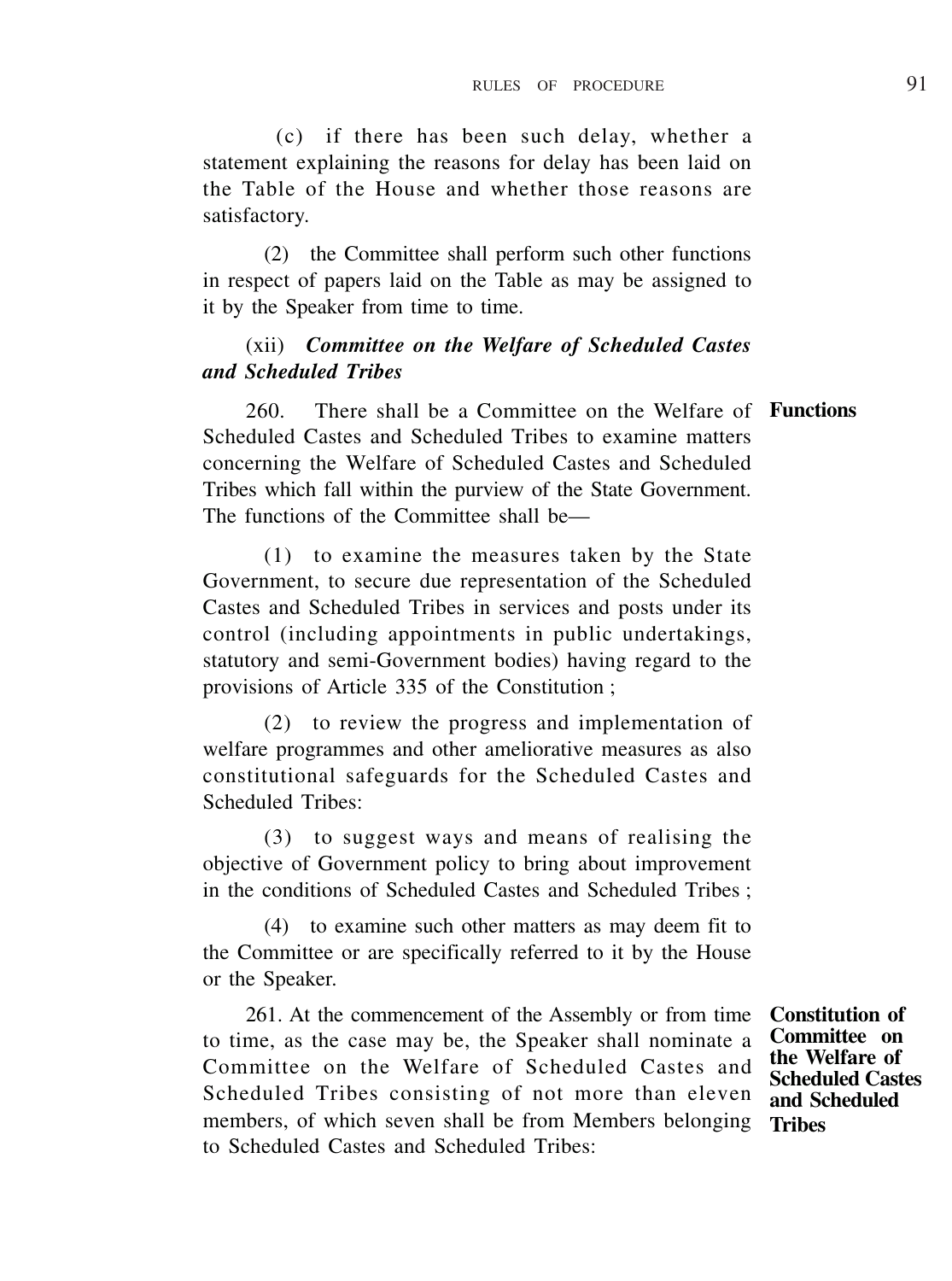Provided that a Minister shall not be nominated a member of the Committee and that if a member after his nomination to the Committee is appointed a Minister, he shall cease to be a member of the Committee from the date of such appointment.

(xiiA) *Committee on the Welfare of <sup>1</sup> [Women, Transgenders, Children and Differently Abled]* **:**

261A. At the commencement of the Assembly or from time to time, as the case may be, the Speaker shall nominate a Committee on the Welfare of <sup>1</sup> [Women, Transgenders, Children and Differently Abled] consisting of not more than nine members:

Provided that a Minister shall not be nominated as a member of the Committee and that if a member after his nomination to the Committee is appointed a Minister, he shall cease to be a member of the Committee from the date of such appointment.

261B. The functions of the Committee shall be,—

(1) to examine complaints regarding,—

- (a) the atrocities, violence or unfair practice perpetrated on or the exploitation of 2 [women, transgenders and children] in the State;
- (b) torture, exploitation, suicide or murder of women in connection with dowry problems which has taken place in the State;
- (c) the employment of children below fourteen years of age in hotels or in any arduous or hazardous labour in factories, mines or agricultural operations or the children being subjected to inhuman activities or forced labour, in the State;
- (d) the atrocities, violence, torture, exploitation and unfair practice imposed on <sup>2</sup>[differently abled] persons and mentally disabled persons.

**Constitution of Committee on the Welfare of Women, Trans genders, Children and Differently Abled**

**Functions**

<sup>&</sup>lt;sup>1</sup> Sub. as per sl. No. 22 of 'Amendments' in Bulletin Part II No.517 dated 24-6-2018.

<sup>2</sup> Sub. as per sl. No. 23 of 'Amendments' in Bulletin Part II No.517 dated 24-6-2018.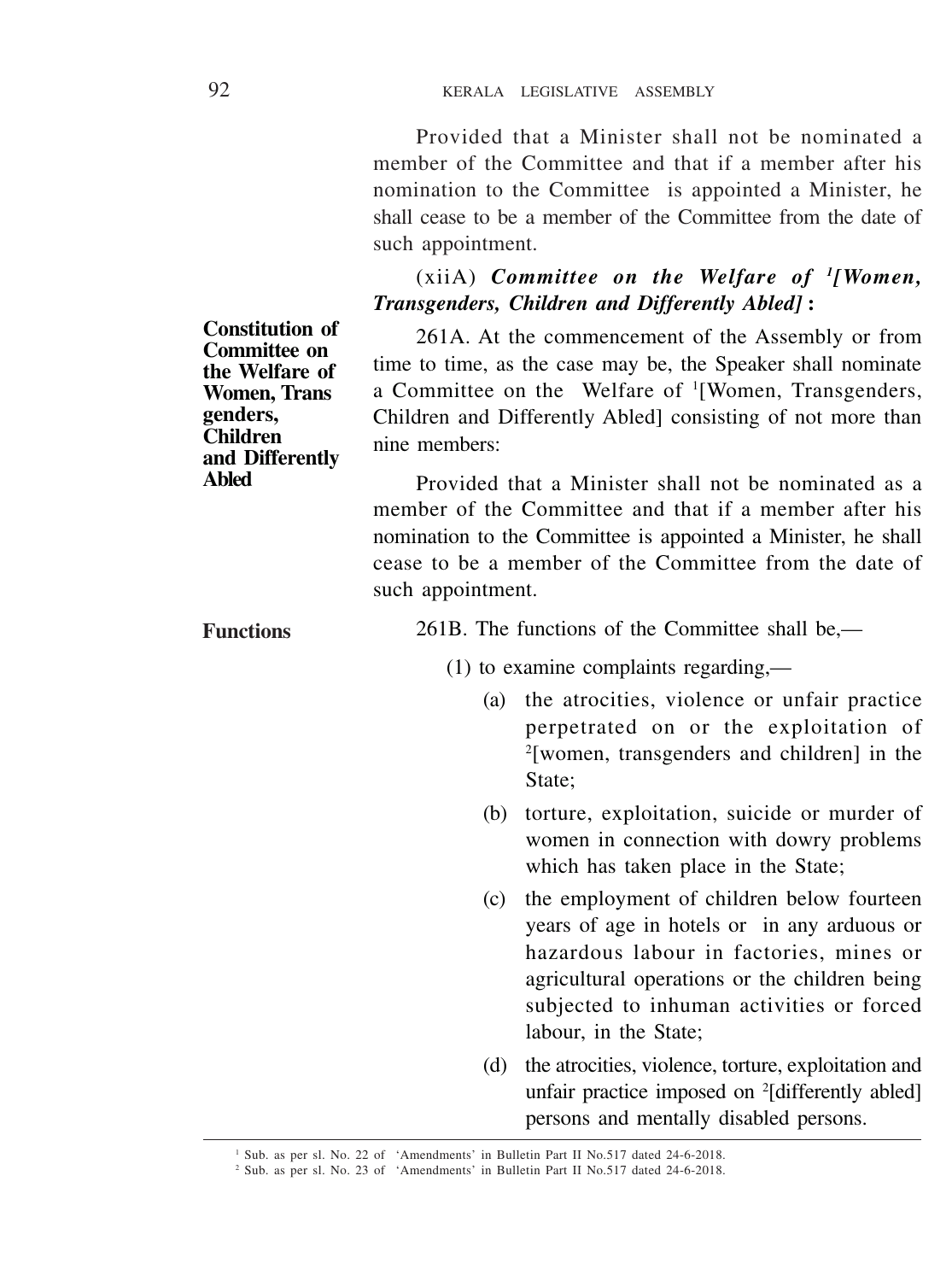- (2) to examine,—
	- (a) the functioning of any orphanage, poor home, welfare home, hospital, asylum, educational institution, boarding house, prison, police lock up, factory or any place of calling or avocation where women and children are generally admitted or any rescue home, shelter home, abalamandir, maternity and child welfare home, borstal school or any other similar institution exclusively meant for women and children and such other premises as the Committee may determine, from time to time, in consultation with the Speaker ;
	- (b) any matter arising out of the discussion in the House relating to the atrocities, violence or unfair practice perpetrated on or the exploitation of <sup>1</sup> [women, transgenders and children] in the State ;
	- (c) the impact of addiction to alcohol, intoxicating or narcotic drug or psychotropic substances or other materials of similar nature, in <sup>1</sup> [women, transgenders and children] and to suggest remedial measures thereto ;
	- (d) the functioning of the institutions and Government Departments dealing with the welfare of 1 [women, transgenders and children] ;
	- (e) the functioning of Government Department and Institutions meant for the education, medical aid, employment or any other welfare measure for the <sup>1</sup> [differently abled] and mentally disabled.
	- 2 ["(f) any discrimination against transgenders by the Government Departments and public authorities in<br>providing education, public transport. education, public health, social security and other services.":1
- (3) to suggest measures for,—
	- (a) the rehabilitation of unmarried or deserted mothers and the aged and destitute women and desolate widows <sup>2</sup> [and transgenders] ;
	- (b) making the mentally retarded, the infirm and the <sup>1</sup>[differently abled] persons self-sufficient <sup>3</sup>[];

<sup>1</sup> Sub. as per sl. No. 23 of 'Amendments' in Bulletin Part II No. 517 dated 24-6-2018.

<sup>2</sup> Ins. as per sl. No. 23 of 'Amendments' in Bulletin Part II No. 517 dated 24-6-2018.

<sup>3</sup> Omitted as per sl. No. 23 of 'Amendments' in Bulletin Part II No. 517 dated 24-6-2018.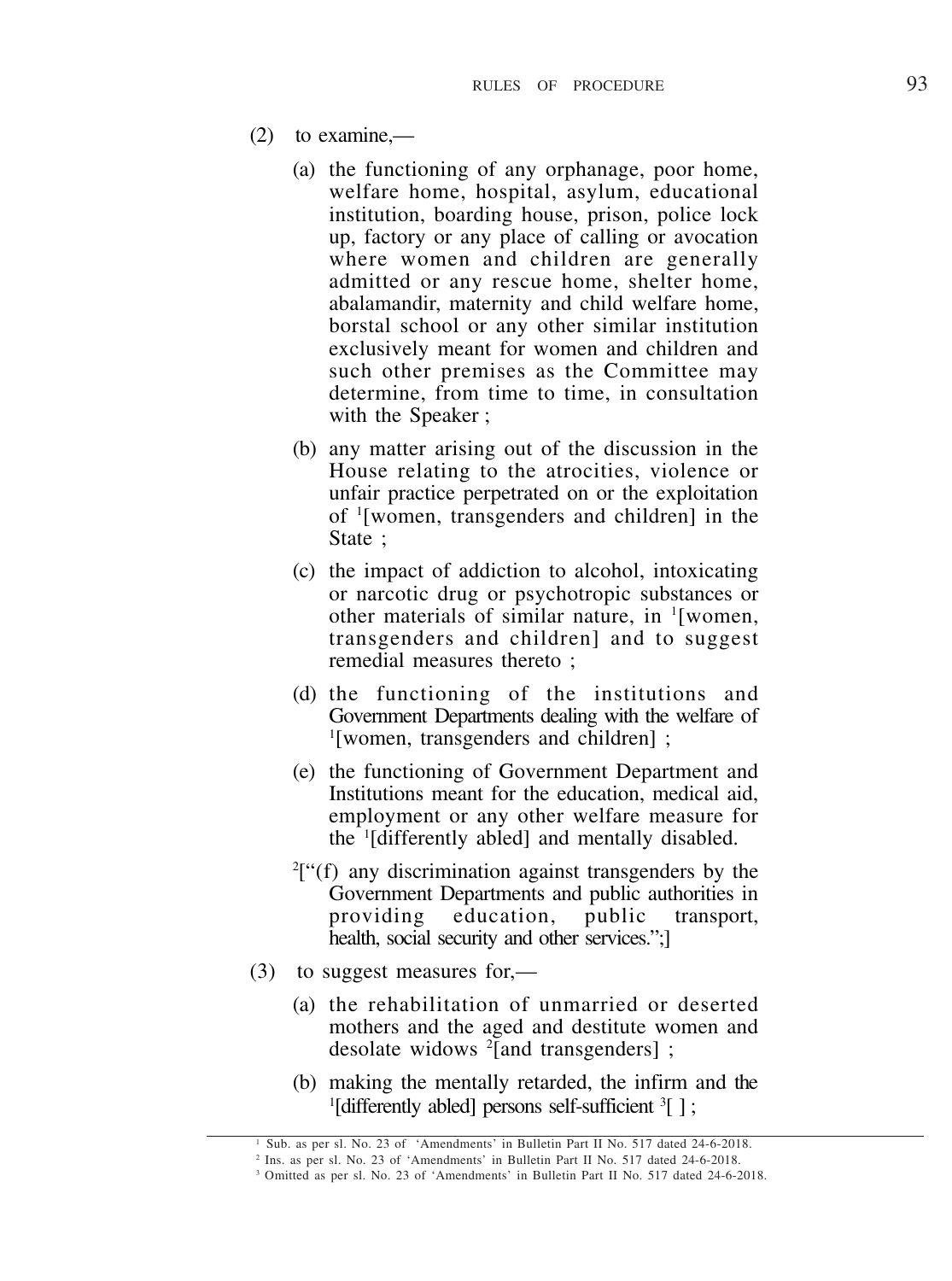| (c) | the rehabilitation of juvenile delinquents and <sup>1</sup> [woman]                                       |
|-----|-----------------------------------------------------------------------------------------------------------|
|     | and transgender] prisoners who are set free after the                                                     |
|     | period of their sentence;                                                                                 |
| (d) | the welfare of disorganised group of women engaged in<br>household labour and similar other occupations ; |

- (e) exploring innovative ways for providing suitable employment and other facilities for improving the overall living standard of the <sup>1</sup> [differently abled] persons and mentally disabled persons.
- $2$ [(f) ensuring formal education and employment for the transgenders so that the community shall be brought into the mainstream.]

(4) to examine such other matters as may be deemed fit by the Committee or specially referred to it by the House or by the Speaker.

(xiiB) *Committee on Environment* **:**

261C. There shall be a Committee on Environment consisting of not more than nine members to be nominated by the Speaker: **Constitution of Committee on Environment**

> Provided that a Minister shall not be nominated as a member of the Committee and that if a member after his nomination to the Committee is appointed a Minister, he shall cease to be a member of the Committee from the date of such appointment.

261D. The functions of the Committee shall be, **Functions**

- (i) to study the environmental problems within the State and to recommend remedial measures thereto ;
- (ii) to examine the nature, degree and extent of the environmental imbalances caused by different kinds of pollution in the State like water pollution, air pollution, noise pollution and the like, the results of such pollution and to suggest remedial measures for the prevention and control thereof ;
- (iii) to examine the working and activities of the Department/Board or the industrial establishments situated in the State in relation to environment :

<sup>1</sup> Sub. as per sl. No. 23 of 'Amendments' in Bulletin Part II No. 517 dated 24-6-2018.

<sup>2</sup> Ins. as per sl. No. 23 of 'Amendments' in Bulletin Part II No. 517 dated 24-6-2018.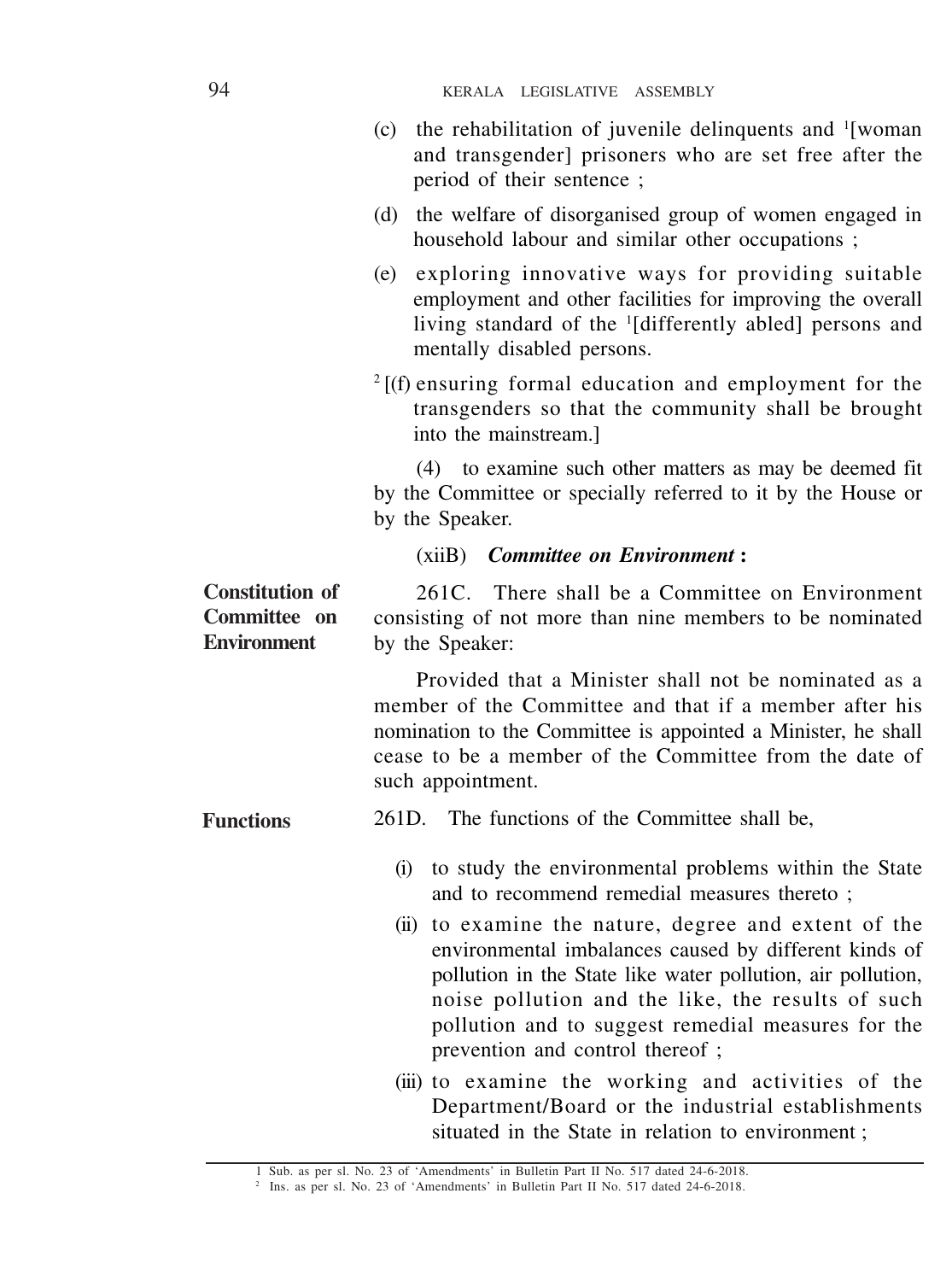- (iv) to review the implementation of the plans and programmes (both Central and State) relating to maintenance of environmental balance as regards the State ;
- (v) to report what economies, improvements in organisation, efficiency or administrative reform consistent with the policy approved by State Legislature may be effected ;
- (vi) to examine the annual reports of the Department/ Board relating to the State as respects environment with a view to find out whether the expenditure incurred was commensurate with the results achieved ;
- (vii) to report to the Assembly on the action taken by the State Government on different measures suggested by the Committee :
- (viii) to examine such other matters as may be deemed fit by the Committee or specially referred to it by the House or by the Speaker.

### (xiiC) *Committee on the Welfare of Backward Class Communities* **:**

261E. (1) There shall be a Committee on the Welfare of **Constitution of** the Backward Class Communities consisting of <sup>1</sup> [not more **Committee on** than] nine members of whom six shall be from members **the Welfare of** belonging to Backward Class Communities.

**Backward Class Communities**

(2) The Committee shall be nominated by the Speaker at the commencement of the Assembly or from time to time, as the case may be :

 Provided that a Minister shall not be nominated as a member of the Committee and that if a member, after his nomination to the Committee is appointed a Minister, he shall cease to be a member of the Committee from the date of such appointment.

<sup>&</sup>lt;sup>1</sup> Ins. as per para 34 of Bulletin Part II No. 651 dated 31-3-2010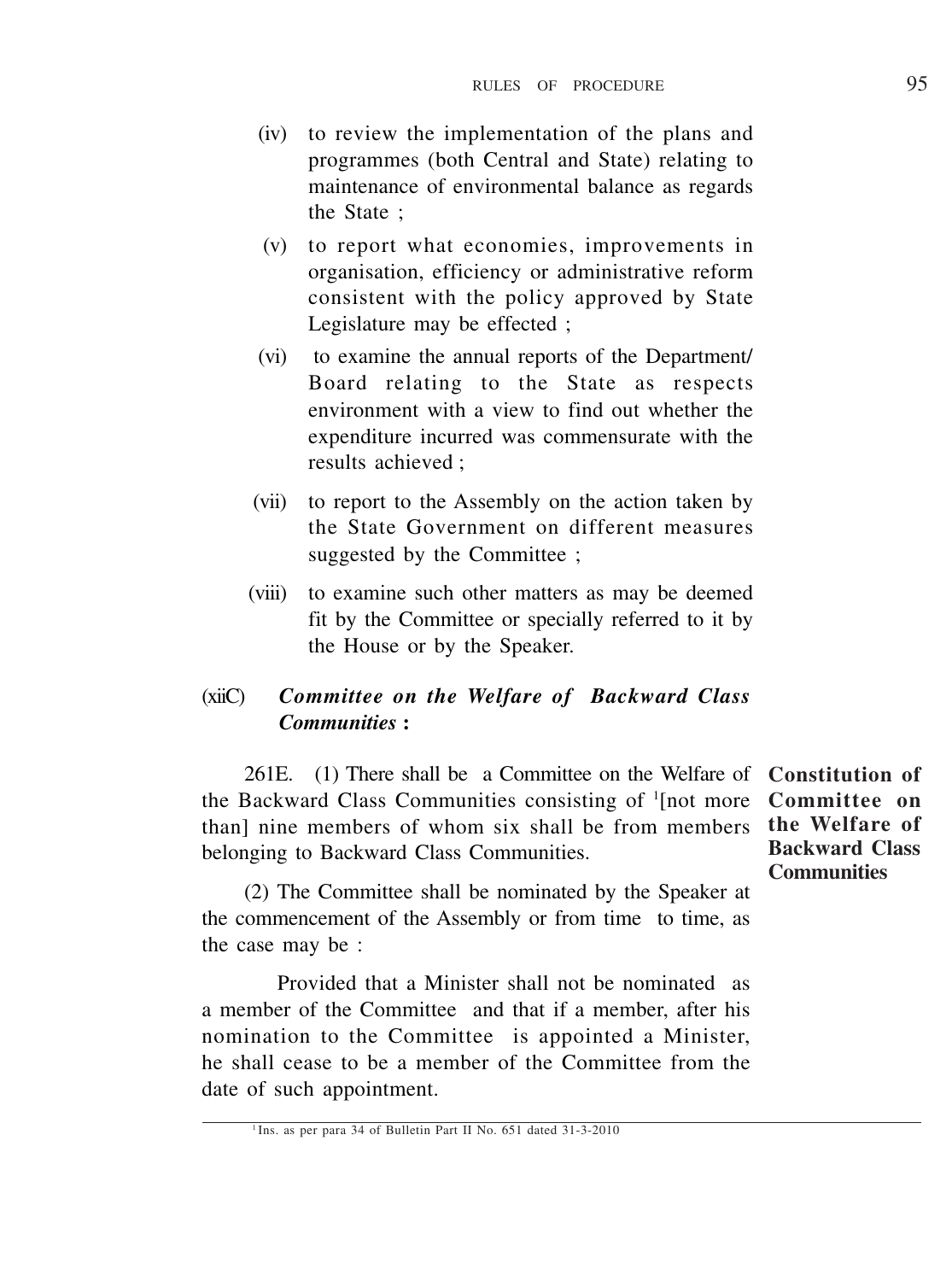261F. The functions of the Committee shall be,— **Functions**

- (i) to examine whether there is prescribed representation to all or any of the Backward Class Communities in the posts and services of,—
	- (a) the State in connection with the affairs thereof  $\cdot$
	- (b) the Public Undertakings under the control of the State Government ;
	- (c) the local bodies or other authorities under the control of the State Government ;
	- (d) the Universities established by an Act of the State Legislature and financed from the Consolidated Fund of the State ;
	- (e) the autonomous bodies under the control of the State Government financed from the Consolidated Fund of the State ; and
	- (f) such other institutions coming under the control of the State Government as may be taken up by the Committee with the permission of the Speaker or referred to it by the House ;

and to suggest measures for ensuring due representation to them or it in case they or it does not have proper representation therein ;

(ii) to review the social, economic and educational progress of all or any of the Backward Class Communities in general and in particular to assess the adequacy of the quantum of admission available to all or any of the Backward Class Communities in educational institutions,—

- (a) owned by the State Government ; or
- (b) controlled by the State Government where they have by general or special order, reserved seats for the Socially and Educationally Backward Classes of citizens ; or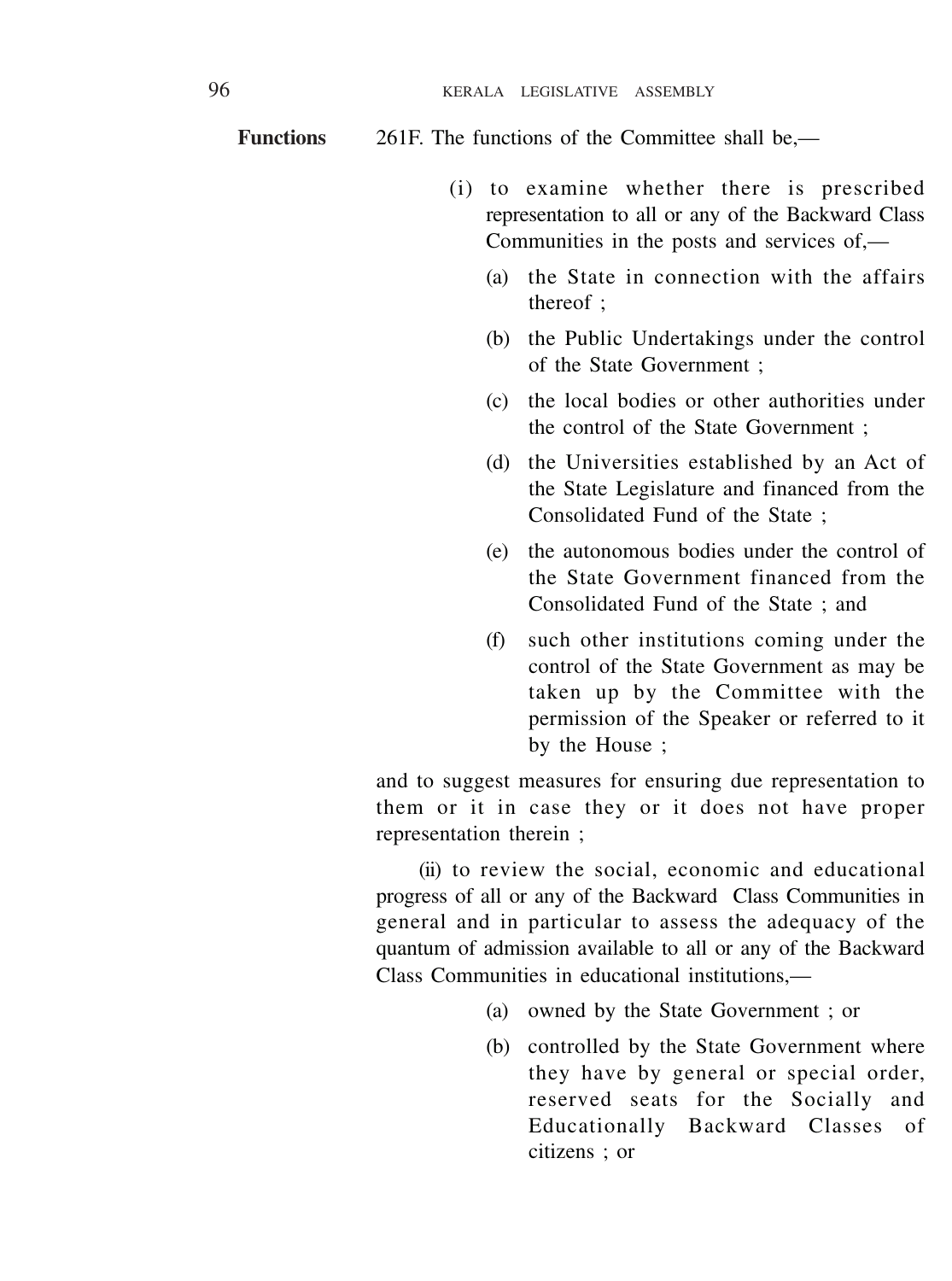(c) where admission to any specified percentage of seats is regulated by or left to the Government under any special or general order of the Government ;

and to suggest measures for improvement in cases where the Committee considers that it is necessary so to do ;

(iii) to consider any representation received from any person belonging to any of the Backward Class Communities on any matter referred to in sub-rules (i) and (ii) of this rule.

*Note I* :—For the purpose of this rule,—

(a) "prescribed representation" means the representation prescribed for Backward Class Communities in rules 14 to 17 of the Kerala State and Subordinate Services Rules, 1958, or, as the case may be, the representation specified by the Government by any general or special order.

(b) "Public Undertakings" means the Public Undertakings specified in the Fourth Schedule to these Rules and such other Public Undertakings as may be notified by the Government as such from time to time.

*Note II* :—For the purposes of this rule and rule 261E the term 'Backward Class Communities' means the communities mentioned in List III appended to the Schedule to Part I of the Kerala State and Subordinate Services Rules, 1958 as amended from time to time.

### (xii D) *Committee on Local Fund Accounts* **:**

261G. (1) There shall be a Committee on Local Fund Accounts for the examination of accounts showing the appropriation of sums granted by the Legislative Assembly for local bodies/authorities in the State of Kerala and such other accounts relating to local bodies laid before the Assembly as the Committee may think fit. **Functions**

(2) In scrutinising the Appropriation accounts of local bodies and authorities and the Consolidated Report of the Director of Local Fund Audit thereon, it shall be the duty of the Committee to satisfy itself,—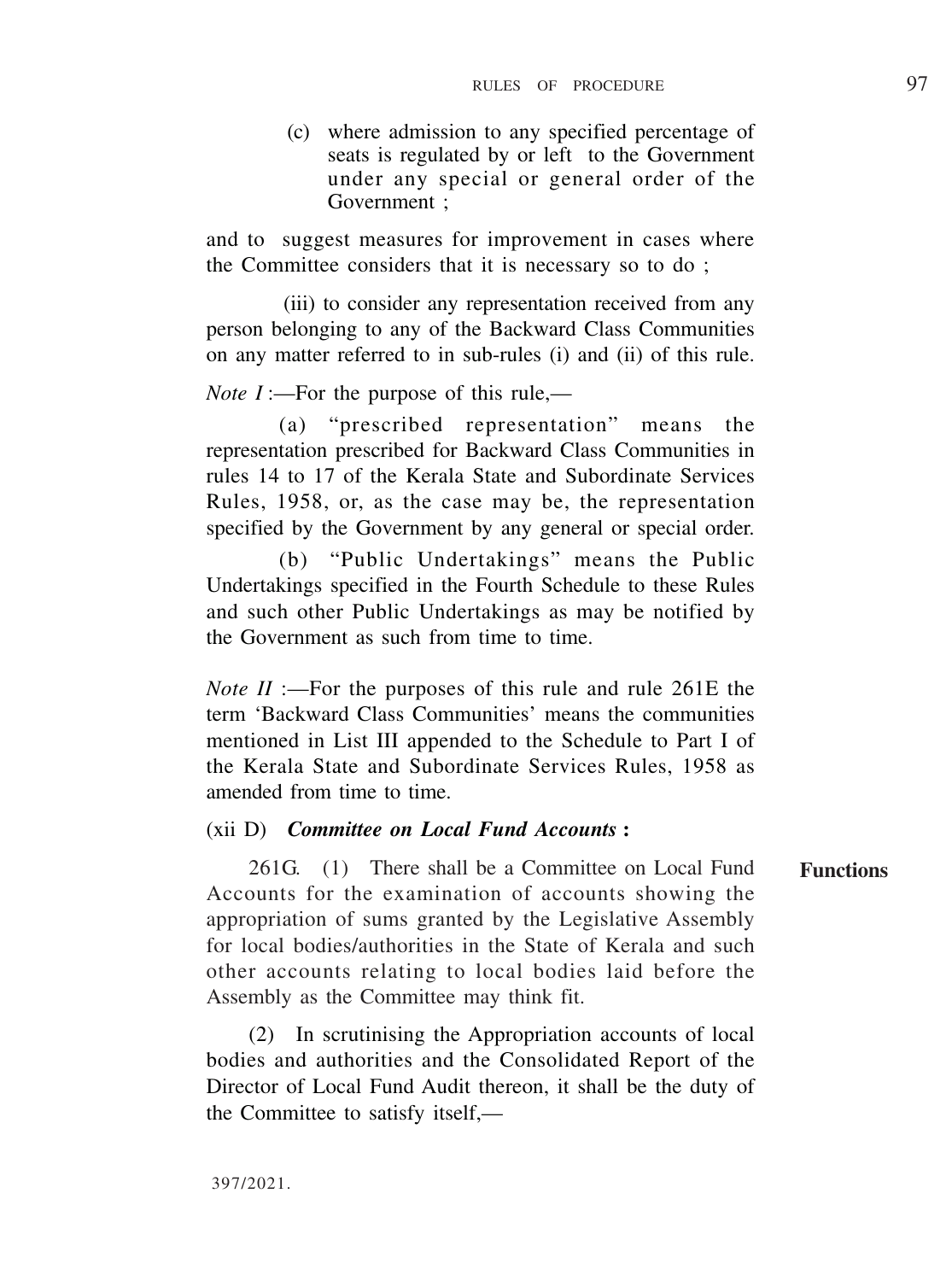(a) that the moneys shown in the accounts as having been disbursed were legally available for, and applicable to, the service or purpose for which they have been applied or charged :

(b) that the expenditure conforms to the authority which governs it.

(3) It shall also be the duty of the Committee,—

(a) to examine the statement of accounts showing the income and expenditure of all Municipal Corporations, Municipalities, Panchayats, Universities, Development Authorities and such other Local Authorities or a Local Fund included in the Schedule under section 3 (1) of the Kerala Local Fund Audit Act, 1994 (Act 14 of 1994) ;

(b) to examine the statement of accounts showing the income and expenditure of autonomous and semi-autonomous bodies, the audit of which are conducted by the Director of Local Funds by a statute of the Legislature ;

(c) to consider the Audit Report of the Director of Local Funds and accounts of a fund administered by a local authority which, though not part of a Government department has been established by or under law or orders of the Government or any other fund which the Government may by notification in the Gazette declare to be a Local Fund ;

(d) to examine the Consolidated Report of the accounts audited by the Director of Local Fund Audit, which is laid annually before the Legislative Assembly. shall perform such other functions in respect of the Audit Reports of the Local Bodies audited by the Director of Local Fund Audit as may be assigned to it by the Speaker from time to time.

1 [(e) to examine the Reports of the Comptroller and Auditor General of India, relating to the accounts of the Local Self Government Institutions, which are laid annually before the Legislative Assembly. The Committee shall perform such other functions in respect of the Audit Reports of the Local Bodies audited by the Comptroller and Auditor General of India as may be assigned to it by the Speaker from time to time.]

<sup>1</sup> Ins. as per para 1 of Bulletin Part II No. 435 dated 4-12-2008.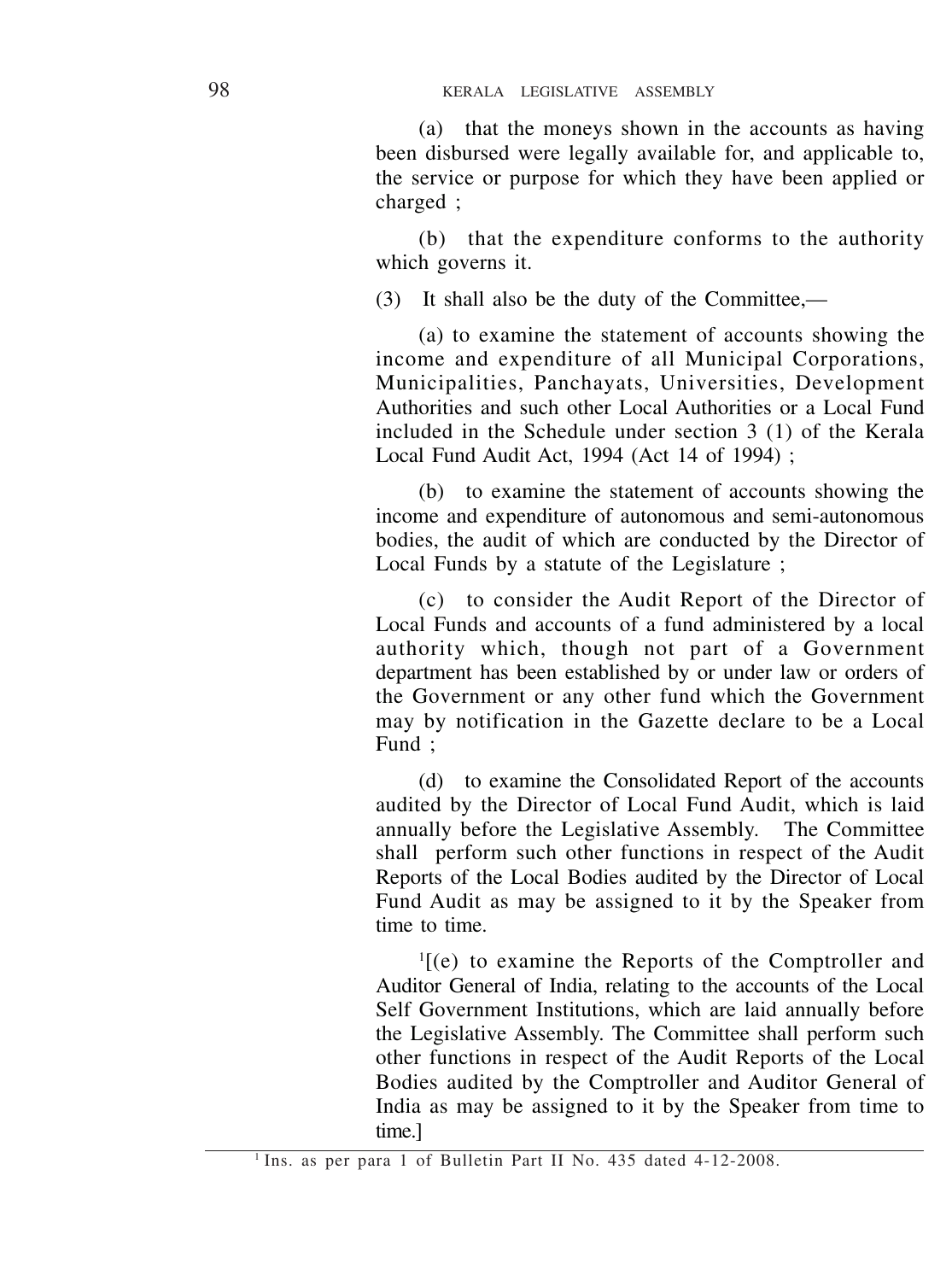261H. <sup>1</sup> [The Committee shall consist of eleven members **Constitution of** who shall be elected by the Assembly from among its members according to the principle of proportional representation by means of single transferable vote :] **the Committee on Local Fund Accounts**

Provided that a Minister shall not be elected as a member of the Committee, and that if a member, after his election to the Committee, is appointed a Minister he shall cease to be a member of the Committee from the date of such appointment.

### (xii E) *Committee on Official Language* **:**

261I. There shall be a Committee on Official Language **Constitution of** consisting of not more than nine members, to be nominated by the Speaker : **Official Language**

Provided that a Minister shall not be nominated as a member of the Committee and that if a member after his nomination to the Committee is appointed a Minister, he shall cease to be a member of the Committee from the date of such appointment.

261J. The functions of the Committee shall be,— **Functions**

(1) to evaluate the progress in the use of Malayalam as Official Language for Official purposes and to suggest measures based on its findings ;

(2) to ensure strict compliance of the government orders regarding use of Malayalam as official language ;

(3) to examine the action taken for the implementation of the Official Language Policy of the Government in various departments and to review the progress achieved thereon ;

(4) to identify the impediments in using Malayalam as official language in administrative matters and to suggest suitable steps to overcome such impediments on a timebound basis ;

**Committee on**

<sup>&</sup>lt;sup>1</sup> Sub. as per para 35 of Bulletin Part II No. 651 dated 31-3-2010.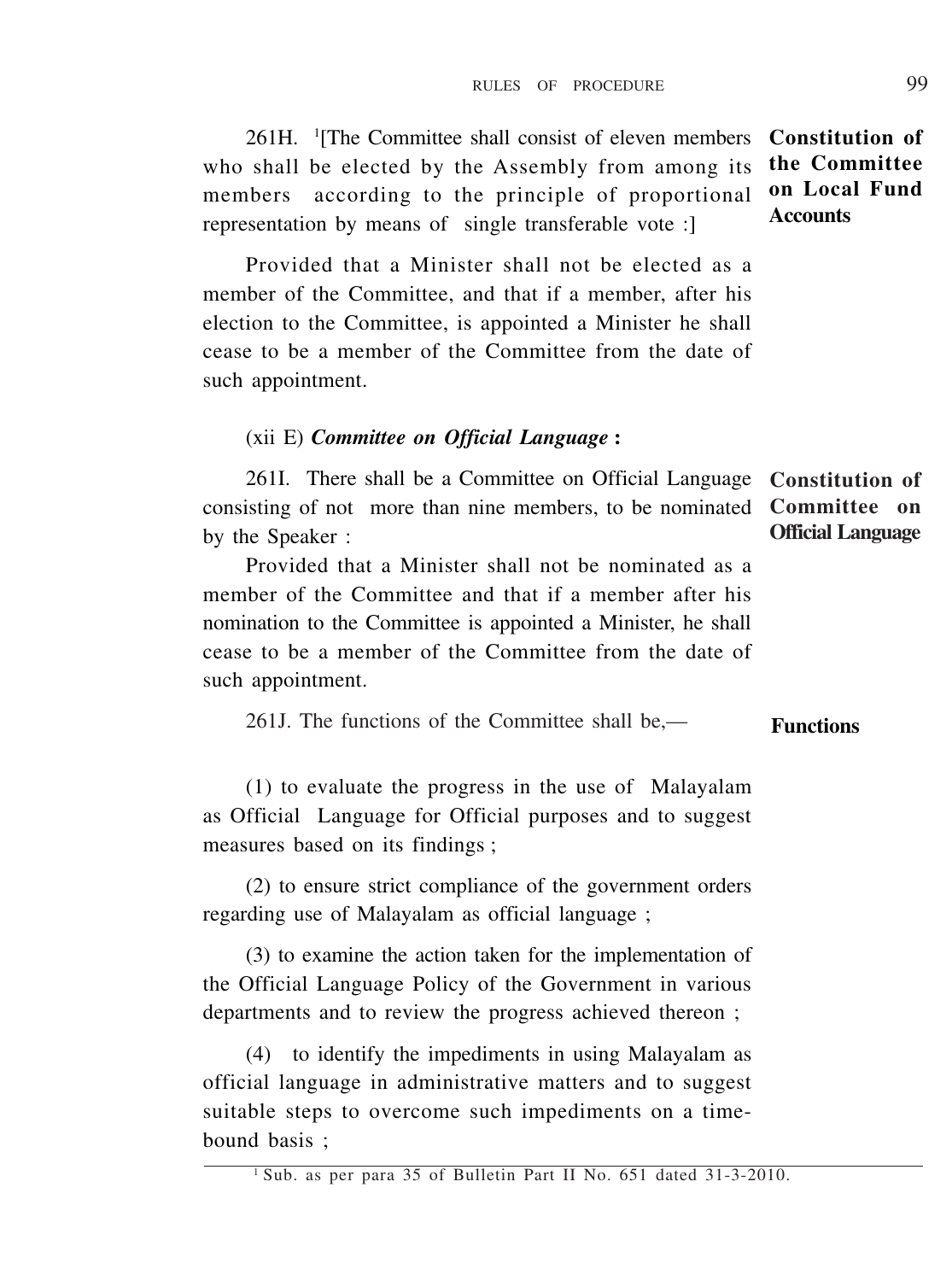(5) to ensure whether the Codes, Manuals and Forms pertaining to those departments where Malayalam has been declared as official language are translated in time and whether the Government Orders so far issued have been translated ;

(6) to ensure publication of an updated glossary of frequently used official Malayalam terms ;

(7) to suggest necessary improvements in the syllabus for Official Language Training Programme ;

(8) to suggest measures for the use of Malayalam as court and official language in Consumer Redressal Forums, the office of the Ombudsman, Women's Commission etc. ;

 $<sup>1</sup>$ [(8A) (i) to examine the complaints regarding,—</sup>

(a) personal grievances due to the usage of languages other than Malayalam in the certificates, orders, minutes of meetings, letters, circulars etc., issued from the various Government institutions, quasi-Government institutions, Public Sector Undertakings and such other institutions where Malayalam has been declared as official language;

(b) the non-availability of application forms and guidelines relating to the services and other benefits from the Government in Malayalam language which may be received by the Committee directly or referred by the Speaker from time to time;

(ii) to seek report or explanation from the Government secretaries concerned on the basis of a complaint under clause (i) or otherwise;

(iii) to suggest remedial measures on matters contained in any or all of such complaints;]

(9) to perform such other functions in respect of official language as may be assigned to it by the Speaker from time to time.

<sup>&</sup>lt;sup>1</sup> Ins as per serial No. 24 of 'Amendments' in Bulletin Part II No. 517 dated 24-6-2018.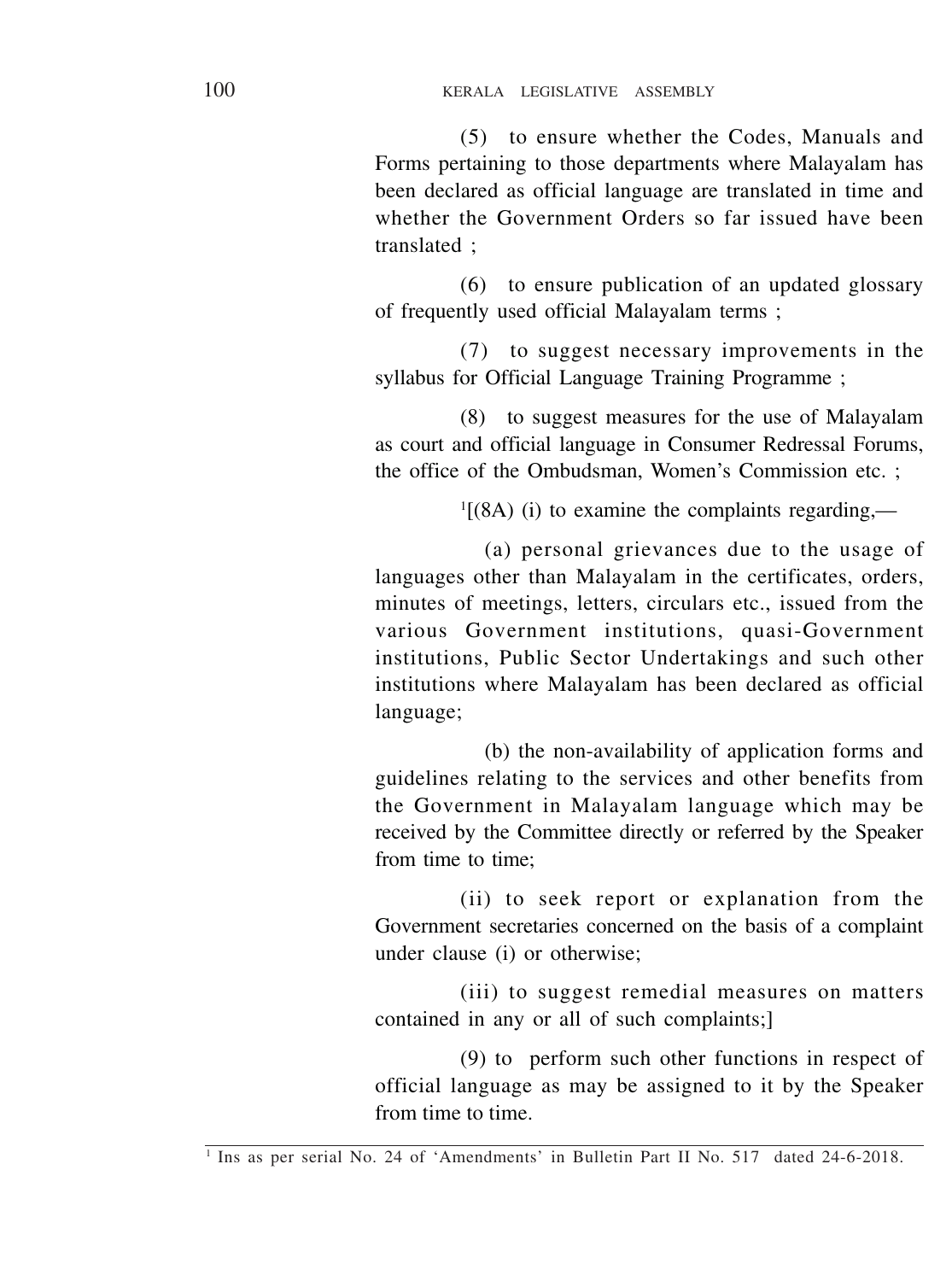# 1 [(xiiF) *Committee on the Welfare of Fishermen and Allied Workers :*

261K. There shall be a Committee on the Welfare of Fishermen and Allied Workers consisting of not more than nine members, to be nominated by the Speaker :

Provided that a minister shall not be nominated as a Member of the Committee and that if a member after his nomination to the Committee is appointed a Minister, he shall cease to be a member of the Committee from the date of such appointment.

261L. The functions of the Committee shall be,— **Functions**

(1) to study the various problems of fishermen and allied workers within the State and to recommend the remedial measures thereto :

(2) to examine the working and activities of the Fisheries Department/Kerala Fishermen's Welfare Fund Board/ Kerala State Co-Operative Federation for Fisheries Development Ltd. the industrial establishments under the control of the State Government situated within the State;

(3) to review the implementation of the plans and programmes (both Central and State) relating to Fisheries Department and fishermen and allied workers' welfare ;

(4) to examine the Annual Report of the Fisheries Department/Fishermen's Welfare Fund Board relating to the State with a view to find out whether the funds allotted and expenditure incurred was commensurate with the results achieved ;

**Constitution of the Committee on the Welfare of Fishermen and Allied Workers**

<sup>1.</sup> Rules 261K, 261L, 261M, 261N, 261O, 261P, 261Q, 261R, Inserted as per para 36 of Bulletin Part II No. 651 dated 31-3-2010.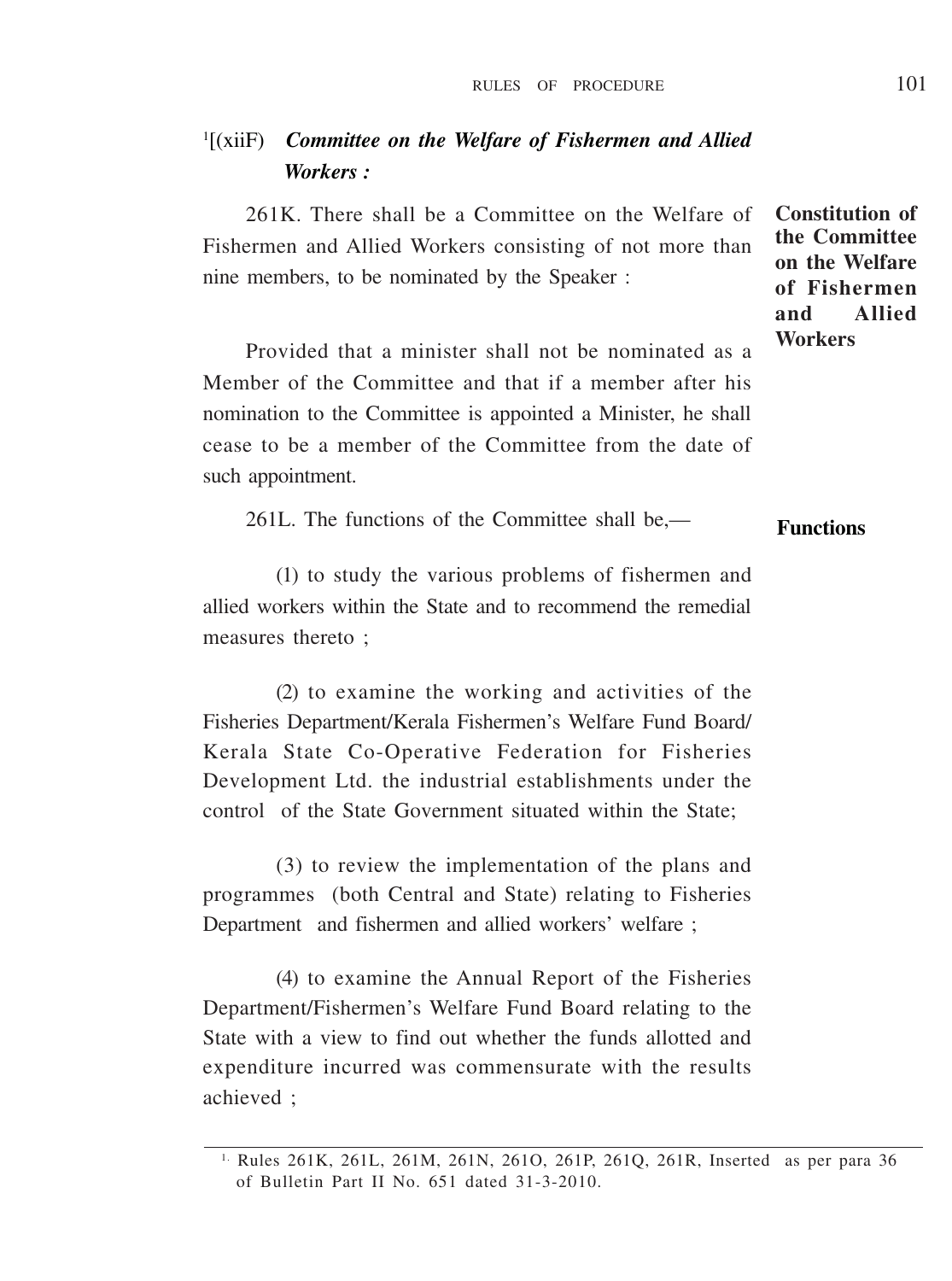(5) to examine such other matters as may be deemed fit by the Committee :

(6) to consider any petitions/representations received from the individuals or organisations relating to fisheries or allied subjects :

(7) to report to the Assembly on the action taken by the State Government on different measures suggested by the Committee .

(8) to examine such other matters specially referred to it by the House or by the Speaker.

# (xii G) *Committee on the Welfare of Non-Resident Keralites (Pravasi Malayalees) :*

261M. There shall be a Committee on the Welfare of Non-Resident Keralites consisting of not more than nine members, to be nominated by the Speaker : **Constitution of Committee on the Welfare of Non-Resident**

Provided that a Minister shall not be nominated as a member of the Committee and that if a member after his nomination to the Committee is appointed a Minister, he shall cease to be a member of the Committee from the date of such appointment. **Keralites (Pravasi Malayalees)**

261N. The functions of the Committee shall be,— **Functions**

(1) To examine, the complaints regarding:—

(a) the various problems of non-resident Keralites in India and abroad relating to domestic and international job market;

(b) the dispute between the employer and the prospective candidates;

(c) the work relating to guidance in VISA formalities and travel regulations;

(d) the work relating to air ticket booking in domestic and international flights to the best satisfaction of the customers;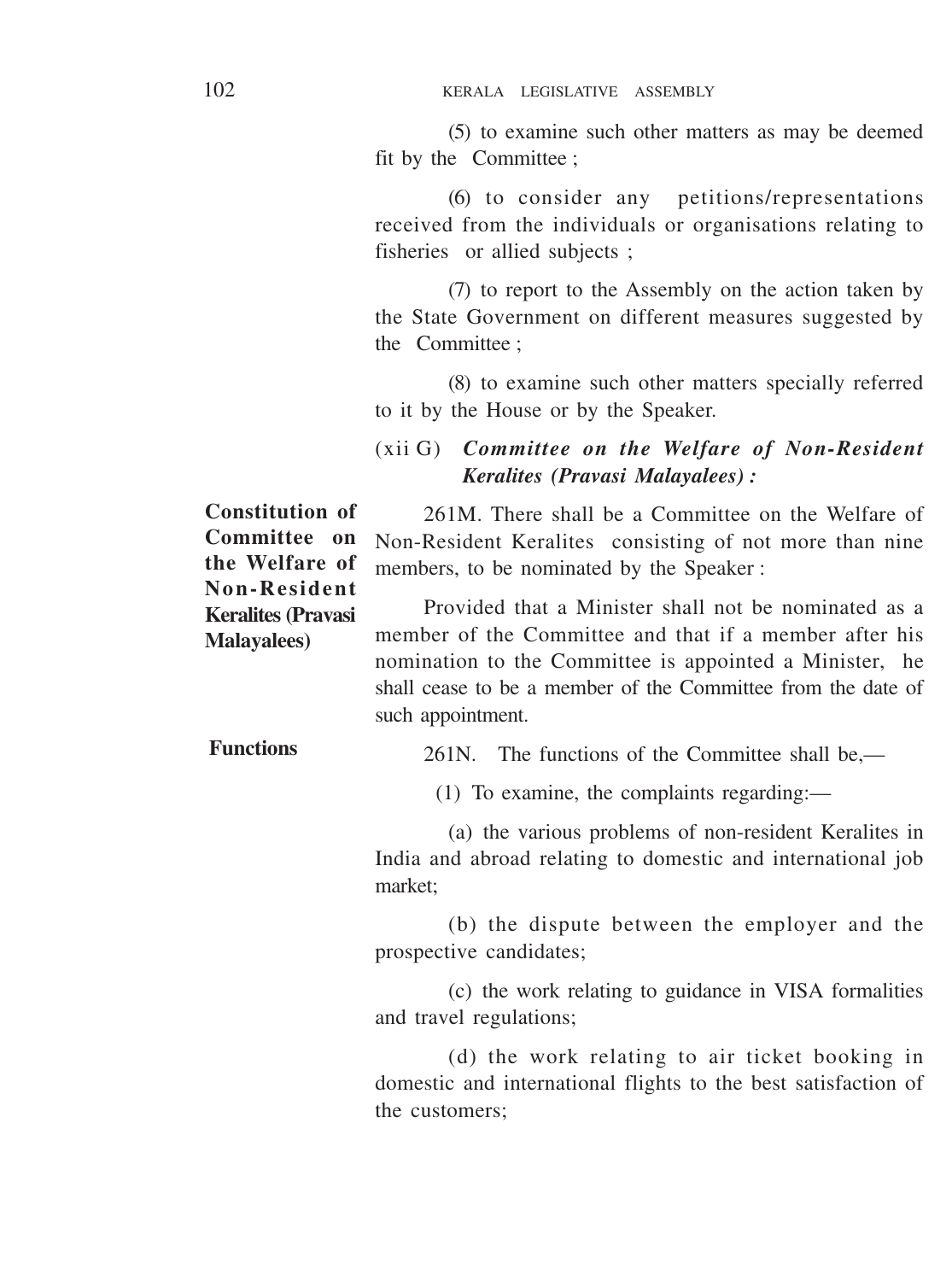(e) the atrocities, violence, torture, exploitation and unfair practice, cheating or any fraudulent activities against any persons belonging to Kerala, workers or employees in flights who travel to foreign countries on being employed or return to their place of work after enjoying leave in their native place;

(f) the repatriation of dead bodies and to streamline the process of the transfer of dead bodies to their relatives or legal heirs;

(g) the financial assistance to the legal heirs of the deceased/injured persons and subsequent claims related to the deceased/injured persons;

(h) the rehabilitation or job opportunities of the returnees;

(i) the functioning of The Kerala Non-Resident Keralites' Welfare Board;

(j) to check the unlawful activities of private agencies engaged in job recruitments abroad and all other agencies who are engaged in the welfare of Non-Resident Keralites.

(2) to suggest remedial measures for any or all of the above mentioned complaints.

(3) to examine such other matters as may be deemed fit by the Committee or specially referred to it by the House or by the Speaker.

# (xii H) *Committee on the Welfare of Youth and Youth Affairs :*

261O. There shall be a Committee on the Welfare of **Constitution of** Youth and Youth Affairs consisting of not more than nine members, to be nominated by the Speaker :

**the Committee on the Welfare of Youth and Youth Affairs**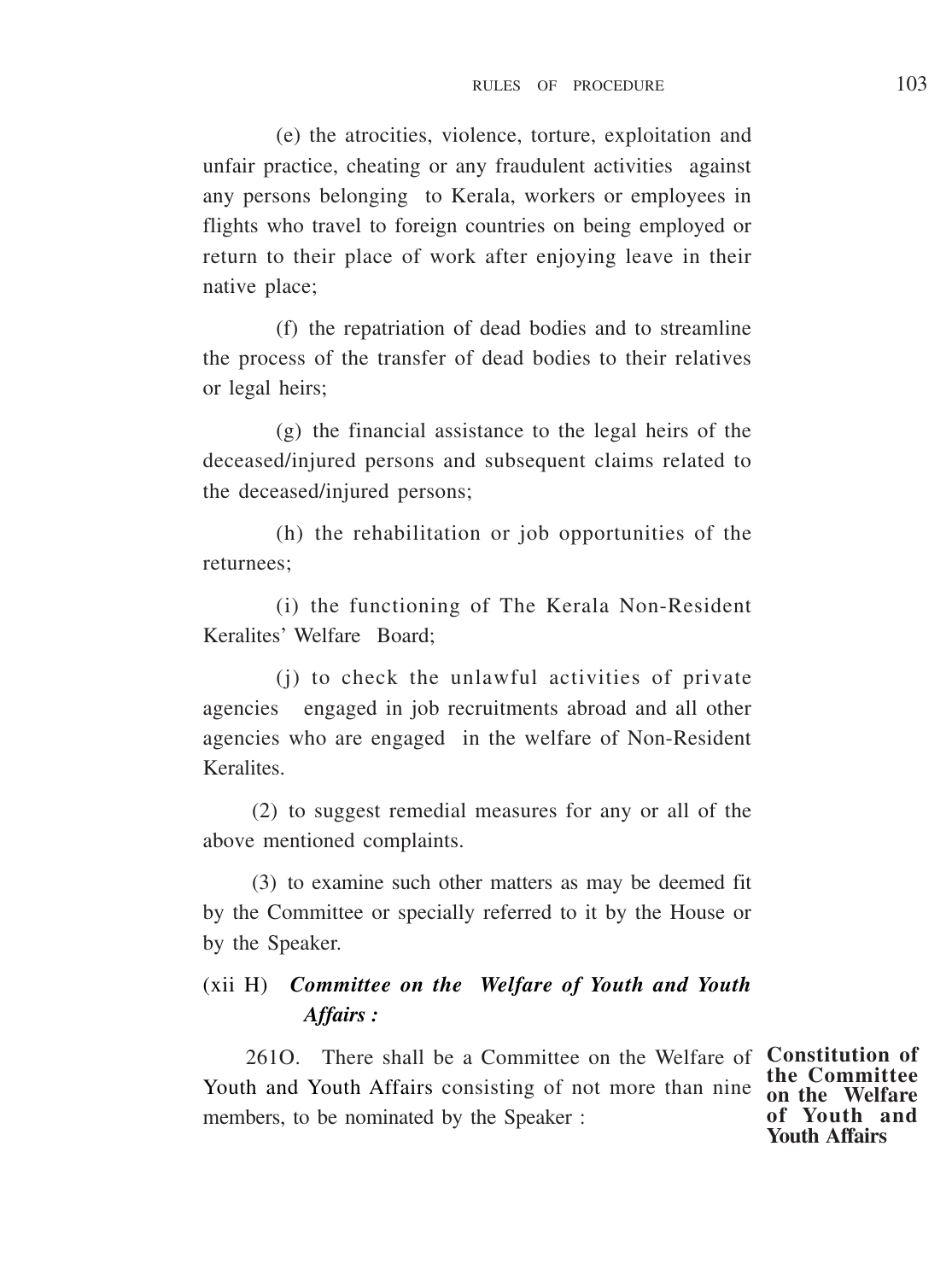Provided that a Minister shall not be nominated as a member of the Committee and that if a member after his nomination to the Committee is appointed a Minister, he shall cease to be a member of the Committee from the date of such appointment.

261 P. The functions of the Committee shall be,—

(1) to examine:—

(a) the complaints regarding the functioning of various schemes implemented through the Kerala State Youth Welfare Board in the State;

(b) any matter arising out of the discussion in the House relating to Youth and Youth welfare;

(c) the petitions/representations received from individuals/organisations relating to Youth and Youth affairs.

(2) to suggest remedial measures for any or all of the above mentioned complaints.

(3) to ensure that the funds allotted by the Government for youth welfare are fully utilised exactly for the same purpose for which it was intended. To prevent any misuse of funds by the Government Departments or agencies earmarked for the purpose of youth welfare activities.

(4) to examine such other matters as may be deemed fit by the Committee or specially referred to it by the House or by the Speaker.

(xii I) *Committee on the Welfare of Senior Citizens :*

**Constitution of the Committee on the Welfare of Senior Citizens**

261Q. There shall be a Committee on the Welfare of Senior Citizens consisting of not more than nine members, to be nominated by the Speaker :

Provided that a Minister shall not be nominated as a member of the Committee and that if a member after his nomination to the Committee is appointed a Minister, he shall cease to be a member of the Committee from the date of such appointment.

**Functions**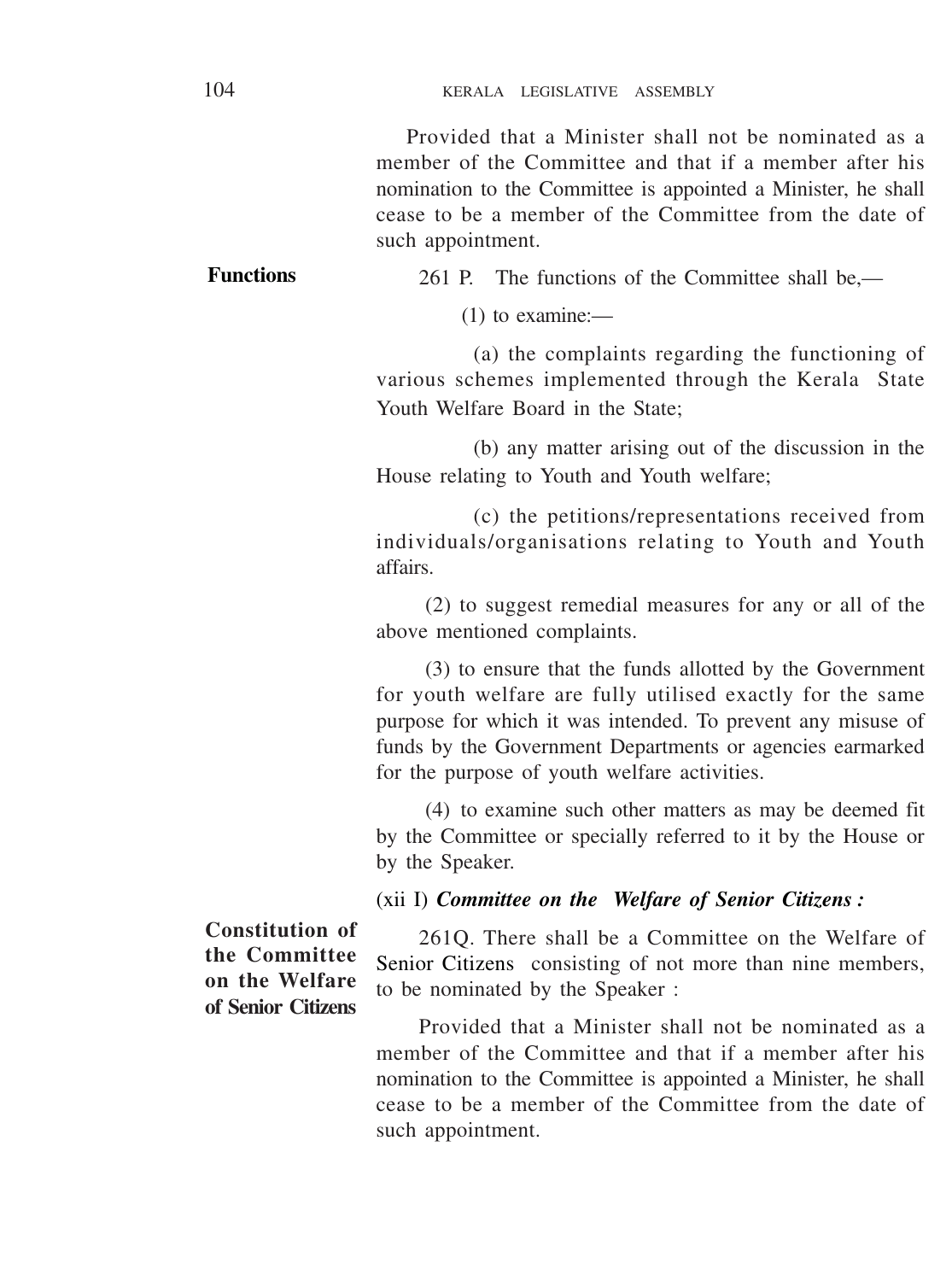#### 261R. The functions of the Committee shall be:— **Functions**

(1) to examine, the complaints regarding ,—

(a) the functioning of various schemes implemented through State Council and District Council for Senior Citizens in the State.

(b) the functioning of the Old Age Homes conducted by the State and private organisations.

(2) to ensure that the funds allotted by the Government for senior citizens are fully utilised exactly for the same purpose for which it was intended.

(3) to suggest remedial measures for any or all of the above mentioned complaints.

(4) to examine such other matters as may be deemed fit by the Committee or specially referred to it by the House or by the Speaker.]

### (xiii) *Rules Committee :*

262. There shall be a Committee on Rules to consider **Functions** matters of procedure and conduct of business in the Assembly and to recommend any amendments or additions to these Rules that may be deemed necessary.

263. The Committee on Rules shall be nominated by the Speaker and shall consist of eleven members including the Chairman of the Committee. The Speaker shall be the *ex-officio* Chairman of the Committee. **Constitution of Rules Committee**

264. (1) The recommendations of the Committee shall be laid on the Table and within a period of seven days, beginning with the day on which they are so laid, any member may give notice of any amendment to such recommendations.

(2) Any notice given by a Member, of any amendment to the recommendations of the Committee shall stand referred to the Committee who shall consider it and make such changes in their recommendations as the Committee may consider fit. The final report of the Committee, after taking into consideration the amendments suggested by the members, shall be laid on the Table. 397/2021.

**Laying Report on the Table**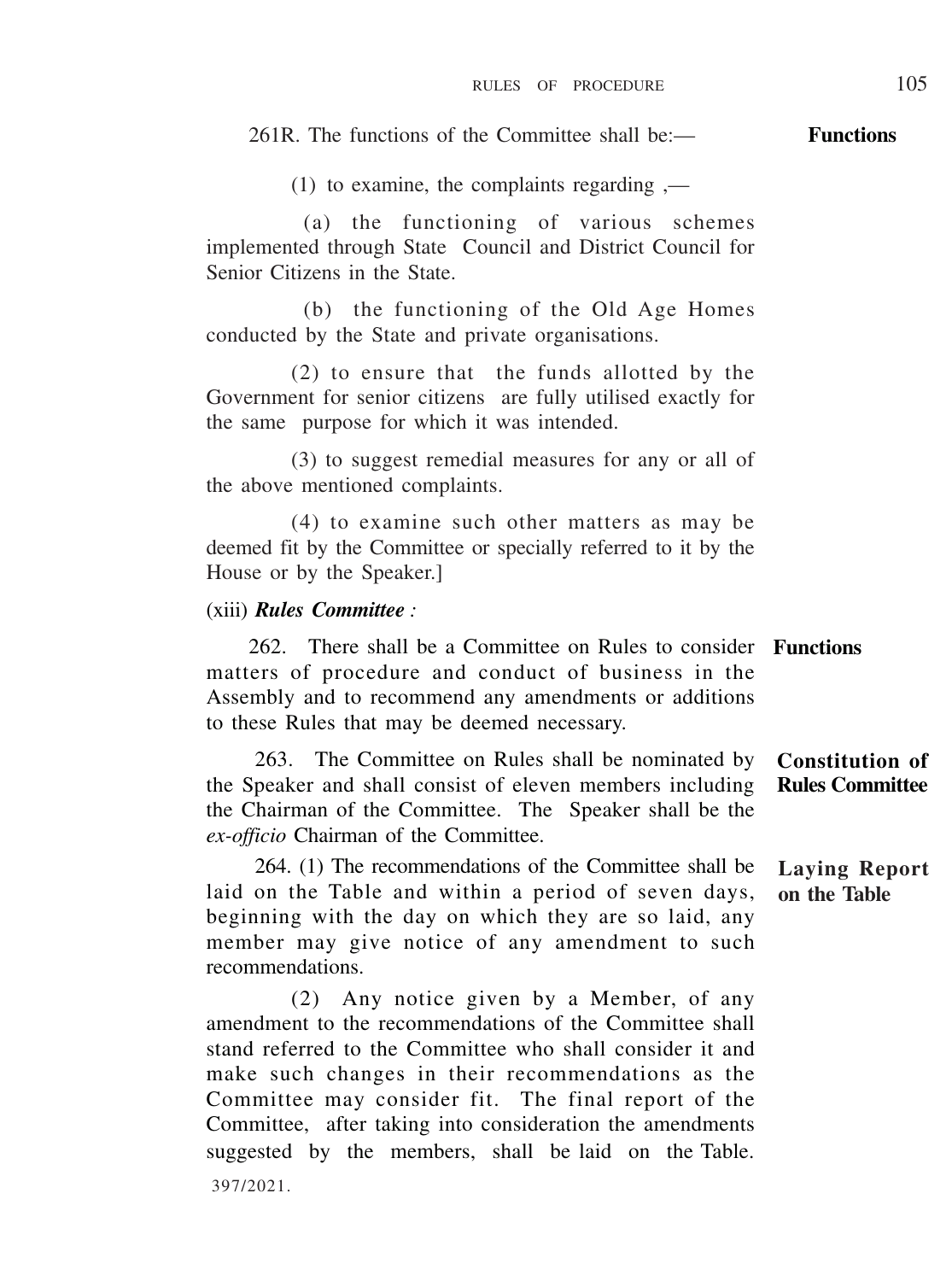Thereafter, on the Assembly agreeing to the report on a motion made by a member of the Committee the amendments to the Rules as approved by the Assembly, shall be promulgated by the Speaker in the Bulletin.

(3) If notice of such amendments has not been given within seven days, the recommendations of the Committee shall be deemed to have been approved by the Assembly and on the expiry of the said period the Speaker shall promulgate in the Bulletin the amendments to the Rules as recommended by the Committee.

(4) The amendments to the Rules shall come into force on their publication in the Gazette.

### CHAPTER XXV

### GENERAL RULES OF PROCEDURE

| <b>Notices</b>                                      | by      | 265. (1) Every notice <sup>1</sup> [except notices of questions]                                                                                                                                                                                                                                         |
|-----------------------------------------------------|---------|----------------------------------------------------------------------------------------------------------------------------------------------------------------------------------------------------------------------------------------------------------------------------------------------------------|
| members                                             |         | required by these Rules shall be given in writing addressed<br>to the Secretary and signed by the member giving notice and<br>shall be left at the Assembly Office which shall be open for<br>this purpose between the hours of 10.15 a.m. and 3 p.m. on<br>every day except Sunday or a public holiday. |
|                                                     |         | (2) Notices left when the office is closed or after<br>3 p.m. shall be treated as given on the next open day.                                                                                                                                                                                            |
| <b>Restriction on</b><br>publicity<br>of<br>notices |         | 266. A notice shall not be given publicity by any<br>member or other person until it has been admitted by the<br>Speaker and circulated to members:                                                                                                                                                      |
|                                                     |         | Provided that notice of question shall not be given any<br>publicity until the day on which the question is answered in<br>the House.                                                                                                                                                                    |
| Circulation of<br>notices<br>papers<br>members      | &<br>to | 267. (1) The Secretary shall make every effort to circulate<br>to each member a copy of every notice or other paper which<br>is required by these Rules to be made available for the use<br>of the members                                                                                               |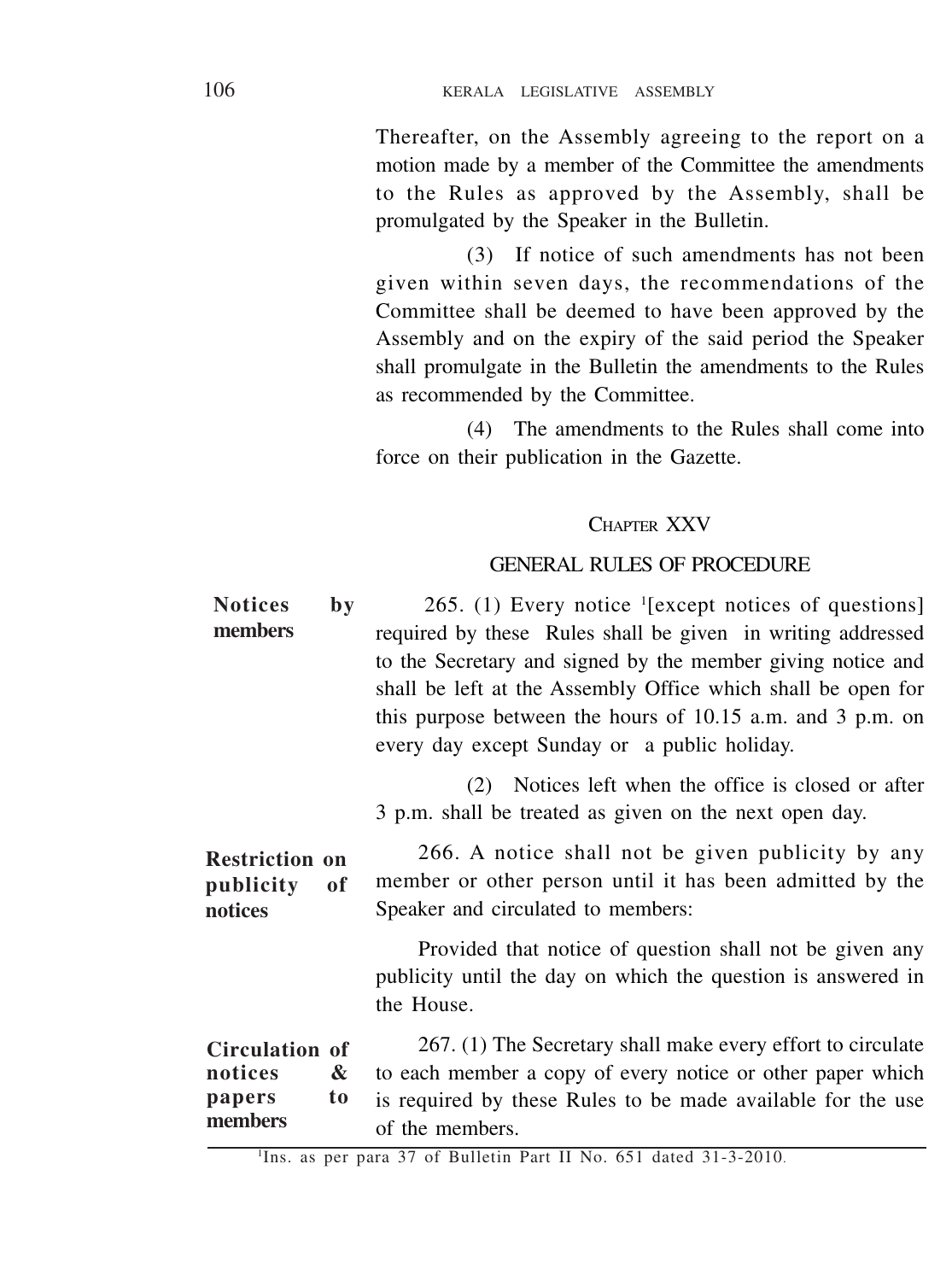(2) A notice or other paper shall be deemed to have been made available for the use of every member if a copy thereof is deposited in such manner and in such place as the Speaker may from time to time, direct.

268. On the Prorogation of the Assembly, all pending notices other than notices of intention to move for leave to introduce a Bill shall lapse and fresh notices shall be given for the next session:

Provided that a fresh notice shall be necessary of intention to move for leave to introduce any Bill in respect of which sanction or recommendation has been granted under the Constitution, if the sanction or recommendation, as the case may be, has ceased to be operative.

269. A motion, resolution or an amendment, which has been moved and is pending in the Assembly shall not, lapse by reason only of the prorogation of the Assembly.

270. If in the opinion of the Speaker, any notice contains words, phrases or expressions which are argumentative, unparliamentary, ironical, irrelevant, verbose or otherwise inappropriate, he may in his discretion, amend such notice before it is circulated.

271. A motion shall not raise a question substantially identical with one on which the Assembly has given a decision in the same session.

272. (1) A member who has made a motion may withdraw the same by leave of the Assembly.

(2) The leave shall be signified not upon question but by the Speaker taking the pleasure of the Assembly. The Speaker shall ask: "Is it your pleasure that the motion be withdrawn". If no one dissents, the Speaker shall say: "The motion is by leave withdrawn". But if any dissentient voice be heard or a member rises to continue the debate, the Speaker shall forthwith put the motion:

**Lapse of pending notices on prorogation of Assembly**

**Motion, resolution or amendment moved not to lapse**

**Speaker to amend notices of questions, motions etc.**

**Repetition of motions**

**Withdrawal of motion**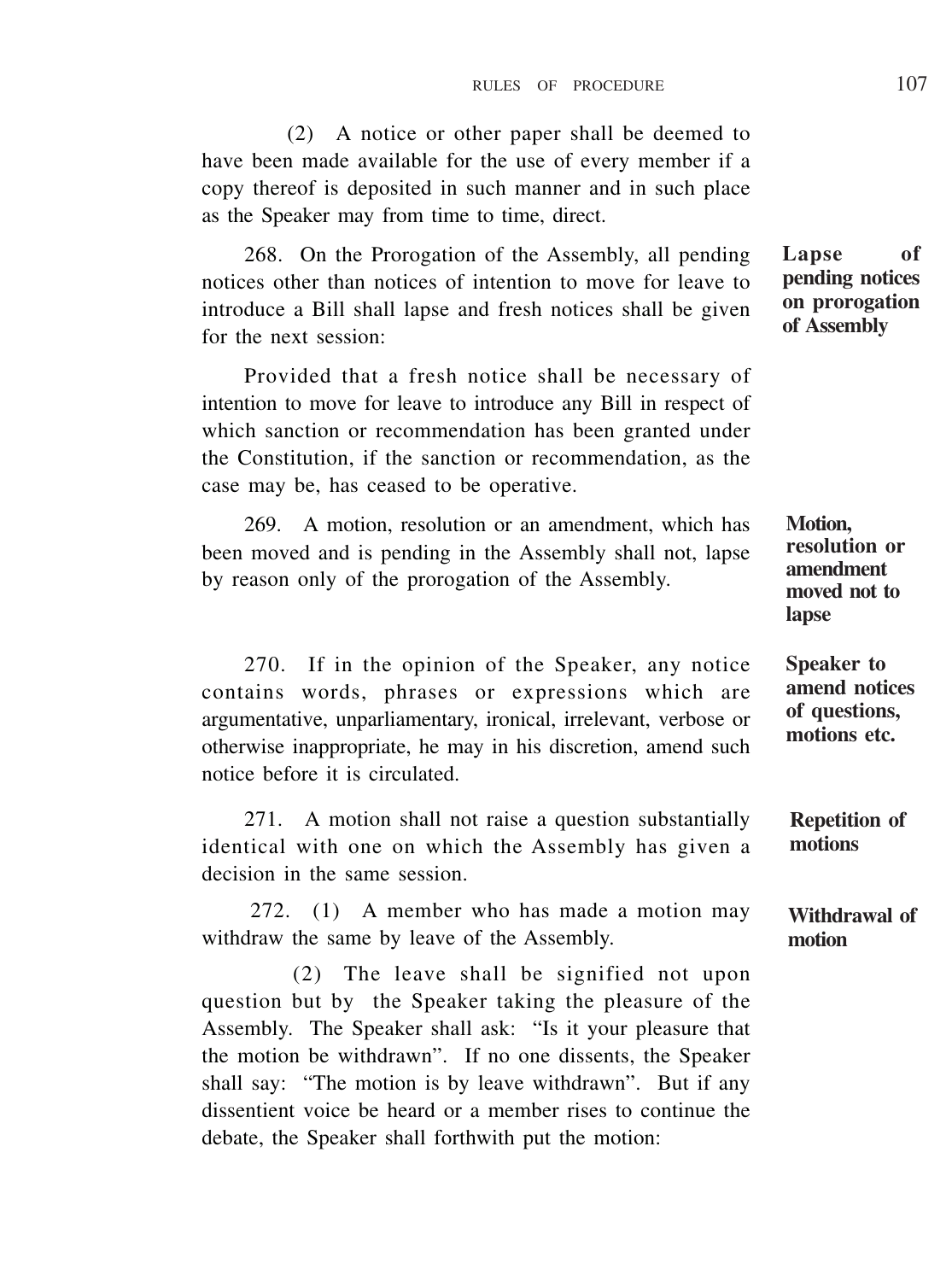Provided that if an amendment has been proposed to a motion, the original motion shall not be withdrawn until the amendment has been disposed of.

(3) No discussion shall be permitted on a request for leave to withdraw, except with the permission of the Speaker.

273. At any time after a motion has been made, a member may move that the debate on the motion be adiourned.

274. (1) If the Speaker is of opinion that a motion for the adjournment of debate is an abuse of the rules, he may either forthwith put the question thereon or decline to propose the question.

(2) If the Speaker is of opinion that a motion for recirculation of a Bill to elicit further opinion thereon is in the nature of a dilatory motion in abuse of the rules in as much as the original circulation was adequate or comprehensive or that no circumstance has arisen, since the previous circulation to warrant the re-circulation of the Bill, he may forthwith put the question thereon or decline to propose the question.

(3) If the Speaker is of opinion that a motion for re-committal of a Bill to a Select Committee or a SubjectCommittee of the Assembly or circulation or re-circulation of the Bill after the Select Committee or the Subject Committee, as the case may be, of the Assembly has reported thereon, is in the nature of a dilatory motion in abuse of the rules in as much as the Select Committee or the Subject Committee, as the case may be, of the Assembly has dealt with the Bill in a proper manner or that no unforeseen or new circumstance has arisen since the Bill emerged from such Committee, he may forthwith put the question thereon or decline to propose the question.

**Adjournment of debate on motion**

**Dilatory motion in abuse of the rules of the Assembly**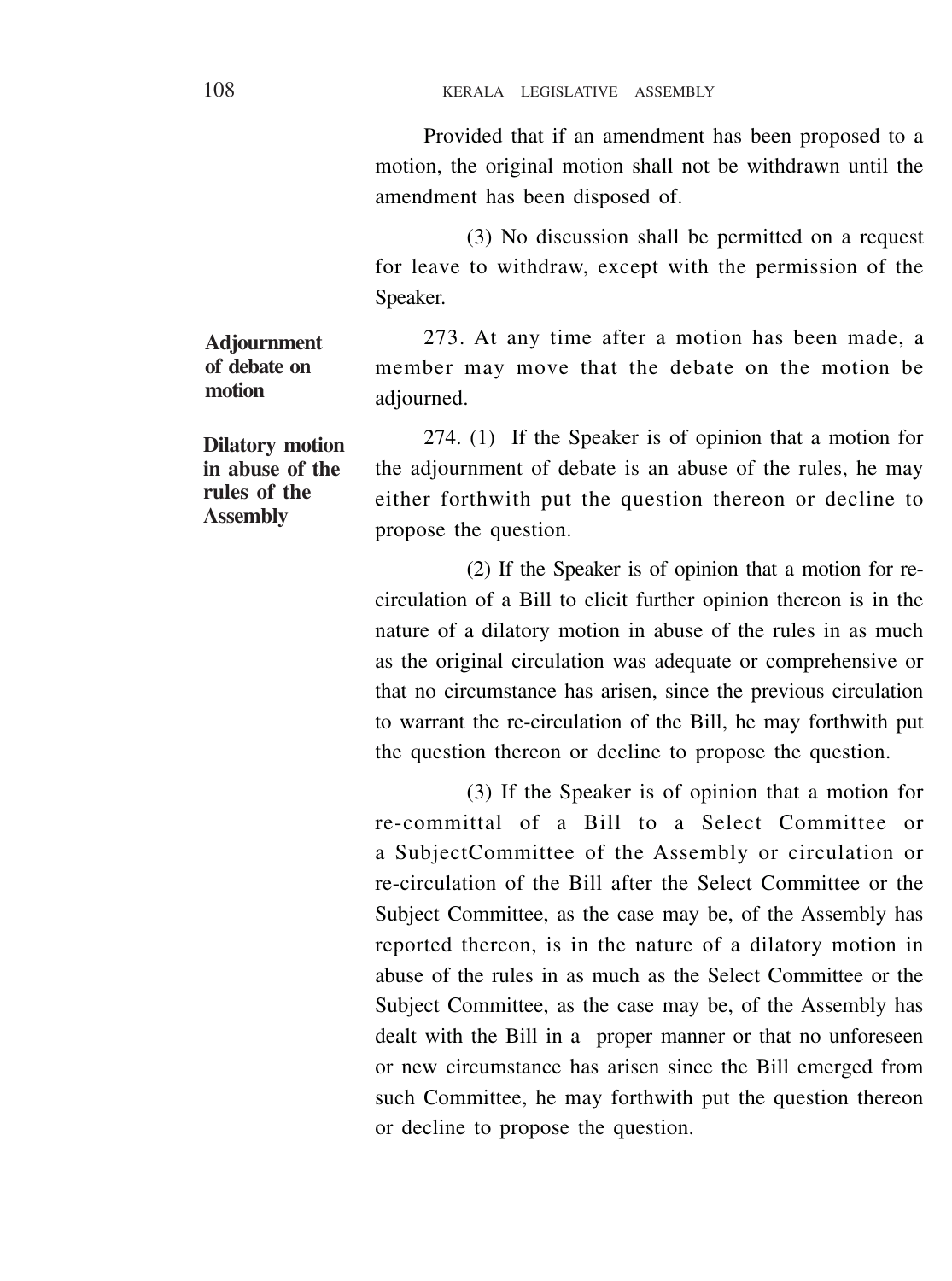275. A motion that the policy or situation or statement or any other matter be taken into consideration shall not be put to the vote of the Assembly, but the Assembly shall proceed to discuss such matter immediately after the mover has concluded his speech and no further question shall be put at the conclusion of the debate at the appointed hour unless a member moves a substantive motion in appropriate terms to be approved by the Speaker and the vote of the Assembly shall be taken on such motion.

276. No member shall anticipate the discussion of any subject of which notice has been given provided that in determining whether a discussion is out of order on the ground of anticipation, regard shall be had by the Speaker to the probability of the matter anticipated being brought before the Assembly within reasonable time.

277. Notice of an amendment to a motion shall be given one clear day before the day on which the motion is to be considered, unless the Speaker allows the amendment to be moved without such notice.

278. (1) An amendment shall be relevant to, and within the scope of the motion to which it is proposed.

(2) An amendment shall not be moved which has merely the effect of a negative vote.

(3) An amendment on a question shall not be inconsistent with a previous decision on the same question.

279. The Speaker shall have power to select the amendments to be proposed, and may, if he thinks fit, call upon any member who has given notice of an amendment to give such explanation of the object of the amendment as may enable him to form a judgment upon it. **Selection of amendments**

280. The Speaker may put amendments in such order as he may think fit: **Putting of amendments**

Provided that the Speaker may refuse to put an amendment which in his opinion is frivolous.

**Motion that policy or situation or statement or any other matter be taken into consideration**

**Anticipating discussion**

**Notice of amendments**

**Scope of amendments**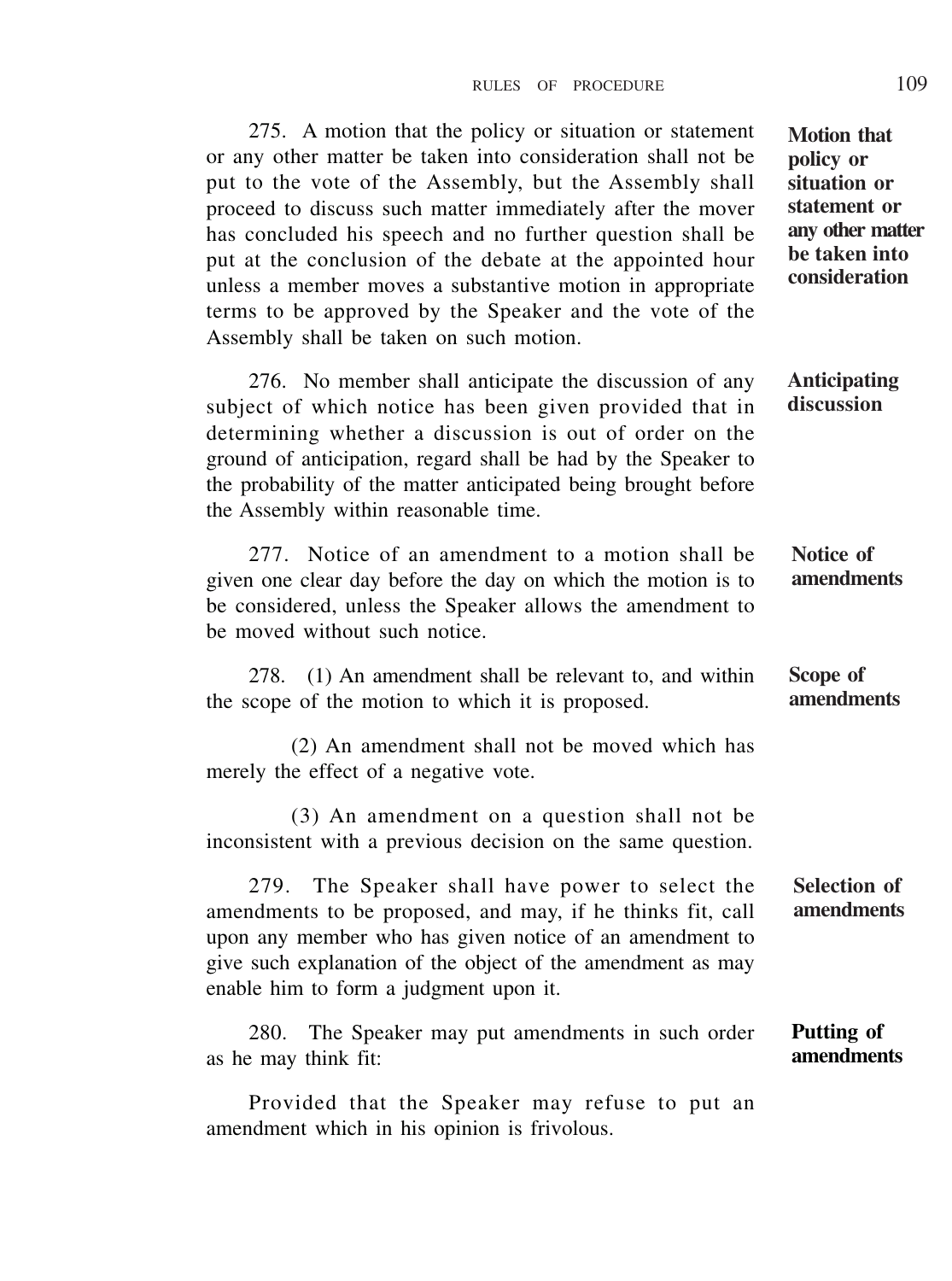**Rules to be observed by members while present in the Assembly**

- 281. Whilst the Assembly is sitting, a Member—
	- (i) shall not read any book, newspaper or letter except in connection with the business of the Assembly;
	- (ii) shall not interrupt any member while speaking by disorderly expression or noises or in any other disorderly manner;
	- (iii) shall bow to the Chair while entering or leaving the Assembly, and also when taking or leaving his seat;
	- (iv) shall not pass between the Chair and any member who is speaking:
	- (v) shall not leave his seat when the Speaker is addressing the Assembly;
	- (vi) shall always address the Chair;
	- (vii) shall keep to his usual seat while addressing the Assembly;
	- (viii) shall maintain silence when not speaking in the Assembly;
		- (ix) shall not obstruct proceedings, hiss or interrupt and shall avoid making running commentaries when speeches are being made in the Assembly;
		- (x) shall not applaud when a stranger enters any of the galleries; and
		- (xi) shall not, while speaking, make any reference to the strangers in any of the galleries.

**Member to speak when called by Speaker**

282. When a member rises to speak, his name shall be called by the Speaker. If more members than one rise at the same time, the member whose name is so called shall be entitle to speak.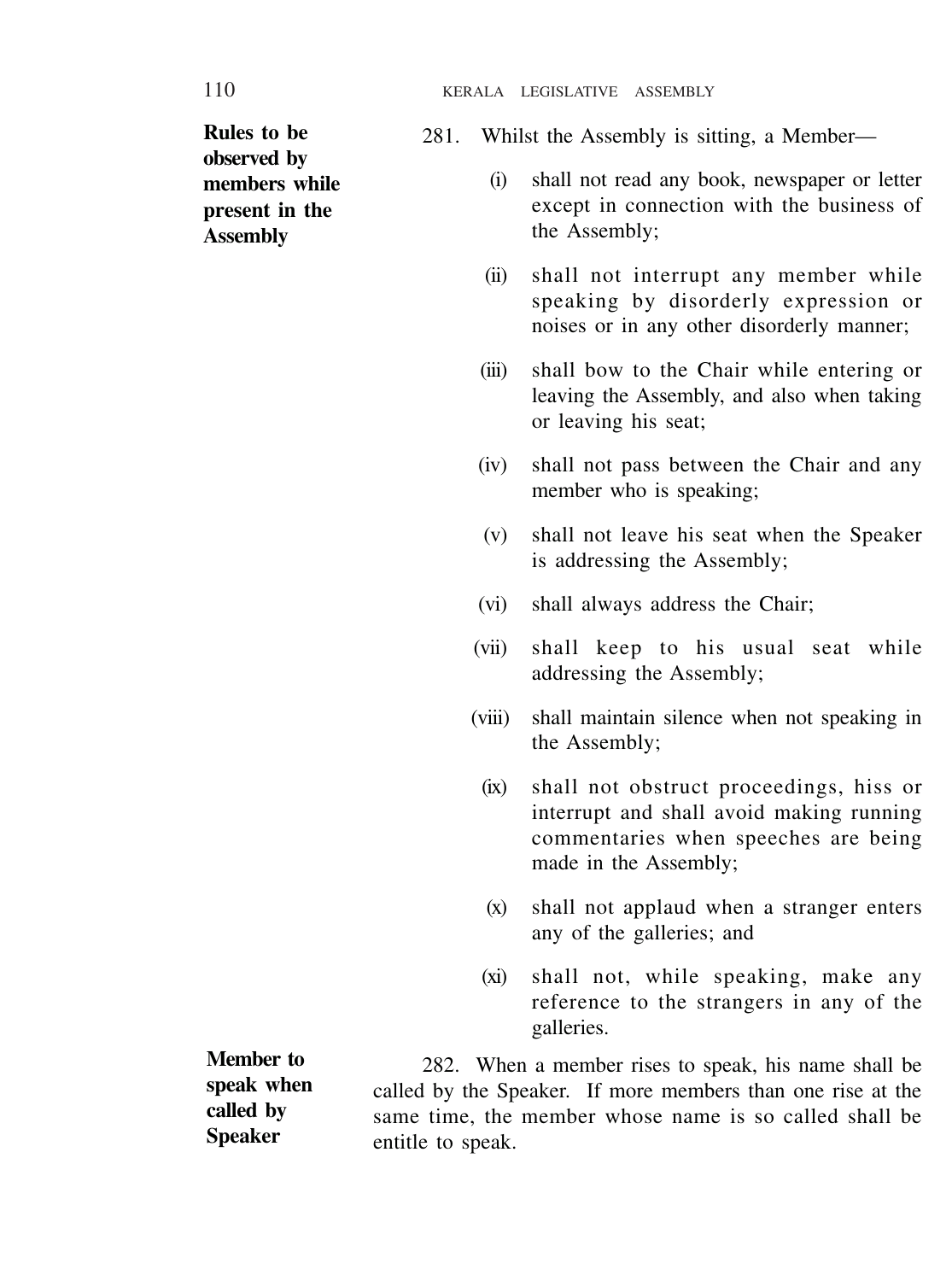- 284. A member while speaking shall not (i) refer to any matter of fact on which a judicial decision is pending;
	- $(ii)$ [make a personal charge by way of making an allegation imputing a motive to or questioning the *bona fides* of other members
	- of the House unless it be imperatively necessary for the purpose of the debate being
	- itself a matter in issue or relevant thereto;] (iii) use offensive expressions about the conduct or proceedings of the Indian Parliament or any State Legislature;
	- (iv) reflect on any determination of the Assembly except on a motion for rescinding it;
	- (v) reflect upon the conduct of persons in high authority unless the discussion is based on a substantive motion drawn in proper terms;

*Explanation* :*—*The words "persons in high authority" means persons whose conduct can only be discussed on a substantive motion drawn in proper terms under the Constitution or such other persons whose conduct, in the opinion of the Speaker, should be discussed on a substantive motion drawn in terms to be approved by him;

- (vi) use the name of the President of India or any Governor for the purpose of influencing the debate;
- (vii) utter treasonable, seditious or defamatory words; and
- (viii) use his right of speech for the purpose of obstructing the business of the Assembly;

### RULES OF PROCEDURE 111

283. A member desiring to make any observations on any matter before the Assembly shall speak from his place shall rise when he speaks and shall address the Speaker. At any time, if the Speaker rises, any member speaking shall

Provided that a member disabled by sickness or

infirmity may be permitted to speak sitting.

resume his seat:

**Mode of addressing the Assembly**

**Rules to be observed while speaking**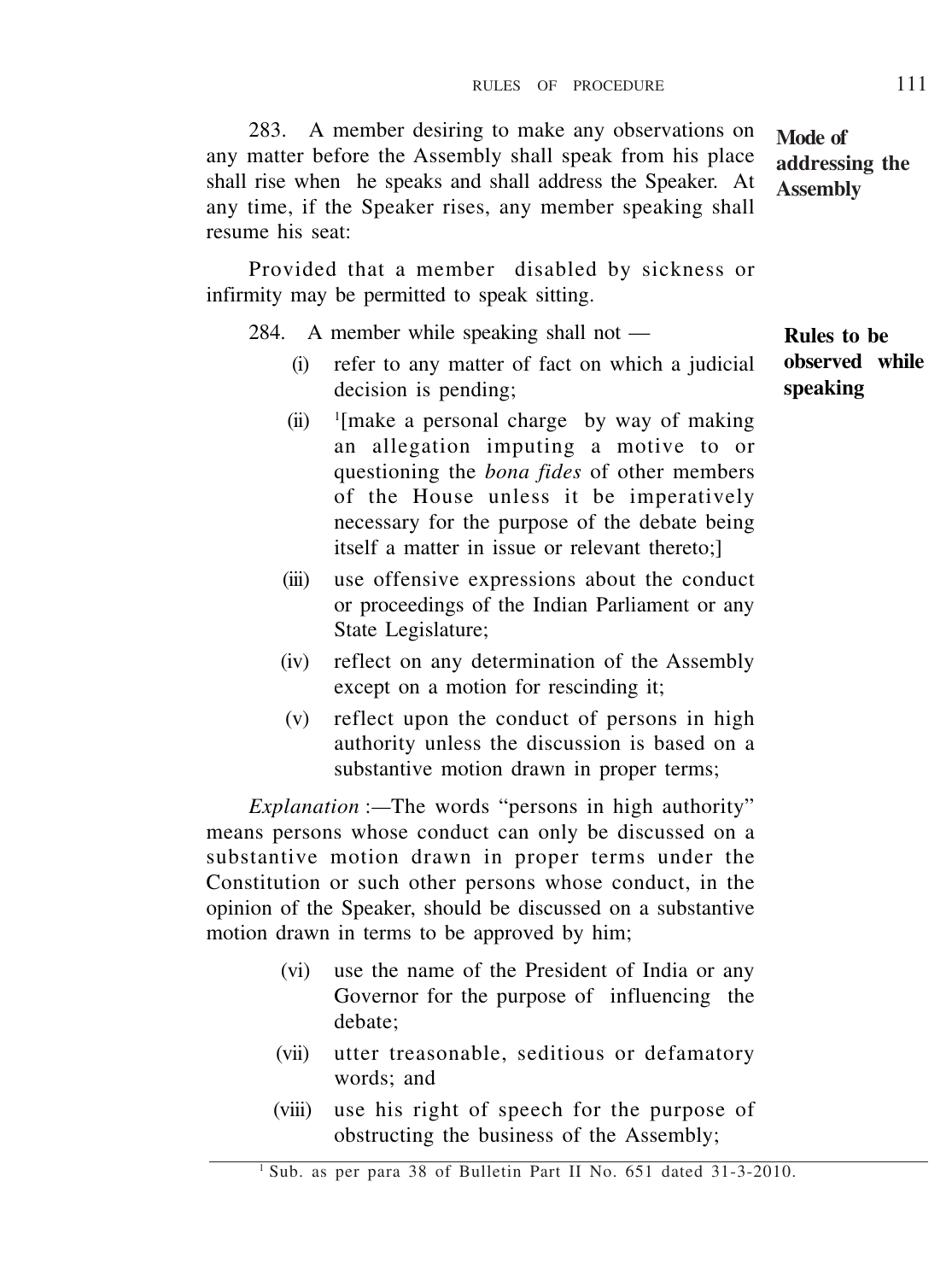- $\frac{1}{1}$  $(ix)$ refer to Government officials by name without a prior notice to the Speaker and a copy of the same to the concerned Minister;
	- (x) read a written speech except with the previous permission of the Chair; and
	- (xi) question or comment on the ruling of the Speaker.]

285. No allegation of a defamatory or incriminatory nature shall be made by a member against any person unless the member has given <sup>2</sup> [prior notice] to the Speaker and also to the Minister concerned so that the Minister may be able to make an investigation into the matter for the purpose of reply: **Procedure regarding allegation against a person**

> Provided that the Speaker may at any time prohibit any member from making any such allegation if he is of opinion that such allegation is derogatory to the dignity of the Assembly or that no public interest is served by making such allegation.

286. When for the purposes of explanation during discussion or for any other sufficient reason, any member has occasion to ask a question of another member on any matter than under the consideration of the Assembly, he shall ask the question through the Speaker. **Questions to be asked through the Speaker**

287. The Speaker, after having called the attention of the Assembly to the conduct of a member who persists in irrelevance or in tedious repetition either of his own arguments or of the arguments used by other members in debate, may direct him to discontinue his speech. **Irrelevance or repetition**

288. A member may, with the permission of the Speaker, make a personal explanation although there is no question before the Assembly, but in this case no debatable matter may be brought forward, and no debate shall arise. **Personal Explanation**

289. (1) After the member who moves a motion has spoken, other members may speak on the motion in such order as the Speaker may call upon them. If any member who is so called upon does not speak, he shall not be entitled, except by the permission of the Speaker, to speak on the motion at any later stage of the debate. **Order of speeches and right of reply**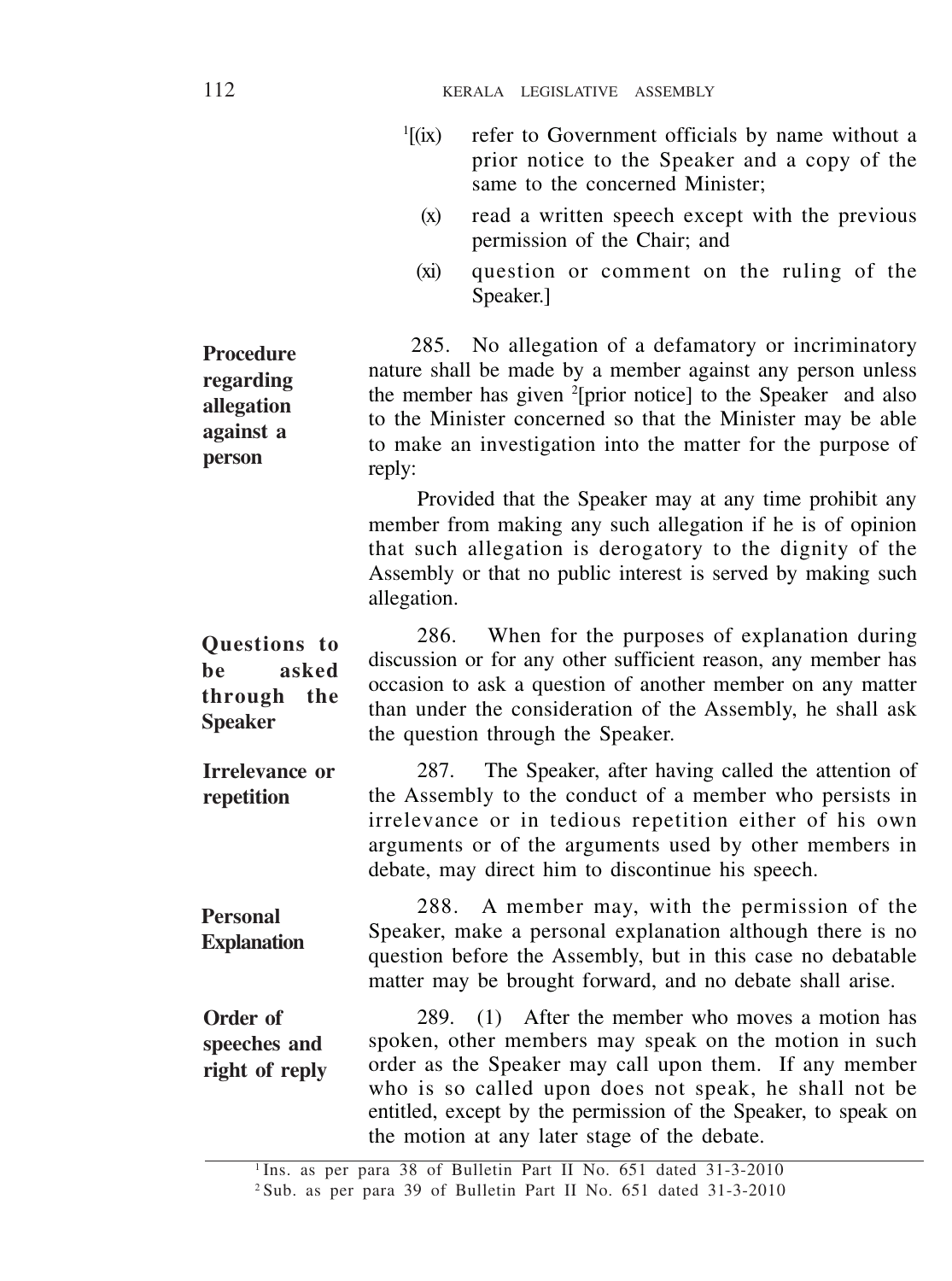(2) Except in the exercise of a right of reply or as otherwise provided by these Rules, no member shall speak more than once on any motion, except with the permission of the Speaker.

(3) A member who has moved a motion may speak again by way of reply and if the motion is moved by a private member, the Minister concerned may with the permission of the Speaker, speak (whether he has previously spoken in the debate or not) after the mover has replied:

Provided that nothing in this sub-rule shall be deemed to give any right of reply to the mover of a motion to reduce any demand for grant or to the mover of an amendment to a Bill or a resolution save with the permission of the speaker.

290. Subject to the provision of rule 289 (3) the reply of the mover of the original motion shall in all cases **concludes debate** conclude the debate. **Mover's reply**

291. The Speaker may himself or on a point being **Address by the** raised or on a request made by a member, address the Assembly at any time or a matter under consideration in the Assembly with a view to aid members in their deliberations and such expression of views shall not be taken to be in the nature of a decision. **Speaker**

292. (1) Whenever the Speaker rises, he shall be heard **Procedure when** in silence and any member who is then speaking or offering **Speaker rises** to speak shall immediately sit down.

(2) No member shall leave his seat while the Speaker is addressing the Assembly.

293. (1) At any time after a motion has been made any **Closure motion** member may move, "That the question be now put" and, unless it appears to the Speaker that the motion is an abuse of these Rules or an infringement of the right of reasonable debate, the Speaker shall then put the motion, "That the question be now put".

(2) Where the motion, "That the question be now put" has been carried, the question or questions consequent thereon shall be put forthwith without further debate: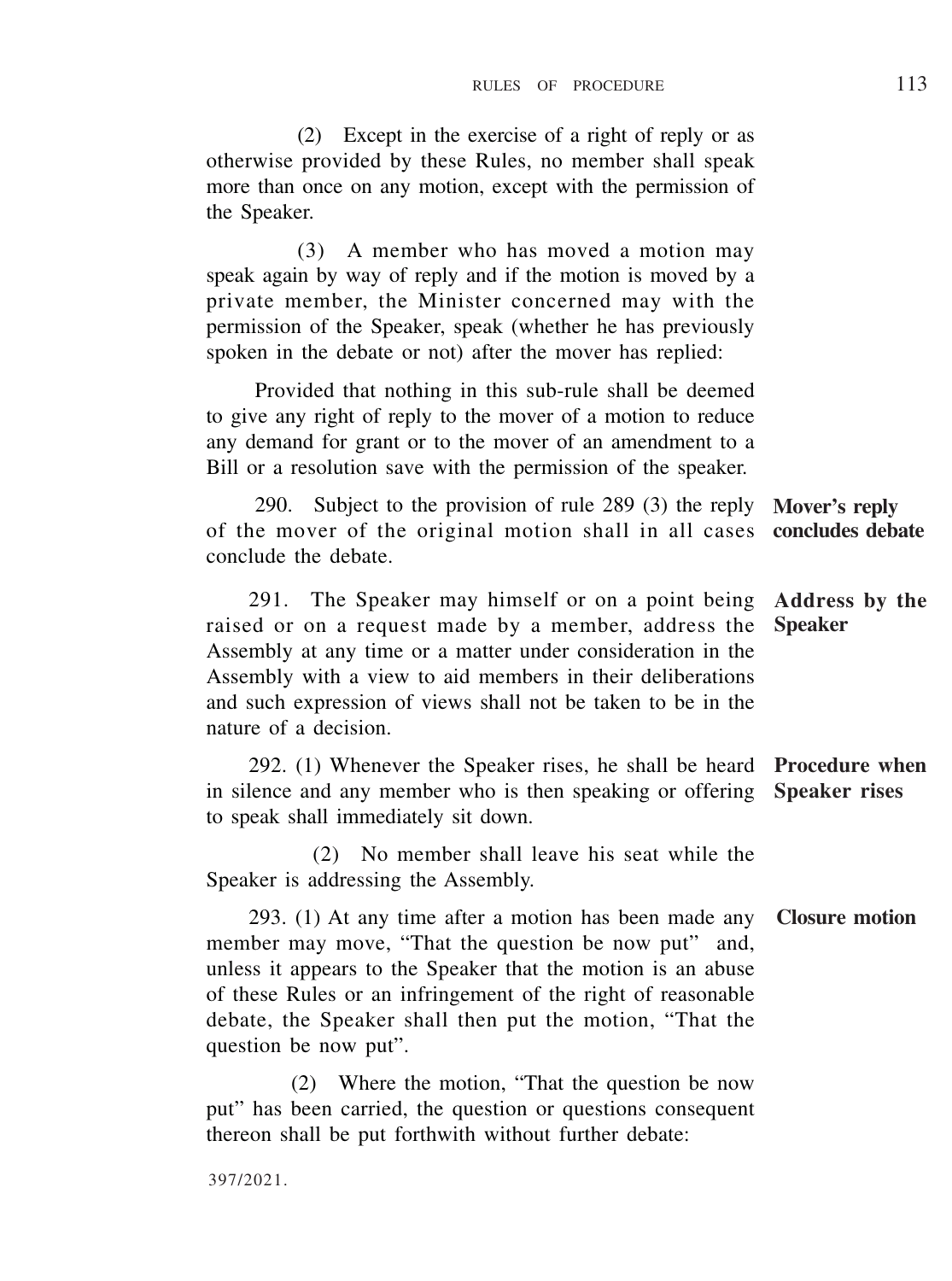Provided that the Speaker may allow any member any right of reply which he may have under these Rules.

294. (1) Whenever the debate on any motion in connection with a Bill or on any other motion becomes unduly protracted, the Speaker may after taking the sense of the House, fix a time limit for the conclusion of discussion on any stage or all stages of the Bill or the motion, as the case may be. **Limitation of debate**

> (2) At the appointed hour, in accordance with the time limit fixed for the completion of particular stage of a Bill or a motion, the Speaker shall, unless the debate is sooner concluded, forthwith put every question necessary to dispose of all the outstanding matters in connection with the stage of the Bill or the motion.

295. If a Minister quotes in the Assembly a despatch or other State paper which has not been presented to the Assembly, he shall lay the relevant paper on the Table: **Papers quoted to be laid on the Table**

> Provided that this rule shall not apply to any documents which are stated by the Minister to be of such a nature that their production would be inconsistent with public interest:

> Provided further that where a Minister gives in his own words a summary or gist of such despatch or State paper it shall not be necessary to lay the relevant papers on the Table.

296. (1) A paper or document to be laid on the Table shall be duly authenticated by the member presenting it. **Treatment of papers laid on**

> (2) All papers and documents laid on the Table shall be considered public.

**Procedure when a Minister discloses source of advice or opinion given to him**

**the Table**

297. If, in answer to a question or during debate a Minister discloses the advice or opinion given to him by any officer of the Government or by any other person or authority, he shall ordinarily lay the relevant document or parts of document containing that opinion or advice or a summary thereof on the Table.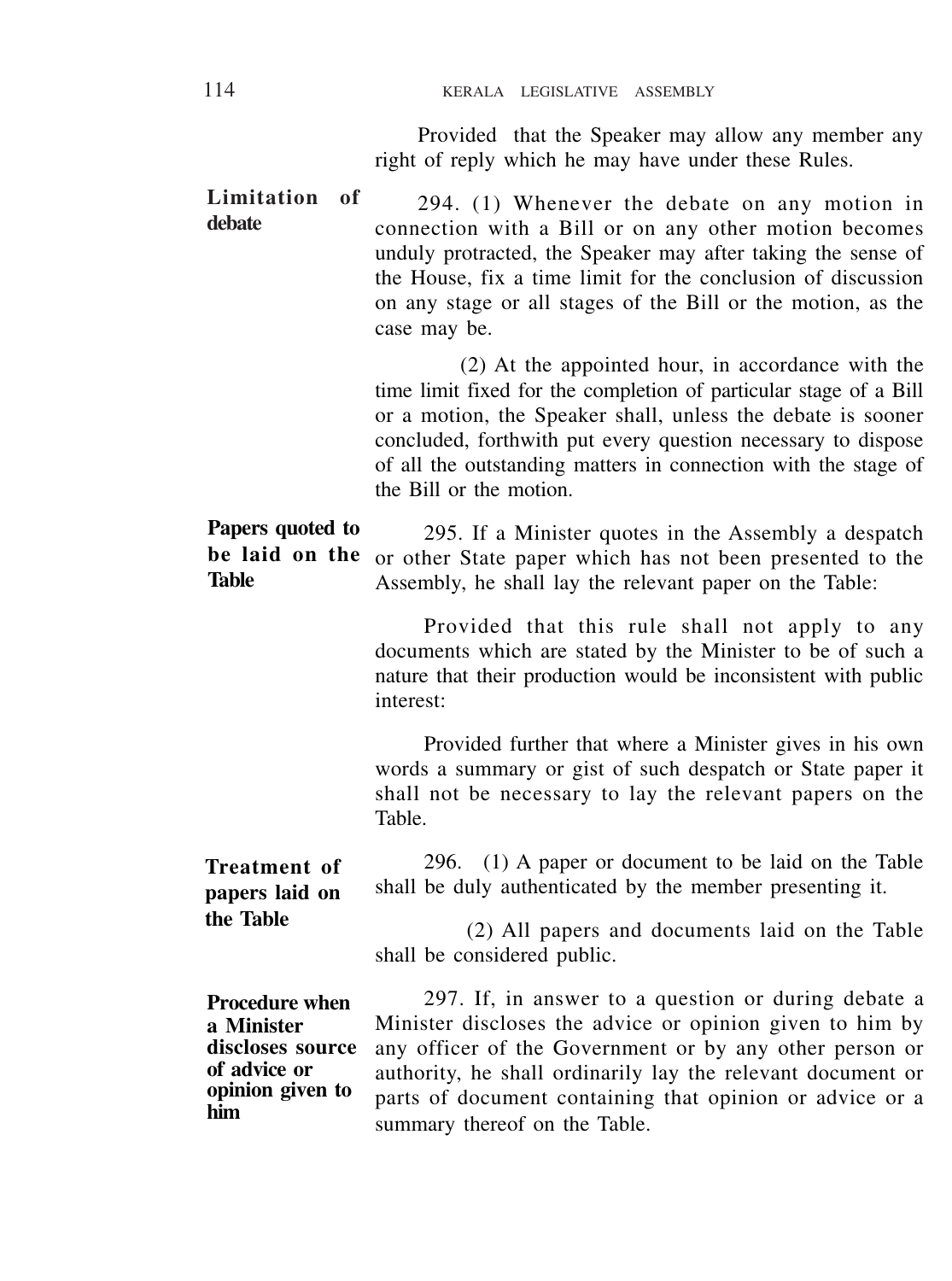298. A matter requiring the decision of the Assembly shall be decided by means of a question put by the Speaker. 299. When a motion has been made, the Speaker shall propose the question for the consideration and put it for the **Procedure for obtaining decision of the Assembly Proposal and**

decision of the Assembly. If a motion embodies two or more separate propositions, those propositions may be proposed by the Speaker as separate questions. **putting of questions**

300. A statement may be made by a Minister on a matter of public importance with the consent of the Speaker, but no questions shall be asked at the time the statement is made. **Statement made by a Minister**

301. (1) Votes may be taken by voice or division and shall be taken by division if any member so desires. The Speaker shall determine the method of taking votes by division. **Division**

1 [(2) Where the Speaker directs that the vote be recorded by operating the electronic <sup>2</sup>[or biometric] vote recorder, it shall be put into operation and the members shall cast their votes from the seats respectively allotted to them by pressing the buttons provided for the purpose.

(3) After the result of the voting appears on the indicator board, the result of the division shall be announced by the Speaker.

(4) A member who is not able to cast his vote by pressing the button provided for the purpose due to any reason considered sufficient by the Speaker, may with the permission of the Speaker, have his vote recorded verbally by stating whether he is in favour of or against the motion, before the result of the division is announced.

(5) If a member finds that he has voted by mistake by pressing the wrong button, he may be allowed to correct his mistake provided he brings it to the notice of the Speaker before the result of the division is announced.]

(6) The result of a division shall be announced by the Speaker and shall not be challenged.

<sup>&</sup>lt;sup>1</sup>Ins. as per para 40 of Bulletin Part II No. 651 dated 31-3-2010. 2.Ins. as per Sl.No. 22 of Amendments in Bulletin Part II No. 967 dated 8-2-2021.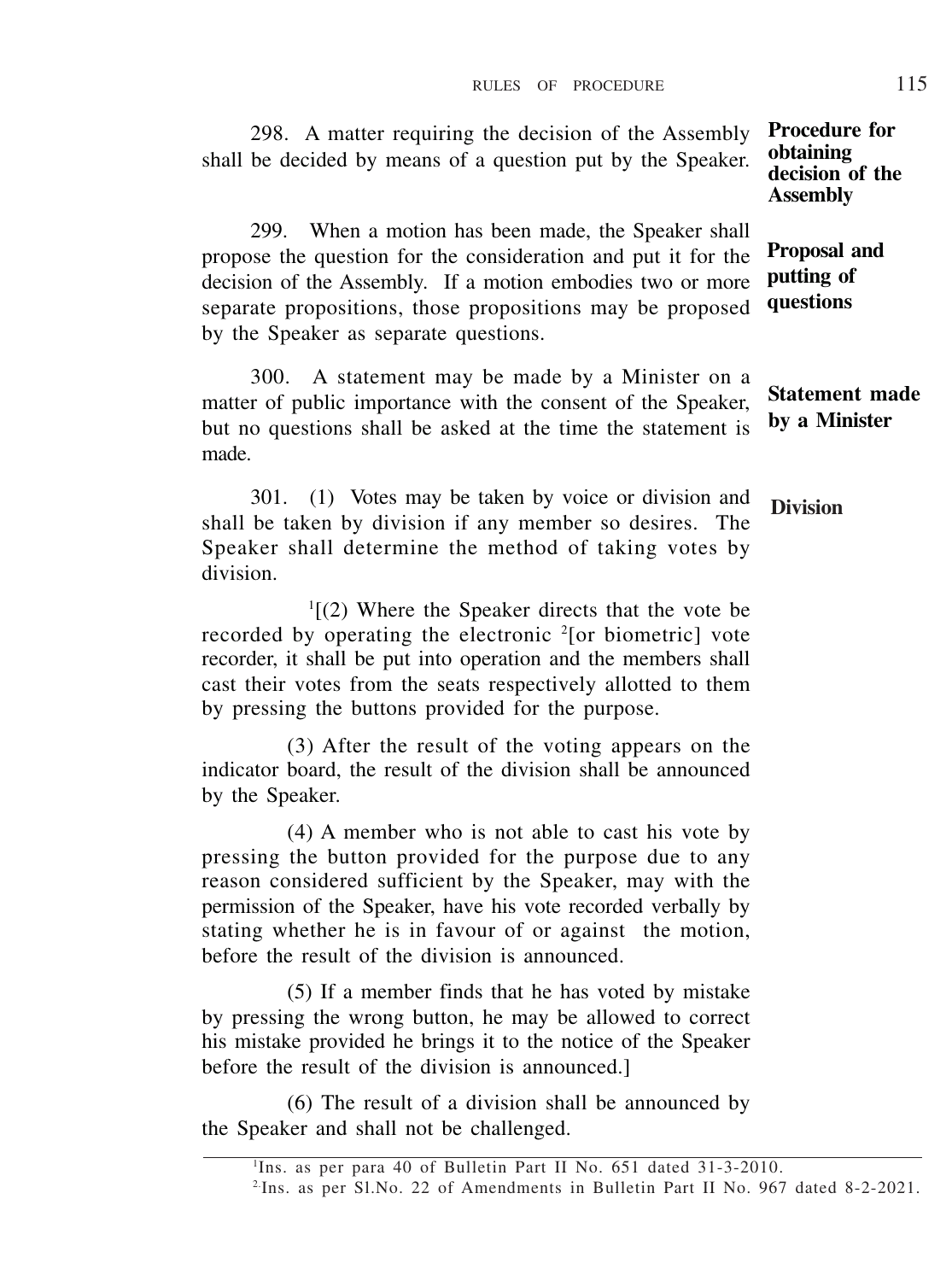### **Power to order withdrawal of member**

302. (1) The Speaker shall preserve order and have all powers necessary for the purpose of enforcing his decisions.

(2) He may direct any member whose conduct is, in his opinion, grossly disorderly to withdraw immediately from the Assembly, and any member so ordered to withdraw shall do so forthwith, and shall absent himself during the remainder of the day's meeting. If any member is ordered to withdraw a second time in the same session, the Speaker may direct the member to absent himself from the meetings of the Assembly for any period not longer than the remainder of the session, and the member so directed shall absent himself accordingly. The member so directed to be absent shall not be deemed to be absent for the purpose of clause (4) of Article 190 of the Constitution.

(3) The Speaker may in the case of grave disorder arising in the Assembly suspend any sitting for a time to be named by him.

303. (1) A point of order shall relate to the interpretation or enforcement of these Rules or such Articles of the Constitution as regulate the business of the Assembly, and shall raise a question which is within the cognizance of the Speaker. **Points of order and decisions thereon**

> (2) A point of order may be raised in relation to the business before the Assembly at the moment:

> Provided that the Speaker may permit a member to raise a point of order during the interval between the termination of one item of business and the commencement of another if it relates to maintenance of order in, or arrangement of business before the Assembly.

> (3) Subject to the conditions referred to in sub-rules (1) and (2) a member may formulate a point of order and the Speaker shall decide whether the point raised is a point of order and if so give his decision thereon, which shall be final.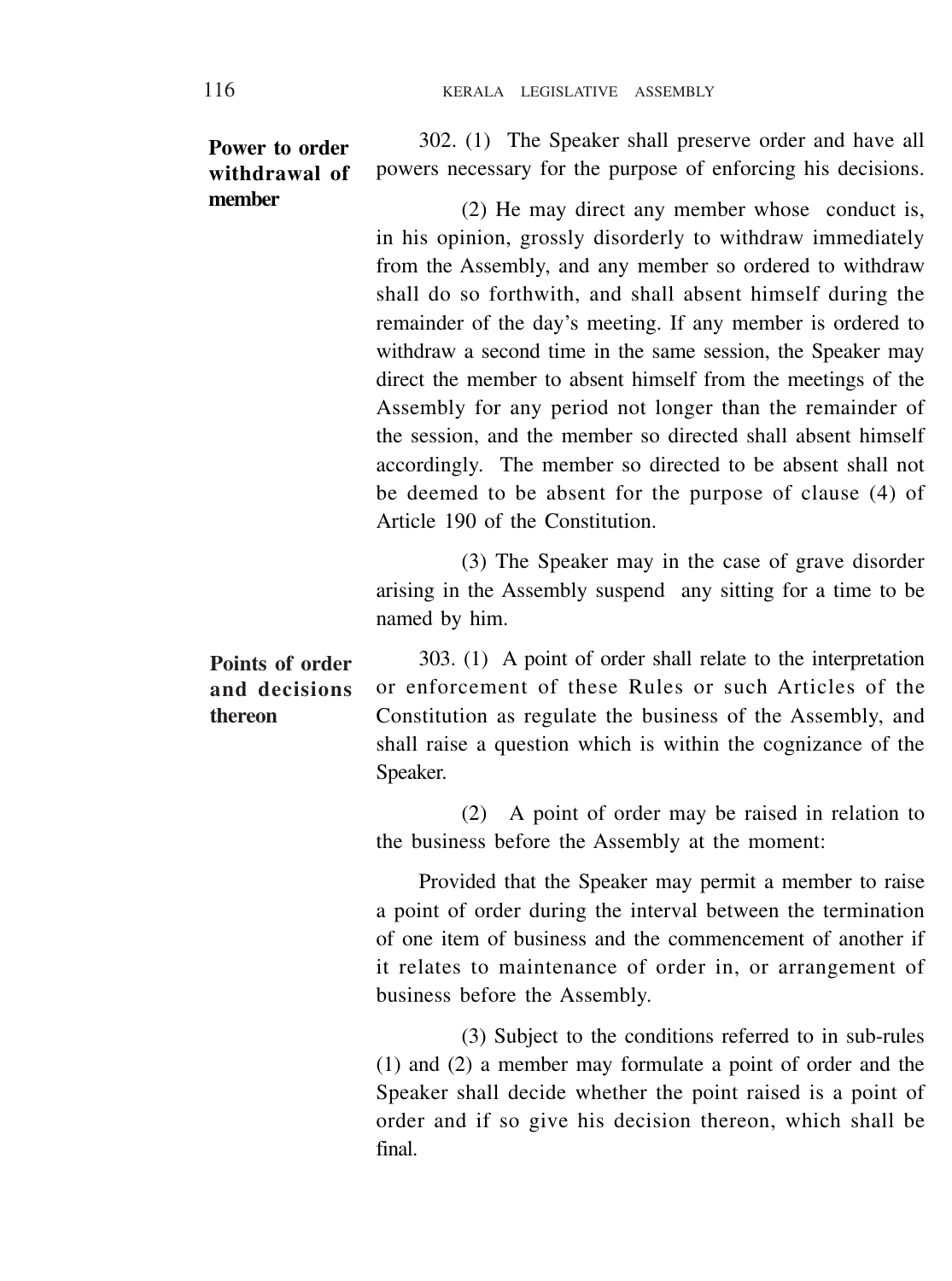(4) No debate shall be allowed on a point of order, but the Speaker may, if he thinks fit, hear members before giving his decision.

- (5) A point of order is not a point of Privilege.
- (6) A member shall not raise a point of order,—
	- (a) to ask for information; or
	- (b) to explain his position; or
	- (c) when a question on any motion is being put to the Assembly; or
	- (d) which may be hypothetical; or
	- (e) that Division Bells did not ring or were not heard.

304. (1) A member, who wishes to bring to the notice of the Assembly any matter which is not a point of order shall give notice to the Secretary in writing '[or online] stating briefly the point which he wishes to raise in the Assembly together with reasons for wishing to raise it, and he shall be permitted to raise it only after the Speaker has given consent and at such time and date as the Speaker may fix.

**Raising a matter which is not a point of order**

 $2(2)$  In order that a notice under sub-rule (1) may be admissible, it shall satisfy the following conditions, namely:—

- (i) It shall not refer to a matter which is not primarily the concern of the Government of Kerala;
- (ii) It shall not relate to a matter which has been discussed in the same session or which is substantially to the matter already raised by a member under this Rule during the session;
- (iii) It shall not raise more than one issue;
- (iv) It shall not contain inferences, ironical expression, imputations, epithets or defamatory statements; and

<sup>&</sup>lt;sup>1.</sup>Ins. as per Sl.No. 23 of Amendments in Bulletin Part II No. 967 dated 8-2-2021. 2 Ins. as per para 41 of Bulletin Part II No. 651 dated 31-3-2010.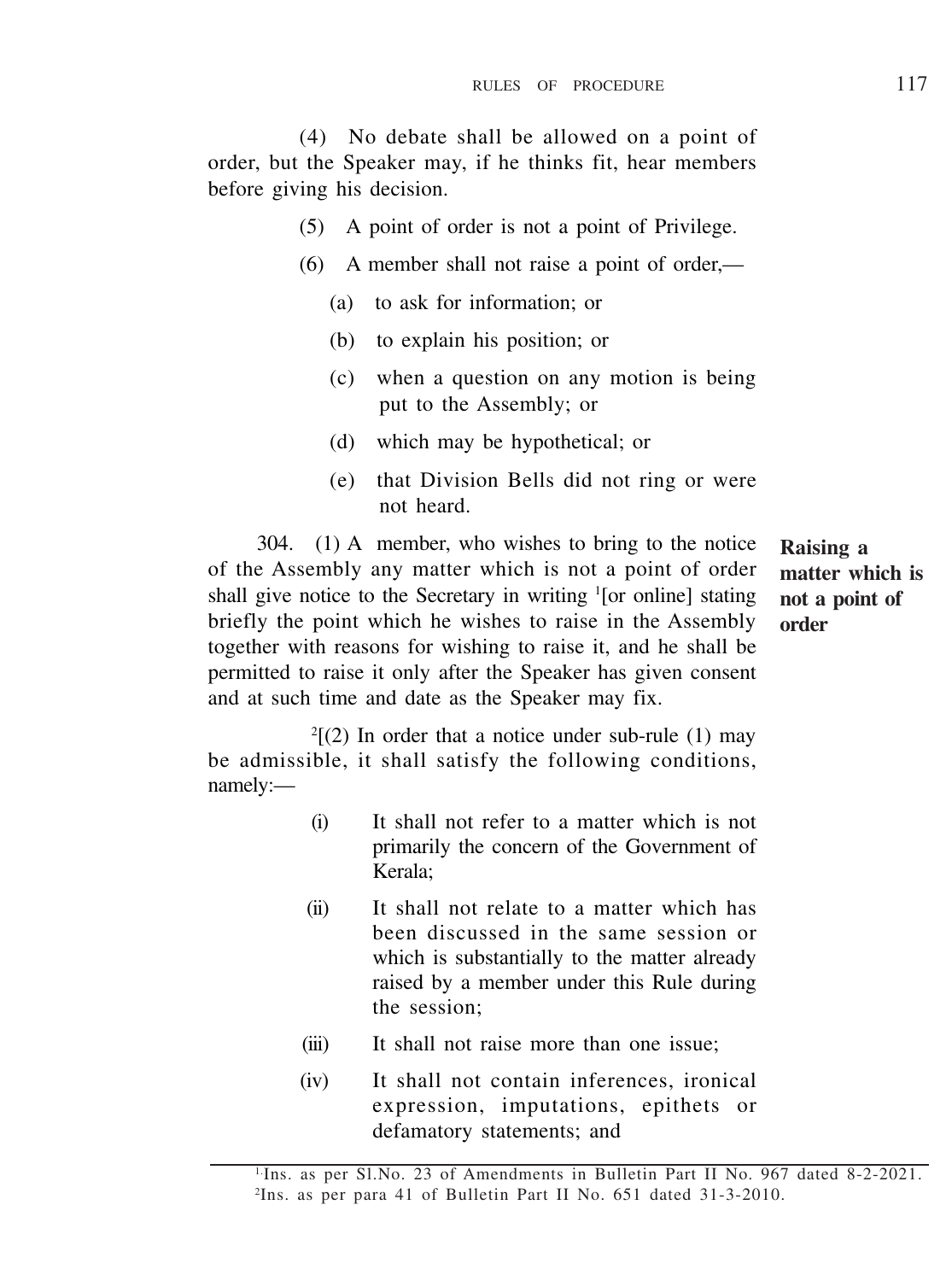(v) It shall not refer to proceedings of a Legislature Committee.

(3) Not more than ten such notices shall be permitted on each day except on Fridays, where it shall be limited to <sup>1</sup>[four.]

305. (1) The business of the Assembly shall be transacted in Malayalam, Tamil, Kannada or English. **Language of the Assembly**

> (2) The official records of the proceedings of the Assembly shall be kept in English or in the language in which such proceedings are conducted in the Assembly.

306. The Secretary shall cause to be prepared a full report of the proceedings of the Assembly at each of its meetings, and shall, as soon as practicable, publish it in such form and manner as the Speaker may, from time to time, direct. **Report of proceedings**

307. (1) If the Speaker is of opinion that a word or words has or have been used in debate which is or are defamatory or indecent or unparliamentary or undignified, he may in his discretion order that such word or words be expunged from the proceedings of the Assembly. **Expunging of words from debates**

> (2) The portion of the proceedings so expunged shall be marked by asterisks and an explanatory footnote shall be inserted in the proceedings as follows:—

"Expunged as ordered by the Chair."

308. The Secretary shall be bound to perform the following duties in addition to those specified in these Rules:— **Duties of Secretary**

- (i) to take charge of the records of the Assembly ;
- (ii) to attend all meetings and to take minutes of the proceedings;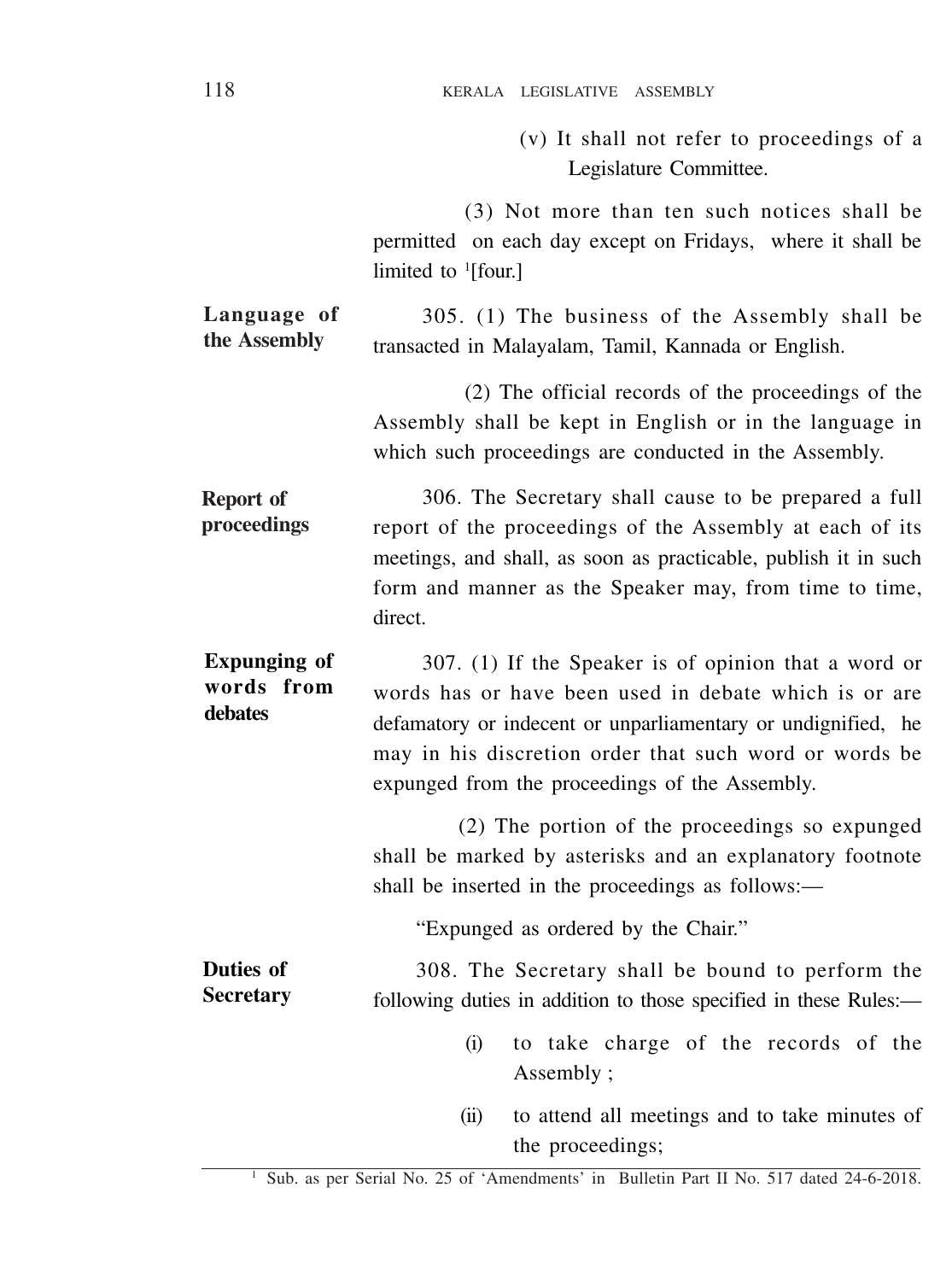- (iii) to prepare and publish full reports of the proceeding of the Assembly under the direction of the Speaker and to superintendent the printing of all papers ordered to be printed;
- (iv) to prepare and revise the marginal abstracts of Bill and the headings and arrangements of chapters and the numbering of the clause thereof and to check and correct the references to the numbers of the clauses etc., made in Bills;
	- (v) to note the questions and resolutions which are not admissible under these Rules; and
- (vi) to carry on correspondence under the orders of the Assembly and generally to assist the Assembly.

309. The admission of strangers during the sitting of the **Admission of** Assembly to those portions of the Assembly Chamber which **strangers** are not reserved for the exclusive use of members shall be regulated in accordance with orders made by the Speaker.

310. The Speaker, wherever he thinks fit, may order the withdrawal of strangers from any part of the Assembly Chamber. **strangers**

311. An officer of the Secretariat authorised in this behalf by the Speaker shall remove from the precincts of the House or take into custody any stranger whom he may see or who may be reported to him to be, in any portion of the precincts of the House which is reserved for the exclusive use of members and also any stranger, who having been admitted into any portion of the precincts of the House misconducts himself or willfully infringes the regulation made by the Speaker under rule 309 or does not withdraw when the strangers are directed to withdraw under rule 310 while the House is sitting.

**Withdrawal of**

**Removal and taking into custody of strangers**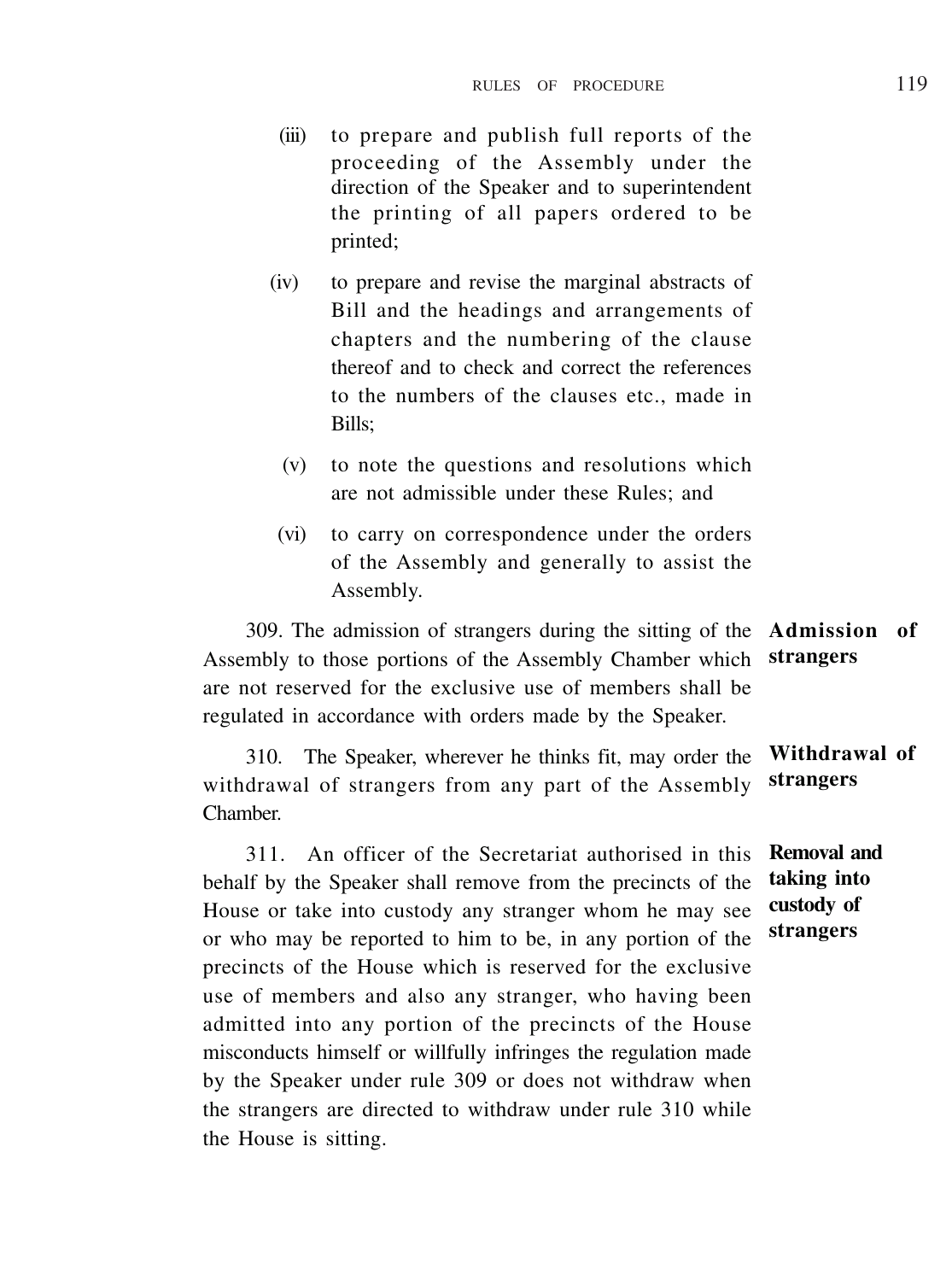120 KERALA LEGISLATIVE ASSEMBLY

| Use of the<br><b>Assembly</b><br><b>Chamber</b> | 312. The Assembly Chamber shall not be used for any<br>purpose other than the sittings of the Assembly and of its<br>Committees.                                                                                                                              |  |  |
|-------------------------------------------------|---------------------------------------------------------------------------------------------------------------------------------------------------------------------------------------------------------------------------------------------------------------|--|--|
| <b>Suspension of</b><br><b>Rules</b>            | 313. Any member may, with the consent of the Speaker,<br>move that any rule may be suspended in its application to a<br>particular motion before the Assembly and if the motion is<br>carried, the rule in question shall be suspended for the time<br>being. |  |  |
| Residuarv<br>powers                             | 314. All matters not specifically provided for in these<br>Rules and all questions relating to the detailed working of<br>these Rules shall be regulated in such manner as the Speaker<br>may, from time to time, direct.                                     |  |  |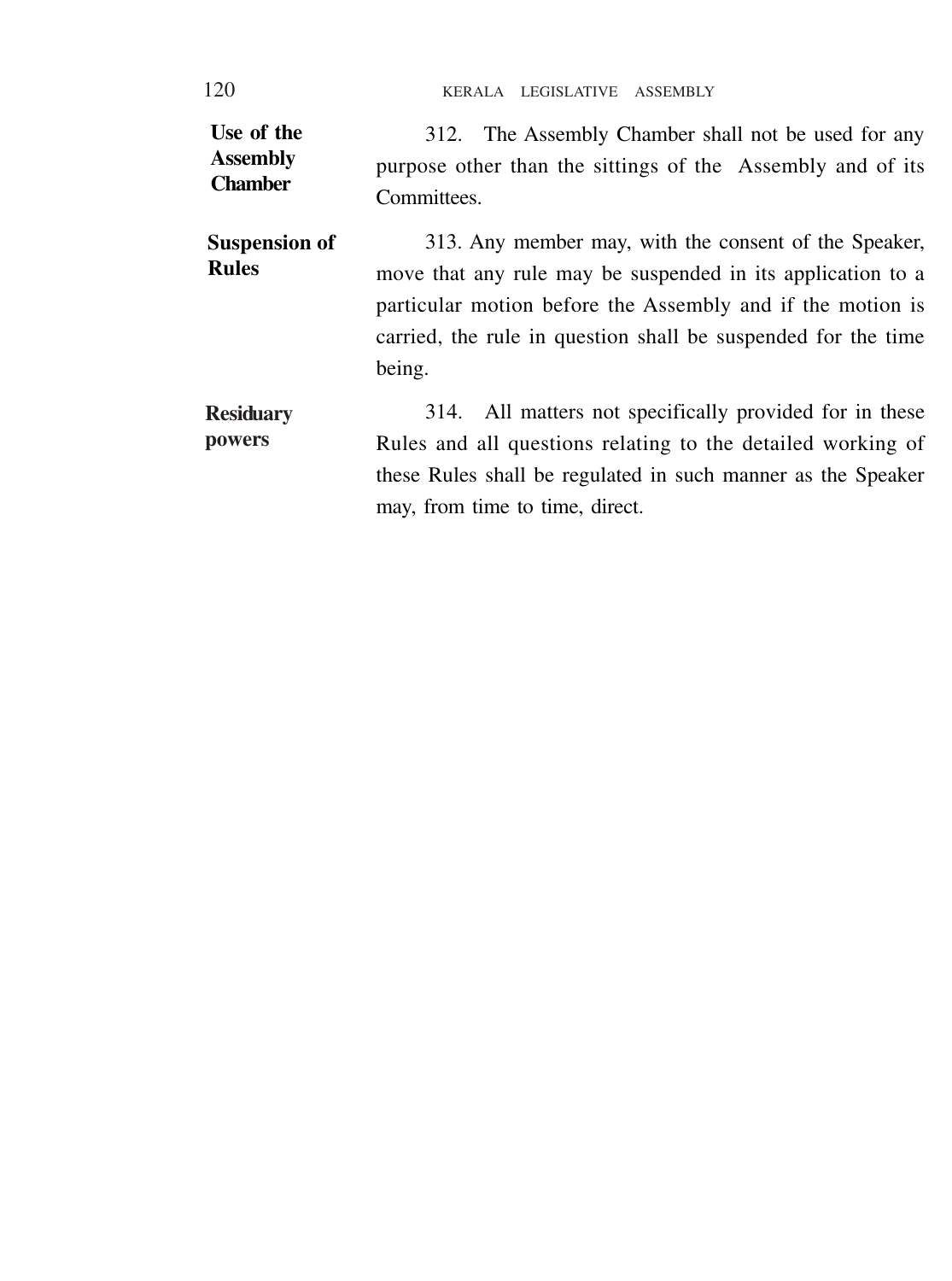# **FIRST SCHEDULE** FORM OF PETITION (*See* rule 108)

To

# THE LEGISLATIVE ASSEMBLY

The humble petition of

(Here insert name and designation or description of petitioner or petitioners in concise form e.g., "A, B, and others" or "the inhabitants of ......................................" or "the municipality of ......................" etc.)

showeth

(here insert concise statement of case)

and accordingly your petitioner (or petitioners) pray that (here insert "that the Bill be or be not proceeded with" or "that special provision be made in the Bill to meet the case of your petitioner" or any other appropriate prayer regarding the Bill or matter before the Assembly or a matter of general public interest).

and your petitioner(s) as in duty bound will ever pray.

| Name of petitioner | Address | Signature or thumb<br>×.<br>impression |
|--------------------|---------|----------------------------------------|
|                    |         |                                        |
|                    |         |                                        |
|                    |         |                                        |

Countersignature of Member presenting.

397/2021.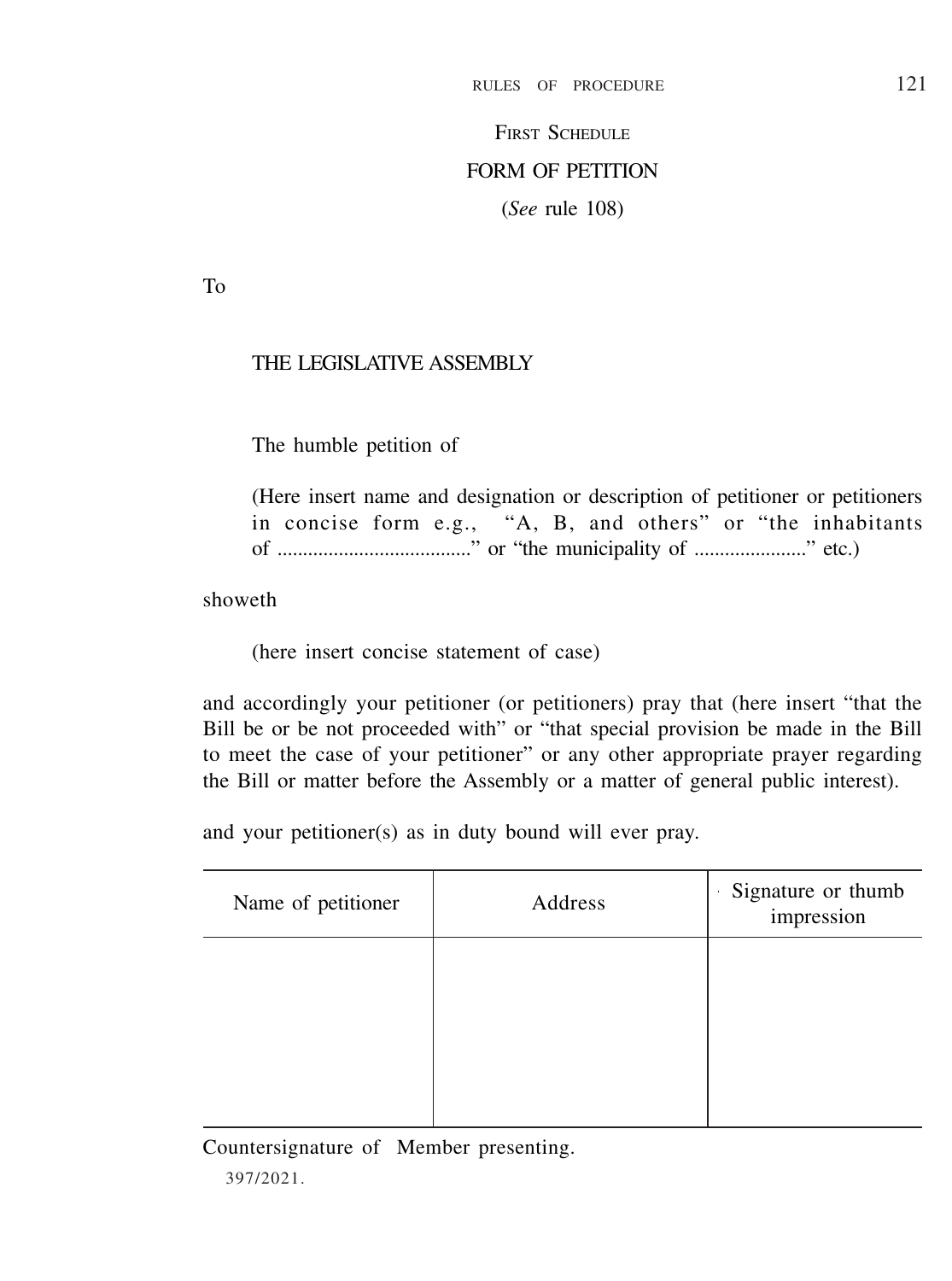SECOND SCHEDULE

# FORM OF REPORT ON PETITION BY THE SECRETARY

(*See* rule 113)

| Conduct of Business in the Legislative Assembly, I have to report |  |  |  |
|-------------------------------------------------------------------|--|--|--|
|                                                                   |  |  |  |
|                                                                   |  |  |  |
|                                                                   |  |  |  |
|                                                                   |  |  |  |

### STATEMENT

Petitions relating to ....................... (in case of Bills) the Bill to provide for ............................................. which was introduced in the Legislative Assembly on the ................................. 20..................

| Number of signatories | Taluk | District |
|-----------------------|-------|----------|
|                       |       |          |
|                       |       |          |
|                       |       |          |
|                       |       |          |
|                       |       |          |
|                       |       |          |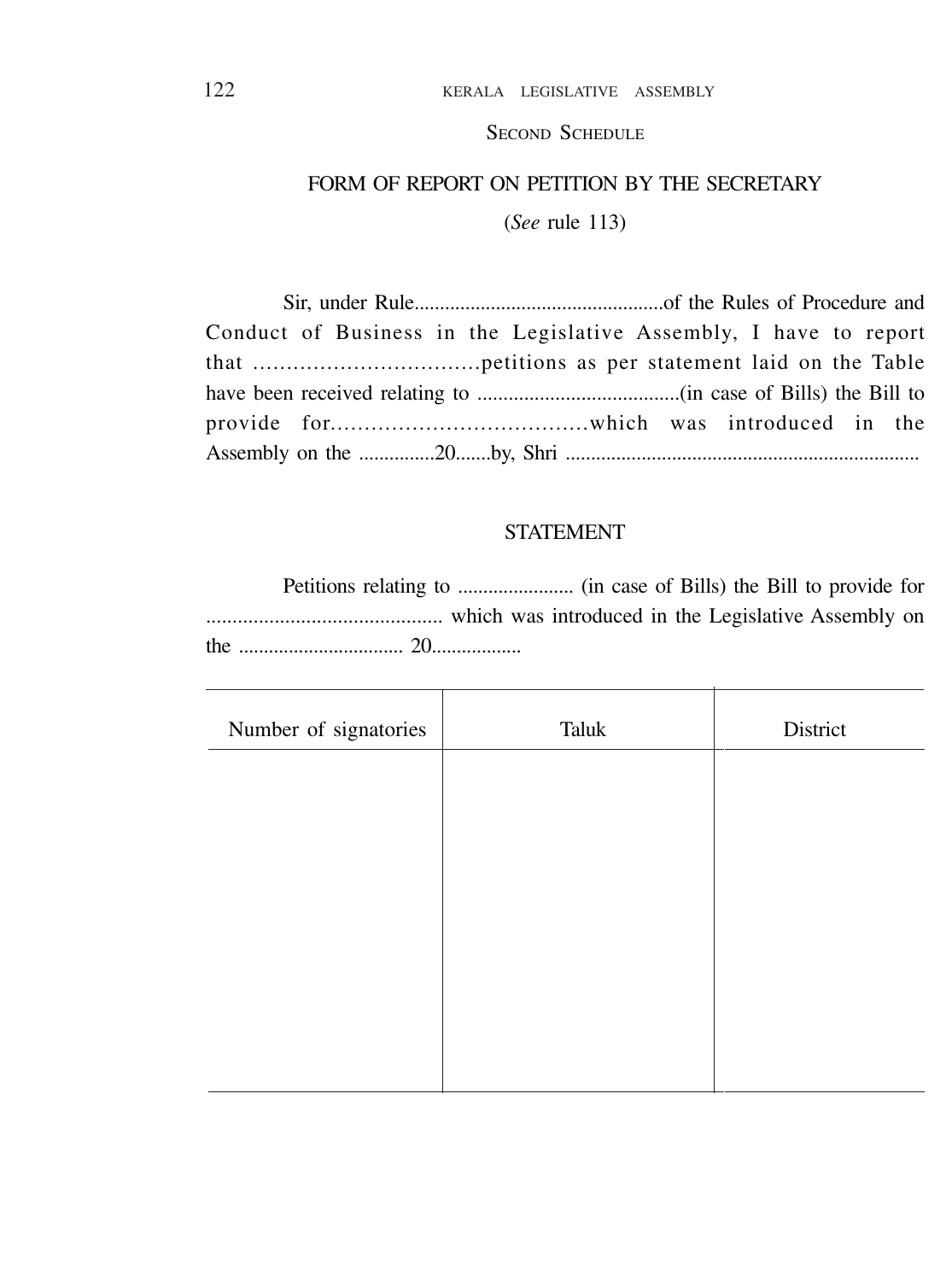### THIRD SCHEDULE (*See* rules 161 and 162)

### FORM OF COMMUNICATION REGARDING ARREST, DETENTION, CONVICTION OR RELEASE, AS THE CASE MAY BE OF A MEMBER

Place:

Date :

To

The Speaker, Legislative Assembly, Thiruvananthapuram.

#### A

Sir,

I have the honour to inform you that I have found it my duty in the exercise of my powers under section...........................of the......... (Act), to direct that Shri......................................................................., Member of the Legislative Assembly, be arrested/detained for...............................(reasons for the arrest or detention as the case may be).

Shri.........................................................Member, Legislative Assembly, was accordingly arrested/taken into custody at....................................................(time) on..............................(date) and is at present lodged in the ............................jail .............................................................(place).

#### B

I have the honour to inform you that Shri..............................Member of the Legislative Assembly, was tried at the ........................................Court before me on a charge (or charges) of.......................................................(reasons for the conviction).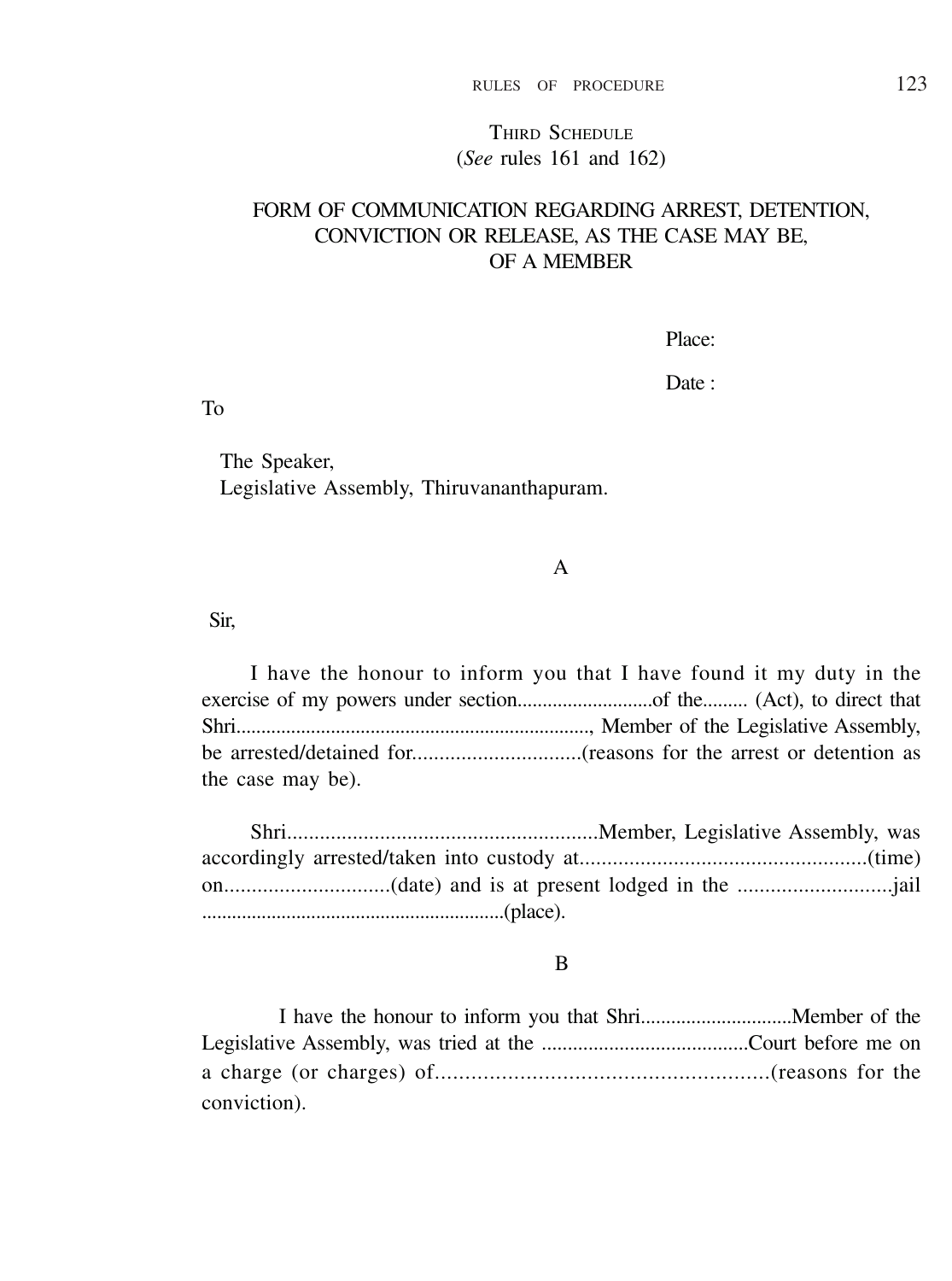On............................(date) after a trial lasting for...............................days, I found him guilty of...................................................and sentenced him to imprisonment for.............................(period).

(His application for leave to appeal to\*.................................................. pending consideration.)

\*Name of the Court.

 $\mathcal{C}$ 

I have the honour to inform you that Shri............................................... (Member of the Legislative Assembly), who was convicted on....................... (date) and imprisoned for............................................(period) for........................... (reasons for conviction) was released on bail pending appeal (or, as the case may be, released on the sentence being set aside on appeal on the ......................................................(date).

Yours faithfully,

(Judge, Magistrate or Executive Authority)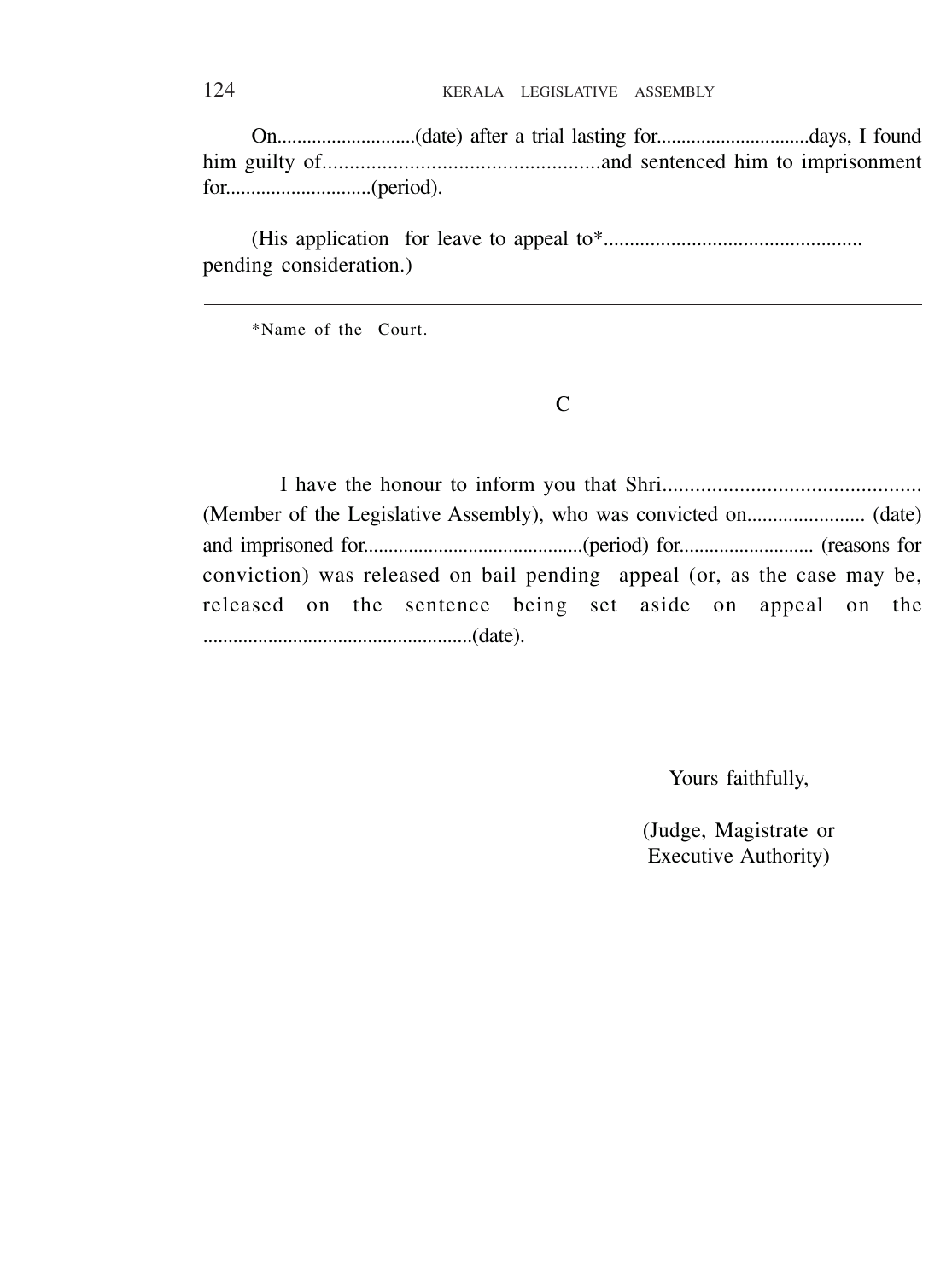# FOURTH SCHEDULE

## (*See* rule 247)

### \*LIST OF PUBLIC UNDERTAKING

# **Name of Concerns**

### **A. Statutory Corporations, Board etc. :**

- 1. Kerala Financial Corporation, Thiruvananthapuram.
- 2. Kerala Industrial Infrastructure Development Corporation, Thiruvananthapuram.
- 3. Kerala Khadi and Village Industries Board, Thiruvananthapuram.
- 4. Kerala State Electricity Board, Thiruvananthapuram.
- 5. Kerala State Housing Board, Thiruvananthapuram.
- 6. Kerala State Road Transport Corporation, Thiruvananthapuram.
- 7. Kerala State Warehousing Corporation, Ernakulam.
- 8. Kerala State Rural Development Board, Thiruvananthapuram (Dissolved).
- 9. Kerala Water Authority, Thiruvananthapuram.

### **B. Fully owned Government Companies:**

- 10. Bekal Resorts Development Corporation Limited, Thiruvananthapuram.
- 11. Foam Matting (India) Limited, Alappuzha.
- 12. Kerala Agro Machinery Corporation, Thrissur.
- 13. Kerala Artisans Development Corporation, Thiruvananthapuram.
- 14. Kerala Automobiles Limited, Thiruvananthapuram.
- 15. Kerala Clays and Ceramic Products Limited, Kannur.
- 16. Kerala Electrical and Allied Engineering Company Limited, Kochi.
- 17. Kerala Hitech Industries Limited, Thiruvananthapuram.
- 18. Kerala Livestock Development Board Limited, Thiruvananthapuram.
- 19. Kerala Police Housing and Construction Corporation Limited, Thiruvananthapuram.
- 20. Kerala School Teachers and Non Teaching Staff Welfare Corporation Limited, Thiruvananthapuram.

Sub. as per para 3 of Bulletin Part II No. 435 dated 4-12-2008.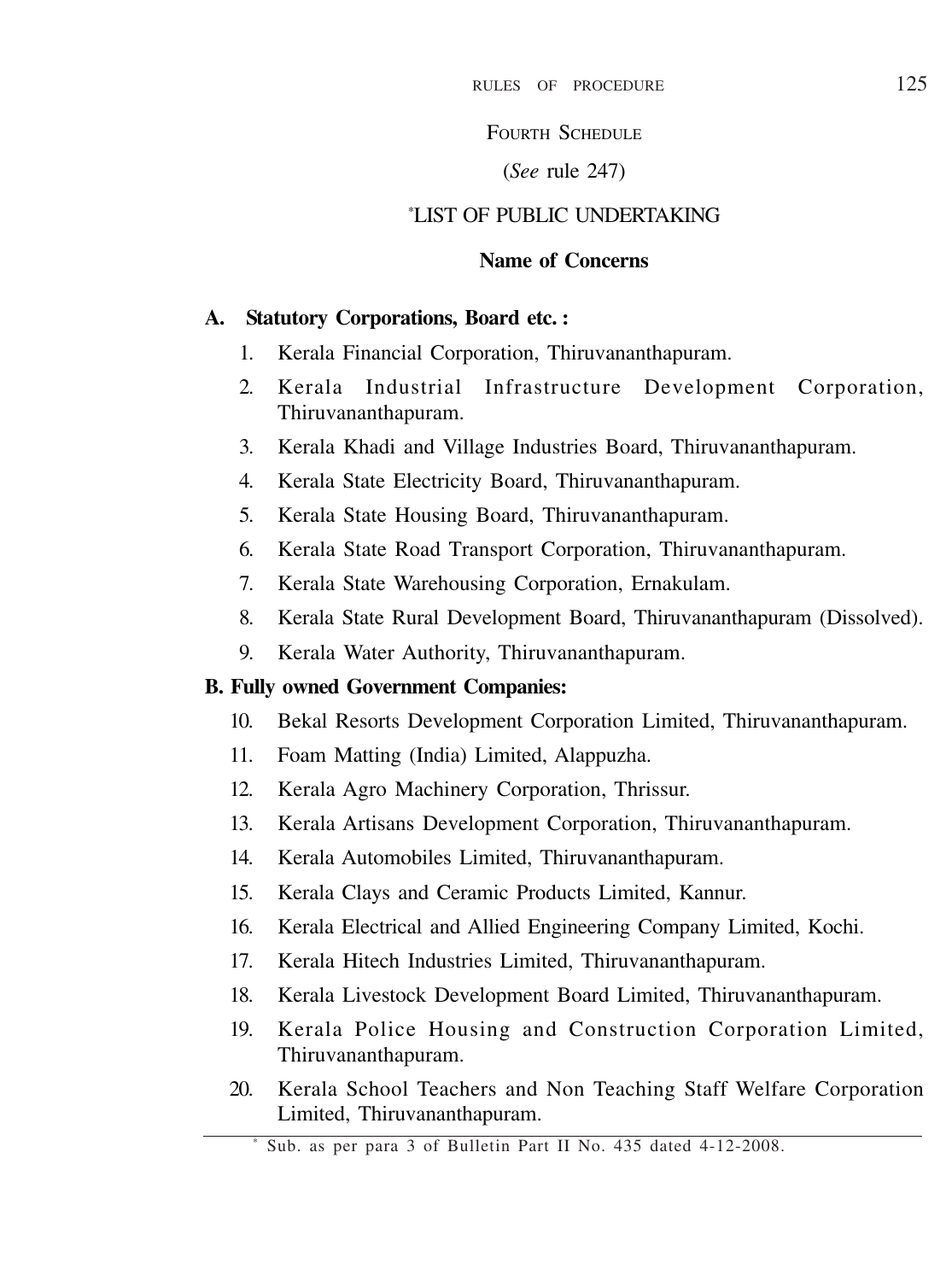- 21. Kerala Small Industries Development Corporation Limited, Thiruvananthapuram.
- 22. Kerala Soans and Oils Limited (closed down).
- 23. Kerala State Backward Classes Development Corporation Limited, Thiruvananthapuram.
- 24. Kerala State Bamboo Corporation Limited, Angamali.
- 25. Kerala State Beverages (Manufacturing and Marketing) Corporation Limited, Thiruvananthapuram.
- 26. Kerala State Coconut Development Corporation Limited, Thiruvananthapuram (Defunct).
- 27. Kerala State Construction Corporation Limited, Ernakulam.
- 28. Kerala State Detergents and Chemicals Limited (Closed).
- 29. Kerala State Development Corporation for Christian Converts from S.C. and the Recommended Communities Limited, Kottayam.
- 30. Kerala State Drugs and Pharmaceuticals Limited, Alappuzha.
- 31. Kerala State Ex-Servicemen Development and Rehabilitation Corporation, Thiruvananthapuram.
- 32. Kerala State Film Development Corporation Limited, Thiruvananthapuram.
- 33. Kerala State Horticultural Products Development Corporation Limited, Thiruvananthapuram.
- 34. Kerala State Industrial Enterprises Limited, Thiruvananthapuram.
- 35. Kerala State lndustrial Products Trading Corporation Limited, Thiruvananthapuram.
- 36. Kerala State Maritime Development Corporation, Ernakulam.
- 37. Kerala State Mineral Development Corporation Limited, Thiruvananthapuram.
- 38. Kerala State Palmyra Products Development and Workers Welfare Corporation Limited, Thiruvananthapuram.
- 39. Kerala State Poultry Development Corporation Limited, Thiruvananthapuram.
- 40. Kerala State Power and Infrastructure Finance Corporation Limited, Thiruvananthapuram.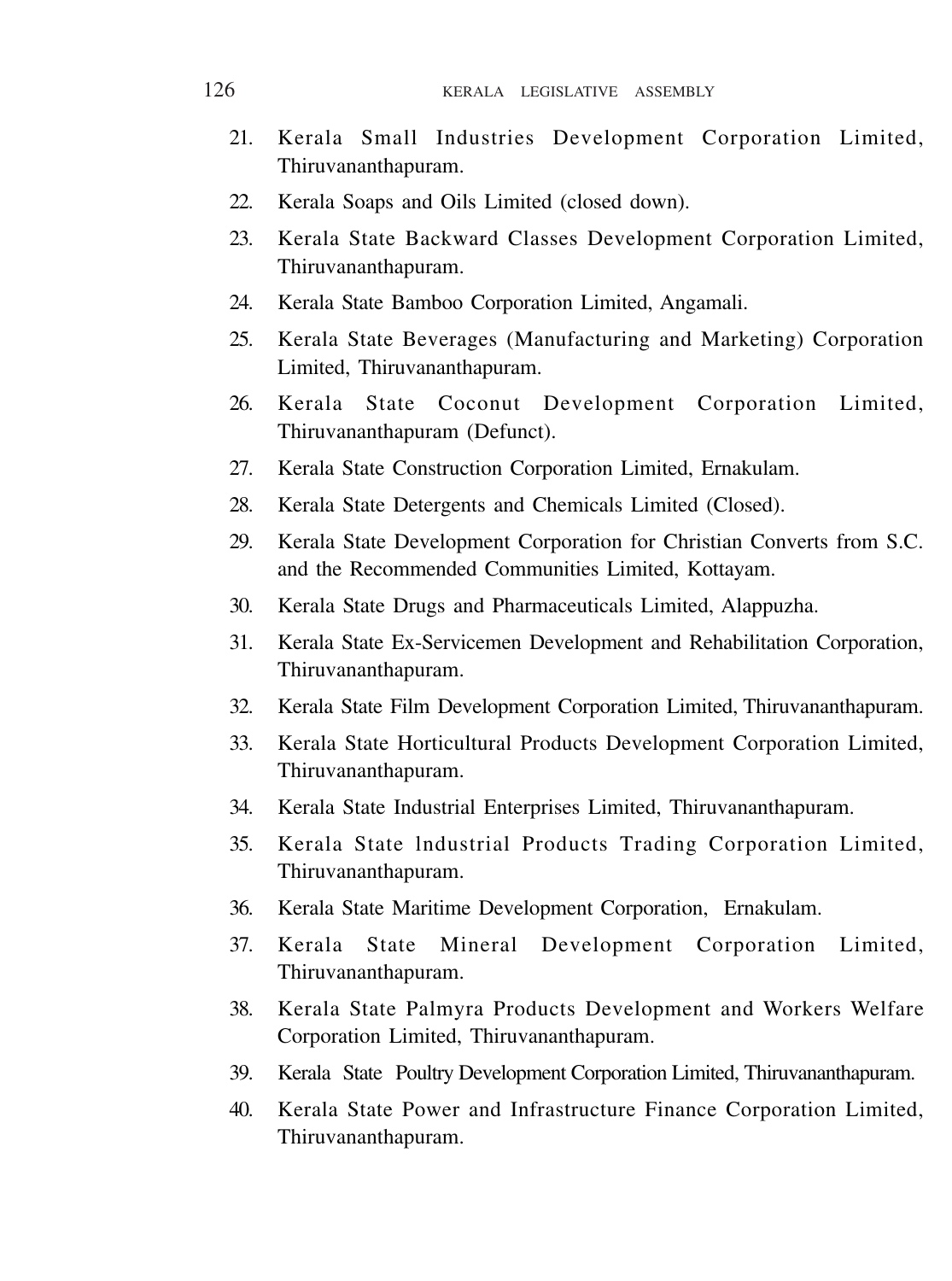- 41. Kerala State Salicylates and Chemicals Limited, Thiruvananthapuram (Inactive).
- 42. Kerala State Textile Corporation Limited, Thiruvananthapuram.
- 43. Kerala Tourism Development Corporation Limited, Thiruvananthapuram.
- 44. Kerala Transport Development Finance Corporation Limited, Thiruvananthapuram.
- 45. Malabar Cements Limited, Palakkad.
- 46. Meat Products of India Limited, Koothattukulam.
- 47. Overseas Development and Employment Promotion Consultants Limited, Thiruvananthapuram.
- 48. Roads and Bridges Development Corporation of Kerala Limited, Kochi.
- 49. Scooters Kerala Limited, Alappuzha.
- 50. Sitaram Textiles Limited, Thrissur.
- 51. Steel and Industrial Forgings Limited, Thrissur.
- 52. The Kerala Ceramics Limited, Kundara.
- 53. The Kerala Minerals and Metals Limited, Kollam.
- 54. The Kerala State Cashew Development Corporation Limited, Kollam.
- 55. The Kerala State Civil Supplies Corporation Limited, Kochi.
- 56. The Kerala State Coir Corporation Limited, Alappuzha.
- 57. Kerala State Financial Enterprises Limited, Thrissur.
- 58. Kerala State Handicapped Persons' Welfare Corporation Limited, Thiruvananthapuram.
- 59. Metropolitan Engineering Company Limited, Thiruvananthapuram (Closed down).
- 60. The Pharmaceutical Corporation (I.M.) Kerala Limited, Thrissur.
- 61. The Plantation Corporation of Kerala Limited, Kottayam.
- 62. The Travancore Plywood Industries Limited (Inactive).
- 63. Trivandrum Spinning Mills Limited, Thiruvananthapuram.

### **C. Subsidiary Companies of Fully owned Government Companies :**

- 64. Astral Watches Limited, Kasaragod (Subsidiary of KSIDC)-Defunct.
- 65. Autokast Limited, Cherthala (Subsidiary of SILK).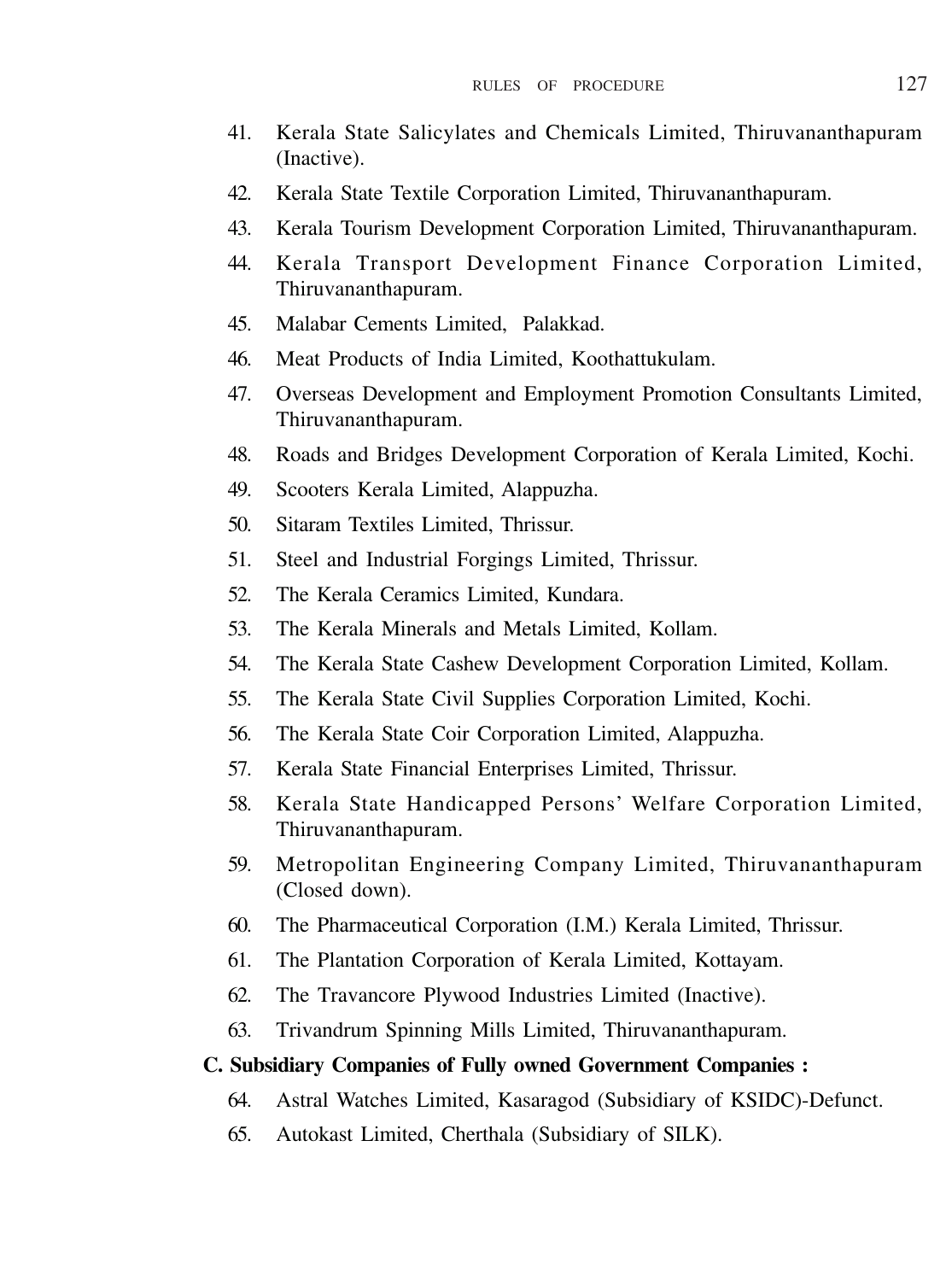- 66. Keltron Crystals Limited, Kannur (Subsidiary of KSEDC).
- 67. Keltron Magnetics Limited, Kannur (Subsidiary of KSEDC).
- 68. Keltron Power Devices Limited, Mulankunnathukavu, Thrissur (Subsidiary of KSEDC).
- 69. Keltron Rectifiers Limited (Subsidiary of KSEDC)—Closed down.
- 70. Keltron Resistors Limited, Kannur (Subsidiary of KSEDC).
- 71. <sup>1</sup> <sup>1</sup>[Kerala Tourism Infrastructure Limited], (Subsidiary of KTDC).
- 72. Trivandrum Rubber Works Limited, Thiruvananthapuram (Subsidiary of the State Farming Corporation of Kerala Limited).
- 73. Keltron Components Complex Limited, Kannur (Subsidiary of KSEDC).
- 74. Keltron Electro Ceramics Limited, Kuttippuram (Subsidiary of KSEDC).
- 75. Keltron Counters Limited, Thiruvananthapuram (Subsidiary of KSEDC)— No Activity.
- 76. Kerala State wood Industries Limited, Malappuram (Subsidiary of Kerala State Forest Development Corporation Limited).
- 77. <sup>2</sup> [SAIL-SCL Kerala Limited] (Subsidiary of KSIDC).

#### **D. Majority Share holding Government Companies:**

- 78. Forest Industries (Travancore) Limited, Aluva.
- 79. Handicrafts Development Corporation of Kerala Limited, Thiruvananthapuram.
- 80. Kerala Feeds Limited, Thrissur.
- 81. Kerala Shipping and Inland Navigation Corporation Limited, Kochi.
- 82. Kerala State Women's Development Corporation Limited, Thiruvananthapuram.
- 83. Kerala Urban and Rural Development Finance Corporation Limited, Kozhikode.
- 84. Oil Palm India Limited, Kottayam.
- 85. The Rehabilitation Plantations Limited, Punalur.
- 86. The Kerala Agro Industries Corporation Limited, Thiruvananthapuram.
- 87. Kerala Land Development Corporation Limited, Thiruvananthapuram.
- 88. Kerala State Development Corporation for S.C. and S.T. Limited, **Thrissur**
- 89. The Metal Industries Limited, Shornur.

<sup>1</sup>Sub. as per Sl. No. 24 (1) of Amendments in Bulletin Part II No. 967 dated 8-2-2021.

<sup>2</sup> Sub. as per Sl. No. 24(1) of Amendments in Bulletin Part II No. 967 dated 8-2-2021.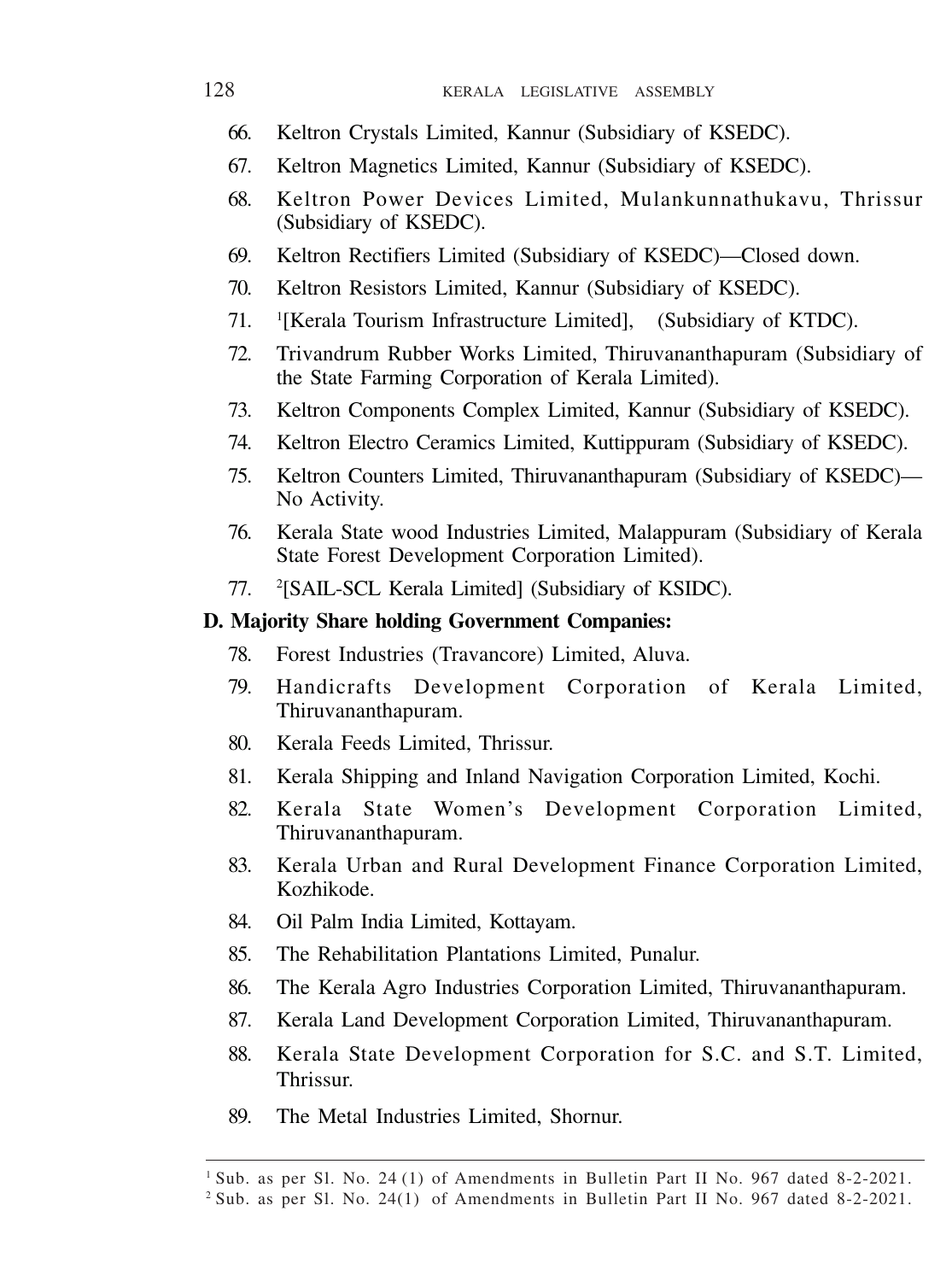- 90. The Travancore Cements Limited, Kottayam.
- 91. The Travancore Sugars and Chemicals Limited, Thiruvalla.
- 92. The Travancore-Cochin Chemicals Limited, Udyogamandal, Aluva.
- 93. Traco Cable Company Limited, Ernakulam.
- 94. Transformers and Electricals Kerala Limited, Angamali.
- 95. Travancore Titanium Products Limited, Thiruvananthapuram.
- 96. The United Electrical Industries Limited, Kollam.
- 97. Kerala Construction Components Limited (Closed down).
- 98. Kerala State Electronics Development Corporation Limited, Thiruvananthapuram.
- 99. Kerala State Industrial Development Corporation Limited, Thiruvananthapuram.
- 100. Steel Industrials Kerala Limited, Thrissur.
- 101. The State Farming Corporation of Kerala Limited, Punalur.
- 102. Kerala Forest Development Corporation Limited, Kottayam.
- 103. Kerala State Handloom Development Corporation Limited, Kannur.
- $1104.$ Vizhinjam International Seaport Limited.
	- 105. Kerala State IT Infrastructure Limited.
	- 106. Kerala Irrigation Infrastructure Development Corporation.
	- 107. Malabar Distilleries Limited.
	- 108. Aralam Farming Corporation (Kerala) Limited.
	- 109. Kerala Medical Services Corporation.
	- 110. Norka-Roots Limited.
	- 111. Kerala State Coastal Area Development Corporation Limited.
	- 112. Indian Institute of Information Technology and Management Kerala.
	- 113. Kerala State Minorities Development Finance Corporation Limited.
	- 114. Kerala State Welfare Corporation for Forward Communities Limited.
	- 115. Vazhakulam Agro and Fruit Processing Company Limited.
	- 116. Kerala Academy for Skills & Excellence.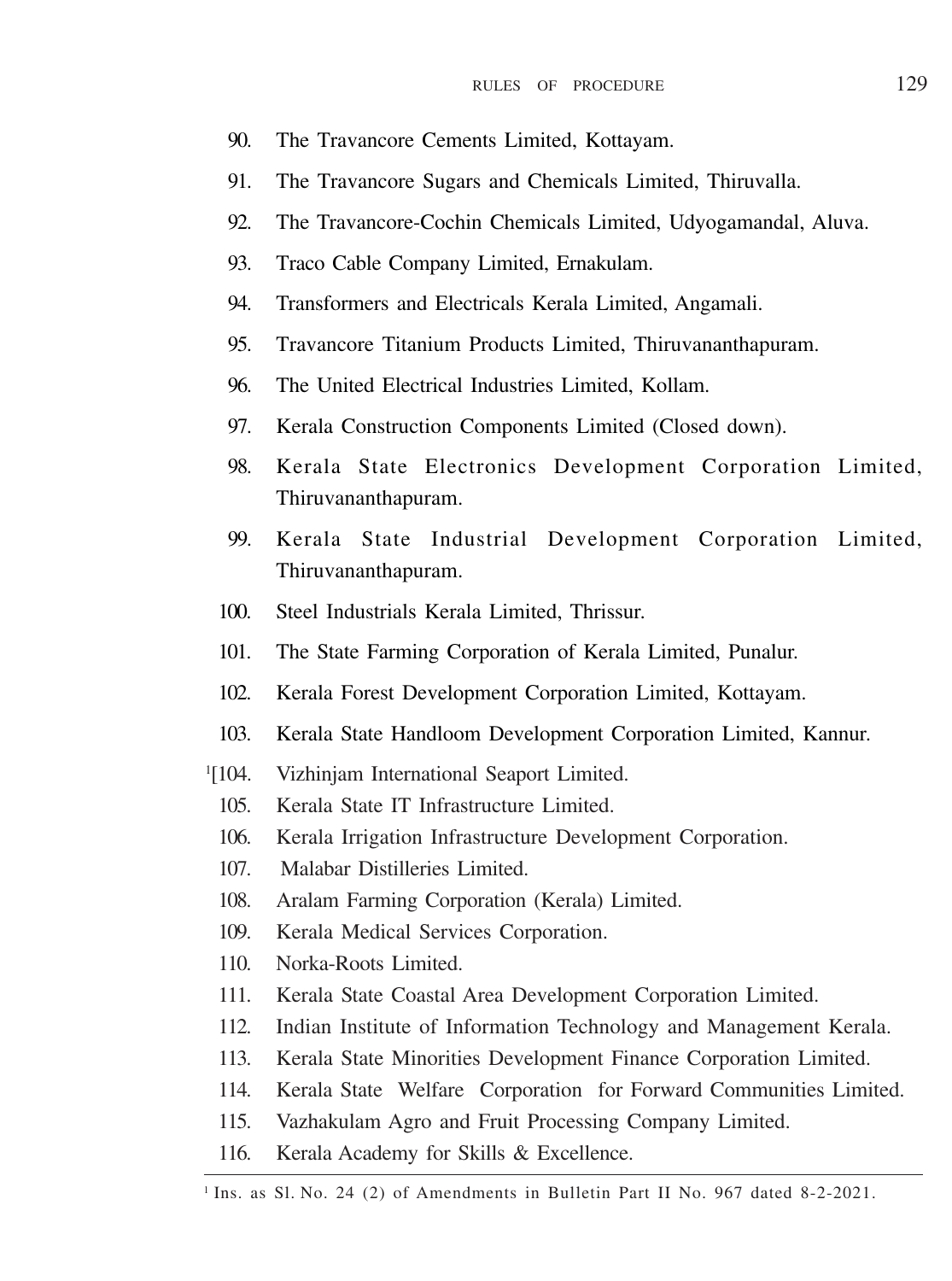- 117. Vision Varkala Infrastructure Development Corporation Limited.
- 118. Kerala Rail Development Corporation Limited].

### **E. Subsidiary of Majority Share holding Company:**

119. Kerala Garments Limited, Kannur (Subsidiary of Kerala State Handloom Development Corporation).

### **F. Co-operative Societies:**

- 120. The Alleppey Co-operative Spinning Mills Limited, Kayamkulam.
- 121. The Cannanore Co-operative Spinning Mills Limited, Kannur.
- 122. CAPEX, Kollam.
- 123. Coirfed, Alappuzha.
- 124. The Co-operative Sugars Limited, Chittur.
- 125. HANTEX, Thiruvananthapuram.
- 126. The Malappuram Co-operative Spinning Mills Limited, Malappuram.
- 127. The Mannam Sugar Mills Co-operative Limited, Pandalam.
- 128. The Quilon Co-operative Spinning Mills Limited, Kollam.
- 129. SERIFED, Thiruvananthapuram.
- 130. TEXFED, Thiruvananthapuram.
- 131. The Trichur Co-operative Spinning Mills Limited, Vazhani.
- 132. Surabhi.
- 133. Kazhakuttom Co-operative Spinning Mill.
- 134. Priyadarsini Co-operative Spinning Mill, Kottayam.
- 135. Mala Co-operative Spinning Mill, Thrissur.
- 136. Malabar Co-operative Textile, MALCOTEX, Kuttipuram.
- <sup>1[137</sup>. K. Karunakaran Memorial Co-operative Spinning Mills, Thrissur.]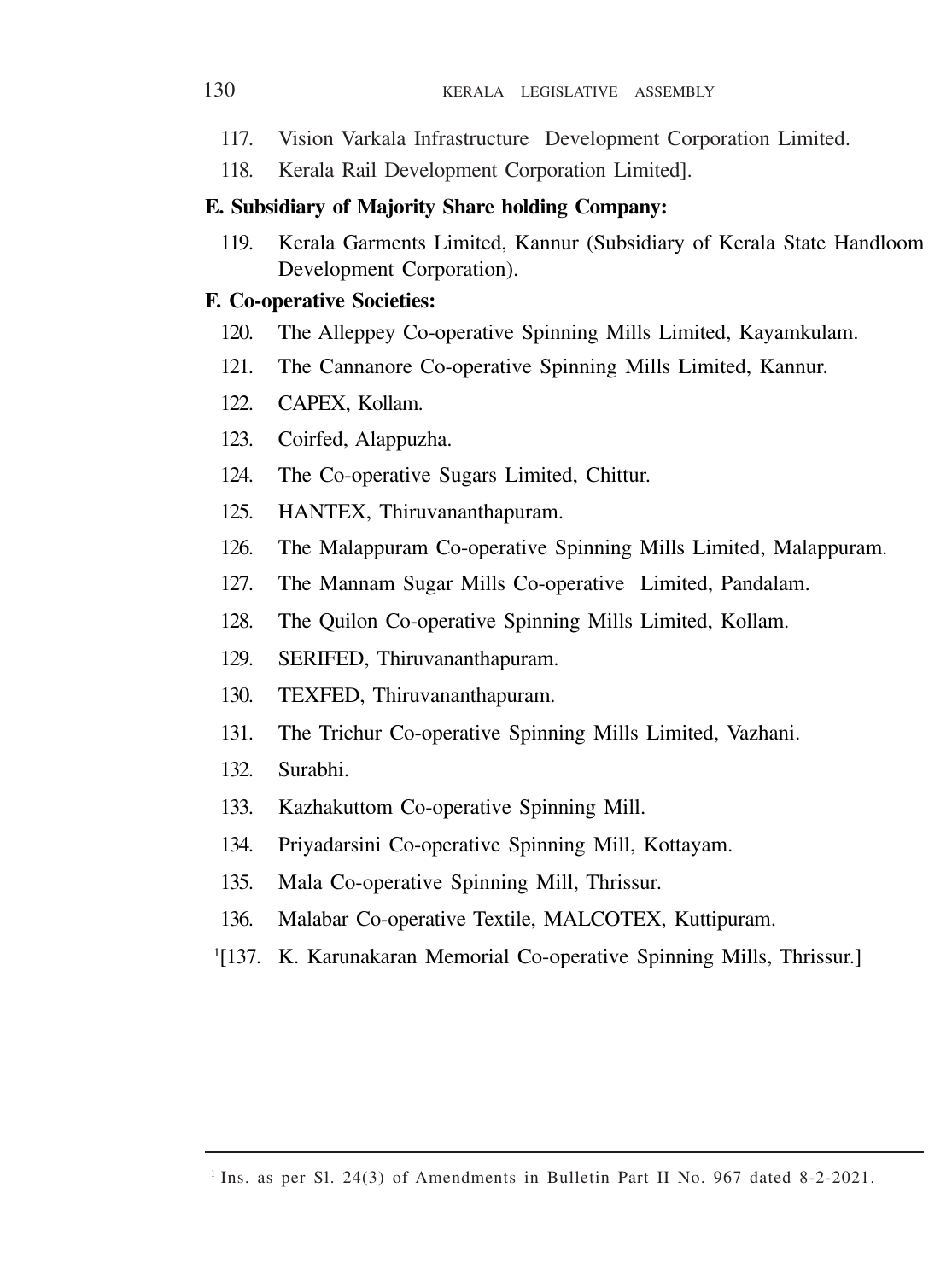<sup>1</sup>FIFTH SCHEDULE

### (*See* rule 232)

# SUBJECT COMMITTEES

### **Committee I—Agriculture, Animal Husbandry and Fisheries**

Agriculture Soil and Water Conservation Government Plantations Commercial Crops Special Agriculture Development Programme Animal Husbandry Dairy Development Fisheries and Fishing Harbour All Marine Products

# **Committee II—Land Revenue and Devaswom**

Land Revenue Land Reforms Relief on Account of Natural Calamities Land Revenue Commissionerate Devaswom

# $\overline{2}$ [ ]

# **Committee III—Water Resources**

Minor Irrigation Major and Medium Irrigation Command Area Development Flood Control Anti-sea erosion

Water Supply and Sewerage

<sup>1.</sup> Sub. as per para 42 of Bulletin Part II No. 651 dated 31-3-2010.

<sup>&</sup>lt;sup>2.</sup> Deleted as per Serial No. 26 of 'Amendments' in Bulletin Part II No. 517 dated 24-6-2018.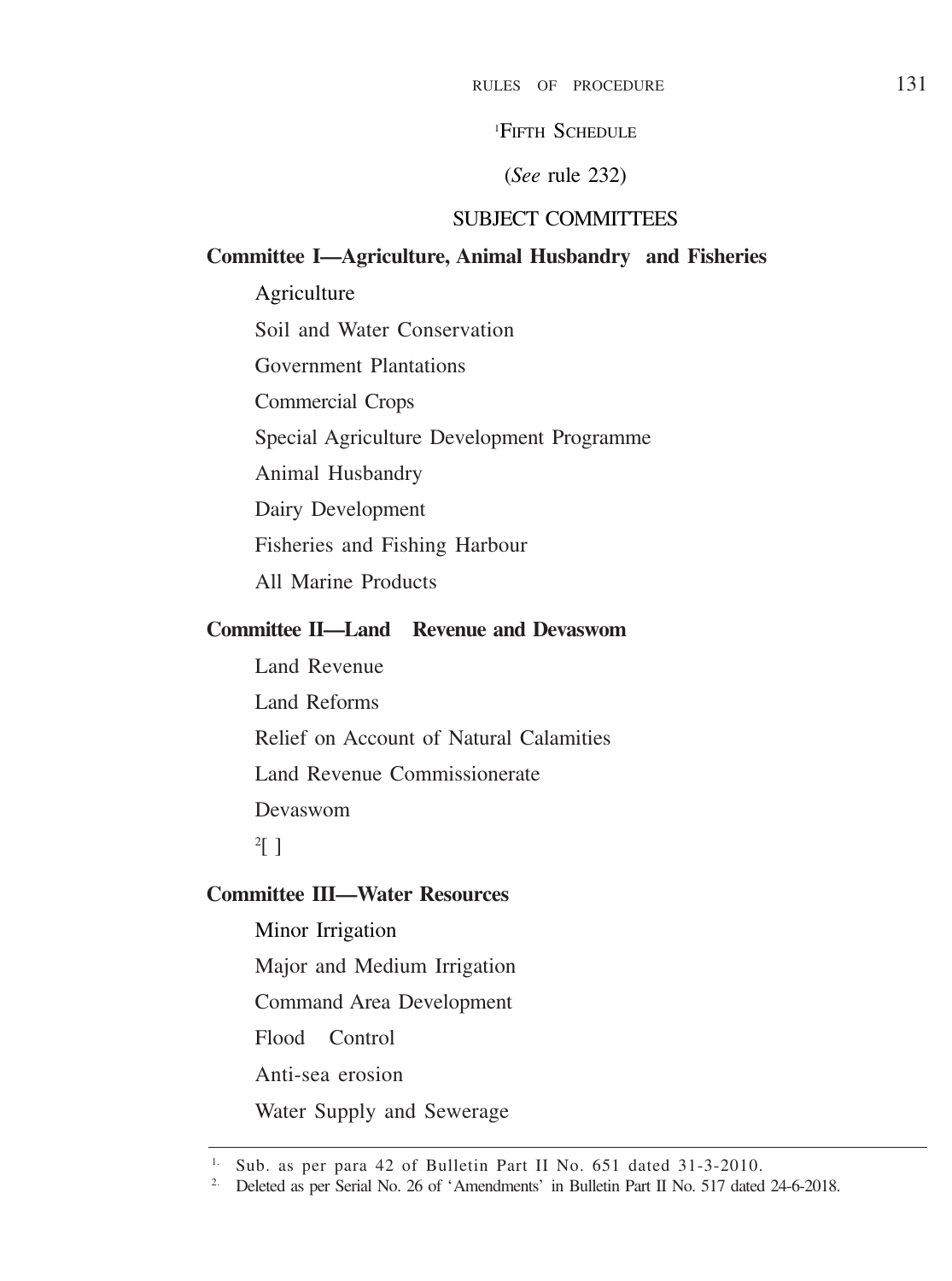#### **Committee IV—Industry and Minerals**

Large and Medium Industries Village and small Industries Small Scale Industries and Industrial Estates Handloom and Powerloom Khadi and Village Industries Handicrafts Coir Cement, Iron and Steel Bricks and Tiles Mineral Development 1 [ ]

# **Committee V—Works, Transport and Communications**

Public Works (including roads and bridges) Road Transport

Water Transport

Railways

1 [ ]

Communications

Ports, Light Houses and Shipping

# **Committee VI—Education**

Education (including all Technical and Professional Education)

Arts and Culture

1 [ ]

Sports and Games

<sup>&</sup>lt;sup>1.</sup> Omitted as per sl. No. 26 of 'Amendments' in Bulletin Part II No. 517 dated 24-6-2018.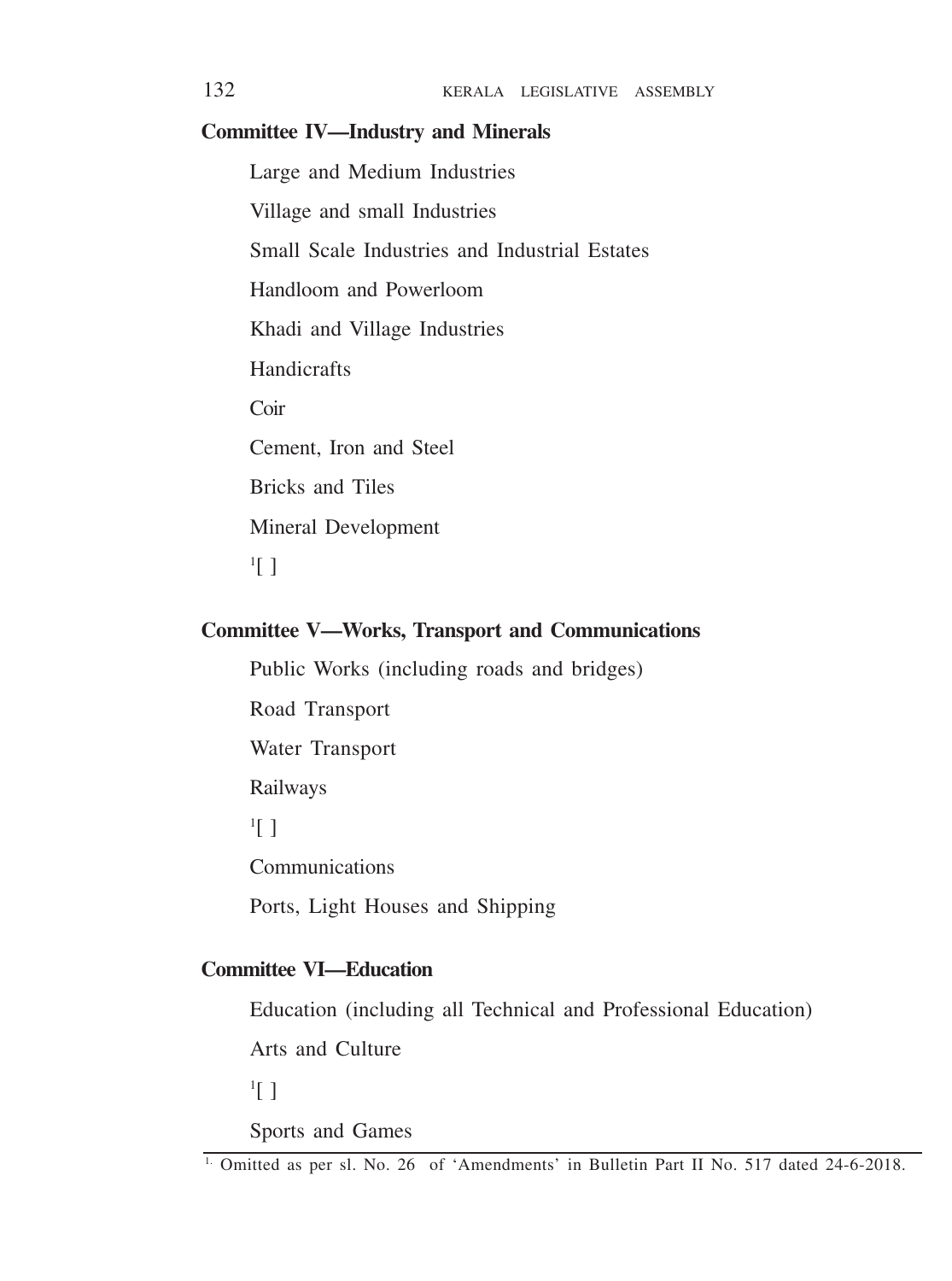# **Committee VII—Electricity, Labour and Labour Welfare Electricity** Labour (including Agricultural and Plantation Labour) Employment and Unemployment Employees' State Insurance

# **Committee VIII—Economic Affairs**

Economic Development Excise Commercial Taxes and Agricultural Income Tax Lotteries, Chitties and Chit Funds Credit Institutions Insurances National Savings Stamp and Registration

### **Committee IX—Local Administration, Rural Development and Housing**

Municipal Corporations and Municipal Councils

Panchayats

Integrated Rural Development

Town Planning and Urban Development

Community Development

Urban and Rural Housing

1 [Welfare of Minorities]

#### **Committee X—Forest, Environment and Tourism**

Forests Environment Tourism

<sup>&</sup>lt;sup>1</sup> Ins. as per S1. No. 26 of 'Amendments' in Bulletin Part II No. 517 dated 24-6-2018.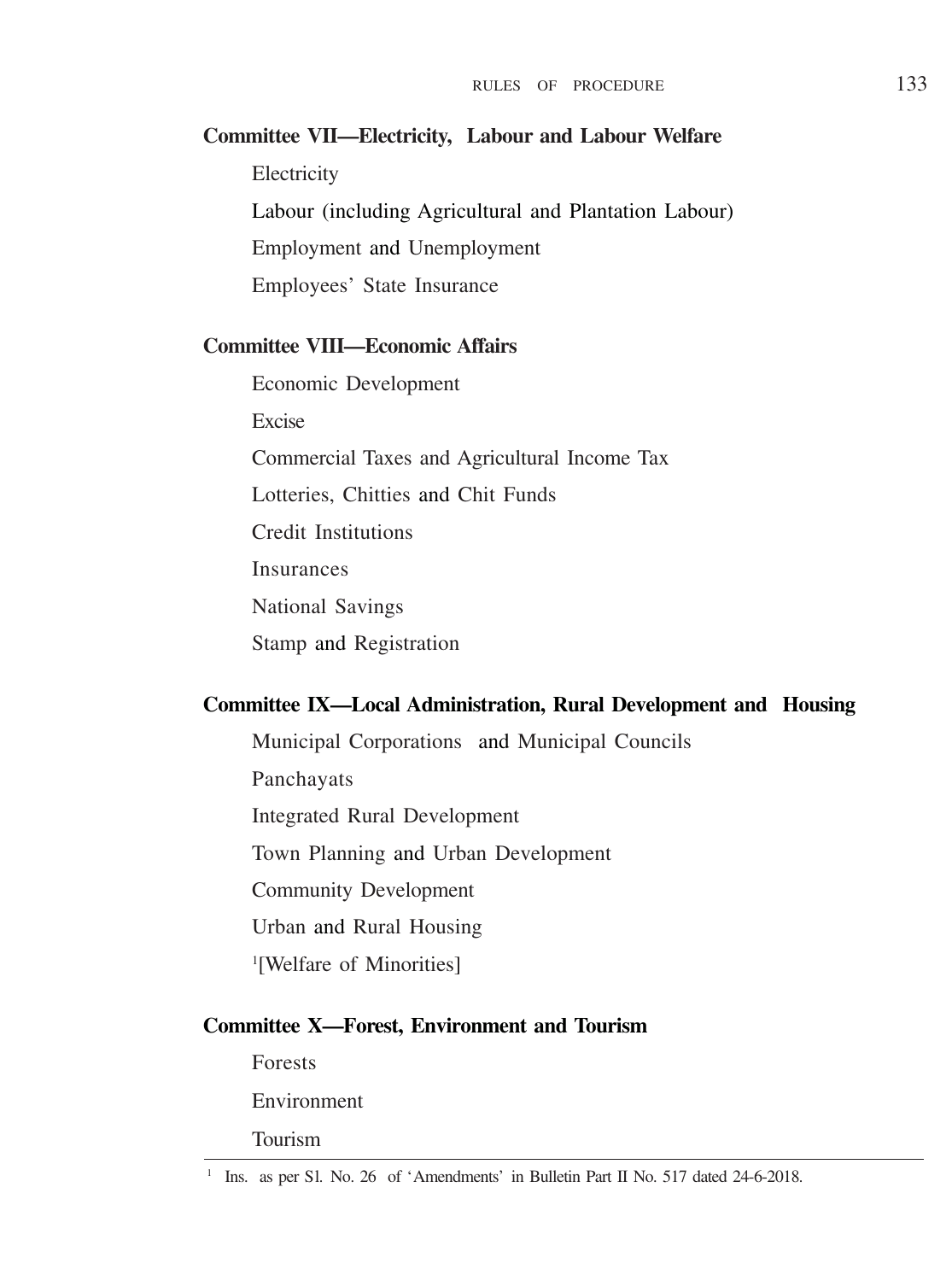### **Committee XI—Food, Civil Supplies and Co-operation**

Food and Civil Supplies

Co-operation

1 [Legal Metrology]

### **Committee XII—Health and Family Welfare**

Health (including Hospitals and Maternity Services) Family Planning Women and Child Welfare Nutrition

### **Committee XIII—Social Services**

Welfare of Physically Handicapped

Old Age Pension

Social Instice

Welfare of Scheduled Castes/Scheduled Tribes and Welfare of the Backward Classes

# **Committee XIV—Home Affairs**

Police and Jails

Administration of Justice

Elections (other than elections to Local bodies)

General Administration (including all service matters)

Information and Public Relations

2 [ ]

Non-Resident Keralites Affairs

Parliamentary Affairs

3 [Information Technology,

Air Transport,

Science and Technology (including Research)]

All other subjects not included in any other Committee.

<sup>1.</sup> Ins. as per Sl. No. 26 of 'Amendments' in Bulletin Part II No. 517 dated 24-6-2018.

<sup>&</sup>lt;sup>2.</sup> Omitted as per Sl. No. 26 of Bulletin Part II No. 517 dated 24-6-2018.

<sup>3.</sup> Ins. as per Sl. No. 26 of 'Amendments' in Bulletin Part II No. 517 dated 24-6-2018.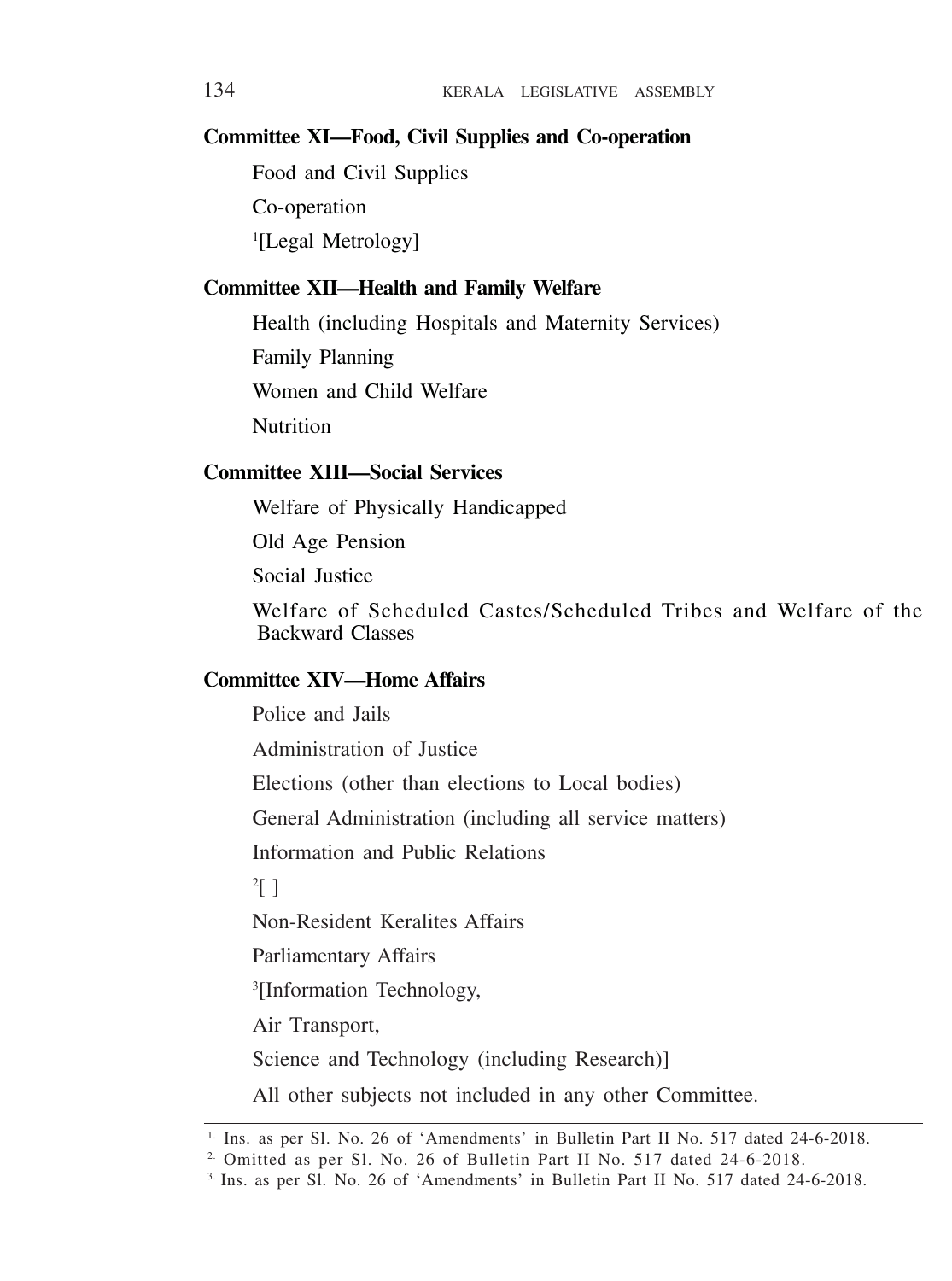# ANNEXURE I

#### **DIRECTIONS**

Issued by the Speaker under the Rules of Procedure and Conduct of Business in the Kerala Legislative Assembly.

#### **Direction No. 1**

### QUESTIONS FOR ORAL ANSWERS—CIRCUMSTANCES UNDER WHICH THEY ARE TREATED AS UNSTARRED

"In accordance with established practice the following types of questions which are given notice of as starred will be transferred to the unstarred list :

- (a) Questions asking for information of a statistical nature ;
- (b) Questions going into too many details and where it is obvious that the reply will be a long one, though not necessarily statistical in nature ;
- (c) Questions generally not of sufficient public importance but may be of interest only to a limited few ;
- (d) Questions which raise only matters of local interest ;
- (e) Questions of a sectional character which involve no fundamental question of policy for elucidation on the floor of the House ;
- (f) Questions relating to administrative matter such as the strength of staff in a Government office :
- (g) Questions based on widely believed rumours or hearsay information which are admitted only for the purpose of informing public opinion and clearing popular misapprehension ;
- (h) Questions on which there would not be any scope for supplementaries ;
- (i) Questions asking for statements to be laid on the table; and
- (j) Starred questions from each member in excess of two admitted for answer on any particular day."

Questions by members—Pertaining to the Legislature Secretariat

"Questions relating to the Legislature Secretariat or the Speaker are not ordinarily as a matter of convention answered on the floor of the House. Any information that members may desire about the Legislature Secretariat will be readily made available if only they contact the Secretary or the Speaker "

(Issued by the Speaker on August 19, 1957).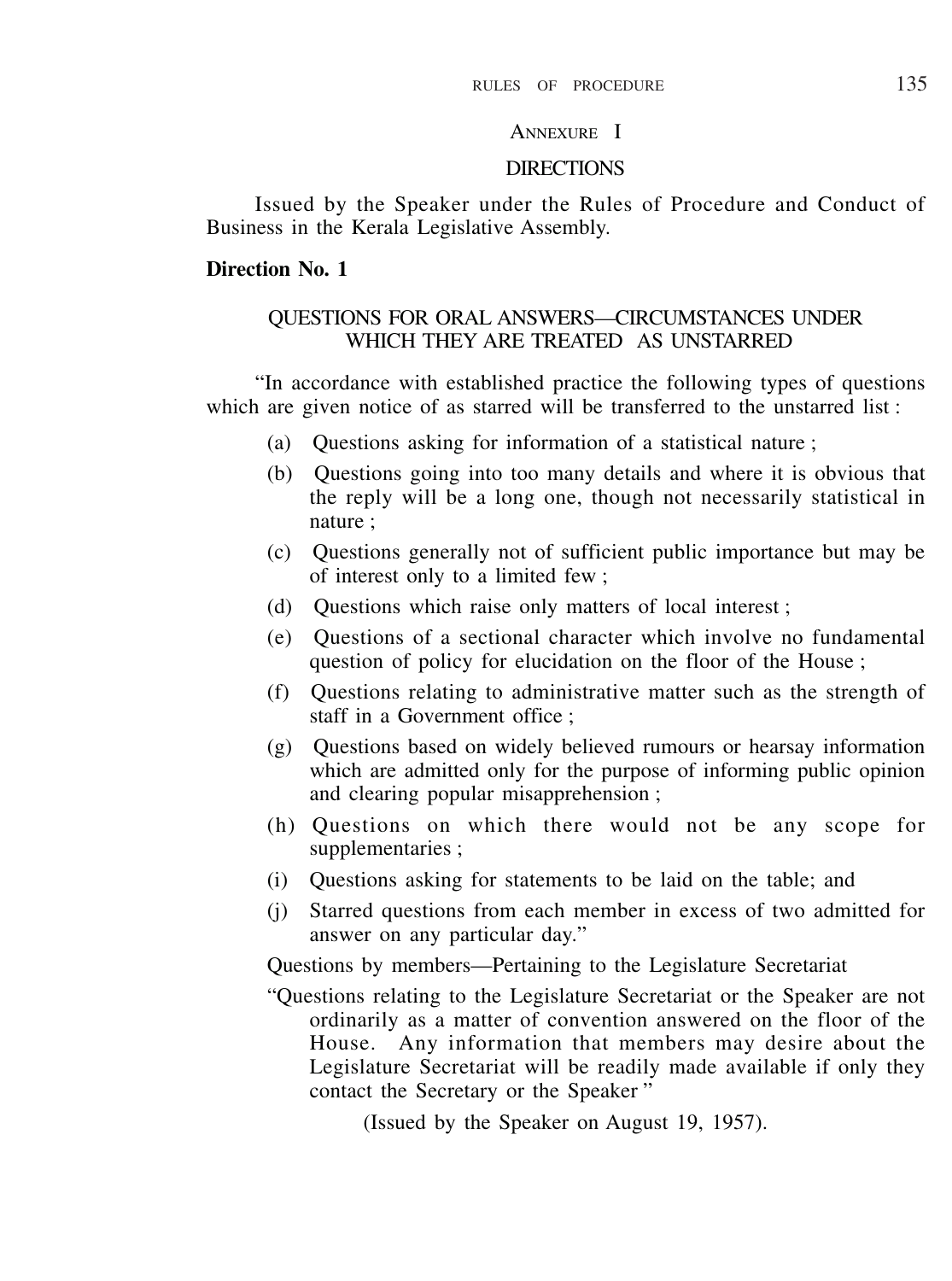#### **Direction No. 1—A**

# PROCEDURE FOR INVITING ATTENTION OF THE HOUSE TO INCORRECT STATEMENTS MADE BY MINISTER OR MEMBERS

(i) A member wishing to point out any mistake or inaccuracy in a statement made by a Minister or any other member shall, before referring to the matter in the House, write to the Speaker pointing out the particulars of the mistake or inaccuracy and seek his permission to raise the matter in the House.

(ii) The member may place before the Speaker such evidence as he may have in support of his allegation.

(iii) The Speaker may, if he thinks fit, bring the matter to the notice of the Minister or the member concerned for the purpose of ascertaining the factual position in regard to the allegation made.

(iv) The Speaker may then, if he thinks it necessary, permit the member who made the allegation to raise the matter in the House and the member so permitted shall, before making the Statement, inform the Minister or the member concerned.

(v) The Minister or the member concerned may make a statement in reply with the permission of the Speaker and after having informed the other Member concerned.

(Issued by the Speaker on June 26, 1961)

# **Direction No. 2**

### ANSWERS TO STARRED QUESTIONS—STATEMENTS LAID ON THE TABLE

(i) When a Statement is to be laid on the Table of the House in answer to a question for oral answer, a copy of the statement together with a copy of the question shall be made available to the member concerned fifteen minutes in advance of the question hour.

(ii) The copy of such a statement referred to in the answer to a question for oral answer shall be supplied only to the member in whose name the question stands or to the member who has been authorised by him to ask the question on his behalf or to any person who has been duly authorised by him in writing to receive the statement.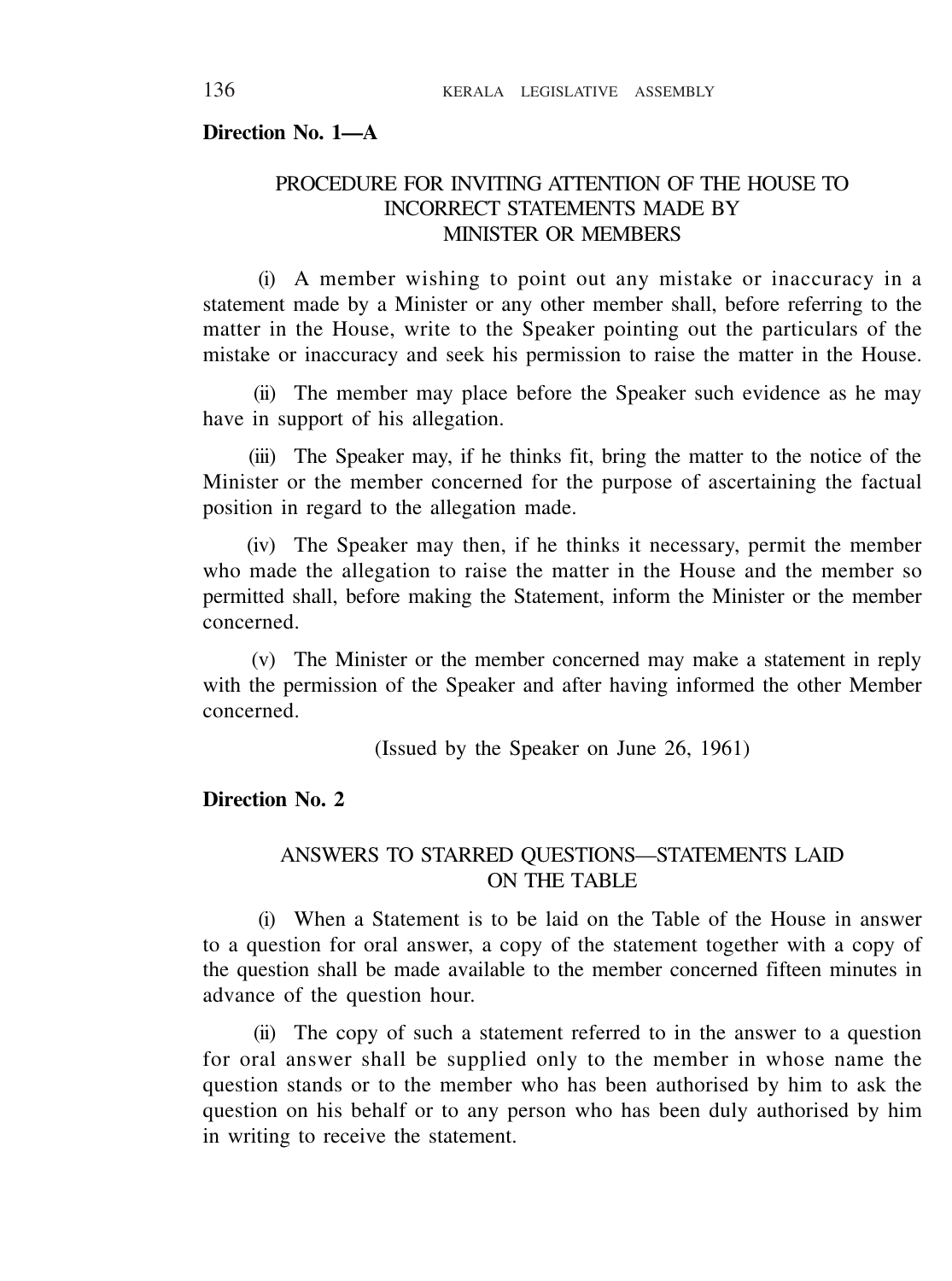(iii) Copies of such statements shall be considered as confidential and shall not be released for publication till after the question is answered or the question hour is over, whichever is earlier. If for any reason such a statement is not laid on the Table or the answer is not given or the contents, thereof are altered by the Minister while answering the question in the House the original statement shall not be made public.

(Issued by the Speaker on June 28, 1967)

# **Direction No. 3**

# CALLING ATTENTION TO MATTERS OF URGENT PUBLIC IMPORTANCE UNDER RULE 61\*

A member desiring to give notice under rule 61\* shall give a copy of the notice to the Minister concerned also.

(Issued by the Speaker on April 22, 1968)

### **Direction No. 4**

### ANSWERING OF QUESTION ON THE SAME SUBJECT RECEIVED FROM SEVERAL MEMBERS

Where a large number of notices of questions are received from several members on the same or allied subject, the Speaker may direct that all the notices be consolidated into a single notice, if in his opinion, it is desirable to have a single self-contained question covering all the important points raised by members :

Provided that in the case of such a consolidated question the names of all the members concerned shall be bracketed and shown against the question in the order of priority of their notices.

### **Direction No. 5**

#### COMMITTEE ON PETITIONS

1. (i) As soon as a petition is received, it shall be acknowledged.

(ii) Every petition before presentation to the House shall be examined in order to see whether it is:

- (a) in proper form;
- (b) couched in respectful, decorous and temperate language;

<sup>\*</sup> Rule 62 of Amended Rules.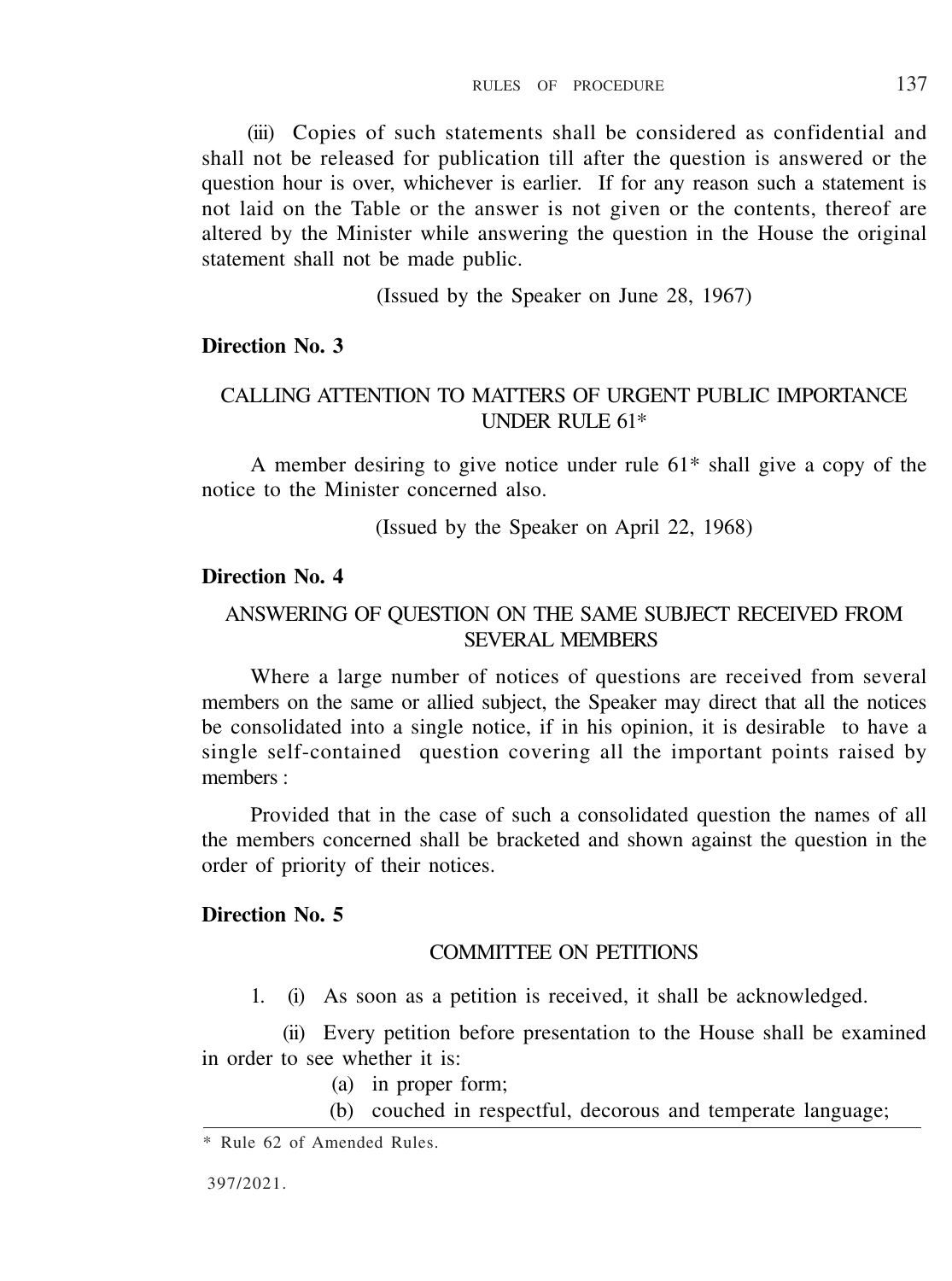(c) in conformity with the rules and decisions that may be taken from time to time.

(iii) After the petition has been examined and is found to be generally in order, it shall be presented to the House by the Secretary or the member, as the case may be :

Provided that in the case of a petition on a Bill pending before the House, it shall be presented or reported to the House, as the case may be, as soon as possible after its receipt:

Provided further that in the case of a petition on a Bill pending before a Select Committee, the petition may be referred to that Committee without being presented to the House and the petitioner informed accordingly.

2. If a petition, after presentation, is found defective it may be withdrawn by an order of the Speaker and the petitioner informed accordingly.

- 3. (i) A petition shall be rejected or returned to the petitioner if it:—
	- (a) relates to personnel or individual grievances; or
	- (b) relates to matters specified in clause (iii) of rule 105\* of the Rules of Procedure.

(ii) In case it is considered necessary to ascertain the facts from the Department of Government concerned, in order to determine the admissibility of the petition, a reference may be made to the Department and facts gathered, or action taken by them ascertained.

4. After the presentation of a petition to the House, the Committee on Petitions shall meet to consider it as early as possible:

Provided that in the case of a petition on a Bill pending before the House, it shall meet as soon as possible after it has been presented or reported to the House and submit its report to the House or direct the circulation of the petition to the members, as the case may be, well in advance of the Bill being taken up in the House:

Provided further that in the case of a petition received on a Bill already under discussion in the House, the Committee shall meet to consider it immediately on its presentation, after its receipt, and submit its report or direct the circulation of the petition to the members, as the case may be, well in advance of the Bill being disposed of by the House.

<sup>\*</sup> Rule 107 of the Amended Rules.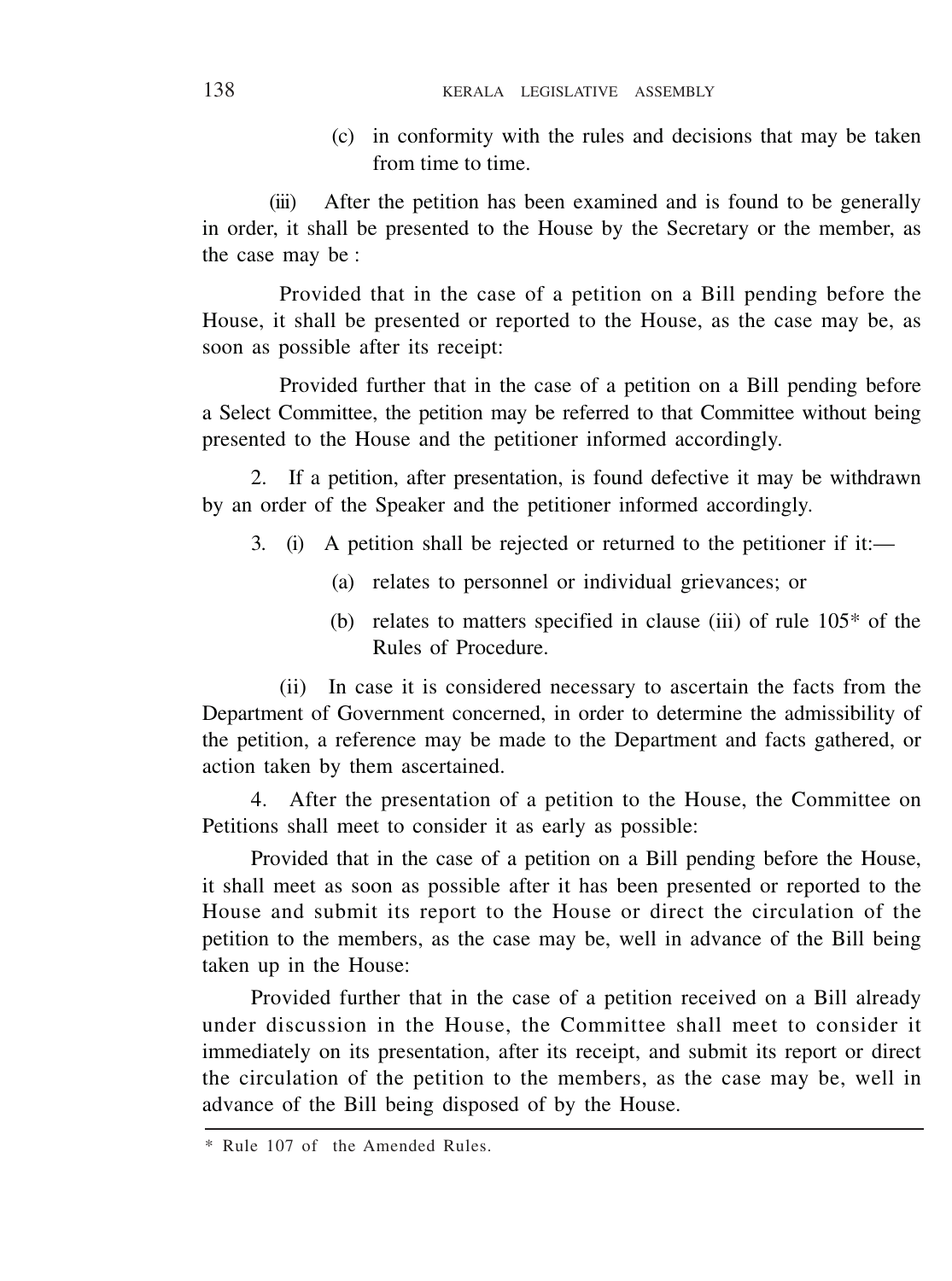5. The Committee shall also meet as often as necessary to consider representations, letters and telegrams from individuals and associations, which are not covered by the rules relating to petitions and give directions for their disposal:

Provided that representations which fall in the following categories shall not be considered by the Committee, but shall be filed on receipt in the Secretariat.

- (i) anonymous letters or letters on which names and/or addresses of senders are not given or illegible;
- (ii) endorsement copies of letters addressed to authorities other than the Speaker or House unless there is specific request on such a copy praying for redress of the grievance;
- (iii) representations ventilating grievances of employees of State or Central Government;
- (iv) representations on matters which fall within the cognizance of a Court of Law having jurisdiction in any part of India or a court of enquiry or a statutory tribunal or authority or a quasi-judicial body or a commission; and
- (v) representations of a frivolous nature or those not couched in respectful, decorous or temperate language.

6. After the Report has been presented, the petitioner shall be informed about it.

(Issued by the Speaker on March 11, 1970)

### **Direction No. 6**

# COMMITTEE ON THE WELFARE OF SCHEDULED CASTES AND SCHEDULED TRIBES

The Committee on the Welfare of Scheduled Castes and Scheduled Tribes may consider representations received from individuals/associations belonging to Scheduled Castes and Scheduled Tribes containing suggestions for the welfare and improvement of the conditions of Scheduled Castes and Scheduled Tribes and those ventilating grievances pertaining to matters falling within the purview of the State Government:

Provided that representations falling under the following categories shall not be considered by the Committee:—

(i) anonymous letters or letters on which names and/or addresses of senders are not given or illegible;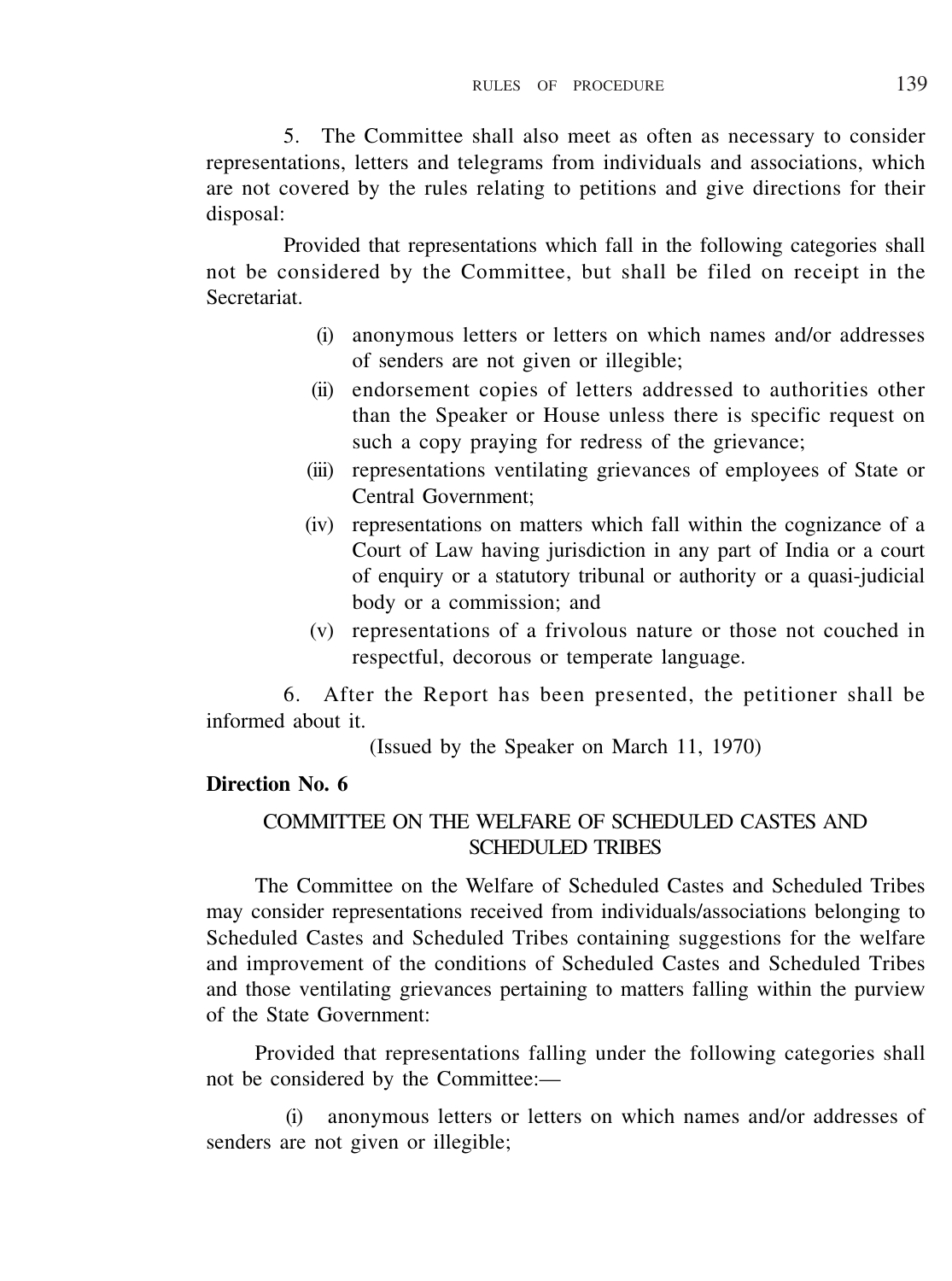(ii) endorsement copies of letters addressed to authorities other than the Speaker or the House unless there is a specific request on such a copy praying for redressal of the grievance;

(iii) representations on matters which fall within the cognizance of a court of law having jurisdiction in any part of India or a court of enquiry or a statutory tribunal or authority or a quasi-judicial body or commission;

(iv) representations of a frivolous nature or those not couched in respectful, decorous or temperate language;

\*(v) representations ventilating grievances of employees belonging to Scheduled Castes and Scheduled Tribes in services under the State Government Public Undertakings, Statutory and Semi-Government bodies unless they relate to non-implementation or defective implementation of reservation orders for Scheduled Castes and Scheduled Tribes.

(Issued by the Speaker on November 13, 1973)

### **Direction No. 7**

### SUBJECT COMMITTEES

#### 1. *Scrutiny of Demands for Grants*

(i) *Procedure for variations under sub heads.*—Under Article 203 (2) of the Constitution, while the Legislative Assembly may refuse to assent to a demand, or assent to it subject to a reduction of the amount specified therein, it may not increase the demand. Thus while a Subject Committee may, in examining a demand under its various sub-heads, recommend variations from one sub-head to another, such variations shall not have the effect of increasing the total allocation under the demand. If an increase is sought to be made under one sub-head, a corresponding saving has to be shown under another subhead within the same demand. A Subject Committee may, however, recommend an enhancement or a new service, such enhancement or new service to be effected either by reappropriation where possible or through a supplementary demand. In making its recommendations, the Subject Committee shall keep in view also the resources constraint.

(ii) *Preparation of programme statements by Government Departments in relation to their respective Demands*.—In order to enable the Subject Committees to scrutinise the Demands for Grants purposefully and effectively, the Departments of Government may develop a system of preparing programme statements in relation to their respective budget demands. These should identify specific policy objectives, specify all the activities that contribute to the

<sup>\*</sup> *See* Direction No. 18 also.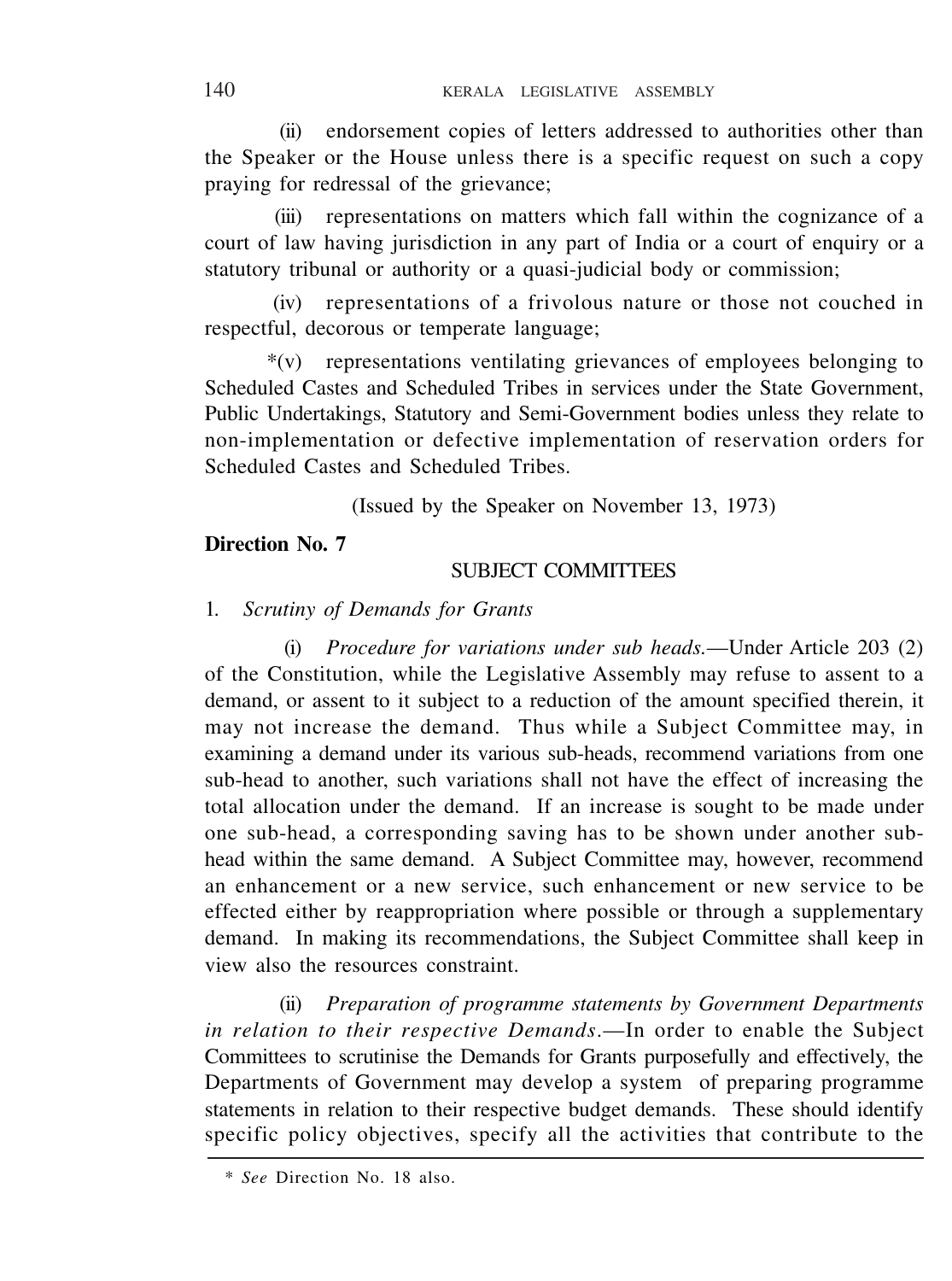objectives, identify the resources and costs required to achieve them, and contain measurements or assessments of outputs. In regard to projects involving capital outlay, the size of the project (physical targets, costs, etc.) its broad objectives, whether the work is to be undertaken on a phased programme, the steps suggested for monitoring progress and allied details may be given. If it is an on-going project, whether money allotted in the previous year was spent as scheduled, the programme for the current year cost escalation, if any, and a performance review may be presented. In the case of an industry/corporation, its capital structure (including loans, debentures, grants etc.) its field of activity, its rated capacity and actual production, details of financial position (including assets and liabilities and profit and loss account), relationship of productivity to cost, scheme if any for repayment of loan etc., may be given. In the case of a scheme, e.g. a welfare scheme, the objectives to be attained by the scheme, the class/classes of persons to be covered, their probable number, modalities of implementation, and the annual cost (payments to beneficiaries and/or cost of welfare programmes, and cost of administration of the scheme) may be clearly set out. In regard to subsidies and grants, the purport of such subsidy/grant, its basis, and the financial implications thereof will be stated. These are only illustrations and are intended to suggest a pattern. The financial figures in all these cases should be supplemented by analyses showing the objectives of individual spending programmes and the results of past programmes.

# 2. *Attendance of Officers at meeting of Subject Committee*

Normally, only Special Secretaries/Secretaries/Commissioners and Heads of Departments (Managing Director in the case of an industry/corporation) shall attend Subject Committees. In addition, officers not below the rank of a Deputy Secretary, may also attend, where considered necessary.

### 3. *Papers for circulation to members of Subject Committees*

Fifty copies each of all papers intended for circulation to members of a Subject Committee shall reach the Legislature Secretariat at least three days before the date fixed for a meeting of the Committee, and the members shall be supplied with such papers at least two days before the meeting.

# 4. *Follow-up action on Reports of Subject Committees*

A quarterly report on action taken by Departments on the recommendations of the Subject Committees shall be sent by each Department to the concerned Subject Committee.

#### \*5. *Meeting to discuss matters referred to in rule 235 (1) (iii) & (v)*

Besides the meetings for scrutiny of Demands for Grants, examination of legislation and examination of draft statutory rules (Subordinate Legislation),

<sup>\*</sup> Included in Rules (Rule No. 235A as per Recommendation of the Committee on Revision of Rules of Procedure and conduct of Business in Kerala Legislative Assembly.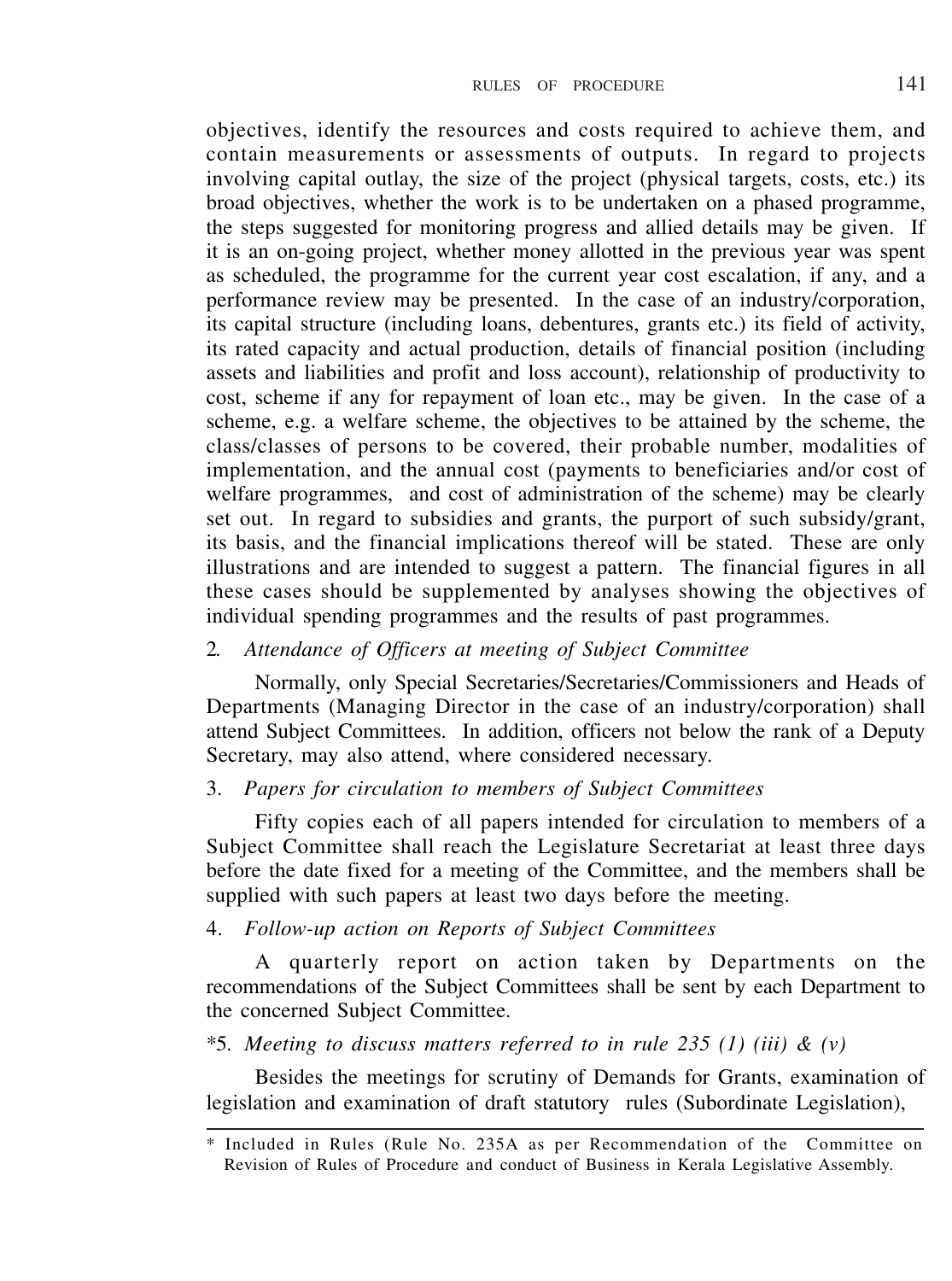each Subject Committee may, when the Legislative Assembly is not in session, hold at least one meeting every month to discuss any of the matters referred to in rule 235 (1) (iii)  $\&$  (v). The date and time for such meeting shall be fixed by the Speaker in consultation with the Chairman of the concerned Subject **Committee** 

(Issued by the Speaker on February 7, 1983)

### **Direction No. 8**

# SUBJECT COMMITTEES—ADOPTION OF REPORT ON SCRUTINY OF DEMANDS FOR GRANTS

Sub-rule (2) of rule 236 of the Rules of Procedure and Conduct of Business in the Kerala Legislative Assembly provides that the Subject Committee shall complete the scrutiny of all the demands for grants within a period not exceeding four weeks from the date of completion of the general discussion on the budget as provided in rule 141. It is hereby clarified that the scrutiny referred to in the said sub-rule (2) of rule 236 includes also the finalisation of the Report of every Subject Committee in respect of the demands for grants falling within its purview.

(Issued by the Speaker on August 2, 1984)

# **Direction No. 9\***

If there are notices of starred questions given notice of by more than one member are of same subject or similar subject and if the Speaker is of the opinion that it is more fit to make it as a single question by merging the important part of the questions (clubbing), he can give direction to do accordingly.

The names of the members who had given notices of such questions shall be ballotted, and the names of four members who have got the priority in ballot will be included in the order of precedence of the ballot in the list.

The member who have got the first priority in the list of starred questions will be allowed to ask two supplementary questions and the others will be allowed to ask one supplementary question each.

(Issued by the Hon'ble Speaker on June 19, 2010)

<sup>\*</sup> The direction issued by the Speaker on June 19, 2010 to amend the direction issued on June 28, 1985.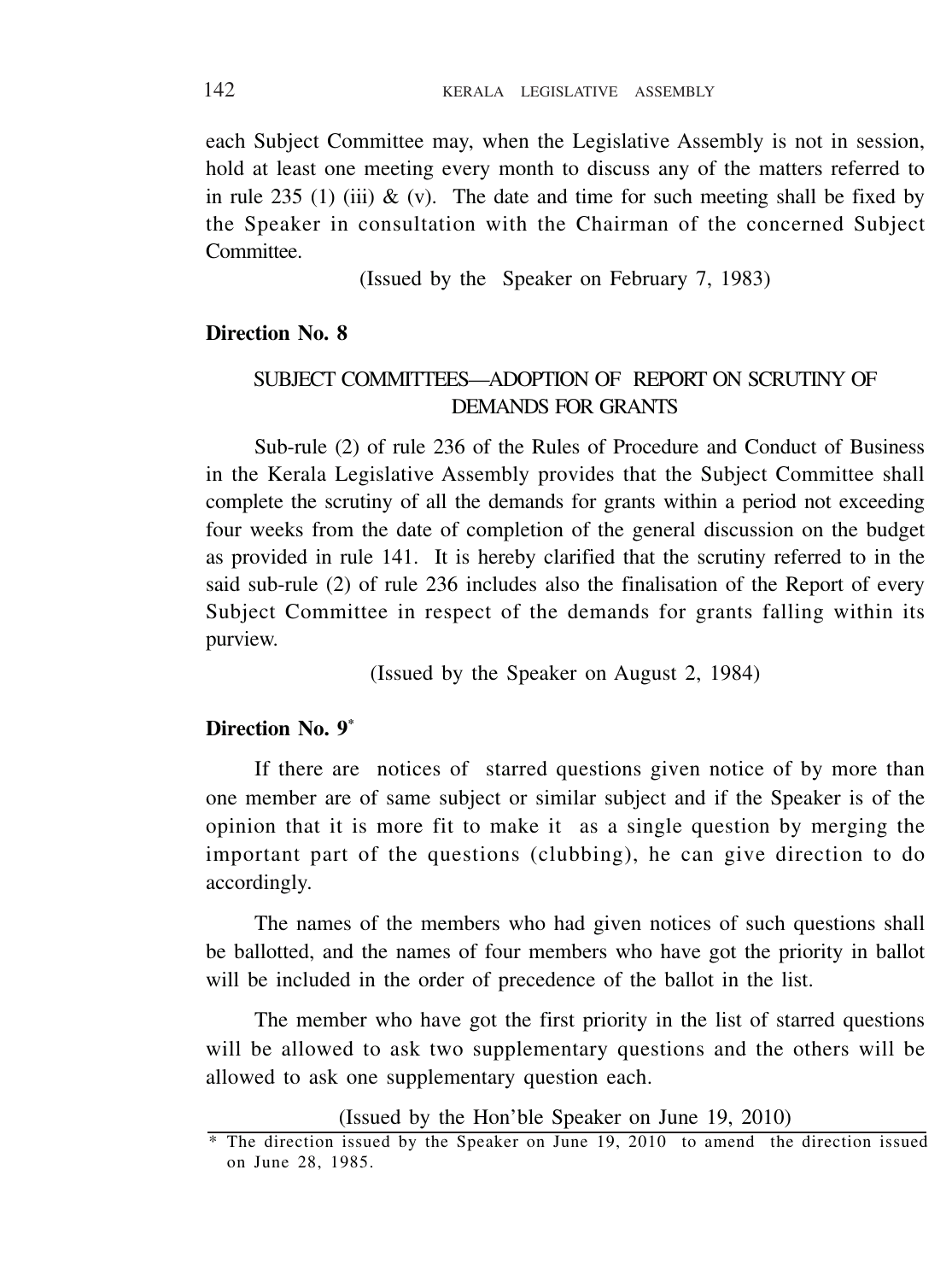### **Direction No. 10**

### NOTICES OF RESOLUTIONS TO DISAPPROVE ORDINANCES AND NOTICE OF AMENDMENTS TO BILLS—ASSIGNMENT OF PRIORITY—PROCEDURE STREAMLINED

#### I. *Procedure Regarding Notices of Disapproval of Ordinances*

(1) Notices of resolutions to disapprove the Ordinances in respect of the Bills coming up before the Assembly given in pursuance of Article 213 (2) (a) of the Constitution shall be deposited in the notice box at least two clear days, before the day on which the respective Bills will come up before the House.

(2) On the day on which the period of notice for giving notice of the Ordinance disapproval resolution is over, all the notices shall be balloted and those who secure the first and second ballots will be allowed to move or, as the case may be, to second the resolution and speak. However if, only one member has given notice of the Ordinance disapproval resolution another member may second the resolution. But that other member shall not be allowed to speak.

(3) The other notices will be balloted and the names of Members who have secured the ballot will be entered in the list of members who have given notice of disapproval resolutions in the order of priority. In the event of either one or both of the members who are entitled to move or second the resolution being absent when called, the next member in the list will be called to speak.

(4) Subject to the condition mentioned in paragraph 3 above the notices of all the members other than those who have secured the first and second preference will be treated as notice of amendments to the respective Bill and the members whose notices are treated accordingly will be called along with the members who have given notice of amendment, on the basis of the priority secure among notices of amendments.

# II. *Procedure Regarding Notices of Amendments to Bill*

(1) After a Bill is introduced, when a motion for the reference of that Bill to the appropriate Subject Committee or Select Committee comes up before the House (vide rule 76) or when a motion for the consideration of a Bill as reported by the appropriate Subject Committee or Select Committee comes up before the House [vide rule 79 (1)] the notice of amendments to such motion [vide rule 77 (2) and rule 79 (2)] shall be deposited in the notice box.

 $*(2)$  The relative precedence of members entitled to move the amendments or to speak on the amendments shall be determined by ballot held at 11 a.m. on the day prior to the day on which the respective Bill comes up before the House.]

<sup>\*</sup> Deleted as per Recommendation of the Committee on Revision of Rules of Procedure and conduct of Business in Kerala Legislative Assembly.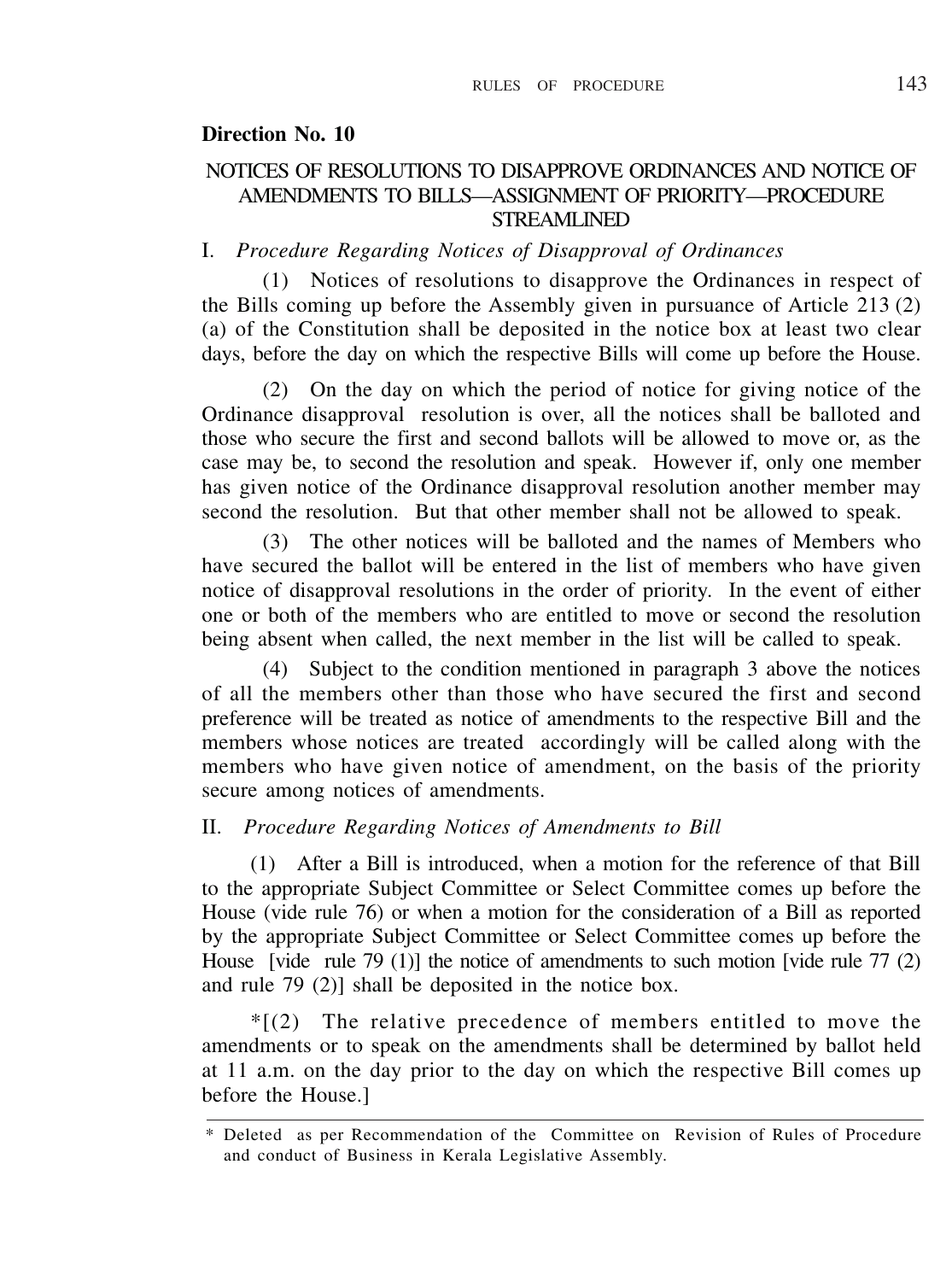(3) Any member who secures precedence in the ballot may, with the permission of the Speaker, authorise any other member to move the amendment standing in his name or to speak on the basis thereof.

\* [(4) Notice of amendments proposing modifications to the clauses of a Bill will be received upto 3 p.m. on the day before the day on which that Bill comes up before the House for clause by clause consideration.]

The procedure mentioned above will come into force from November 10, 1986 onwards.

(Issued by the Speaker on November 6, 1986)

#### **Direction No. 11**

### SUBJECT COMMITTEES—AMENDMENT TO RULE 5 OF THE INTERNAL WORKING RULES

In the Internal Working Rules of Subject Committees, the following shall be substituted for rule 5:—

*Rule 5*:—*Time of sittings of the Committee*.—The date/dates and time of sittings of each Subject Committee shall be notified by the Secretary from time to time in consultation with the Chairman of the Committee according to the business before the Committee may warrant :

Provided that in fixing such date/dates and time for the meeting of the Committee the Chairman shall consult the ex-officio members of the Committee (Ministers) under whose jurisdiction the Subjects to be considered in that meeting come :

Provided further that items concerning a particular department will not normally be taken up for consideration in the absence of the Minister concerned :

Provided however that the schedule of discussion by the Committees on the Demands for Grants falling within the purview of each Committee shall be settled in advance and notified to the departments by the Secretary within two days of the presentation of the budget.

(Issued by the Speaker on February 15, 1988)

### **Direction No. 12#**

### LAYING OF REGULATIONS, RULES ETC. ON THE TABLE

Where there is a delay of more than two months in laying on the Table a Regulation, Rule, Sub-rule, Bye-law etc., framed in pursuance of the Constitution or the Legislative Functions delegated by an Act of Parliament to

<sup>\*</sup> Deleted as per Recommendation of the Committee on Revision of Rules of Procedure and conduct of Business in Kerala Legislative Assembly.

<sup>#</sup> *See* Direction No. 17 also.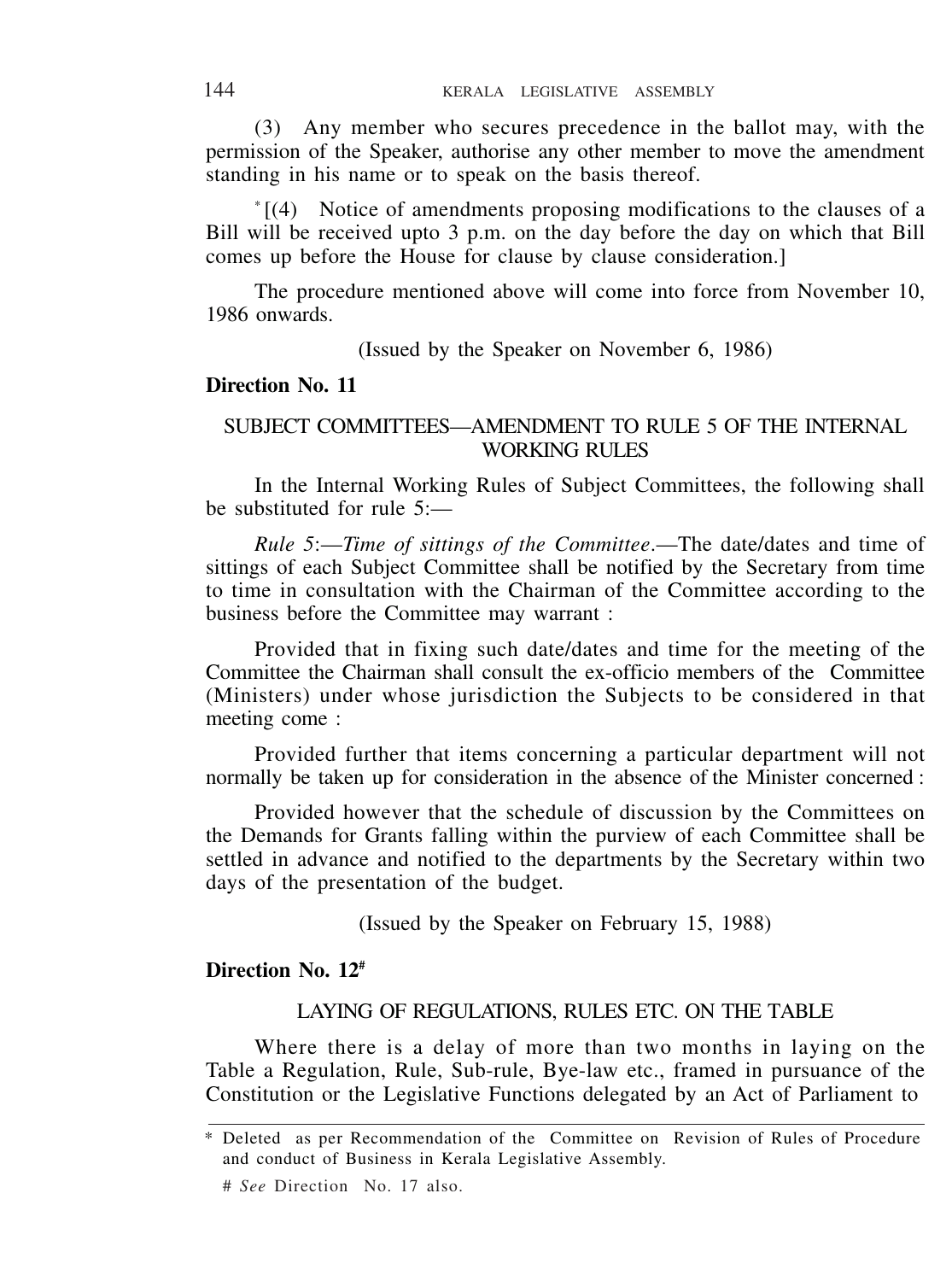the State Government or by the Assembly to a Subordinate Authority as required under rule 166 (1), the Minister concerned shall lay on the Table, a statement showing the reasons for such delay also along with the Regulation, Rule, Sub-rule, Bye-law etc.

(Issued by the Speaker on April 15, 1988)

### **Direction No. 13**

### LAYING OF BILLS AFTER ASSENT

Every Bill passed by the House and assented to by the Governor under Article 200 and the President of India under Article 201 of the Constitution shall be laid by the Secretary on the Table of the House.

(Issued by the Speaker on June 2, 1989)

#### **Direction No. 14**

### LEGISLATURE COMMITTEES—MAKING AVAILABLE REPORTS OF LEGISLATURE COMMITTEES TO GOVERNMENT IMMEDIATELY AFTER **PRESENTATION**

A copy each of the Reports of all Legislature Committees shall be forwarded to the concerned Secretary to Government immediately after its presentation in the Assembly.

(Issued by the Speaker on January 9, 1991)

#### **Direction No. 15**

### ALLOTMENT OF ALTERNATE FRIDAYS FOR THE TRANSACTION OF BUSINESS RELATING TO PRIVATE MEMBERS' BILLS AND THAT RELATING TO PRIVATE MEMBERS' RESOLUTIONS—DIRECTION

From the next Session onwards the days allotted for transacting Private members' business shall be allotted in such a manner that the business relating to Private Members' Bills and that relating to Private Members' Resolutions shall be taken up for discussion on alternate Fridays commencing with the business relating to Private Members' Bills :

Provided, however, that if only one day has been allotted for Private Members' business during a Session that day shall be utilised for transacting the business relating to Private Members' Bills. Notwithstanding such allotment, the first of the days allotted for Private Members' business during the succeeding Session shall be set apart for transacting the business relating to Private Members' Bills ·

397/2021.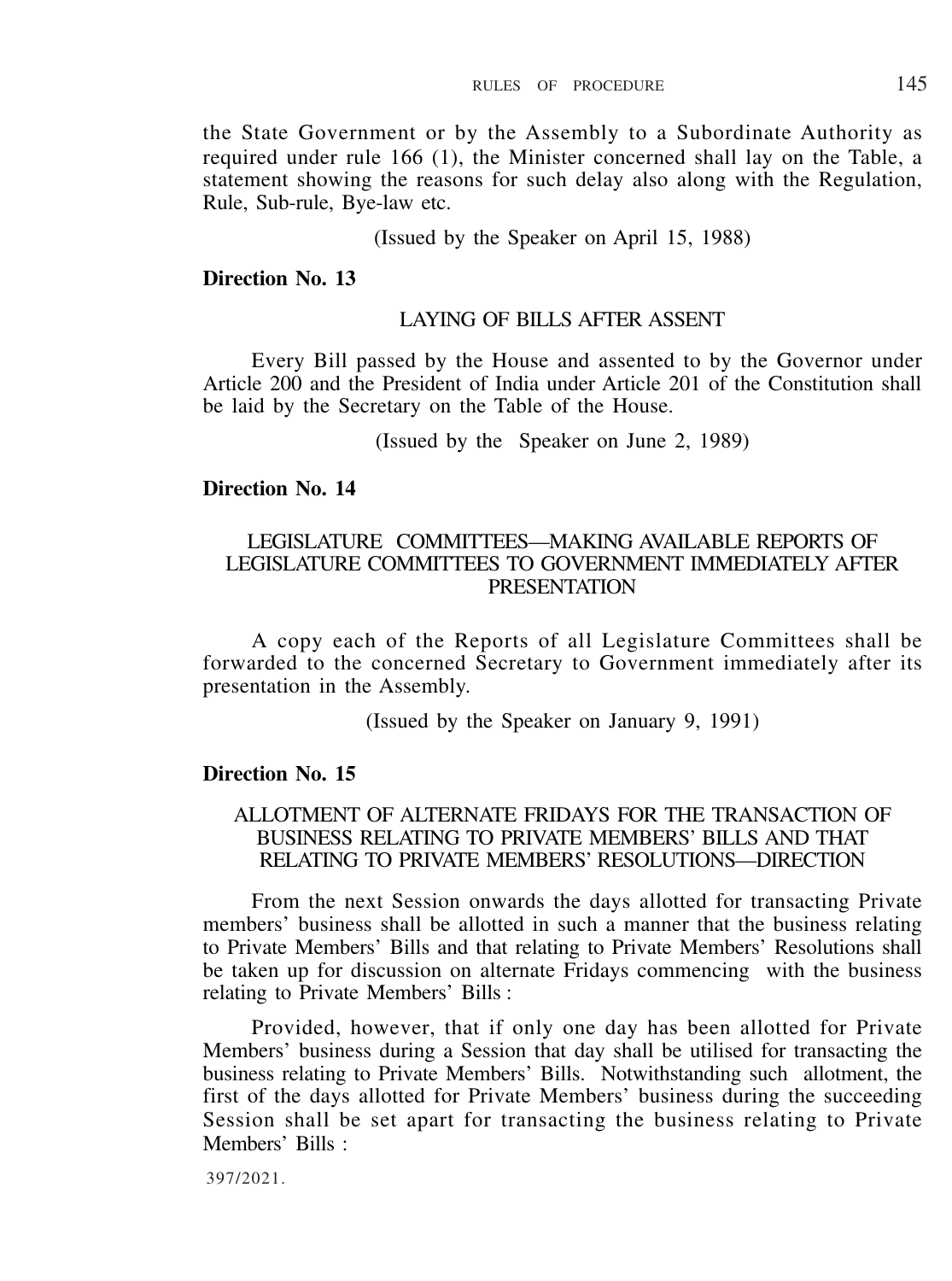Provided further that in case there in no Private Members' Bill for discussion of a Friday set apart for that class of business, the business relating to Private Members' Resolutions may be taken up for that day after giving prior intimation to the Members in the matter :

Provided also that where the exigencies of the situation requires, so to do, the Speaker may, after giving prior intimation to the members allot a day set apart for the transaction of the business relating to Private Members' Bills, for transacting the business relating to Private Members' Resolutions. In such a contingency there shall be no change in the class of business proposed to be set apart for the next day allotted for Private Members' business during the Session.

(Issued by the Speaker on May 10, 1993)

## **Direction No. 16**

### SPEAKER EMPOWERED TO AMEND NOTICE

Sometimes the points given notice by the members of a Subject Committee to raise discussion therein might relate wholly to matters of day-to- day administration or partly to matters of policy and partly to matters of day- to-day administration. Sub-rule (2) of rule 235 of the Rules of Procedure and Conduct of Business in the Kerala Legislative Assembly stipulates that the Subject Committee shall not examine or investigate matters of day-to-day administration. Neither the Assembly Rules nor the Internal Working Rules of Subject Committees give powers to the Speaker to amend such notices in such a manner as to bring them in conformity with the Rules, in case it can be amended accordingly, so as to enable the Committee to consider such notices. Hence it is hereby directed that in cases where a notice to raise points for discussion in a Subject Committee contains matters wholly relating to day-to-day administration or partly to matters of policy and partly to matters of day- to-day administration the Speaker may amend such notices with a view to bring them in conformity with the rules, in case it can be amended accordingly, if the member concerned makes a written request in this behalf. If, however, such notices cannot be amended accordingly the Speaker may disallow such notices and the member concerned shall be informed of it.

(Issued by the Speaker on March 1, 1995)

#### **Direction No. 17**

# LAYING OF REGULATIONS, RULE ETC. ON THE TABLE—TIME LIMIT— PRESCRIBED

All Regulations, Rules, Sub-rules, Bye-laws etc. framed in pursuance of the Constitution or the Legislative Functions delegated by an Act of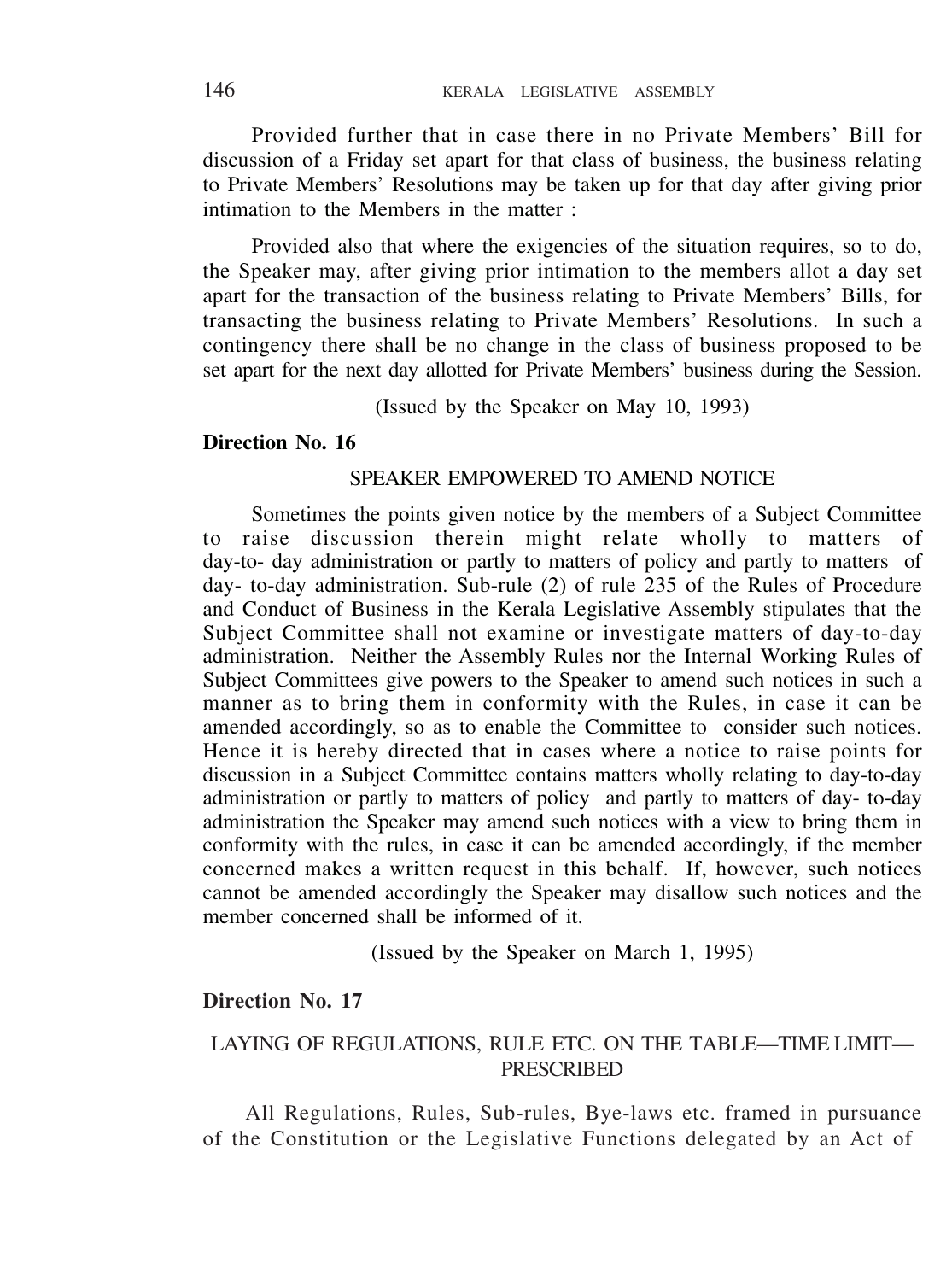Parliament to the State Government or by the Assembly to a Subordinate Authority as required under rule 166 (1) shall be made available for laying before the Assembly during the session immediately succeeding the issuance of such Regulations, Rules, Sub-rules, Bye-laws etc. or within two months of the issuance of such Regulations, Rules, Sub-rules, Bye-laws etc. whichever comes earlier.

In cases where there is a delay in laying on the Table a Regulation, Rule, Sub-rule, Bye-law etc., framed in pursuance of the Constitution or the Legislative Functions delegated by an Act of Parliament to the State Government or by the Assembly to a Subordinate Authority as required under rule 166 (1) the Minister concerned shall lay on the Table, a statement showing the reasons for such delay also along with the Regulation, Rule, Sub-rule, Bye-law etc.

(Issued by the Speaker on September 10, 1998)

# **Direction No. 18**

### COMMITTEE ON THE WELFARE OF SCHEDULED CASTES AND SCHEDULED TRIBES

Proviso V to Direction No. 6 in the Rules of Procedure and Conduct of Business in the Kerala Legislative Assembly which states that "representations ventilating grievances of employees belonging to Scheduled Castes and Scheduled Tribes in services under the State Government, Public Undertakings, Statutory and Semi-Government bodies unless they relate to non-implementation or defective implementation of reservation orders for Scheduled Castes and Scheduled Tribes shall not be considered by the Committee" is deleted.

(Issued by the Speaker on September 25, 2001)

# **Direction No. 19**

### SUBJECT COMMITTEES—SPECIAL INVITEES

Rule 5 of the Internal Working Rules of Subject Committees (as amended by direction No. 11) stipulates that items concerning a particular department will not normally be taken up for consideration in the absence of the Minister concerned. Hence, in cases where a Minister is not an ex-officio member of a particular Subject Committee in which subjects under his portfolio are considered, he can also be invited and can attend that particular meeting of that Subject Committee as a special invitee.

(Issued by the Speaker on February 20, 2004)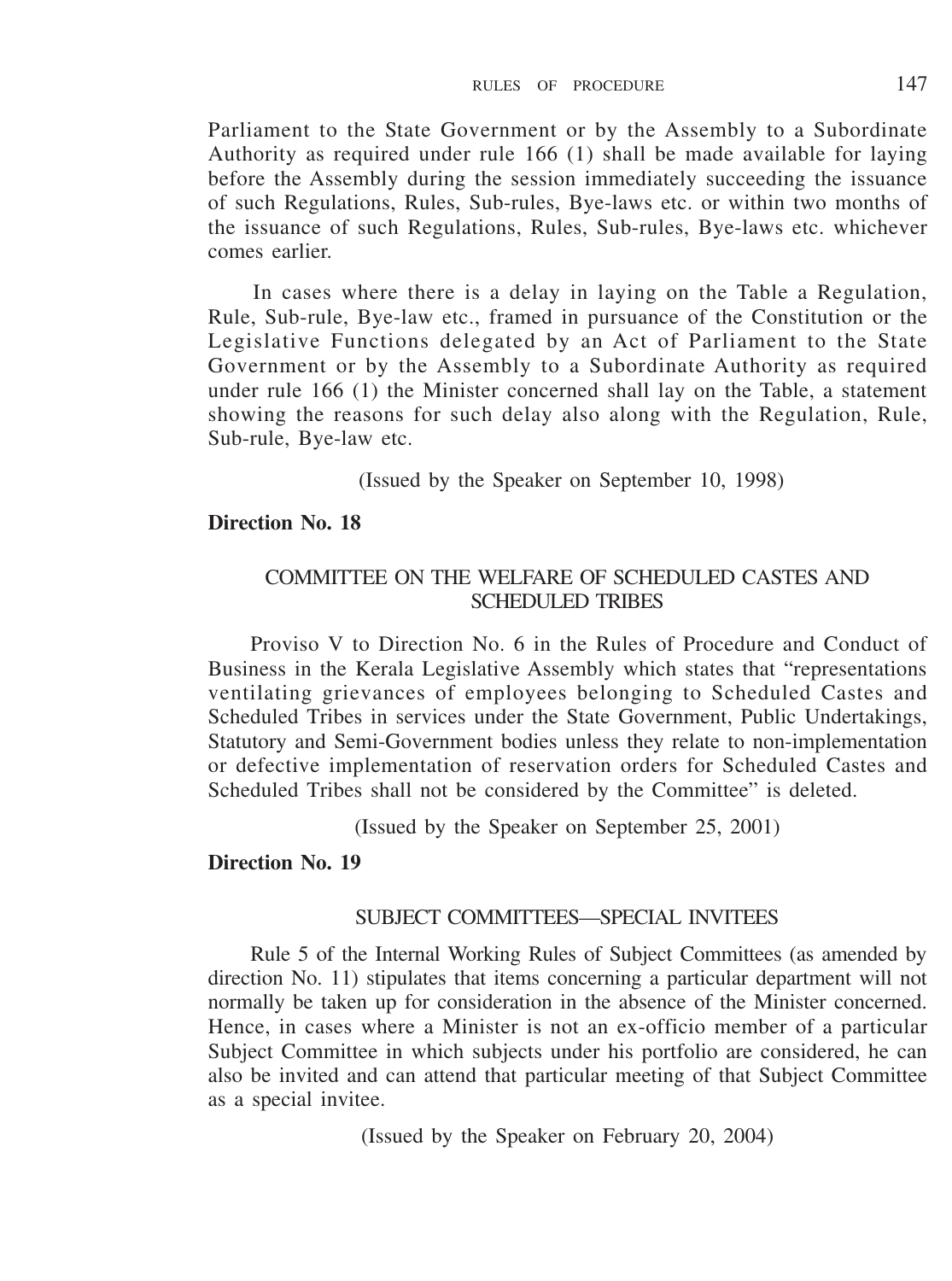#### **Direction No. 20**

#### BAN ON EXPLOSIVE SUBSTANCES—LETHAL WEAPONS AND OTHER PROHIBITED ARTICLES

Bringing in and exhibiting of explosive substances, Lethal Weapons and other prohibited articles in the Legislative Assembly is prohibited.

(Issued by the Speaker on July 8, 2005)

# **Direction No. 21**

### LEGISLATURE COMMITTEES—PRIOR SANCTION OF SPEAKER IS NEEDED FOR TAKING EVIDENCE AND PREPARATION OF REPORTS UNDER RULE 201

In cases of taking evidence and the preparation of reports by a Legislature Committee which are not specified either in the objectives of its constitution or empowered under the Internal Working Rules, the previous sanction of the Speaker is necessary. Similarly as per rule 201 of the Rules of Procedure and Conduct of Business in the Kerala Legislative Assembly for taking evidence and for preparation of special reports the previous sanction of the Speaker shall be obtained.

(Issued by the Speaker on July 18, 2006)

### **Direction No. 22**

It has been noticed that statutory rules approved in draft stage or ratified in notified stage by the Subject Committees are being subjected to amendment and notified as Government Orders or Circulars by the Government. It has also been noticed that such Government Orders or Circulars are not being furnished for the ratification of the Subject Committees as required under rule 238. In order to avoid such practices in future, it is directed that when a statutory rule which has already been approved in draft form or ratified in the notified form is subjected to an amendment, such additions or omissions shall be published as SROs and shall be transmitted to the appropriate Subject Committee for ratification. If such notifications have been issued in exigency, a statement showing reason thereof shall also be submitted.

(Issued by the Speaker on August 12, 2008)

### **Direction No. 23**

### SUBJECT COMMITTEES—NOTES REGARDING THE SCRUTINY OF DEMANDS FOR GRANTS

Every Government Department has to submit detailed notes to the concerned Subject Committee for the scrutiny of the Demands for Grants as per rule 236. After the completion of the scrutiny of the Demands for Grants and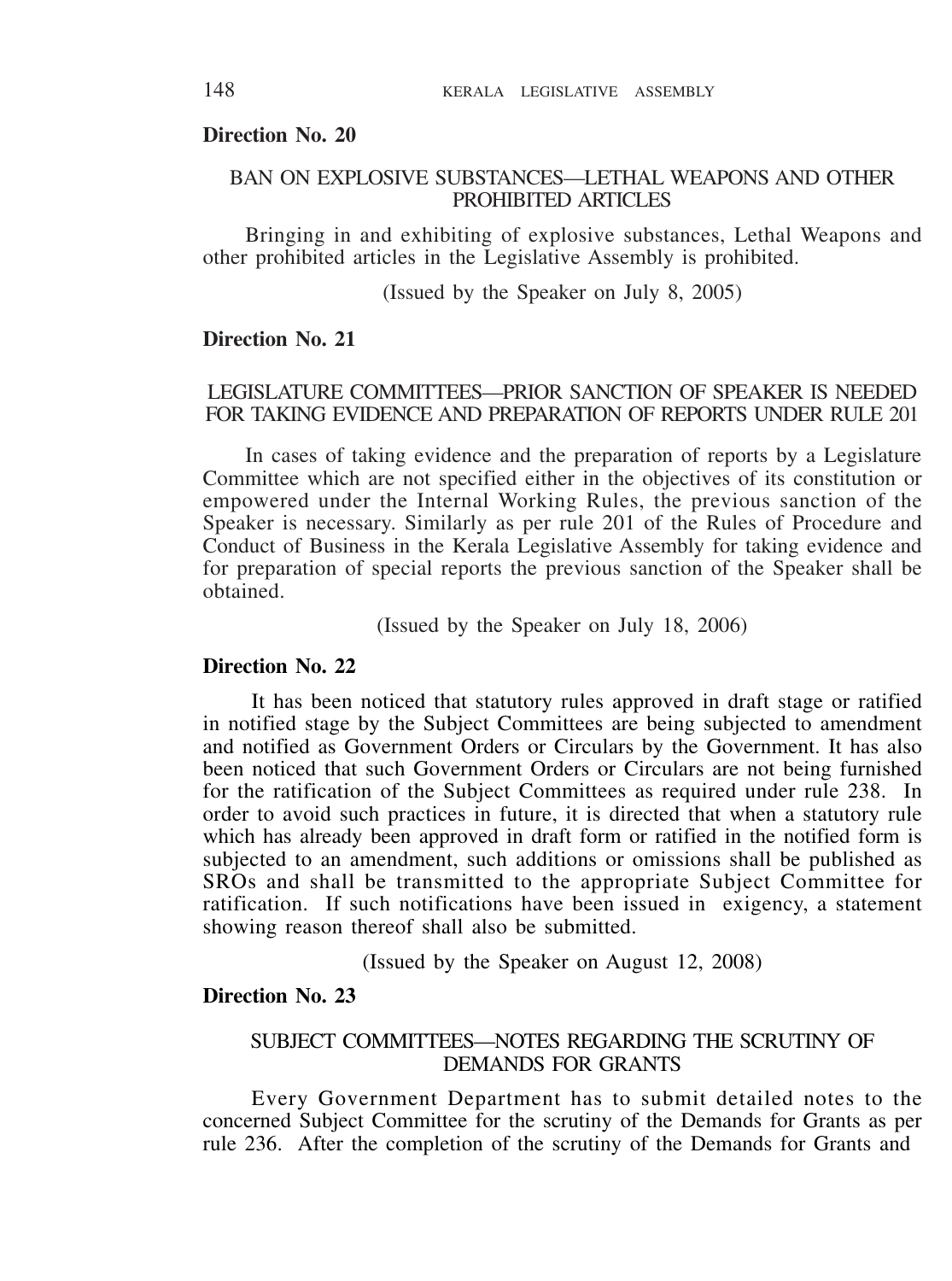the presentation of the Reports of the Subject Committees in the House, a copy each of the aforesaid notes submitted as per the rule 7 of the Internal Working Rules of Subject Committees, shall be kept in the Legislature Library for future reference of the members.

(Issued by the Speaker on August 30, 2018)

### **Direction No. 24**

## PETITIONS SUBMITTED TO THE LEGISLATURE COMMITTEES BY THE MEMBERS—DIRECTION BY THE SPEAKER

It has come to the notice that the Legislature Committees are receiving and thereafter considering petitions from members regarding the breach of privileges/ rights entitled to them. Since members have to submit such type of petitions directly to the Speaker, in future, it shall be submitted for the consideration of the Speaker as soon as they are received by a Committee.

(Issued by the Speaker on October 4, 2018)

# **Direction No. 25**

# FIXATION OF TIME LIMIT FOR THE TRANSMISSION OF RULES ISSUED WITHOUT THE PRIOR SANCTION OF THE SUBJECT COMMITTEES UNDER RULE 238 FOR THE FURTHER RATIFICATION OF THE SUBJECT COMMITTEES—DIRECTION ISSUED

As per rule 238 of the Rules of Procedure and Conduct of Business in the Kerala Legislative Assembly, the rules which were issued without prior scrutiny of the Subject Committee shall be transmitted to the concerned Subject Committee for ratification after the issuance of the rules. It is inserted in the second proviso of the rule 238 that in case, if any Government Department fails to do so in time, the reason thereof shall be furnished to the Subject Committee.

As the rule 238 does not stipulate a time limit for transmitting to the Subject Committee concerned the Rules which had been issued without the prior scrutiny of the Subject Committee, it is directed that the same shall be transmitted within 30 days from the issuance of the rules and if ever the rules are not transmitted within that 30 days it should be submitted along with a statement showing the reasons thereof for such delay and the Subject Committee shall consider the rules only if it is submitted with the aforesaid delay statement.

(Issued as Bulletin No. 2, dated December 2, 2018)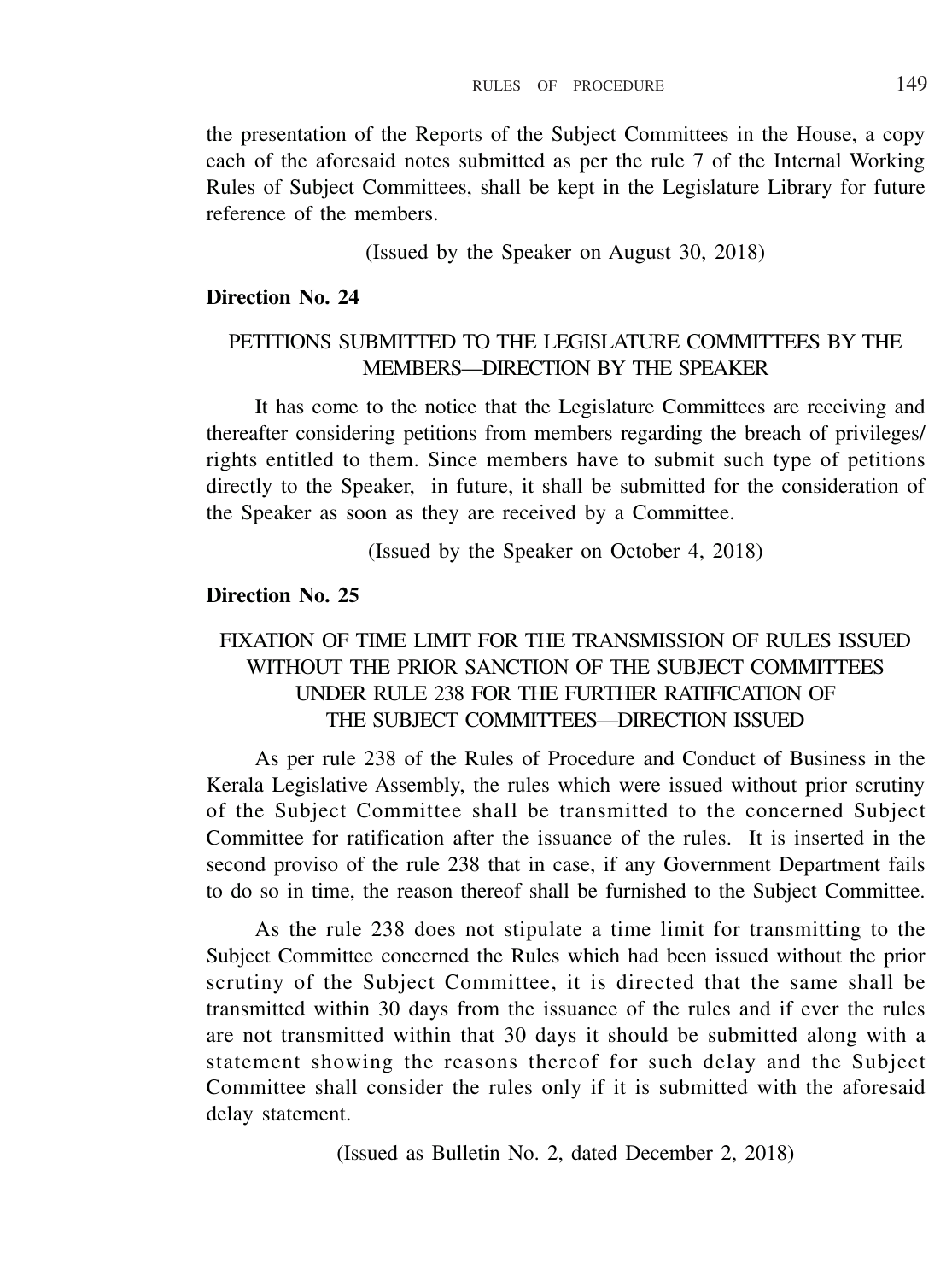# ANNEXURE II

#### (*See* rule 250)

## \*CODE OF CONDUCT FOR THE MEMBERS OF THE KERALA LEGISLATIVE ASSEMBLY

#### *Chapter I*

### **Preliminary**

- 1. This Code may be called the Code of Conduct for members of the Kerala Legislative Assembly.
- 2. The words and expressions used in this Code shall, unless the context otherwise requires, have the meaning assigned to them in the Constitution of India and the Rules of Procedure and Conduct of Business in the Kerala Legislative Assembly.

#### *Chapter II*

# CODE OF CONDUCT FOR MEMBERS INSIDE THE HOUSE

# **General Rules**

- 3. A member, whilst the House is sitting, shall:—
	- (i) bow to the Chair while entering or leaving the House and also when taking or leaving his seat ;
	- (ii) always address the Chair ;
	- (iii) keep to his usual seat while addressing the House ;
	- (iv) maintain silence when not speaking in the House ;
	- (v) avoid talking or laughing in Lobby loud enough to be heard in the House ;
	- (vi) maintain the inviolability of the Question Hour ;
	- (vii) refrain from transgressing into the well of the House ;
	- (viii) resume his seat as soon as the Speaker rises to speak.
- 4. A member, whilst the House is sitting, shall not:—
	- (i) read any book, newspaper or letter except in connection with the business of the House ;

<sup>\*</sup> Ins. as per Para 43 of Bulletin Part II No. 651 dated 31-3-2010.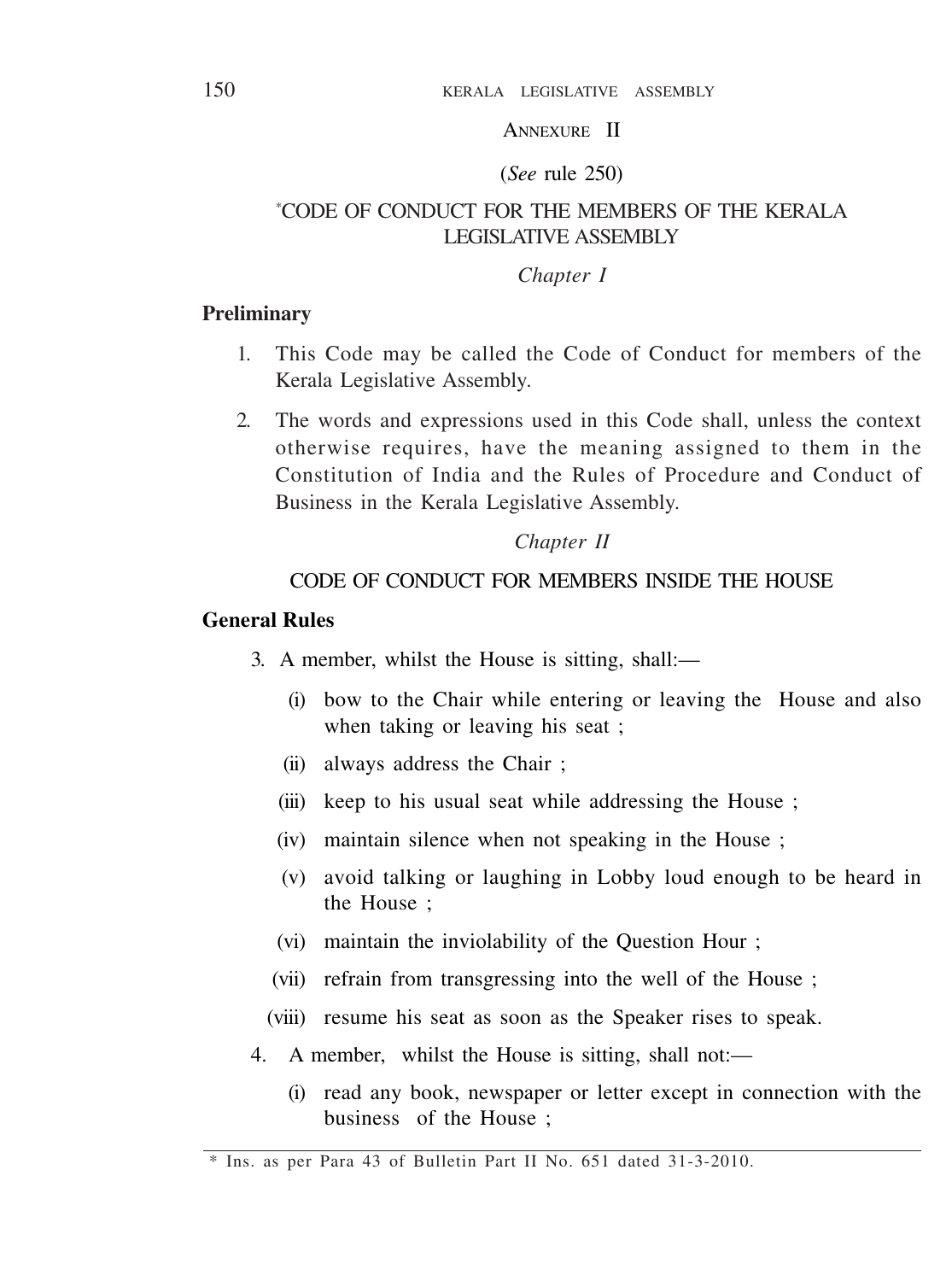- (ii) interrupt any member while speaking by disorderly expression or noises or in any other disorderly manner ;
- (iii) pass between the Chair and any Member who is speaking ;
- (iv) leave the House when the Speaker is addressing the House ;
- (v) obstruct proceedings, hiss or interrupt and shall avoid making running commentaries when another member is speaking ;
- (vi) applaud when a stranger enters any of the Galleries, or the Special Box ;
- (vii) shout slogans in the House ;
- (viii) sit or stand with his back towards the Chair ;
	- (ix) approach the Chair personally in the House. He may send chits to the officers at the Table, if necessary ;
	- (x) wear or display badges of any kind in the House ;
	- (xi) bring or display arms in the House ;
- (xii) display flags, emblems or any exhibits in the House ;
- (xiii) leave the House immediately after delivering his speech ;
- (xiv) distribute within the precincts of the House any literature, questionnaire, pamphlets, press notes, leaflets etc. not connected with the business of the House ;
- (xv) or enter the House with his coat hanging on the arms;
- (xvi) carry walking stick into the House unless permitted by the Speaker on health grounds ;
- (xvii) tear off documents in the House in protest ;
- (xviii) bring or play cassette or tape recorder in the House ;
	- (xix) sit on Satyagrah or Dharna inside the House or anywhere within the precincts of the House ;
	- (xx) use cellular phones or pagers in the House.
- 5. A member, while speaking shall not:—
	- (i) refer to any matter of fact on which a judicial decision is pending ;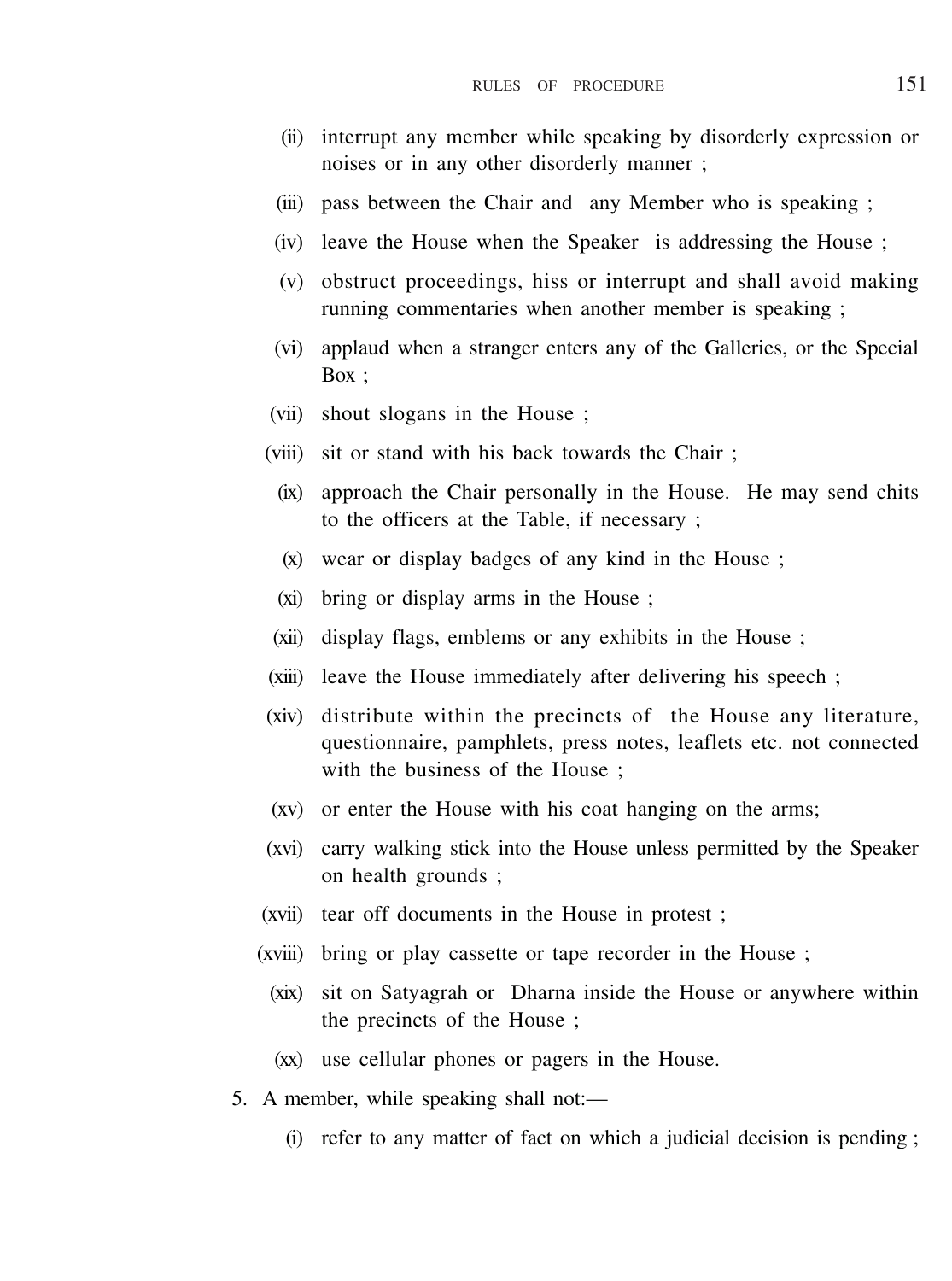- (ii) make personal reference by way of making an allegation imputing a motive to or questioning the bona fide of any other member of the House unless it be imperatively necessary for the purpose of the debate being itself a matter in issue or relevant thereto ;
- (iii) use offensive expressions about the conduct or proceedings of Legislature ;
- (iv) reflect on any determination of the House except on a motion for rescinding it ;
- (v) reflect upon the conduct of persons in high authority unless the discussions is based on a substantive motion drawn in proper terms ;
- (vi) use the Governor's name for the purpose of influencing the debate ;
- (vii) utter treasonable, seditious or defamatory words ;
- (viii) use his right of speech for the purpose of obstructing the business of the House ;
	- (ix) make any reference to the strangers in any of the galleries ;
	- (x) read a written speech except with the previous permission of the Chair ;
	- (xi) question or comment on the ruling of the Speaker ;
- (xii) use insinuation or offensive and unparliamentary expressions while addressing the Chair ;
- (xiii) speak unless called by the Speaker ;
- (xiv) speak unparliamentary words.

6. (a) If a private member desires to lay a paper or document on the Table of the House, he shall supply a copy thereof to the Speaker in advance so as to enable him to decide whether permission should be given to lay the paper or document on the Table. If the Speaker permits the member to lay the paper or document on the Table, the member may at the appropriate time lay it on the Table.

(b) If a private member, in the course of his speech wishes to quote from a secret Government document, in paper or report, he shall supply a copy thereof in advance to the Speaker and also indicate the portions thereof which he wishes to quote in order to enable the Speaker to decide whether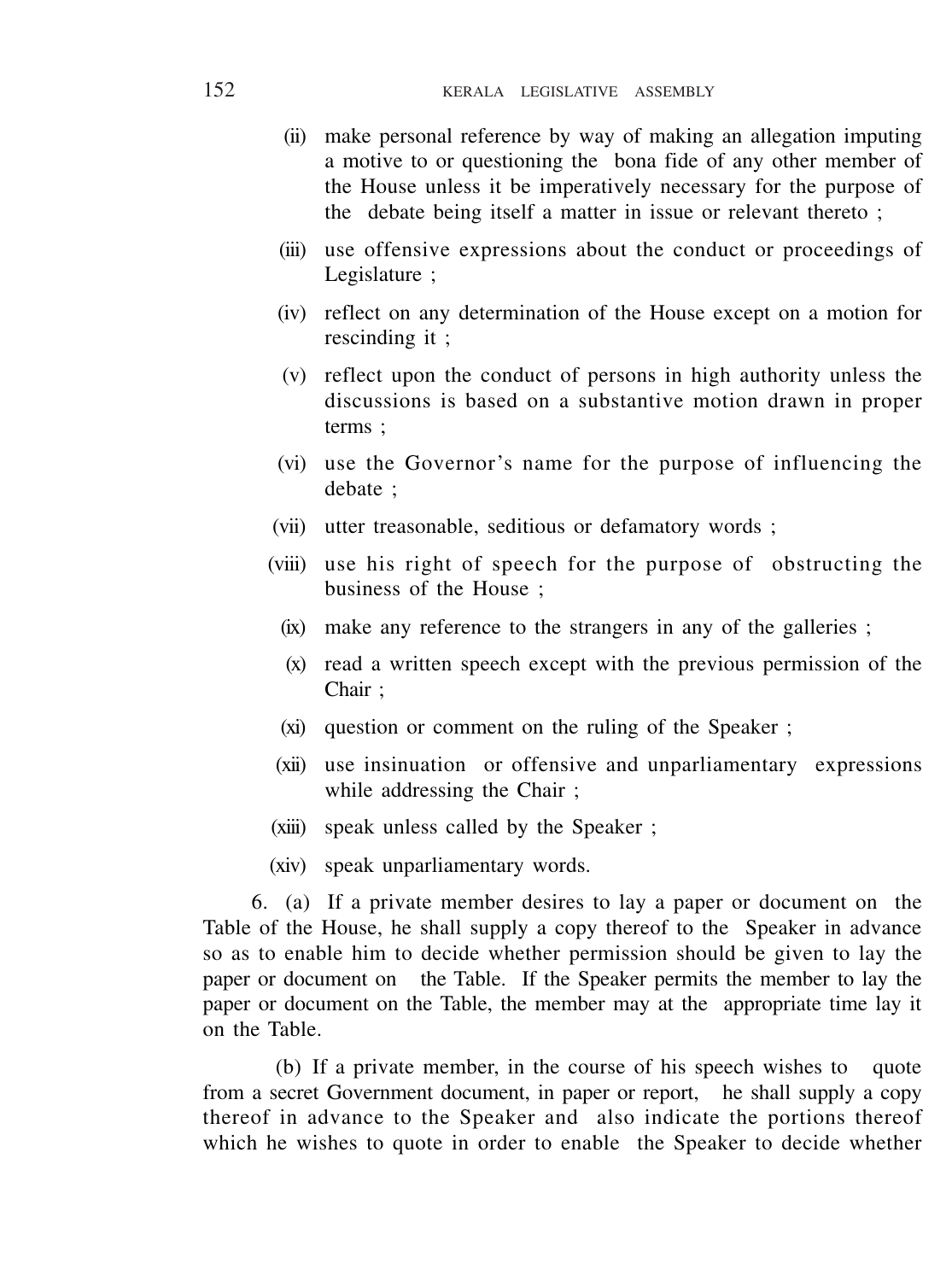permissions should be given. If the Speaker permits the member to quote from the document, the member may do so at the appropriate time. If the Speaker does not accord the necessary permission, the members shall not quote from the document nor refer to its contents.

7. (a) A member wishing to point out any mistake or inaccuracy in a statement made by a minister or any other member shall, before referring to the matter in the House, write to the Speaker pointing out the particulars of the mistake or inaccuracy and seek his permission to raise the matter in the House.

(b) The member may place before the Speaker such evidence as he may have in support of his allegation.

8. No allegation of a defamatory or incriminatory nature shall be made by a member against any person unless the member has given adequate advance notice to the Speaker and also to the Minister concerned so that the Minister may be able to make an investigation into the matter for the purpose of a reply :

Provided that the Speaker may at any time prohibit any member from making any such allegation if he is of opinion that such allegation is derogatory to the dignity of the House or that no public interest is served by making such allegation.

9. Members shall not give any advance publicity to various notices given by them.

10. A member having a personal, pecuniary or direct interest in a matter before the House, while taking part in the proceedings on that matter, shall declare the nature of that interest.

### CODE OF CONDUCT FOR MEMBERS DURING GOVERNOR'S ADDRESS

11. It is imperative for each and every member or any other person present on the occasion of the Governor's Address to observe solemnity, dignity and decorum.

12. If any member or other person interrupts or obstructs the Governor's Address to the House either before or during or after the Address, while the Governor is in the Hall, with any speech or point of order or walk out or in any other manner, such interruption, obstruction or show of disrespect shall tantamount to an act of disorder and disrespect to the Governor and may be considered as a grossly disorderly conduct on the part of concerned member or other person and a contempt to the House which may be dealt with by the House subsequently on a motion moved by a member.

397/2021.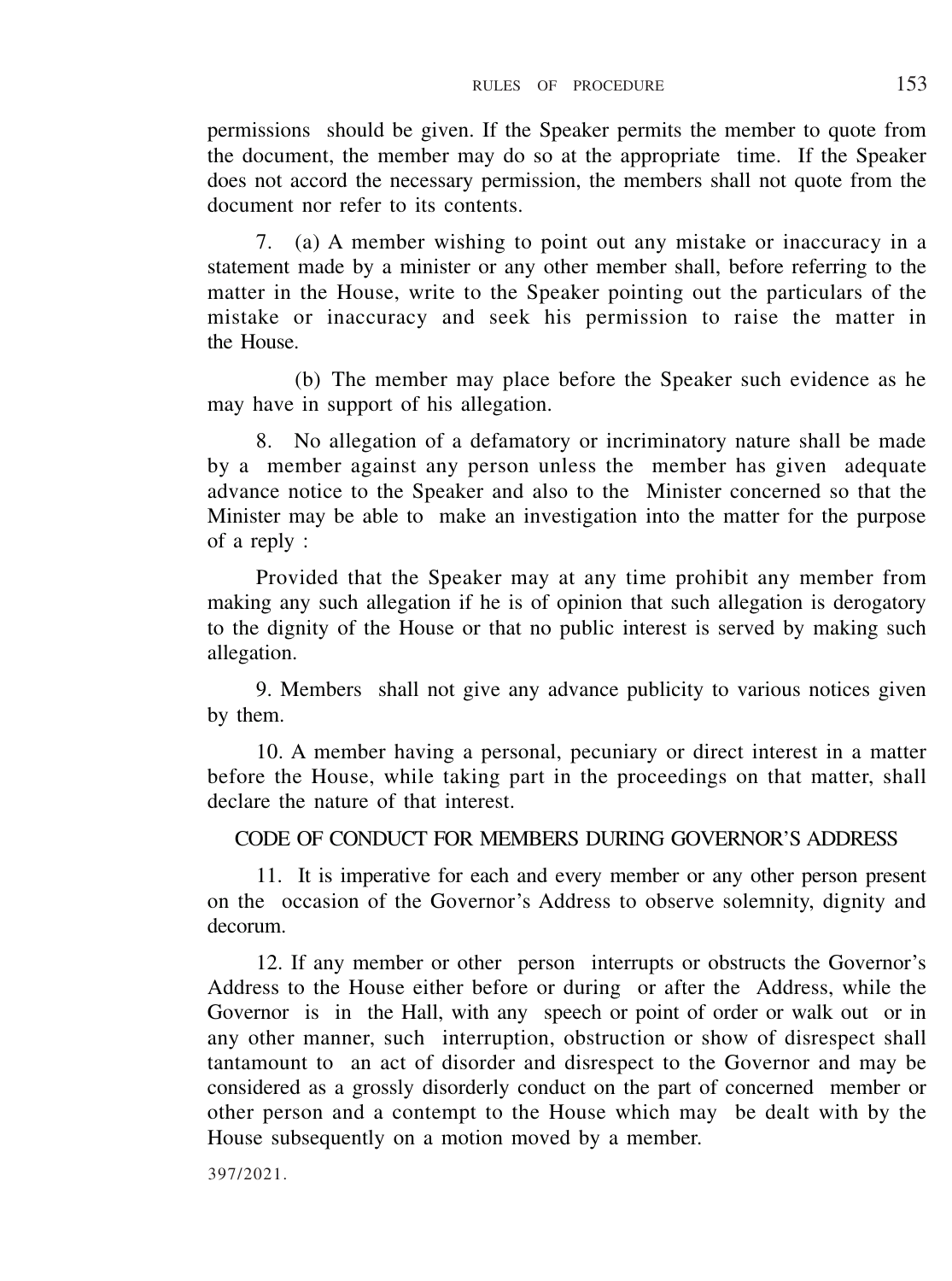### CODE OF CONDUCT FOR MEMBERS IN COMMITTEES

13. Where a member of a Committee has personal, pecuniary or direct interest in any matter which is to be considered by the Committee, he shall state his interest therein to the Speaker through the Chairman of the Committee.

14. Since the proceedings of a Committee are treated as confidential, it is not permissible for a member of the Committee or anyone who has access to its proceedings to communicate directly or indirectly to the press any information regarding its proceedings including its report or any conclusions arrived at, finally or tentatively, before the report has been presented to the House.

15. Whenever a paper or document, marked 'secret' or confidential is circulated to the members of the Committee, the contents of such paper or document shall not be divulged by any member either in the minute of dissent or on the floor of the House, or otherwise, without the permission of the Speaker and where such permission has been obtained, any restriction imposed by the Speaker in regard to the manner in which, or the extent to which the information contained in the document may be divulged, shall be strictly observed.

16. The evidence given before a Committee shall not be published by any member of the Committee or by any other person until it has been laid on the Table.

# CODE OF CONDUCT FOR MEMBERS DURING STUDY TOURS OF **COMMITTEES**

17. Committees should not normally undertake tours unless it is absolutely necessary to undertake an on-the-spot study tour for proper examination of the subject before the Committee.

18. Where a Committee proposes to undertake a tour, prior permission of the Speaker should be taken in all cases.

19. During the tours, Committees should avoid visits to places not included in the official tour programme, except local sight seeing.

20. It is necessary that the expenditure on tours and the strain on the local administration and transport authorities should be kept to the minimum.

21. Terms of reference of the Committees on study tours should be precise and laid down in writing.

22. A study tour should be undertaken before the official evidence on the subject is taken by the Committee and not after the evidence.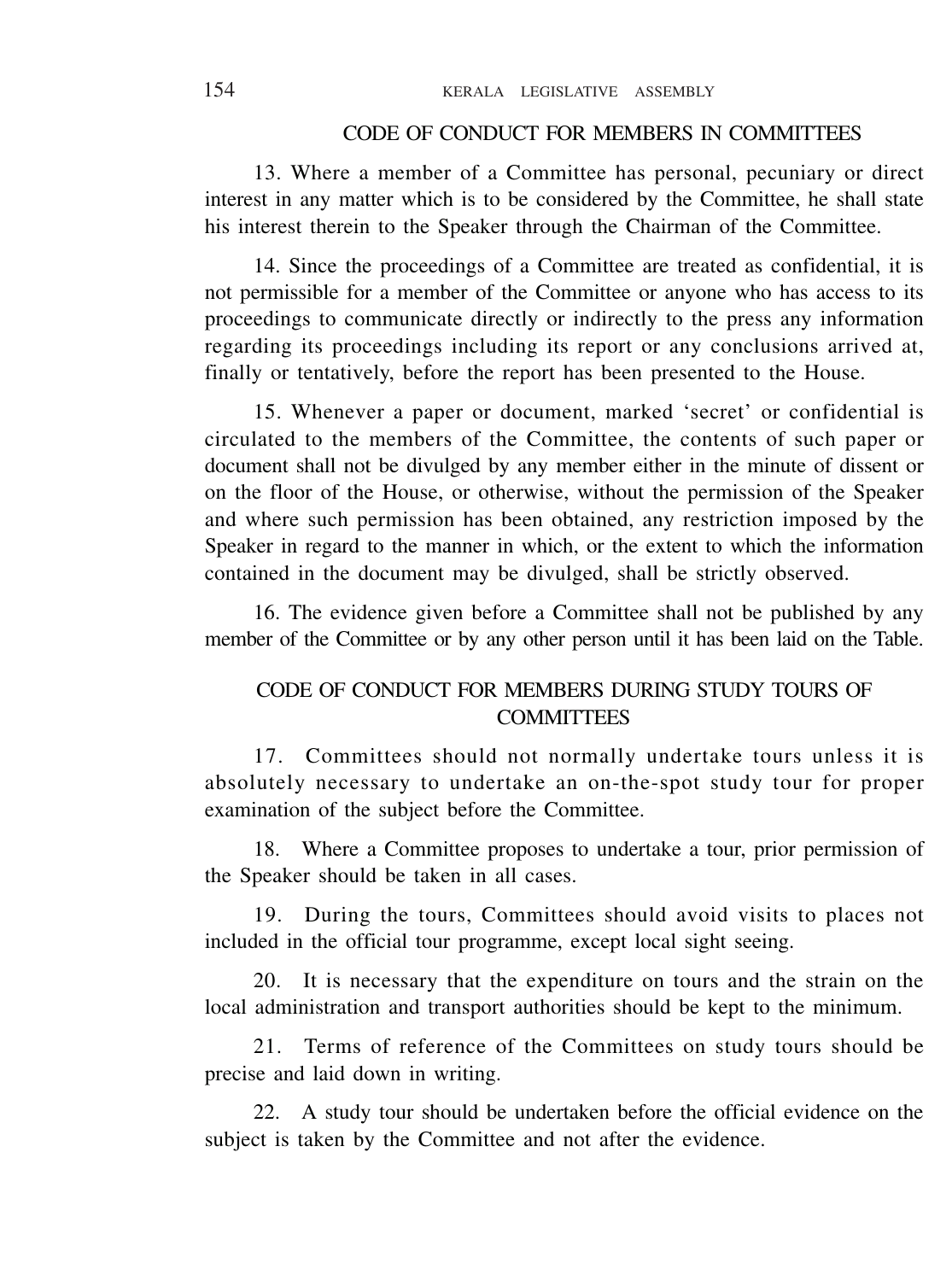23. A study tour should be undertaken for the absolutely, minimum necessary period, not exceeding three weeks at a time.

24. Sufficient notice of the tour programme should be given to the State Governments/other Departments or Undertakings concerned.

25. There should be no last minute changes in the tour programme as these result in considerable difficulties to the Railways, Airlines, concerned Government Departments and Officers.

26. Members shall avoid intermediate journeys during the tours. When transport is provided by Government/Undertakings during the tours of the Committee, such transport should be used for Committee work and not by individual members for distant private visits.

27. Members during tours, shall take particular care to maintain proper dignity and decorum so that no criticism is made of the Committee in any manner.

28. During the tour, if a member falls ill and the doctor advises him not to undertake further tour, he shall follow the doctor's advice.

29. No member shall give statements regarding Committee proceedings to the press. Whenever any briefing of the press is required to be done, the same should be done by the Chairman of the Committee.

30. The Committee while on tour, may accept invitation for official lunches or dinner no liquor should be allowed to be served as such occasions.

31. No member shall take any other person during the official tours. An attendant or member's spouse may accompany a member on medical grounds with the prior permission of the Chairman of the Committee. In such cases, the Member shall bear all expenses including hotel charges in respect of his/her spouse or attendant.

32. The spouse or attendant of a member in no case, shall accompany Committee members during official visit to any installation, undertakings, office or establishment and during discussions with officers of the concerned establishment, undertaking etc.

# CODE OF CONDUCT FOR THE MEMBERS OUTSIDE LEGISLATURE AND GENERAL ETHICAL PRINCIPLES

33. Information given to members in confidence or by virtue of their being members of Committees of Legislature shall not be divulged to any one nor used by them directly or indirectly in the profession in which they are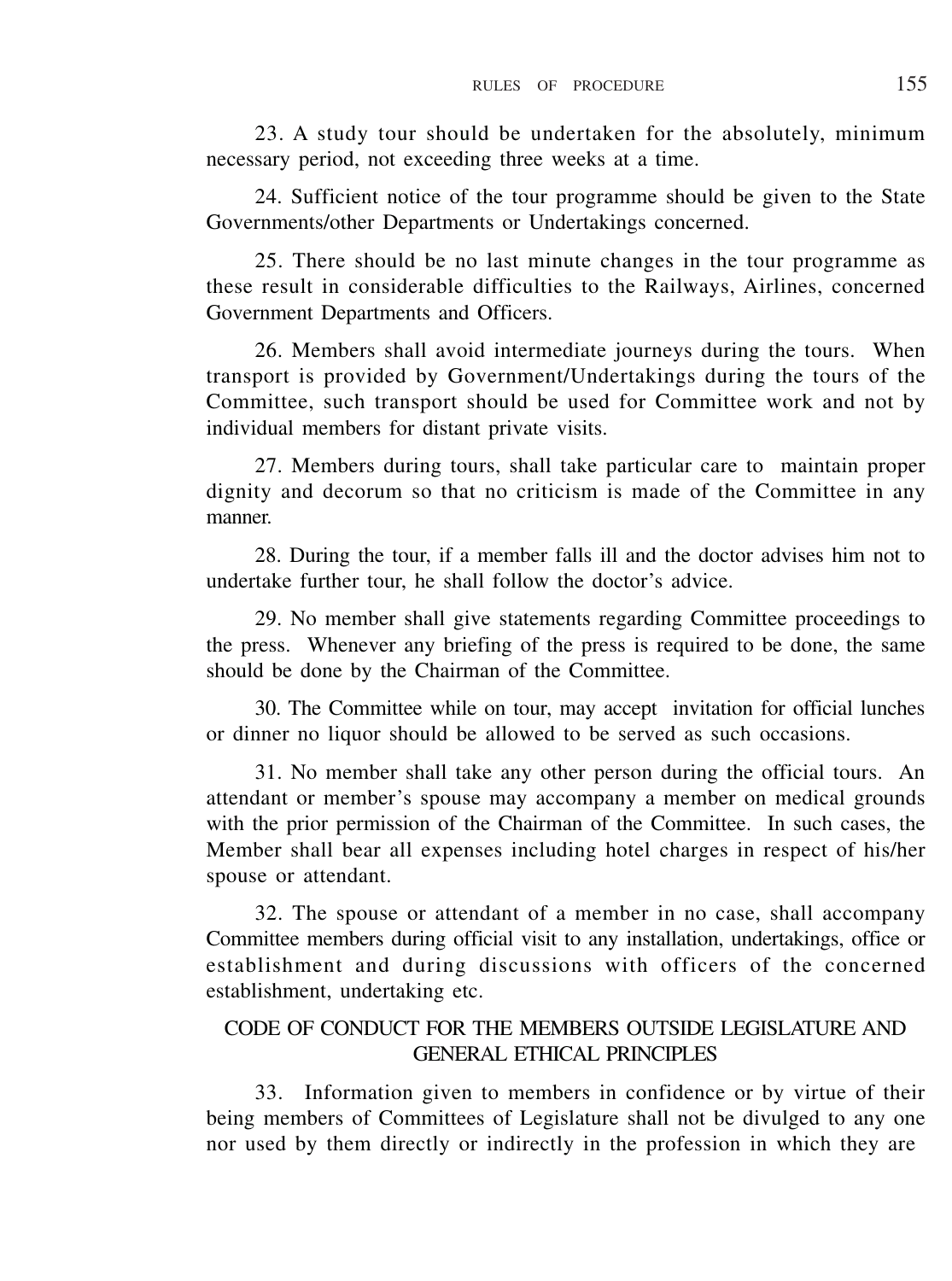engaged, such as in their capacity as editors or correspondents of newspapers or proprietors or business firms and so on.

34. A member shall not try to secure business from Government for a firm, company or organization with which he is directly or indirectly concerned.

35. A member shall not give certificates which are not based on facts.

36. A member shall not make profit out of Government residence allotted to him by sub-letting the premises.

37. A member shall not unduly influence the Government officials or the Ministers in a case in which he is interested financially either directly or indirectly.

38. A member shall not receive hospitality of any kind for any work that he desires or proposes to do from a person or organization on whose behalf the work is to be done by him.

39. A member shall not in his capacity as a lawyer or a legal advisor or a counsel or a solicitor appear before a Minister or an executive officer exercising quasi-judicial powers.

40. A member shall not proceed to take an action on behalf of his constituents on some insufficient or baseless facts.

41. A member shall not permit himself to be used as a ready supporter of anybody's grievances or complaints without any bona fides.

42. A member shall not endorse incorrect certificates on bills claiming amounts due to him.

43. A member shall not elicit information from Government in an unauthorized manner by including a subordinate official to give information which in the course of his normal functions he should not do.

44. A member shall not write recommendatory letter to Government officials for employment or business contact for any of his relatives.

#### GENERAL ETHICAL PRINCIPLES WITH WHICH MEMBERS SHOULD ABIDE

45. members must utilise their position to advance general well being of the people.

46. In case of conflict between the personal interest of members and public interest, they must resolve the conflict so that personal interest are subordinated to the duty of their public office.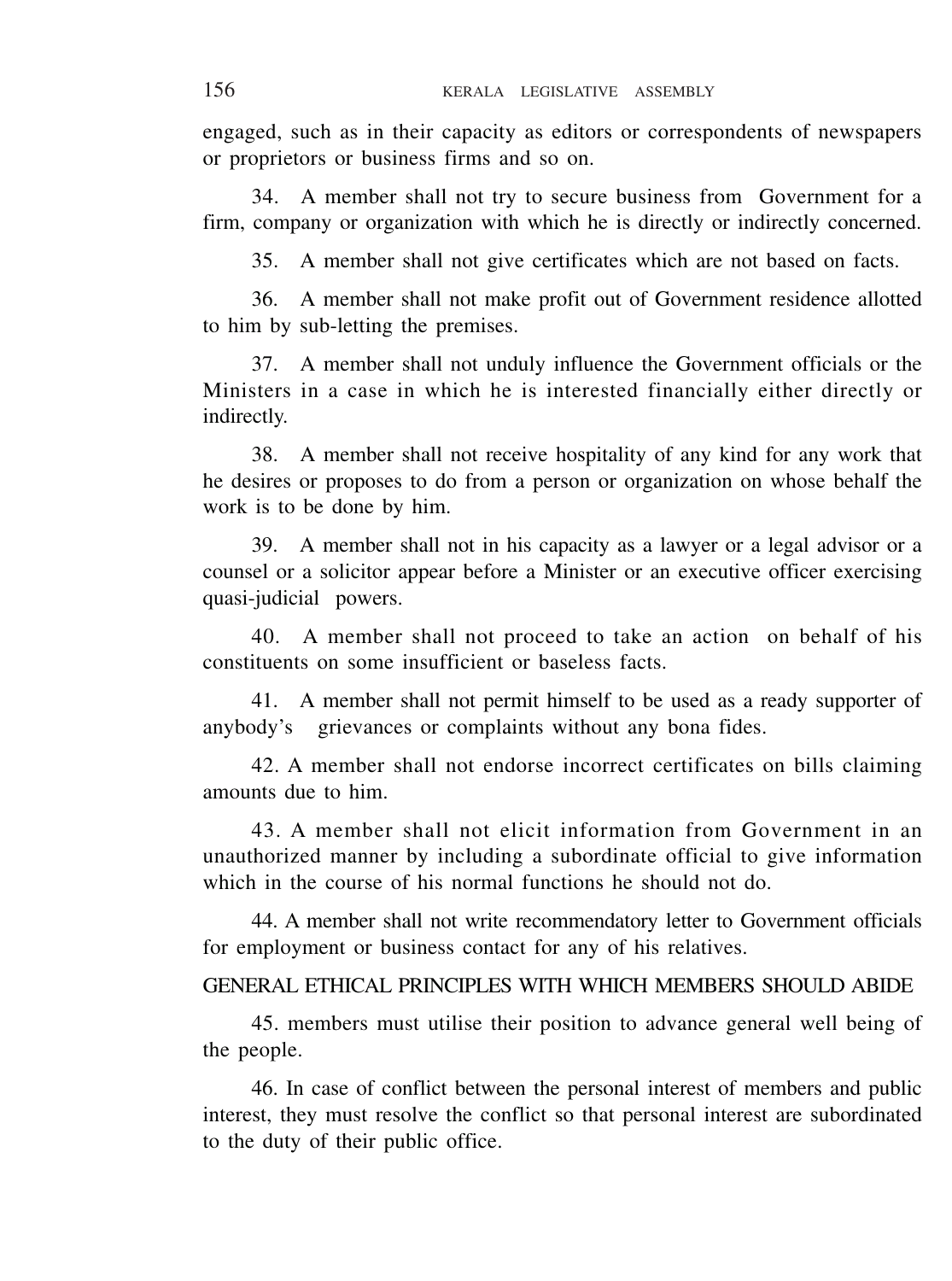47. members shall resolve conflict between private financial interest/family interest and public interest in a manner that the public interest is not jeopardized.

48. Members holding public offices shall use public resources in such a manner as it may lead to public good.

49. Members shall keep uppermost in their mind the fundamental duties listed in Part–IV A of the Constitution.

50. Members shall maintain high standards of morality, dignity, decency and values in public life.

# PROCEDURE FOR DEALING WITH COMPLAINTS REGARDING BREACH OF CODE OF CONDUCT

51. The Speaker may suo motu take up for consideration cases of breach of the Code that have taken place in the House.

52. In other cases the Speaker may refer complaints regarding violation of Code of Conduct to Committee on Privileges and Ethics for examination and report thereon.

# PUNISHMENT FOR BREACH OF CODE OF CONDUCT

53. In case of violation of the Code of Conduct the Speaker can impose any of the following punishment/penalties :—

- (a) Admonition ;
- (b) Reprimand ;
- (c) Censure ;
- (d) Withdrawal from the House ;
- (e) Suspension from the service of the House for a specific period ; and
- (f) Any other penal action considered appropriate by the House.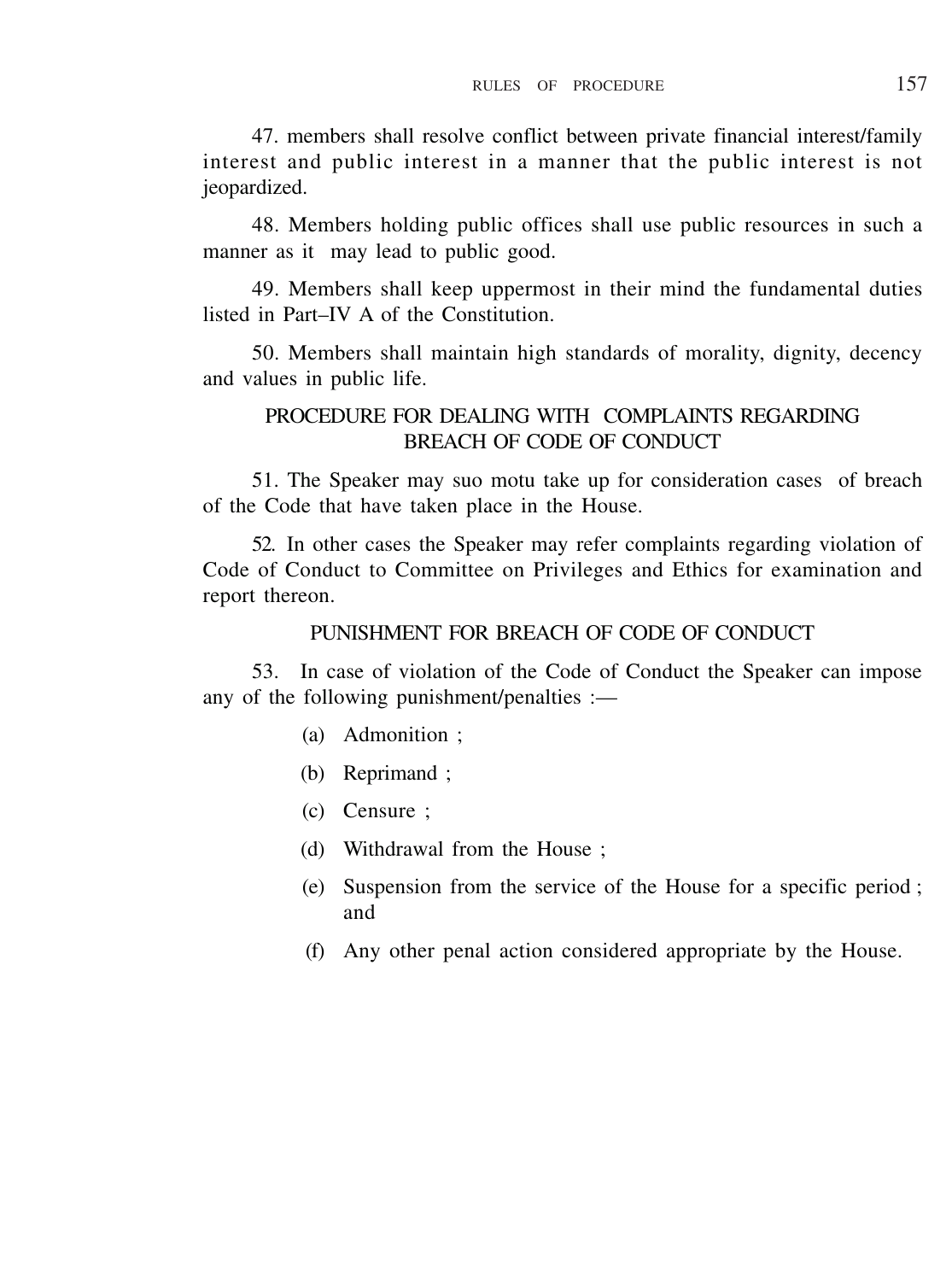### INDEX

# **A**

#### ABSENCE OF MEMBERS:

From sittings of the House, R-170 Application for leave of, R-170(1) Decision of House to be communicated to the member, R-170(5) Discharge of members absent from sittings of Assembly Committees, R-186

# ADDITIONAL GRANTS:

### *See* BUDGET

#### ADDRESS:

By Speaker, R-291

### ADDRESS BY GOVERNOR TO THE HOUSE:

Allotment of time for discussion of, R-17 Motion of Thanks on, R-l5 (2) Amendments to, R-15 (3) Government's right of reply to the debate, R-15 (4) Scope of discussion on, R-l5 (1) Time limit for speeches, R-l5 (5) Other business that may be taken up on a day allotted for discussion, R-16

#### ADJOURNMENT:

Of debate on a motion, R-273 Of the House, R-14

#### ADJOURNMENT MOTIONS:

Closure of debate on, R-56 Matters before Tribunals, Commissions etc., R-53 Method of giving notice of, R-51 Mode of asking for leave to move, R-54 Restrictions on making, R-52 Speaker's consent necessary to make, R-50 Time for taking up, R-55 Time limit for speeches on, R-57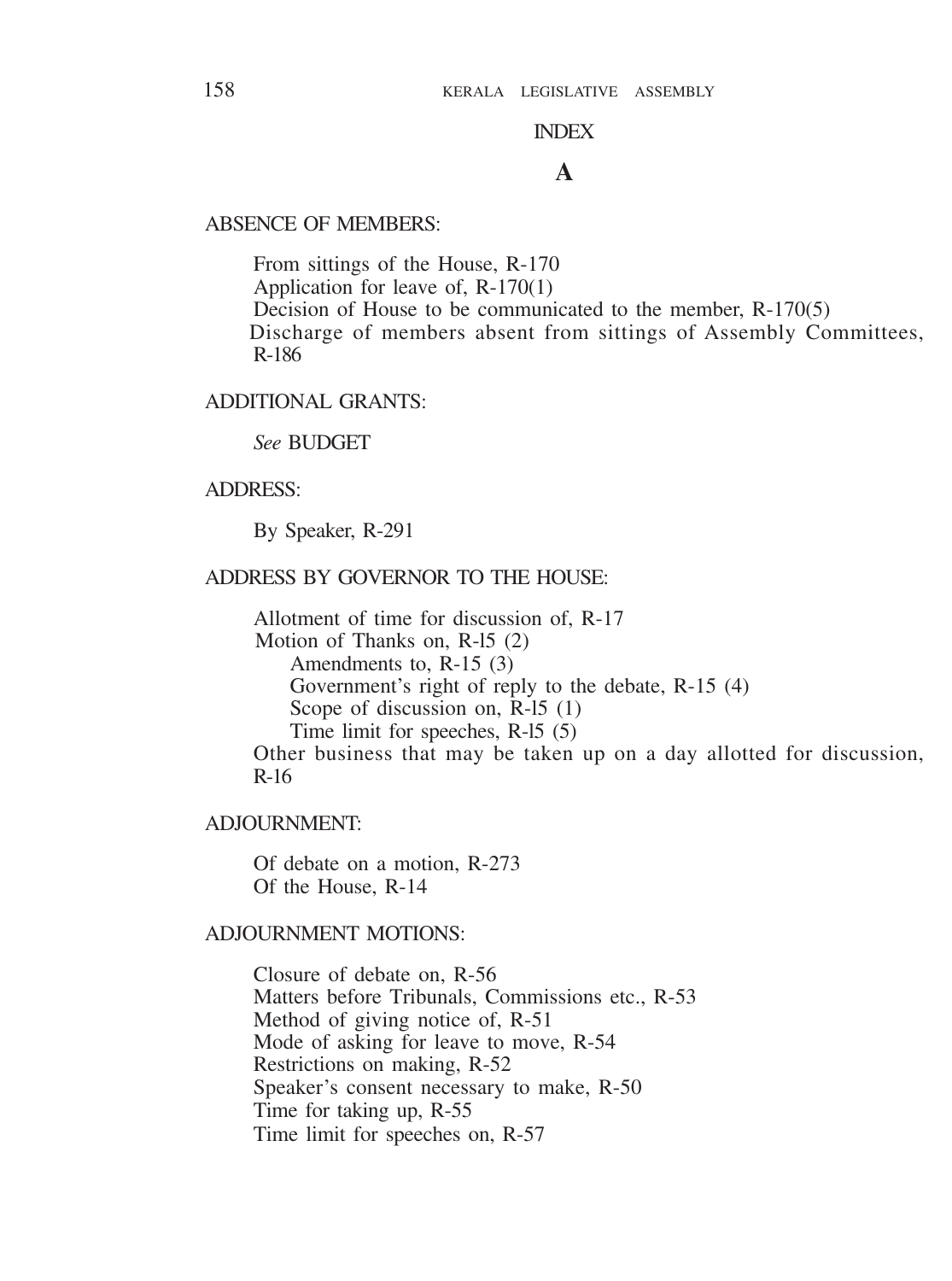#### ADMISSION :

Of strangers, R-309

#### AFFIRMATION:

By members R-5

#### ALLEGATION AGAINST PERSONS IN DEBATES:

#### Procedure re. · R-285

#### AMENDMENT(S):

Moved and pending in the House do not lapse on prorogation, R-269 Notice of, in Select Committee on Bills, R-227 Notice of, in Select Committee on Bills by members other than members of the Committee, R-228 Notice of, to a motion, R-277 Order of, R-84 Order of, putting of, R-280 Scope of, R-278 Selection of, R-279 To Bills, *See* under BILL(S) To Bills at the stage of discussion of principle of Bill, R-77 (2) To Business Advisory Committee Report, R-215

#### ANTICIPATING DISCUSSION:

Prohibition of, R-276

#### APPROPRIATION BILLS:

*See* under BILLS

#### ARREST OF A MEMBER:

Intimation to Speaker of, R-161 Release from, R-162 Treatment of Communication of, R-163 Within the precincts of the House, prohibited, R-164

#### AUTHENTICATION:

Of Bills, as passed by Speaker, R-98 Of papers laid on the Table, R-296 (l)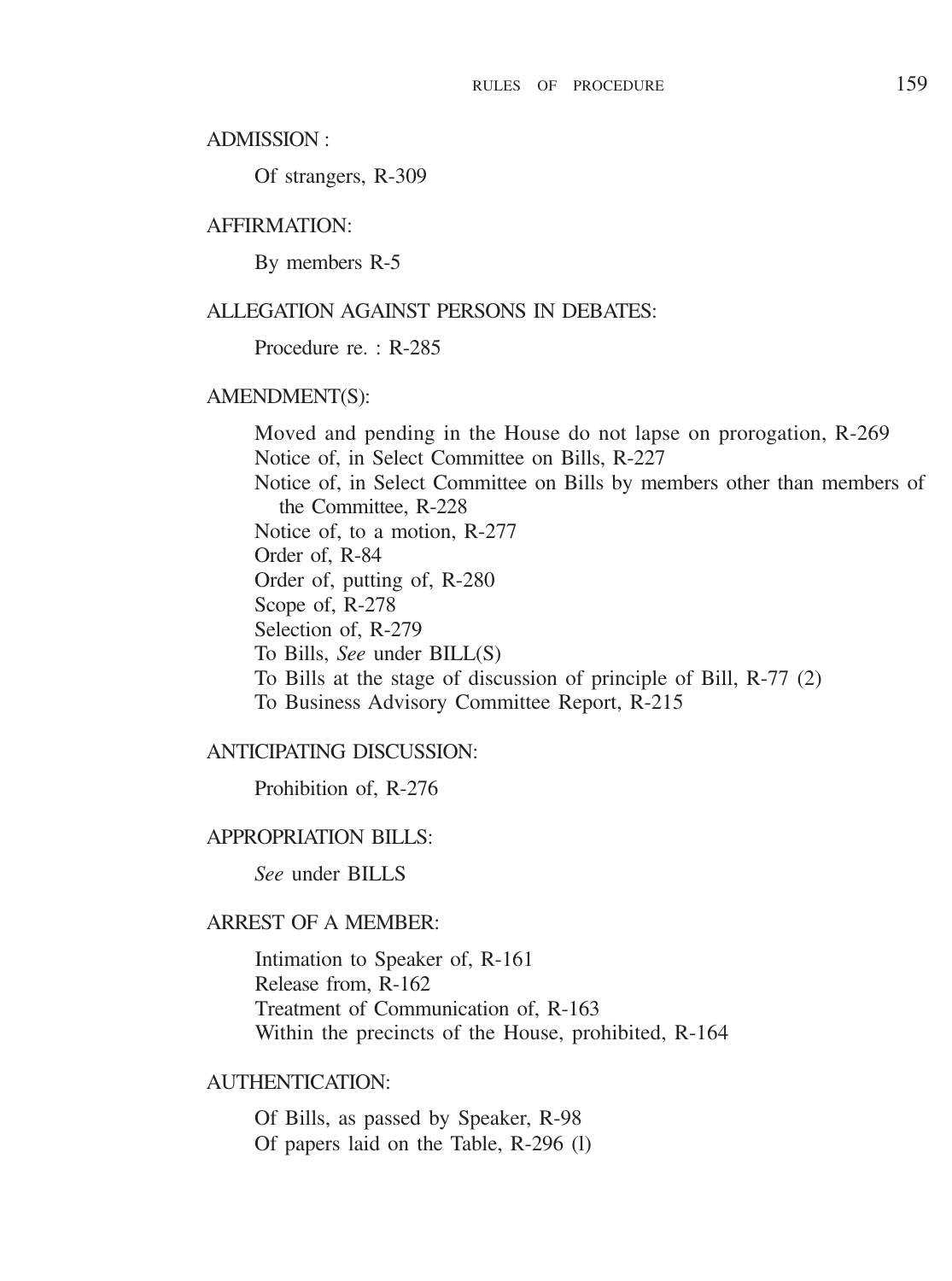#### **B**

### **BALLOT:**

Determination of precedence of private members' Bills by, R-21 (3)

#### BILL (S):

Amendments to: admissibility of, R-82 arrangement and order of consideration of, R-83-84 mode of moving, R-85 notice of, R-81 previous sanction or recommendation of Governor to be annexed to, R-81(2) restriction on, when motion to pass, is made, R-91 (4) withdrawal of, R-86 *See* also AMENDMENTS Appropriation Bills, R-153 Clause one, Enacting Formula, Preamble and Title of, R-90 Consideration clause-by-clause of, R-87 Delegating legislative powers, R-74 Dilatory motions regarding, *See* MOTIONS, R-274 Explanatory statement by member who moves or opposes withdrawal motion on, R-95 Finance Bill, R-153A Financial memorandum to and money clauses in, R-73 Language of Bill, R-69 (2 to 5) Leave to introduce, if opposed, R-71 Message of Governor, R-99 disagreement of Assembly with the message, R-105 reconsideration of Bills returned under proviso 201 of Constitution, R-106 motion for reconsideration, R-101 notice of motion for reconsideration, R-100 passing again of Bill, R-104 scope of debate, R-102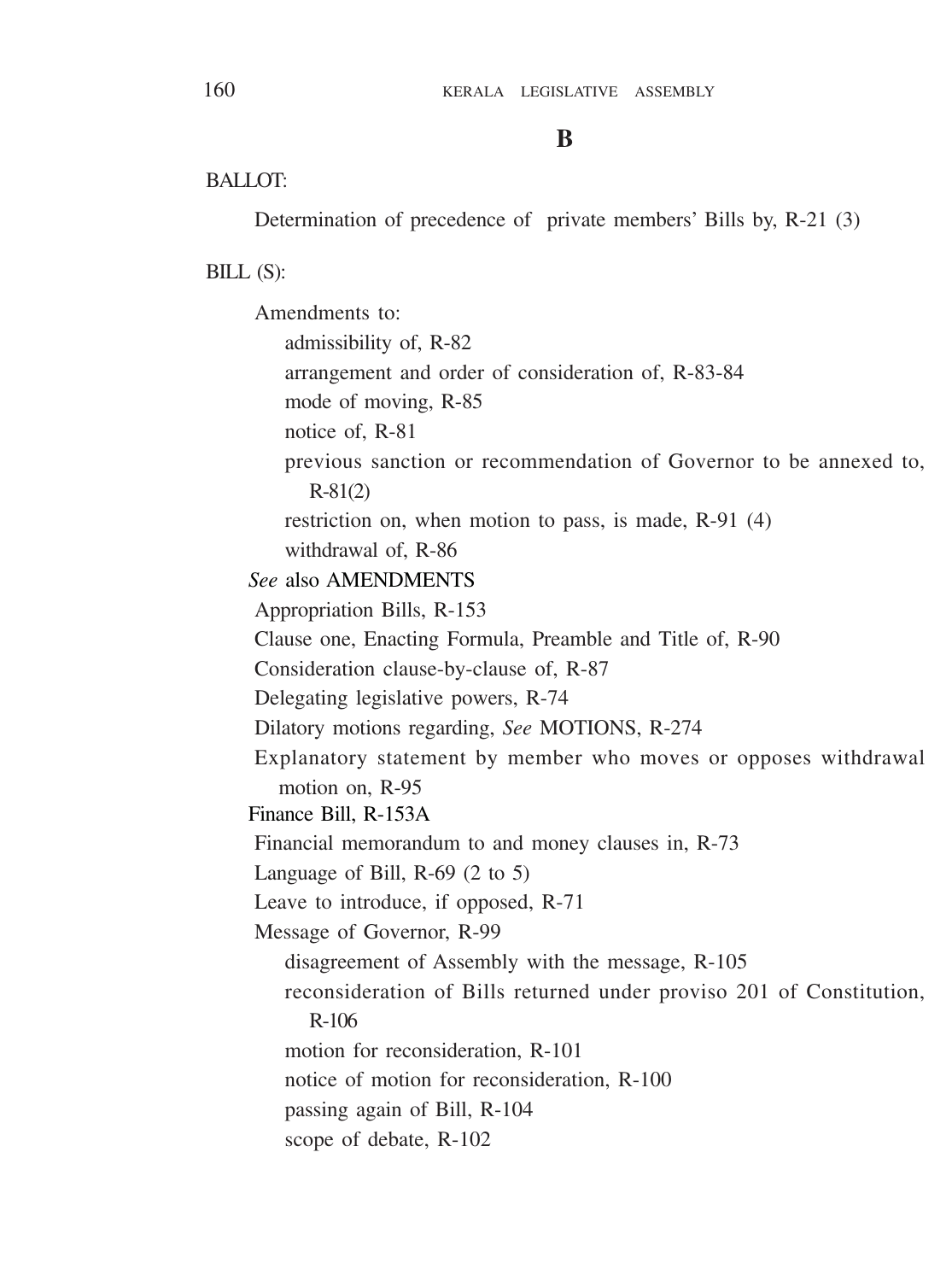Motions, after introduction of, R-76 Motion for circulation of, R-76(c) Procedure after presentation of the report of, R-79 Notice of motion for leave to introduce: bills, R-71 does not lapse on prorogation of House, R-268 Private Members' Bills, R-70 Passing of, R-91 Persons by whom motions in respect of Bills may be made, R-78 Petition on, *See* under PETITIONS, Postponement of clauses, R-88 Power of Speaker to correct patent errors and make consequential changes in, as passed, R-93 Preamble of, R-90 Principle of, discussion of, R-77 Private Members', *See* PRIVATE-MEMBERS' BILLS Publication of: after introduction, R-72 as reported by Select Committee, R-231 before introduction, R-69 Removal of, from the Register of Pending Bills, R-96 Returned by the Governor, bill passed again with amendments, R-104 bill passed again without amendments, R-105 consideration of amendments, R-103 Scope of Debate on Bills, R-92 Scope of debate on, as reported by Select Committee, R-80 Select Committee on: constitution of, R-225 expert evidence, R-229 members other than members of, may be present at a sitting of, R-226 moving of amendments by the members other than members of, R-228 notice of amendments, R-227 power to take evidence, R-229 presentation of report of, R-230 printing and publication of report of, R-231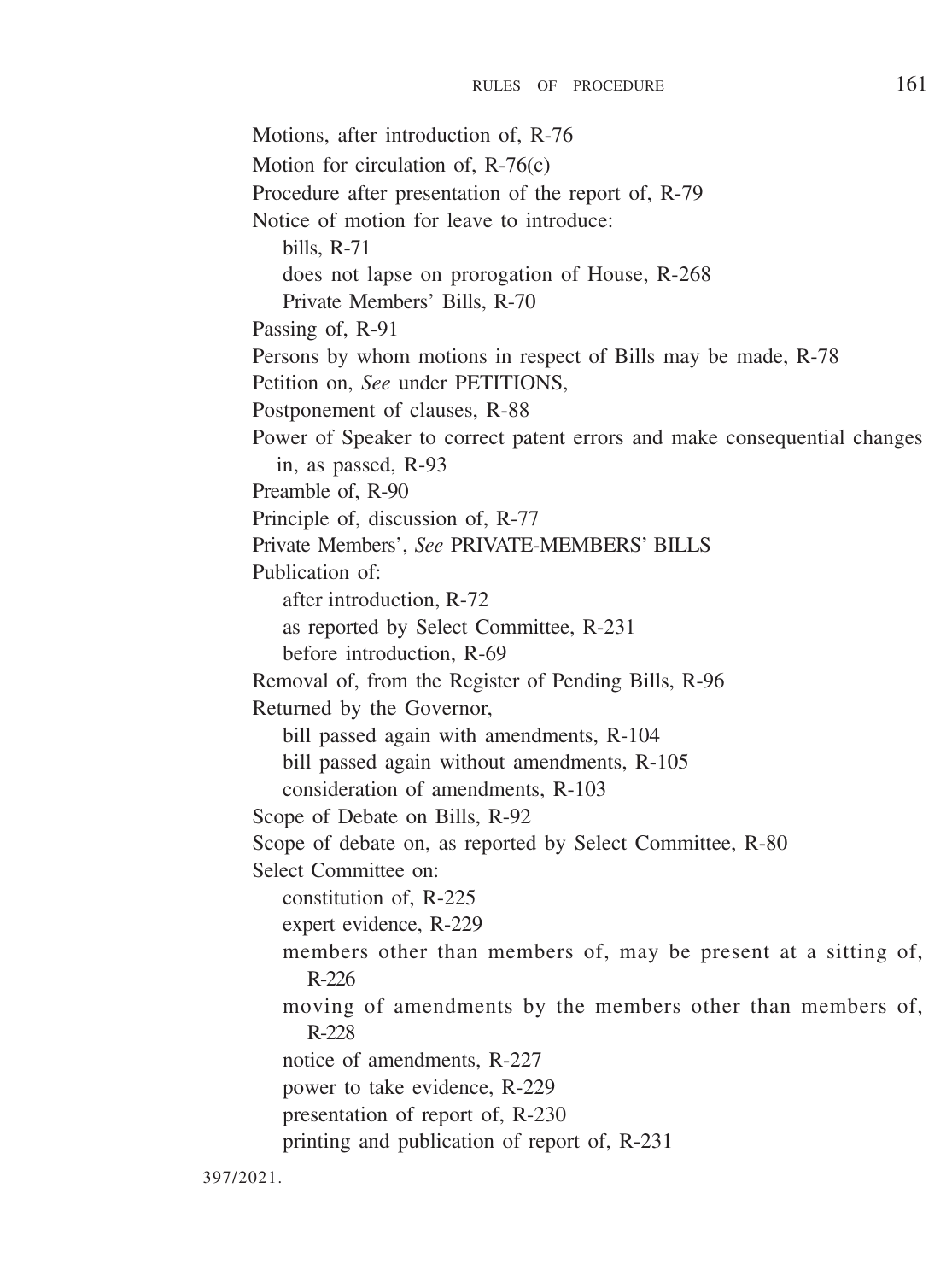Statement in connection with ordinances, when replaced by, R-75 Statement of objects and reasons to, R-70 (1) Submission of clause by clause, R-87 Title of, R-90 Withdrawal of, R-94

#### BUDGET:

Additional Grants, R-150 Allotment of days for discussion of Demands for Grants, R-143 (1) Annual Financial Statement, R-139 Cut Motions: admissibility of, R-146 different kinds of, R-145 notice of, R-148 Speaker to decide admissibility of, R-147 Demands of Grants, R-140 reference to subject committees, R-142 Discussion, prohibited on day of presentation, R-139(2) Exceptional grants, R-150 Excess grants, R-150 General discussion on, R-141 Motion to reduce Demand for Grant permissible, R-145 Presentation of, R-139 Presentation of, in parts, R-144 Right of reply of Finance Minister on, R-141 (2) Scope of discussion on Supplementary Grants, R-151 Supplementary Grants, R-150 Token grant, R-152 Vote of Credit, R-150 Vote on Account, R-149 Voting of Demands for Grants, R-143

### BULLETIN:

Definition of, R-2 Notification of No-Day-Yet-Named Motions in, R-135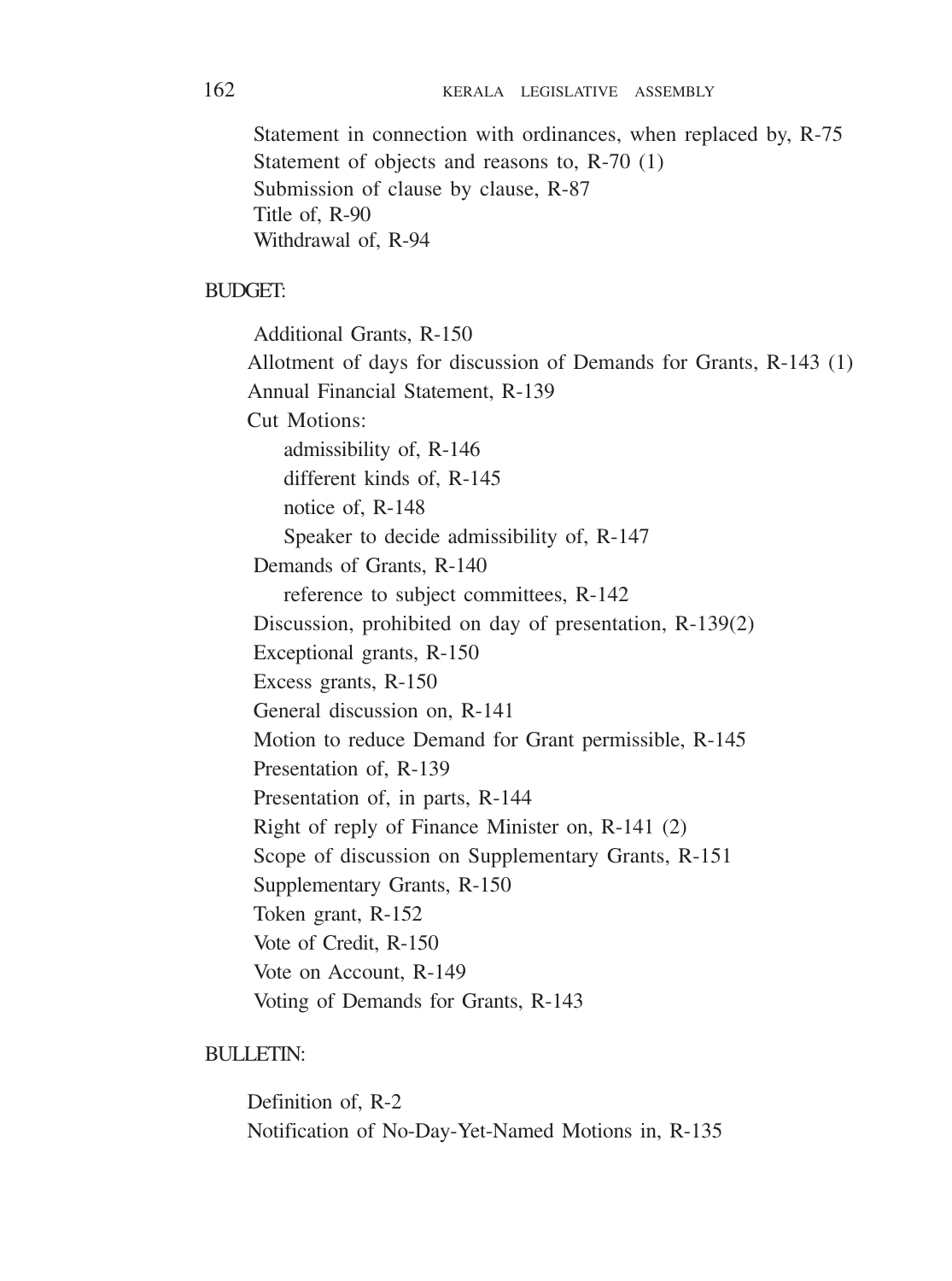Promulgation of amendments of rules in, R-264 (3) Publication of communication regarding arrest of members in, R-163

#### BUSINESS:

Arrangement of Government, R-19 Financial business, *See* under BUDGET List of,  $R-25$ Outstanding at the end of day, R-24 Private Members': allotment of time for, R-20 outstanding at the end of day, R-24 precedence of, R-20-22

### BUSINESS ADVISORY COMMITTEE:

Allocation of Time Order, notification of, R-216 disposal of outstanding matter, R-217 variation in, R-218 Constitution of, R-212 Functions of, R-213 Report of, R-214 amendment to, R-215 consideration of, R-215

# **C**

# CALLING ATTENTION TO MATTERS OF URGENT PUBLIC IMPORTANCE:

R-62

### CASTING VOTE:

Of Chairmen of Legislature Committees, R-188

### CHAIRMEN:

Panel of, R-9

### CHAMBER OF THE HOUSE:

Use of, R-312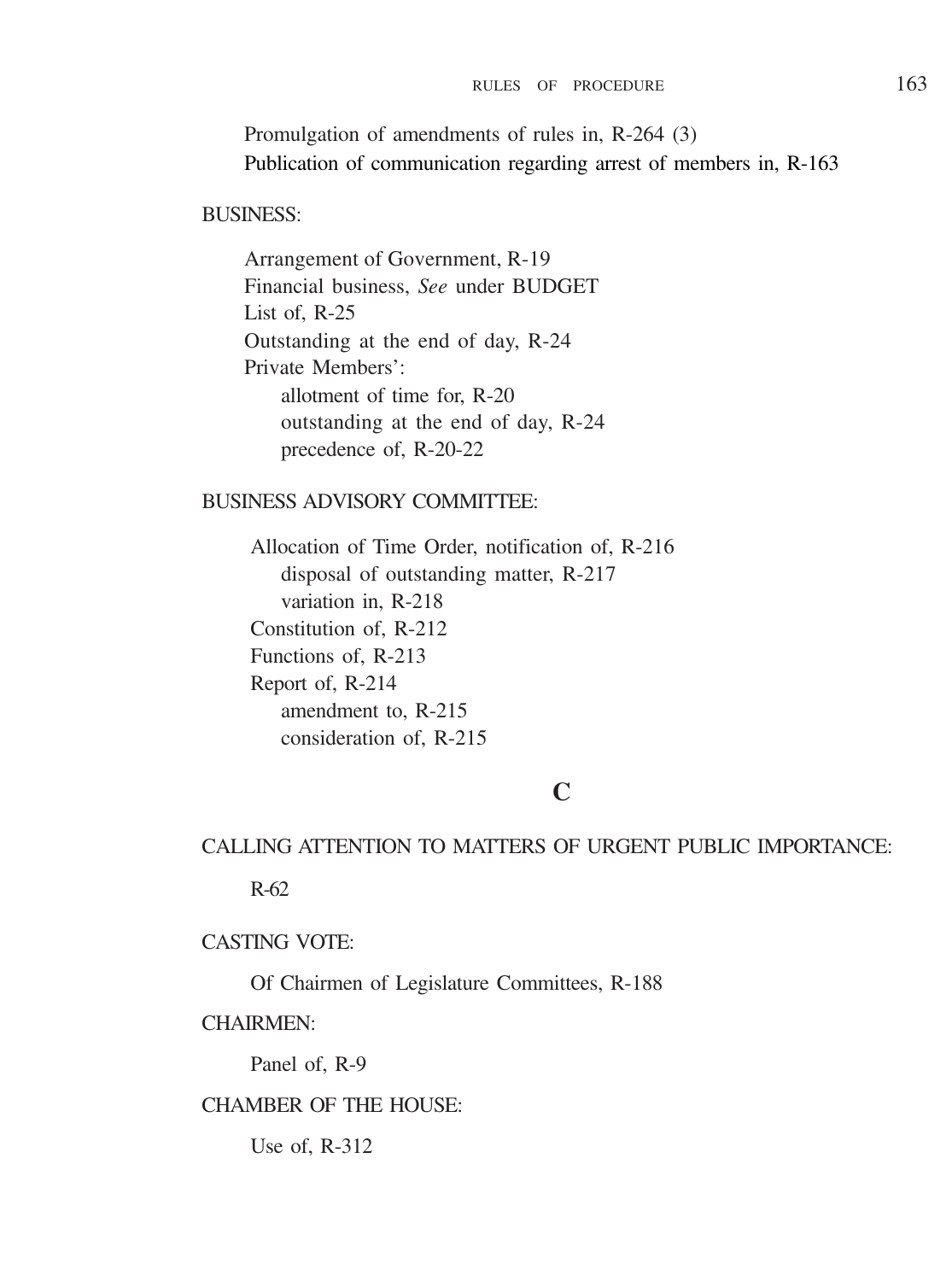### CIRCULATION<sup>.</sup>

Of Bills for eliciting opinion, R-76 (l)-c

#### CLOSURE, R-293

Debate on, not permitted, R-293 (2) Limitation of debate in case of Bills, R-294 Motion for, how made and put, R-293 (l) Of debate on adjournment motions, R-56

#### COMMITTEE(S):

Business Advisory, *See* BUSINESS ADVISORY COMMITTEE On Environment: constitution of, R-261(C) functions of, R-261(D) On Estimates: constitution of, R-245 examination of the estimates by, R-246 functions, of, R-244 On Government Assurances: constitution of, R-259 functions of, R-258 On Local Fund Accounts: constitution of, R-261(H) functions of, R-261(G) On Official Language: constitution of, R-261(I) functions of, R-261(J) On Papers Laid on the Table: constitution of, R-259(A) functions of, R-259(B) On Petitions: constitution of, R-223 functions of, R-224 On Private Members' Bills and Resolutions: disposal of outstanding matters, R-222 classification of Bills, R-220(l) a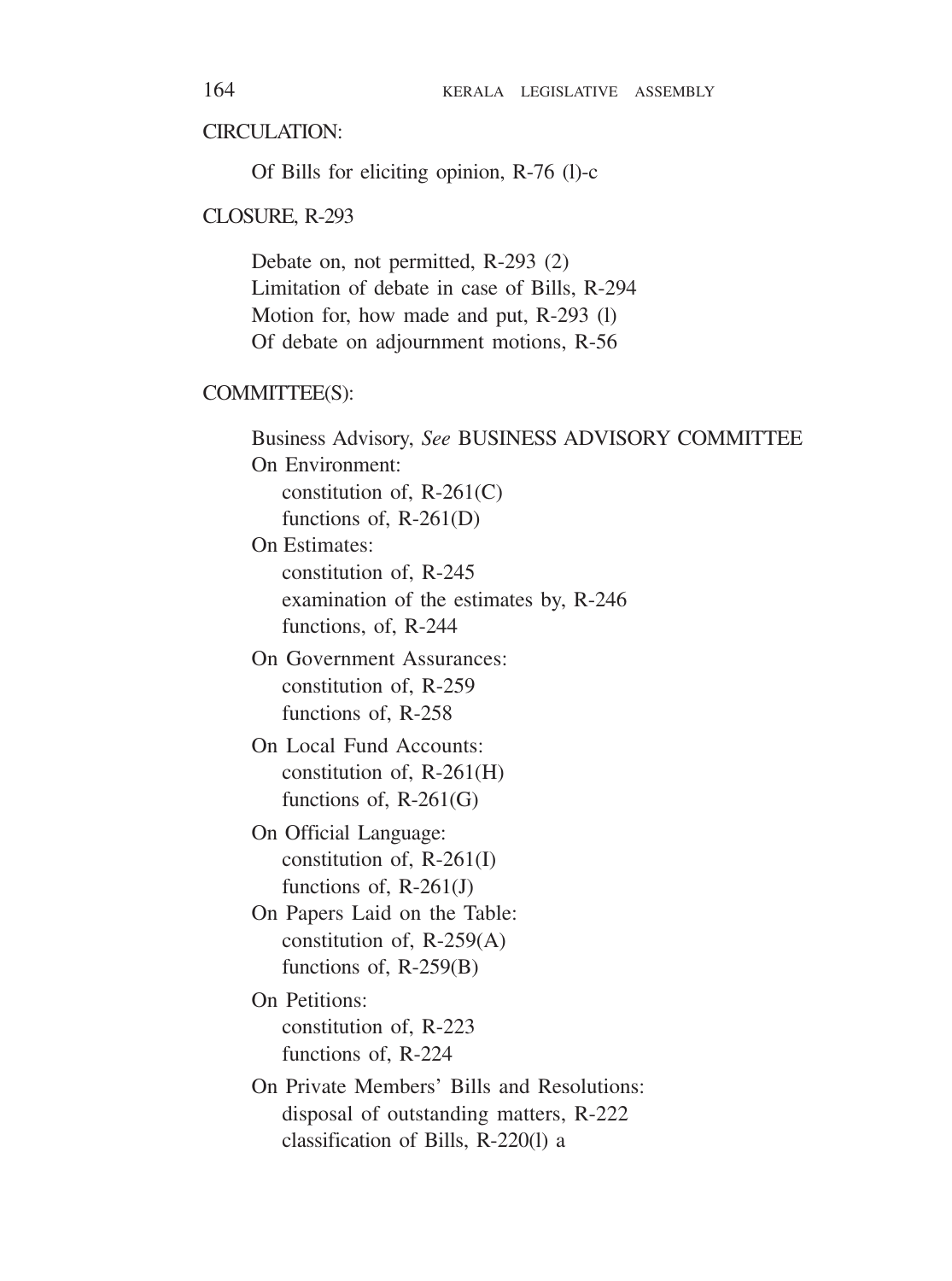constitution of, R-219 functions of, R-220 motion moved in the Assembly on the report of, R-221 Of Privileges and Ethics: consideration of report of, R-251 constitution of, R-249 examination of question by Committee, R-250 priority for consideration, R-252 On Public Accounts: constitution of, R-243 functions of, R-242 On Public Undertakings: constitution of, R-248 functions of, R-247 On Rules: constitution of, R-263 functions of, R-262 laying of Report on the Table, R-264 On Subordinate Legislation: constitution of, R-254 duties of, R-256 functions of, R-253 numbering and publication of Orders, R-255 report of, R-257 On Welfare of Backward Class Communities: constitution of, R-261(E) functions of, R-261(F) On Welfare of Fishermen and allied Workers: constitution of, R-261(K) functions of,  $R-261(L)$ On Welfare of Non-Resident Keralites (Pravasi Malayalees): constitution of, R-261(M) functions of, R-261(N) On Welfare of Scheduled Castes and Scheduled Tribes: constitution of, R-261 functions of, R-260 On Welfare of Senior citizens: constitution of, R-261(Q) functions of, R-261(R)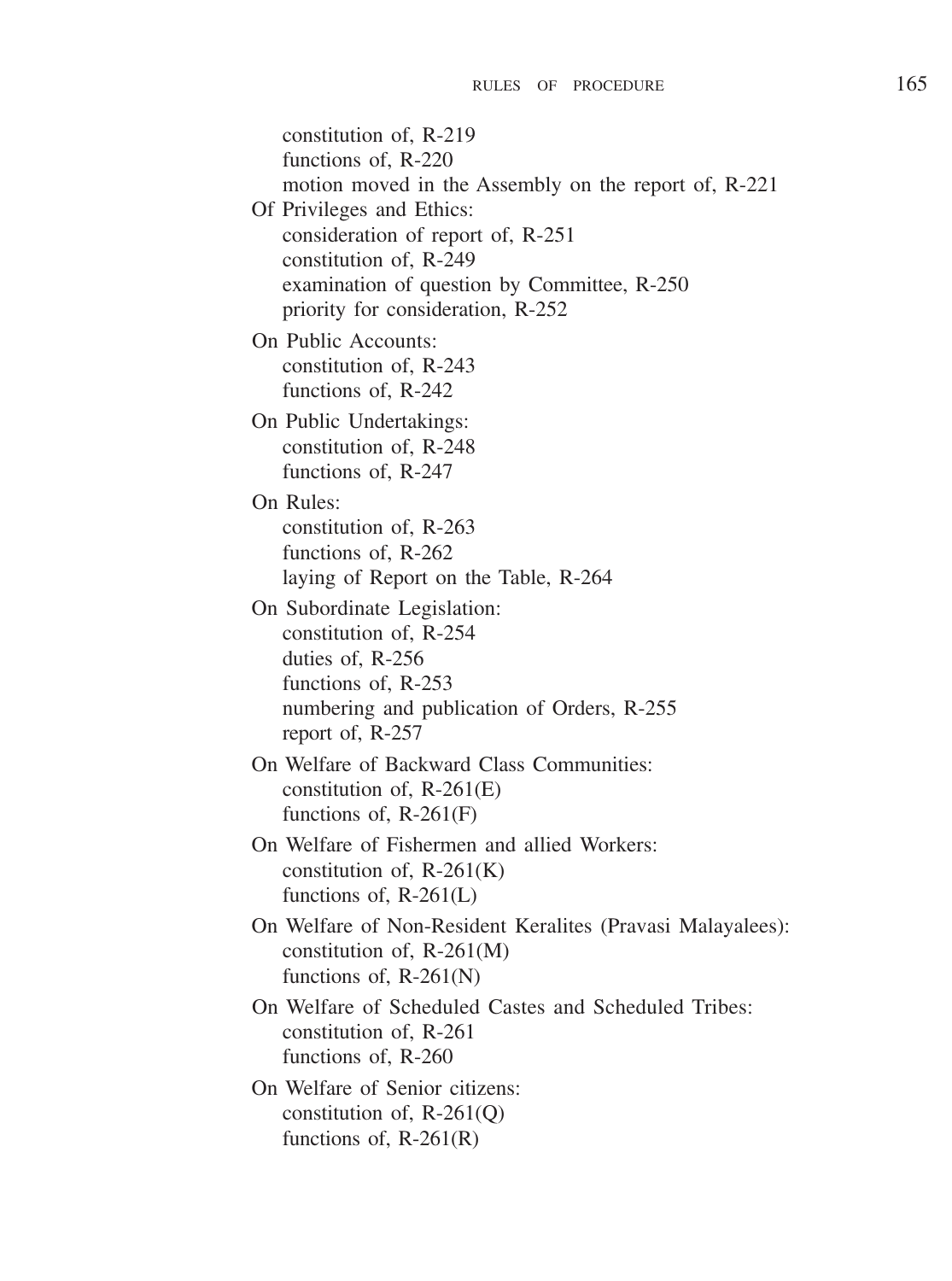On Welfare of Women, Children and Physically Handicapped: constitution of, R-261(A) functions of, R-261(B)

On Welfare of Youth and Youth Affairs: constitution of,  $R-261(0)$ functions of, R-261(P)

### COMMUNICATIONS:

From the Assembly to the Governor, R-174 From the Governor to Assembly, R-173

COMPTROLLER AND AUDITOR GENERAL:

Report of examination by Public Accounts Committee, R-242(2)

COUNSEL:

Witness can appoint, to appear before Legislature Committees, R-196

### CUT MOTIONS:

*See* BUDGET

### **D**

#### DEBATES:

Adjournment of, on a motion, R-273 Allegation against persons in, R-285 Closure of, R-293 Expunging of words from, R-307 Irrelevance or repetition in, R-287 Limitation of, R-294 President's name, used in, R-284(vi) Reflection on conduct of persons of high authority in, R-284(v) Reply of mover to conclude, R-290 Report of proceedings of the House, R-306

DEFINITIONS, R-2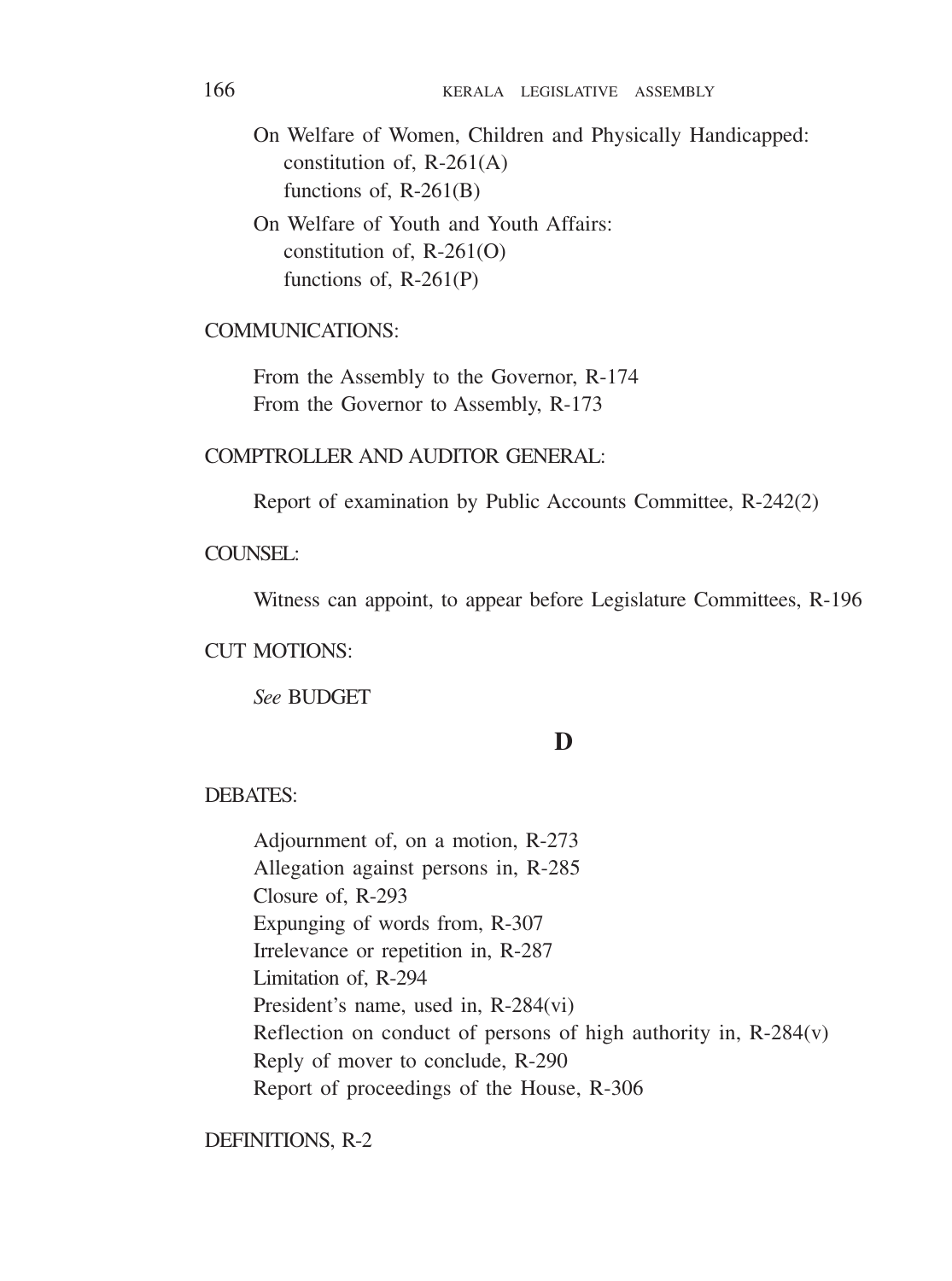#### DELEGATED LEGISLATION:

Explanatory memorandum to bills, R-74 *See* also SUBORDINATE LEGISLATION

### DEMANDS FOR GRANTS:

### *See* BUDGET

### DEPUTY SPEAKER:

Election of, R-8 Power of, R-10 Removal from Office, R-65

### DILATORY MOTION(S):

*See* MOTION(S)

### DISSOLUTION OF THE HOUSE:

Effect on Legislature Committees, R-210

### DIVISION:

Procedure regarding, R-301(l) Result of, not to be challenged, R-301(2)

### **E**

### ELECTION:

Of Deputy Speaker, R-8 Of Speaker, R-7

### ELECTION COMMISSION:

Resignation of members intimated to, R-169 (3) Vacation of seats by members intimated to, R-171(2)

### ESTIMATES COMMITTEE:

*See* under "COMMITTEES"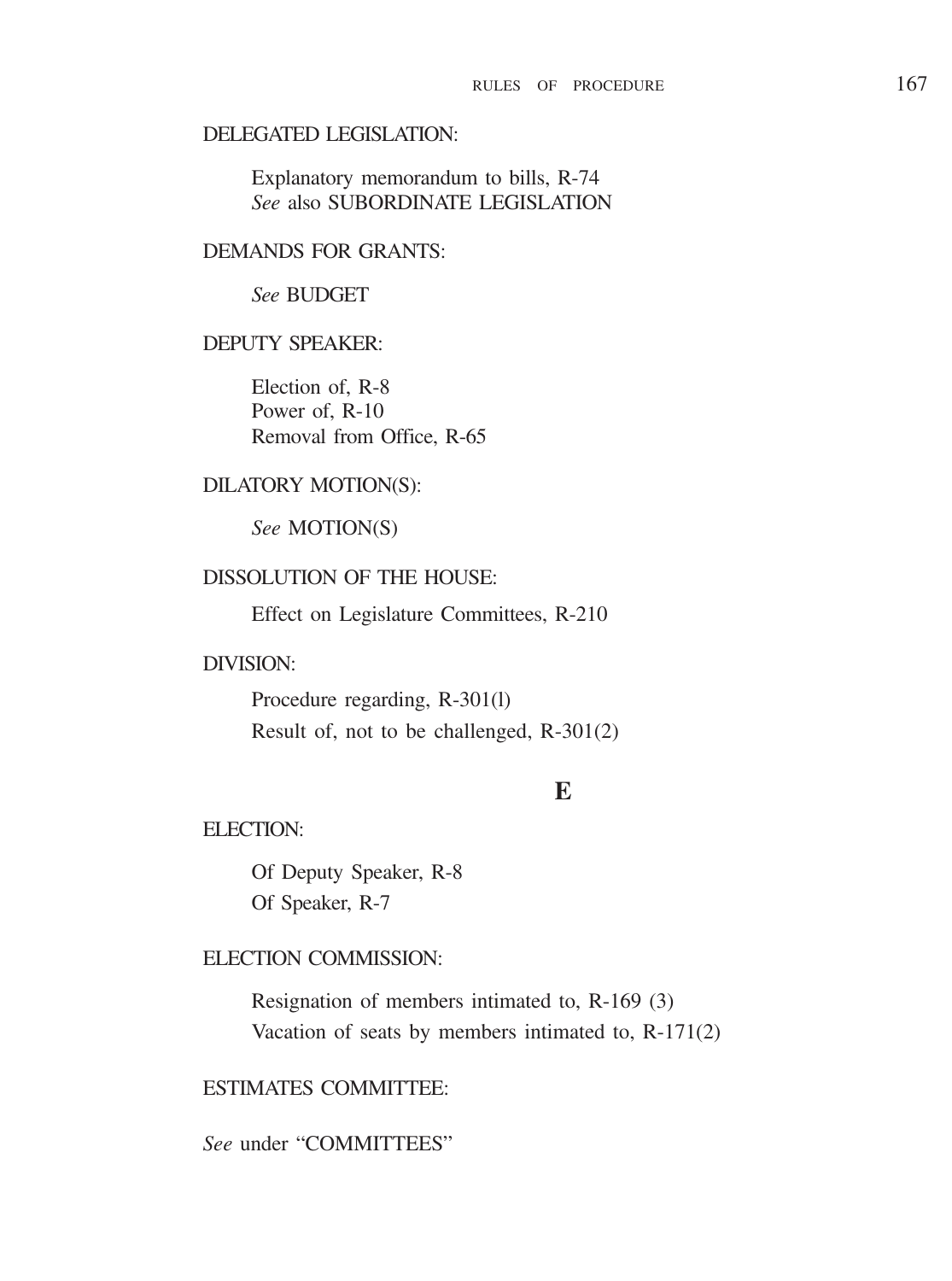EVIDENCE:

Before Legislature Committees, R-200 *See* under "LEGISLATURE COMMITTEES" Before Select Committee on Bills, R-229

EXCEPTIONAL GRANTS:

*See* BUDGET

EXCESS GRANTS:

*See* BUDGET

EXPUNGING OF WORDS:

*See* under DEBATES

**F**

FINANCE BILL:

*See* under BILLS

FINANCE MINISTER:

Definition of, R-2

# **G**

GAZETTE:

Definition of, R-2

GOVERNMENT ASSURANCES:

Committee on, *See* under COMMITTEES

### GOVERNMENT BUSINESS:

*See* BUSINESS

### GOVERNOR:

Address by, *See* ADDRESS BY GOVERNOR TO THE HOUSE Bills returned by, for reconsideration *See* under BILLS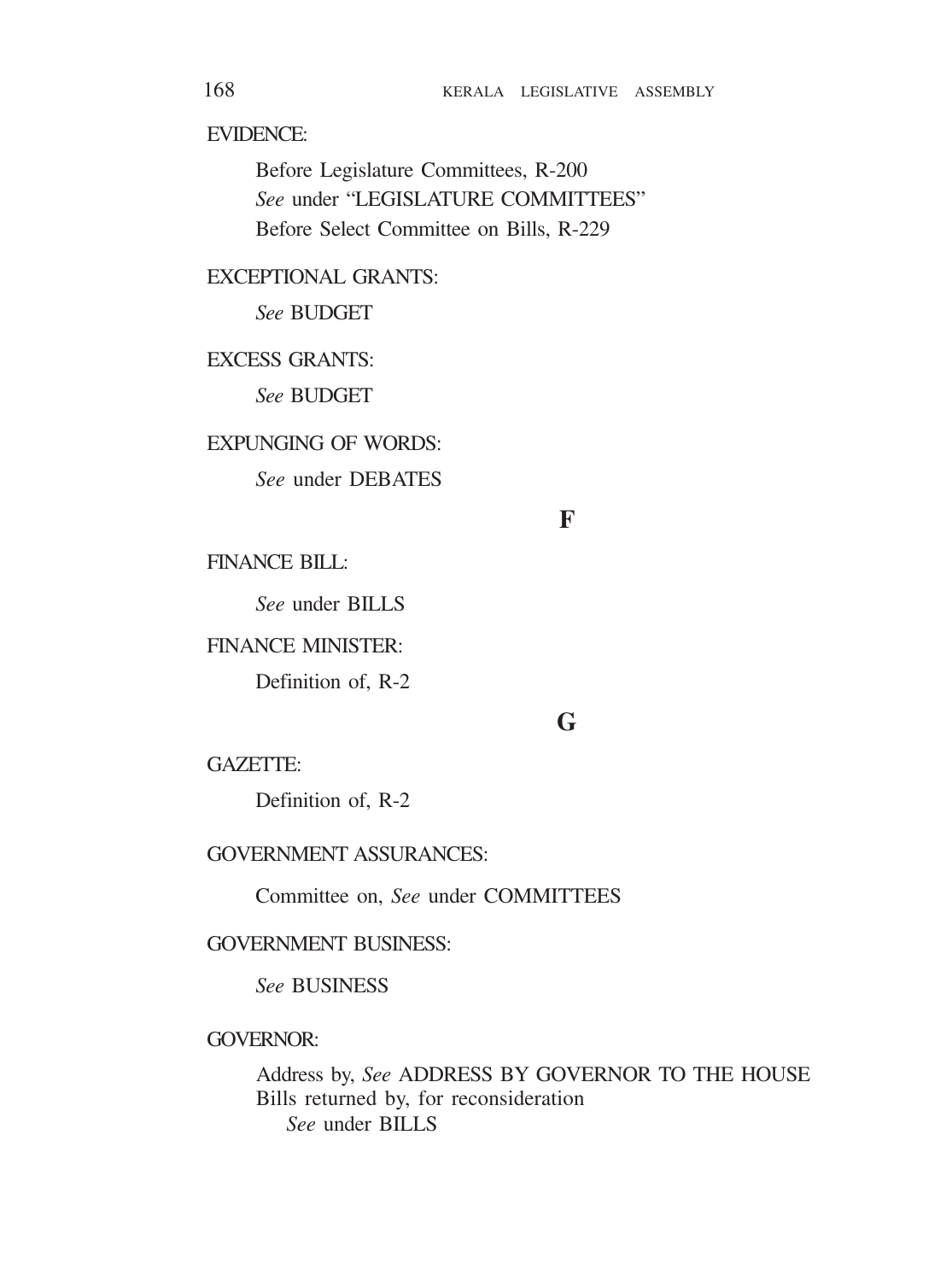Communications from the House to the, R-174 Communications from the, to the House, R-173 Messages from, R-18 Name of, not to be used for purpose of influencing debate, R-284(vi) Previous sanction of, for introduction of Bills, R-70(2)

### **H**

#### HALF-AN-HOUR DISCUSSION:

Admissibility of, R-49(4) Allotment of time for, R-49(5) Discussion on a matter of public importance, R-49 No Formal motion or voting on, R-49(6) Notice of, R-49(2, 3) Relative precedence of, R-49(5)

#### HOUSE:

Adjournment of, R-14 Admission of strangers to, R-309 Arrest within the precincts of, prohibited, R-164 Commencement of the sittings of, R-l1 Language of, R-305 Procedure for obtaining decision, R-298 Service of legal process within the precincts of prohibited, R-165 Sittings of, R-13 Suspension of sittings of, by the Speaker, R-302(3) Time of meeting, R-l2 Use of Chamber of, R-312 Withdrawal of members from sittings of, R-302(2)

### **L**

### LEADER OF THE HOUSE:

Definition of, R-2

#### LEGISLATURE COMMITTEE (S):

Applicability of general rules to, R-211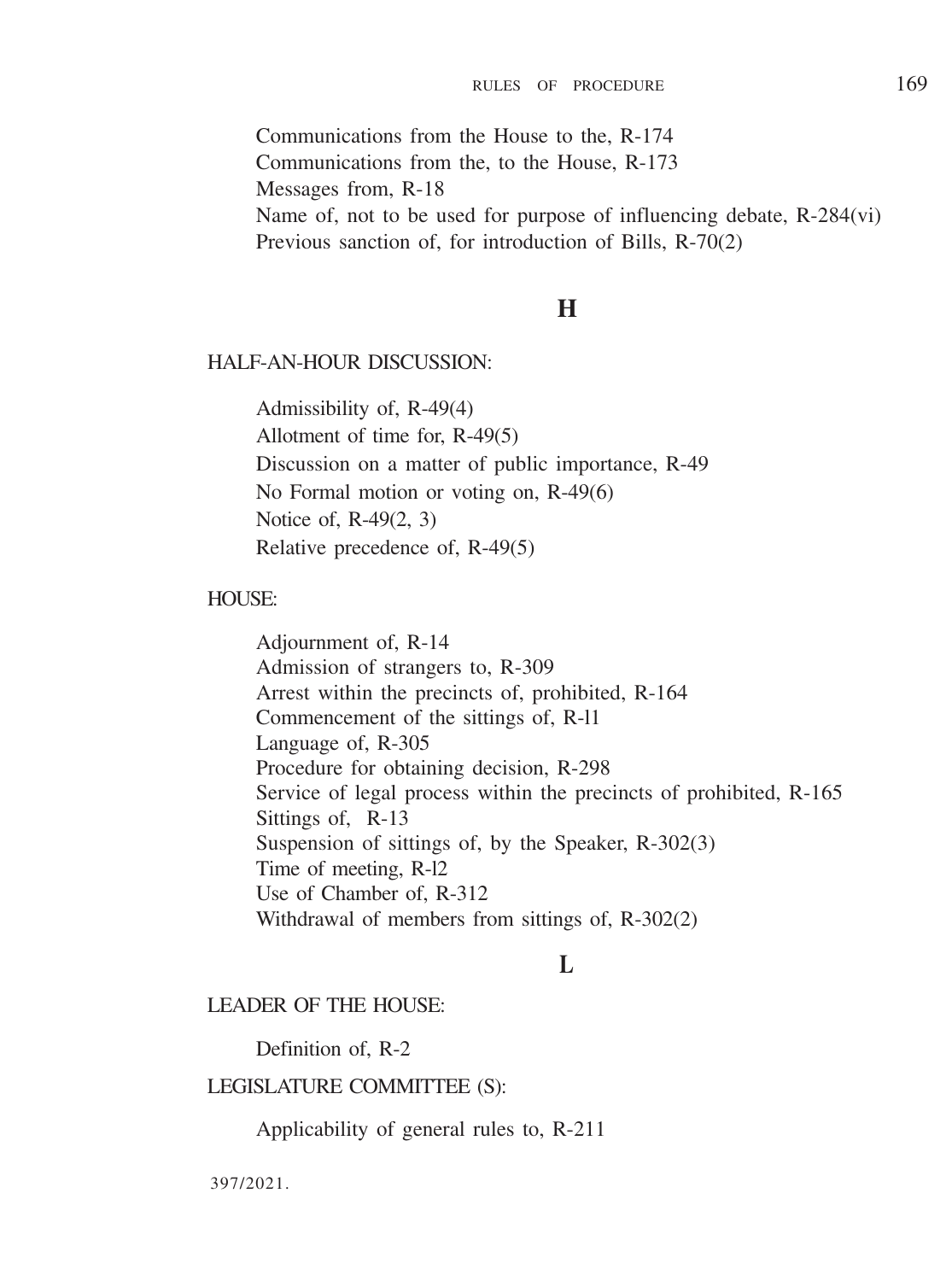Appointment of, R-180 Business before, not to lapse on the prorogation of the House, R-209 Casual vacancies in, R-180(3) Chairman of, R-184 casting vote of, R-188 Decisions of, recording of, R-199 Definition of, R-2 Discharge of members absent from sittings of, R-186 Evidence, R-200 confidential nature of R-200(2) counsel for witnesses, R-196 examination of witnesses, R-198 evidence on oath, R-197 Objection to membership, R-181 Power to call for papers, persons etc. by, R-195 Power to make detailed rules, R-207 Power to take evidence or call for documents, R-194 Power of, to make suggestions on procedure, R-206 Quorum of, R-185 Report of, availability to Government before presentation, R-203 confidential nature of, R-200 presentation of, R-204 printing, publication or circulation of prior to its presentation to the House,R-205 special, R-201 Resignation of members from, R-183 Sitting of days of, R-190 in private, R-191 venue of, R-192 Speaker may give directions to, R-208 (1) Strangers prohibited from attending sittings of, R-193 Sub-Committees of, R-189 Summoning of witnesses, R-194(l) Term of office of, nominated by the Speaker, R-182 Unfinished work of, R-210 Voting in, R-187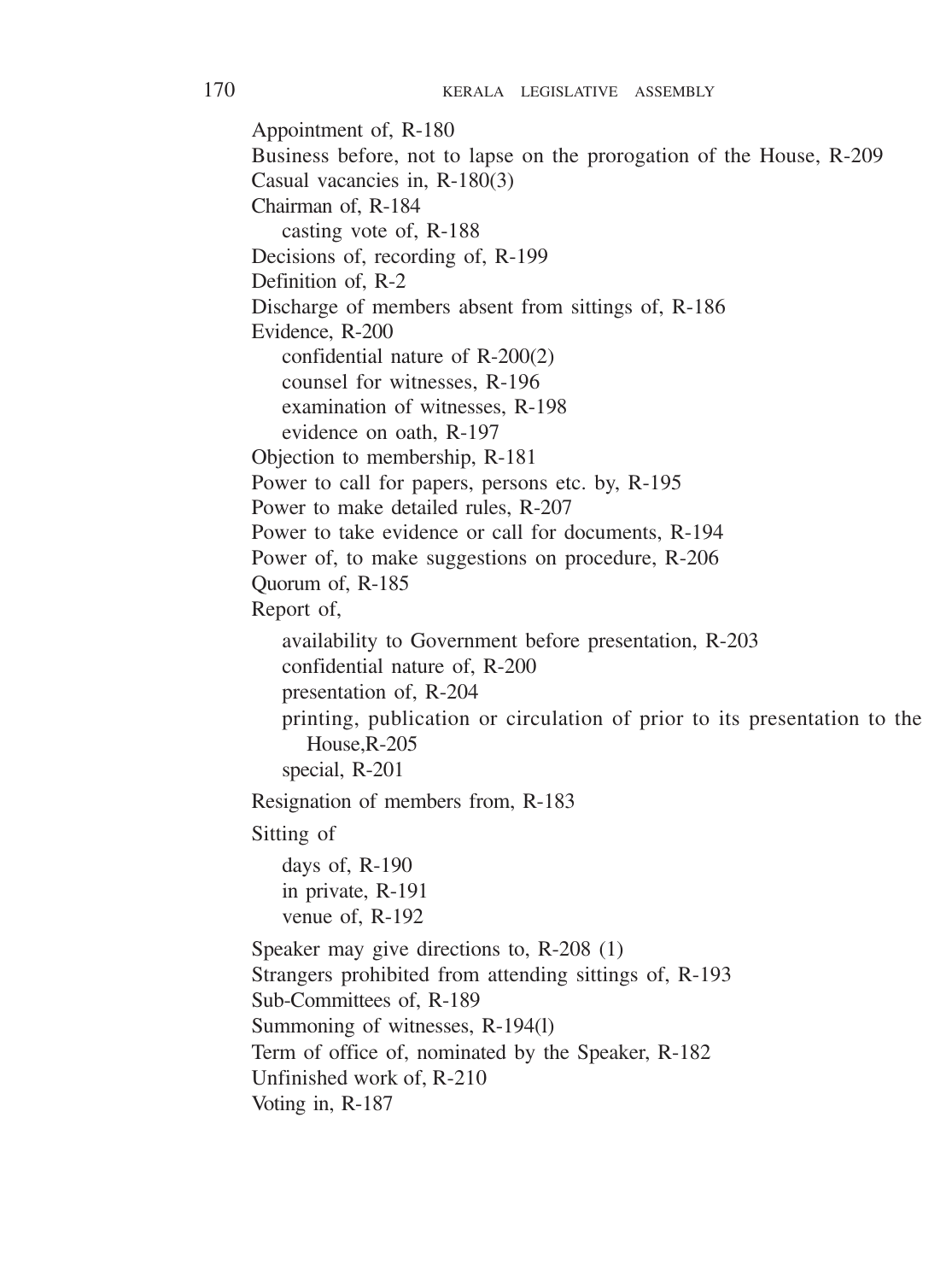#### LIMITATIONS OF DEBATES, R-294

#### LIST OF BUSINESS, R-25

**M**

#### MATTERS OF PUBLIC IMPORTANCE:

Statement by a Minister on, R-62

#### MATTERS OF PUBLIC INTEREST:

*See* under MOTIONS

#### MATTERS OF URGENT PUBLIC IMPORTANCE.

Admissibility of, R-62(l) Calling attention to, R-62 Discussion on, for short duration, R-58 No formal motion or voting on, for short duration, R-60 Notice of raising discussion on, for short duration, R-58 Speaker to decide admissibility of, R-592 Time limit for speeches on, for short duration, R-61

#### MEMBER(S):

Absence from sittings of the House, R-170 Allegation against other persons by, R-285 Arrest, detention and release of, R-161, 162 Attendance of, R-172 Definition of, R-2 Discharge of, absent, from sittings of the Legislature Committees, R-186 Irrelevance or repetition by, R-287 Mode of addressing the House by, R-283 Not to leave seat when Speaker addresses, R-292(2) Notices given by, R-265 Oath or affirmation by, R-5 Order of speeches and right of reply by, R-289 Pecuniary interest of, *See* PERSONAL, PECUNIARY OR DIRECT INTEREST Personal explanation of, R-288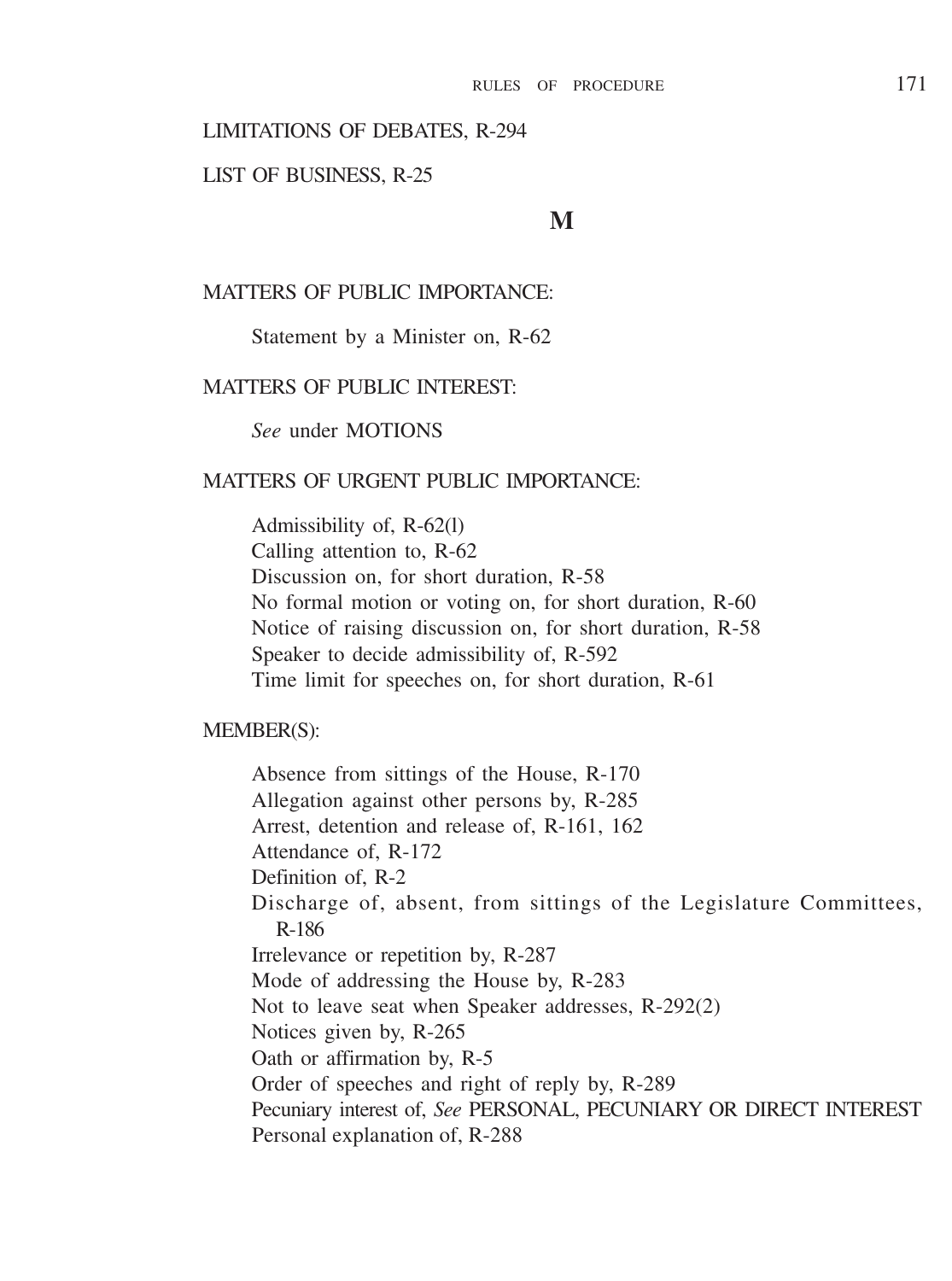Questions to be asked through Speaker, R-286 Resignation by, of seats in the House, *See* under RESIGNATION(S) Resignation of, from Legislature Committees, R-l83 Roll of, R-6 Rules to be observed by, while present in the House, R-281 Rules to be observed by, while speaking, R-284 Summons to, R-3 To sit down when Speaker rises, R-292(1) To speak when called by Speaker, R-282 Vacation of seats by, in the House, R-171 Withdrawal of, R-302(2)

#### MEMBER IN CHARGE OF THE BILL:

Definition of, R-2

### MESSAGE(S):

From Governor under Article 175(2), R-18

#### MINISTER(S):

Agreement of, to reply to short notice questions, R-48 Cannot be appointed as a member of the Committee on : Environment, R - 261 C Estimates, R-245 Government Assurances, R - 259 Local Fund Accounts, R - 261 H Official Language, R - 261 I Papers Laid on the Table, R - 259 A Petitions, R-223 Public Accounts, R-243 Public Undertakings, R-248 Subordinate Legislation, R - 254 Welfare of Backward Class Communities, R - 261 E(2) Welfare of Scheduled Castes and Scheduled Tribes, R - 261 Welfare of Women Children and Physically Handicapped, R-261 A

Definition of, R-2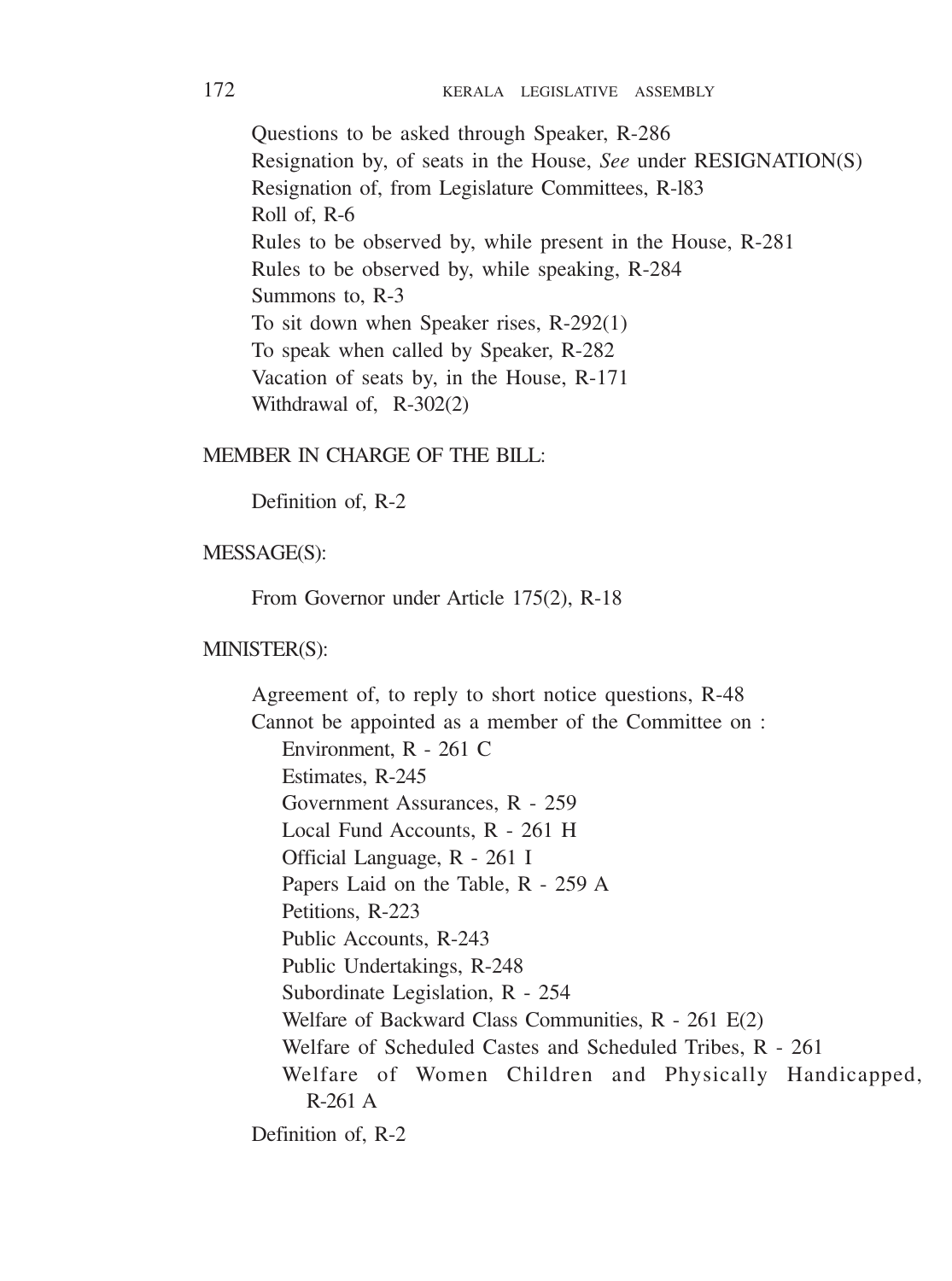Motion of no-confidence in, R-63 Papers quoted by, to be laid on the Table, R-295 Procedure when, discloses source of advice or opinion given to him, R-297 Right of, to address a Select Committee, R-226 Statement by, on a matter of public importance, R-62(l) Statement by, who has resigned, R-64 Statement made by Minister, R-300

### MINUTES OF DISSENT:

To Reports of Select Committees on Bills, R-230(4)

#### MOTION(S):

Adjournment of debate on, R-273 Amendments to, R-277 putting of, R-280 scope of, R-278 selection of, R-279 Anticipatory, R-276 Closure, R-293 Cut Motions, *See* under BUDGET Discussion on matters of public interest, R-130 Dilatory, R-274 For adjournment of debate, *See* ADJOURNMENT MOTIONS For policy, situation or statement etc. being taken into consideration, R-275 For raising matters before tribunals, commission etc., R-133 Moved and pending in the House do not lapse on prorogation, R-269, Notice of, R-131 Of no-confidence in Ministers, R-63 Of Thanks on the Governor's Address, *See* ADDRESS BY GOVERNOR TO THE HOUSE On matters of public interest: admissibility of, R-132 allotment of time for discussion of, R-136 circulation in bulletin of, R-135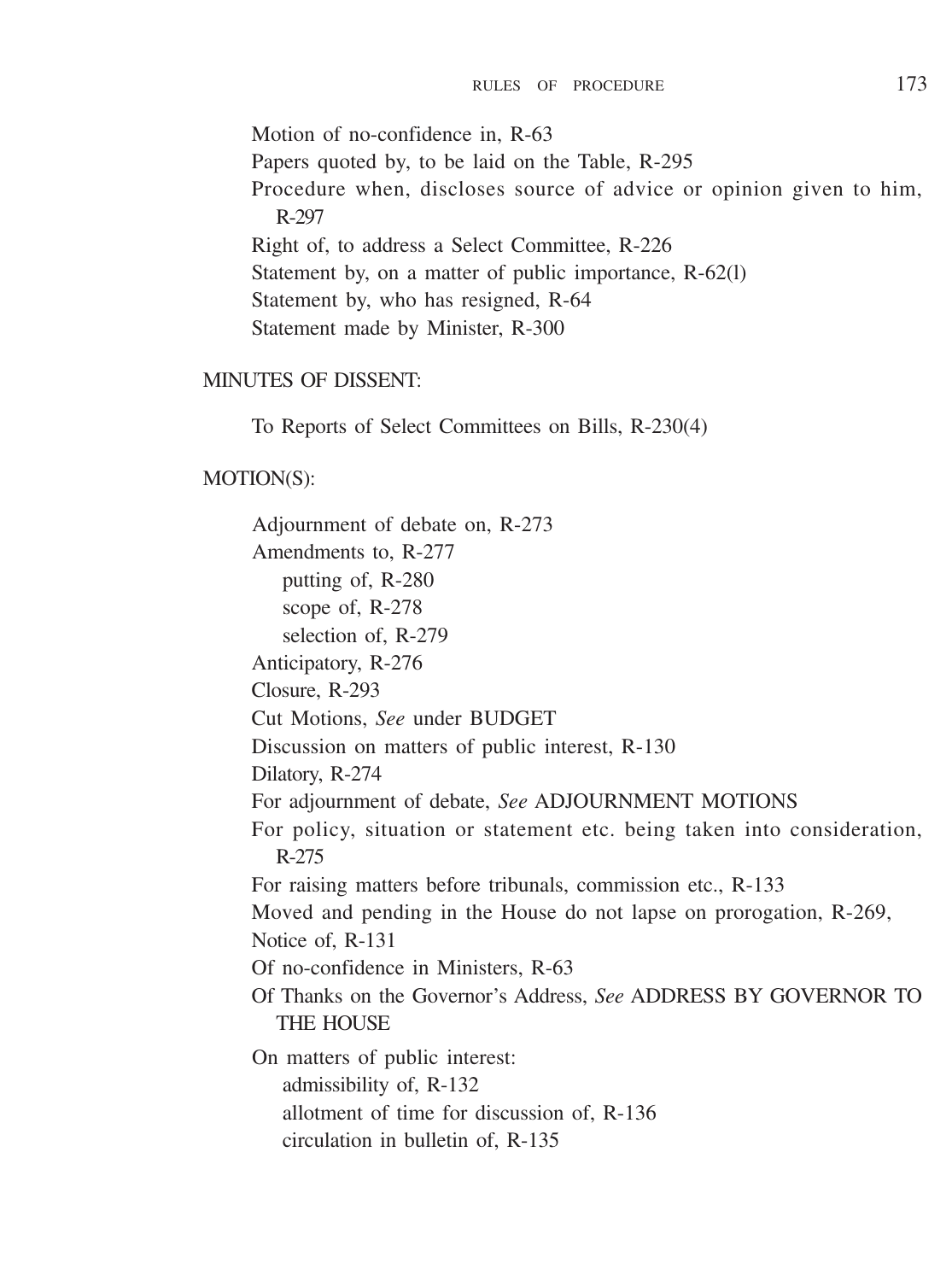no-day-yet named motions, R-135 notice of, R-131 putting the question on, R-137 time-limit for speeches, R-138

Order of the speeches on, R-289(1) Repetition of, prohibited, R-271 Speaker to decide admissibility of, R-134 Withdrawal of, R-272

### **N**

#### NO-CONFIDENCE MOTION:

In Ministers, R-63

#### NOTICE(S):

By members, R-265 Circulation of, R-267 Lapse of pending, on prorogation of House, R-268 Of intention to move for leave to introduce a bill do not lapse on prorogation of House, R-268 Publicity in advance of, R-266 Should be signed by members giving, R-265(1) Speaker's power to amend, R-270 To be left at Assembly office during office hours, R-265(1)

### **O**

#### OATH OR AFFIRMATION:

By Members, R-5 By witnesses, R-197

#### ORDINANCE(S):

Statement in connection with, R-75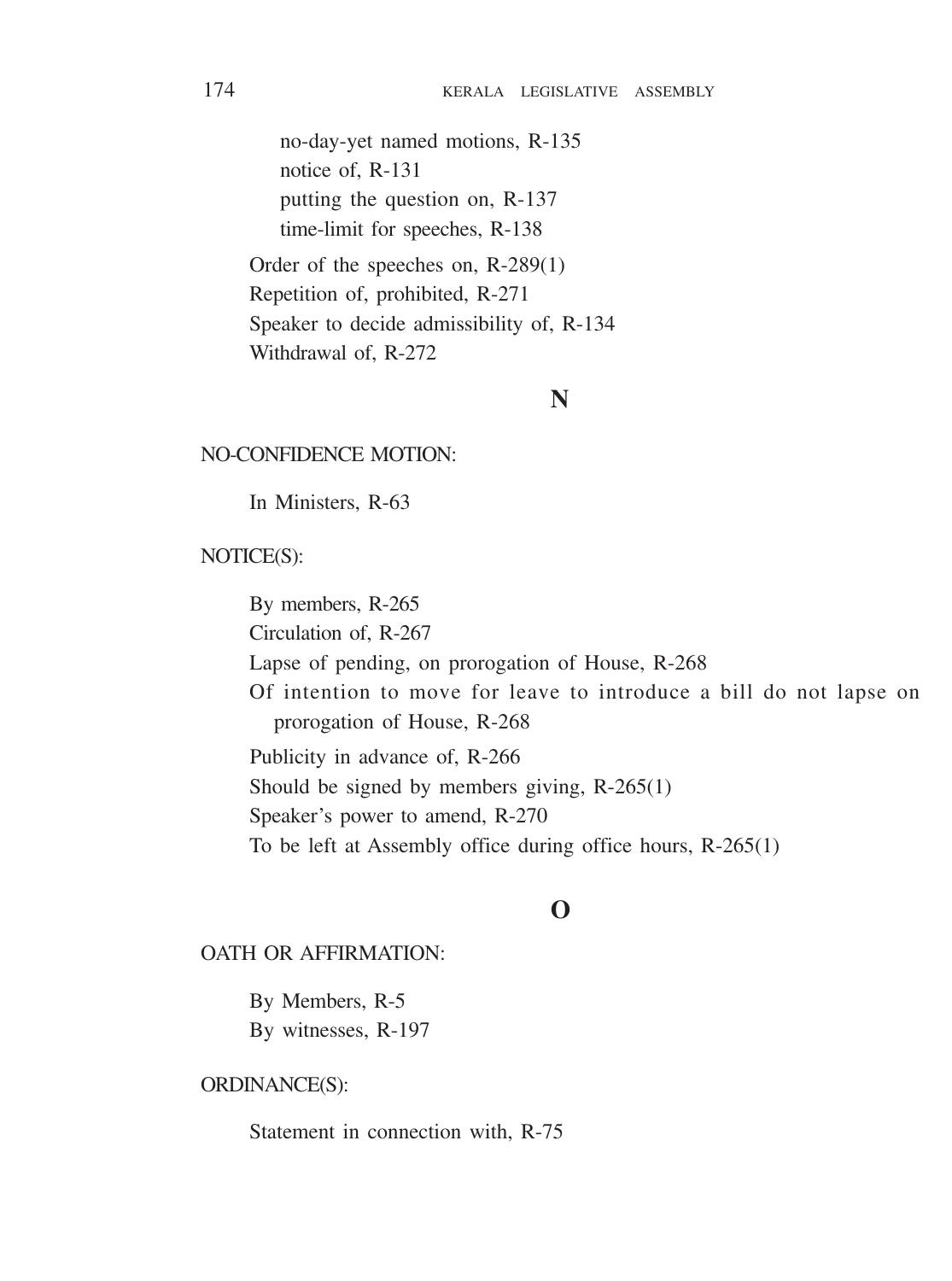### **P**

#### PANEL OF CHAIRMEN, R-9

#### PAPERS:

Authentication of, laid on the Table, R-296 Circulation of, R-267 Laid on the Table treated as public, R-296(2) Quoted to be laid on the Table, R-295

#### PERSONAL EXPLANATION :

Of members, R-288

#### PERSONAL, PECUNIARY OR DIRECT INTEREST:

Procedure when objection is raised for inclusion of a member in Committees on grounds of, R-181

### PERSON PRESIDING:

Powers of, R-10

### PETITIONS:

Authentication of, R-109 Committees on, *See* under COMMITTEES Documents not to be attached to, R-l10 Form of presentation of, R-l14 General form of, R-l08 Member presenting, to countersign, R-l11 On Bills, R-l07(i) Presentation of, R-113 Reference to Committee on, R-l15 Scope of, R-l07 To be addressed to House, R-l12

#### POINTS OF ORDER:

Procedure for bringing to notice of the House matters which are not, R-304 Procedure for raising, R-303 (2, 3, 4)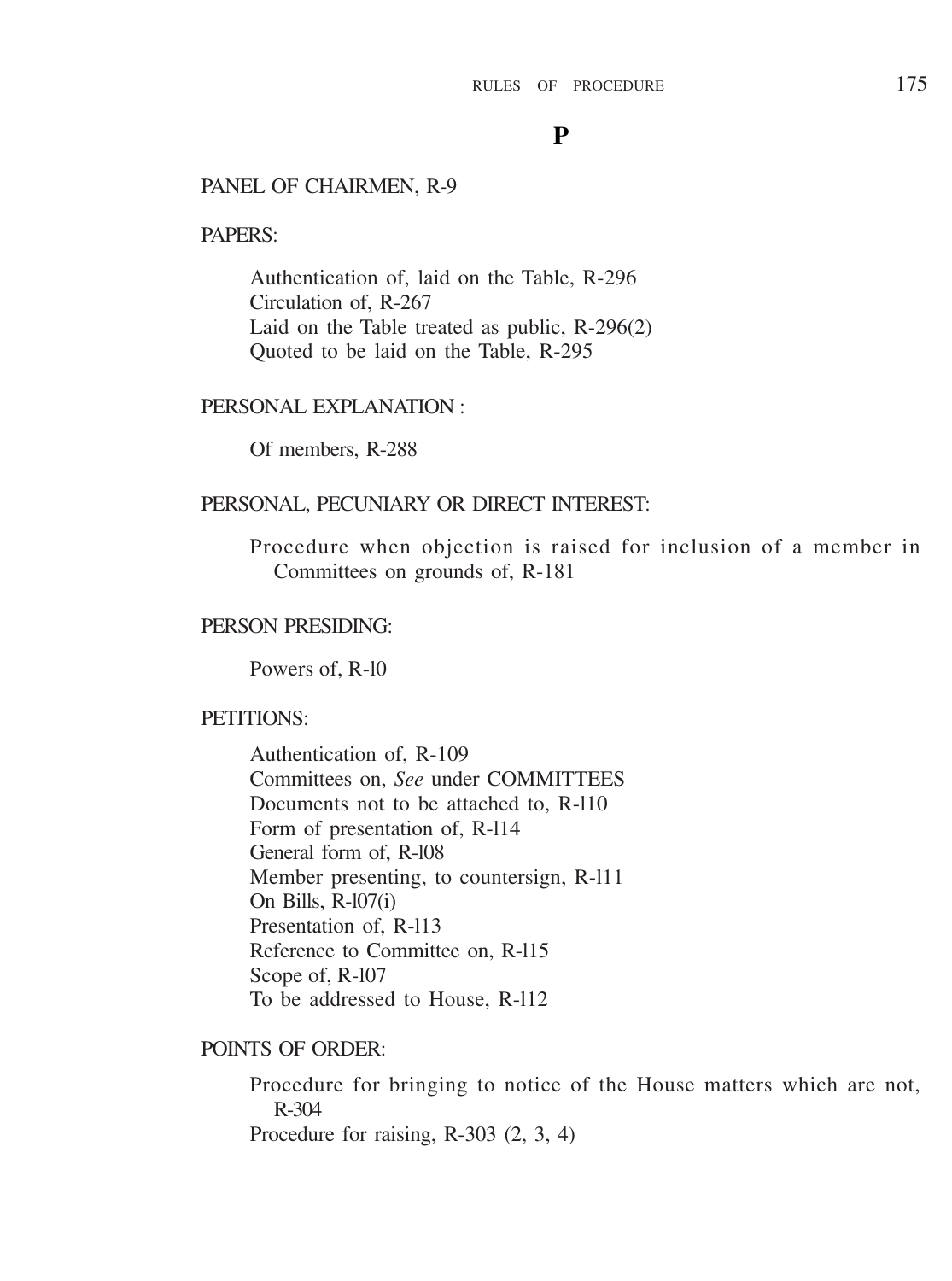### PRECINCTS OF THE ASSEMBLY ·

Definition of, R-2 (Annexure II)

#### PREFACE ·

### PREVIOUS SANCTION OR RECOMMENDATION OF THE GOVERNOR.

For amendments to Bills, R-81(2) For introduction of Bills, R-70(2) *See* also GOVERNOR

### PRIVATE MEMBER:

Definition of, R-2

### PRIVATE MEMBERS' BILLS:

Allotment of time for, R-20 Ballot of, R-21(l) Categories of, R-21(2) Committee on, *See* under COMMITTEES Examination of, which are opposed in the House, R-220(1)c Precedence of, R-21 Previous sanction or recommendation of the President to, R-70(2) Removal of, from pending Bills' Register, R-97

### PRIVATE MEMBERS' BUSINESS:

Allotment of time for, R-20 Outstanding at the end of day, R-24

### PRIVATE MEMBERS' RESOLUTIONS:

*See* RESOLUTION

#### PRIVILEGE, QUESTIONS OF:

Admissibility of, R-156 Mode of raising, R-157 Notice of, R-155 Power of Speaker to give directions on, R-160 Question of, R- 154 Raising of, R-157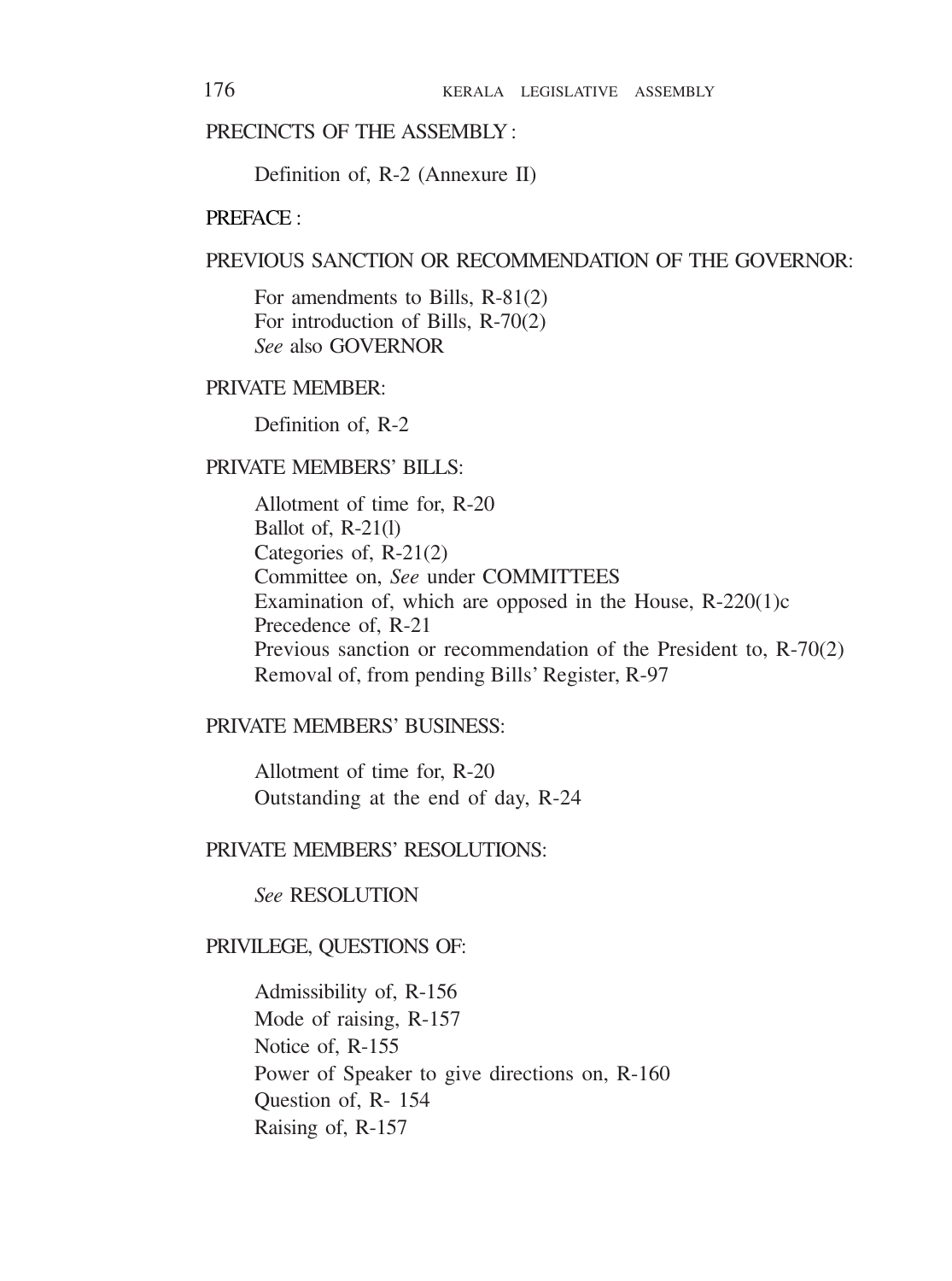Reference of, to the Committee of Privileges and Ethics by Speaker, R-159 To be considered by House or committee, R-158 *See* also under COMMITTEES

#### PROROGATION OF THE HOUSE.

Business before committee not to lapse on, R-209 Effect of, on motion, resolution or amendment already moved, R-269 Effect of, on pending notices, R-268

### PUBLIC ACCOUNTS COMMITTEE.

### *See* COMMITTEES

#### PUBLIC UNDERTAKINGS:

#### Committee on, *See* COMMITTEES

### PUBLICATION·

Of Bills after introduction, R-72 Of Bills before introduction, R-69 Of Select Committee Report on Bills, R-231

#### PUTTING OF THE QUESTION:

#### *See* QUESTION FOR DECISION

### **Q**

#### QUESTION(S):

Admissibility of, R-36 Allotment of days to Ministers for answer to, R-33 Disposal of, when meeting is cancelled or adjourned, R-46 First hour of sitting available for, R-26 Form of notice of, R-28 Half-an-hour discussion on answers to, R-49 List of, R-40 Mode of asking, R-43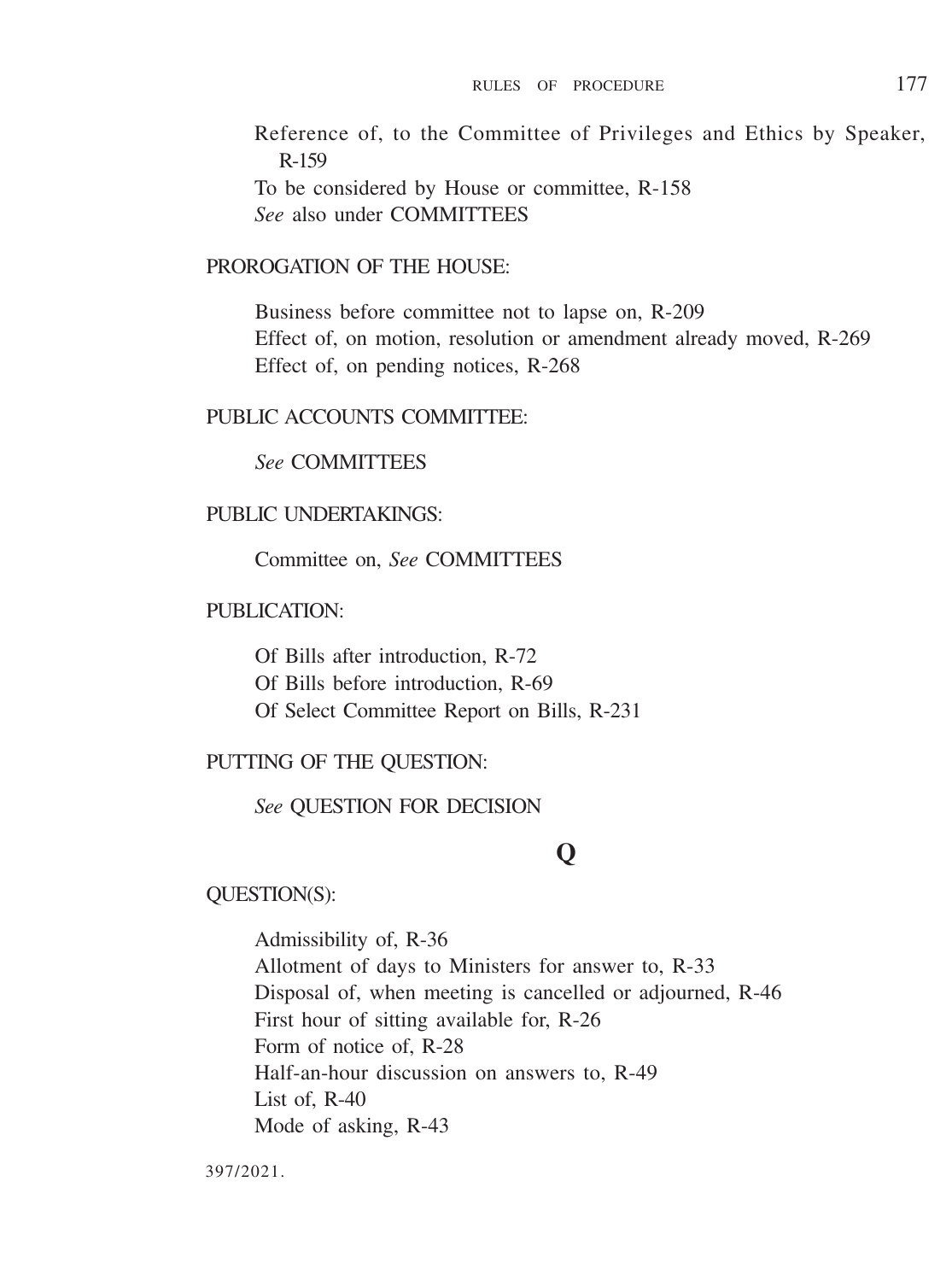Notice of, R-27 Notice to Ministers of, R-29 Number of, R-27(A) Of absent members, R-44 Of members who have not sworn in, R-31 Oral answers to two questions a day, R-32 On matters of correspondence between the Government of India and State Governments, R-37 Order in which to be called, R-41 Period of notice of, R-27 Priority of notice, R-28A Procedure when a Minister discloses source of advice in answer to, R-297 Publicity of answers to, in advance prohibited, R-47 Short notice, R-48 Speaker to decide, admissibility of questions, R-38 if a question to be treated as Starred or Unstarred, R-39 Starred and unstarred, R-30 Supplementary, R-45 Time for questions, R-26 To be asked through the Speaker, R-286 To private members, R-35 Withdrawal or postponement of, R-42 Written answers to questions not replied orally, R-34

#### QUESTION FOR DECISION:

Decision of House obtained by, R-298 Putting the question, R-299

#### QUORUM:

Of Legislature Committees, R-185

### **R**

#### REPETITION:

Of motions, R-271

#### RESIDUARY POWERS:

Speaker to regulate, R-314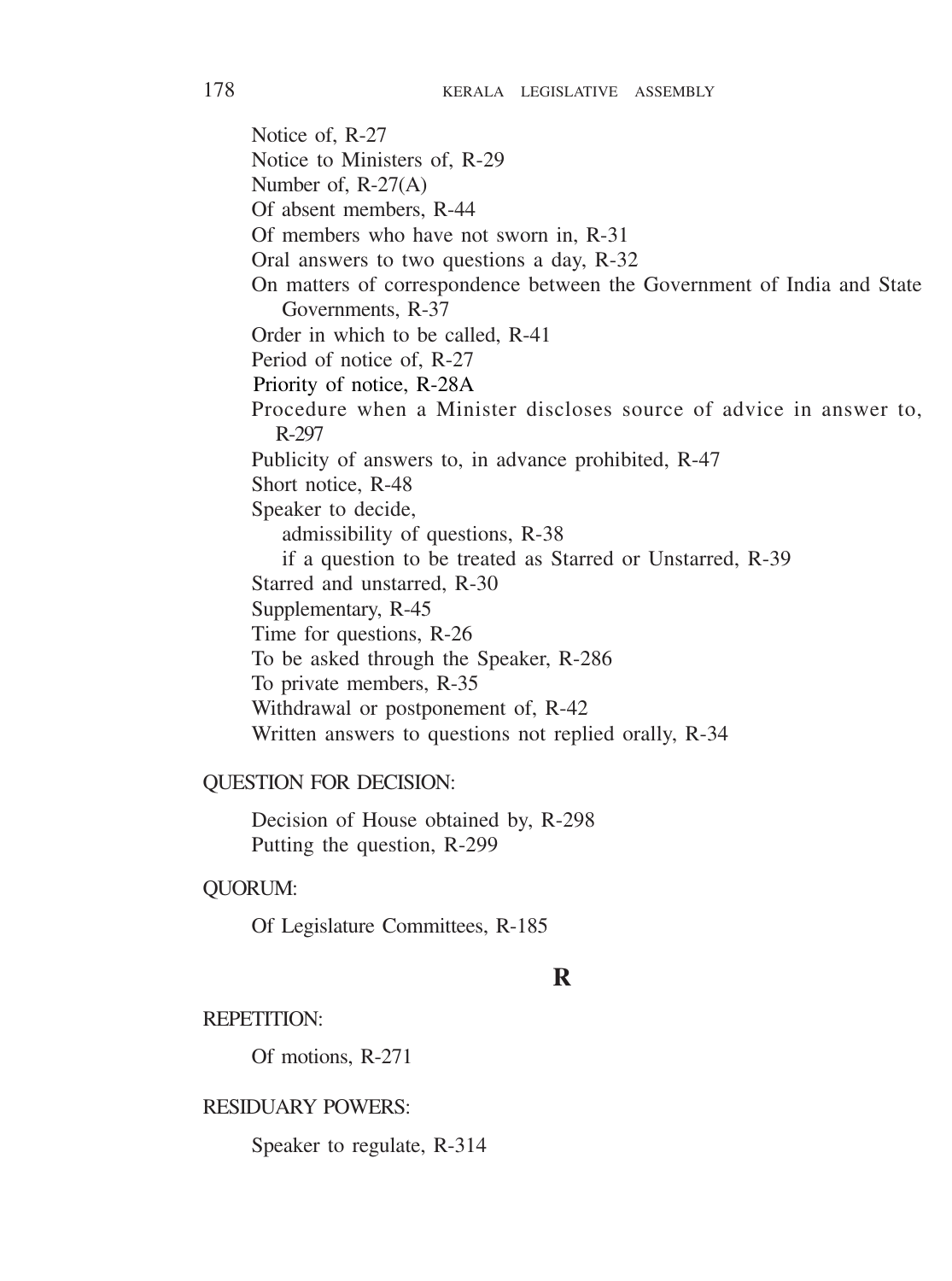#### RESIGNATION:

Of members from Legislature Committee, R-183 Of Ministers, R-64 Of seats in House by members, R-169 Intimation by Speaker to the House regarding, R-169(2) Intimation to Election Commission of, R-169(3) Publication in the Gazette of, R-169(3)

#### RESOLUTION(S):

Admissibility of, R-119 conditions of, R-119 Speaker to decide, R-121 Amendments to: list of, R-123(3) notice of, R-123(2) withdrawal of, R-126(2) Copy of, to be sent to Chief Minister, when passed, R-129 For removal of Speaker or Deputy Speaker, notice of, R-65 Form of, R-117 List of business regarding, R-25(4) Moved and pending in the House do not lapse on prorogation, R-269 Moving of, R-122 Notice of, R-116 Of absent members, R-122 (3) Precedence of private members, R-22 Raising discussion on matters before tribunals, commissions etc., R-120 Removal of Speaker or Deputy Speaker inclusion of, in list of business, R-67 leave of House to take up, R-66 notice of, R-65 time limit for speeches on, R-68 Repetition of, R-128 Scope of discussion on, R-125 Splitting of, R-127 Subject matter of, R-l18 Time limit for speeches on, R-124 Withdrawal of, R-126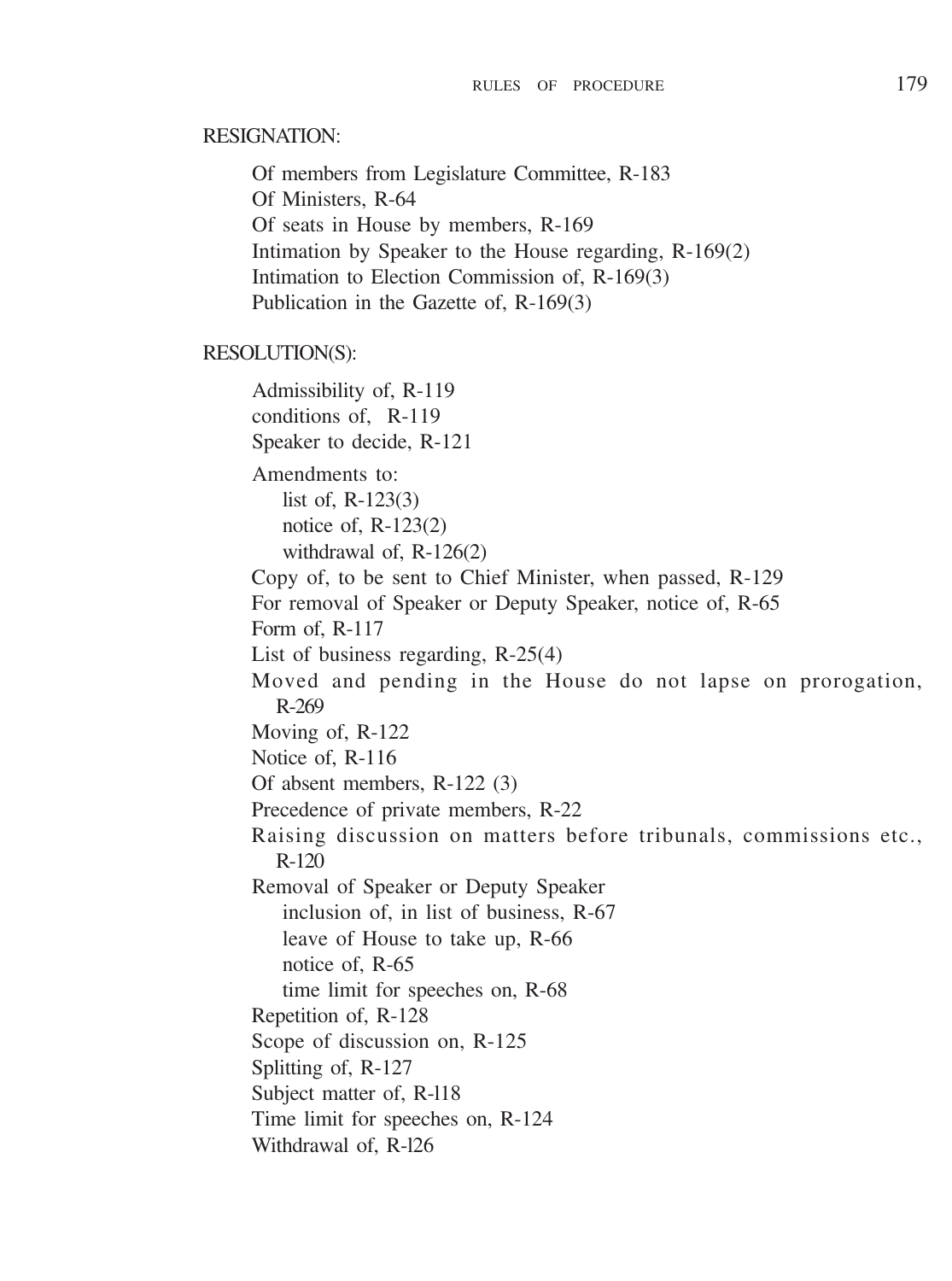#### REPORT OF PROCEEDINGS, R-306

#### ROLL OF MEMBERS, R-6

### RULES OF PROCEDURE:

Amendments to, R-262 to 264 Suspension of, R-313 *See* also COMMITTEES

#### **S**

#### SCHEDULES TO BILLS, R-89

#### SEATING OF MEMBERS, R-4

#### SECRET SITTING OF THE HOUSE:

Lifting ban of secrecy, R-178 Proceedings, report of, R-176 disclosure of, R-l79 Procedure in other respects, R-l75 to 179 Sitting of, R-175

### SECRETARY TO THE HOUSE:

Definition of, R-2 Duties, R-308 Members to sign roll in presence of, R-6 Petitions may be reported by, R-113 Preparation of list of business by, R-25(l) Publication of debates by, R-308 (iii) Summons to members to be issued by, R-3

#### SELECT COMMITTEE ON BILLS:

*See* under BILLS

#### SERVICE OF LEGAL PROCESS:

Within the precincts of the House prohibited, R-165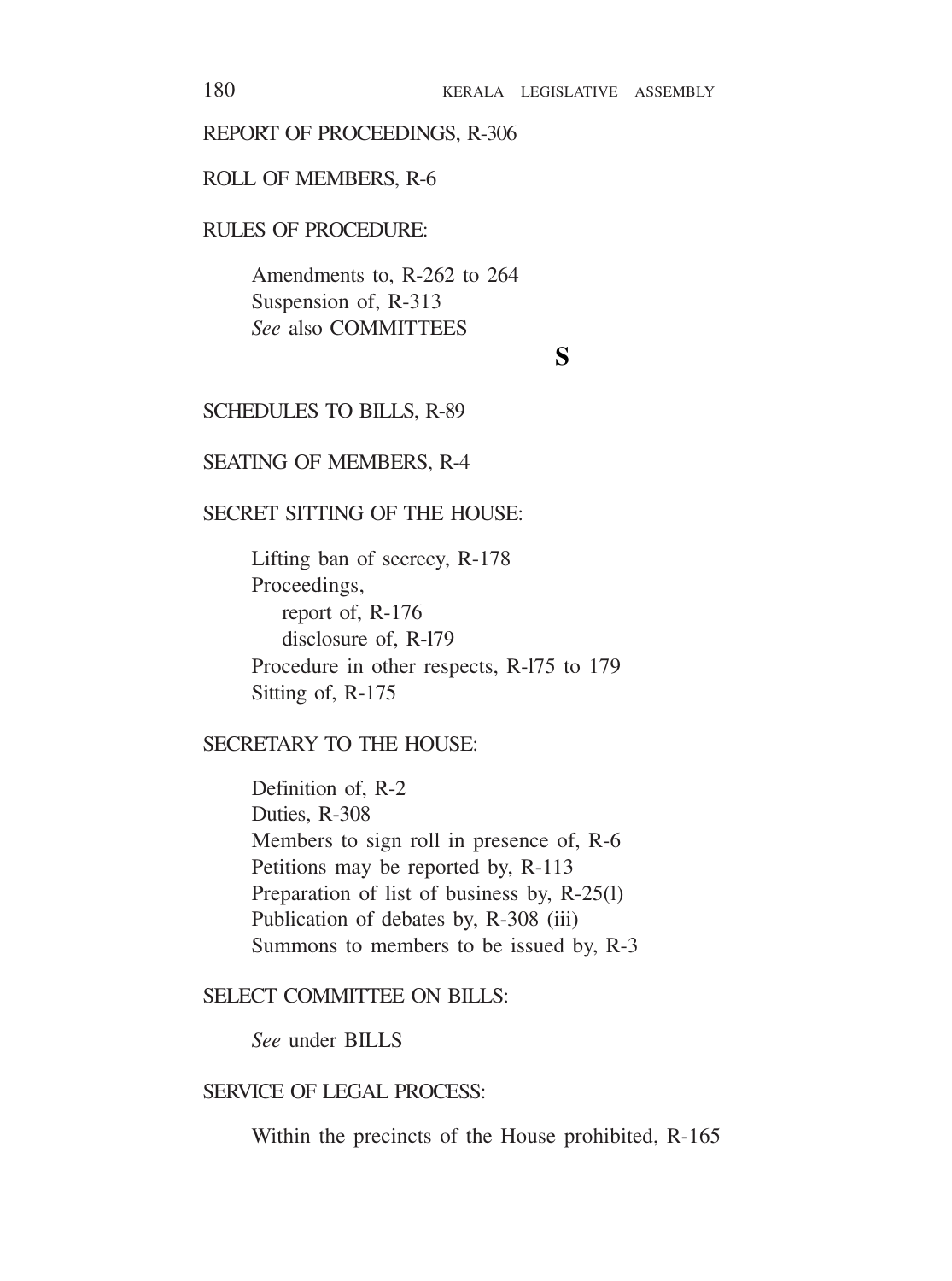#### SHORT NOTICE QUESTIONS:

#### *See* QUESTIONS

#### SHORT TITLE AND COMMENCEMENT, R-1

#### SITTINGS OF THE HOUSE:

Adjournment of, R-l4 Adjournment or suspension of, by Speaker, R-14 Commencement of, R-12 Conclusion of, R-12 In secret, R-175 When duly constituted, R-11

#### SPEAKER:

Address by, R-291 Authentication of Bills by, R-98 Directions by, on questions of privilege, R-160 Election of, R-7 Members not to leave seats when, rises, R-292 Members to speak when called by, R-282 Power of: to adjourn or suspend sittings of the House, R-14 to amend notices of questions and motions etc. R-270 to correct patent errors and make consequential changes in Bills, R-93 Procedure when, rises, R-292 Reference of questions of privilege to Committee of Privileges and Ethics by, R-159 Release of a member, intimation to, R-162 Removal from office, R-65 Residuary powers vested in, R-314

### SPEECHES:

Irrelevance or repetition of, R-287 Members to speak when called by Speaker, R-282 Mover's reply to, concludes debate, R-290 Of allegation, defamatory etc., prohibited, R-284(vii) Order of, and right of reply, R-289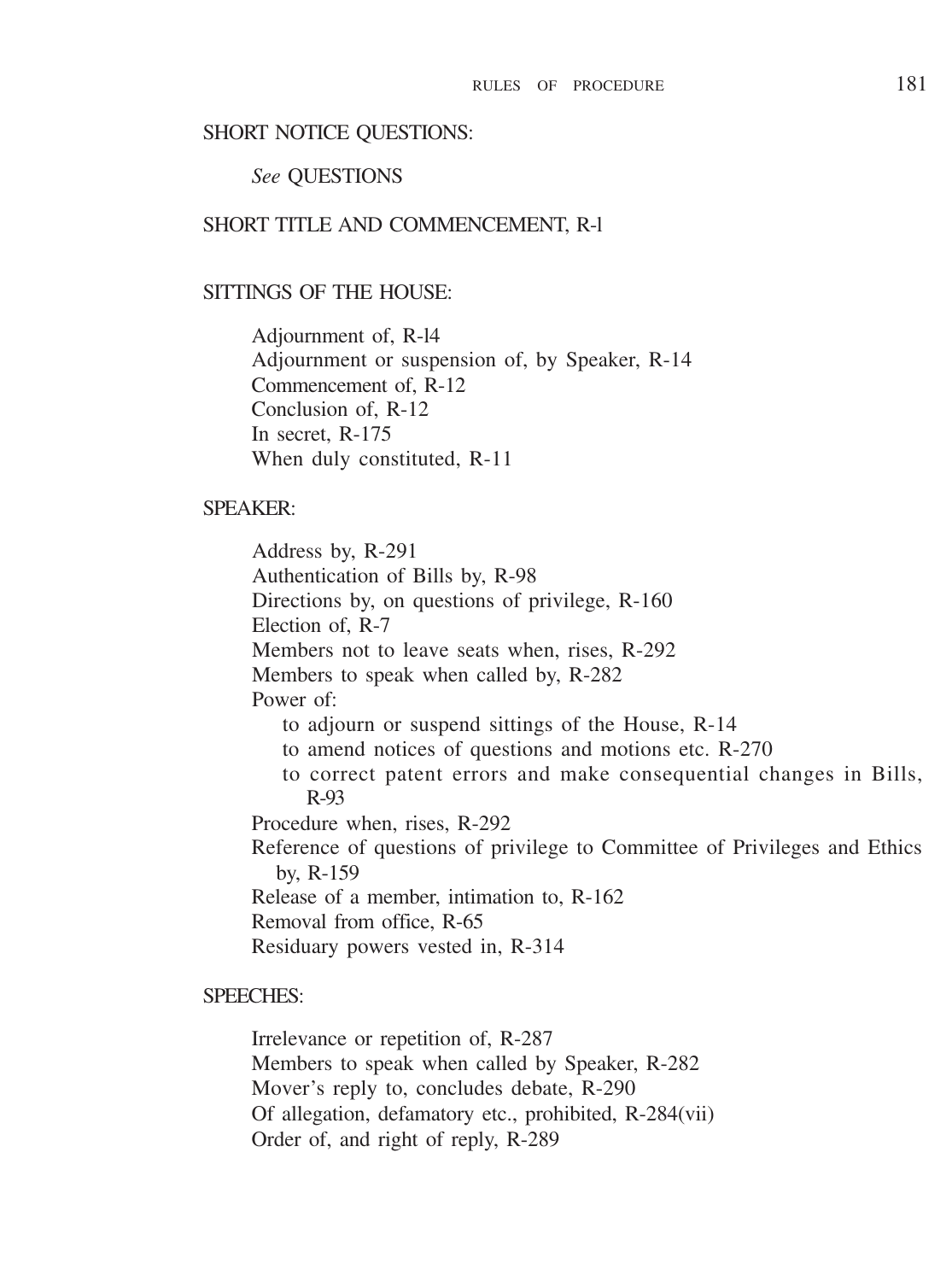Reflection in, on conduct of persons of authority prohibited, R-284(v) Rules to be observed while speaking, R-284 Time limit for, on adjournment motions, R-57 To be addressed to the Chair, R-283

#### STATEMENT(S):

By a Minister who has resigned, R-64 On a matter of public importance by a Minister, R-62

#### STATUTORY REGULATIONS:

#### *See* SUBORDINATE LEGISLATION

#### STATUTORY RESOLUTIONS, R-23 STRANGERS:

Admission of, to the House, R-309 Removal and taking into custody of, R-311 Withdrawal of, R-310

#### SUBJECT COMMITTEES · R-232

Chairman, R-234 Constitution, R-233 Functions, R-235 Power of the Committee : as regards Demands for Grants, R-236 in respect of Bills, R-237 in respect of Statutory Rules, R-238 Power of Speaker to issue directions, R-241 Report of, R-239 Secrecy of proceedings of Committee, R-240

### SUBORDINATE LEGISLATION:

Committee on, *See* COMMITTEES Memorandum to bills delegating legislative powers, R-74 Procedure regarding, R-166-168 allotment of time for discussion of amendment, R-167 laying of regulation, rule etc., on the table, R-166 laying of annual reports/audit reports, R-166B regulation rule etc., as amended to be laid on the table, R-168 Time Limit laying of regulation, rule etc., R-166A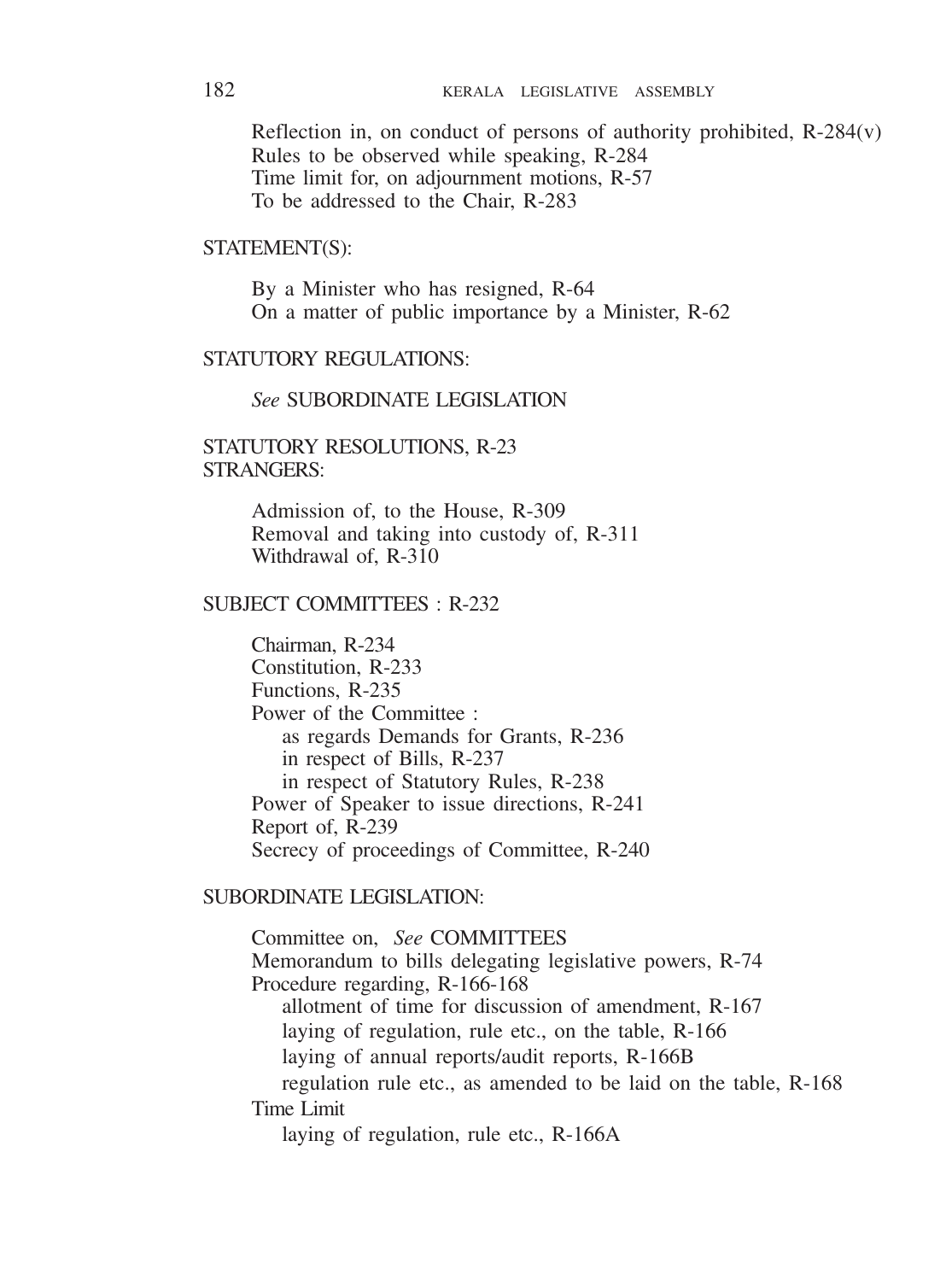SUMMONS:

To Members, R-3

#### SUPPLEMENTARY GRANTS.

*See* BUDGET

#### SUPPLEMENTARY QUESTIONS:

#### *See* QUESTIONS

### SUSPENSION<sup>.</sup>

Of rules, R-313 Of sittings of the House by the Speaker, R-302(3)

# **T**

#### TABLE:

Definition of, R-2 Laying of regulations, rules etc., on the, R-166 Minister to lay the relevant documents on, if he discloses the source of advice, R-297 Papers laid on the, considered public, R-296 (2) Papers laid on the, to be authenticated, R-296 (l) Papers laid on the, treatment of, R-296 Papers not to be laid on grounds of public interest, R-295 Papers quoted by Ministers to be laid on the, R-295 Report of Rules Committee to be laid on the, R-264 Statutory regulations, rules etc., to be laid on the, R-166

#### TIME LIMIT FOR SPEECHES:

Discussion on matters of urgent public importance for short duration, R-61 On No-Day-Yet Named Motions, R-138 On resolutions, R-124 Resolution for removal of Speaker or Deputy Speaker, R-68

#### TOKEN GRANT, R-152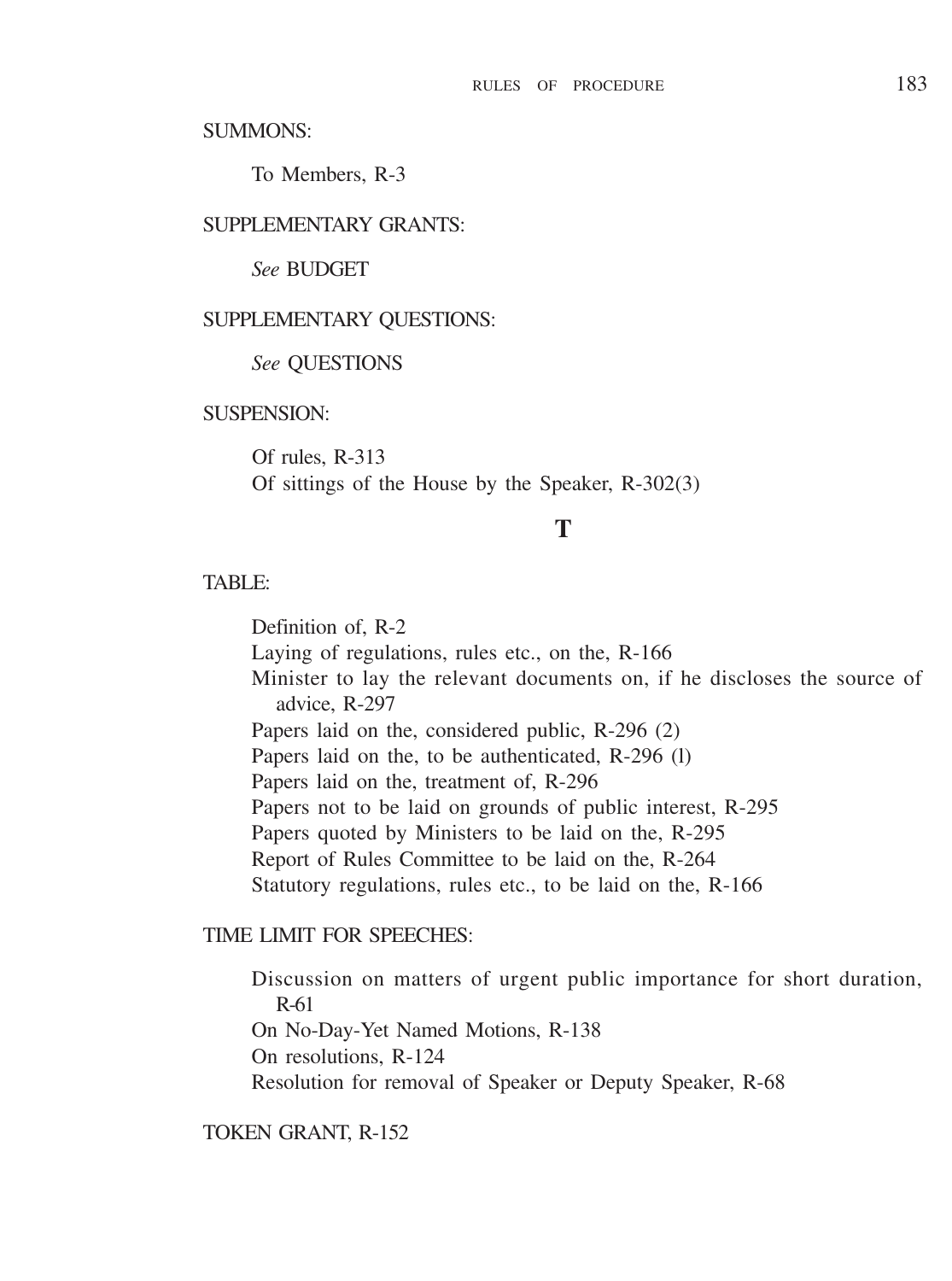# **U**

### URGENT PUBLIC IMPORTANCE:

Calling attention to matters of, R-62 Discussion on matters of, for short duration, R-58

# **V**

### VACATION OF SEATS IN HOUSE.

By Members, R-17 I

VOTE OF CREDIT:

*See* BUDGET

### VOTE ON ACCOUNT:

*See* BUDGET

#### **W**

### WITHDR AWAI:

Of a Bill, *See* BILLS Of a member from the House, R-302 (2) Of motions, R-272 Of questions, R-42 Of resolutions, R-126 Of strangers from any part of the House, R-310

### WITNESSES:

Confidential nature of evidence of, R-200 Counsel for, R-196 Examination of before Legislature Committees, R-198 Oath or affirmation by, R-197 Summoning of, before Legislature Committees, R-194 (1)